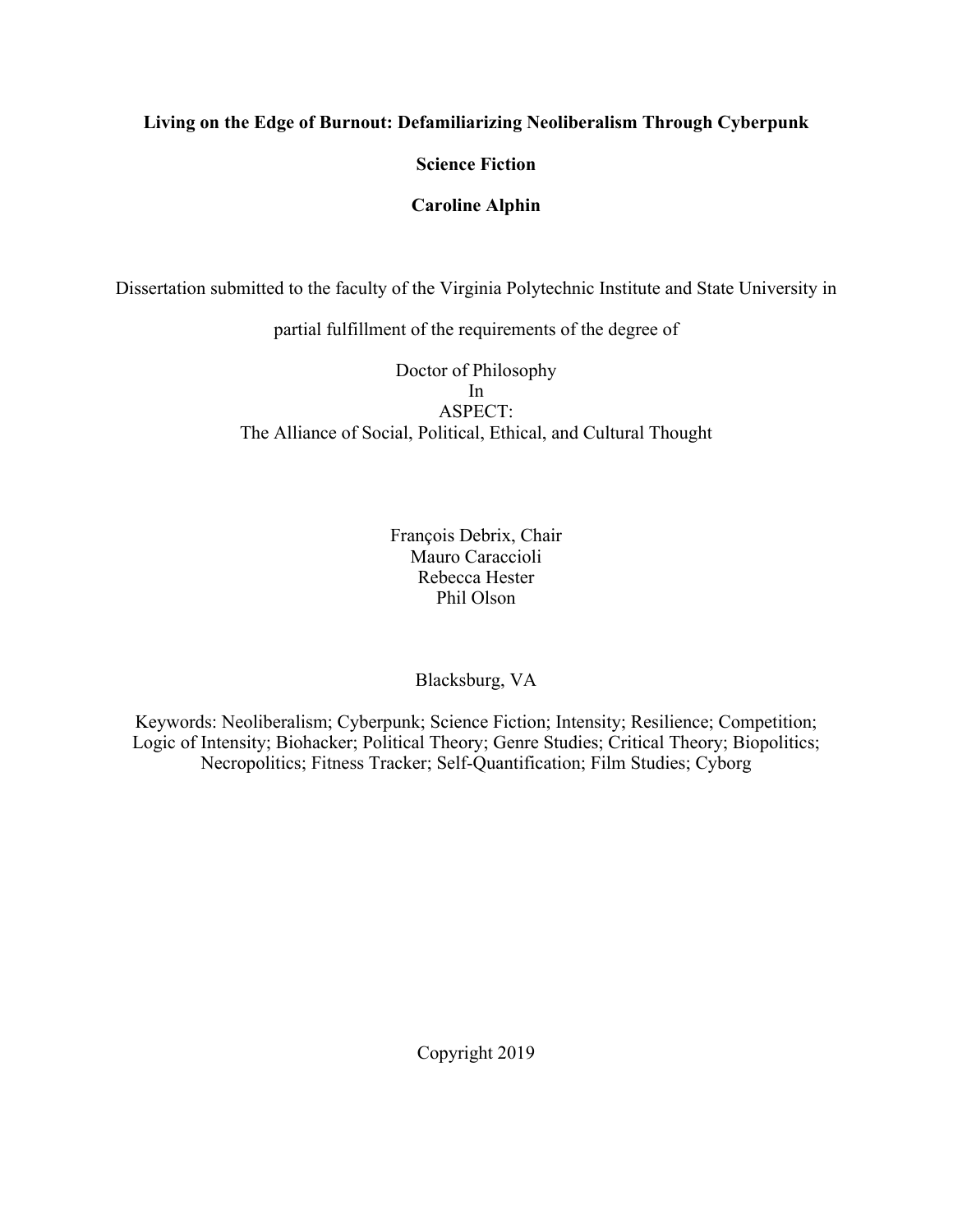Living on the Edge of Burnout: Defamiliarizing Neoliberalism Through Cyberpunk Science

Fiction

#### Caroline Alphin

#### ACADEMIC ABSTRACT

A dominant trend in cyberpunk scholarship draws from Fredric Jameson's diagnosis of postmodernism as the logic of late capitalism, using Jameson's spatial pastiche, schizophrenic temporality, and waning of affect, along with Jameson's characterization of Baudrillard's simulacrum to interpret postmodern cultural artifacts. For many cultural critics, the city of cyberpunk is thoroughly postmodern because parallels can be drawn between the cyberpunk city and the postmodern condition. However, very little work has considered the ways in which cyberpunk can defamiliarize the necro-spatial and necrotemporal logic of neoliberalism. This project moves away from more traditional disciplinary aesthetic methods of analyzing power and urban systems, such as interpretation and representation. And, it problematizes the biopolitical present in three different ways. First, by weaving in and out of an analysis of the narratives, discourses, and spatio-temporalities of cyberpunk and neoliberalism, I seek to produce epistemological interferences within these genres/disciplines, and thus, to disrupt the conceptual and lived biopolitical status-quo of late-capitalism. The goal is to open the door for discomfort with and a critical awareness of the necrotic conditions of competition by highlighting the fictive nature of neoliberalism. Second, this study problematizes accelerationism as a viable alternative to leftist politics and suggests in the end that accelerationism is a form of neoliberal resilience. It does this through an analysis of the biohacker that reframes this subject in terms of accelerationism and the logic of intensity. I argue that the biohacker is the accelerationist subject Alex Williams and Nick Srnicek advocate for in their "Accelerationist Manifesto," suggesting that this accelerationist subject is, in the end, a neoliberal subject that fits easily within the conditions of competition. This study argues that the biohacker in its numerous forms reflects an underlying pure neoliberalism at work within accelerationism and its neoliberal governmentalities. I suggest that far from being an alternative to leftist politics, accelerationism may further the goals of neoliberalism in its desire to accelerate to a purified market space. And, finally, this study works towards offering a biopolitics that theorizes death in terms of ordinariness and suggests that biopolitics is still a useful analytic within neoliberalism. In other words, Foucault's biopolitics can do more than theorize a genealogy of biological racism and genocide. Rather than advocate for moving beyond biopolitics, this study argues instead that neoliberal biopolitics can still be understood in terms of Foucault's analytic, and that perhaps, we need to disentangle Foucault's work from Achille Mbembe's "Necropolitics."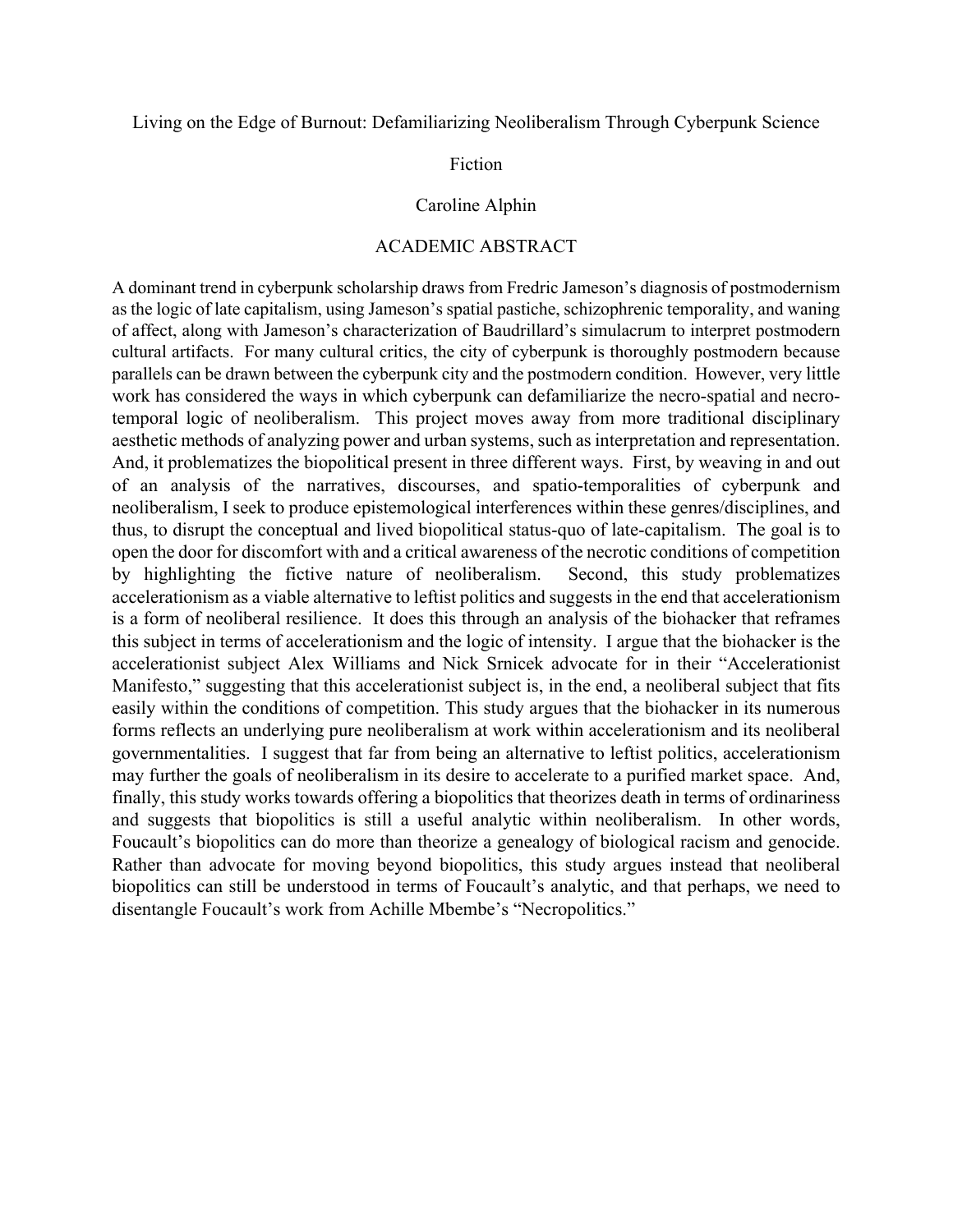#### Living on the Edge of Burnout: Defamiliarizing Neoliberalism Through Cyberpunk Science

#### Fiction

#### GENERAL AUDIENCE ABSTRACT

A dominant trend in cyberpunk scholarship draws from Fredric Jameson's diagnosis of postmodernism as the logic of late capitalism, using Jameson's spatial pastiche, schizophrenic temporality, and waning of affect, along with Jameson's characterization of Baudrillard's simulacrum to interpret postmodern cultural artifacts. For many cultural critics, the city of cyberpunk is thoroughly postmodern because parallels can be drawn between the cyberpunk city and the postmodern condition. However, very little work has considered the ways in which cyberpunk can defamiliarize the necro-spatial and necrotemporal logic of neoliberalism. This project moves away from more traditional disciplinary aesthetic methods of analyzing power and urban systems, such as interpretation and representation. It problematizes the biopolitical present in three different ways. First, by weaving in and out of an analysis of the narratives, discourses, and spatio-temporalities of cyberpunk and neoliberalism, I seek to produce epistemological interferences within these genres/disciplines, and thus, to disrupt the conceptual and lived biopolitical status-quo of late-capitalism. Second, this study problematizes accelerationism as a viable alternative to leftist politics and suggests in the end that accelerationism is a form of neoliberal resilience. And, finally, this study works towards offering a biopolitics that theorizes death in terms of ordinariness and suggests that biopolitics is still a useful analytic within neoliberalism. Methodologically, the project utilizes an interdisciplinary approach, pulling from political theory, genre studies, discourse analysis, and digital ethnographic research. Professionals and scholars interested in contesting neoliberalism will benefit from this study as it offers ways to problematize neoliberalism's reality construction.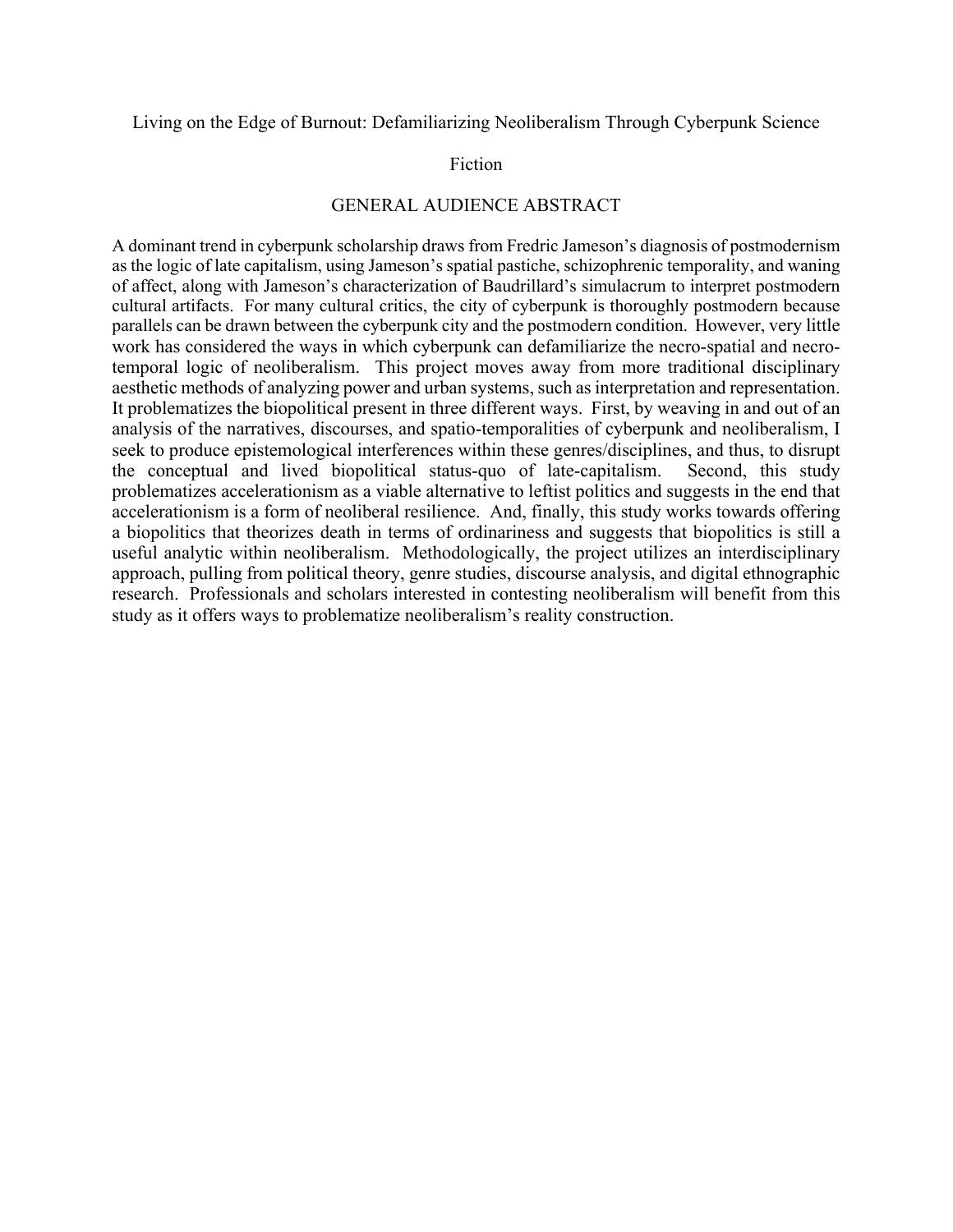*To my life-partner*.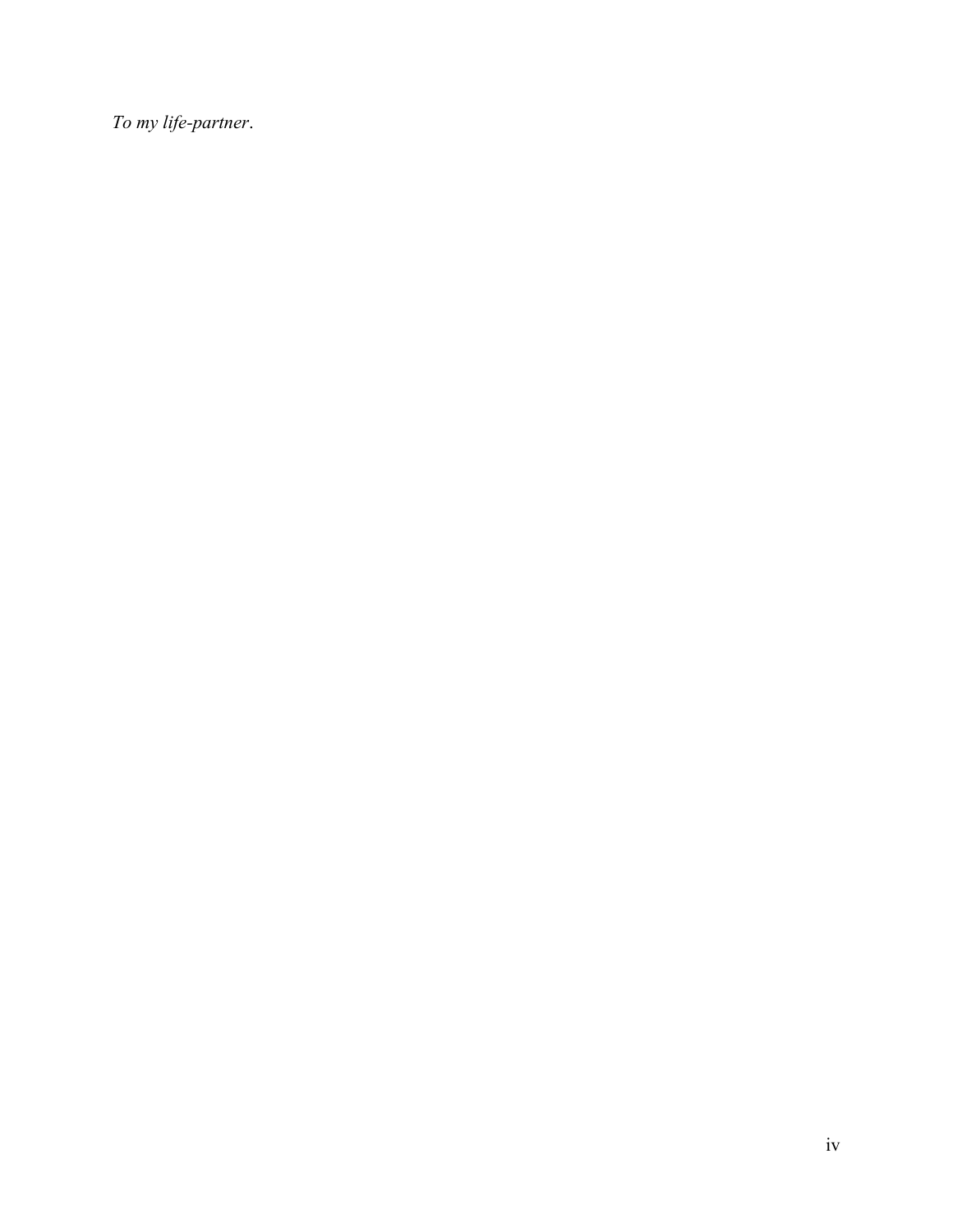#### **Acknowledgements**

Throughout my time in the ASPECT program I have received support from family, mentors, and friends. To Michael Zarella, my husband, thank you for pushing me to audit a class that made this all possible. Your love, patience, support, intelligence, and respect were all integral in helping me reach the end.

I would like to thank François Debrix, my chair, mentor, and friend, for his unwavering support and invaluable feedback throughout my time in the ASPECT program. I have also been fortunate to have worked with Mauro Caraccioli, Rebecca Hester, and Phil Olson. Their comments, criticisms, and suggestions are much appreciated.

I am also grateful to my friends in ASPECT who have been there for me throughout this process, including Mary Ryan, Shelby Ward, Mario Khreiche, Leigh McKagen, and Tim Filbert.

And, finally, thank you to my parents and my brother. I love you.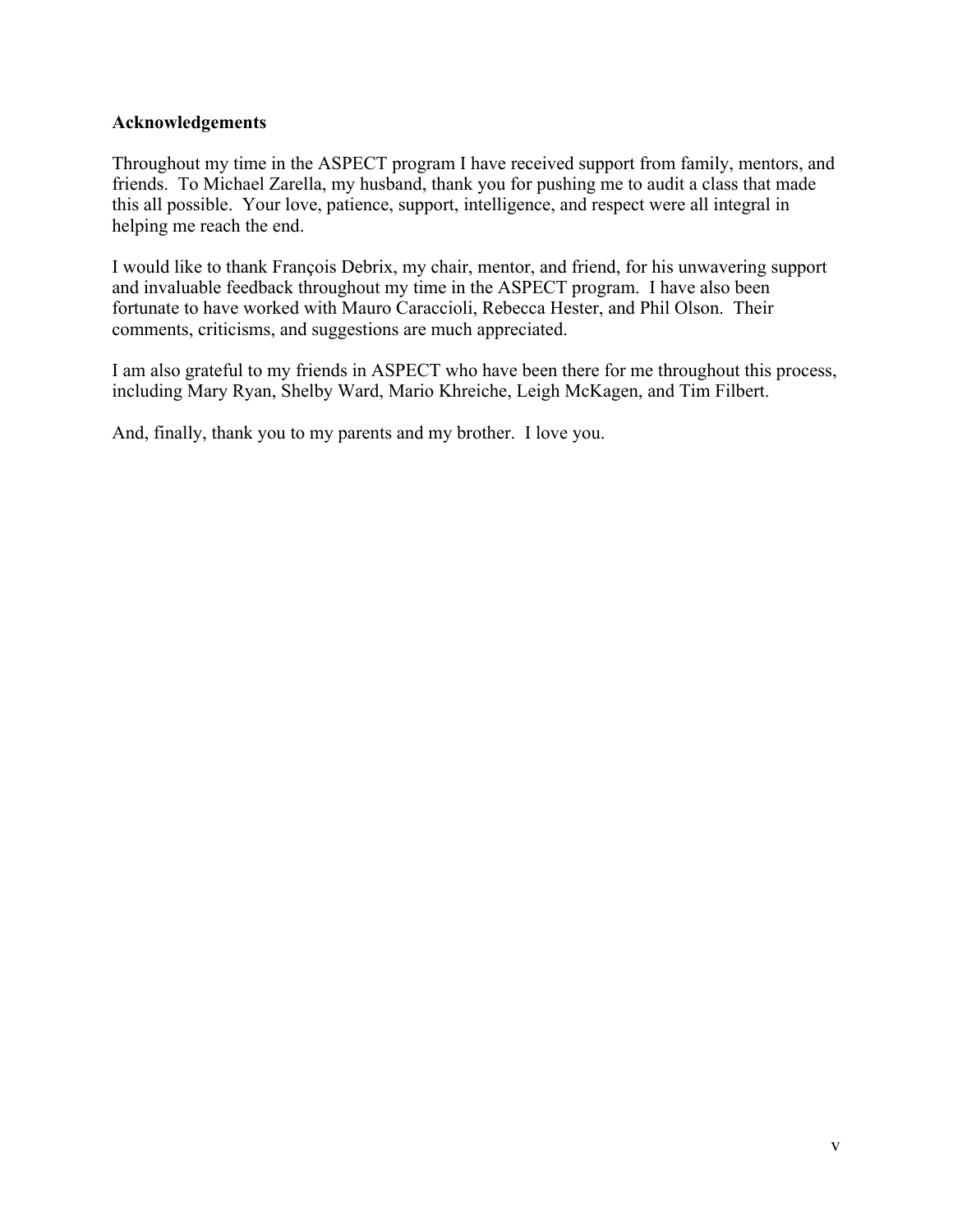## **Contents**

## **Introduction.**

#### **Introduction: Living on the Edge of Burnout**

## **Chapter One.**

## **The Neoliberal Science Fictions of Cyberpunk**

## **Chapter Two.**

## **Cyborg Neoliberalism: The Quantified-Self as Instrumentalized Self-Cultivation**

## **Chapter Three.**

## **Not a State of Exception: Weak State Killing as a Mode of Neoliberal Governmentality**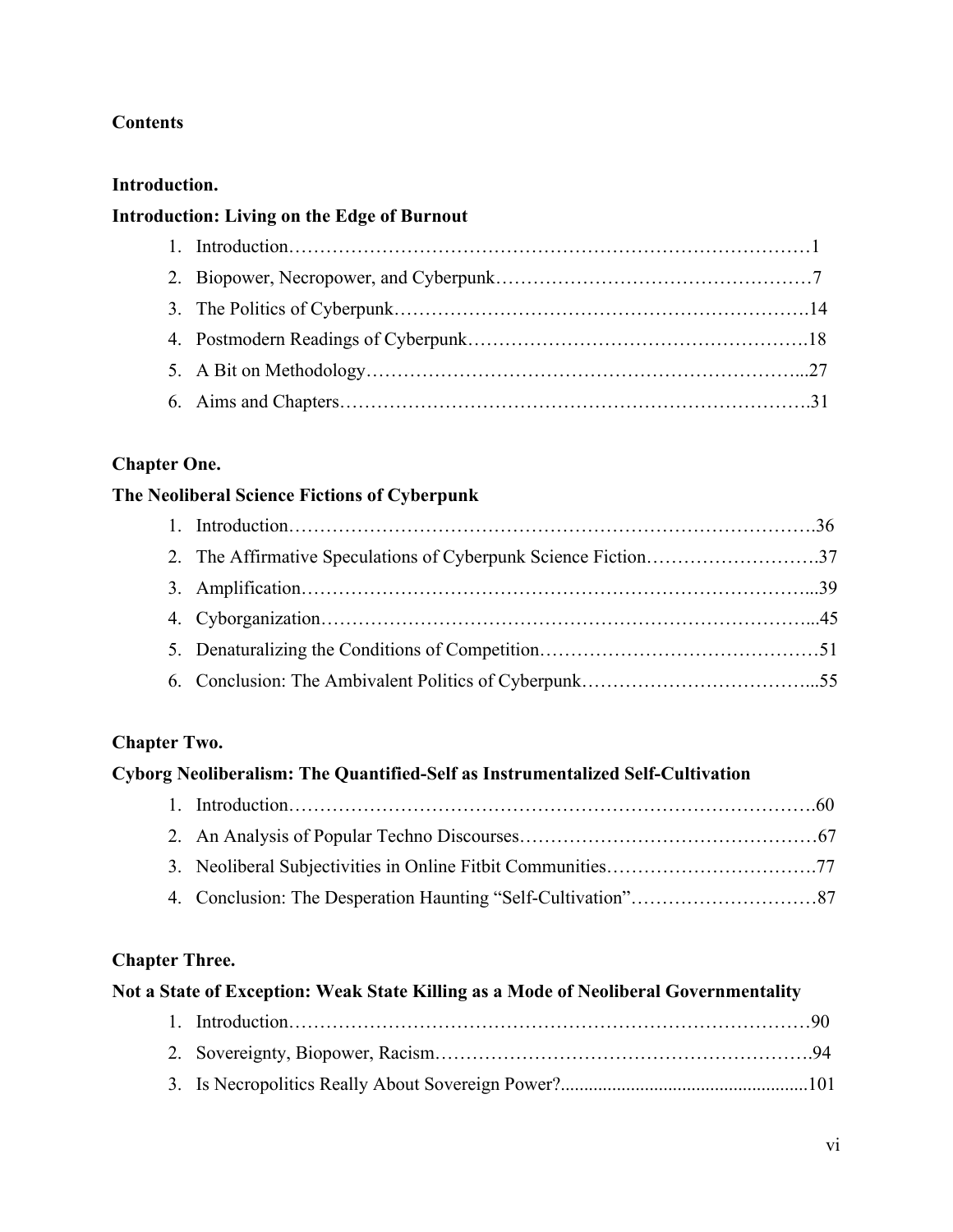## **Chapter Four.**

| Thinking the Biopolitical: Cyberpunk Necroscapes and Necro-temporality in <i>Blade Runner</i> |  |
|-----------------------------------------------------------------------------------------------|--|
|                                                                                               |  |
|                                                                                               |  |
|                                                                                               |  |
|                                                                                               |  |
|                                                                                               |  |
|                                                                                               |  |

## **Chapter Five.**

## **Bulletproof Neoliberalism: Reframing Accelerationism and the Biohacker Within the Logic of Intensity and Resilience**

## **Chapter Six.**

# **Conclusion: Defamiliarizing Neoliberalism Through Cyberpunk Science Fiction** 1. Conclusion…………………………………………………………………………177

|--|--|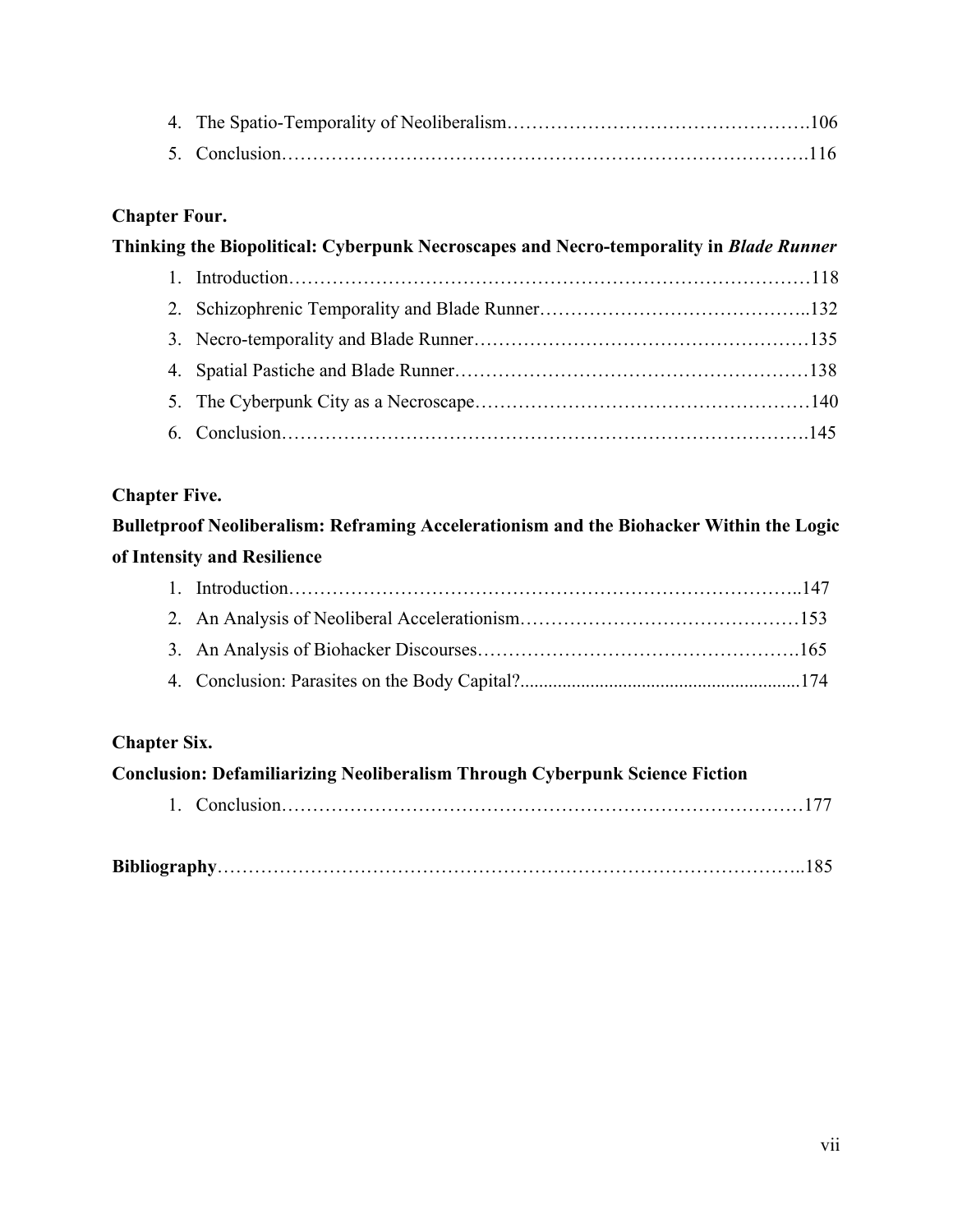#### **Introduction**

#### **Living on the Edge of Burn Out**

#### **1. Introduction**

It is a paradox that killing certain populations is a positive condition of biopower.<sup>1</sup> Biopower's primary functions are to define life as an object of governmentality, subject stochastic events to calculability, and make a population live.<sup>2</sup> And yet, it is also the case that these functions are tightly coupled with modes of state killing. Neoliberal governmentality<sup>3</sup> has utilized alternative modes of killing that have supplemented more traditional forms of human destruction such as state racism, spectacular killing, and the suspension of the law. As a way to eliminate surplus bodies that fail to function in the production of value, neoliberal governmentality has developed subtle ways of killing its subjects that often function as letting them die. Sometimes these modes of "letting die" are slow and quiet. Responsibilizing the individual disassociates health outcomes from systemic/state support, and produces an increase in insecurity and inequality, and therefore makes it easier to blame endemic health outcomes, such as obesity, on individual choice and/or poor character. At other times, these modes of "letting die," combined with more overt forms of state killing, are sudden and violent (for example, a combined penal state<sup>4</sup> and new military urbanism<sup>5</sup> understand all populations as potential threats, but work towards eliminating surplus and threatening bodies, often through police violence and incarceration). This is not to suggest that neoliberal subjects are always individuals; rather, I utilize "the possessive individual," "the entrepreneurial self," "human capital," and "the individual" to refer to how neoliberal

 <sup>1</sup> Thomas Lemke, "The Risks of Security: Liberalism, Biopolitics, and Fear," in *The Government of Life Foucault, Biopolitics, and Neoliberalism*, eds. Vanessa Lemm and Miguel Vatter (New York: Fordham University Press, 2014), 68.

<sup>2</sup> Gordon Hull, "Biopolitics Is Not (Primarily) About Life: On Biopolitics, Neoliberalism, and Families," *The Journal of Speculative Philosophy* 27, no. 3 (2013).

<sup>3</sup> For this project, I am primarily concerned with neoliberal governmentality within the United States.

<sup>4</sup> Loïc Wacquant, *Punishing the Poor: The Neoliberal government of Social Insecurity* (Durham: Duke University Press, 2009).

<sup>5</sup> Stephen Graham, *Cities Under Siege: The New Military Urbanism* (New York: Verso, 2011).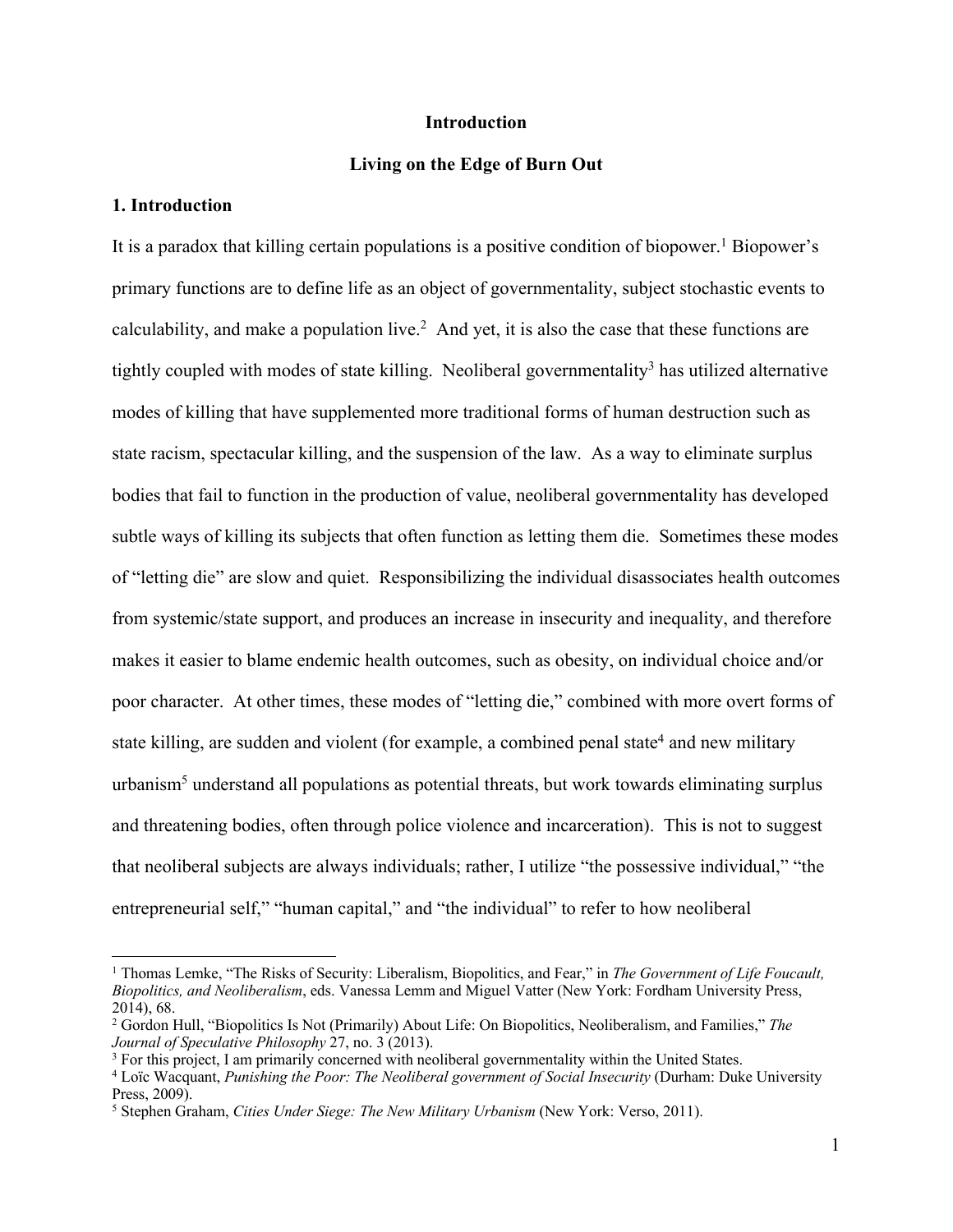governmentality knows its subjects of power, produces these subjects, and develops techniques and technologies for regulating, governing, and managing these subjects as part of a population.

Neoliberalism must work to foster a reality whereby humans are driven by competition rather than exchange. Thomas Lemke argues that neoliberalism is "a political project that endeavors to create a social reality that it suggests already exists...," and "not only the individual body, but also collective bodies and institutions (public administrations, universities, etc.), corporations and states have to be 'lean,' 'fit,' 'flexible' and 'autonomous.'"6 It appears as though neoliberal governmentality governs without governing as it spreads its subjectivity "over the surface of things and bodies, arouses it [subjectivity], draws it out and bids it speak, implants it in reality… reflected in a myriad of discourses, the obstination of powers, and the interplay of knowledge and power."<sup>7</sup> Neoliberalism is not just a political project. It is a general condition of existence that includes an array of political projects. The interplay between these neoliberal discourses and nodes of knowledge-power produces a particular type of thinking subject; one that thinks of itself in economic terms, as an entrepreneur of itself. Individuals practice, and thus nurture, neoliberal subjectivity when they, for example, monitor their physiological performance in order to enhance their human capital, when they accept all time, including leisure, as labor/capital time, or when they calculate their worth based on their ability to compete.

Part of the goal of this study, then, is to make it more difficult for neoliberalism to foster a reality that it "suggests already exits,"8 and to make strange the values, governmental rationalities, and modes of knowledge production that neoliberalism takes for granted as just the way things are. One way this study does this is through a simultaneous engagement with cyberpunk science fiction and neoliberalism. Cyberpunk, a subgenre of science fiction,

 <sup>6</sup> Thomas Lemke, "Foucault, Governmentality, Critique," (presentation, The Rethinking Marxism Conference, University of Amherst (MA), September 21-24, 2000): 13.

<sup>7</sup> Foucault, *History of Sexuality*, 72.

<sup>8</sup> Lemke, "Foucault Governmentality," 13.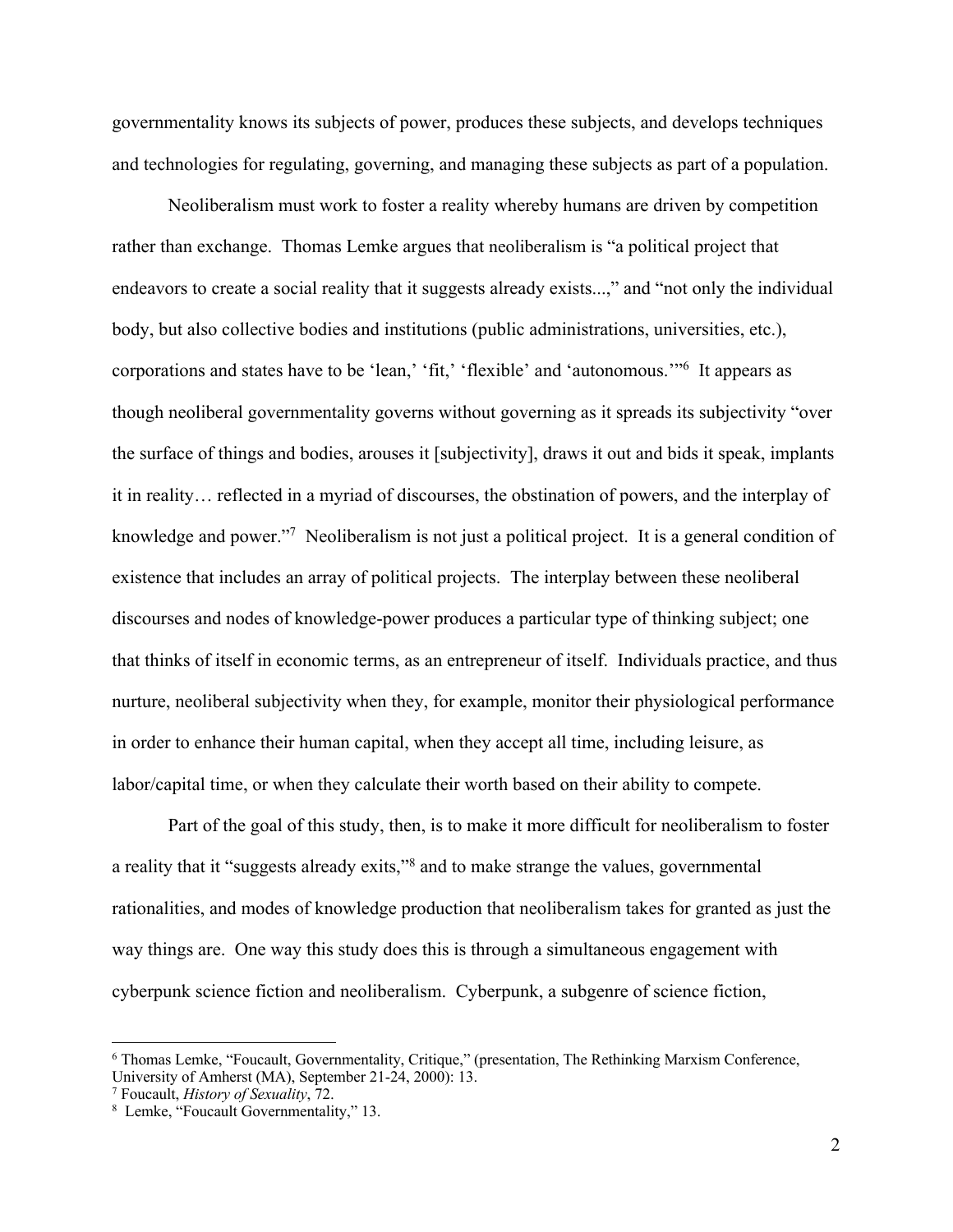highlights the sometimes slow and quiet and at times sudden and violent deaths that emerge out of a neoliberal system that shifts responsibility and the management of risk from the state onto individuals. Killing is not always catastrophic and overt but rather can be characterized in terms of strong and weak state killing.<sup>9</sup> Many people do not recognize deaths in their community as a "form of state killing unless an agent of the state- such as a police constable- literally kills them. The cruddy, cumulative, and corrosive aspects of life have spread..."<sup>10</sup> too deep into the everyday. Weak state killing takes the form of allowing individuals to live in lethal conditions and blaming those individuals for their inability to escape those conditions. The possessive individualism that motivates the main characters in cyberpunk highlights the kind of neoliberal subjectivity that understands its integrations with technology, its movements and lack of movements through space, and its encounters with risk as a result of its choices rather than as the product of systemic racism, economic inequality, and neoliberal governmentality.

Cyberpunk thus can offer a "refashioning of force relations" that points to the way neoliberal governmentalities, which function partly through the economization of everyday life, produce and benefit from increased precarity within contemporary cities. This economization of everyday life, in part, refers to what Foucault describes as the "economization of the entire social field":<sup>11</sup> a process that makes the social field (e.g. familial relationships, marriage, crime) intelligible only through the logic of the market. In addition, the economization of everyday life goes beyond generalizing the logic of the market throughout the social field into nearly all modes of living, which makes a population, and its space and time, intelligible via competition and the market. Precarity, on the one hand, refers to normalized forms of insecurity that, in tandem with racist discourses, make it easier to

 <sup>9</sup> Elizabeth Povinelli, *Economies of Abandonment: Social Belonging and Endurance in Late Liberalism* (Durham: Duke University Press, 2011), 152.

<sup>10</sup> Ibid., 154.

<sup>11</sup> Michel Foucault, "The Birth of Biopolitics," *in Lectures at the College De France, 1978-79, translated by Graham Burchell*, (New York: Palgrave MacMillan, 2008).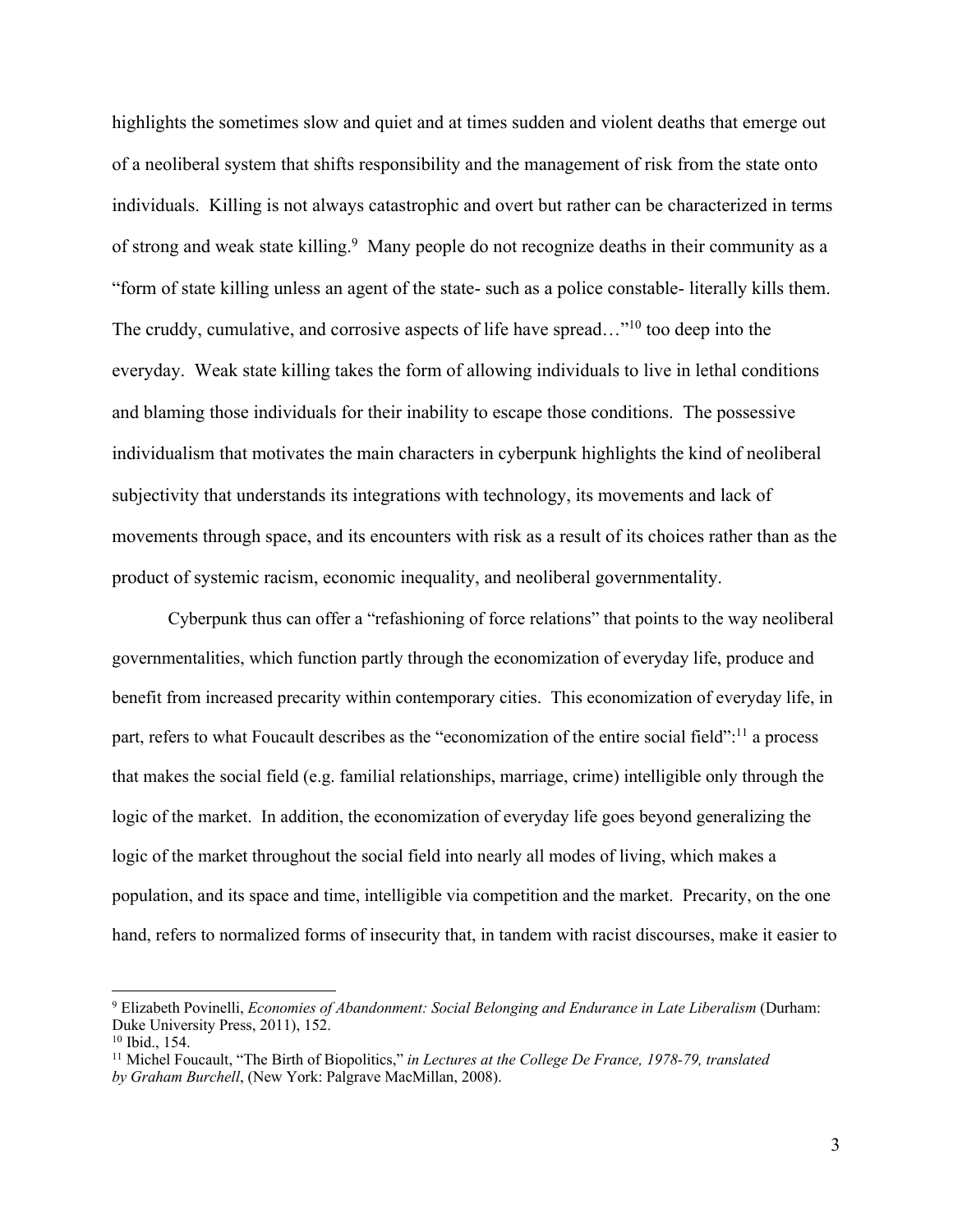kill some individuals, while, on the other hand, it refers to normalized forms of insecurity that lead to slow, quiet, and seemingly blameless deaths. Precarity is a condition that biopower needs in order to function. Thus, thinking about cyberpunk cities in terms of necro-temporality and biopower can "generate ways to think 'the political'<sup>112</sup> that remain aware of the threat of death and bodily harm that some bodies face in cityscapes.

Recent scholarship on biopolitics argues that Foucault's analytic for knowing power can no longer fully capture the ways life/living is governed and made an object of power. For example, Elizabeth Povinelli argues that there is a more fundamental binary (life/nonlife) that underpins biopolitics and better addresses other forms of governance that, for Povinelli, biopolitics misses.<sup>13</sup> Further, she suggests that scholarship on biopolitics is too focused on spectacular forms of death and biological racism, and thus misses ordinary suffering. This project works towards offering a biopolitics that theorizes death in terms of ordinariness/taken-for-grantedness and it suggests that biopolitics is still a useful analytic within neoliberalism. In other words, Foucault's biopolitics can do more than theorize a genealogy of biological racism and genocide. We do not necessarily need a separate analytic like necropolitics or thanatopolitics to understand the techniques, operations, and forces of biopolitics (something that I develop at length in Chapter 3). If, as I suggested above, killing is a positive condition of biopolitics, then biopolitics can account for the deployment of weapons of maximum destruction and the mechanization of biological racism, in addition to the new forms of social and bodily existence that may be unique to neoliberalism, which include differentially experienced endemics, self-entrepreneurship, and responsibilized calculation of risk. I accept that massive-scale killing is not the modus operandi of the biopolitics of neoliberal spatio-temporality, and that the logic of neoliberalism does more than "reduce social values to one market value,"<sup>14</sup> as

 <sup>12</sup> Shapiro, *The Time of the City*, 4.

<sup>13</sup> Elizabeth Povinelli, *Geontologies: A Requiem to Late Liberalism* (Durham: Duke University Press, 2016), 4.

<sup>14</sup> Povinelli, *Economies of Abandonment*, 134.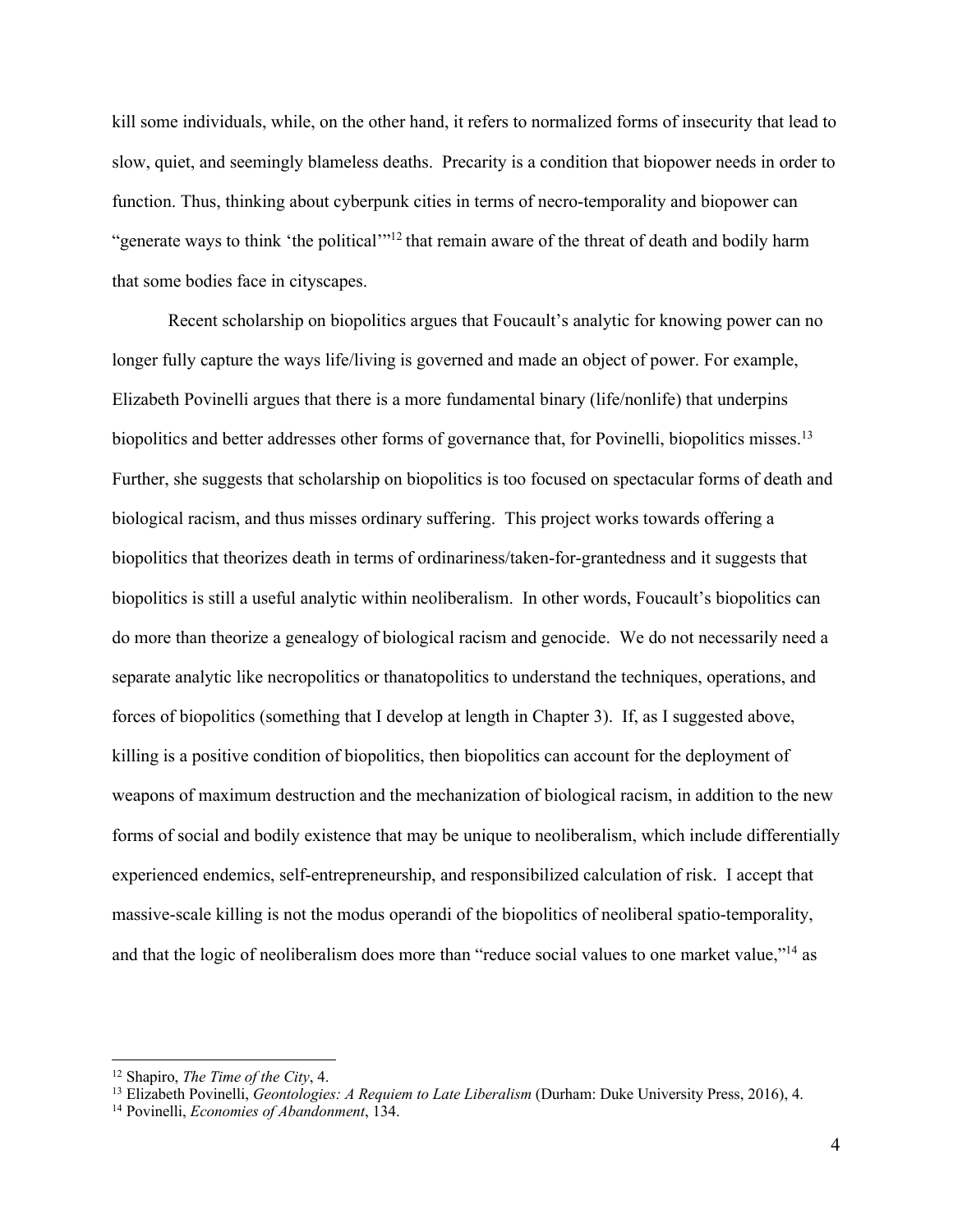Povinelli suggests. But, rather than advocate for moving beyond biopolitics,<sup>15</sup> I suggest instead that neoliberal biopolitics can still be understood in terms of Foucault's analytic.

Thus, this study cautions against moving beyond biopolitics fully and embracing a concept of necropolitics or thanatopolitics instead. That scholarship on biopolitics has focused on spectacular and extra-juridical death, or as Karen Yusoff suggests, "the generalities of this specific mode of government,"16 should not suggest that we have to move beyond biopolitics in order to make visible the taken-for-granted/ordinary suffering and slow deaths that many individuals face under neoliberalism, as though biopolitics is in and of itself an insufficient analytic to understand how life is made an object of power. How power functions under biopower is intensified within neoliberalism as a population of individuals more efficiently governs/regulates itself and, at the same time, as the degree to which governing entities are beholden to its population significantly decreases. Biopolitics' integration of economic calculation into how we define and control life, makes it an especially useful tool for understanding how some neoliberal governmentalities function, since it is through economic calculation that a population of individuals becomes intelligible. Governmentalities that are driven by the logic of competition produce, maximize, and benefit from the increased everyday economic, political, social, and bodily precarity of a population. When some populations fail to compete and thus become surplus bodies, the spatio-temporal nature of neoliberalism supports a governmental rationality that interferes only when it is necessary to securitize and ensure competition. And one way it can securitize and foster the logic of competition is to let these populations of surplus bodies die.

This study questions the characterization of biopolitics as constituted by "outright extinction," rather than "perseverance, endurance, effort, and precarious survival."<sup>17</sup> That is, under

 <sup>15</sup> See Elizabeth Povinelli, *Geontologies: A Requiem to Late Liberalism* (Durham: Duke University Press, 2016); Francois Debrix and Alexander Barder, *Beyond Biopolitics: Theory, Violence, and Horror in World Politics* (New York: Routledge, 2012).

<sup>16</sup> Elizabeth Povinelli, interview by Mathew Coleman and Kathryn Yusoff, "An Interview with Elizabeth Povinelli: Geontopower, Biopolitics and the Anthropocene," *Theory, Culture & Society* 34, no. 2-3 (2017): 170. <sup>17</sup> Ibid., 170.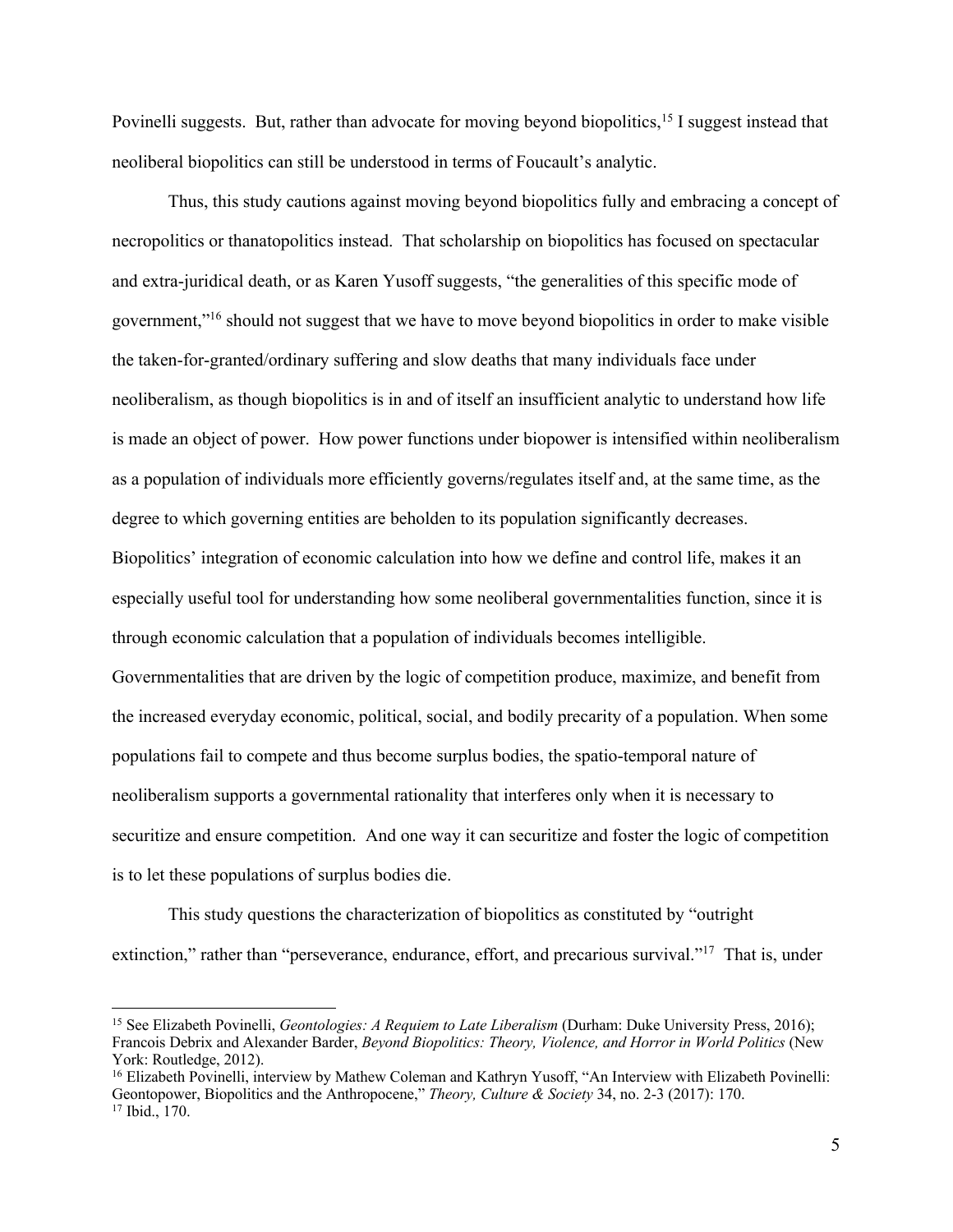the logic of competition, the ontology of the neoliberal subject is defined by perseverance, endurance, effort, and precarious survival since within neoliberalism, subjects must compete, and thus, persevere through paying to work, enduring years of work without benefits and security, showing efforts as they maximize their human capital, and embracing flexible work as the epitome of the free individual. While making live may be in theory the goal of biopolitics, in practice, living always works in tandem with competing. Most forms of life are precarious because the space and time of neoliberalism are hostile to social and political ontologies that are not subject to the logic of competition. Neoliberal governmentality produces the conditions of competition and then exonerates itself from any responsibility for these conditions; thus, a population of individuals is more and more on its own, and at the same time, has no choice but to accept and often praise this neoliberal reality.

In this study, I am especially interested in how neoliberal governmentalities shape and produce space and time, along with certain subjectivities, in order to secure and maximize market competition. I use the terms "necro-temporality" and "necroscapes" to describe and problematize the kind of temporalities and spatialities that emerge out of a generalized mode of existence that is defined by competition with others.<sup>18</sup> Unlike liberal biopolitics, the norm of neoliberal biopolitics is competition. There is an even more intense focus on the individual as a unit of population: a population that can be governed without being governed, since, according to the logic of neoliberalism, being is defined by accepting life risks, maximizing human capital, and competing in the market. Thus, this population of individuals regulates itself according to the logic of competition. I argue that a proliferation and intensification of knowledge/power nodes (e.g. the privatization of the penal system, the health industry, the fitness industry, etc.) further certain morals and character traits (e.g. the responsibilized self, the competitive individual as a good in itself, the market as just, taking on life risks as morally correct, the fact that individuals that fail in the market are lazy and parasitical, a person's value is tied to the maximization of their human capital).<sup>19</sup> And, in tandem with these

<sup>&</sup>lt;sup>18</sup> Bruno Amable, "Morals and politics," 7.

<sup>19</sup> Ibid., 5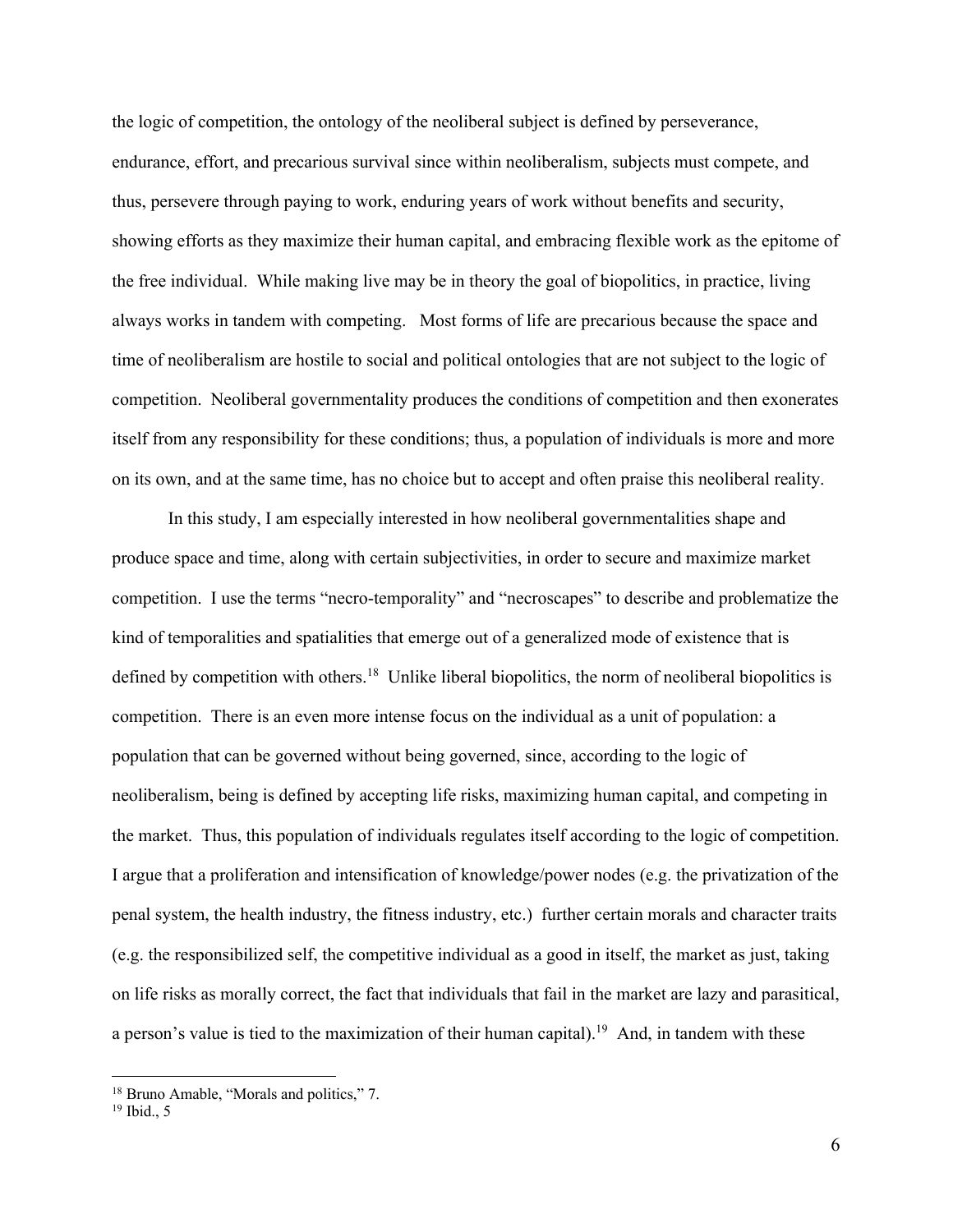modes of knowledge/power included above, the law, the logic of competition, and often a new military urbanism produce necroscapes and necrotemporalities. That is, risk, responsibility, and fitness among other effects, are driven to excess (they are intensified) in spaces under what Stephen Graham has argued amounts to a new military urbanism, $2<sup>0</sup>$  an "urbanized" domain where all individuals are potential threats to securitizing market competition. Graham further develops Foucault's boomerang effect in his analysis of what he calls a new military urbanism. According to Graham, the violence, surveillance, tracking, identification, and targeting military practices used in the colonies and in other strategies of war have crossed over into civilian application. He writes that "[f]undamental to the new military urbanism is the paradigmatic shift that renders cities' communal and private spaces, as well as their infrastructure—along with their civilian populations—a source of targets and threats…new doctrines of perpetual war are being used to treat all urban residents as perpetual targets whose benign nature, rather than being assumed, now needs to be continually demonstrated."21 I suggest also that, along with a militarization of space, there is a marketization of space that is shaped by a logic of competition. Like Graham's militarization of space, a marketization of space understands populations, more specifically populations of individuals, as a source of targets and as threats to competition. Civilians must prove their competitive worth (securing a job, maximizing their human capital, taking on risk) in order to move and live freely.

#### **2. Biopower, Necropower, and Cyberpunk**

Achille Mbembe defines necropower as the modern state's ability to reduce human life to its bare or instrumental forms in order to materially destroy human bodies. Necropolitics is the subjugation of life to the power of death. Mbembe is largely concerned with the ways "weapons are deployed in the interest of maximum destruction of persons and the creation of *death-*

 <sup>20</sup> Stephen Graham, *Cities Under Siege: The New Military Urbanism* (London: Verso, 2010).

<sup>21</sup> Ibid., xiii, xxi.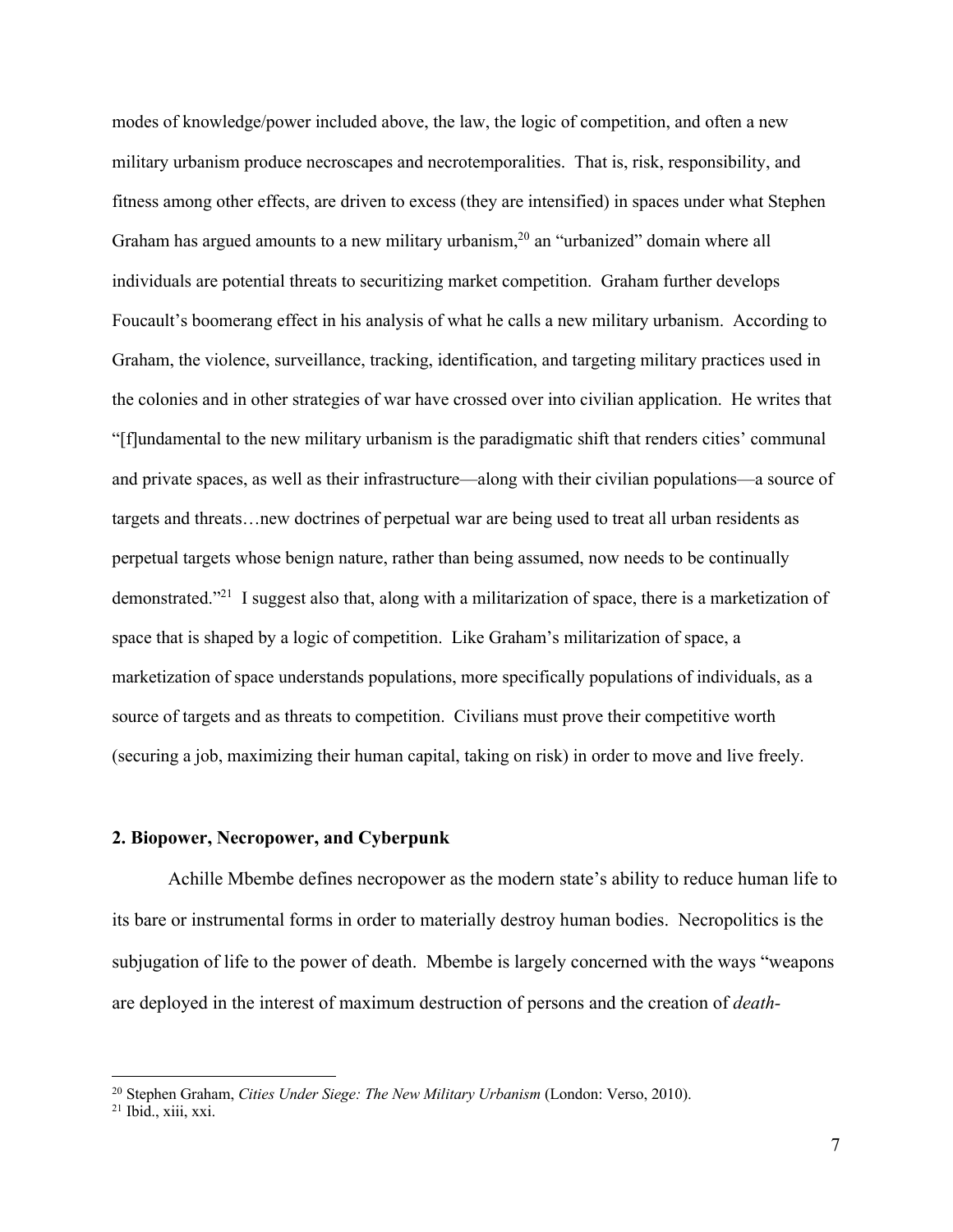*worlds*."<sup>22</sup> If we understand necroscapes in the context of Mbembe's necropolitics (his perspective on biopolitics), they are territories (often cities) designed to capitalize on the reduction of human life to its bare forms by destroying unwanted bodies, or letting them waste away. For Foucault, biopower is a mode/technology of power that emerges in the late eighteenth century and works in tandem with an anatomo-politics (disciplinary power) that, instead of working on individuals, is massifying in the sense that it is concerned with "man-as-species." At its core, biopower and the techniques, governmentalities, and discourses that emerge out of its biopolitics are directed at making a population live. Once life became the object of power, governmental rationalities emerged that were concerned with endemics, the health problems of living in particular environments, and overall life-expectancies of a population. With biopolitics, we also saw an economization of everyday life as economic rationality bled into the noneconomic, as I indicated above. Mbembe questions whether Foucault's biopower can still account for the ways the state and sub-state forces kill populations. His answer is that biopower fails to account for the ways modern sovereignty, the political, states, and sub-states subjugate life to the power of death. That is, biopower does not account for the spectacular modes of state and sub-state killing implemented in the colonies, Mbembe's primary site of study. According to Mbembe, Foucault's analysis of power was limited to western urban spaces and western modes of warfare and state killing.

Yet, Foucault does address the co-productive relationship between the spaces of the colonizers and the spaces of the colonized. In "*Society Must Be Defended*," Foucault identifies this process as a "boomerang effect,"23 which highlights the ways colonial militarism, including hyper-modes of surveillance and intense forms of violence, reverberated back into western urban discourses and security practices. Foucault writes that "[a] whole series of colonial models was

 <sup>22</sup> Mbembe, "Necropolitics," 40.

<sup>23</sup> Ibid., 103.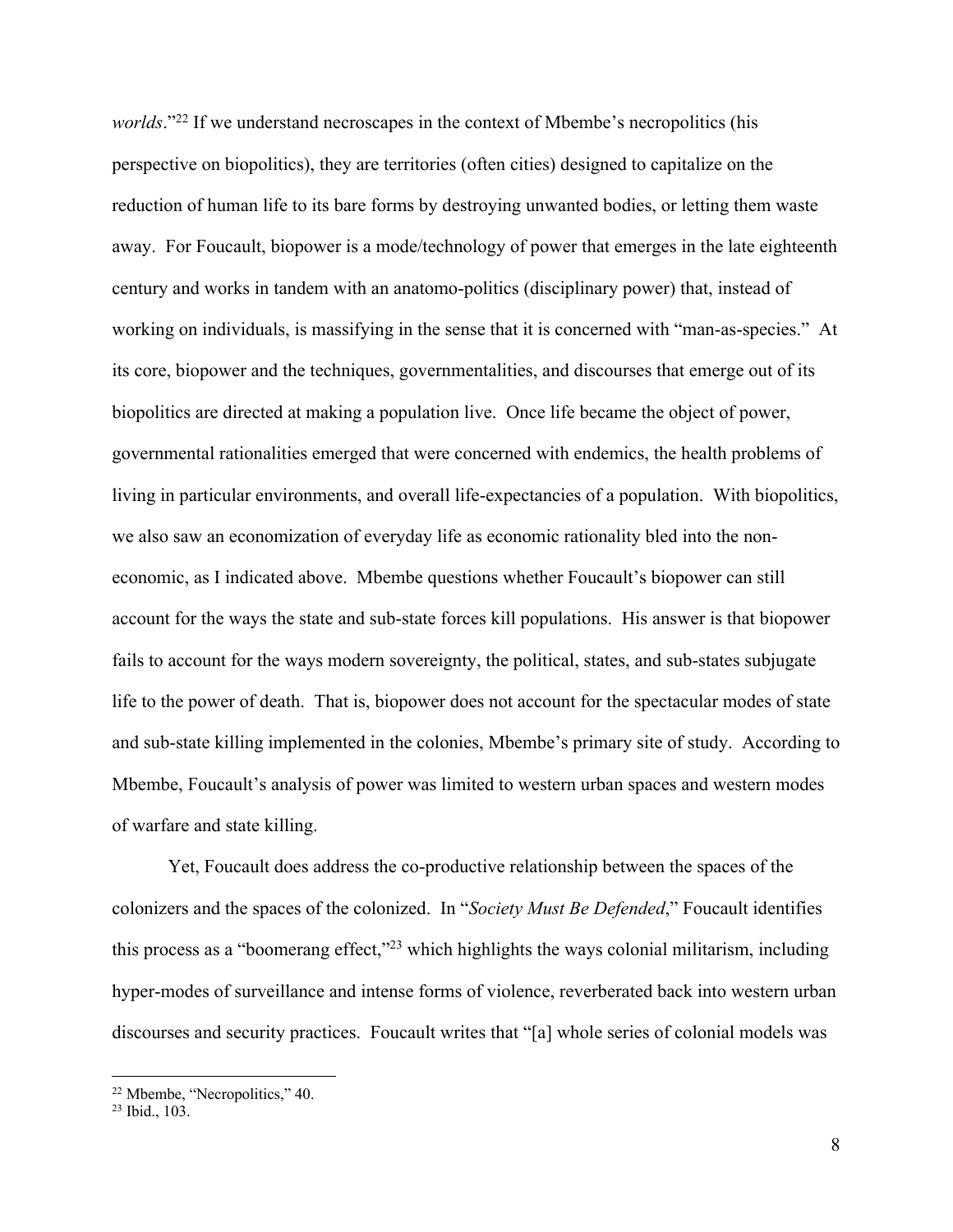brought back to the West, and the result was that the West could practice something resembling colonization, or an internal colonization, on itself."24 This suggests that it is not so much that Foucault was interested only in western imperialism independent of its colonial practices; rather, it shows that Foucault was, in part, concerned with the ways securitization functioned as a technique of biopower. That Foucault does not address some of the necropolitical practices Mbembe examines does not mean that biopower cannot account for these spectacular modes of state and substate killing. Foucault's biopower is not limited to a particular form of sovereign power. Furthermore, the need to kill is not a contradiction within biopower, but is, instead, a positive condition for its perpetuation. Thus, biopower and biopolitics are still good analytics for understanding the ways power, at the level of the state, the population, or the individual, kills and/or allows to die. We do not necessarily need a new or different term to account for killing and letting die as both modalities are already incorporated within biopower. The time and space of death-worlds, both spectacular and mundane, can just as easily thrive within the techniques, strategies, discourses, and modalities of biopower/biopolitics. Thus, Foucault's biopower or biopolitics may better account for how killing functions as letting die in neoliberalism since it can highlight the seemingly natural and "irresponsible" ways some populations die.

Necroscapes, then, are constituted by strong and weak forms of state killing, and thus, a word like "destruction" does not encompass all of the ways biopolitics operate within these death worlds. Through neoliberal discourses, urban design and planning, securitization, terror, state violence, surveillance, and the production, engineering, and construction of vulnerable bodies, necroscapes kill and let die certain bodies. Necroscapes, under neoliberal governmentality, let bodies die by restricting access to health care, food, water, and other resources through the production of a possessive individualism that sees lethal habits and living conditions as purely a

 <sup>24</sup> Ibid., 103.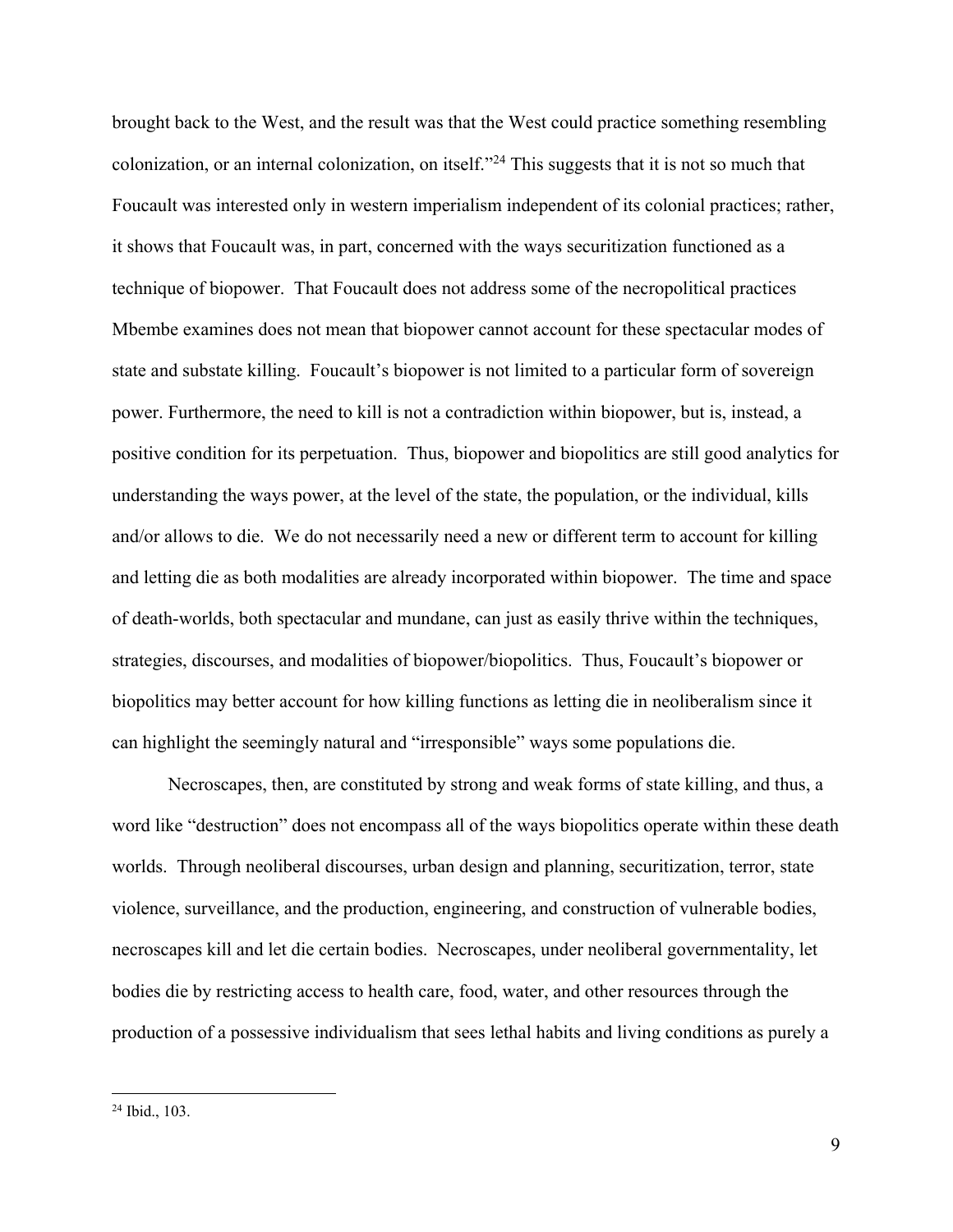choice, as well as through systemic inequality. Through these spaces, neoliberal governmentalities use subtle and overt ways of "killing" unwanted bodies.

Mbembe is not explicit about the nature of time in necroscapes. He writes about different temporalities in necroscapes that produce life as "a form of death-in-life." Borrowing from Giorgio Agamben's *Homo Sacer<sup>25</sup>* and Carl Schmitt's notion of the state of exception,<sup>26</sup> Mbembe understands the modern state's ability to deny political subjectivity, reduce life to bare life, and exclude bodies from the "normal state of law" as setting the conditions for necroscapes. He sees plantation temporality, apartheid temporality, and colonial temporality as manifestations of the state of exception and as precursors to necroscapes. His understanding of certain bodies in necroscapes is that they are a kind of living dead; these bodies are from birth subject to the state's power to let die or kill.

Pushing Mbembe's argument further, I understand necro-temporality as a form of time in neoliberalism. It is a time that does not depend upon suspending the law or reducing individuals to their bare life. Necro-temporality is a precarious state of existing in time whereby bodies are insecure yet responsible for their own insecurity. Necro-temporality also refers to the ways certain forms of death/dying, such as dying from endemics caused by stress and insecurity, are normalized as a result of laziness, weakness, and poor character, or as just a natural part of the human condition. Thus, necro-temporality is a biopolitical technique for neoliberal governmentalities to regulate how death is to be defined, treated, and dealt with, essentially making it easier to dismiss or ignore how some populations die as natural, inevitable, or unsolvable. Furthermore, necro-temporality is a time where neoliberal subjects understand notions like "live life to the fullest" or "seize the day" as forms of resilience. Neoliberal

 <sup>25</sup> Giorgio Agamben, *Homo Sacer: Sovereign Power and Bare Life*, translated by Daniel Heller-Roazen (Stanford: Stanford University Press, 1998).

<sup>26</sup> Carl Schmitt, *Dictatorship* (Malden: Polity Press, 2014).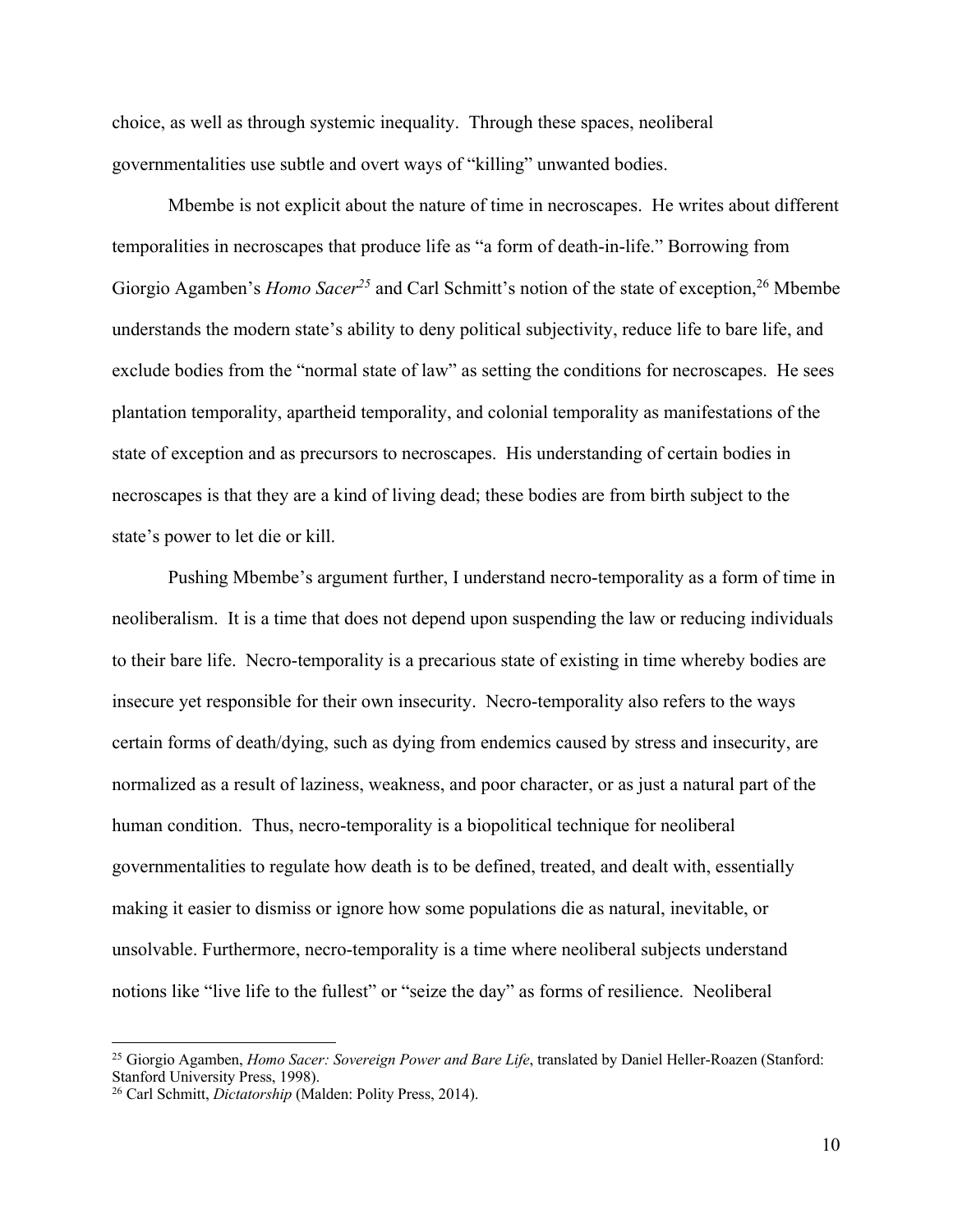resilience is not just about living with less. Resilience is also about living intensely in order to deal with the depravations of neoliberalism. Necro-temporality points to the ways in which populations of individuals continually live at the edge of burn out, and more and more past burn out. Insecurity, then, is in some ways valorized as a condition that pushes individuals to compete better and live more intensely.

Bodies are, in part, made insecure through racism and the racialization of bodies. Foucault suggests that racism is a precondition that allows states to kill.<sup>27</sup> Racism functions as a means for states to destroy whole populations as it provides methods of categorization through which these states can make live and let die. Necro-temporality highlights the ways power makes bodies vulnerable to death and exploitation by limiting time in certain spaces, forcing continual mobility, increasing time in toxic, violent and surveilled spaces, justifying these necro-temporal policies through racism, making work flexible, and displacing blame and responsibility through possessive individualism and human capital.

What I refer to in this study as the cyberpunk city or the city in general highlights an overall condition of competition that spreads over space and constitutes a general necrotic existence. To be clear, when I refer to "the city," I do not always mean a literal urban space, even though, at times, I do analyze and diagnose conditions of competition in real cities in this project. Cities in cyberpunk are also often literal cities in the sense that they are made up of urban structures, such as, densely packed architectural blocks of business and habitation, complex transportation networks, or nodes of competition (they are corporate and black-market centers). But there are also virtual spaces that exist in tandem with and develop out of the technological innovations that are constantly emerging within these urban spaces. The virtuality of city spaces in cyberpunk is not necessarily a representation of a post-modern condition, such

11

 <sup>27</sup> Foucault, *Society Must Be Defended*, 262-263.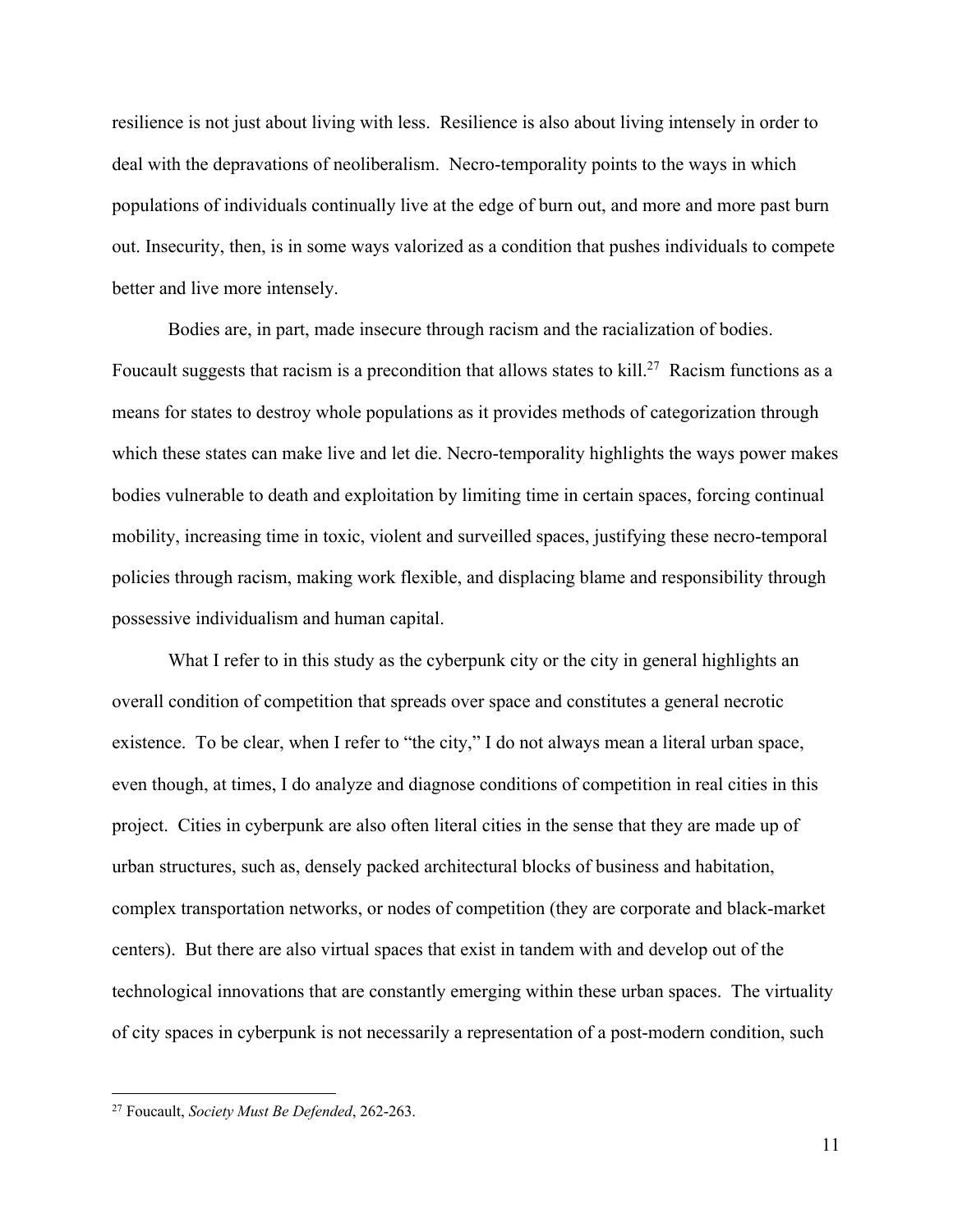as the end of space. There is still often a materiality that permeates the cities of cyberpunk, places where neoliberal subjects have encounters with each other, with the spaces of the cities, and with the neoliberal governmentalities that produce, engineer, and construct urban space. Thus, my goal is not to localize power forces or governmentalities within specific city spaces, to describe the space and time of cities only, or to suggest that neoliberalism is only a problem within cities, despite my repeated references to cities. Rather, I argue that the space and time of urban spaces, both in cyberpunk and in concrete cities, reveal general necrotic conditions of competition. I juxtapose cyberpunk science fiction and the narratives, materialities, and governmentalities of neoliberalism in order to denormalize and defamiliarize this general condition of existence.

Reading the cyberpunk city as a necroscape can highlight the time and space of neoliberal governmentality in several ways. First, time in cyberpunk, or what I call necro-temporality, illustrates the ways neoliberal governmentalities in modern cities benefit from the illegal status of immigrants, and the ways state power can make some bodies permanently homeless/mobile. Even while under an illegal status, individuals are still subject to a condition of competition that makes them not only a threat to the competitive fitness of other populations, but also a danger to the healthy functioning of market competition, which according to neoliberalism, does not function naturally, and thus requires continual intervention. Making the time some people spend in certain spaces illegal limits their movement in some spaces, decreases security, and forces continual mobility, all of which contributes to their precarity. This forced continual mobility is made possible by illegal status since the illegality of their presence means that they cannot remain in one place for too long, that they cannot inhabit certain spaces for too long, and that they cannot work in one place for too long for fear that they will be caught and held subject to the law. Thus, this frequent living and movement in and through what are essentially illegal

12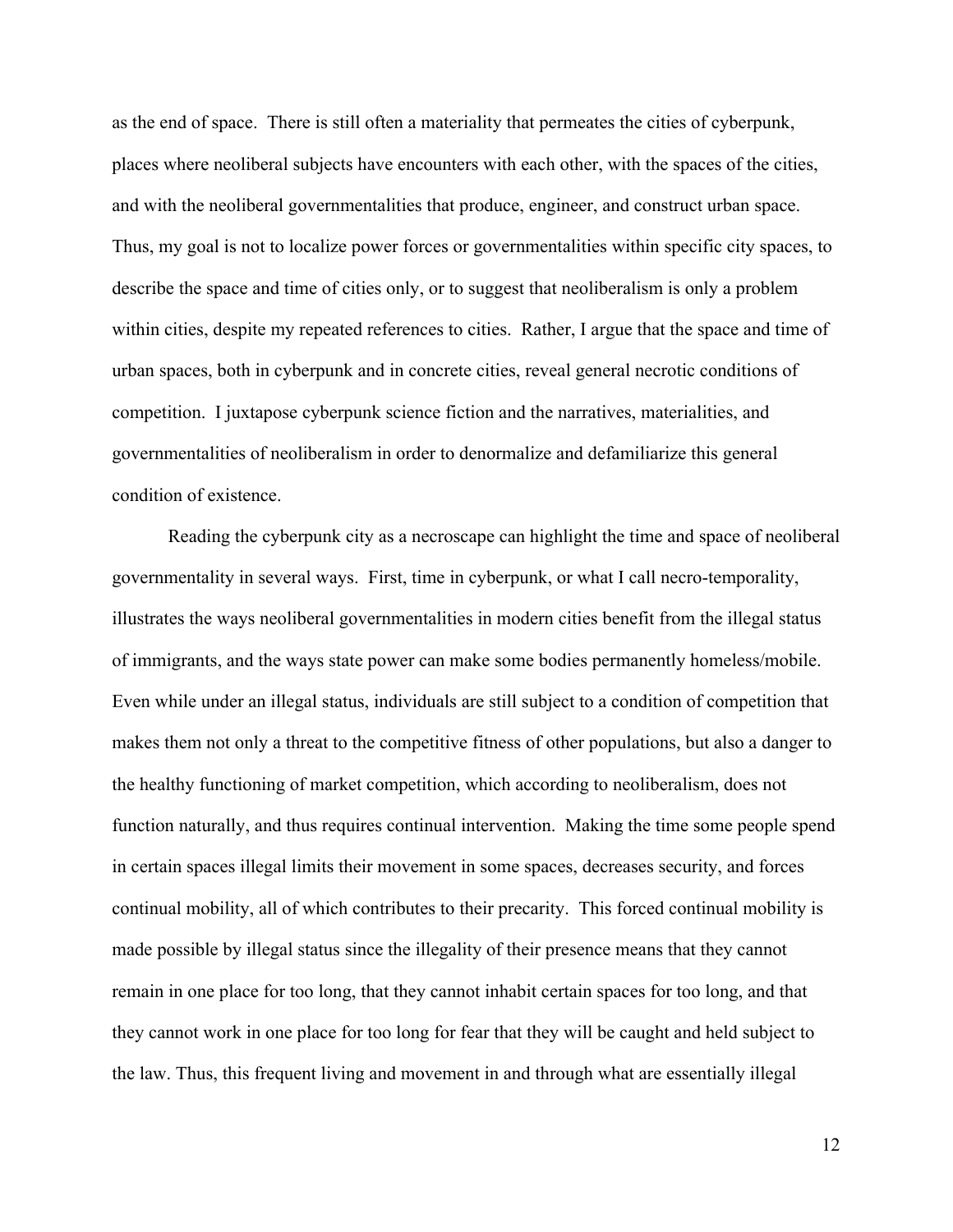spaces makes their disappearance, exploitation, death, and experience with endemics more likely, and is thus a more precarious temporality than that which defines the dominant population. This is not to suggest, however, that the dominant population is not subject to the general conditions of competition and the precarities of its time and space. All populations are subject to accepting and calculating risk, and thus, are always potential surplus bodies, since failure to compete is a risk we all assume. Illegal status and its enforcers make some bodies increase the time they spend in dangerous spaces, for example, in the back of trucks, in the Arizona desert, in militarized zones, or in biohazardous areas. These encounters increase the likelihood of death. Illegal status is just one example of the time of surplus bodies, of necrotemporality.

Second, as a necroscape, the cyberpunk city also makes visible the ways in which neoliberal governmental rationality kills and lets bodies die through the marketization and militarization of space. For example, rather than invest in fixing current social conditions or decaying infrastructure, the economic/political/social schema of some urban spaces turn to building upwards, securitizing buildings with advanced security systems, and surveilling large portions of the city, thus leaving surplus bodies to dwell in the streets. Similar to the spatial apartheid Mike Davis describes in his analysis of Los Angeles,<sup>28</sup> the dominant race in cyberpunk typically secures itself, while allowing unwanted bodies to die in less secure spaces or be killed by security forces.

Finally, by juxtaposing cyberpunk literatures and neoliberal truths, we can expose the fictions of neoliberalism that identify good character or morality with individual responsibility and the rational calculation of risk, while naturalizing the idea of the entrepreneurial self. In exposing these fictions, we can make visible the "material conditions and strategic aims"<sup>29</sup> of

 <sup>28</sup> Mike Davis, *City of Quartz* (New York: Vintage, 1992)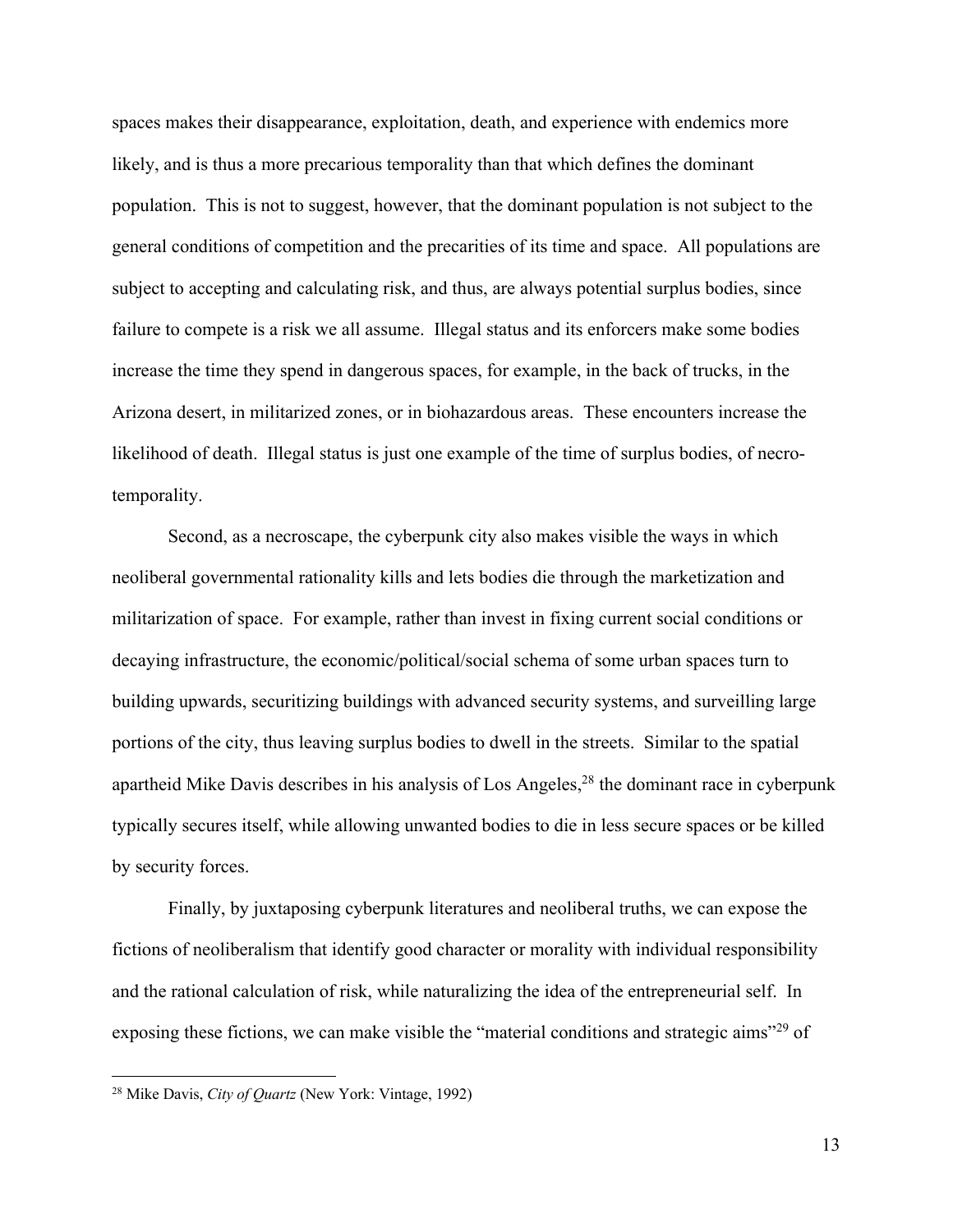neoliberal biopolitics. As a genre, cyberpunk's conceptualization of the spatial and temporal nature of a borderless market economy points to the artificiality of the market, in part by highlighting its historical contingency. Cyberpunk does this by connecting the proliferation of accelerative information technologies, such as the computer, to the development of an allencompassing informationalized market economy. By defamiliarizing the taken-for-grantedness of the market economy and competition, cyberpunk as a genre can problematize the naturalization/normalization of space conceived as a Neo-Darwinist jungle where the strong (individual bodies who are in a privileged position to capitalize and maximize their human capital) compete by weakening neoliberalism's claims to truth.

#### **3. The Politics of Cyberpunk**

Existing scholarship on cyberpunk has examined the ways in which this science fiction subgenre explores metaphysical questions about the nature of reality, how technology will change ways of being, and its dystopic critique of late-capitalism. In addition, scholarship on cyberpunk has offered criticisms of the conservative nature of the genre, often suggesting that it tends to re-inscribe bodies and sex within heterosexuality, while other scholarship has worked to legitimatize cyberpunk as a genre worthy of the literary canon. A dominant thread in cyberpunk scholarship has drawn from Fredric Jameson's diagnosis of postmodernism as the logic of late capitalism, using Jameson's spatial pastiche, schizophrenic temporality, and waning of affect, along with his characterization of Jean Baudrillard's simulacrum to interpret postmodern cultural artifacts. For many cultural critics, the city of cyberpunk is thoroughly postmodern because parallels can be drawn between the cyberpunk city and Jameson's postmodern condition. Hardly any work has

 <sup>29</sup> Thomas Lemke, "The Risks of Security: Liberalism, Biopolitics, and Fear," in *The Government of Life Foucault, Biopolitics, and Neoliberalism*, ed. Vanessa Lemm and Miguel Vatter (New York: Fordham University Press, 2014), 68.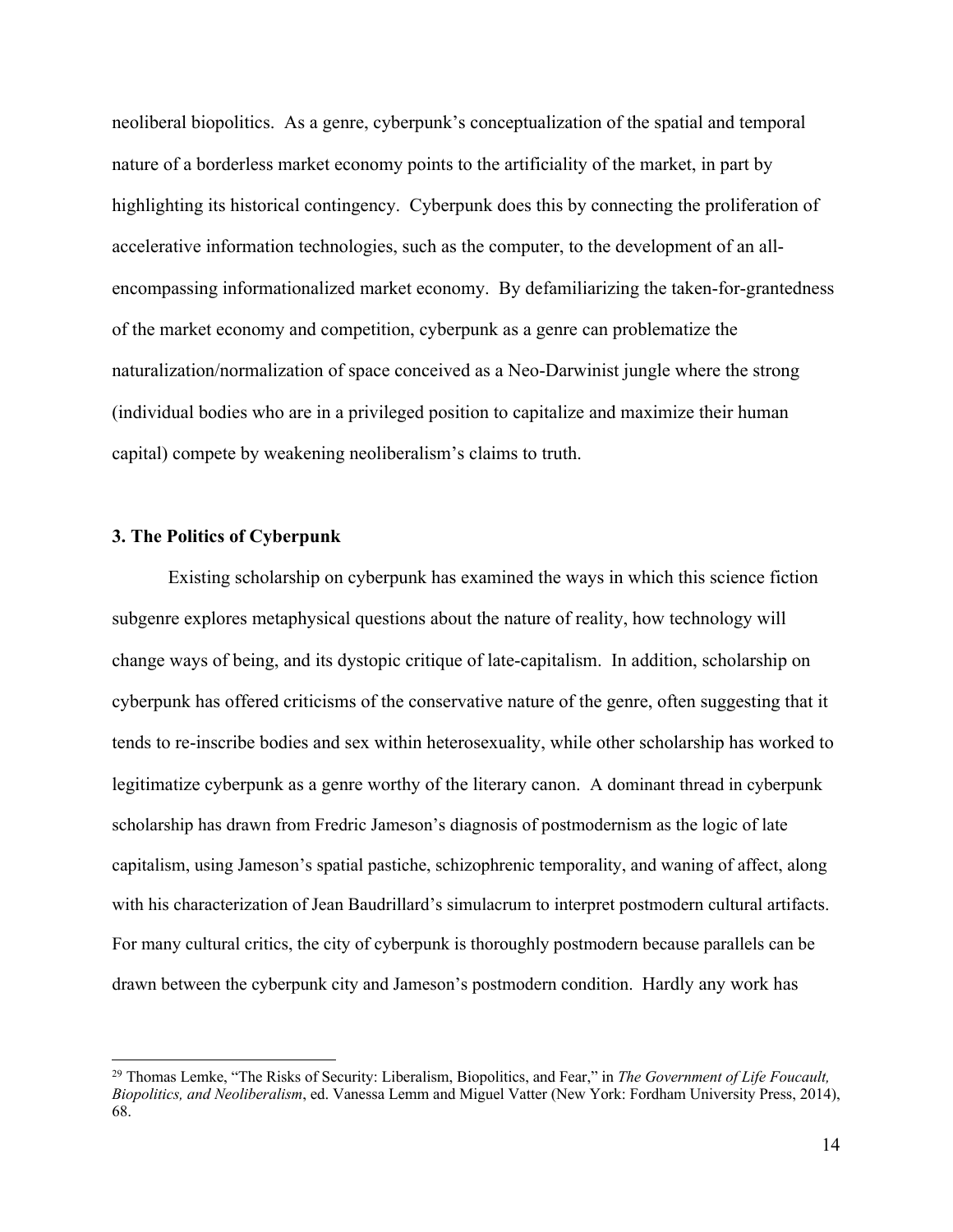considered the ways in which cyberpunk examines death/dying, and scholarship on death and its relationship to the management of space and time in the context of neoliberalism, risk, and biopower has been so far very limited. In addition, much scholarship has understood the logic of cyberpunk in the context of a liberal humanist and techno-determinist schema. Thus, it has perpetuated the notion that humans and cyborgs are "tool using organisms,"30 which occludes the possibility that tools, and persons use and act upon each other.

Over the past 40 years, theorists such as Fredric Jameson, David Harvey, and Giuliana Bruno, who have worked at the intersections of postmodern theory, Marxist theory, human geography, and literary/cultural theory, have read cyberpunk in an attempt to affirm their diagnosis of the postmodern condition and to confirm the importance of space in social and cultural theory. This scholarship has examined how space has changed in a postmodern context. However, these spatial and temporal changes are too often understood as markers of postmodern aesthetics, or of the postmodern condition, rather than as indicators of neoliberal biopower, a perspective that could highlight, as I have shown above, the ways governmentality regulates populations through space and time. Thus, in much scholarship, cyberpunk becomes an indicator of a historical moment, and its critical political potentialities are limited to a Marxist critique of power. Istvan Csicsery-Ronay writes that, "[c]yberpunk is the apotheosis of the postmodern, its truest and most consistent incarnation, bar none...,"<sup>31</sup> and in another essay he adds that cyberpunk implies "the apotheosis" of postmodernism…Hip negotiating splatter of consciousness as it slams against the hard-tech future, the techno-future of artificial immanence, where all that was once nature is simulated…"<sup>32</sup> Later, he describes cyberpunk's postmodern sensibility and postmodern

<sup>&</sup>lt;sup>30</sup> Tim Luke, "Liberal Society and Cyborg Subjectivity: The Politics of Environments, Bodies and Nature," *Alternatives: Global, Local, Political* 21, no. 1 (1996): 8

<sup>31</sup> Larry McCaffery et.al, "Cyberpunk Forum/Symposium," *Mississippi Review* 16, no. 2 (University of Southern Mississippi, 1988), 27.

<sup>32</sup> Istvan Csicsery-Ronay, "Cyberpunk and Neuromanticism," *Mississippi Review* 16, no. 2/3 (1988): 266.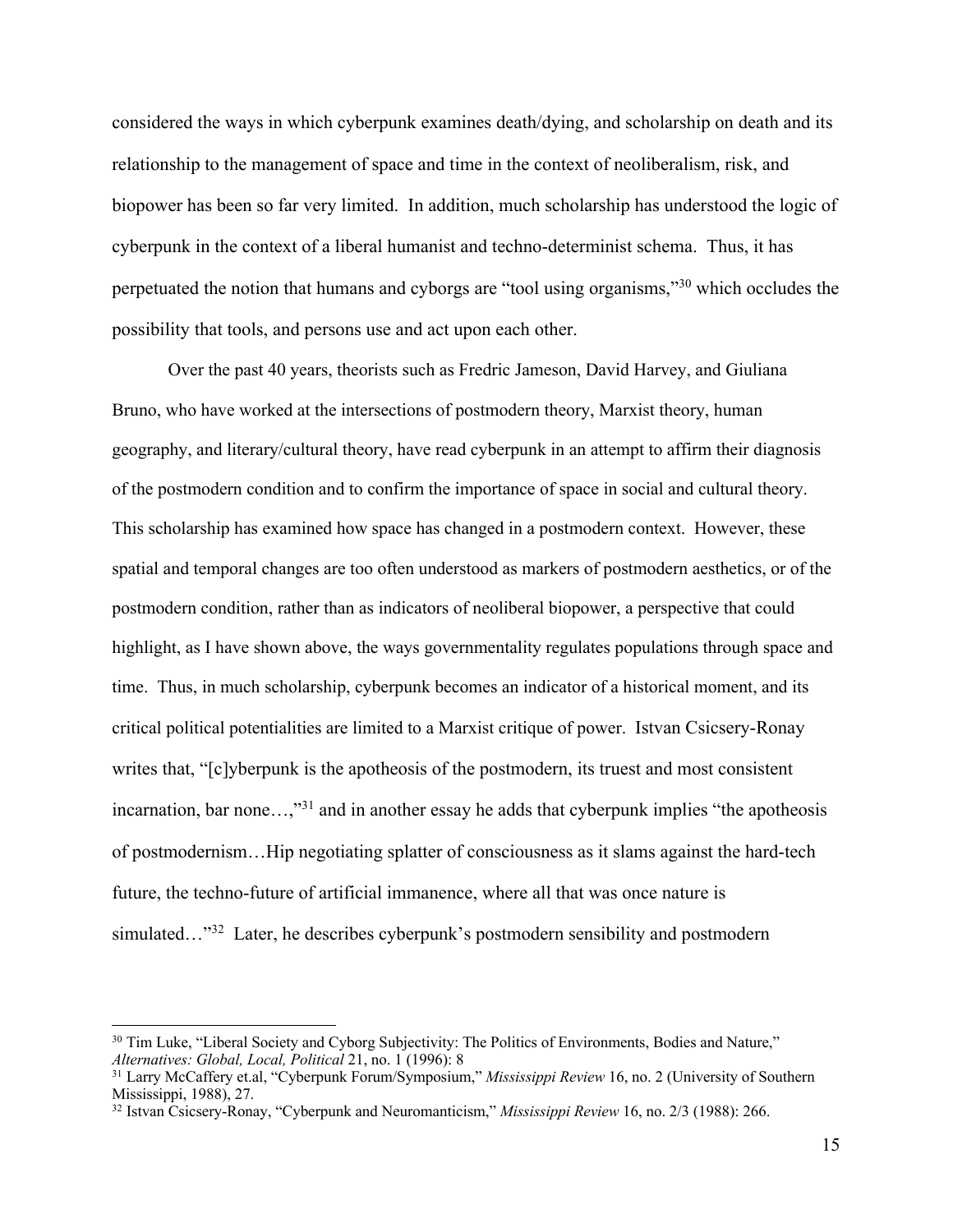aesthetic,  $33$  and he once again places cyberpunk firmly within the postmodern condition.  $34$  Larry McCaffery also argues that cyberpunk as the "apotheosis of postmodernism" is a "means to mirror its era's central motifs, obsessions, and desires (and render these concretely, through the dominant cultural imagery)."35 This cyberpunk scholarship, and Bruno's and Harvey's methodologies and theoretical grounding, reaffirm normative frames about what counts as life/human. They fail to consider the power-relations that manage the spatio-temporality of cities.

Often, with a few exceptions, these theorists approach space and time in cyberpunk through a macro-political analysis, whether it is a consideration of advanced-capitalism, statehood, cultural production, or the built environment, among other concerns. Thinking about postmodernism as a mode or condition of instrumental rationality is limited as it does not offer a diagnosis of the everyday lived experiences of surplus individuals that fall outside of the normal workings of a neoliberal social system. This is not to suggest that a critique of instrumental rationality is no longer necessary. Jameson, Harvey, and Bruno, along with similar positions offered by other scholars, lament the loss of a symbolic order that affords a certain kind of agency, autonomy, and self-hood, while at the same time they accept this kind of self/individual as a form of instrumental reason. It is problematic to lament the loss of self-hood, the self, or the autonomous individual, since the individual of instrumental rationality for a long time applied only to white men, and even today often only applies to white Westerners. The individual<sup>36</sup> of instrumental rationality is still very much alive as a neoliberal subject. A population of individuals is made intelligible by how well these individuals subject themselves to the logic of competition. Thus, as I suggested above, the critique of

<sup>&</sup>lt;sup>33</sup> Ibid., 269.<br><sup>34</sup> Ibid., 271.<br><sup>35</sup> Larry McCaffery, "The Desert of the Real: The Cyberpunk Controversy," *Mississippi Review* 16.2/3 (University of Southern Mississippi, 1988): 8.

<sup>&</sup>lt;sup>36</sup> This individual instrumentalizes the world as a way to ensure self-preservation. The norm for selfpreservation is now competition.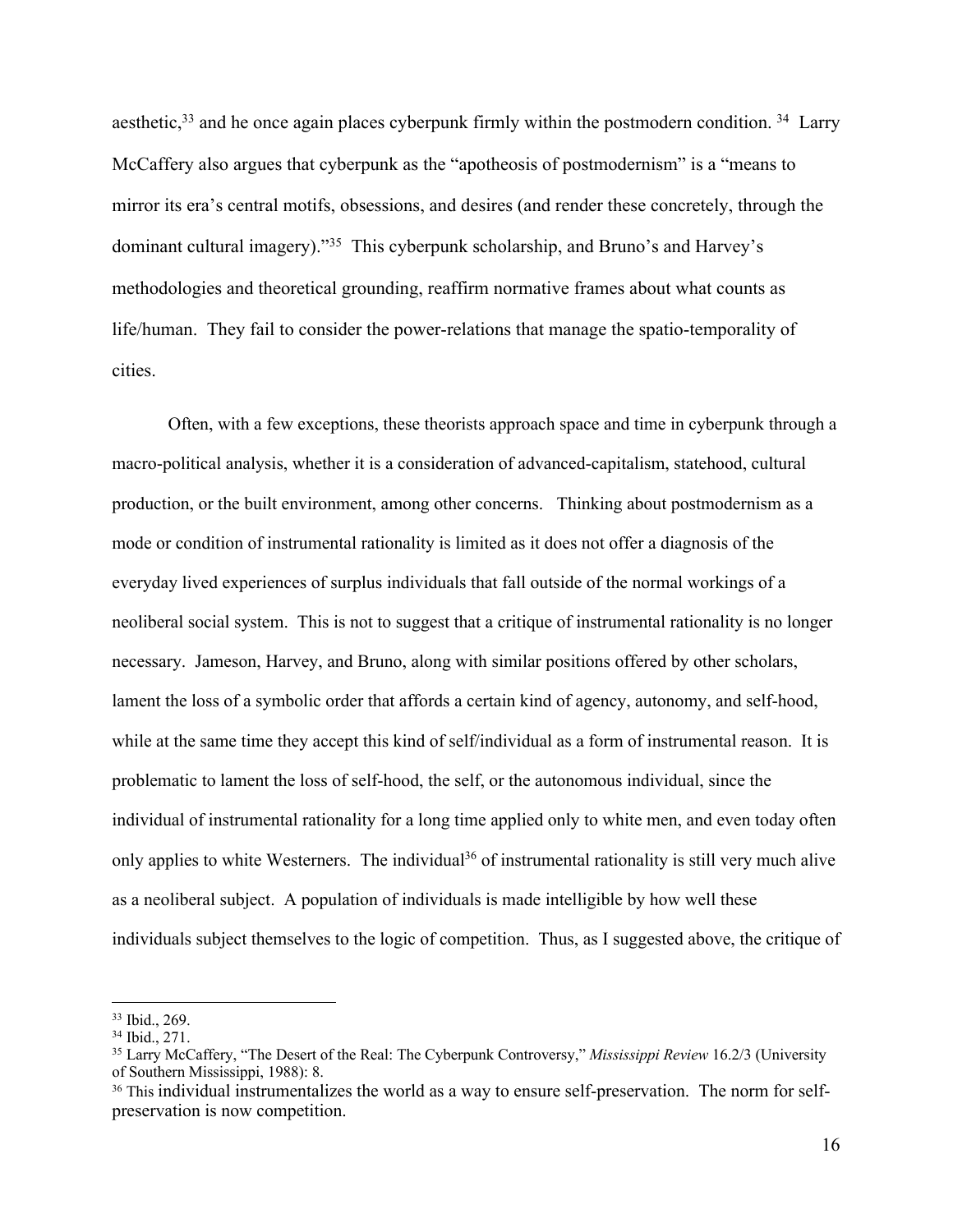the postmodern condition, as a symptom of instrumental rationality that these Marxist theory influenced scholars offer, misses the everyday endurances of surplus bodies (often not white), including chronic health problems, like obesity and diabetes, stress from systemic racism, insecurity and fear, and the requirement of constant movement to avoid detention and institutionalized violence, as bodies encounter daily the time and space of neoliberal governmentality. Jameson offers a particular way of understanding and defining power, one that does not necessarily consider the micro-politics of city life, the subtle ways systems of power promote life for some and let others die, and how space and precarity are co-produced. This antipostmodern scholarship (anti-postmodern in the sense that the postmodern condition signals a loss of agency and fully exacerbates the problems of instrumental reason) often oversimplifies the way we can think about cities and subjectivities within cyberpunk and in real cities, and it hides the biopolitics of neoliberal discourses, such as individualized risk, self-determination, and selfresponsibility.

Postmodern aesthetic readings are thus reductionist in their understanding of cyberpunk because their analysis of its literary elements, including action (living and dying), space (architecture, nature, the built environment), time, and figurative language affirms a particular interpretation of late Western Modernity that ignores other realities, governmentalities, and power/knowledge regimes, such as neoliberalism and biopolitics. Instead, a Foucaultian lens can offer an insight into how we might use cyberpunk to critically examine the ways governmentality regulates space and time in order to manage death, and it can move beyond a critique of instrumental rationality that dominates much of the scholarship on cyberpunk. "Manage death" or "regulate death" refer to the ways different economic/social/cultural/political schemas kill and let individuals die, both through strong and weak state killing, and through the production of subjectivities that function within and co-produce these schemas.

17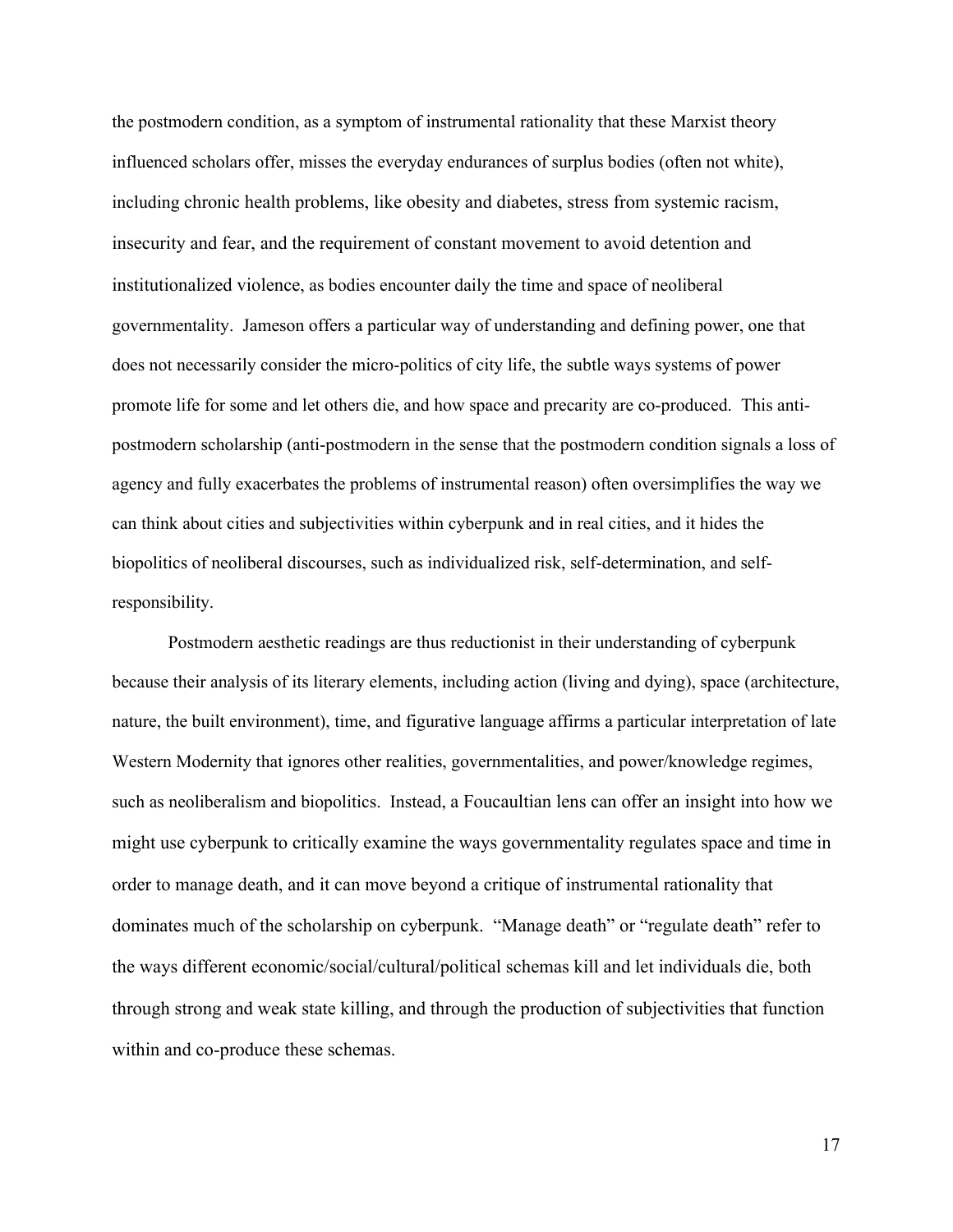In the case of cyberpunk, death is often no longer the great equalizer. For Foucault, the purpose of biopower is to maintain a homeostatic population based on a norm (a manageable level of birth rates, life-expectancy, and illness of the right people, etc.). Thus, if we define neoliberalism, in part, "as a norm of life characterized by a generalized competition with others,"37 we can understand neoliberal governmentalities as different governmental rationalities that are concerned with eliminating an excess of life/surplus bodies that fail to meet the norm of competition against others. While we may not have technology that dramatically extends lifespans, maximizing human capital in cyberpunk often looks similar to maximizing human capital in neoliberalism. That is, in order to compete in cyberpunk and neoliberalism, neoliberal governmentality covertly and overtly needs to eliminate excess bodies by perpetuating a social/economic/political system that normalizes insecurity.

#### **4. Postmodern Readings of Cyberpunk**

Jameson and Harvey understand the production of space as inseparable from advanced/late capitalism, and they suggest that the spaces of culture and nature are no longer separate realms. According to them, the postmodern condition is partly defined by a collapse of these semiautonomous realms, suggesting, on the one hand, that everything can be understood as cultural, and on the other hand, that nature is an extension of multinational capitalism (pre-capitalist/preindustrial nature is dead).<sup>38</sup> Furthermore, these analyses of cyberpunk point to a crisis of historicity because the notion of history as a linear progression of time with a stable subject at its core is no longer possible. Harvey adds to this debate his theory of time-space compression, which argues that the speeding up of time (again, a postmodern condition) has led to the elimination of spatial distance and barriers.

<sup>&</sup>lt;sup>37</sup> Bruno Amable, "Morals and politics in the ideology of neo-liberalism," Socio-Economic Review (2011): 9, 7.<br><sup>38</sup> Fredric Jameson, *Postmodernism, Or, The Cultural Logic of Late Capitalism* (Durham: Duke University Pres

<sup>1991), 49.</sup>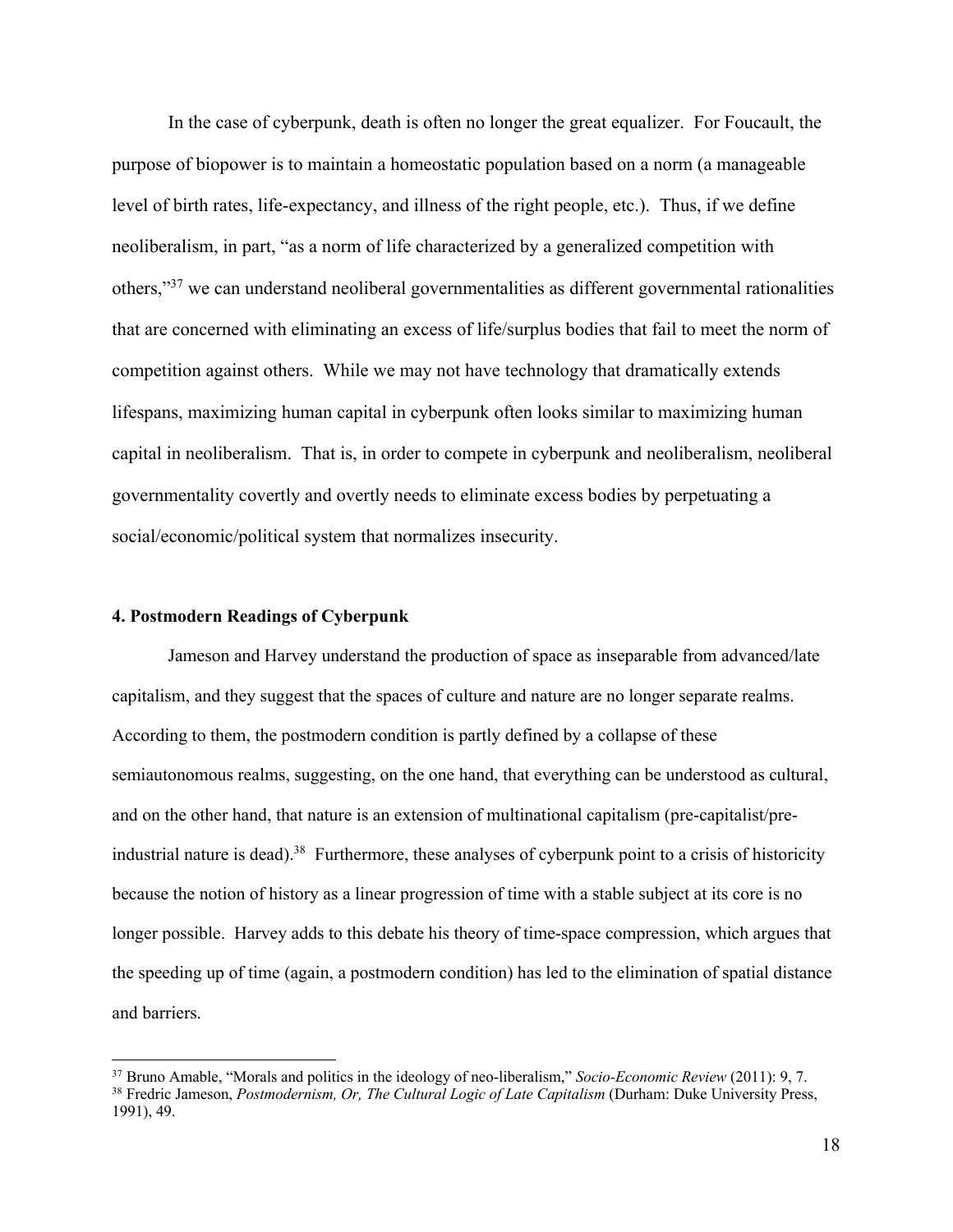For these theorists, history (e.g. a stable human subject progressing through linear time) existed before postmodernism and has ended or mutated with the postmodern condition. But schizophrenic temporality and time-space compression privilege a Eurocentric subjectivity and temporality.39 That is, the history/time they conceptualize is a European history, one that is "historically evolving, and geographically privileging."40 Thinking of the subject or self as a human subject that progresses through linear time misses the ways this subject has morphed into the competitive subject of neoliberalism. In order to have a history or be a part of history, subjects must be able to participate within a linguistic order that allows them to construct a linear narrative of time. To suggest that individuals experience time as a constant present without the ability to produce a coherent biographical narrative assumes a universal conception and experience of time and history. The elimination of distance and borders through the speeding up of time applies to a particular group of people defined by race, ethnicity, and class. Some people must travel great and/or perilous distances, and they often encounter borders or other obstacles. Thus, not everyone moves fluidly from one space to another, and even those who can quickly move unencumbered through space are still subject to the general condition of competition with others, which is a precarious form of existence.

Jameson characterizes space as postmodern hyperspace, writing that it "has finally succeeded in transcending the capacities of the individual human body to locate itself, to organize its immediate surroundings perceptually, and cognitively to map its position in a mappable external world."<sup>41</sup> His language is immersed in the liberal tradition, drawing from liberalism's privileging of rationality, individuality, and agency. In postmodern hyperspace, individuals have lost their ability to engage in cognitive mapping. Jameson goes on to write that our inability to center the body within its built

 <sup>39</sup> See Michael Shapiro, "The now time(s) of the global city: Displacing Hegel's geopolitical narrative," *The Time of the City: Politics, philosophy and genre* (New York: Rutledge, 2010), 25-45; see also Aimé Césaire, *Discourse on Colonialism*, trans. Joan Pinkham (New York: Monthly Review Press, 1972).

<sup>40</sup> Shapiro, *The Time of the City*, 27. 41 Jameson, *Postmodernism*, 44.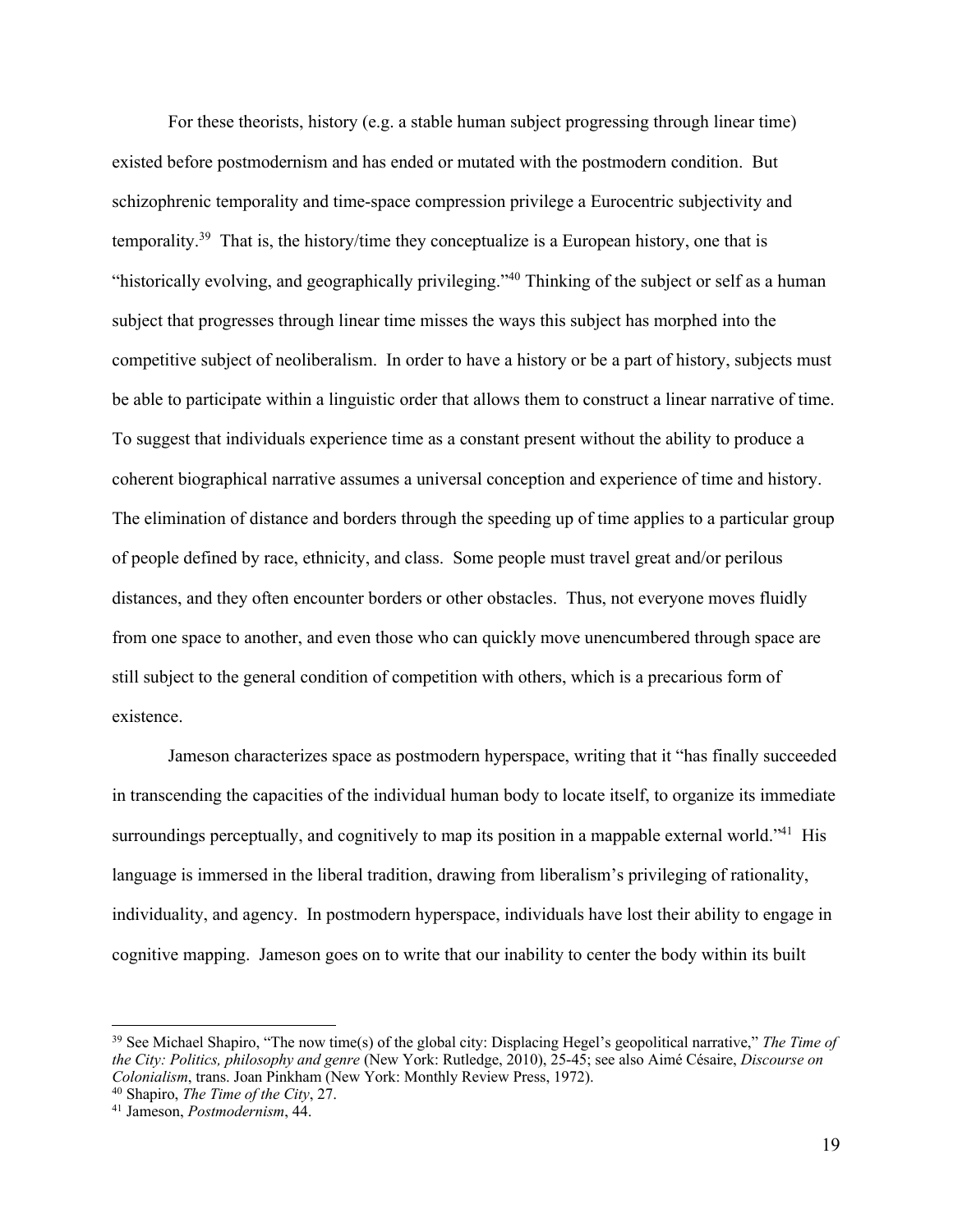environment is analogous with "the incapacity of our minds, at least at present, to map the great global multinational and decentered communicational network in which we find ourselves caught as individual subjects."42 Again, his concern with the loss of certain individualizing and agentic experiences reaffirms the liberal tradition and, as Tim Luke suggests, it limits the ways we can think about subjectivity. Like Luke, I suggest that we need to problematize "the accepted languages of rationality, individuality, or agency as they are used by liberalism to reproduce itself culturally, economically, and politically."<sup>43</sup> Not everyone is covered under the category "individual subject." Jameson's concern with the loss of our ability to engage in cognitive mapping is applicable to the traveler, the flâneur, or fit members of a dominant society, but not necessarily to surplus bodies that fail to compete in a market economy or pose a threat to the dominant group's ability to compete. In his examination of postmodern space, Jameson laments the loss of our ability to promenade on our own or engage in the narrative stroll because the escalator does the walking/traveling for us. But promenading and strolling were always part of a bourgeois fantasy, not necessarily a universal experience.

According to Jameson, cyberpunk is a "degraded attempt…to think the impossible totality of the contemporary world system."44 That is, the "immense communicational and computer networks<sup>345</sup> of cyberpunk are a faulty representation of a technology that is in itself a faulty representation of reality. Cyberpunk is another example of the weaker productions characteristic of postmodernism. While I agree that cyberpunk expresses "transnational corporate realities," I would not go so far as to call it an expression of global paranoia, nor would I consider its computer technology as a machine of reproduction. It is more interesting and perhaps more accurate to think about the computer in terms of its productive and reproductive capabilities. The machine of

 $42$  Ibid., 44.<br> $43$  Luke, "Liberal Society," 2.

<sup>&</sup>lt;sup>44</sup> Jameson, Postmodernism, 38.

<sup>45</sup> Ibid., 37.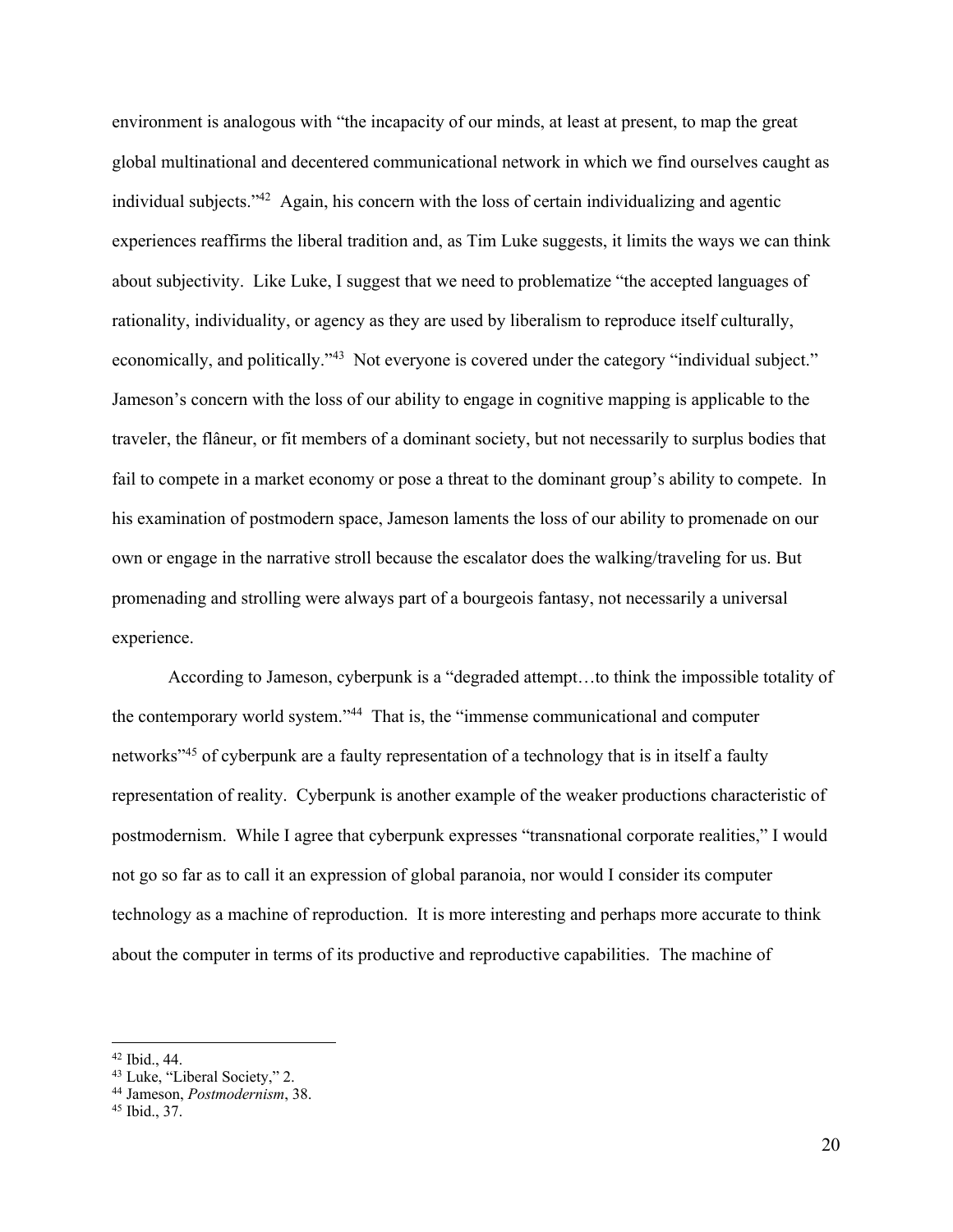reproduction does not account for the unpredictability, ingenuity, and liveliness of machine learning. Thus, cyberpunk is more than a narrative "about the processes of reproduction."<sup>46</sup>

As I suggested above, much of the scholarship that came after Jameson's 1984 works *Postmodernism, or, The Cultural Logic of Late Capitalism* and *Postmodernism and Consumer Society* were influenced by his analysis of postmodernism and his diagnosis of the postmodern condition. For example, in his reading of *Blade Runner*, which is generally considered a cyberpunk film, Harvey writes that time and space represent "instantaneous global communications."47 Harvey uses Jameson's understanding of temporality when he describes how replicants exist in time, calling it a "schizophrenic rush of time." And he writes that they "also move across a breadth of space with a fluidity that gains them an immense fund of experience."<sup>48</sup> Harvey combines this time-space compression with Jameson's schizophrenic temporality. But in doing so, Harvey fails to capture the different borders that replicants and some non-replicants have to traverse or violate in order to move from one space to another. These bodies are blocked from entering Earth, and, therefore, must enter illegally; they are blocked from entering the upper levels of the corporate world, and, therefore, must enter illegally; they move quickly through the city when they can, but not because technology has eliminated distance and time. Instead, they move quickly because they are being hunted by a police/corporate state. The city is too crowded to suggest that anyone can move fluidly, except perhaps for the blade runners, who can avoid the streets via flying cars. This fluid and fast movement of information is also not necessarily applicable to the everyday movement of bodies in the city.

In an anthology on cyberculture, Scott Bukatman borrows from Jameson and Harvey in his article "Cyberspace" to conceptualize space in cyberpunk and contemporary urban reality. He argues that contemporary urban space is boundless, directionless, and motionless. Bukatman writes

 <sup>46</sup> Ibid., 37.

<sup>47</sup> Harvey, 309. 48 Ibid., 309.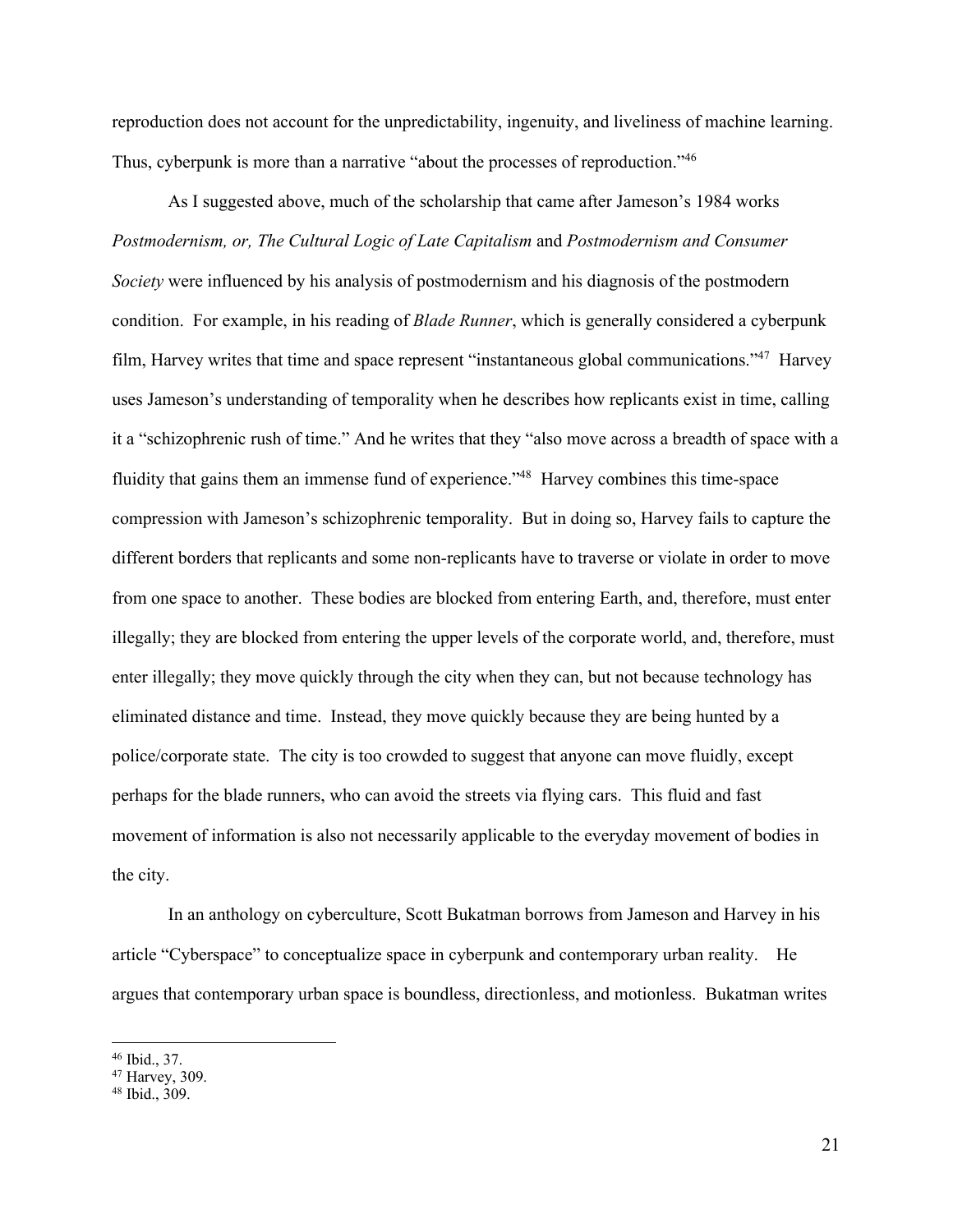that the "urban territory is marked by an infinity of space, a multiplicity of surfaces: time is displaced within a field of inaction and, ultimately, inertia as the city, the universe, circles back upon itself in a closed feedback loop…the city-state has become the *cybernetic state*."49 Bukatman's analysis of the city without a center and limits is overstated since it fails to account for the encounters different bodies have with territorial borders. The space of cyberpunk is both geographical and nongeographical; there is continual tension between bodies moving in real physical space and virtual bodies in the mental geography of cyberspace. Bukatman's essay focuses primarily on the spatial similarities between cyberspace and urban space, highlighting an aesthetics of space. Like Jameson and Harvey, he emphasizes and diagnoses the architectural shifts of the postmodern condition, including changes in style, size, and location, along with the changing landscape/cityscapes of urban spaces. Again, this is an approach that, as I suggested above, ignores the movements of bodies in space and the power/knowledge regimes that regulate them.

#### **Postmodern/Marxist Geography**

The study of space has become more popular through the merging of postmodern theory with human geography. Much of critical human geography points to a crisis, absence, or subordination of space to time. For example, Edward Soja, in *Postmodern Geographies*, argues that time and history have dominated social theory/analysis at the expense of a critical understanding of space. For Soja, a postmodern geography is one that affirms the importance of space in Marxist theory and analyzes the relations between history, geography, time, and space. He writes that " $[w]e$  must be insistently aware of how space can be made to hide consequences from us, how relations of power and discipline are inscribed into the apparently innocent

 <sup>49</sup> Scott Bukatman, "Cyberspace," in *The Cybercultures Reader*, ed. David Bell and Barbara M. Kennedy (New York: Routledge, 2000), 83.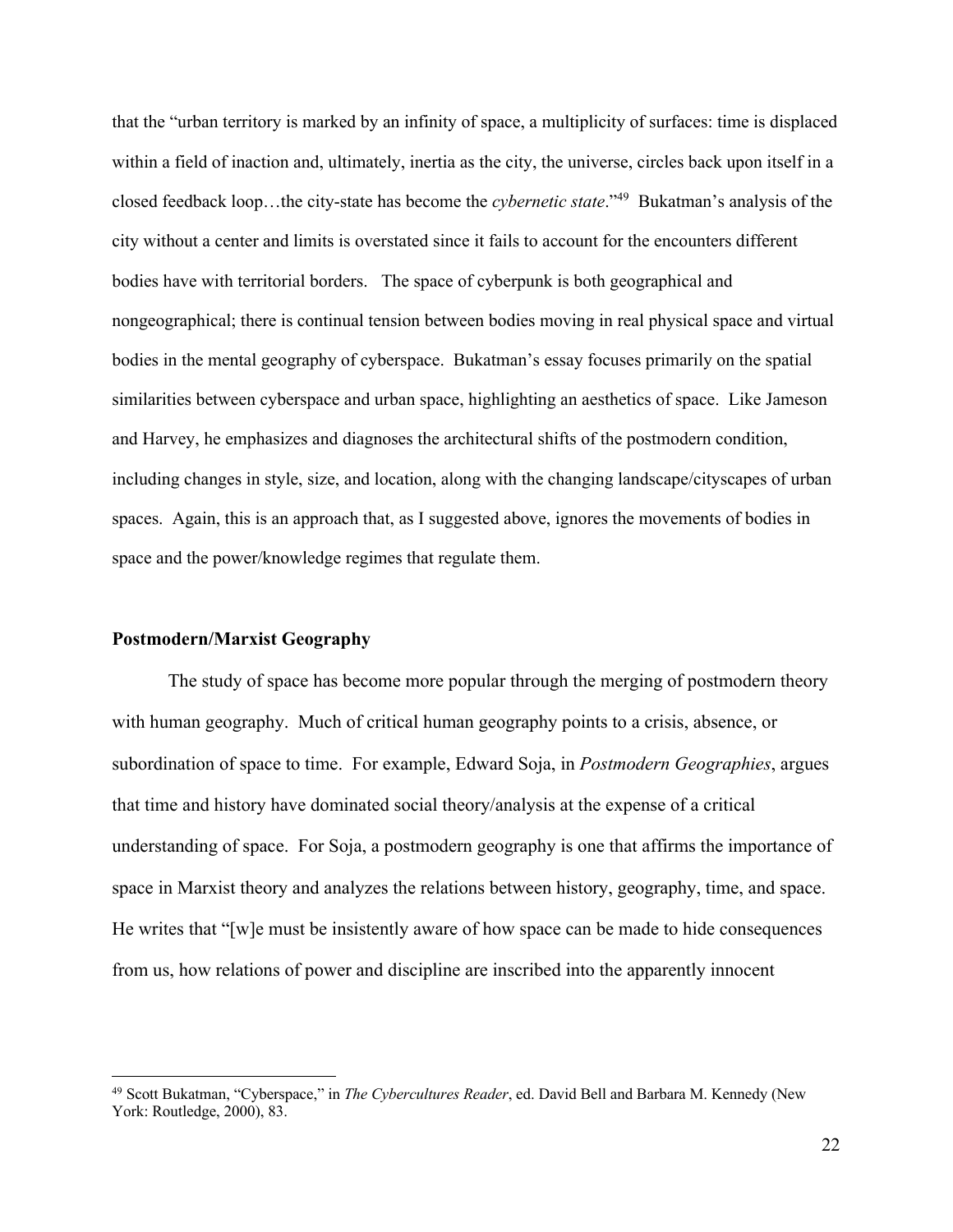spatiality of social life, how human geographers become filled with politics and ideology."<sup>50</sup> It is in part the privileging of time and history over space, which often suggests that space is simply the physical world that can be measured and described, that misses the complex ways space and subjectivity are co-produced. Privileging time and history over space has furthered the misconception that space is dead, fixed, and undialectical, rather than, "simultaneously…a social product (or outcome) and a shaping force (or medium) in social life..."<sup>51</sup> As a human geographer and Marxist theorist, Soja offers a model for analyzing political discourses that recognizes, in addition to the subordination of space in "critical social theory," the instrumentalization of space.

Soja suggests that the discourse on cyberspace is overstated. He writes that it is "couched in projections of spatial ubiquity, the increasing elimination of distance fiction, locational particularity, and regional differences in the homogenizing hum of the Internet…Now, it is often proclaimed, we have 'conquered' space. Space and place, distance and agglomeration…seem therefore to no longer be as important as they have been in human history."52 This critique is in response to readings of cyberpunk that have, in part, been influenced by Jameson's postmodern aesthetics and Harvey's time-space compression diagnosis. For Soja, a more critical and political reading of cyberpunk consistently grounds its analysis within the urban and postmetropolitan reality. My study aligns with his assertion that "[l]ocation continues to matter and geographically uneven development continues to make a difference."53

 <sup>50</sup> Edward Soja, "Preface," *Postmodern Geographies: The Reassertion of Space in Critical Social Theory* (London: Verso, 1989), 6.<br><sup>51</sup> Ibid., 7.

<sup>&</sup>lt;sup>52</sup> Edward Soja, "Simcities: Restructuring the Urban Imaginary," *Postmetropolis: Critical Studies of Cities and Regions* (Oxford: Blackwell, 2000), 336.<sup>53</sup> Ibid., 336.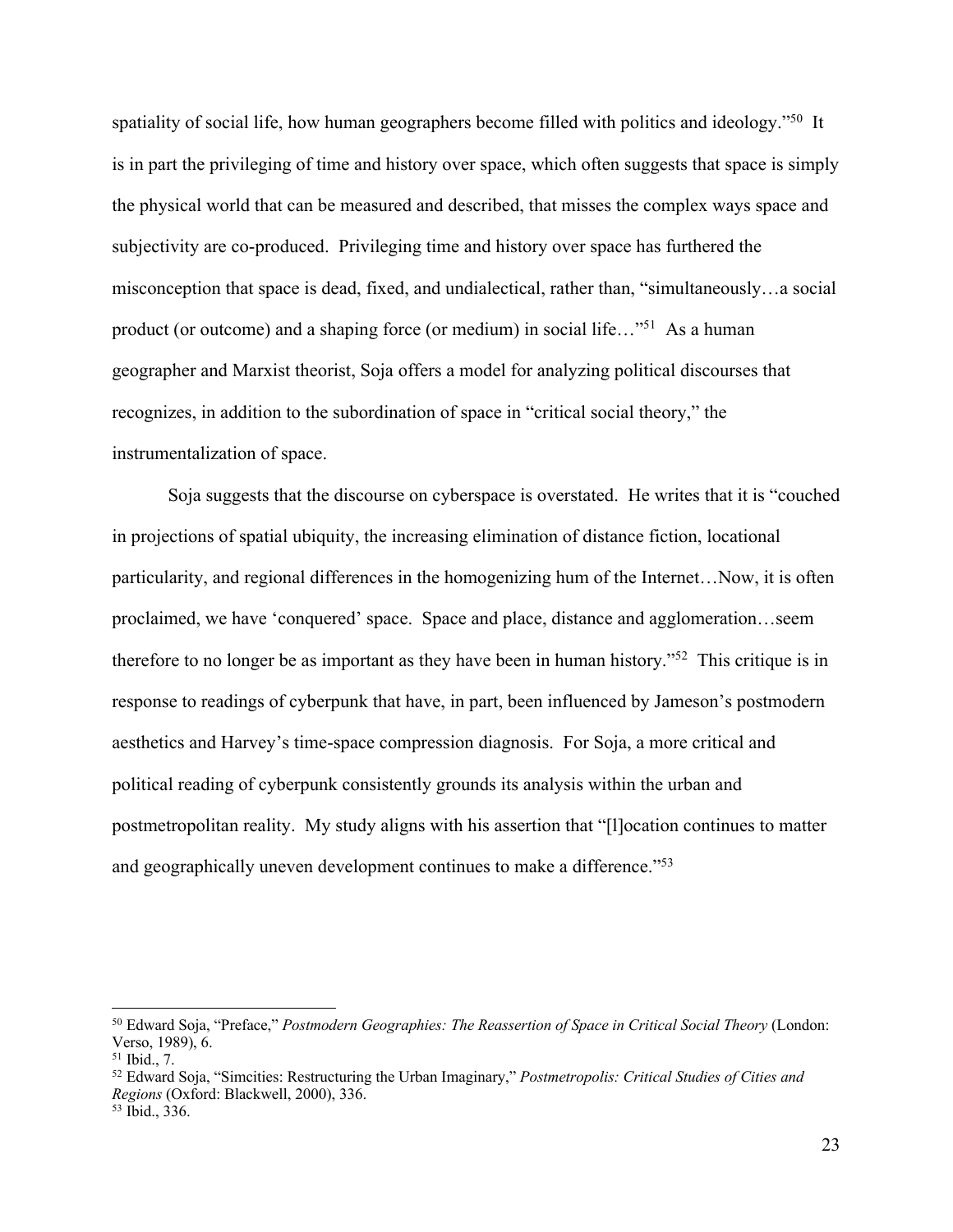In *Cybercities: Visual Perception in the Age of Electronic Communication*, M. Christine Boyer pays homage to the discourses on cyberspace/cyberpunk that Soja critiques.<sup>54</sup> She references Soja's, Jameson's, and Harvey's arguments as indicators of the increased importance of space in postmodern theory. Boyer grounds her assessment of the cybercity in architectural and urban theories. According to Soja, she offers a "hard-hitting late modern (rather than postmodern) radical critique of the dystopian imprint of cyberspace on contemporary cities and city building, a less truculent and more architecture friendly transcription of Mike Davis's *City of Quartz*."55 Her work considers what is lost in the postmodern city. Through lag-times and spatial gaps (she borrows from Homi K. Bhabba here<sup>56</sup>), the process of postmodernization has made it easier for people to ignore the continued production of unequal space. Boyer recognizes the relationship between technology, space, time, and a particular economic/political order. At times, Boyer's work suggests that we are all constantly on the move, and that in some sense, the decentered city of artifice has turned us all into travelers. However, this reading is also problematic if we consider the myriad ways people experience time and space in cities. We are not all modernist travelers; the word "travel" in the context of the modernist traveler suggests some level of leisure and ease of movement that does not apply to unwanted peoples.

Harvey, in *The Condition of Postmodernity*, offers a brief examination of the disconnections between different disciplinary understandings of space, focusing specifically on social and aesthetic theories. According to Harvey, social theories primarily focus on the study of progress, and historical time is the main factor of progress. He writes that "progress entails the conquest of space, the tearing down of all spatial barriers, and the ultimate 'annihilation of

 <sup>54</sup> M. Christine Boyer, *Cybercities: Visual Perception in the Age of Electronic Communication* (New York: Princeton Architectural Press, 1996).

<sup>&</sup>lt;sup>55</sup> Soja, *Postmetropolis*, 338.<br><sup>56</sup> Homi K. Bhabbha, "'Race,' Time and the Revision of Modernity," *The Oxford Literary Review* 13, no. 1-2 (1991): 193-219.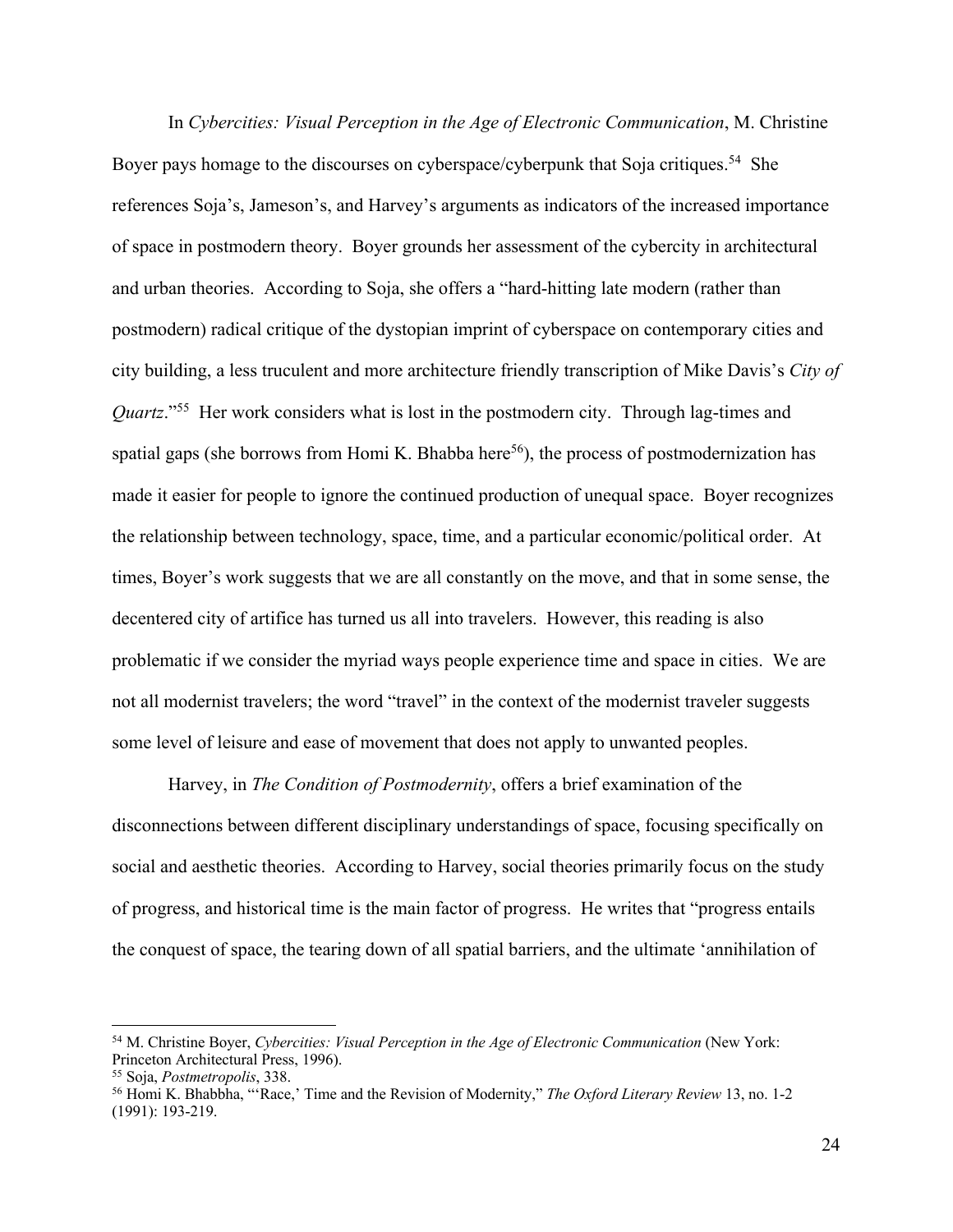space through time."<sup>57</sup> Like Soja, Harvey highlights the subordination of space to time within social theory, writing that "...modernity is about the experience of progress through modernization, writings on that theme have tended to emphasize temporality, the process of becoming, rather than being in space and place."58 After pointing to the spatial nature of "systems of representation,"59 which could include novels, paintings, sculptures, and architecture, Harvey contends that aesthetic theory can be instructive about the ways in which various types of spatialization further or stop "processes of social change."60

The scholarship that defines cyberpunk and analyzes the urban spatial and temporal realities that have influenced this science fiction genre has functioned as an echo chamber that simply reverberates what Jameson, Harvey, Bruno, and Boyer (among others) see in the social/cultural/political shifts of late capitalism. Their analysis of cyberpunk as a cultural product that is embedded within economic processes is dependent upon "the maintenance of an all-encompassing, hegemonic paradigm, which is the cultural logic of late-capitalism."61 Cyberpunk, along with their diagnosis of space and time, serves as evidence that the cultural shifts and social problems of late-capitalism are real. That is, cyberpunk is merely a representation, and affirmation, of reality, or a mirror image of the real.

My study moves beyond thinking about literature, in this case cyberpunk, in terms of interpretation and representation. I offer an analysis of cyberpunk that is itself a way to think the political that remains sensitive to the encounters subjects have with neoliberal governmentalities in different spaces. I work against thinking about the cyberpunk genre as a

 <sup>57</sup> David Harvey, "Part III: The Experience of Space and Time," *The Condition of Postmodernity: An Enquiry into the Origins of Cultural Change* (Cambridge, Massachusetts: Blackwell, 1989), 205.

<sup>&</sup>lt;sup>58</sup> Ibid., 205.<br><sup>59</sup> Harvey writes that "any system of representation, in fact, is a spatialization of sorts which automatically freezes the flow of experience and in so doing distorts what it strives to represent." Ibid., 206.<br><sup>60</sup> Ibid., 207.

<sup>&</sup>lt;sup>61</sup> Steven Shaviro, *The Cinematic Body* (Minneapolis: University of Minnesota Press, 1993).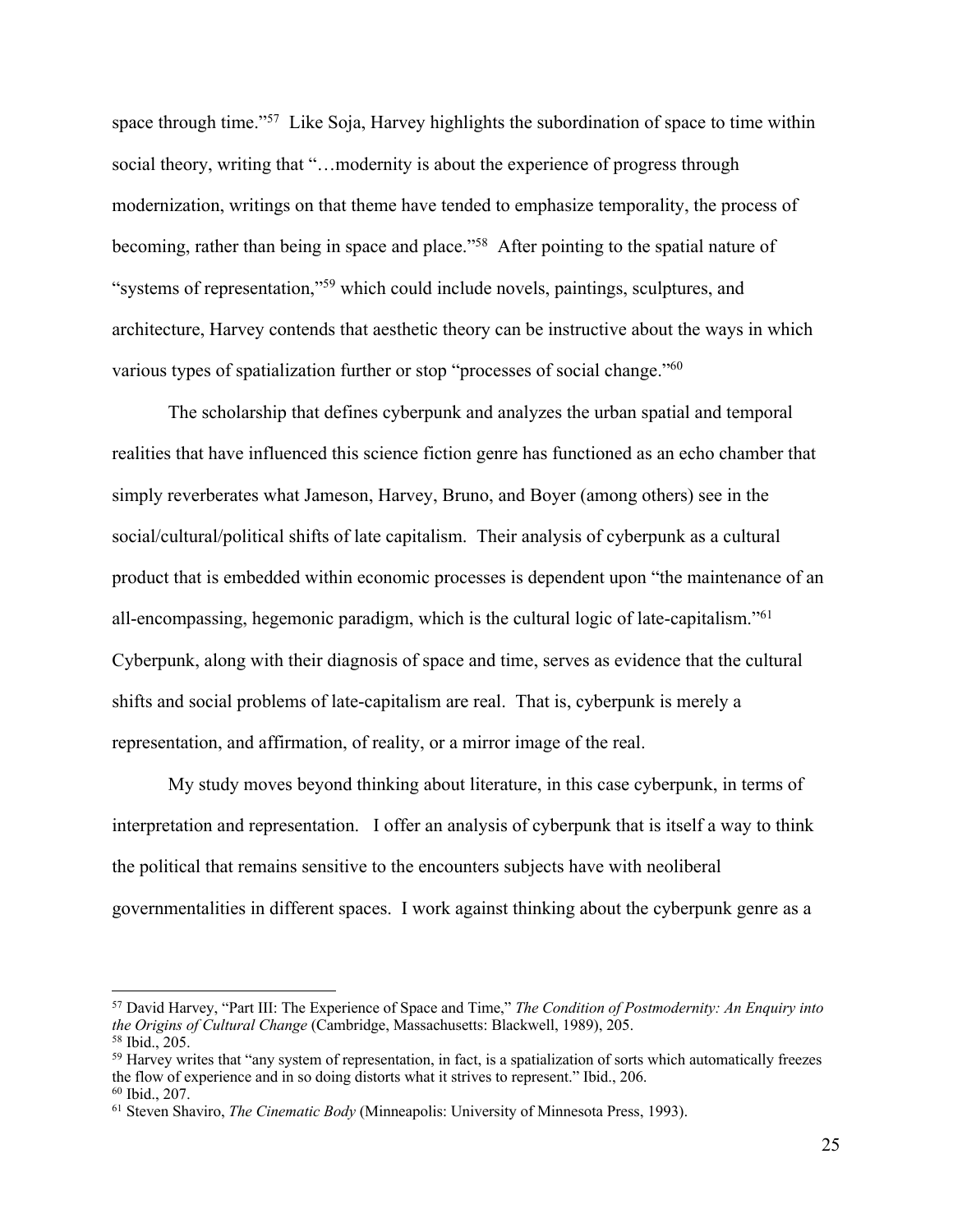representation of late-capitalism and as a tool for diagnosing this condition, and instead, I juxtapose cyberpunk genre archetypes/narratives and neoliberal discourses in order to make strange the taken-for-grantedness of these discourses and the general condition of competition. Rather than understand the spatial and temporal changes that have emerged out of the development of information technologies, neoliberalism, and globalization as markers of postmodern aesthetics, this project works counter to the notions that space is borderless, boundless, motionless, or directionless, and that we have lost a stable subject, since I have been arguing all along that the spatial and temporal conditions of competition under neoliberalism are still very much bordered and highly regulated by neoliberal governmentalities. Furthermore, by applying some of the methodologies provided by Michael Shapiro to the cyberpunk genre, I offer moments of interference and discomfort with dominant modes of intelligibility within neoliberalism, thereby opening the possibility for new subjectivities, for resisting normative frames, and for a politics that is more sensitive to the necro-temporal and necroscapic nature of neoliberalism and its governmentality. In this study, I will juxtapose cyberpunk novels and films with political and economic genres.<sup>62</sup> This juxtaposition of genres can make visible ways of critically examining "power-city relationships"<sup>63</sup> that are often ignored in postmodern aesthetic readings of urban space, literature, and film. Gilles Deleuze writes that "…philosophical theory…is a practice of concepts, and it must be judged in the light of the other practices with which it interferes."64 Juxtaposing these genres leads to epistemological interference, which can disrupt the status quo and offer emergent ways of thinking about bodies, space, and time under neoliberalism.

 $62$  These political and economic genres include the political and economic aims of neoliberal governmentalities and the underlying political and economic philosophies, such as, the condition of competition, that subtends neoliberalism.<br><sup>63</sup> Ibid., 4.

<sup>&</sup>lt;sup>64</sup> Gilles Deleuze, *Cinema 2* trans. by Hugh Tomlinson and Robert Galeta (Minneapolis: University of Minnesota Press, 1989), 280.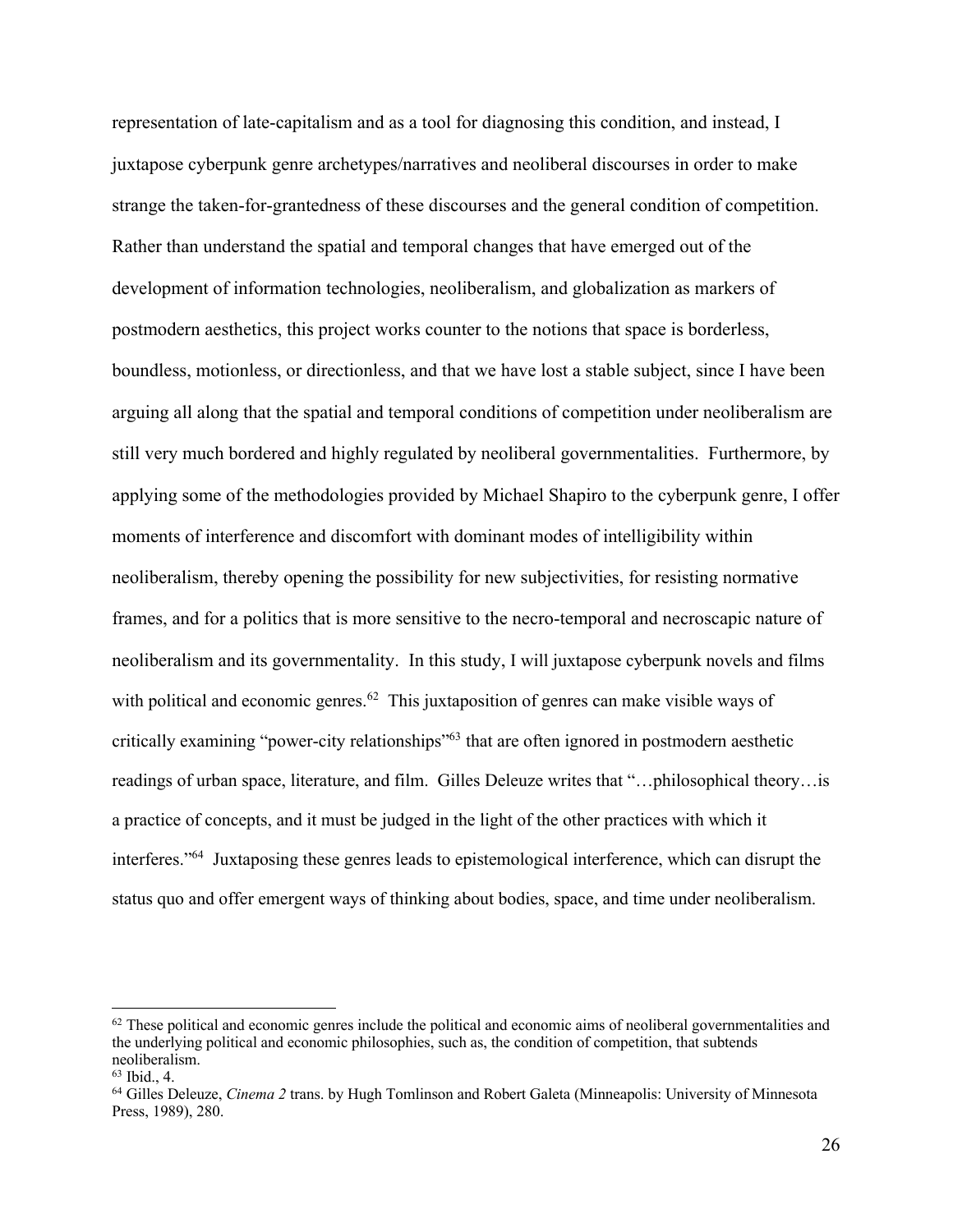I turn to cyberpunk novels as my primary object of analysis because they have been the most influential in shaping the cyberpunk genre and offer the best examples of body-city encounters in cyberpunk. The cyberpunk novels I have chosen offer different genre techniques for producing epistemological interferences. In addition, I use cyberpunk films because, as Shapiro argues, cinema's "spatial orientation and temporal play of moving images" makes it effective in "reproducing urban dynamics."65 I draw largely from William Gibson's *Neuromancer*, Neal Stephenson's *Snow Crash*, and a more recent cyberpunk novel, Richard Morgan's *Altered Carbon*, along with the film *Blade Runner*. I have chosen these novels and this film because they exemplify the ways cyberpunk visualizes and spatializes neoliberalism, and they include cyberpunk tropes, such as overcrowded cities, decentered power structures, cyberspace or digital networks, a lone detective like protagonist, and cyborgs or dehumans. In later chapters, I combine an analytic rooted in Foucault's biopolitics with a genre analysis of various cyberpunk works, including novels and films, to make strange the "truths" of neoliberalism that we take for granted.

#### **5. A Bit on Methodology**

Michael Shapiro is concerned with thinking in a particular way about films and novels that also models a way of thinking politically that is more sensitive to the micropolitics of urban life-worlds, which is an important step in making strange what I suggest is an overall condition of competition that has spread over and shaped the production and regulation of space and time under neoliberalism. The city or urban life-world can stand in for this general condition of competition, and thus, as I suggested above, problematizing the space and time of neoliberal governmentalities as they function within urban spaces can make strange this necrotic state. In his text, *The Time of the City*, Shapiro addresses the ways films and certain novels are especially

 <sup>65</sup> Michael Shapiro, "The Time of the City," 3.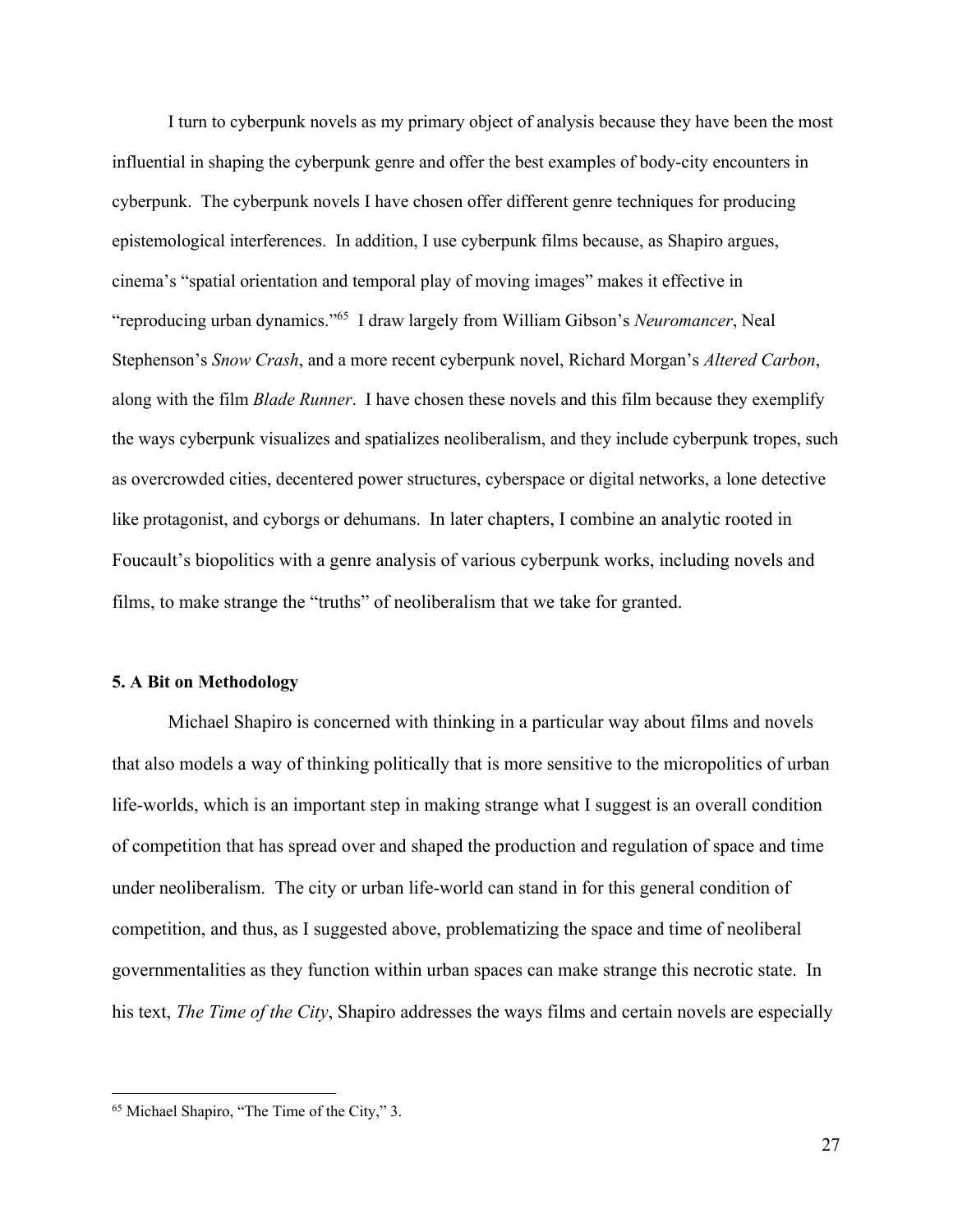attuned to "reproducing urban dynamics"66 as he further articulates and applies his method for analyzing these genres as critical sites of politics. Shapiro borrows from Cesare Casarino's "philopoesis"<sup>67</sup> and Jacque Rancière's "poetics of knowledge"<sup>68</sup> to articulate his own method of reading films, which he calls "poiesis, or the poetics of the city."69 To begin his analysis, Shapiro challenges the macro-politics of traditional political scientists and the way they make sense of power relations in cities. These analyses focus on the "mayor's office" as the nexus of political power and on a "limited model of political action…and conventional forms of 'political participation.'"70 This disciplinary approach to analyzing city politics traces the power relations that emerge out of the interactions between non-marginalized people. It can only see the mobility of certain bodies around clearly marked sites of conventional political action, and these bodies are intelligible to these traditional political scientists as liberal autonomous individuals. According to Shapiro, the "political participation" model misses "the struggles of marginalized people to manage their life worlds and the rhythms of moving bodies (often those that are politically disenfranchised) in, through, and out of urban spaces."71 Shapiro's criticism of more traditional political investigations of power relations aligns with Judith Butler's critique of the frames of war,<sup>72</sup> in that, like frames of war, the traditional political investigations, as well as the traditional interpretative readings of the cyberpunk genre, as I have shown above, frame what we can know about political action, exclude other forms of political knowing and being, and perpetuate modes of intelligibility that define and recognize being in terms of the autonomous individual. I would add that these traditional approaches to politics and power also frame the

<sup>&</sup>lt;sup>66</sup> Ibid., 2.<br><sup>67</sup> Cesare Casarino, "Philopoesis: A Theoretico-Methodological Manifesto" *Boundary 2 29*, no. 1 (2002): 71-105.<br><sup>68</sup> Jacques Rancière, "Thinking between disciplines: an aesthetics of knowledge," *PARRHESI* 

<sup>72</sup> Judith Butler, "Precarious Life, Grievable Life," in *Frames of War: When is Life Grievable?* (New York: Verso, 2009).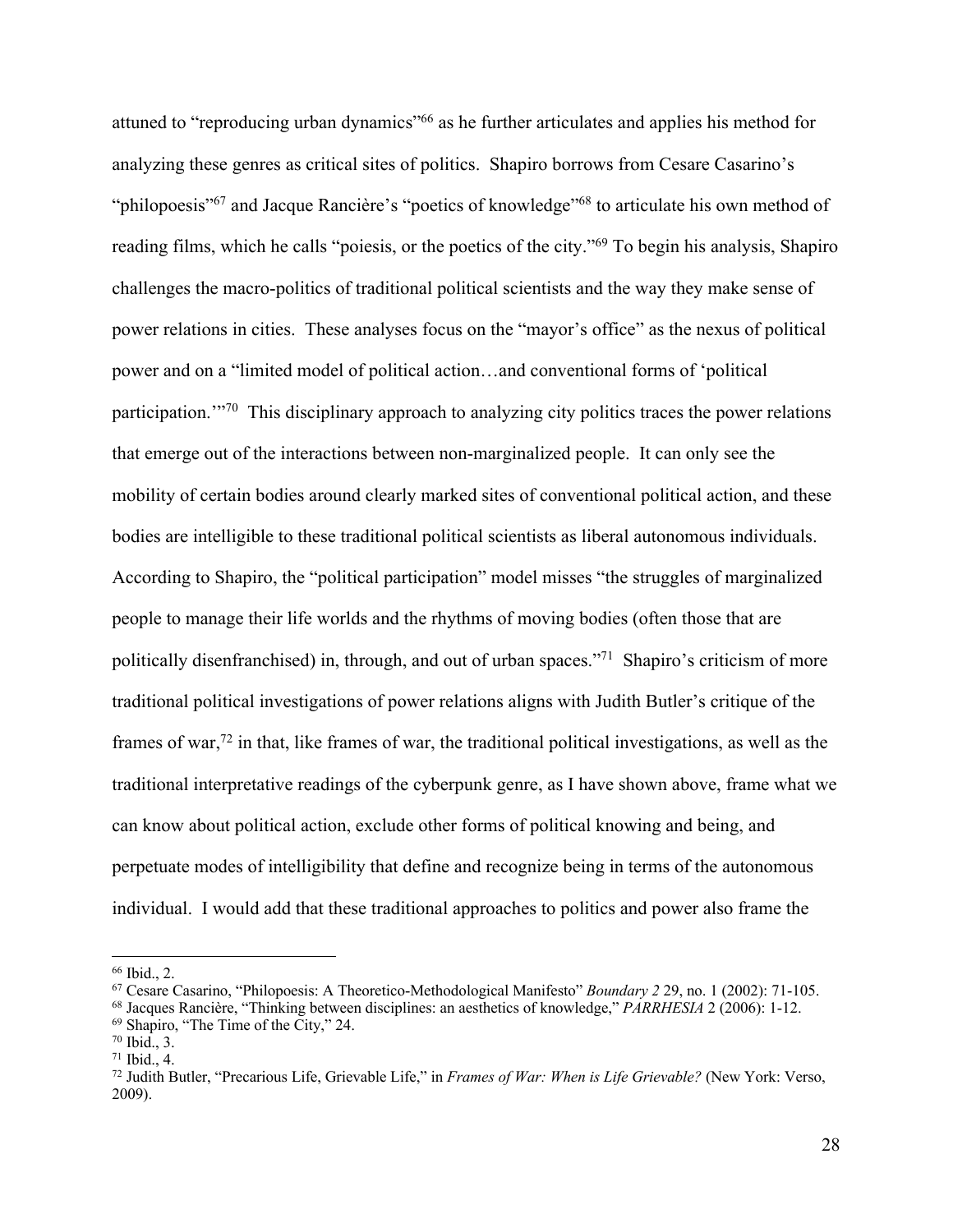individual in terms of human capital, the self-entrepreneur, and the responsibilized-self, all of which function more fluidly in conditions of competition.

As an alternative to this macro-political approach to the study of power relations in cities, Shapiro treats political science as a genre and produces moments of interference by juxtaposing art genres, such as novels and films, against the more traditional political science genre. Shapiro writes in a later text that "interferences between the genres (an inter-zonal engagement) provides for a political discernment of the contemporary justice *dispositif*, not only because that interference opens up 'emergent potentialities that disrupt the status quo of the history of forms,' but also because the philosophical concepts themselves challenge the already conceptuallyinvested political status-quo."73 The power of literature to defamiliarize taken for granted knowledge, and therefore, to highlight how norms and even disciplines limit our ways of knowing and being, can offer a powerful corrective to the limitations of interpretation and representation as offered by Jameson, Harvey, and Bruno, among others. In addition, Shapiro combines his take on philopoesis with urban geography to offer what he calls a "geophilosophical, political ontology adequate to the modern city."<sup>74</sup> He chooses the artistic genres that best capture the body-city encounters to illustrate the micropolitics of urban lifeworlds. Among these genres are literature, and above all film. The film's construction of reality through "cross-cutting, sequence shots, montage, depth of focus, and facial close-ups (among other things) …can offer a visual dynamic that captures an aspect of the city."75 For Shapiro, this aspect of the city that films can capture are the affective encounters between the people that conventional political science ignores and further marginalizes, and that normative frames

<sup>&</sup>lt;sup>73</sup> Michael Shapiro, "Zones of Justice," in *Studies in Trans-Disciplinary Method* (New York: Routledge, 2013), 73.<br><sup>74</sup> Shapiro, *Time and the City*, 10. *75* Ibid., 11.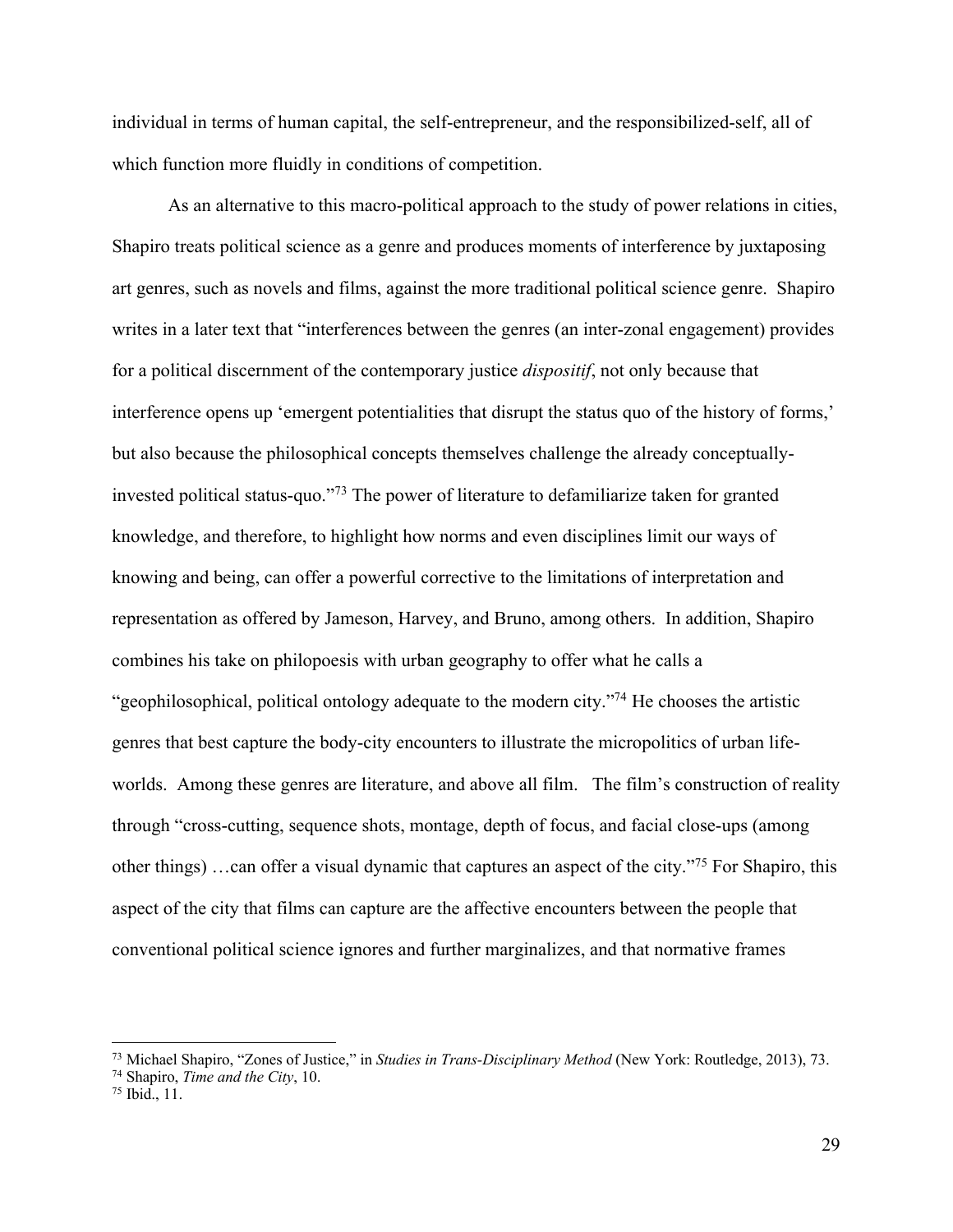disqualify from the status of human. The film's mise-en-scène and montage make it "even more apposite than literature for reproducing urban dynamics."76

As part of his method for making visible the micro-politics of urban life-worlds, Shapiro distinguishes between the psychological/ideological subject and the aesthetic subject. Aesthetic subjects are "subjects that are invented less to reveal their psychic or attitudinal orientations than to reveal the forces at work in the space within which they move and to display the multiplicity of subject positions historically created within those spaces."77 And he writes later in *Studies in Trans-Disciplinary Method* that "[a]esthetic subjects are those who, through artistic genres, articulate and mobilize thinking…"78 By juxtaposing the visuality of aesthetic subjects in films, and the spatiality of aesthetic subjects in novels, and the biopolitics of the condition of competition, we can make strange the forces at work within the spaces. Shapiro's method of applying and adapting the theoretical insights of Casarino, Rancière, and Deleuze shows that film and literature, through their spatial and temporal structuring and constructing, can materialize body-city encounters, urban life-worlds, and the power-relations that permeate throughout these spaces. Thus, like Shapiro, I turn away from the more traditional disciplinary methods of analyzing power and urban systems, and instead, as I suggest above, I offer an alternative to thinking about art genres (literature and film) in terms of interpretation and representation. My goal is to open the possibility for a critical awareness of the necrotic conditions of neoliberal competition as I produce moments of discomfort with the taken-forgrantedness of neoliberal narratives/discourses/spatio-temporalities. In order to produce these epistemological interferences, I weave in and out of a philopoetic analysis of the spatiotemporalities, bodily encounters, and governmentalities of cyberpunk and neoliberalism that is

<sup>&</sup>lt;sup>76</sup> Ibid., 3.<br><sup>77</sup> Ibid., 7.<br><sup>78</sup> Shapiro, *Studies in Trans-Disciplinary Method*, 11.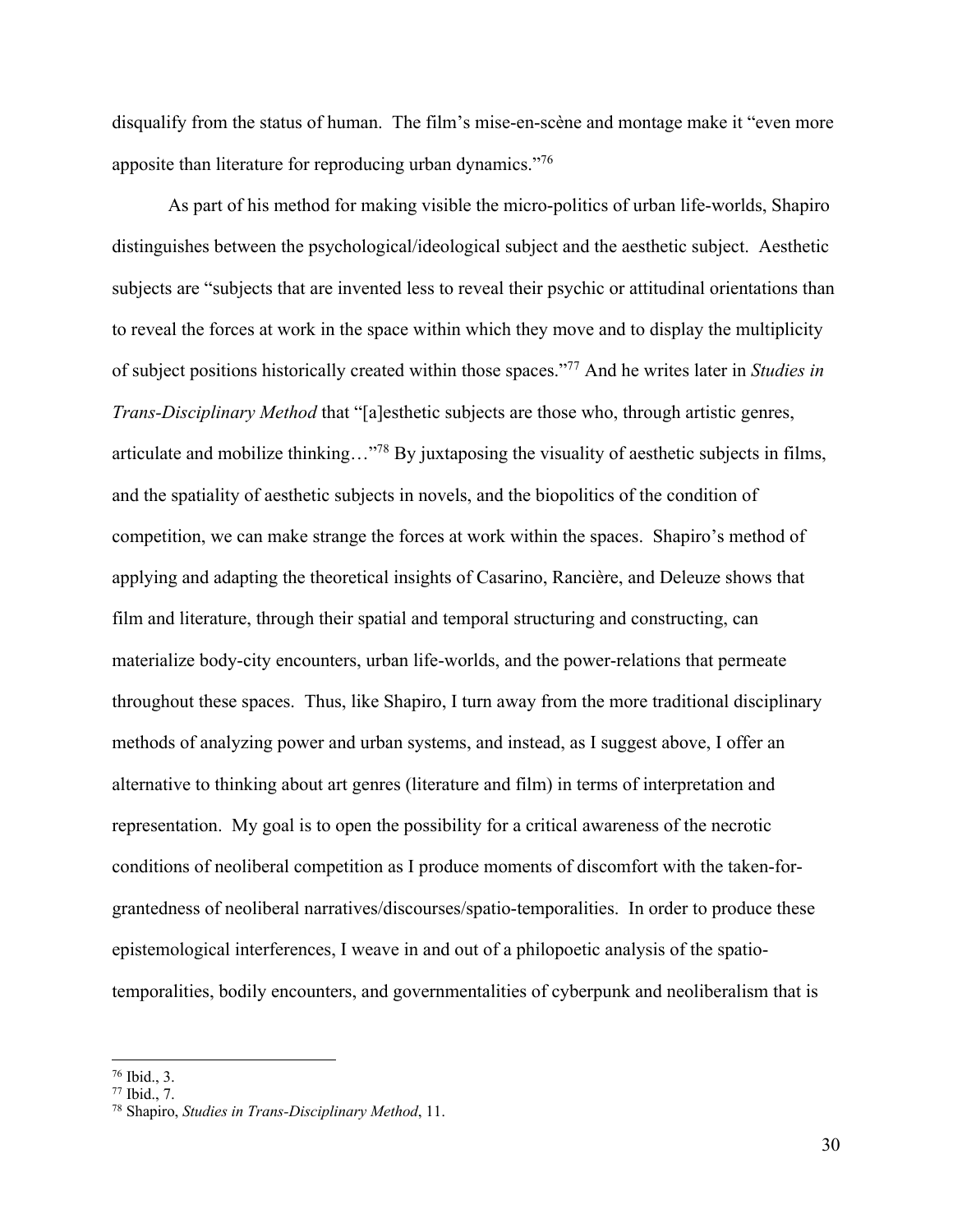itself a mode of thinking the political. This mode of thinking the political is aware of how we maintain conditions that make particular thinking subjects (the neoliberal subject/individual) possible, and it can see beyond neoliberal ontologies and spatio-temporalities as it remains skeptical of the utopian possibilities of accelerationism.<sup>79</sup> I suggest instead that necrotemporal and necroscapic conditions underpin this neoliberal theory/philosophy. That is, accelerating to the end of neoliberal capitalism pushes the individual and conditions of competition to excess where they are no longer beholden to or responsible for the integrity of other modes of life/being, and therefore, can compete without limits.

#### **6. Aims and Chapters**

*Aims*

Once again, much of the scholarship on cyberpunk understands this genre in the context of Jameson's diagnosis of postmodernism as the logic of late capitalism, often using Jameson's spatial pastiche, schizophrenic temporality, and waning of affect to analyze what this scholarship sees as cyberpunk's rich spatialization of postmodern architecture and its display of a technological sublime. Ironically, this literature, while hyper-focused on the study of space, at the same time proclaims the end of space since, for proponents of this approach, information and communication technologies have eliminated boundaries, distance, and "locational particularities."80 By contrast, my study argues that these anti-postmodern readings of cyberpunk have missed the everyday experiences of certain bodies, such as chronic health

<sup>&</sup>lt;sup>79</sup> There are different forms of accelerationism. However, all of these forms of accelerationism share the basic position that one way to resist or move beyond capitalism is to accelerate through it. Thus, accelerationism is largely concerned with addressing the failures of the leftist project to disrupt or end capitalism. Neoliberal accelerationism advocates for a competition for competition's sake, where by individuals can compete without limits. As I will suggest in the final chapter, neoliberalism and neoliberal accelerationism are largely shaped by a logic of intensity that pushes individuals to live life intensely as a way to remain resilient.

<sup>&</sup>lt;sup>80</sup> Edward Soja, "Simcities: Restructuring the Urban Imaginary," in *Postmetropolis: Critical Studies of Cities and Regions* (Oxford: Blackwell, 2000), 336.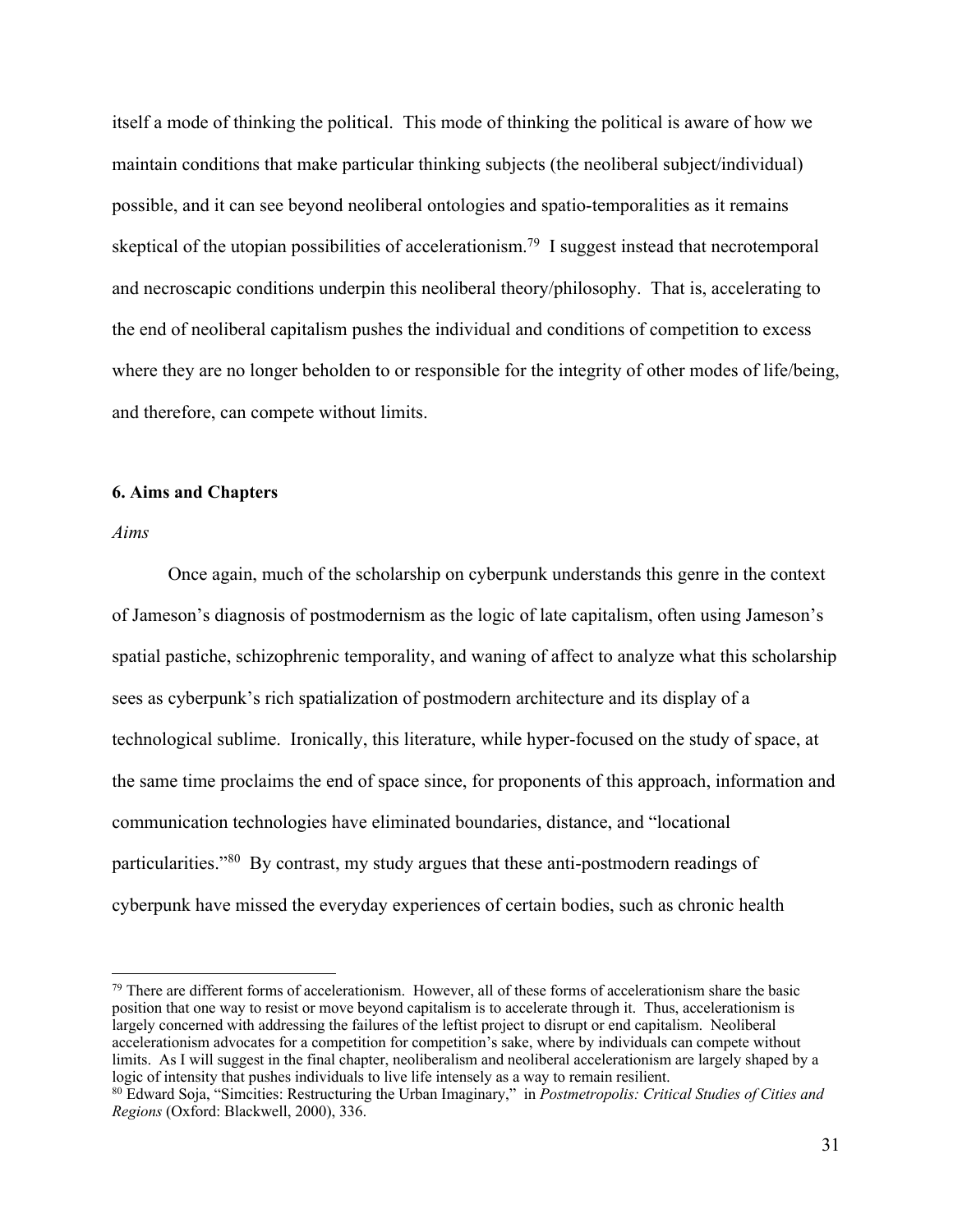problems, stress from systemic racism, insecurity and fear, and constant movement to avoid detention and institutionalized violence, within different spatial contexts. This project also reemphasizes the importance of time in the study of urban space as it considers how governmentality overtly and covertly eliminates surplus bodies through technological, spatial, discursive, and temporal management of the experience, definition, and conceptualization of death and killing. Unlike postmodern aesthetic readings, this study highlights the ways neoliberalism shifts accountability away from itself and onto those who suffer within it.<sup>81</sup>

# *Chapters*

The study that follows is comprised of five chapters that are generally guided by four themes: biopolitics, intensification, resilience, and accelerationism. The first chapter examines the political possibilities of cyberpunk as a genre of science fiction. It shows how cyberpunk's literary and filmic techniques, including amplification and cyborganization, can make strange the neoliberal biopolitical present. Then, Chapter 2 continues with this process of making strange as it problematizes notions of self-cultivation and neoliberal health that, as Thomas Lemke points out, neoliberalism accepts as the way it has always been. Thus, Chapter 2 examines a concrete example of a cyberpunk neoliberal subject (the self-monitoring cyborg) to show that, while selfcultivation is no longer possible under neoliberal capitalism, neoliberalism still capitalizes on notions of self-cultivation. The self-monitoring cyborg instrumentalizes self-cultivation as a way to increase its human capital. These everyday self-monitoring practices are just one way the neoliberal subject subjectivizes itself.

In Chapter 3, I briefly shift more overtly to biopolitics. I look at how recent scholarship on biopolitics has argued that Foucault's analytic for knowing power can no longer fully capture

 <sup>81</sup> Povinelli, "Economies of Abandonment," 154.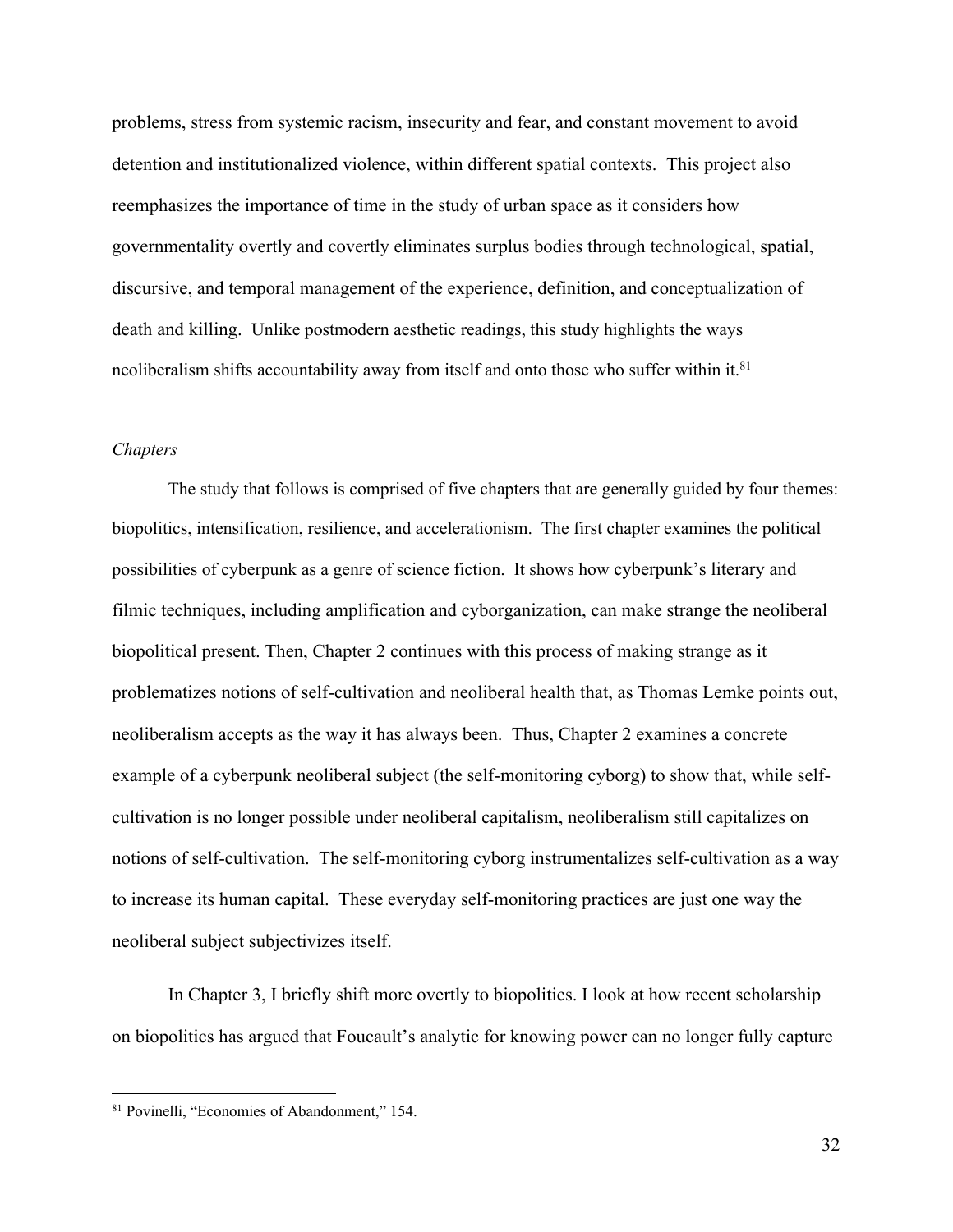the ways life is governed and made an object of power. Rather than advocate for moving beyond biopolitics, this chapter argues that neoliberal biopolitics can still be understood in terms of Foucault's analytic, and that perhaps we need to disentangle Foucault's work from Achille Mbembe's "Necropolitics." The suggestion here is that we miss something about the way neoliberalism and biopower function if the focus of scholarship in biopolitics is on overt and massive-scale state killing. Focusing on overt and massive-scale state killing may suggest that these modes of killing are the only form of state killing, and thus, in some ways, further neoliberal realities where individuals are to blame for their endemic and economic suffering.

Following Chapter 3, I move from Foucault's biopolitics back to intensification to highlight the fact that biopower makes live through neoliberal resilience, which is largely governed by a logic of intensity. Again, part of the goal of neoliberal governmentalities is to place responsibility on individuals. Thus, one way to do this is to incite individuals to live intensely so that they will want to live and accept the responsibility of living in insecure conditions. Chapter 4 develops further the themes of intensity and resilience as it presents a position on space and time that is understood in the context of neoliberalism. It does this by considering the cyberpunk film *Blade Runner* as a productive force in reproducing and perpetuating notions of neoliberal resilience. Chapter 4 argues that the time of neoliberalism can be characterized as necro-temporalities since the resilience that I consider needs individuals to want to live insecurely so that they can live more intensely always at the edge of burn out. Finally, in Chapter 5, I return to biopolitics, intensity, and resilience, and connect all of these themes to accelerationism as I engage with biohacker discourses. The biohacker is, in part, an intensification of the self-monitoring cyborg. Thus, I argue that biohackers are neoliberal subjects in order to show that accelerationism is in the end another form of resilience. To endure the accelerated horrors of neoliberalism and capitalism, biohackers live the most intense lives.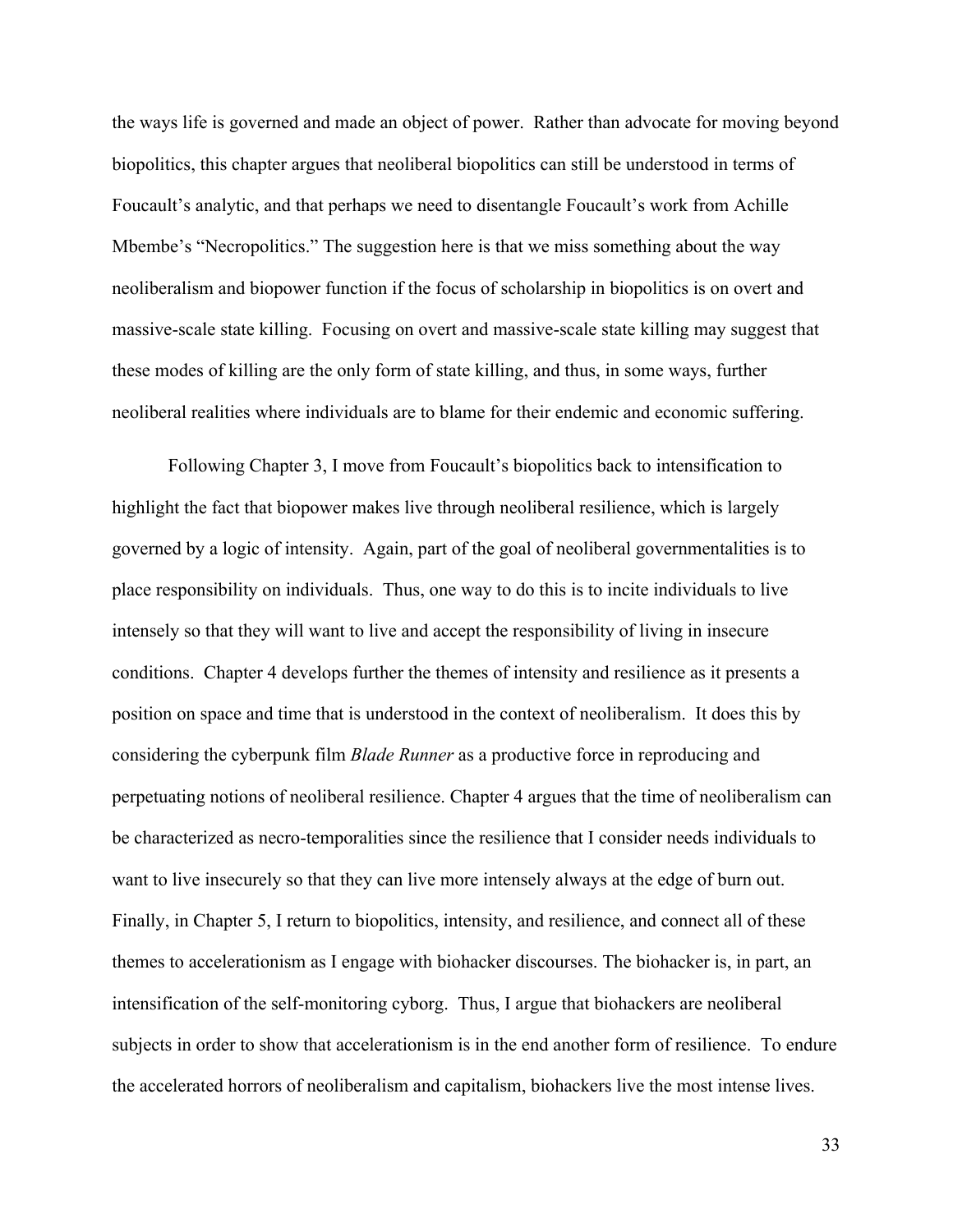The "post-capital" future of accelerationism remains a neoliberal utopia with nightmarish possibilities.

### *A Note on Organization*

My dissertation is not meant to be read as a traditional dissertation. Instead, I have written it as a manuscript with an overarching narrative in mind, which is the logic of intensity under conditions of neoliberalism. This particular chapter progression throughout the text is designed to mirror the logic of intensification that is so prolific within neoliberalism. Under neoliberalism, individualism is intensified to the point where individuals want and accept harsh living conditions, and these individuals further pride themselves on the ability to remain resilient in the face of environmental depravations. According to the logic of intensity, the steps one takes to remain resilient are never enough. Resilience, while often a goal, is itself not enough to remain competitive. The ability to bounce back quickly, to endure, and to never give up all point to some level of individual weakness. That one has to bounce back, or to endure, or to never give up shows that the individual was always already susceptible or vulnerable to something, whether it is an illness, stress, pollution, etc. Thus, my movement in the text from selfmonitoring cyborgs to biohackers highlights the ways that neoliberal governmentalities and neoliberal subjects intensify resilience and self-cultivation to super human or seemingly more than human proportions. I begin with my chapter on cyberpunk genre techniques, such as amplification (itself a type of intensification) and cyborganization, to set the foundations for how the study defamiliarizes neoliberalism. Chapter 1 establishes a way of thinking strangely about competition, responsibility, individualism, and risk, an approach that carries throughout the study. Chapter 2 introduces one kind of neoliberal subject, the self-monitoring cyborg that, as it gains more human capital, later becomes the biohacker that we see in Chapter 5. And I include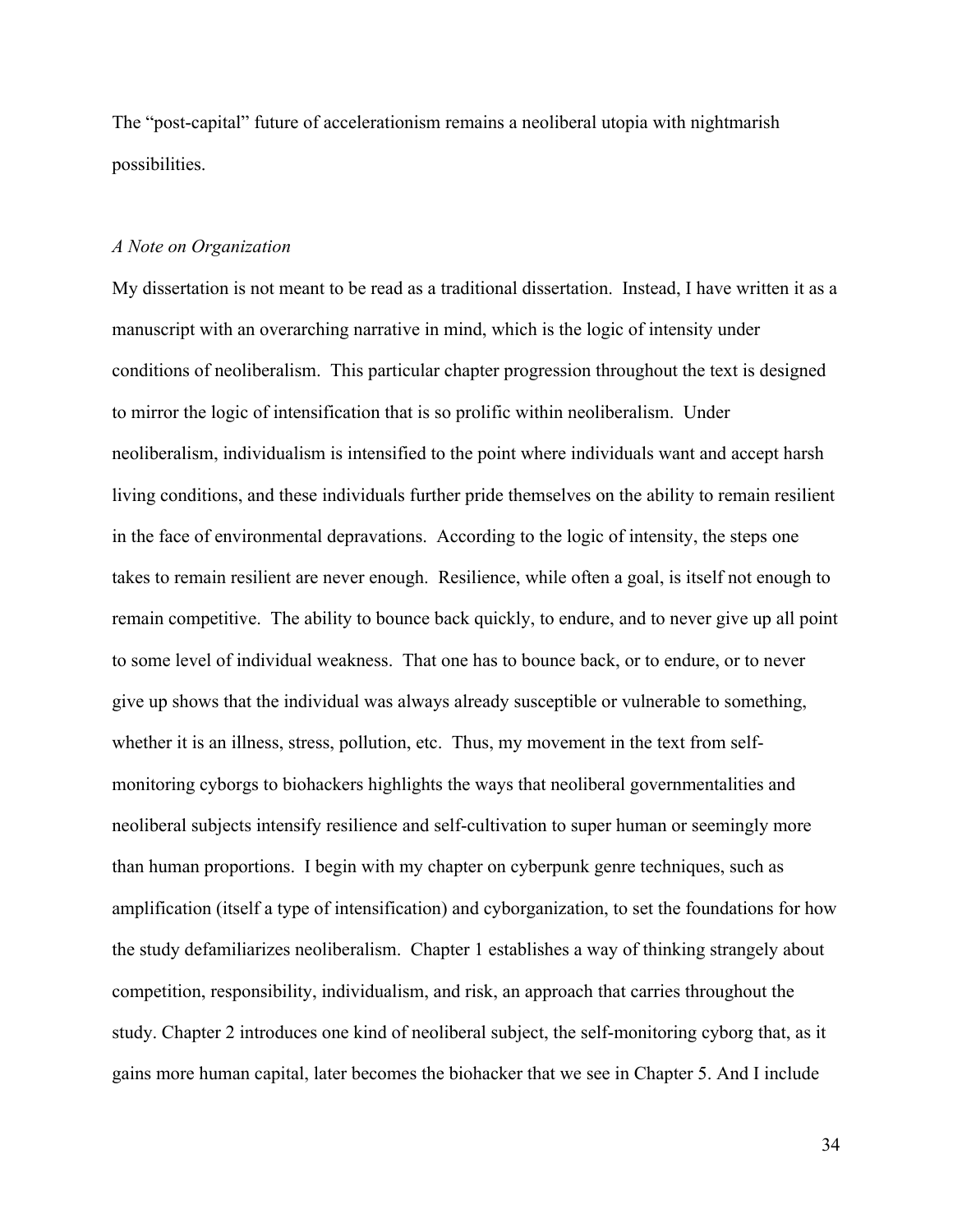midway through the text a chapter that disentangles Foucault's biopolitics from Mbembe's necropolitics to bring into relief the necrotic conditions that biohackers face. Chapter 3, placed as it is in the study, offers additional ways of thinking strangely about neoliberalism and how neoliberal states kill populations. It shows that states can kill populations without directly causing their deaths, and that in the context of neoliberalism and its biopolitics, individuals want insecure, risky, dangerous, or harsh living conditions in order to live intensely. Chapter 3, while theory rich, is *not* a theory chapter. It is placed in the middle of the study to highlight, in a biopolitical context that is about living intensely, necrotic conditions such as living on the edge of burnout or competing to live that allow for a shift from a less intense neoliberal subject (the self-monitoring cyborg) to a much more intensified neoliberal subject (the biohacker). In other words, Chapter 3 seeks to think strangely about biopolitics in order to highlight some of the ways in which neoliberalism deresponsibilizes its governmental rationalities, including the logic of intensity and accelerationism, both of which are a productive force for the biohacker. By mirroring neoliberal intensification, my goal is to make it easier to see one way that neoliberalism constructs its reality, to bring intensification to our immediate attention, and to show that the logic of intensity is specific to neoliberalism. It then becomes harder to accept living intensely and wanting to live in insecure conditions to prove one's resilience as just the way it is, as just the way it has always been, or as the only way it will be. This means that, with each chapter, living intensely intensifies and becomes more and more apparent as a mode of living within neoliberalism.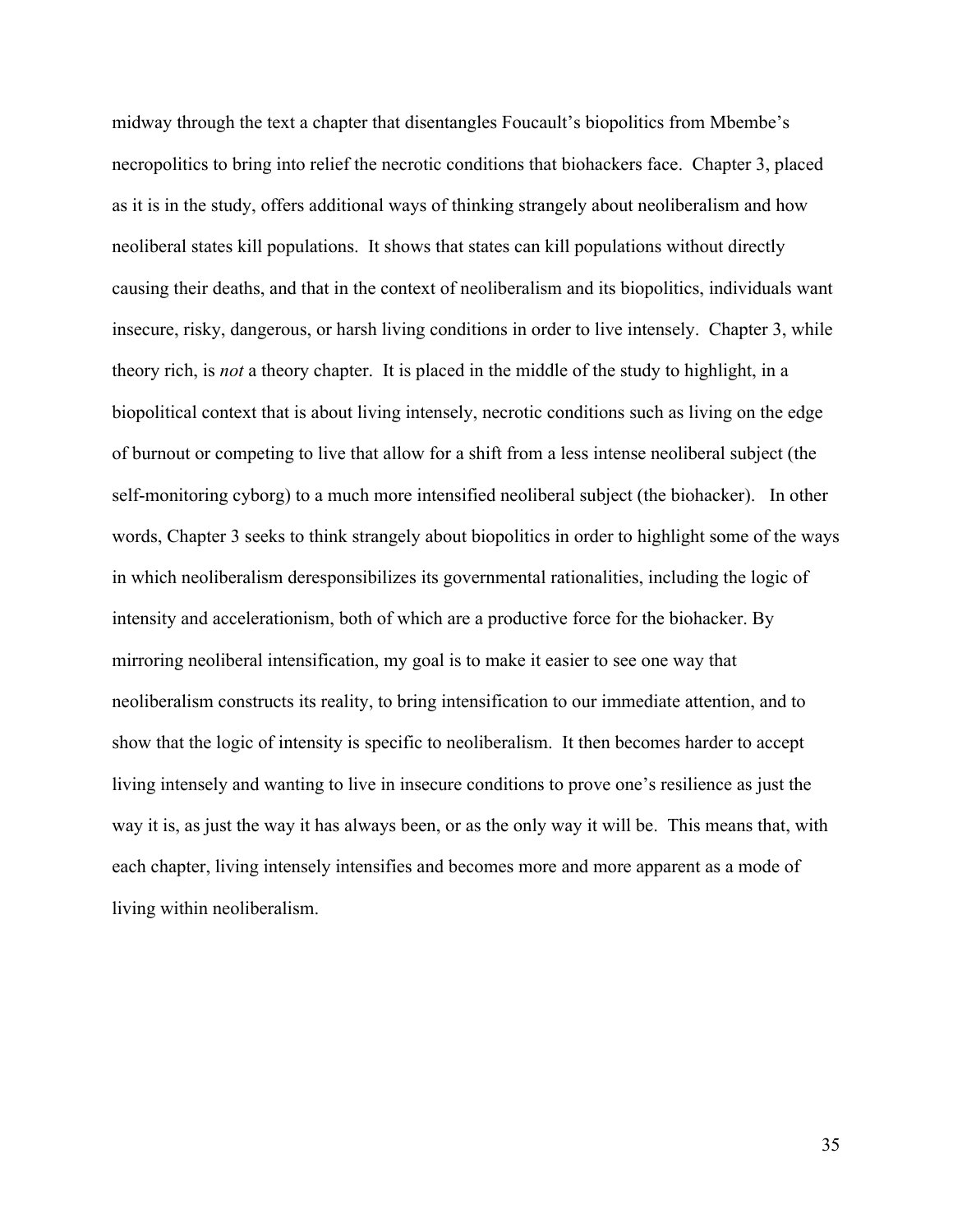### **Chapter One**

### **The Neoliberal Science Fictions of Cyberpunk**

# **1. Introduction**

Part of the purpose of this project is to make strange the taken-for-grantedness of neoliberal values and discourses. This chapter makes strange neoliberal values (the ideas of responsibilized-self, individualized risk, self-entrepreneurship, and maximization of human capital, etc.) and discourses (about health, criminality, the economization of the social) through Michael Shapiro's adaptation of Cesare Casarino's, Jacque Rancière's, and Gilles Deleuze's insights on how film and literature can materialize the encounters, life-worlds, and powerrelations that circulate throughout the spaces of competition. As I suggested in the Introduction, this project moves away from more traditional disciplinary aesthetic methods of analyzing power and urban systems, such as interpretation and representation. In this chapter, I wish to problematize the biopolitical present by weaving in and out of an analysis of the narratives, discourses, and spatio-temporalities of cyberpunk and neoliberalism. By moving/writing/thinking in and out of literary and political/philosophical genres, I seek to produce a series of epistemological interferences within these genres/disciplines, and thus, to disrupt the conceptual and lived biopolitical status-quo of late-capitalism. The goal is to open the door for discomfort with and a critical awareness of the necrotic conditions of competition by highlighting the narrative/fictive nature of the political, moral, and economic theories/practices of neoliberalism. These interferences, as Shapiro argues, help to challenge "the already conceptually invested political status-quo,"1 and I would suggest the economic and social status-

 <sup>1</sup> Michael Shapiro, *The Time and the City: Politics, philosophy and genre* (New York: Routledge, 2010).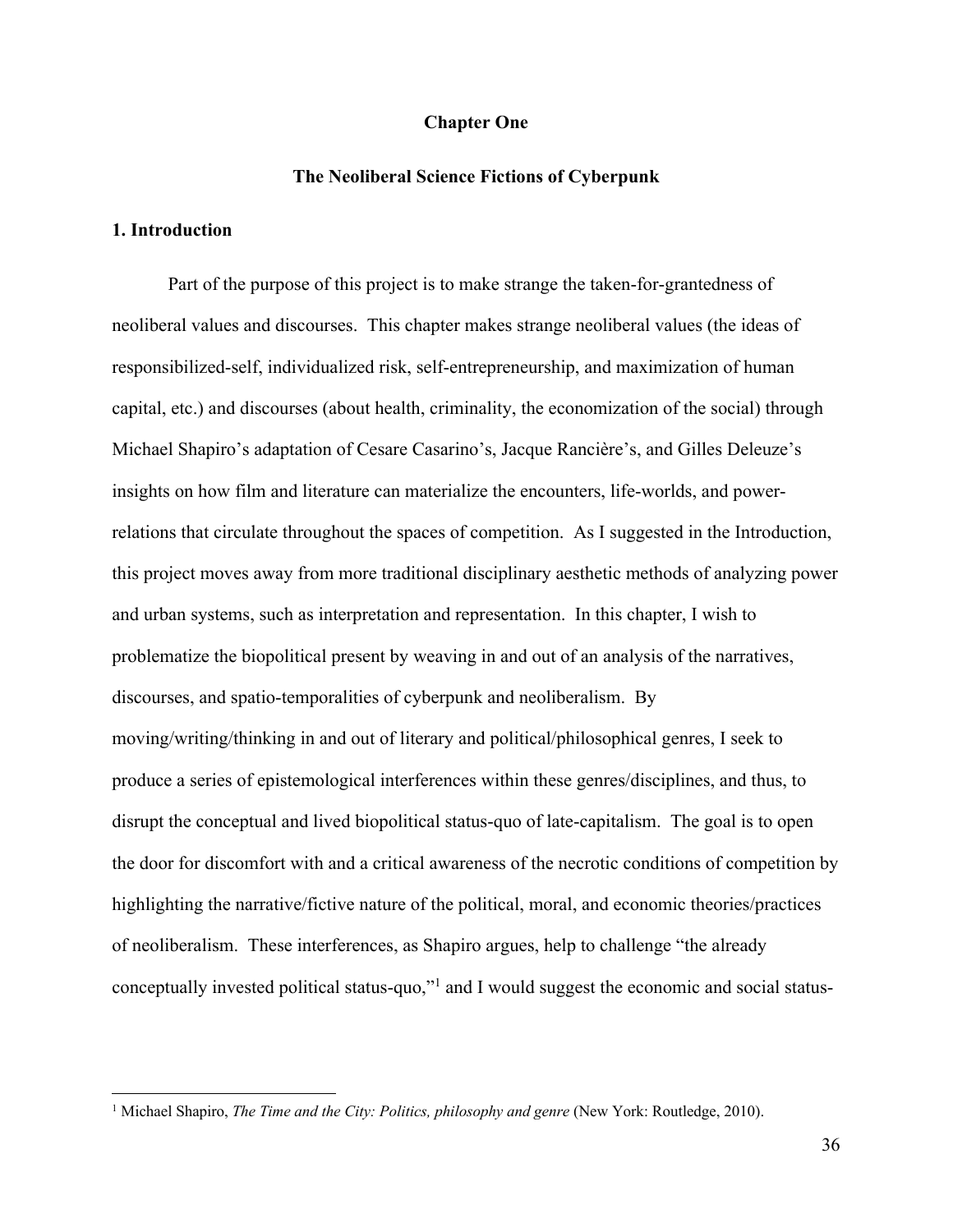quo too, since it is the case that under neoliberalism "good" everyday life functions through an economic logic.

Cyberpunk can help to bracket and make conscious the necrotic conditions of competition through its spatialization and temporalization of neoliberal biopolitics, security, and corporate capitalism. As a genre, cyberpunk can make strange the conditions of competition, such as the marketization of space and the production of responsibilized subjectivities, via notions of amplification and cyborganization. The critical possibilities of cyberpunk emerge out of its amplification and cyborganization of the spaces of neoliberal biopolitics and corporate capitalism as it is these genre techniques that weaken the distinction between fiction and the narratives that permeate the everyday.

# **2. The Affirmative Speculation of Cyberpunk Science Fiction**

In his essay "The Co-Existence of Cyborgs, Humachines and Environments in Postmodernity: Getting Over the End of Nature," Timothy Luke comments on the ways science fiction makes visible the science facts of a cyborganized environment. These cyborganizing/ed sites and structures highlight the "'environmental spaces' of transnational capitalist exchange where cyborg beings are cyborganizing/ed..."<sup>2</sup> For Luke, the figure of the cyborg acts as an analytic for examining the self-evident truths of late-modern liberalism: the notion of a pristine nature independent of the human/cultural/political/economic realm; the preservation of the free individual as the central goal of politics and the state; and the free market as a means of protecting the individual. As a denatured and dehumanized being, the cyborg problematizes liberalism by offering an alternative politics with different subject categories, environments,

 <sup>2</sup> Timothy Luke. "The Co-Existence of Cyborgs, Humachines and Environments in Postmodernity: Getting Over the End of Nature," in *The Cybercities Reader* (New York: Routledge, 2004), 109.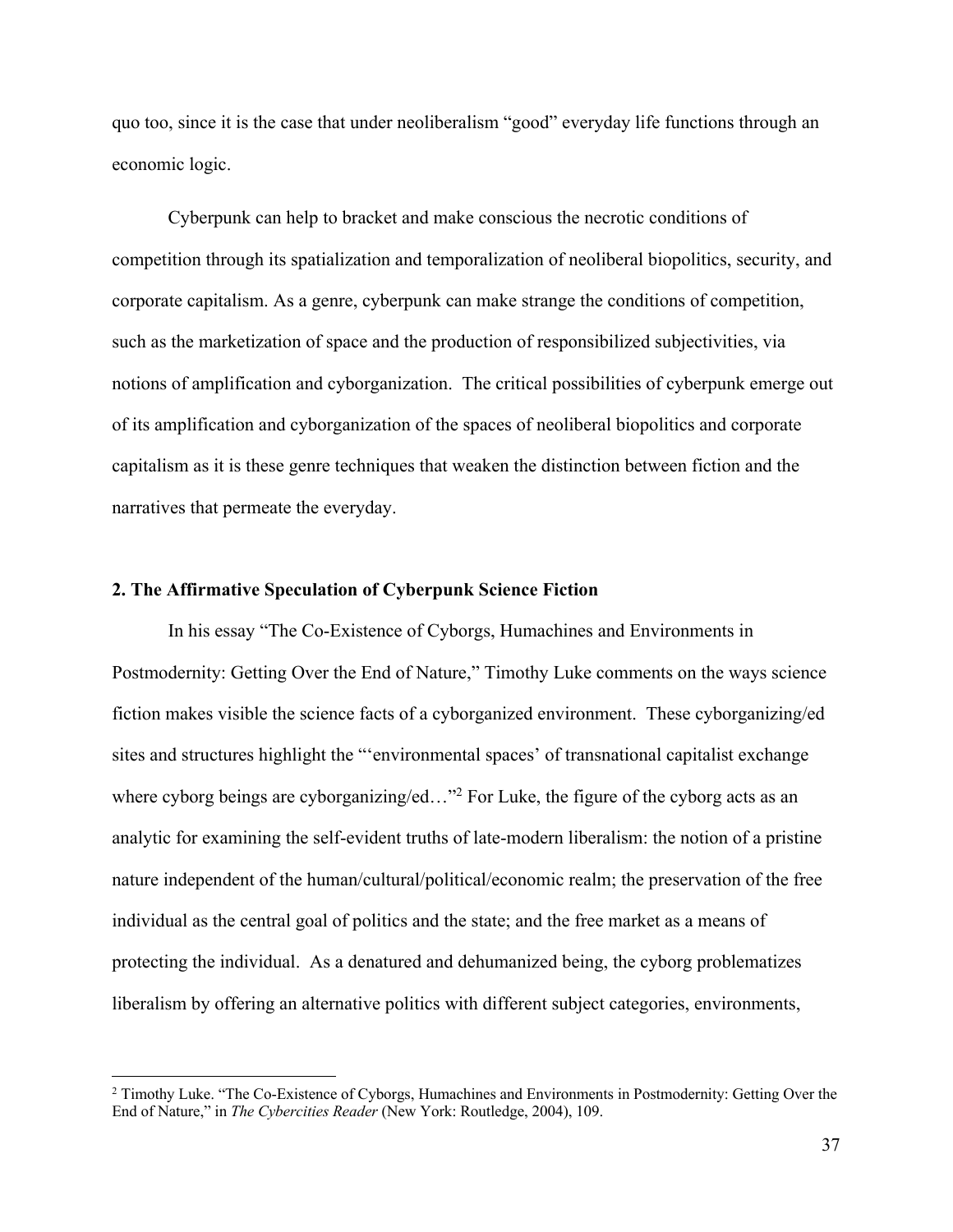spaces, and temporalities. In other words, liberalism does not recognize the science fact of cyborganized environments and ontologies, nor can it see the cyborg subjectivities "just beneath the surface of liberal society."3 Liberal political theories miss the "modernization project of world-systemic capitalism,"<sup>4</sup> which denatures and dehumanizes<sup>5</sup> as it seeks to integrate all areas of life into "global networks of exchange."6

Luke's cyborg theory shows how science fiction can "bracket," "engage," and "make conscious" the shortcomings of liberal political theory and the workings of power, along with "demystifying" a denaturalist reality. For Luke, science fictions "…are (ab)useful, illusions for (re)inventing our imagination of power, economy, and culture in an environment materially built into and out of scientific facts."7 Similar to the ways Luke's cyborg myth/science fiction defamiliarizes liberal categories and liberal politics, cyberpunk can defamiliarize the spatial and temporal logic of neoliberalism.

As we saw in the Introduction, Jameson argues that science fiction does not give us visions of the future. Instead, science fiction has a certain kind of realism that "defamiliarizes and restructures our experience of our own present," and it does "so in specific ways distinct

 <sup>3</sup> Timothy Luke, "Liberal Society and Cyborg Subjectivity: The Politics of Environments, Bodies, and Nature," *Alternatives: Global, Local, Political*, 21, no. 1 (1996): 3.

<sup>4</sup> Ibid., 3.

<sup>5</sup> According to Luke, nature "…in being enmeshed in networks of cyborg scientific rationalization and commercial commodification, nature becomes denatured." Furthermore, denature is "nature, deformed and reformed simultaneously by anthropogenic transformations...Whatever nature once was cannot be regained, because it existed as a set of forces, settings, or conditions when the human influences upon planetary ecologies were very low impact" See Ibid., 109. In the context of Luke's cyborg theory, "dehumanity," "dehumanization," and "dehumanized," do not refer to the liberal anxiety about the loss of the category of human and all of its corresponding rights and political power. Instead, for Luke, "dehumanized" beings "inhabit the modernized global ecologies of mechanized, polluted, bioengineered denature as fragments and fusions of the machinic systems that define today's environments, bodies, and politics" See Ibid., 7. Luke accepts the dehumanized condition as a constant, rather than as a threat to liberal human status.

<sup>6</sup> Ibid., 3.

<sup>7</sup> Tim Luke, "At the end of Nature: cyborgs, 'humachines,' and environments of postmodernity," in *Environment and Planning A* 29 (1997): 1368.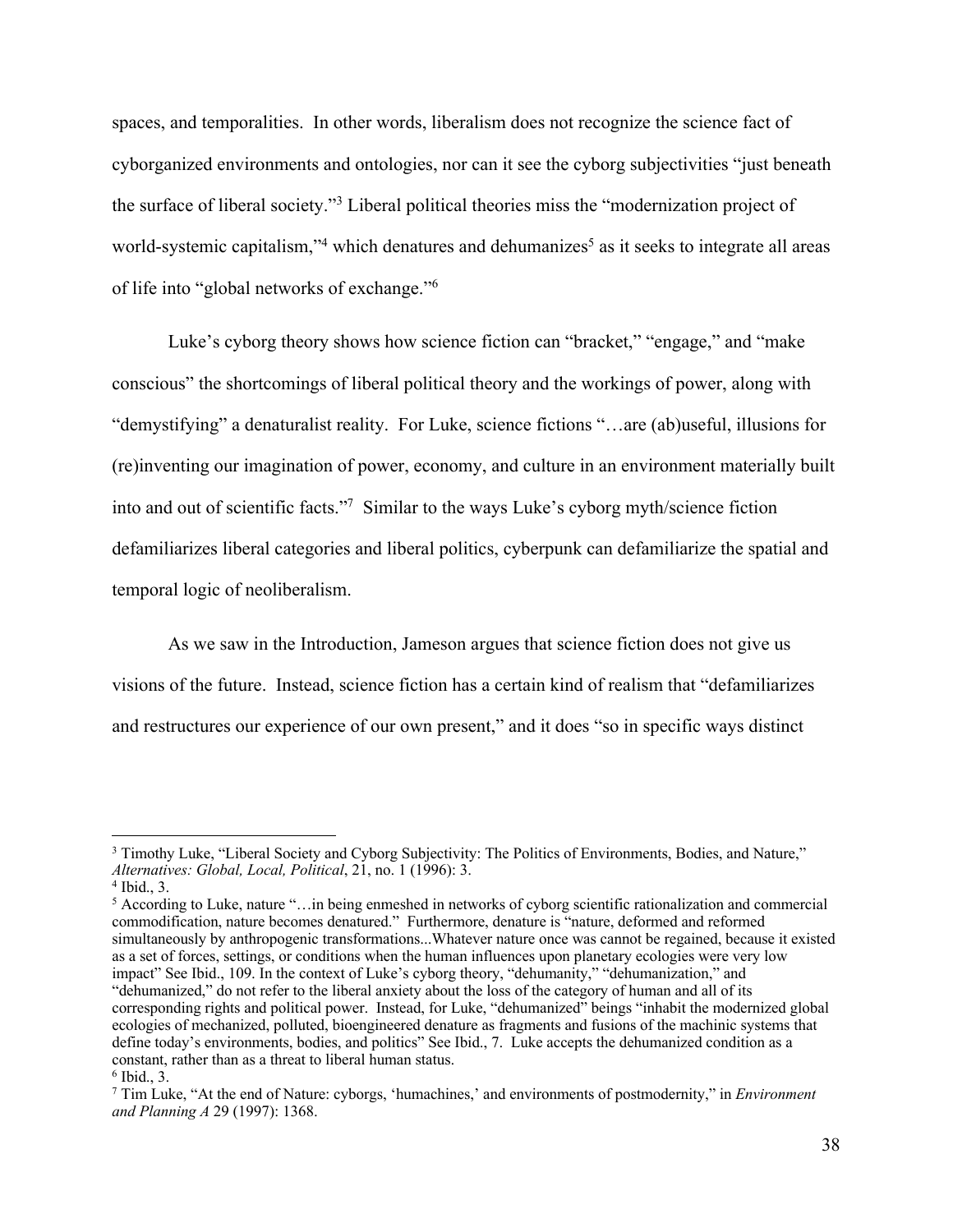from all other forms of defamiliarization."8 Jameson argues that science fiction is an "elaborate strategy of indirection," one that offers a gaze through which we can view and critique the present. For Scott Bukatman, "[s]cience fiction…is grounded in the new 'intolerable spaces' of technological culture and the narrative exists to permit that in a manner now susceptible to human perception, comprehension, and intervention..."<sup>9</sup> Science fiction provides a conceptual frame.<sup>10</sup> I focus on amplification and cyborganization as genre conventions of cyberpunk science fiction, and I show how these two genre conventions are key to cyberpunk's defamiliarizing of the present. Amplification and cyborganization offer possibilities for a critical awareness that weakens the distinctions between science fiction and neoliberal narratives that can then make the self-evident nature of these narratives into a problem. The neoliberal narratives that I will address are those that insist on the fact that there is a clean separation between the economic and the social, that a subject's character and personhood are defined by individualized responsibility and calculations of risk, and that the free market is a natural phenomenon.

# **3. Amplification**

Melinda Cooper writes that the capitalist promise, and I think by extension the neoliberal promise too, "is counterbalanced by willful deprivation, its plenitude of possible futures counteractualized as an impoverished, devastated present, always poised on the verge of

 <sup>8</sup> Fredric Jameson, "Progress versus Utopia, or, Can We Imagine the Future?" *Archaeologies of the Future: The Desire Called Utopia and Other Science Fictions* (London: Verso, 2005), 286.

<sup>9</sup> Scott Bukatman, "Cyberspace," in *The Cyber Reader*, ed. David Bell and Barbara M. Kennedy (New York: Routledge, 2000), 86.

<sup>10</sup> Ibid., 86.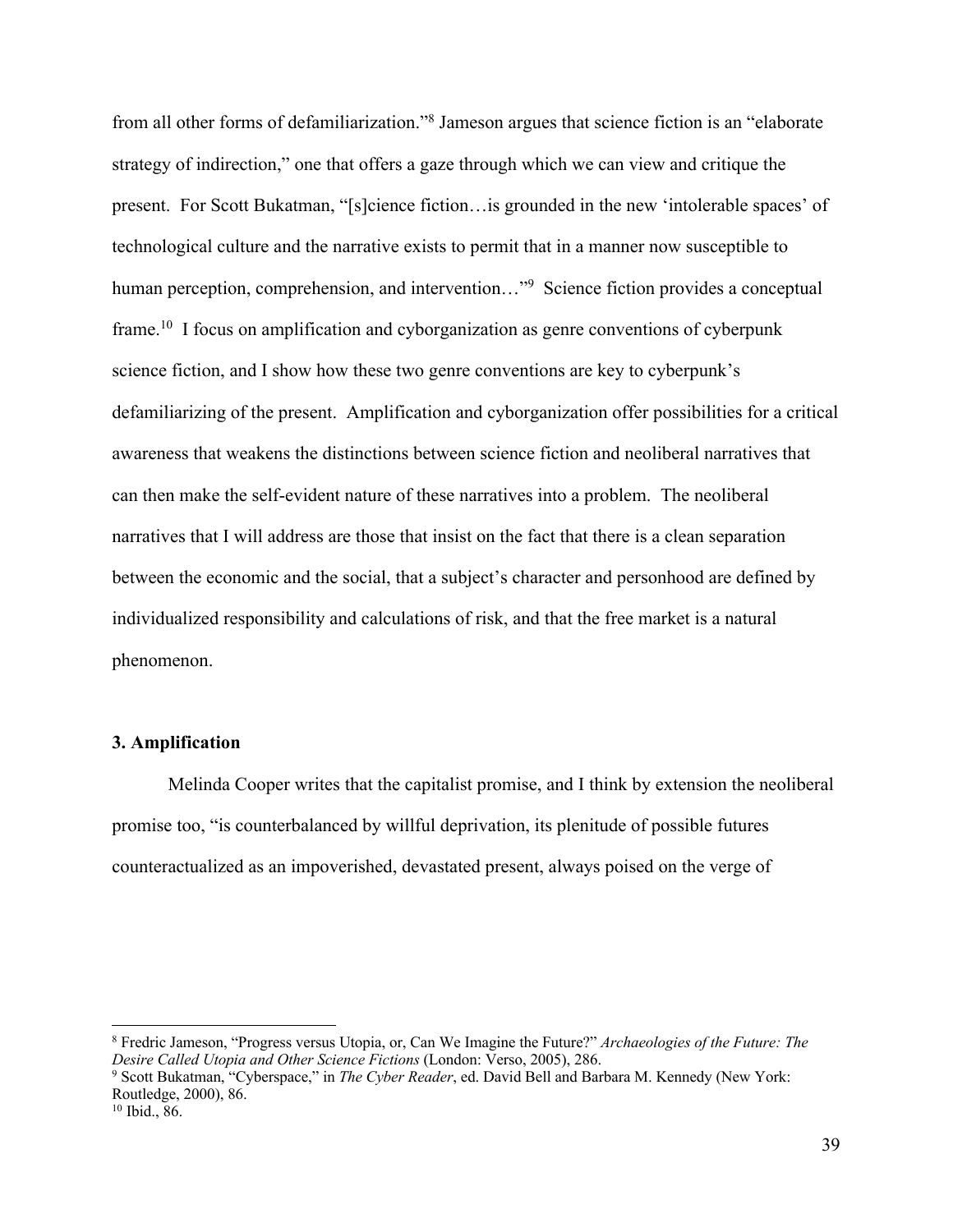depletion."<sup>11</sup> As a mode of neoliberal accelerationism,<sup>12</sup> cyberpunk pushes this willful deprivation, as well as the impoverished and devastated present, into some visions of the future. Cyberpunk plays with accelerationism's argument that "the only way out is the way through,"13 by offering a vision of the future past the "long-term, slow-motion catastrophe"14 of the perpetual crises that undergird generalized conditions of competition. It highlights the contradictions that function within neoliberalism (the free market is natural/competition is not natural, the economic and social are separate/the economic and the social are not separate). Neoliberalism benefits from lingering narratives of liberalism (the economic and social are separate, the free market is a natural phenomenon, competition is natural) because these narratives hide or make natural/taken-for-granted the ways neoliberal governmentalities manage their subjects in order to intensify processes of competition. As Michel Foucault highlights in "The Birth of Biopolitics," unlike liberalism, neoliberalism does not view competition as a process that occurs naturally.15 Rather neoliberalism must work at producing and maintaining the conditions of competition. Life, subjects, society, politics become intelligible through market competition. The neoliberal governmentalities that shape and make legible the relationships, interactions, and experiences of individuals in terms of competition are unwilling to recognize these contradictions and the insecurity that emerges out of these relationships/interactions/experiences. As readers interact with cyberpunk, the responsibilized self, the naturalized free market, and the insecurities that develop out of the conditions of

 <sup>11</sup> Melinda Cooper, *Life as Surplus: Biotechnology and Capitalism in the Neoliberal Era* (Seattle: University of Washington Press), 20.

<sup>12</sup> In *No Speed Limit*, Steven Shaviro writes that accelerationism is "the argument that the only way out is the way through. In order to overcome globalized neoliberal capitalism, we need to drain it to the dregs, push it to its most extreme point, follow it into its furthest and strangest consequences." 2. More on accelerationism in Chapter 5. <sup>13</sup> Steven Shaviro, *No Speed Limit: Three Essays on Accelerationism* (Minneapolis: The University of Minnesota Press, 2015), 2.

<sup>14</sup> Ibid., 7.

<sup>&</sup>lt;sup>15</sup> Michel Foucault, "The Birth of Biopolitics," in *Lectures at the College De France, 1978-79*, translated by Graham Burchell, (New York: Palgrave MacMillan, 2008), 120.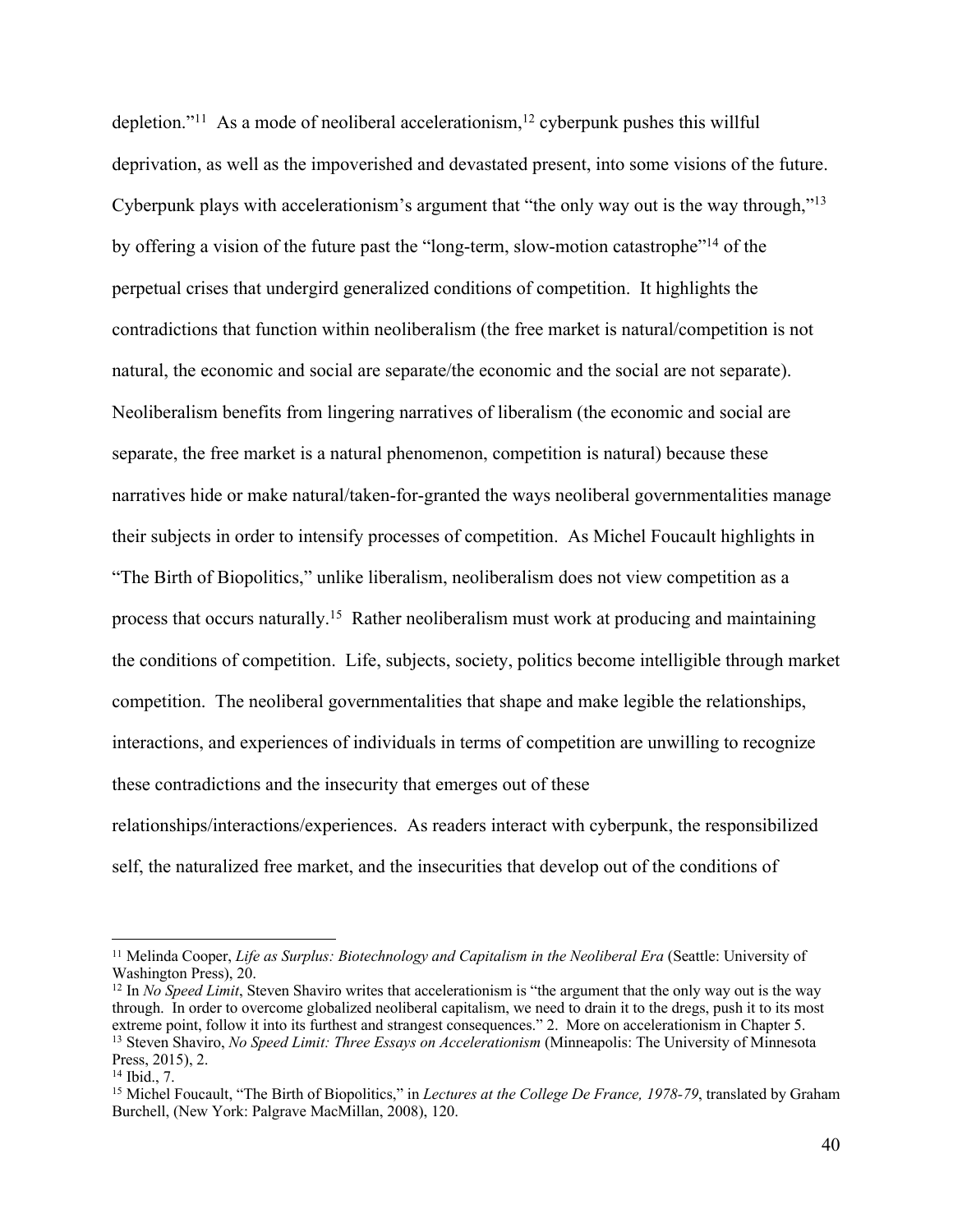competition come into focus as they unfold within the cyberpunk narrative and through its depiction of bodily encounters in city spaces.

According to Loïc Wacquant, "neoliberal ideology in economic matters rests on an impermeable separation between the economic (supposedly governed by the neutral, fluid, and efficient mechanism of the market) and the social (inhabited by the unpredictable arbitrariness of powers and passions)."16 The separation Wacquant describes hides what Foucault explains is fundamental to neoliberalism: neoliberalism generalizes an analysis of the market economy beyond the economic field as a means of intelligibility.<sup>17</sup> As I suggested above, neoliberalism understands the relationships/interactions/experiences of individuals in terms of an "economic game of competition."<sup>18</sup> In such a game, the city is often seen as a space for subjects to enhance and utilize their human capital as they compete for jobs. Thus, when people fail to compete, this failure is seen not as a systemic effect, but rather as an individual weakness of character or a subject malfunction. The suggestion that their failures are systemic is often interpreted as demobilizing and de-responsibilizing. Wacquant suggests that the "virile rhetoric of personal uprightness and responsibility" is "tailor-made for deflecting attention away" from the state's inability, or perhaps unwillingness, to intervene.<sup>19</sup> And yet, it is not just neoliberal subjects that are made intelligible through the logic of competition. It is also the case that a logic of competition makes certain governmentalities intelligible, since as Foucault suggests, under neoliberalism, there is a permanent "neoliberal market" criticism (e.g. "scrutinizing every action of the public authorities in terms of the game of supply and demand, in terms of efficiency…and

 <sup>16</sup> Loïc Wacquant, "Social Insecurity and the Punitive Upsurge," in *Punishing the Poor: The Neoliberal Government of Social Insecurity* (Durham: Duke University Press, 2009), 8. 17 Foucault, "The Birth of Biopolitics,"

<sup>18</sup> Ibid., 242.

<sup>19</sup> Wacquant, *Punishing the Poor*, 8.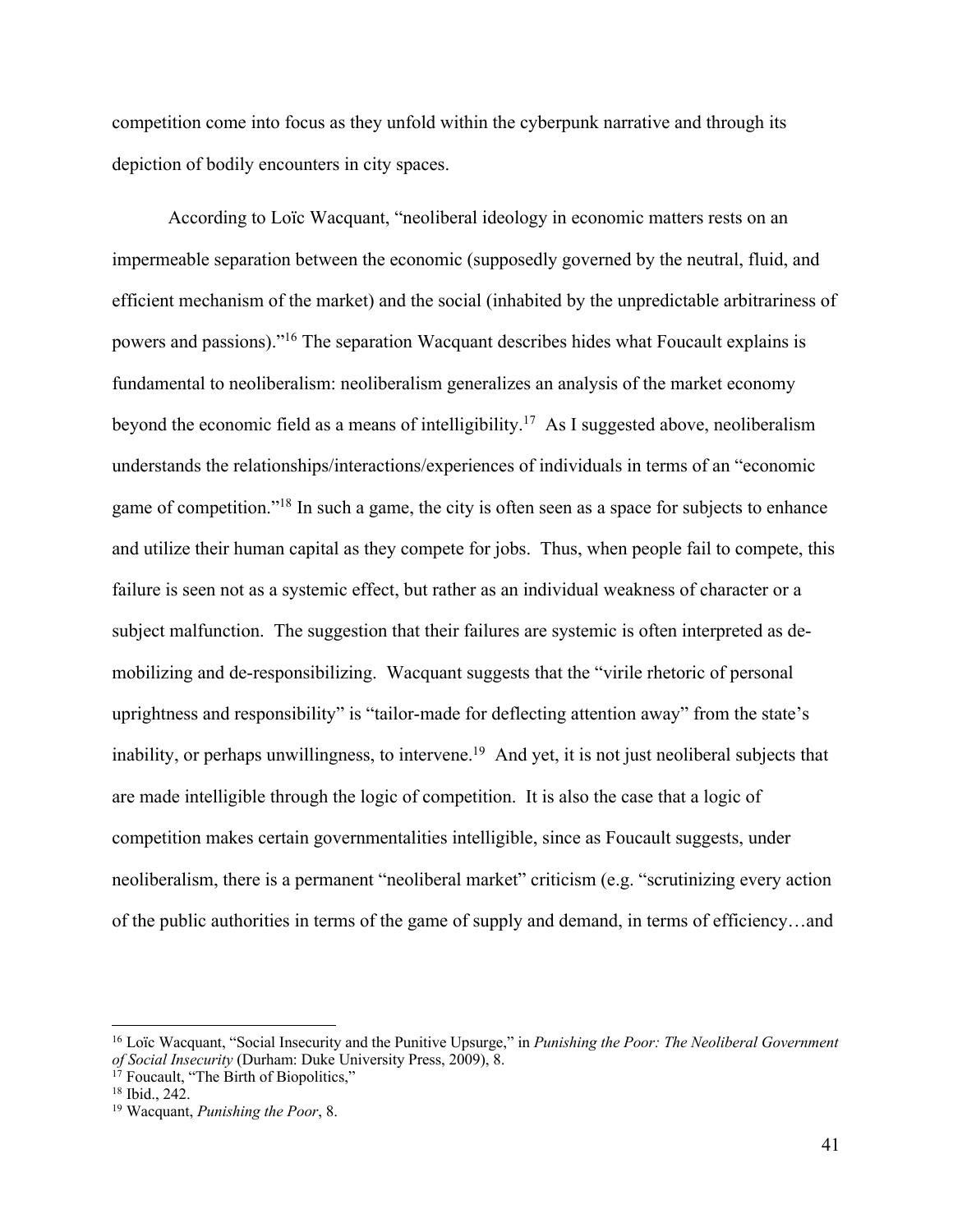the cost of intervention<sup> $20$ </sup>) of different governmentalities that are not filtered through competition and an economic grid.<sup>21</sup>

Cyberpunk complicates the myth of the separation between the economic and the social by amplifying to excess the generalization of market economies beyond the economic field. The economic permeates the social, political, and spatial fields of cyberpunk. William Gibson's novel *Neuromancer* offers a good example of this bleeding of the economic into other spheres. When the protagonist of the novel, Case, finds himself without money, he uses whatever means possible to reenter the economic game of competition:

> At first, finding himself alone in Chiba, with little money and less hope of finding a cure, he'd gone into a kind of terminal overdrive, hustling fresh capital with a cold intensity that had seemed to belong to someone else. In the first month, he'd killed two men and a woman over sums that a year before would have seemed ludicrous. Ninsei wore him down until the street itself came to seem the externalization of some death wish.22

This passage illustrates Case's attempt to replenish his human capital as he commits violent acts. He is in some sense justified in committing these acts by the logic of neoliberal temporalities in Chiba city. The spatial order of Chiba city is dominated by economic competition, which frames many of the social interactions that occur within the city, including murder. *Neuromancer* illustrates one way in which the cyberpunk genre spatializes a neoliberal reasoning that "would praise and privilege the 'rational' logic of unscrupulous, self-preserving, self-determining corporations over" less "rational" actors. 23 We are expected to sympathize with Case's rational

<sup>&</sup>lt;sup>20</sup> Ibid., 246.<br><sup>21</sup> Ibid., 246.

<sup>22</sup> William Gibson, *Neuromancer* (New York: Ace, 1984), 7.

<sup>23</sup> Lisa Marie Cacho, *Social Death: Racialized Rightlessness and the Criminalization of the Unprotected* (New York: New York University Press, 2012), 20.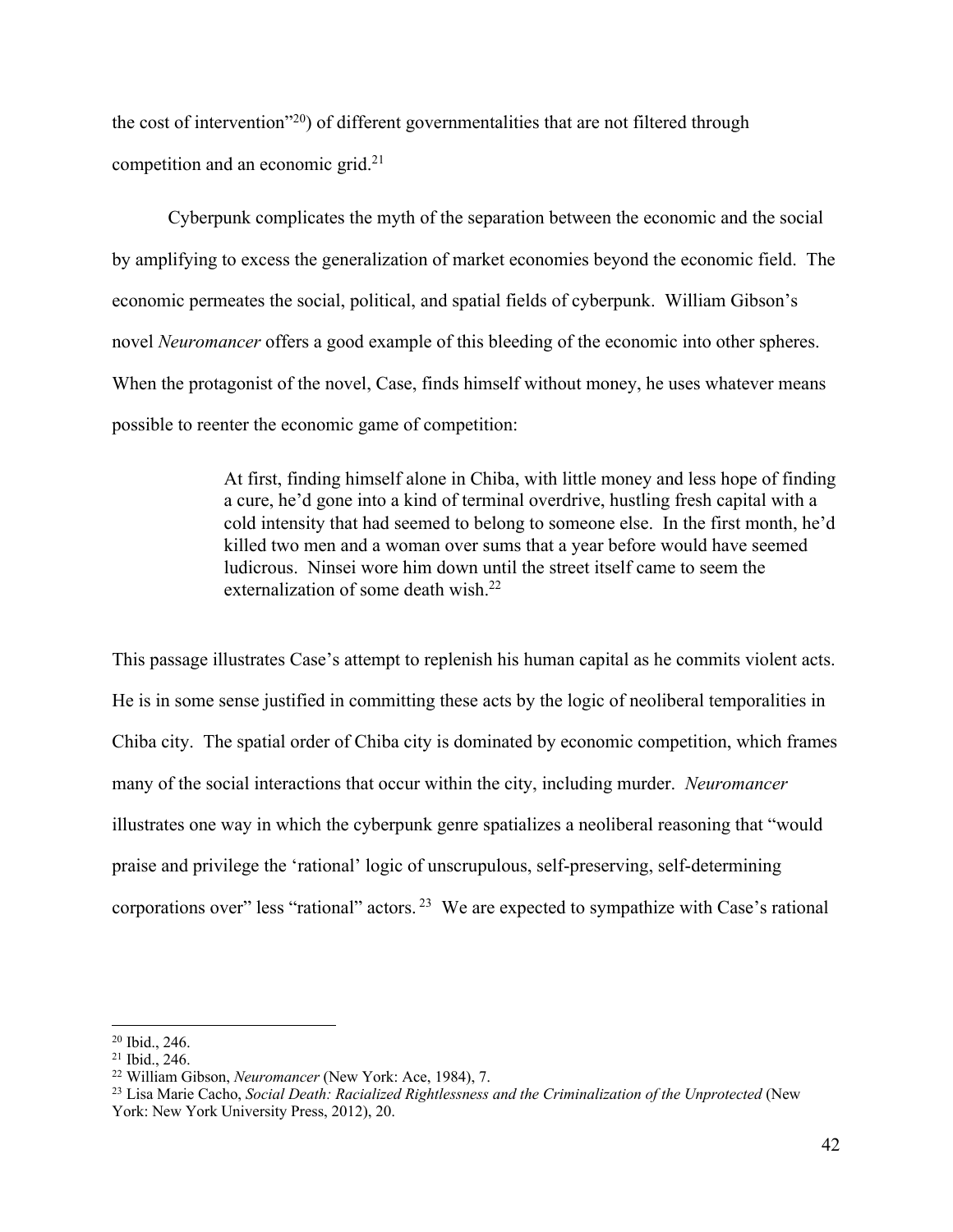logic as he is the protagonist and individualistic hero of the text. Yet, at the same time, Case's "choices" bring into stark relief the monstrosity of the neoliberal subject in excess.

A little later, the narrator describes the temporal logic of a large section of Chiba city:

Night city was like a deranged experiment in social Darwinism, designed by a bored researcher who kept one thumb permanently on the fast-forward button. Stop hustling and you sank without a trace, but move a little too swiftly and you'd break the fragile surface tension of the black market: either way, you were gone, with nothing left of you but some vague memory…Biz here was a constant subliminal hum, and death the accepted punishment for laziness, carelessness,

lack of grace, the failure to heed the demands of an intricate protocol.<sup>24</sup>

*Neuromancer*'s narrator hints at neoliberal values that underlie the spatial order, not only of Gibson's text, but also of cyberpunk in general. Death in Night City, whether from laziness, carelessness, or a lack of grace, is understood as a failure to maximize one's human capital. Cyberpunk thus can highlight neoliberalism's need for insecurity to "induce foresight and prudence."<sup>25</sup> It shows that neoliberal biopolitics<sup>26</sup> operates through a fundamental insecurity that "present[s] society as an 'exposed community'… Coping with fear becomes a problem of individual psychology or a medical issue, while the material conditions and the strategic aims of the production of fear remain invisible."<sup>27</sup> Insecurity is not simply an undesirable effect of freedom. Rather, insecurity is, as Thomas Lemke contends, an "essential and positive condition" of liberal and neoliberal freedom. Neoliberalism "nurtures danger, it subjects danger to an economic calculus…." It "must never fix security."28 Indeed, it must cultivate it. It must make insecurity thrive.

<sup>&</sup>lt;sup>24</sup> Gibson, *Neuromancer*, 7.<br><sup>25</sup> Lemke, "The Risk of Security," 68.

<sup>&</sup>lt;sup>26</sup> Aihwa Ong asserts that neoliberal governmentality finds its origins in Foucault's biopower, and that neoliberalism is "merely the most recent development" of biopolitics. See Aihwa Ong, *Neoliberalism as Exception: Mutations in Citizenship and Sovereignty* (Durham: Duke University Press, 2006), 13. 27 Lemke, "The Risk of Security," 68. 28 Ibid., 65.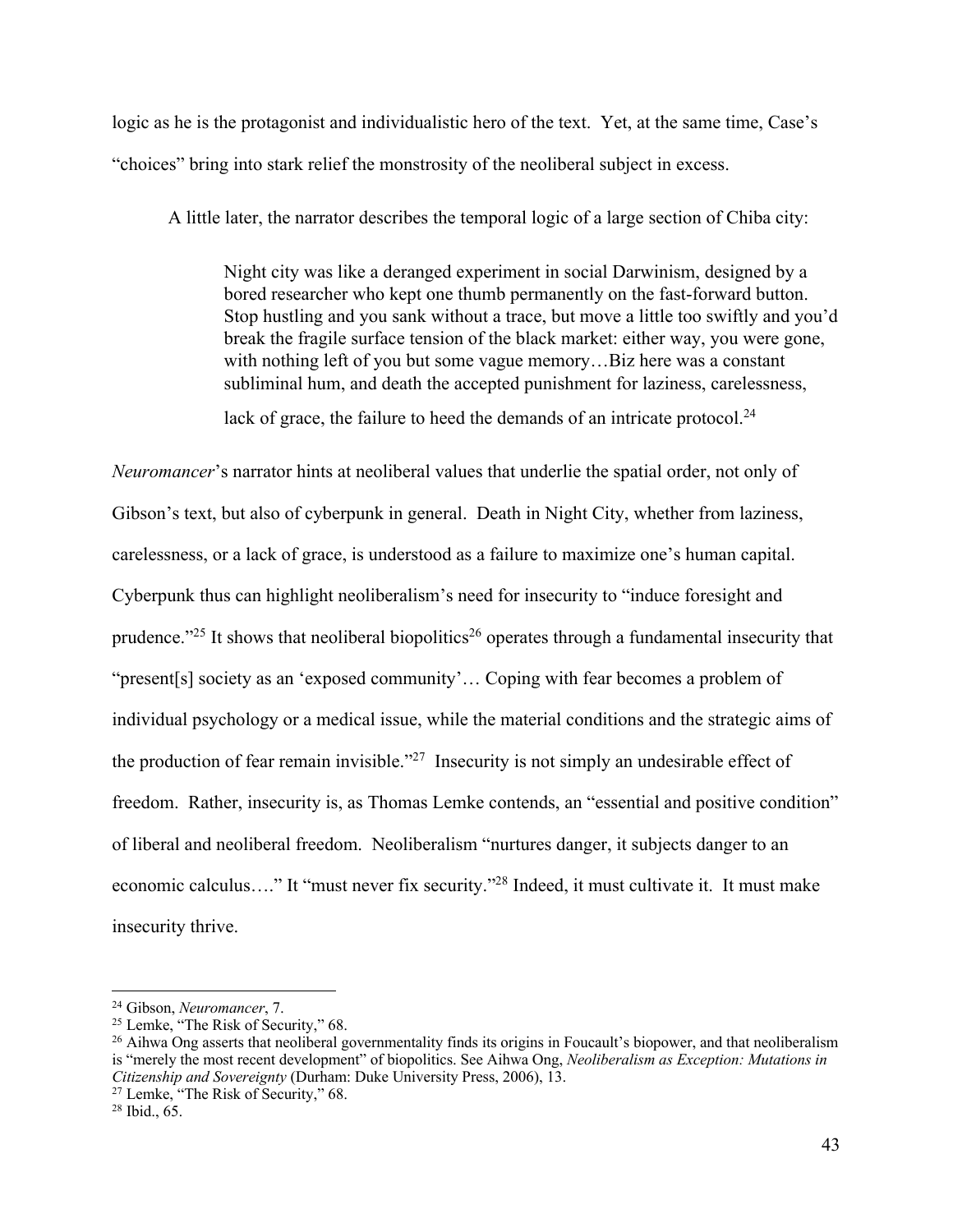Cyberpunk sets its totalizing gaze on the city or suburb as the free play of the market, and through this gaze, it offers a moment of focus on the end results of disassociating social causes from responsibility. Through amplification, a text like Neal Stephenson's *Snow Crash* can highlight the temporal logic that emerges out of neoliberalism, or what I called necrotemporalities in the Introduction. In *Snow Crash*, people live in burbclaves, which are suburbs that have become city-states with their own "constitution, border, laws, cops, everything."29 Burbclaves are securitized spaces (conglomerations of houses, schools, medical facilities, and strip malls) that are surveilled by privatized police forces for hire and through surveillance technologies. There are no free spaces in *Snow Crash*. Individuals must be vetted by security systems before they can enter burbclaves, and they must have money to justify their presence in city spaces. Reflecting primarily on Los Angeles, Mike Davis writes that "[a]nyone who has tried to take a stroll at dusk through a strange neighborhood patrolled by armed security guards and signposted with death threats quickly realizes how merely notional, if not utterly obsolete, is the old idea of the 'freedom of the city.'"30 Still, the liberal notion that individuals are free to move and make choices, at least for some individuals, persists in a world where the only option for survival is to compete. That is, freedom and individuality are tied to choice and mobility through machines that maximize speed in terms of time and space. Freedom in cyberpunk's burbclaves and cities should seem familiar to neoliberal subjects, since it is also the case that neoliberal subjects are free if they can choose the fastest car and the fastest digital access in order to maximize their human capital.

Under the conditions of competition that shape and produce the time and space of cities and burbclaves, individuals must alter their bodies through bio-enhancements in order to

 <sup>29</sup> Neal Stephenson, *Snow Crash* (New York: Bantam, 1992), 6.

<sup>30</sup> Mike Davis, "Fortress L.A.," in *City of Quartz*, (New York: Vintage, 1992), 250.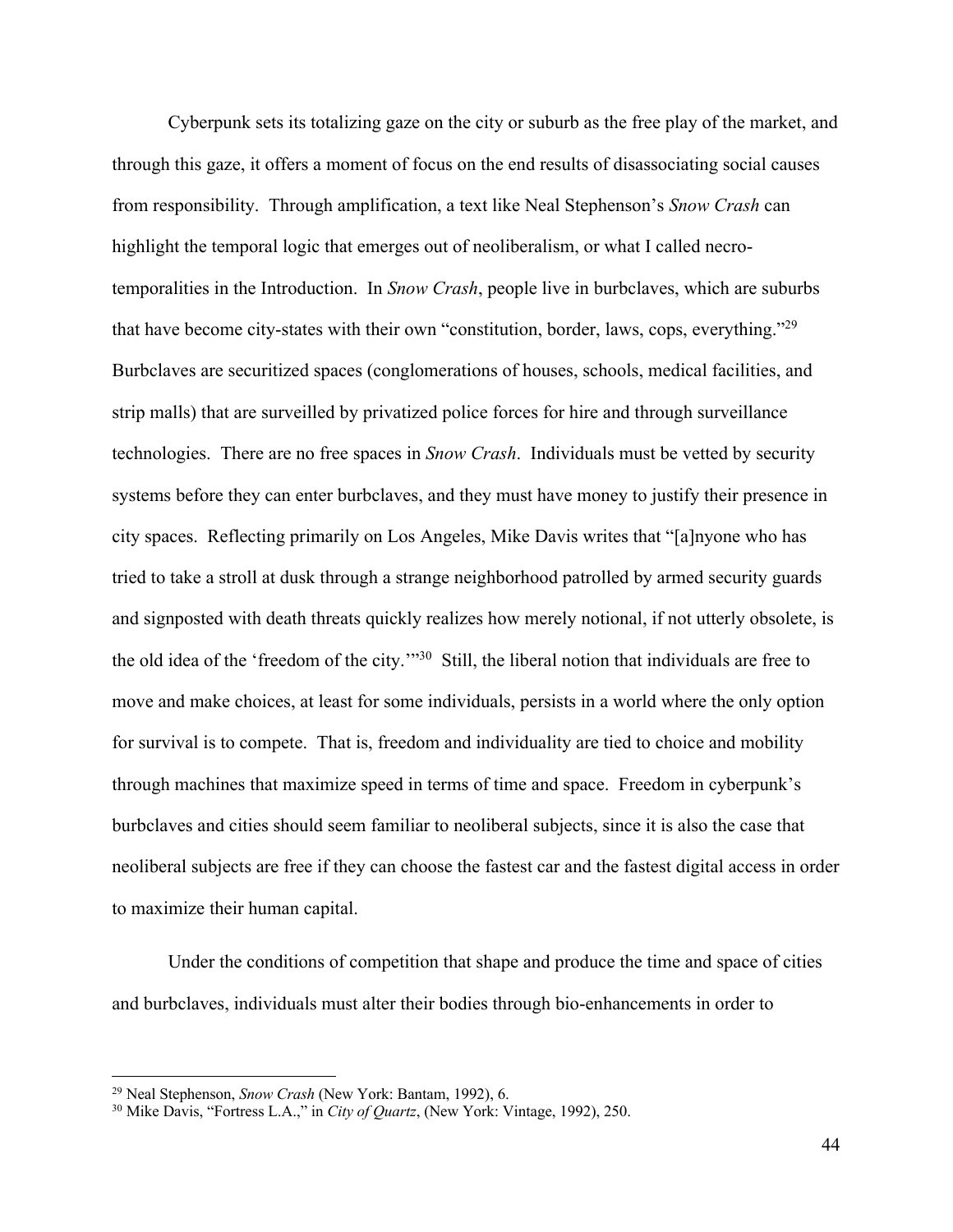maximize their human capital and avoid sinking without a trace.<sup>31</sup> Furthermore, under a neoliberal logic, the desire for these enhancements is an individual choice rather than a result of insecure material conditions. The separation between the economic and the social ignores these insecure material conditions and other systemic problems. But cyberpunk does not ignore these conditions. Instead, it visually spatializes the insecure spaces of neoliberalism. In a similar vein, Benjamin Noys writes that cyberpunk captures "the thrill and threat of *materialization*…The threat is from bad tech, bad surgery, and falling behind the accelerated race to the future."32 The insecure cities of cyberpunk are the flipside of neoliberal economic rationality since they make visible the material conditions of insecurity. They also reveal blatantly that these conditions/spaces of insecurity are crucial to neoliberalism and neoliberal subjectivities. Thus, the amplification of the economization of the social to excess has the potential to shock the reader/viewer into a critical awareness of their neoliberal present as they are forced to turn a critical eye to their own spaces.

# **4. Cyborganization**

I define cyborganization as the proliferation of bodies that are neither human/organic nor non-human/non-organic. Through these integrated bodies, cyborganization reflects an underlying drive to maximize human capital through hybridic bodily formations. Cyborganization, in cyberpunk in particular, points to the non-radical reality of cyborg forms as they are motivated by competition and subjectivized by neoliberalism.<sup>33</sup> Cyborganization also

<sup>&</sup>lt;sup>31</sup> I return to bio-enhancement in Chapter 5. Here, I examine the ways in which neoliberalism has intensified, similar to the ways cyberpunk amplifies bio-enhancements, the individual, particularly in the form of a biohacker. Intensification is one way in which neoliberalism furthers its reality. 32 Benjamin Noys, "Cyberpunk Phuturism," in *Malign Velocities: Acceleration and Capitalism* (Washington: Zero

Books, 2014), 52.

<sup>&</sup>lt;sup>33</sup> The non-radical reality of cyborg formations points to the ways in which cyberpunk's cyborganization is unlike Haraway's cyborg. The politics of cyberpunk, as I suggest later in this chapter, are largely ambivalent about its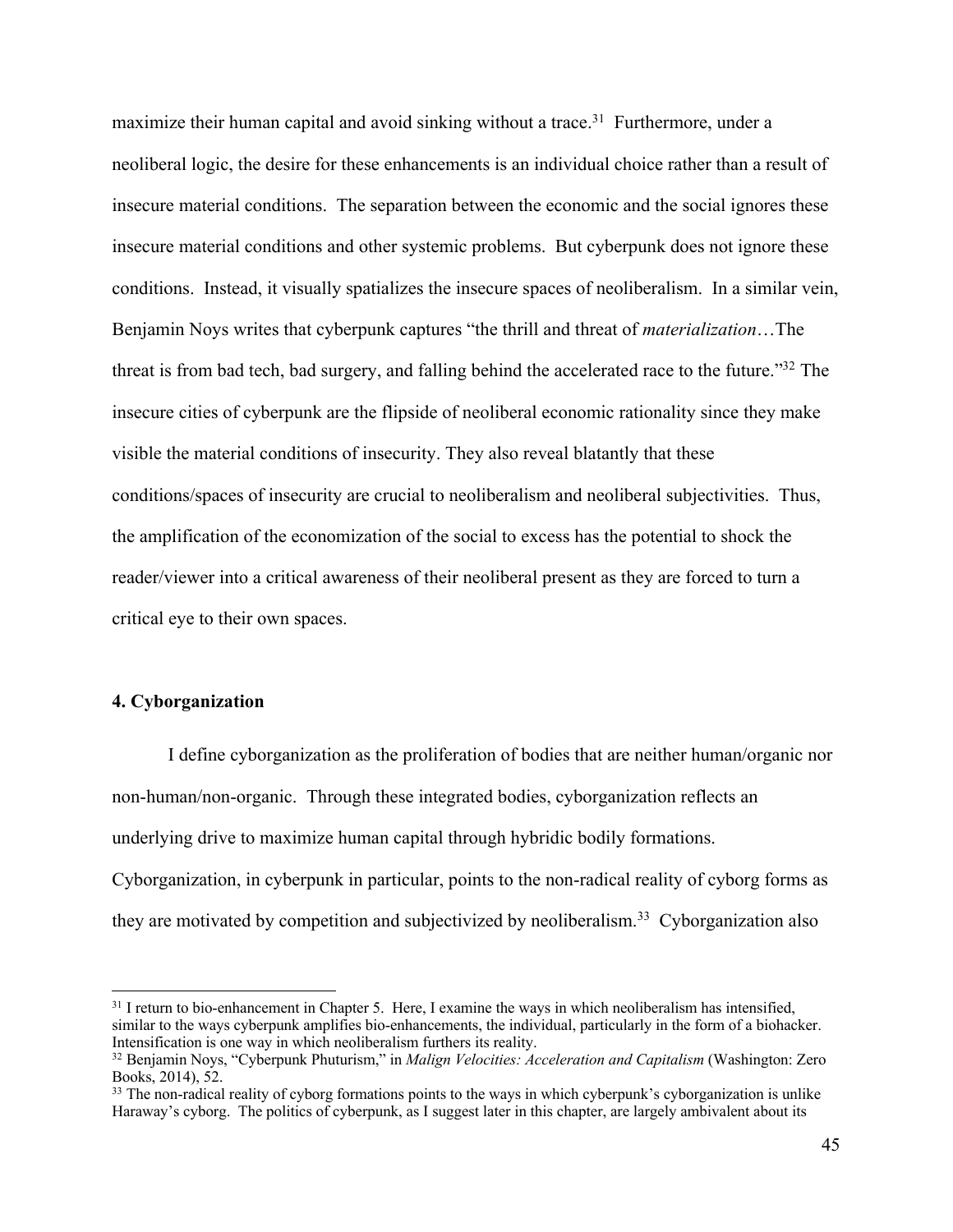often points to how the cyborg stands in for the racialized or subaltern other. Even within the context of these cyborganized futures, subjectivity and the rights that come with it are dependent on definitions of humanness. That is, cyborgs may force people within cyberpunk worlds to rethink what it means to be human, but this rethinking does not necessarily eliminate the category of human. Being human is still a hierarchical category that others must meet in order to be included in the social and political order, which is why this project is a biopolitical one. It is about a certain conception, production, and subjectivation of human life.

The successful human subject in cyberpunk is the human of the liberal humanist tradition and at the same time it is more than human (this subject defies death, pushes beauty norms to excess, maximizes strength and agility, makes real the cartesian dream of the separation of mind from body). It is a hyperhuman (although I will suggest later in this chapter that the hierarchical structures in the original *Blade Runner* offer an exception to the hyperhuman rule). This hyperhuman has a higher capability of competing in a neoliberal market. Thus, biopolitics, as it functions in cyberpunk, points to the neoliberal governmentalities that let die or kill surplus bodies (subjects that are not quite hyperhuman or are unintelligible to neoliberal governmentalities) through criminalization, biological racism, and insecurity as they work to perpetuate conditions of competition.34 I am using Foucault's understanding of racism here. According to Foucault, racism within biopolitics is a biological racism that separates a population from another population that is deemed a threat to the overall health of the valuable/dominant population. Biological racism is a means of justifying killing in the context of biopolitics. In the case of another cyberpunk novel, Richard Morgan's *Altered Carbon*, the wealthy have access to subtler forms of bodily enhancement in order to maintain perfected

radical possibilities. Cyborgs in cyberpunk still exist within a biopolitical system. Cyborganization is largely about the ways in which individuals make themselves more competitive as neoliberal subjects.

<sup>&</sup>lt;sup>34</sup> I will further develop the anchoring of this study in the context of biopolitics in Chapter 3.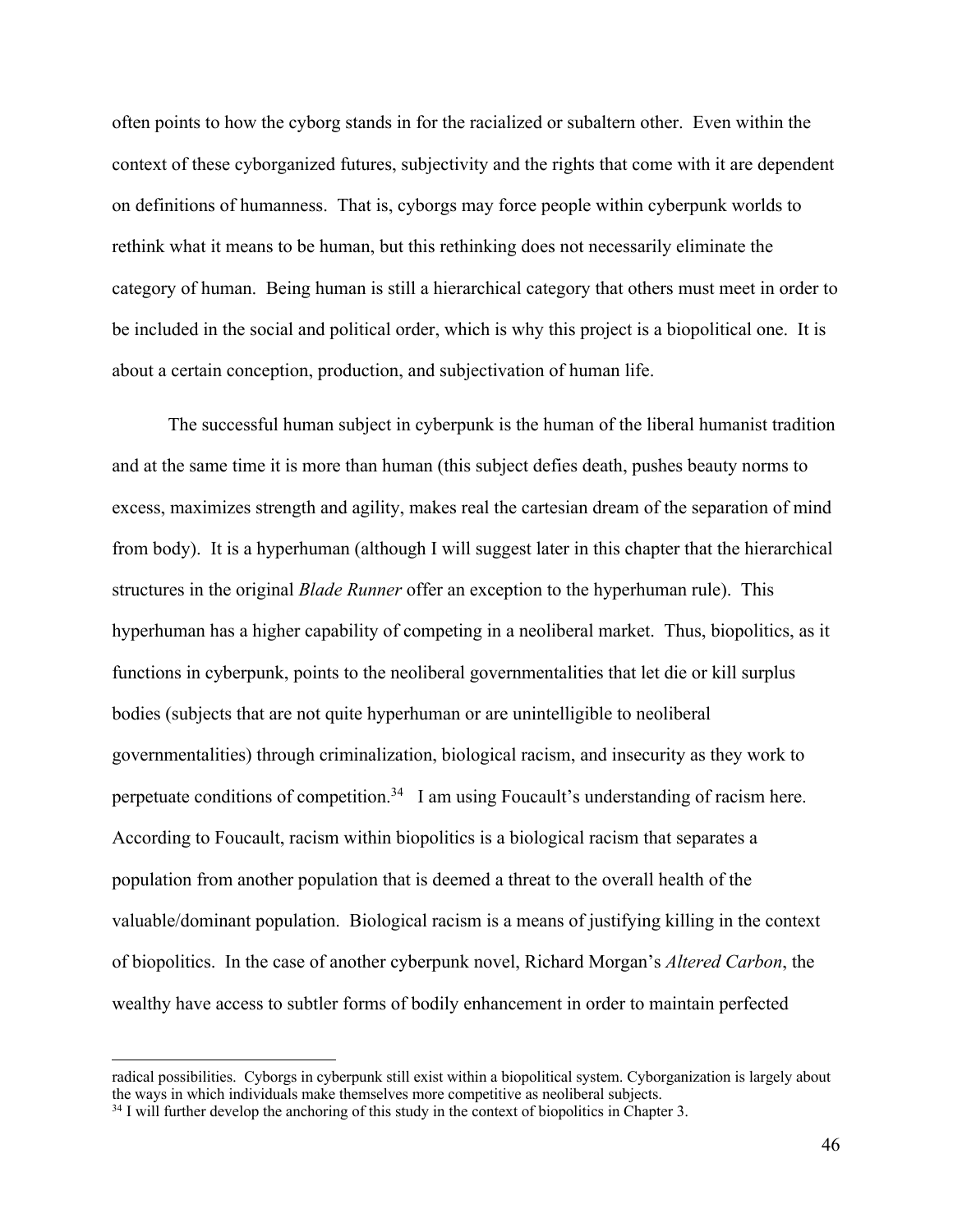human forms. With enough money, these wealthy individuals can build large production/housing centers that produce and preserve their genetically and chemically enhanced "sleeves."<sup>35</sup> Their value is tied to their wealth as it is through their money that they attain human status, and it is also this wealth that affords them political clout in defining their human status.

The film *Blade Runner<sup>36</sup>* exemplifies the critical possibilities of cyborganization too. *Blade Runner* spatializes and temporalizes what I call necro-temporalities and necro-spaces. I return to necro-temporalities and necro-spaces in Chapter 4. My use of necro-temporalities and necro-spaces considers the ways in which neoliberal subjects, in general, are made to live by competition, to accept the risks and responsibility of their choices. In other words, I consider the ways in which we are all made more insecure in neoliberalism in later chapters. Here, though, I briefly address what Lisa Marie Cacho describes as spaces of living death as I think this notion is indicative of the literature on neoliberal spatio-temporalities. Lisa Marie Cacho, among others, is largely concerned with the ways in which racism in the context of neoliberalism and corporate capital make racialized populations more vulnerable. These spaces of living death exist within and are perpetuated primarily by corporate capital and neoliberalism, as well as their agents (e.g. blade runners). Borrowing from Sharon Holland's work,<sup>37</sup> Cacho argues that "racism is a killing abstraction,"38 which references "the ways in which racialized populations are made unduly vulnerable by global capitalism and neoliberal restructuring."39 In *Blade Runner*, corporate capitalism has terraformed the earth<sup>40</sup> to produce a denatured environment where its economic logic can thrive. Time is accelerated in this world where, in order to succeed, subjects must

 <sup>35</sup> Richard Morgan, *Altered Carbon* (New York: Del Rey, 2002). The term "sleeve" in *Altered Carbon* refers to the way individual minds can wear bodies like a piece of clothing.<br><sup>36</sup> I am primarily concerned with the original *Blade Runner* in its Final Cut version (2007).

<sup>&</sup>lt;sup>37</sup> Sharon Holland. *Raising the Dead: Readings of Death and (Black) Subjectivity* (Durham: Duke University Press, 2000), 15.<br><sup>38</sup> Cacho, "Social Death," 7.

 $39$  Ibid., 7.  $40$  On terraforming, see Luke, "Co-Existence of Cyborgs," 107.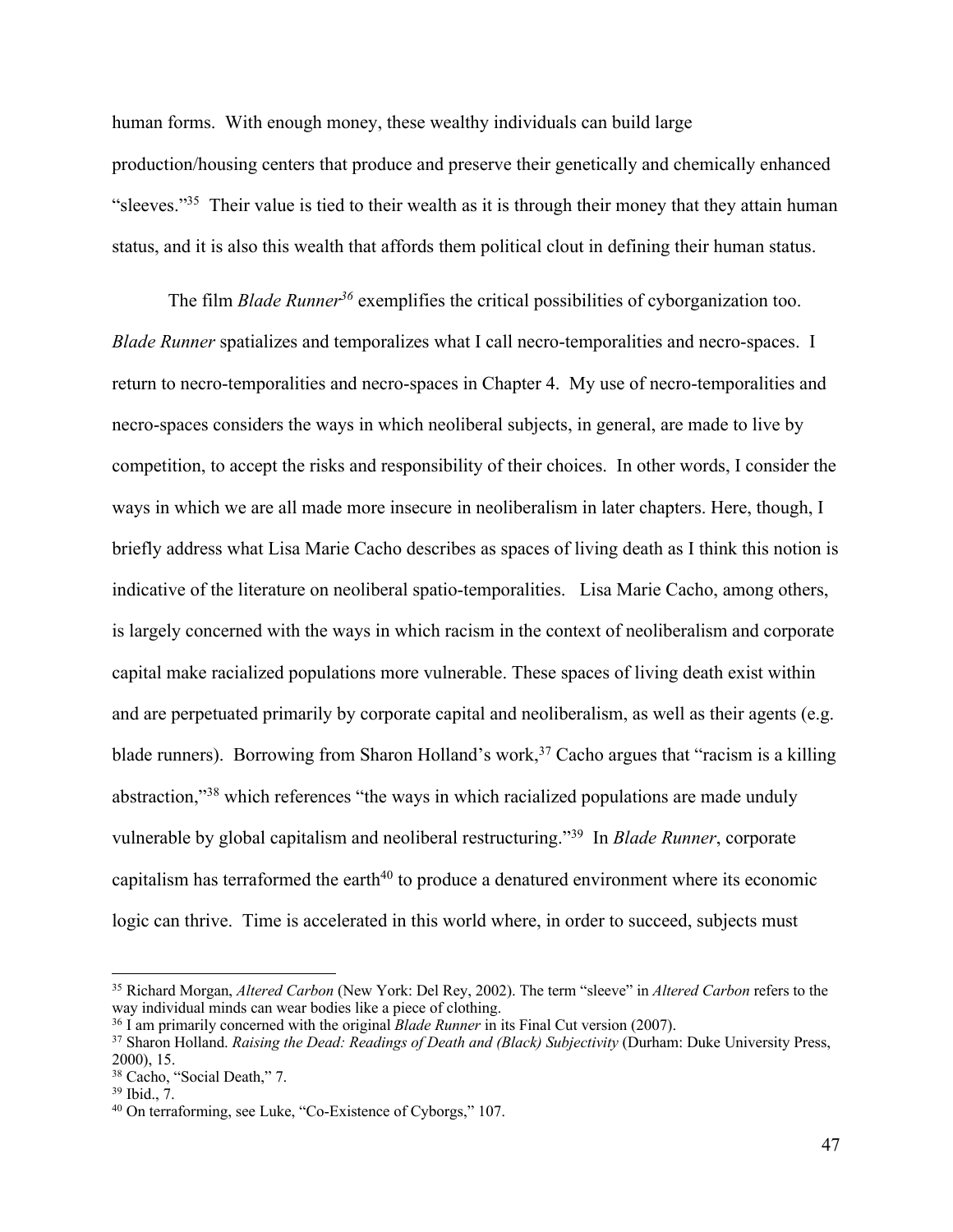always be mobile, whether through high speed vehicles, visual technologies, or information technologies. However, this accelerated mobility is differentially experienced. That is, blade runners, humans, and corporate elites can move vertically and horizontally at high speeds; however, once replicants re-enter earth, their mobility is for the most part limited to the horizontal movement through city streets. As I suggested above, the hierarchical structures that exist within *Blade Runner* consider hyperhumans (replicants) a threat to the competitive success of the dominant population. Thus, *Blade Runner* may be seen as an exception to the hyperhuman rule in terms of who defines and regulates successful neoliberal subjects. In the case of *Blade Runner,* it is not hyperhumans. Cyberpunk visualizes, both through the conceptual realm of novels and the image realm of films, the acceleration of time and denatured environments of an informationalized present. This capitalist and neoliberal restructuring of space also makes visible the spaces of living death that replicants and other surplus bodies must face once they enter the city. Replicants in *Blade Runner* are criminalized cyborg bodies. Their criminalization/racialization also determines their movement through the city, <sup>41</sup> including the time they can spend in certain spaces, and the kind of spaces they can encounter.

*Blade Runner* thus captures the exclusionary practices that make possible the juridical and economic systems of neoliberalism's present. Just as insecurity is an essential and positive condition of neoliberalism, exclusion is an essential and positive condition of the law, which means that the "law is dependent upon the permanence of certain groups' criminalization."<sup>42</sup> Replicants are one of the populations that are "ineligible for personhood,"43 as they are held to the law but have no legal means to challenge it, and they are denied political power or the moral

 <sup>41</sup> In "*Society Must Be Defended*," Foucault defines racism as "primarily a way of introducing a break into the domain of life that is under power's control: the break between what must live and what must die." See Michel Foucault, "*Society Must Be Defended*," in *Lectures at the College De France, 1975-76*, translated by David Macey, (New York: Picador, 1997), 254.

<sup>42</sup> Cacho, *Social Death*, 6. 43 Ibid., 6.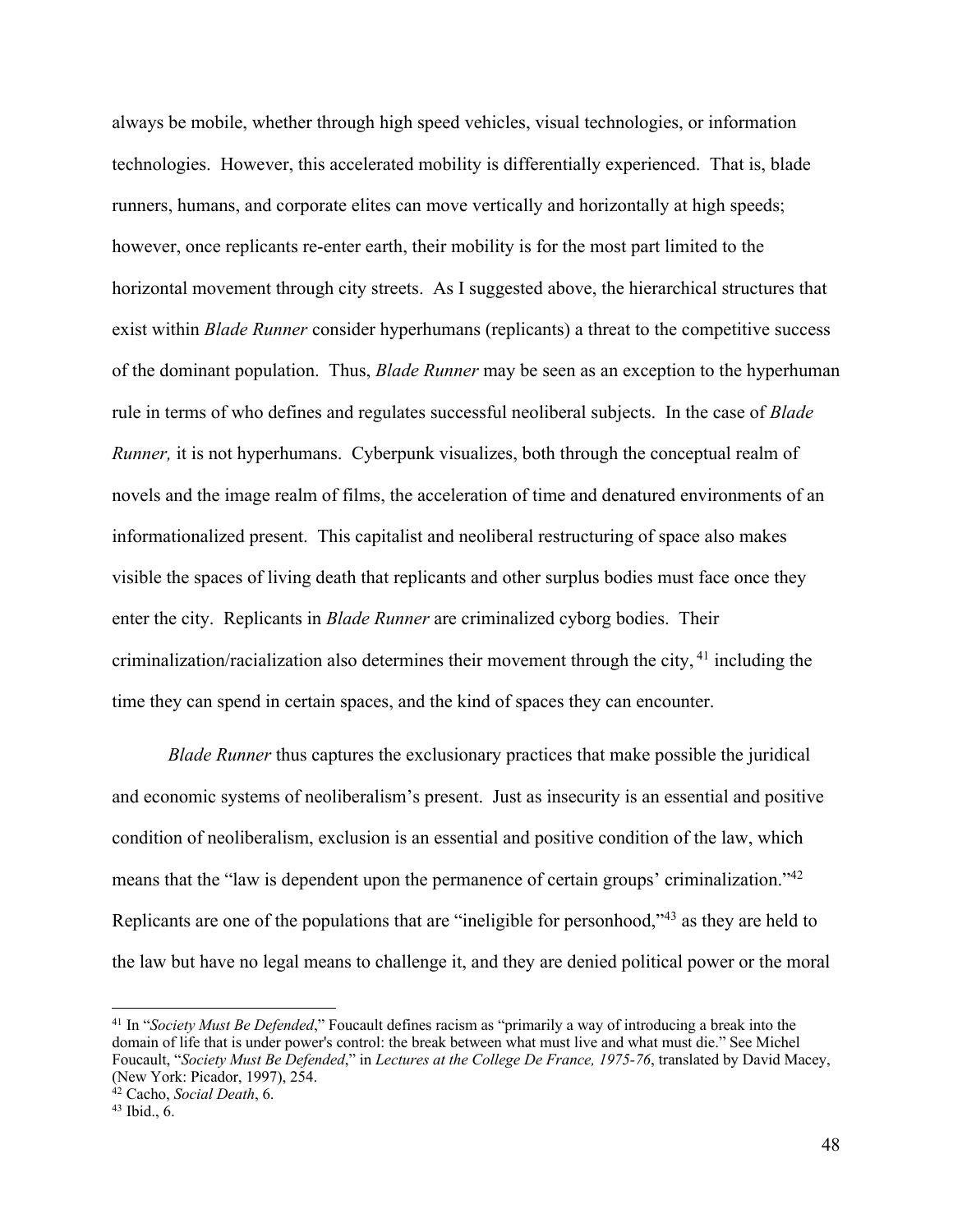integrity needed for contesting law and power. 44 The foundation of the law, according to Cacho, is predicated upon the exclusion of racialized populations from "its protections and its process of legitimation."45 As we will see in Chapter 3, biopower does not need this juridical exclusion to kill or let die since eliminating unwanted populations is a positive condition of biopower. Rather, these exclusionary practices serve the murder function of biopower, or what some have called necro-power. Replicants form a nexus with insecurity/exclusion and the city. These complex relationships between the replicant body, insecurity/exclusion, and the city make visible the ways bodies become legible to the law and neoliberal governmentalities, particularly through the spaces they occupy and the statuses they hold. It is also the case that neoliberalism plays a crucial part in defining and shaping these spaces and statuses.

Replicants, cyborg sex workers, and bio-enhanced gang members (common subject categories in cyberpunk), like poor and racialized populations, are "always already the object and target of the law."<sup>46</sup> They also always already represent a threat of insecurity that the "good" population must be protected from. But *Blade Runner*'s cyborganization of the poor and racialized populations of the present through its characterization of replicants also opens the possibility for viewers to empathize with these populations, and thus, it offers a critical moment for countering the ways criminalization preempts affective (sympathy and empathy) connections with subjects of the law. And, of course, under neoliberalism, the law blames these subjects for their failure to succeed in the game of competition. *Blade Runner* dramatizes the replicants' search and demand for acceptance within the law. Not only are the populations of cyberpunk maximizing their human capital; they are also competing to be defined as human. Replicants must prove they are worthy of the title human.

<sup>44</sup> Ibid.,  $6.$ <br>45 Ibid.,  $5.$ <br>46 Ibid.,  $5.$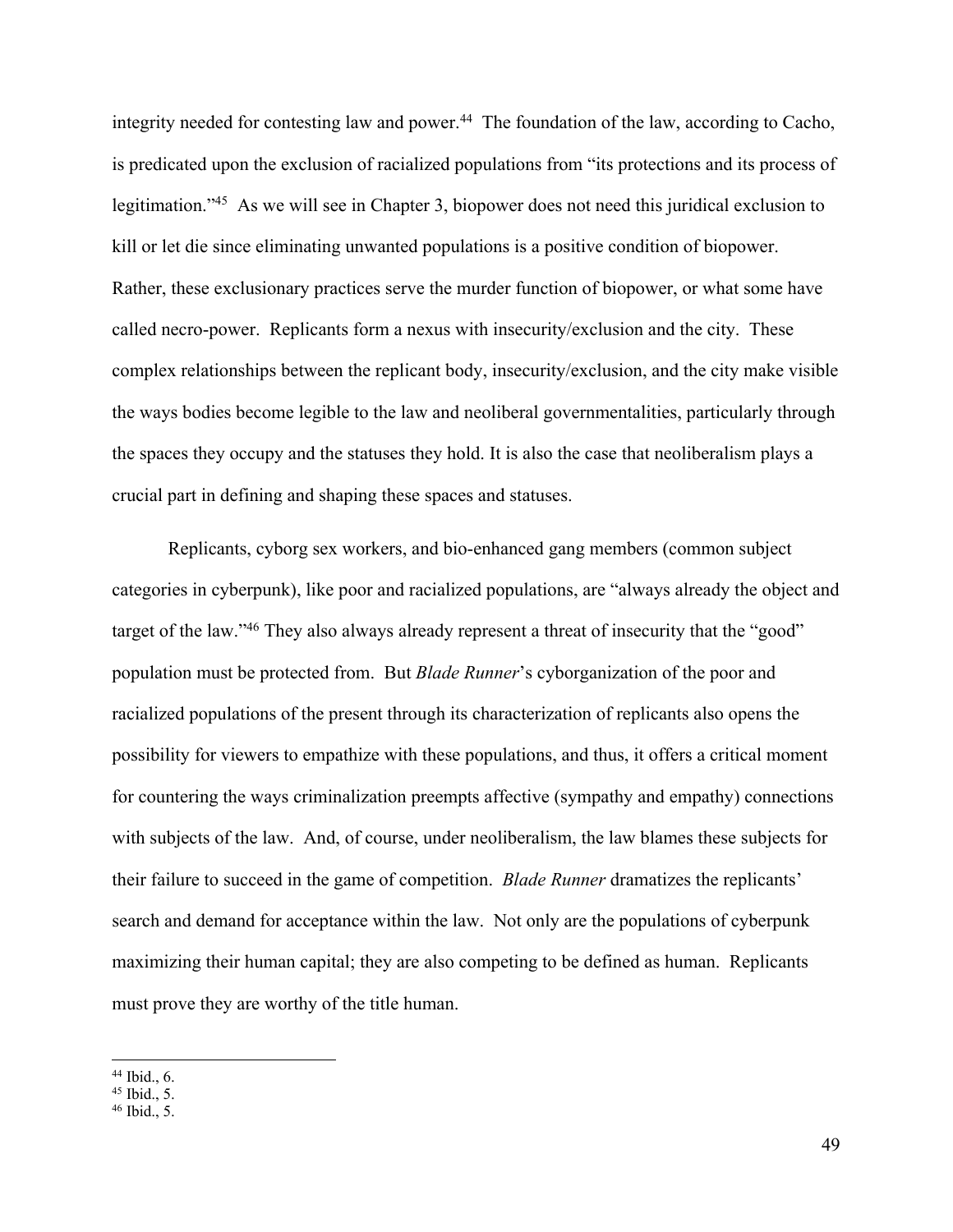According to neoliberalism, replicants, cyber-cowboys, cyborg prostitutes, and bio-

enhanced gang members (common actors in cyberpunk novels and films) have made a calculated choice to take on an illegal status, and they assume the risks that come with this illegality. Cacho sums up the notion of the entrepreneurial self when she writes that "[n]eoliberal values of private competition, self-esteem, and independence benefit corporations: if everyone is an 'entrepreneur' of him or herself, then individuals cannot be exploited by capital. As 'entrepreneurs' of themselves, individuals exploit themselves and should take 'personal responsibility' for doing so."<sup>47</sup> Corporations are only one among a number of entities that benefit from neoliberal values and the entrepreneurial-self. The notion that individuals exploit themselves and should accept responsibility for this exploitation makes it difficult to assign the origins of exploitation to forms of racism, capitalism, and neoliberalism. However, cyberpunk graphically, perhaps too conveniently, problematizes this misplaced blame by displacing individual responsibility onto advanced forms of capitalism or villainous corporations.

While cyberpunk narrators often attribute failure to a naturalized neoliberal value system (individuals fail because they are lazy, ungraceful, and slow), the protagonists of these stories must at the same time battle the exploitative, violent, and larger-than-life corporate and capitalist forces. As Gilles Deleuze contends, "the corporation constantly presents the brashest rivalry as a healthy form of emulation, an excellent motivational force that opposes individuals against one another and runs through each, dividing each within."48 Thus, cyberpunk narratives often disrupt the notion that cities are places for individuals to freely compete in the game of competition, a neoliberal game that further romanticizes the city as a space for achieving the "American Dream" (at least in a U.S. context) and often ignores the exploitative and violent influences of

<sup>47</sup> Ibid., 19. 48 Gilles Deleuze, "Postscript on the Societies of Control," *October* 59 (1992): 5.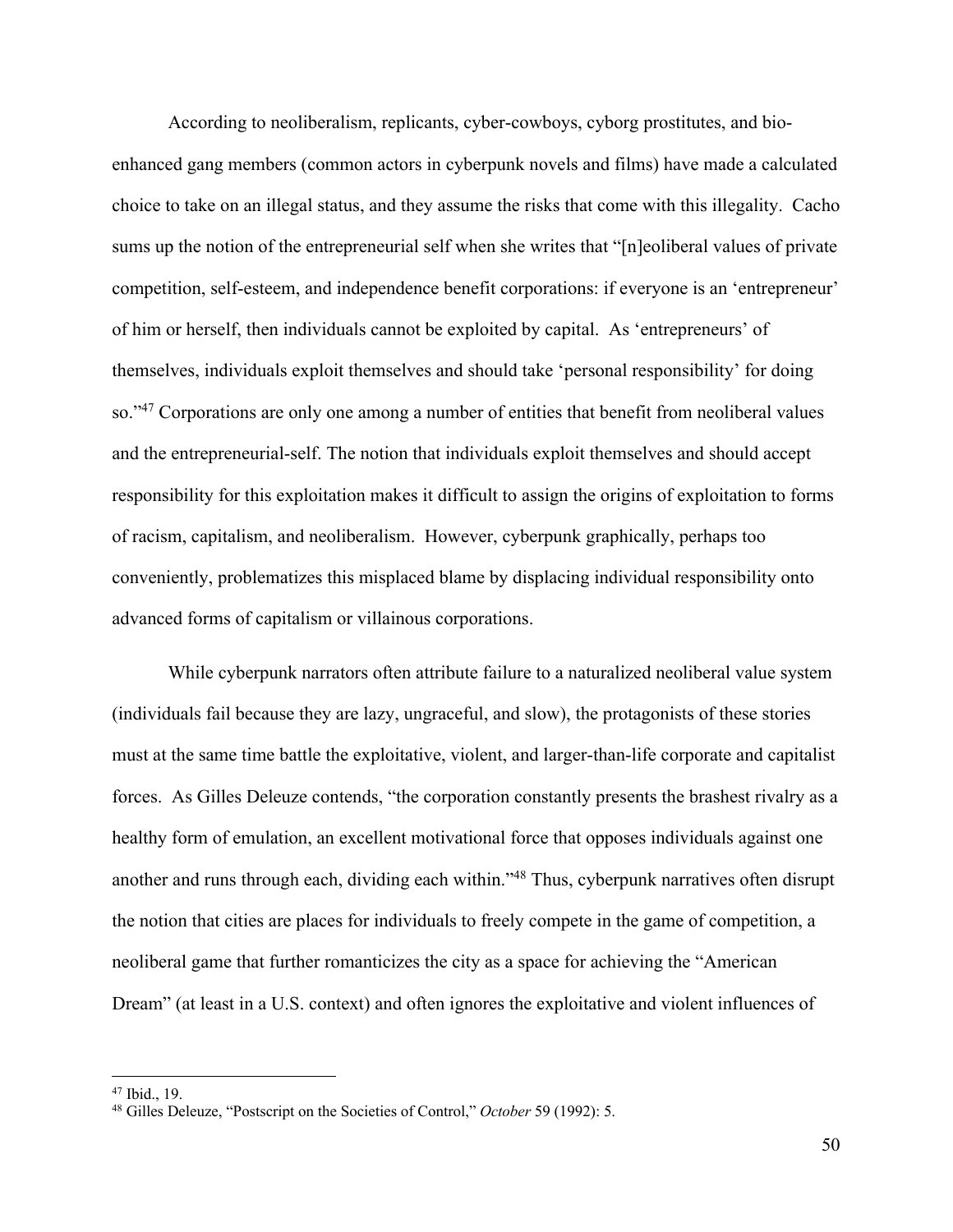neoliberal ideologies and related power forces. Cyberpunk narratives do so by reinserting the role of neoliberal and corporate forces that play a crucial spatial and temporal part in the economic/political/social dynamics of the city. This reinsertion can make it more difficult for states to hide behind neoliberal values by reminding us that the state is actively engaged in producing technologies of security and the conditions that make them necessary.

#### **5. Denaturalizing the Conditions of Competition**

In his book *Punishing the Poor: The Neoliberal Governing of Social Insecurity*, Wacquant comments on the naturalization of the market economy. For Wacquant, neoliberals do not turn to nature to justify their "new-style Darwinism." Rather, the market is the setting for the survival of the fittest in the game of competition. However, as Wacquant points out, the market economy is naturalized after it is "depicted under radically dehistoricized trappings which…turn it into a concrete historical realization of the pure and perfect abstractions of the orthodox economic science."49 I suggest that cyberpunk makes legible, tangible, and spatial the artificial and anthropogenic construction of this naturalized and dehistoricized market economy.

First, cyberpunk historicizes the development of this neoliberal market economy by positioning it after the shift from disciplinary societies to what Deleuze calls societies of control, but what others might call neoliberal biopolitics.<sup>50</sup> This shift to societies of control is, according to Michael Hardt, a shift from modern power and disciplinary power to imperial power and the society of control.<sup>51</sup> Hardt adds that "[i]n its ideal form there is no outside to the world market:

<sup>49</sup> Wacquant, *Punishing the Poor*, 6.<br><sup>50</sup> See Aihwa Ong, Neoliberalism as Exception: Mutations in Citizenship and Sovereignty (Durham: Duke University Press, 2006); Melinda Cooper, *Life as Surplus: Biotechnology and Capitalism in the Neoliberal Era* (Seattle: University of Washington Press, 2008); T*he Government of Life Foucault, Biopolitics, and Neoliberalism*, edited by Vanessa Lemm and Miguel Vatter (New York: Fordham University Press, 2014), among others. <sup>51</sup> Michael Hardt, "The Global Society of Control," *Discourse* 20, no. 3 (1998): 143.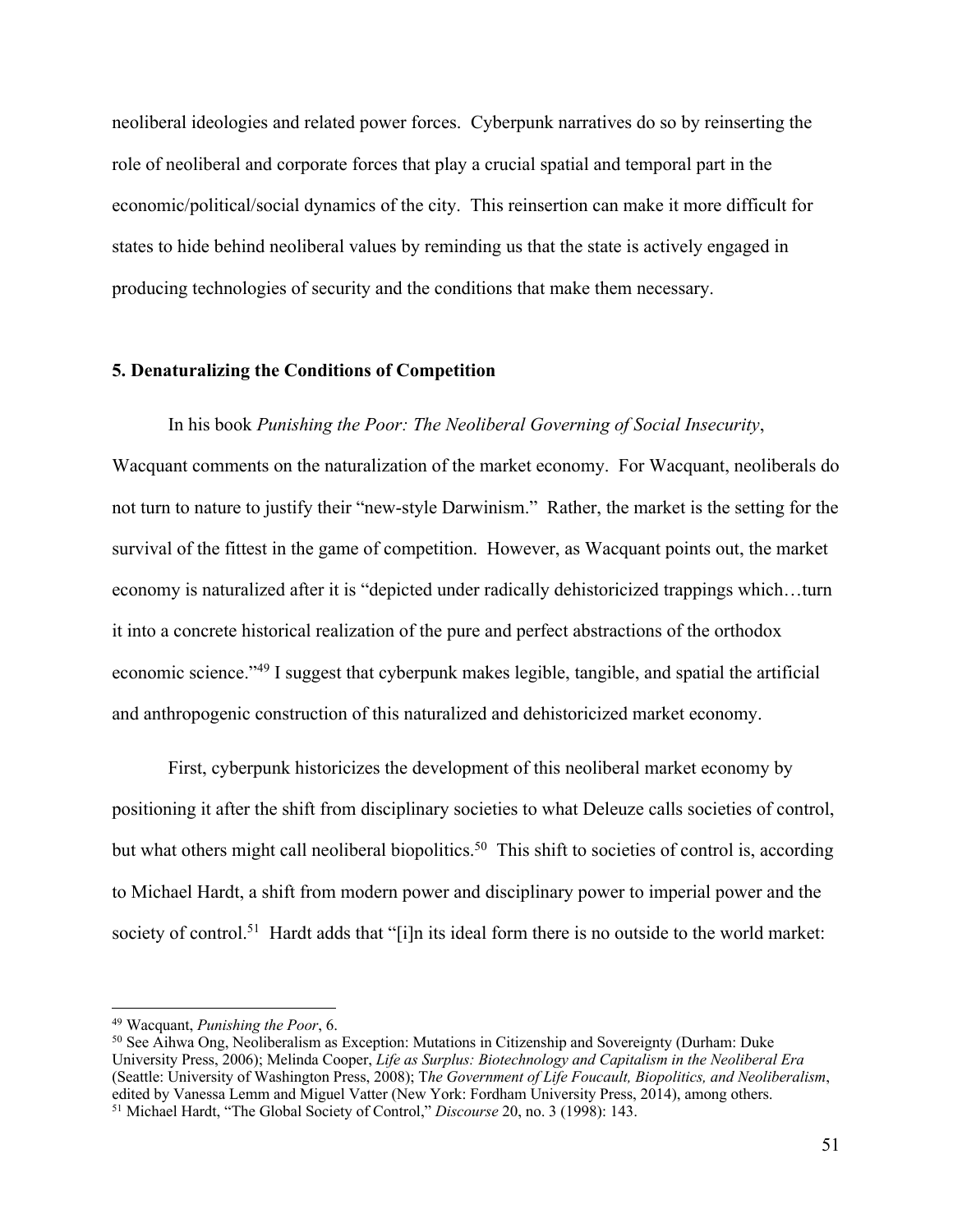the entire globe is its domain…the world market might serve adequately (even though it is not an architecture; it is really an anti-architecture) as the diagram of …the society of control."52 Moreover, cyberpunk amplifies to excess the sharing of ideas between "theoretical biology and neoliberal rhetorics of economic growth."53 Biology and capitalism are both interested in "the limits and possible futures of life on earth."<sup>54</sup> This intertwining of biological fields with economic growth and market economies within cyberpunk makes it easier to see how they are connected as well as biopolitical. For example, in *Neuromancer*, the narrator describes Case's recognition of the economic and spatial logic of the bioeconomies, which are often black markets, and which permeate the streets of Chiba City and Night City. Case indicates that the "burgeoning technologies require outlaw zones, that Night city wasn't there for its inhabitants, but as a deliberately unsupervised playground for technology itself..."<sup>55</sup> And later he states that "[g]enetic materials and hormones trickled down to Ninsei along an intricate ladder of fronts and blinds…"56

Along similar lines, the Tyrell Corporation in *Blade Runner* is a thriving bioeconomy that produces genetically engineered human (more than human) slave workers to further the neoliberal biopolitical aim of making certain populations live. These examples illustrate the tight couplings of theoretical biology and economic growth. Cyberpunk's joining of theoretical biology and capitalism within a neoliberal context brings to light their connections in the present, but it also makes conscious their co-emergence in the late-seventies and early-eighties, when many of these cyberpunk novels were written. Thus, cyberpunk can aid in a critique of the "biotech revolution"57 through its amplification of the ways this revolution relocated "economic

<sup>52</sup> Ibid., 143. 53 Cooper, *Life as Surplus*, 20.

<sup>54</sup> Ibid., 20. 55 Gibson, *Neuromancer*, 11.

<sup>56</sup> Ibid., 11.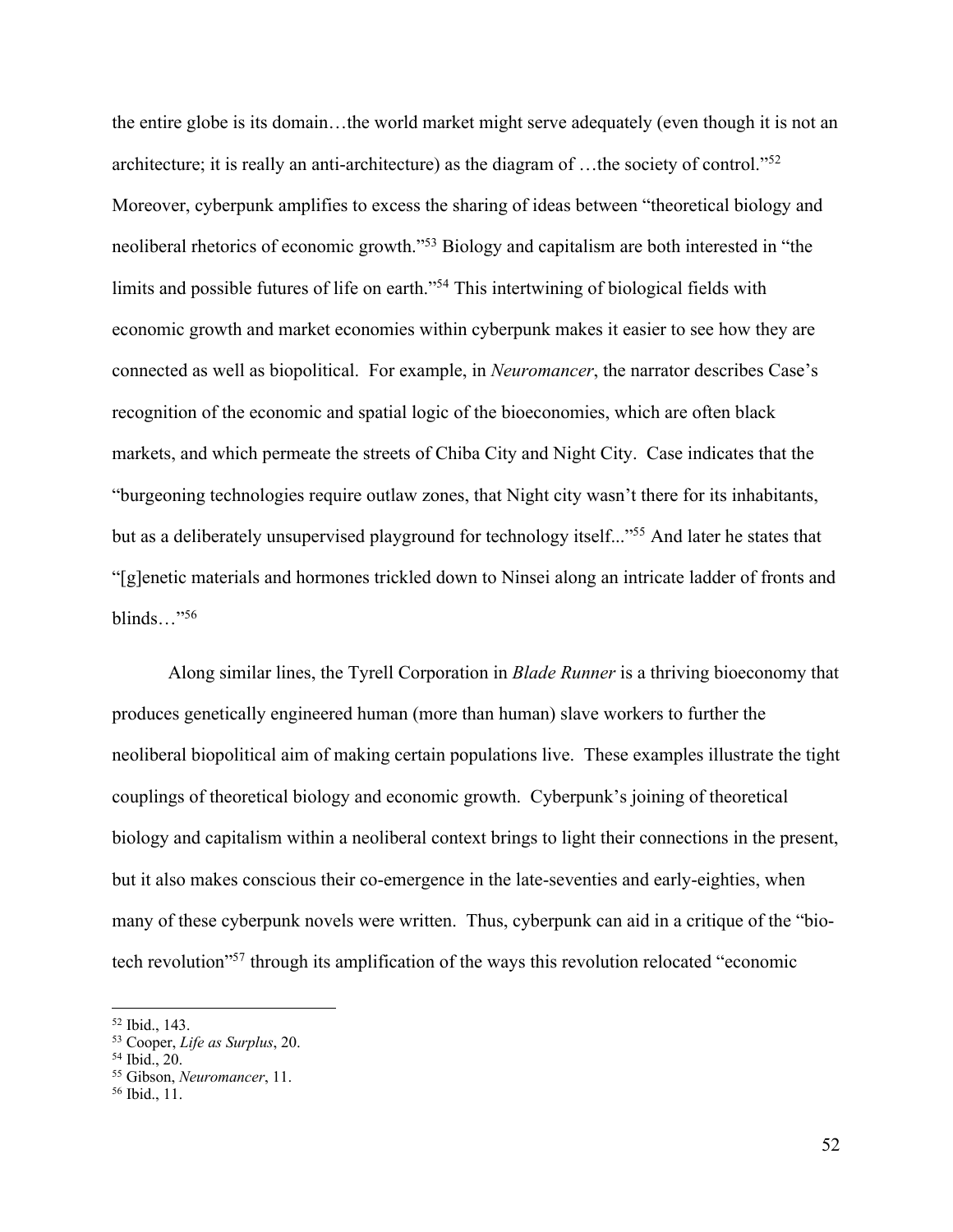production at the genetic, microbial, and cellular level, so that life becomes, literally, annexed within capitalist processes of accumulation,"<sup>58</sup> and relied on the highly flexible and continually transformative nature of the capitalist system. The cyberpunk genre can make us sensitive to contemporary capitalism's concerns with the "limits of life on earth and the regeneration of living futures—beyond limits,"<sup>59</sup> since it is often these concerns that unfold within these works.

As I have sought to show above, reading and seeing cyberpunk realigns our scopic plane so that we may recognize "how the earth itself already has submitted to the terraforming of multinational capital formations…," and how "…nature is no longer the vast realm of autonomous, unmanageable, or nonhuman wild activity: in being enmeshed in networks of cyborg scientific rationalization and commercial commodification, nature becomes denatured."60 As a genre, cyberpunk intensifies informationalization too, that is to say, "the biotronic genesis of transnational capitalism's terraforming of the earth."61 The earth of cyberpunk is one large built environment. Without these artificial conditions, the neoliberal economic order of cyberpunk could not thrive. There is an overall intensification of the "built environments" of cities. Cyberpunk amplifies the toxic and mutative qualities of the environment. For example, the narrator of *Neuromancer* describes the sky as "the color of television, tuned to a dead channel,"<sup>62</sup> or "the sky was that mean shade of gray. The air had gotten worse; it seemed to have teeth tonight, and half the crowd wore filtration masks."63 In *Snow Crash*, air pollutants are so thick that they congeal on surfaces if people remain still for too long. In the film *Blade Runner*, the air

<sup>57</sup> Cooper, *Life as Surplus*, 19. 58 Ibid., 19.

 $59$  Ibid., 20.<br> $60$  Luke, "The Co-Existence," 108

<sup>61</sup> Ibid., 108.

<sup>62</sup> William Gibson. *Neuromancer*, 3

<sup>63</sup> Ibid., 15.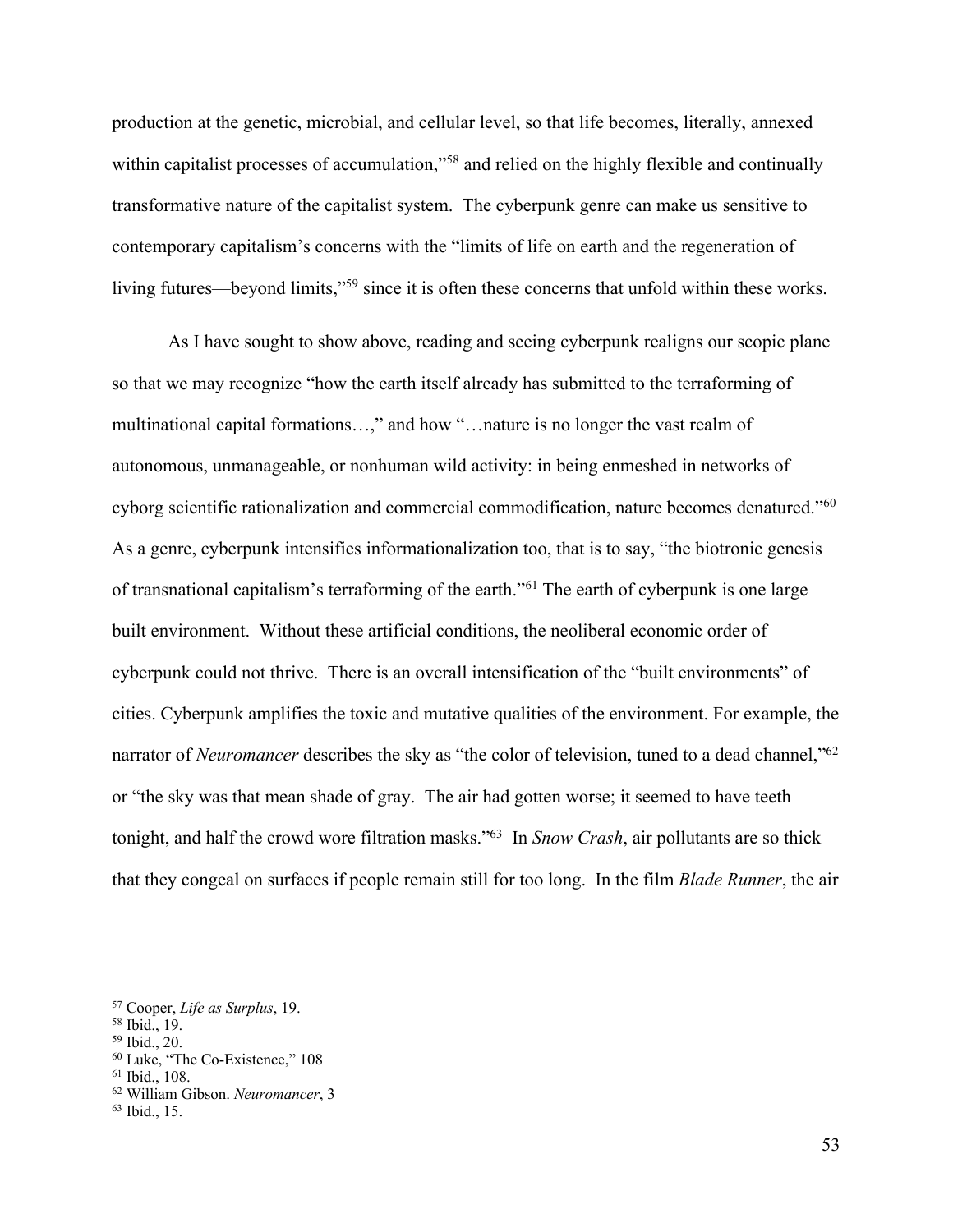is thick with smog, the rain is acidic, and the sky is continually dark, at least, up to a certain elevation, suggesting an intensified vision of the consequences of post-industrial pollution.

In addition, the cyberpunk genre amplifies the size of cities, the level of decay, and the number of people in cities. Cities in cyberpunk are integrated with other spaces, which include suburbs and other commercialized zones. As Luke suggests, for cyborgs, "both city and country are architecturally integrated, technologically linked, and institutionally managed to function in corporately administered shelter/diet/energy/dress/labor megamachines."64 Cyberpunk takes this all-encompassing megamachine to its conceptual/visual limit in that all spaces are anthropogenic constructions. While we can assume that there are other cities in, for example, the future of *Blade Runner*, their possibility falls away in the movie's totalizing vision of Los Angeles. Indeed, the world of cyberpunk is often a combination of endless cities and suburbs. According to Bukatman, cyberpunk illustrates Jameson's suggestion that science fiction "permits the existence of an impossible and totalizing gaze which functions through spatial description…rather than through narrative action."65 It is partly through this gaze, as I have suggested, that we can make it more difficult for neoliberalism to continue to produce its reality by making strange the neoliberal present. Cyberpunk brings into focus the very real material consequences of neoliberalism, while reminding us that neoliberalism is a narrative about how we ought to live. Cyberpunk helps make neoliberalism and its worldwide financial networks, hyper-objects as Steven Shaviro suggests,<sup>66</sup> intelligible or conceptually manageable.

<sup>&</sup>lt;sup>64</sup> Luke, "Liberal Society," 12.<br><sup>65</sup> Scott Bukatman, "Cyberspace," 85.

<sup>&</sup>lt;sup>66</sup> Steven Shaviro, No Speed Limit: Three Essays on Accelerationism (Minneapolis: University of Minnesota Press, 2015), 9.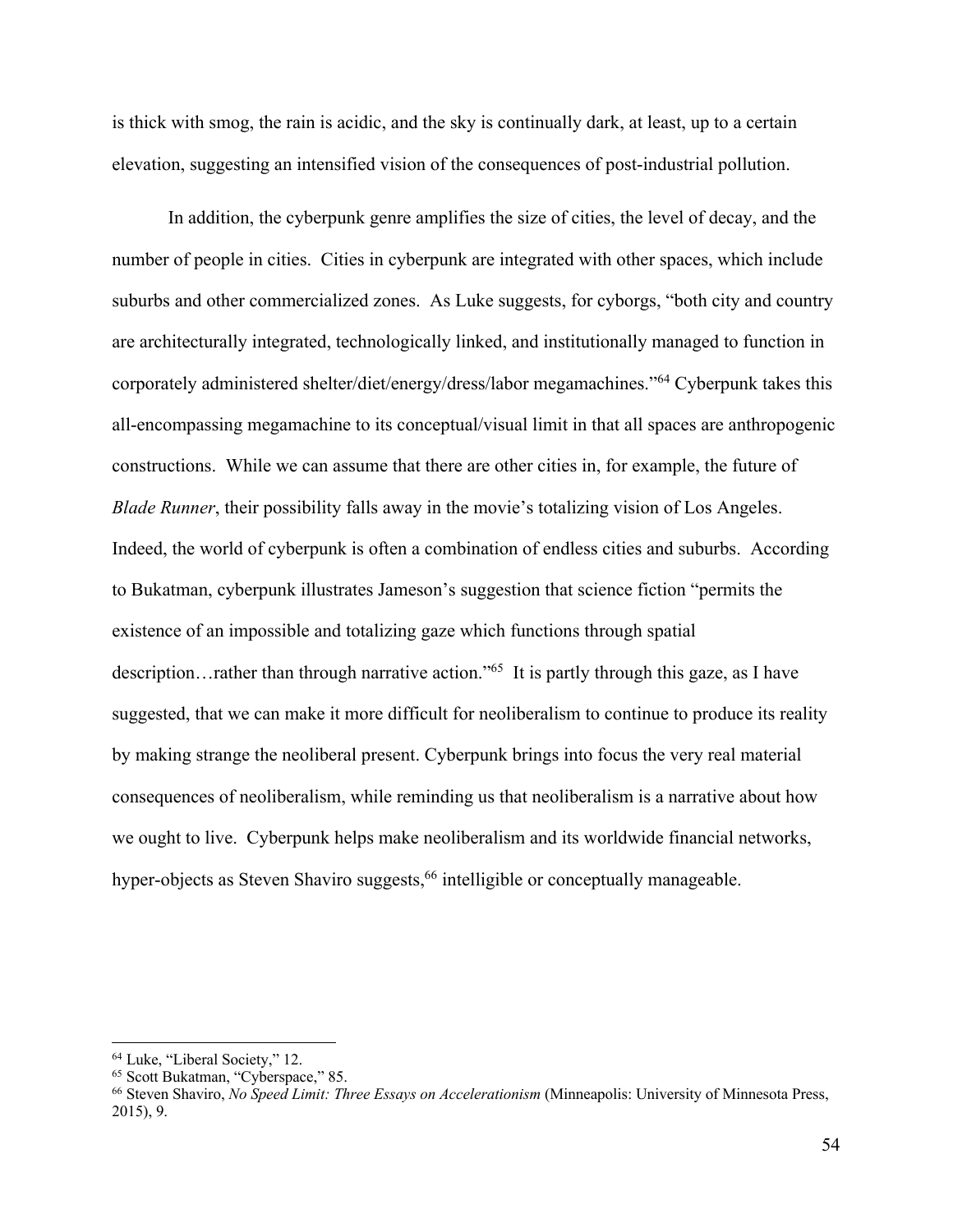### **6. Conclusion: The Ambivalent Politics of Cyberpunk**

Benjamin Noys and Scott Bukatman both comment on the utopic qualities of cyberpunk. Although Noys' comment addresses Gibson's *Neuromancer*, I think his position on this text is reflective of the cyberpunk genre overall. Noys suggests that the significance of *Neuromancer* and, I would suggest, of all cyberpunk, "lies in the fact that it is poised between anxiety and endorsement, critical distance and immersive jouissance" in its vision and attitude towards cyberspace and other virtual/digital spaces. 67 The drive and valuation of disembodiment come from a privileged position though. Case may reflect a transhumanist desire for and endorsement of bettering the human condition through technological enhancement. However, this transhumanist vision can appear naïve and overly optimistic when we consider the bodies that are incapable and perhaps uninterested in taking bodily transcendence to its limits.

Within the informationalized and cyborganized spaces of cybercities, there is also continual tension between the privileged desire to escape the limitations of the fleshy body and the demand that the corporeal needs and vulnerabilities of some bodies be addressed. In Gibson's *Neuromancer*, Case, the main protagonist, views his body as an encumbrance to his job (as a cyber cowboy, he "jacks" into the matrix, which is a digital reality that is dominated by the flow, transference, and existence of information), since having a body means that he cannot always be in the matrix without dying. For Case, having a body is a weakness and a nuisance. Case's devaluing of his body and embodied experiences points to a romanticization of disembodiment. Disembodiment in cyberpunk is the mind's ability to download, jack-in, or be in a digital, cyber, or virtual reality. It assumes that the mind can exist independent of a biological or organic body, and that existing in a purely informationalized form is better than an

 <sup>67</sup> Noys, *Malign Velocities*, 57.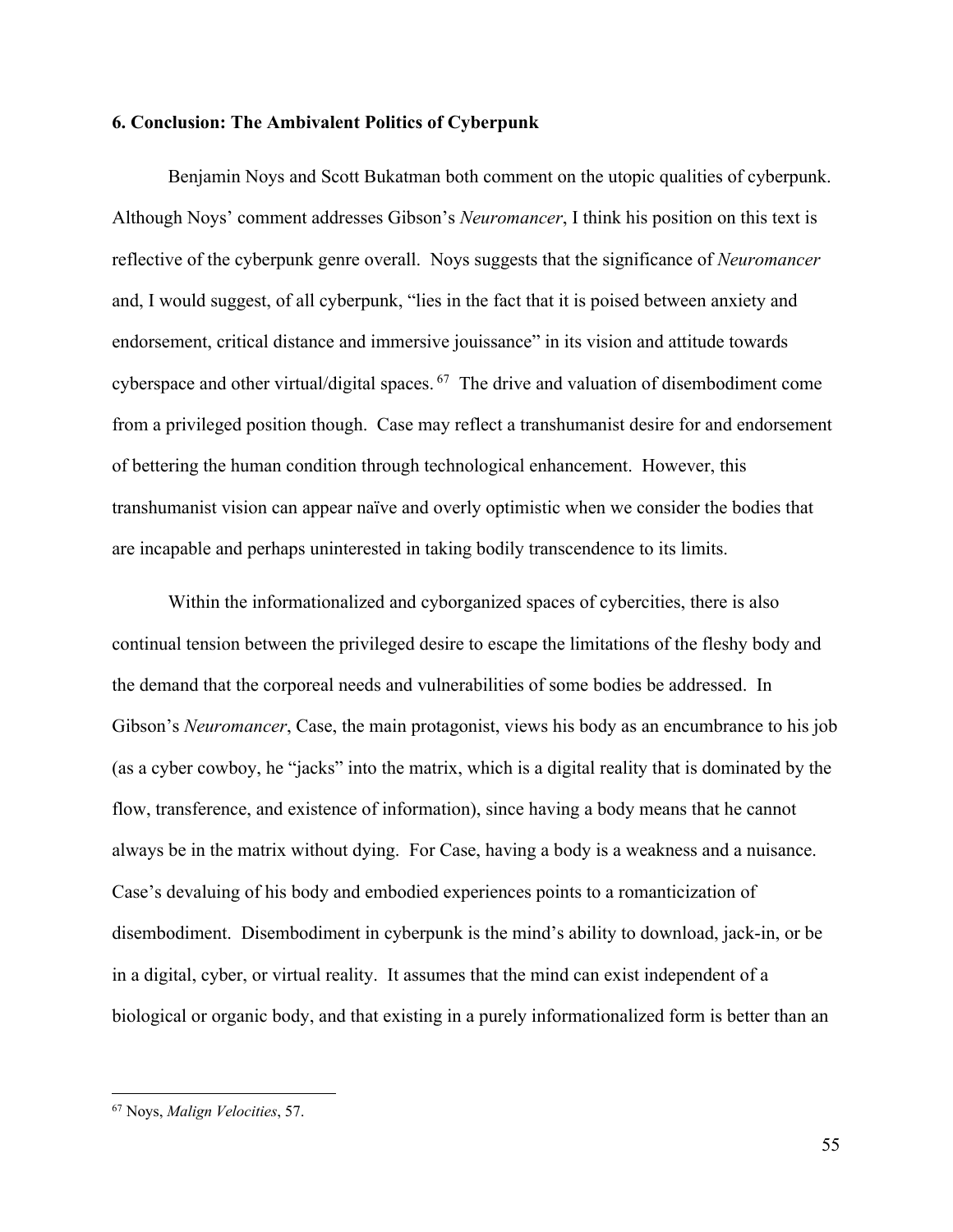embodied, material one. That is, jacking into the matrix, for Case, or being in the Metaverse, for the character Hiro in *Snow Crash*, are ways to transcend bodily limitations (hunger, pain, and death). Thus, devaluing the body and privileging the mind in cyberpunk brings attention to the ways in which neoliberal values and governmentalities are unwilling to recognize how they hide and/or deflect attention away from the systemic causes of economic failure, criminalization, and biological racism. In other words, the values and discourses that permeate the informationalized reality of cyberpunk understand "jacking-in," "plugging-in," or "being-in" a digital reality as a choice, and therefore, as acting through a subject's agency and freedom. Bukatman writes that, while on the surface cyberpunk may have dystopic elements, it can also be seen as a genre that "frequently permits the subject a utopian and kinetic liberation from the very limits of urban existence…"68 Bukatman adds that much of cyberpunk is interested in the "phenomenologically relevant *other space* of information circulation and control."69

Cyber cowboys, in particular, are the ultimate neoliberal subjects since they accept and desire the risk of entering the matrix, of being flexible workers. As flexible workers, cyber cowboys and talented drifters can work where ever they can maximize their competitive edge. The fantasies of disembodiment (the mind/consciousness existing in a purely informational reality without a need for an organic body) distract from the corporeal needs that poor bodies and other devalued bodies must face as they are not in a position to act upon this fantasy. Foucault comments on this problem in the *History of Sexuality*, *Volume*, *I* when he writes that,

the emphasis on the body should undoubtedly be linked to the process of growth and establishment of bourgeois hegemony: not, however, because of the market value assumed by labor capacity, but because of what the "cultivation" of its own body could represent politically, economically, and historically for the present and the future of the bourgeoisie…One understands why it took such a long time and was so unwilling to

 <sup>68</sup> Bukatman, "Cyberspace," 95.

<sup>69</sup> Ibid., 94.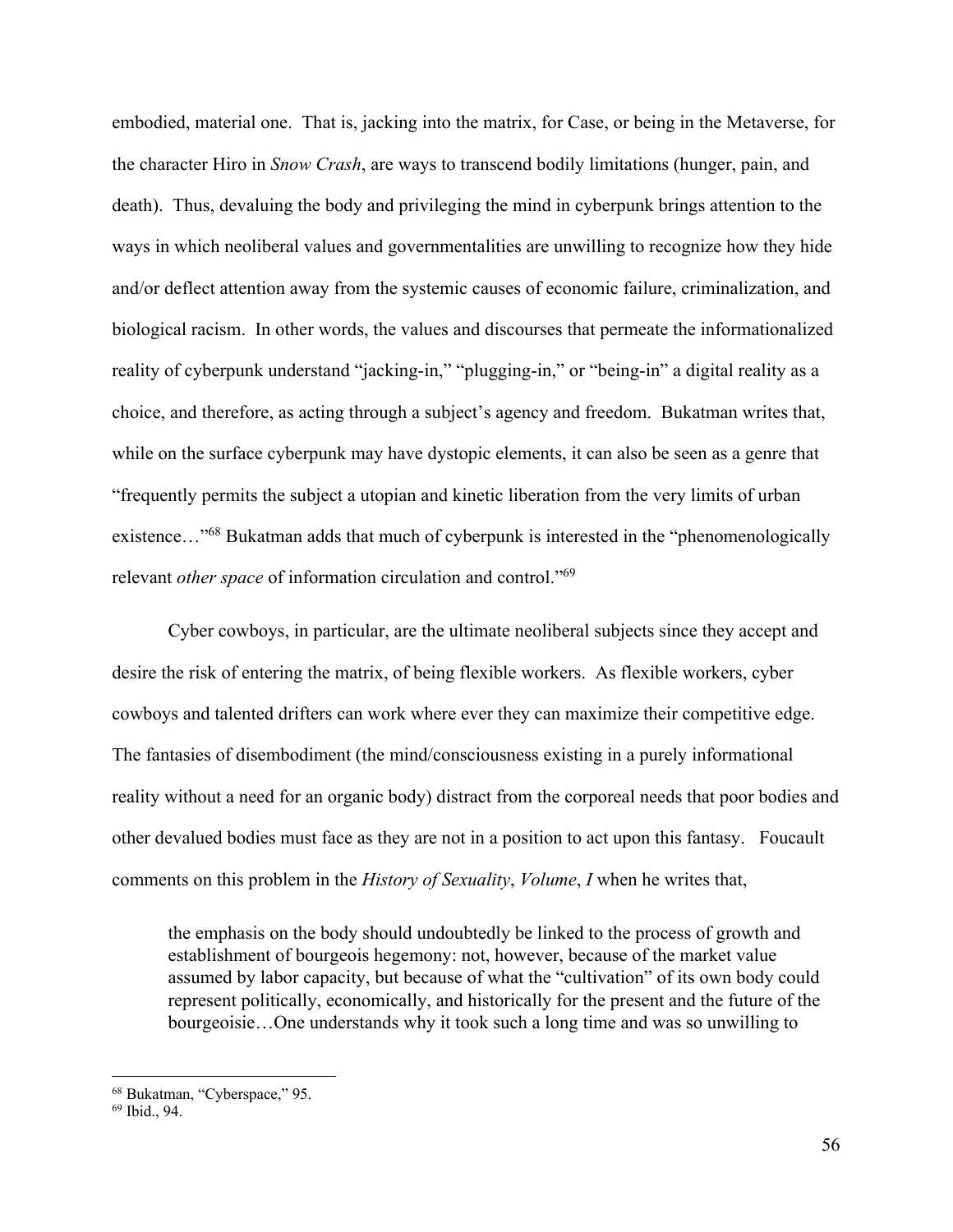acknowledge that other classes had a body and a sex—precisely those classes it was exploiting. $70$ 

Through valuing disembodiment (the mind) over embodiment (the body), the dominant political and economic order in cyberpunk can reinvigorate ignoring the bodies of the classes they exploit and let die. Once again, if a person experiences bodily suffering, it is the result of their inability to compete in a system that valorizes digital ontologies. However, cyberpunk is also not consistent with its valorization of digital ontologies/disembodiment/the possessive individual. That is, it critiques the environmental consequences of these digital ontologies, and at the same time, it glorifies these ontologies. Cyberpunk is also often unaware of the fact that it valorizes the kind of political economy and subjectivity that perpetuate neoliberal governmentalities and produce the environmental death it critiques. For example, *Neuromancer*'s Case does not question the neoliberal logic of Night City's black market bioeconomies, where insecurity is necessary. Instead, he sees a kind of natural logic to these spaces. It is not entirely clear whether Gibson is celebrating instrumental reason, or if he is showing the physical and material conditions that neoliberal individuals must face in denatured/post-industrialized environments. Thus, it is perhaps almost by accident that cyberpunk brings to attention the everyday suffering that permeates its streets as its digital dramas unfold.

While cyberpunk is at times clueless about the material consequences of the political economy and instrumental rationality within which neoliberalism and denatured environments thrive, I argue that this naivety/cluelessness, and, perhaps, even at times, a willful ignorance, is what makes cyberpunk an especially (ab)useful genre for producing epistemological interferences. Borrowing from Timothy Morton's work on the "hyperobject," Steven Shaviro

 <sup>70</sup> Michel Foucault. *The History of Sexuality: An Introduction, Volume I*, (New York: Vintage Books, 1978), 125- 126.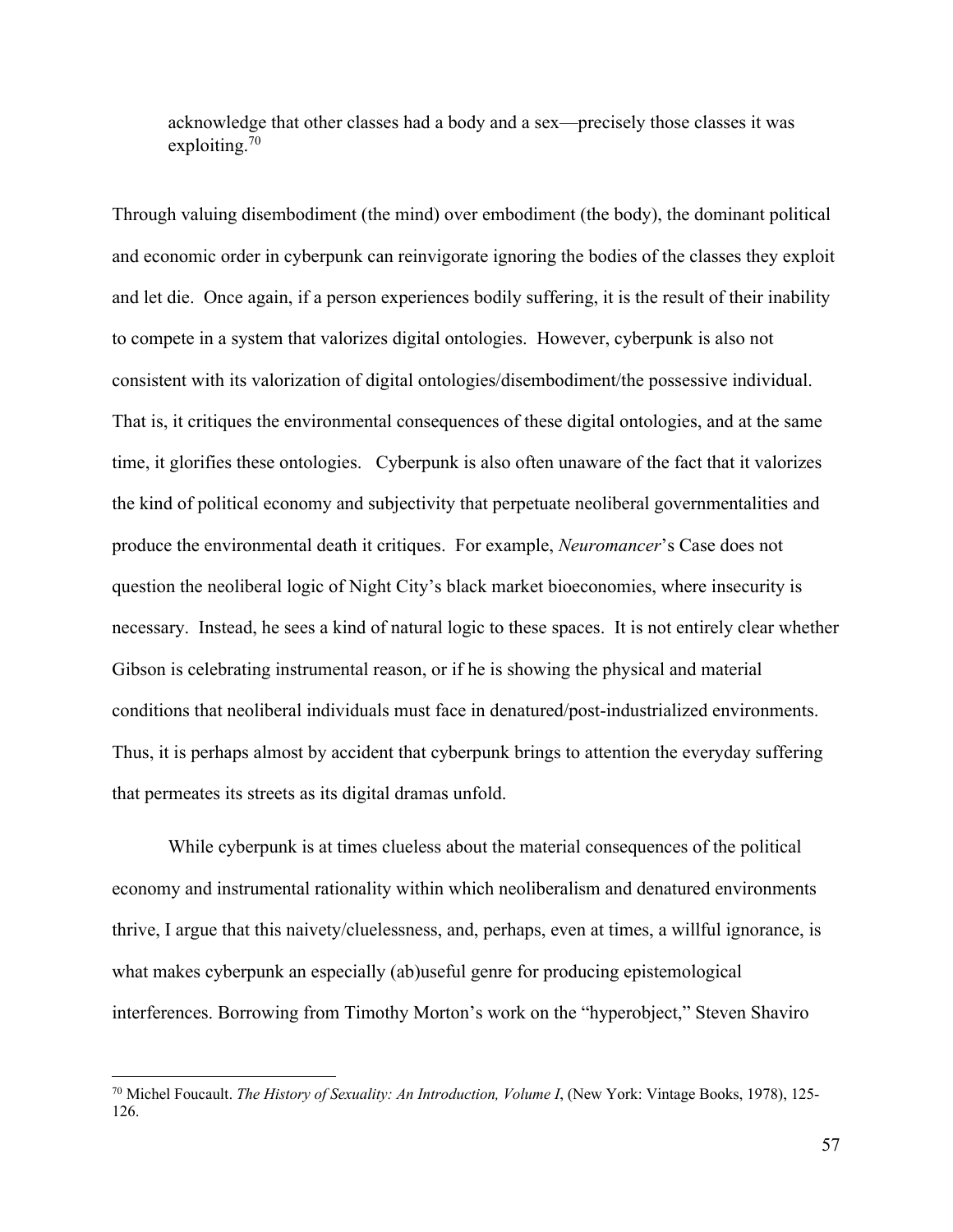defines hyperobjects as "…phenomena that actually exist but that 'stretch our ideas of time and space, since they far outlast most human time scales, or they're massively distributed in terrestrial space and so are unavailable to immediate experience.'"71 Shaviro argues that it is through science fiction that we can try to make these hyperobjects intelligible/recognizable. The vast financial networks of cyberpunk can be seen as hyperobjects. But, as a genre, cyberpunk also works at making these hyperobjects available to immediate experience. Cyberpunk may at times uncritically valorize instrumental rationalities and privilege a cartesian mind/body dualism as its protagonists strive towards digital being. But, in doing so, it also brings into focus the struggles that neoliberal subjects face in recognizing or dealing with the very conditions (and information abstractions) that make it difficult to see how neoliberal economics works in any concrete terms, at least beyond the constant crises of neoliberalism. Cyberpunk highlights the struggles of individual subjects to compete and make choices, as they are encouraged to do by neoliberal values, and at the same time, to make sense of and integrate with hyperobjects (the financial networks/digital networks). As aesthetic subjects, Case, Hiro, and Takeshi Kovacs reveal the abstract forces (information flows, financial networks, and other economic processes) at play within the spaces produced and ordered by neoliberalism and its governmentalities.

Cyberpunk does not always offer a consistent sophisticated critique of neoliberalism and its abstractions. Still, its aesthetic subjects "articulate and mobilize thinking" that is useful for producing discomfort within our current conditions. That is, these aesthetic subjects think like neoliberal subjects (they assume all life risks, they understand freedom as unhindered choice, and they instrumentalize self-cultivation to maximize human capital), and through their thinking, they reveal some of the values and discourses they encounter and practice in the spaces of competition. The next chapter examines a concrete example of the cyberpunk neoliberal subject:

 <sup>71</sup> Shaviro, as cited in *No Speed Limit*, 9.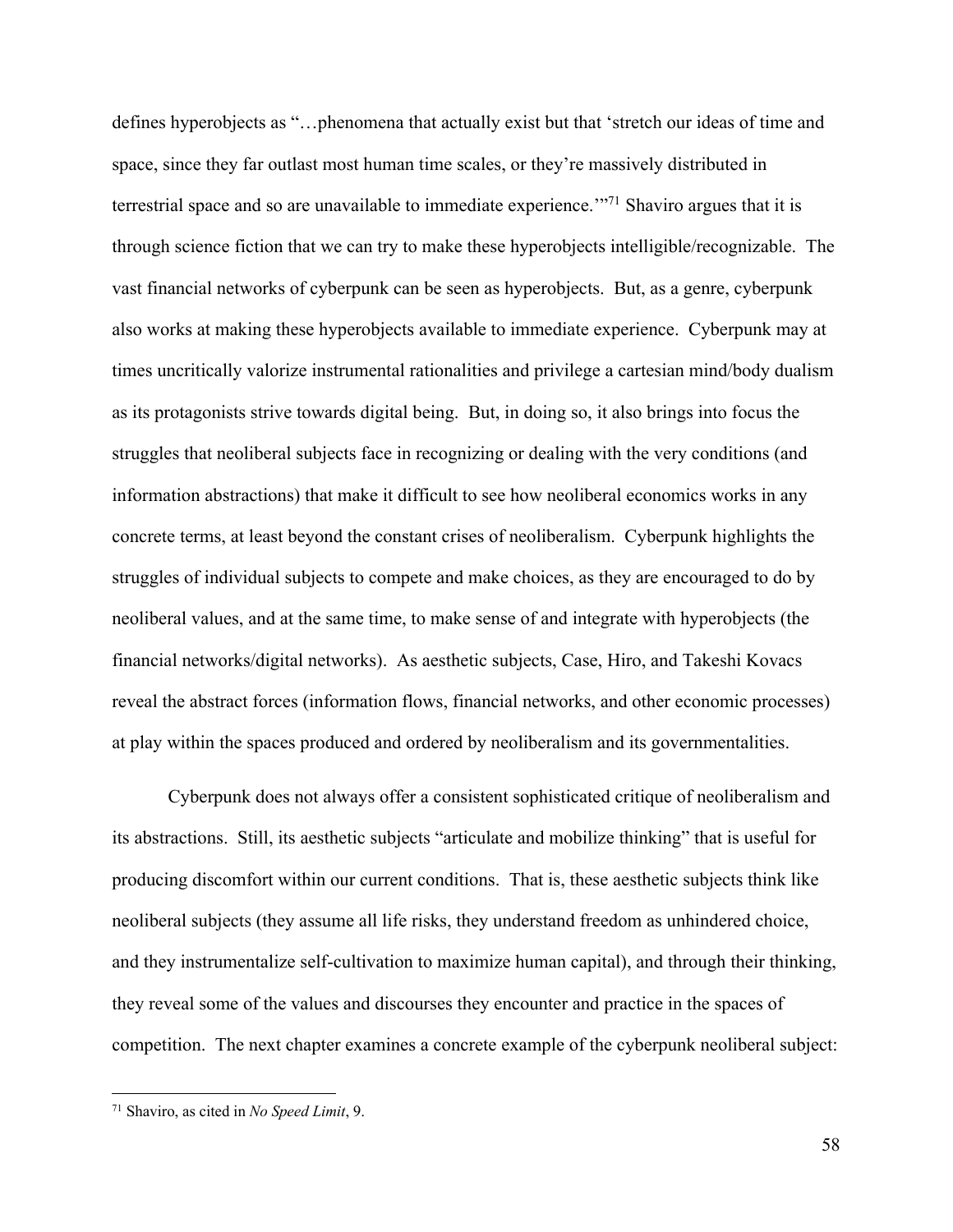the self-monitoring cyborg. It focuses on the self-monitoring cyborg in order to highlight the ways in which neoliberalism, its discourses, and its governmentalities capitalize on notions of self-cultivation to hide the fact that these individuals are fully subsumed under capitalism.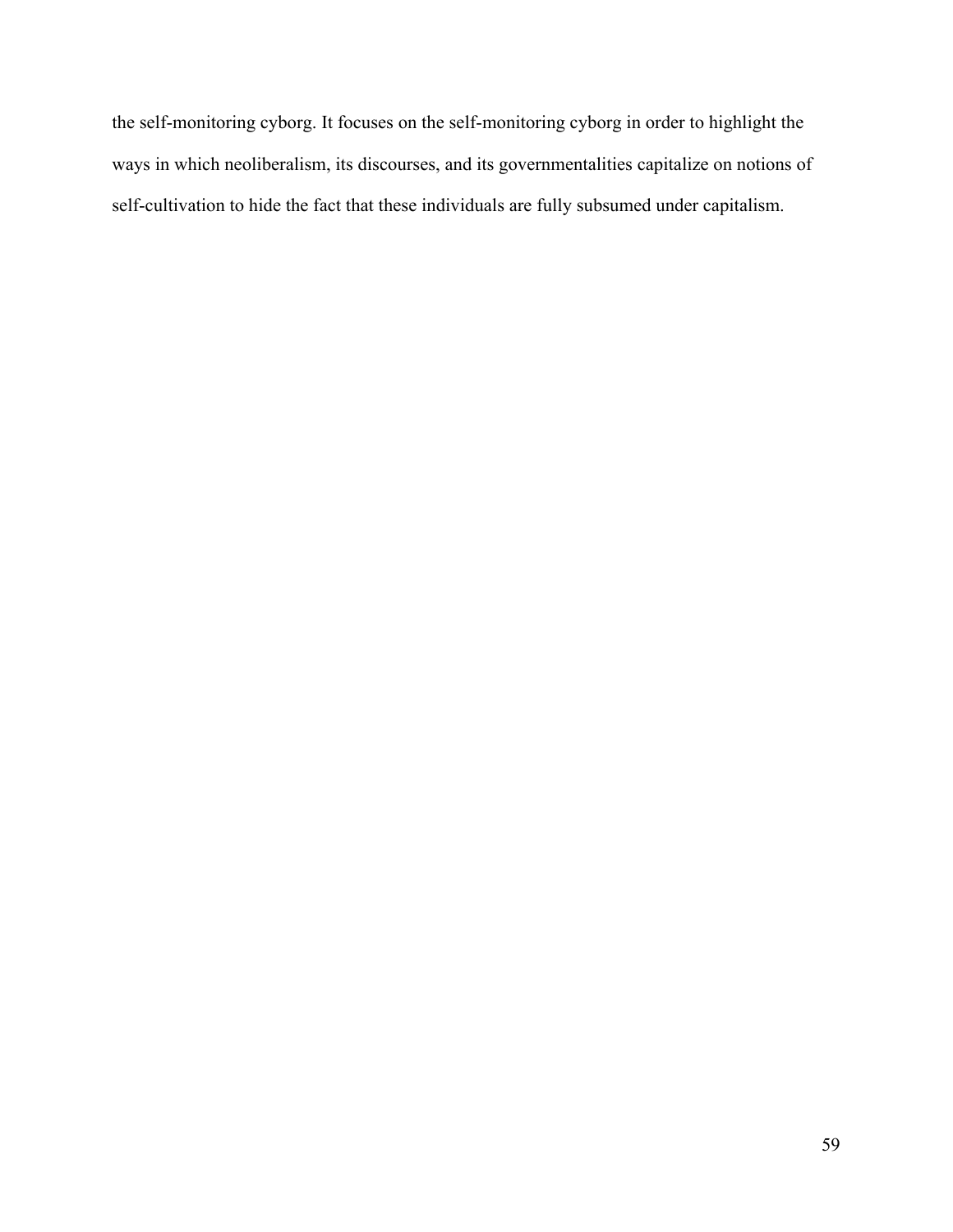### **Chapter Two**

#### **Cyborg Neoliberalism: The Quantified-Self as Instrumentalized Self-Cultivation**

*It is only more recently that the elaboration, the modeling of one's personal and social identity, has been reorganized to conform to the uninterrupted operation of markets, information networks, and other systems….There are now very few significant interludes of human existence (with the colossal exception of sleep) that have not been penetrated and taken over as work time, consumption time, or marketing time….At the same time, there are vast numbers of human beings, barely at or below subsistence level, who cannot be integrated into the new requirements of markets, and they are irrelevant and expendable. Death, in many guises, is one of the by-products of neoliberalism…-Jonathan Crary.1*

# **1. Introduction**

Jonathan Crary argues in his book *24/7: Late Capitalism and the Ends of Sleep* that, under neoliberalism, individuals model themselves, often with the help of new information technologies, based on the logic of the market, information, and machinic systems. While Crary offers a compelling critique of the ways in which neoliberal labor time has colonized all facets of life, his use of the word "modeling" here suggests an intentionality and level of agency on the part of the individuals doing the modeling that I would suggest is often absent. And, his claim that, with the exception of sleep, all time has been subsumed under work/market time does not go far enough. Crary's use of "personal and social identity" does not capture the subjectivities that have developed out of the conditions of competition and according to the logic of intensity that are part of neoliberalism today. I would like to take Crary's argument further to, one, suggest that "identity" is not enough to account for what exactly has been "reorganized to conform to the uninterrupted operation of markets, information networks, and other systems,"2 and, two, to argue that Crary's 24/7 work time does include sleep.

The new information technologies Crary references-I will specifically address selfmonitoring devices/practices and the subjectivities they arouse- encourage individuals to monitor

<sup>&</sup>lt;sup>1</sup> Jonathan Crary, *24/7: Late Capitalism and the Ends of Sleep* (London: Verso, 2013): 9, 15, 44.<br><sup>2</sup> Ibid., 9.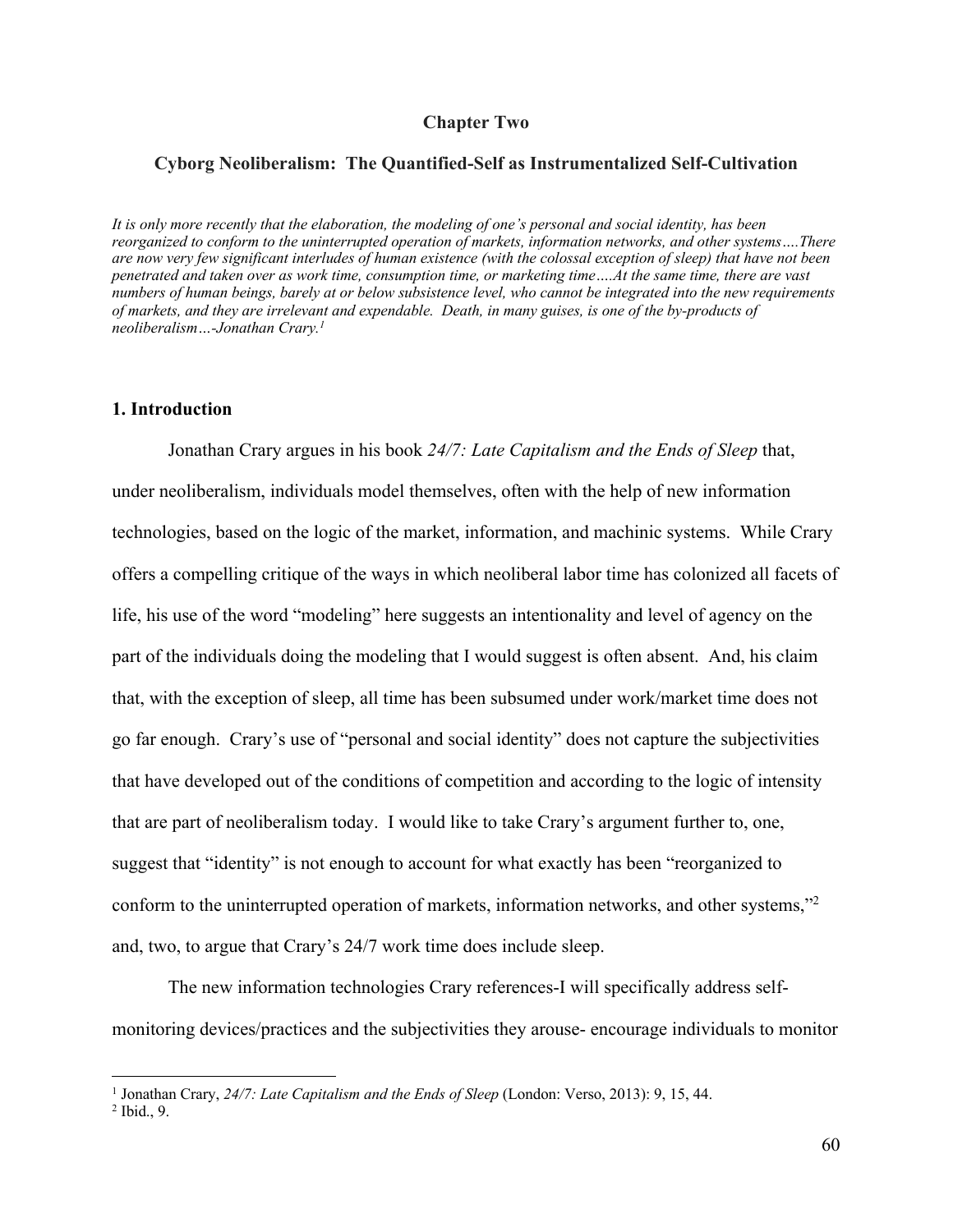and manage their sleep. Sleep is not a repose from capital or labor time, as Crary suggests. While I am not primarily concerned with sleep in this chapter, I do think the extension of work time, the economic, and the maximization of human capital into sleep, points to an intensification of the entrepreneur of the self and a logic of intensity that Crary and perhaps other Marxist inspired theorists miss. Sleep must now be monitored to ensure that individuals are sleeping the appropriate amount, in the appropriate way, at the appropriate time, in order to maximize optimal performance/human capital and remain competitive. Sleep time is now work time. In other words, when individuals sleep, they are working. They are working at selling themselves. Sleep has been subsumed under a form of "self-cultivation" that is itself no longer antithetical to late capitalism or neoliberalism. Populations of individuals have instrumentalized self-cultivation, a notion and practice that is often still imagined as something that stands outside of work time and capital time, in order to maximize their human capital and live intensely.

I suggested in the Introduction that, out of the interplay between certain neoliberal discourses (in the case of this chapter, neoliberal health and self-monitoring/quantification) and certain nodes of power-knowledge, emerges a particular thinking subject that understands itself in economic terms, as a *homo-economicus*, or an entrepreneur of the self. This thinking subject is more than a personal or social identity. Neoliberal subjects are not consistently conscious of the fact that they are subjectivizing themselves based on the ways in which neoliberal governmentality spreads its subjectivity. If, as Thomas Lemke argues, neoliberalism "endeavors to create a social reality that it suggests already exists,"3 then individuals may not always be aware of what exactly is "molding," "reorganizing," "regulating," or "producing" the possibility of their subjectivity or the fact that they are actively molding themselves based on the logic of

 <sup>3</sup> Thomas Lemke, "The Risks of Security: Liberalism, Biopolitics, and Fear," in *The Government of Life Foucault, Biopolitics, and Neoliberalism*, eds. Vanessa Lemm and Miguel Vatter (New York: Fordham University Press, 2014), 68.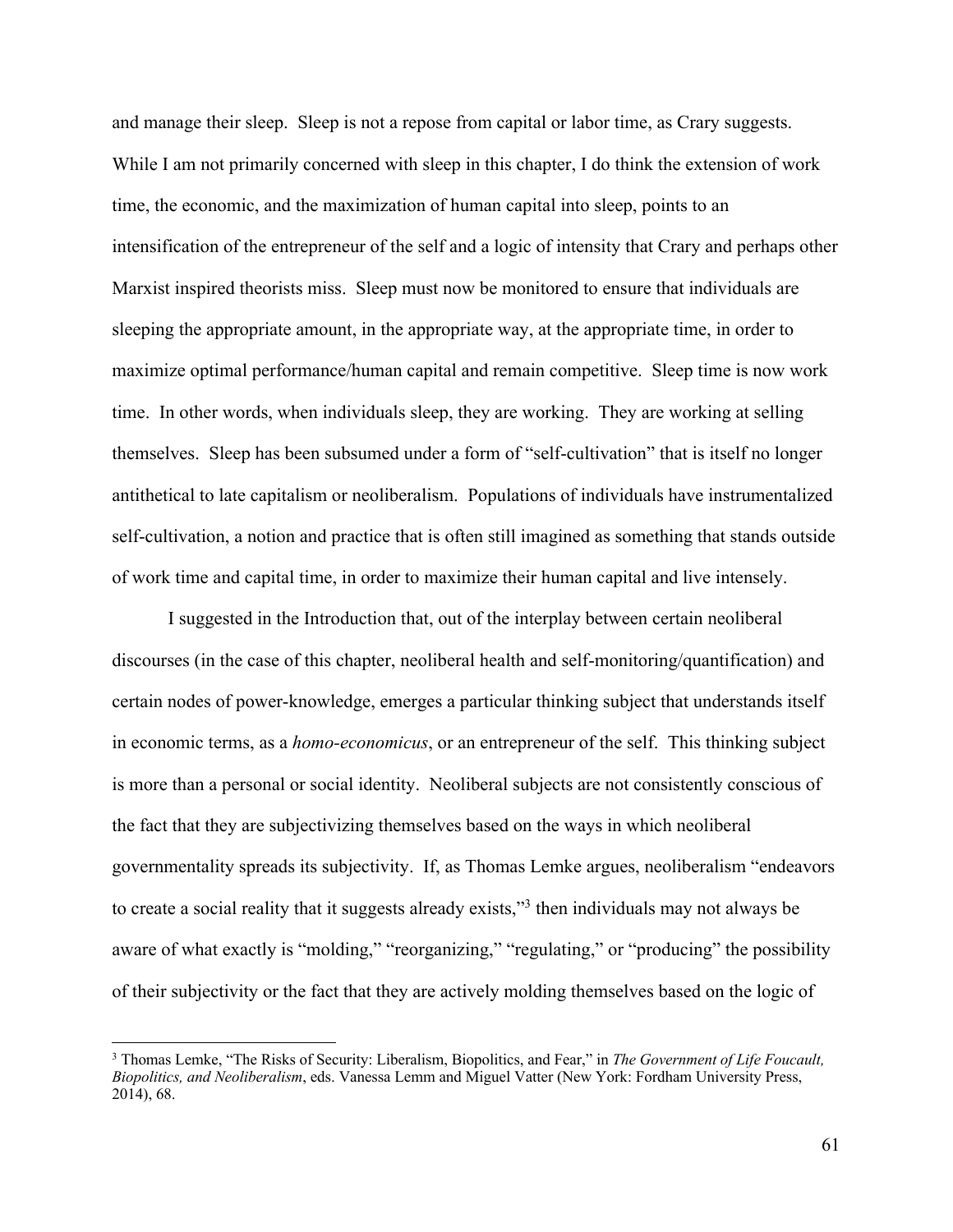the market. Instead, populations of individuals may see the "uninterrupted operation of markets, information networks, and other systems"4 and the economization of the social as the way it has always been or just the way it is today. Even if there are new technologies that enable individuals to engage in seemingly new practices, such as quantifying the self and biohacking, these practices are predicated on a political, social, and economic project/reality/condition, namely neoliberalism, that has been around for over 35 years.

In Chapter 1, I indicated that neoliberalism has capitalized on the continued existence of liberalism and, I would add, on notions of self-cultivation (as I will show in this chapter) because liberalism and self-cultivation, which are often contradictory and antithetical to neoliberalism (e.g. self-cultivation stands outside an economic logic and liberalism accepts that competition is natural), hide the ways some governmentalities intensify processes of competition and displace responsibility onto individuals. This chapter considers concrete examples of the cyberpunk subjectivities I introduced in Chapter 1 (the cyber cowboy and the cyborg in particular). Similar to Chapter 1, then, this chapter continues the project of making strange the ways in which neoliberalism maintains its reality. The cyberpunk subjectivities of cyberpunk science fiction are neoliberal subjects, and like the cyber cowboy or the cyborg of cyberpunk, self-monitoring cyborgs make neoliberalism possible by intensifying notions of the individual and by practicing "self-cultivation." Notions of self-cultivation are romantic stories we tell ourselves to make maximizing human capital a more noble endeavor. Thus, the goal is to defamiliarize neoliberalism and its governmentalities by bringing attention to one way in which it builds its reality through contradictions.

I focus on the self-monitoring cyborg in order to highlight the ways in which neoliberal governmentalities, including nodes of power-knowledge (e.g. the co-productive relationship

 <sup>4</sup> Crary, *24/7*, 9.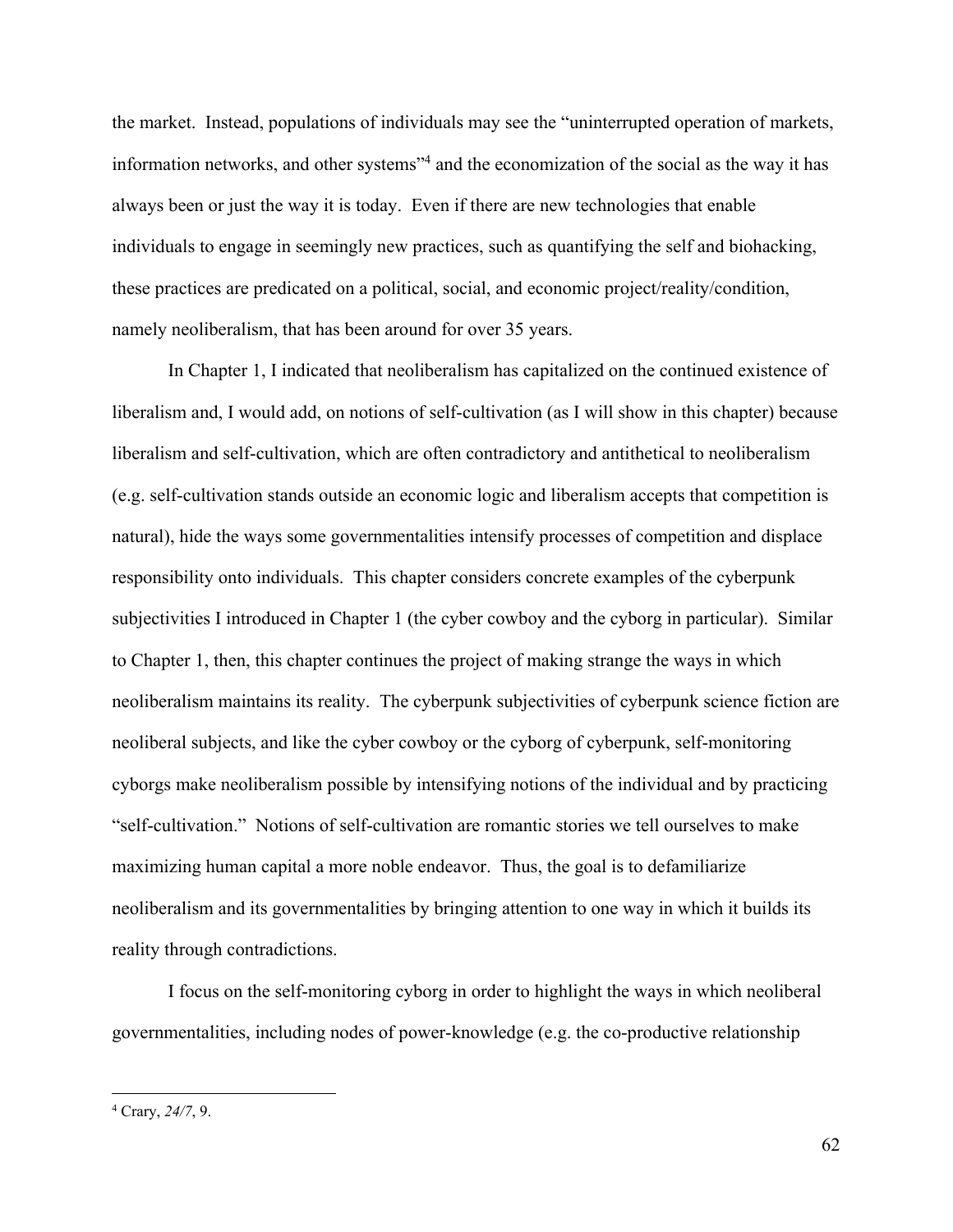between the tech industry, neoliberal health discourses, and notions of self-cultivation), capitalize on notions of self-cultivation/self-care that on one level hide the fact that, as Steven Shaviro puts it,

…labor, subjectivity, and social life are no longer 'outside' capital and antagonistic to it. Rather, they are immediately produced as parts of it. They cannot resist the depredations of capital, because they are themselves already functions of capital. This is what leads us to speak of such things as "social capital," "cultural capital," and "human capital": as if our knowledge, our abilities, our beliefs, and our desires had only instrumental value and needed to be invested…[e]verything without exception is subordinated to an economic logic, an economic rationality. $5$ 

And, on another level, capitalizing on notions of self-cultivation hides the fact that neoliberalism produces, nurtures, and benefits from a particular kind of subject, in this case the self-monitoring cyborg, that desires, valorizes, and normalizes the assumption of risk and the responsibility for his/her/its choices, in order to successfully compete. In this context, competing equates a life worth living with living life. If the neoliberal subject does not compete, then it is not living. The neoliberal subjects that fail to compete endure a quasi-life. They are not quite living, and they are not quite dead; although, they are definitely closer to a living death than more competitive populations of individuals. I am reminded here of the ways in which Case of Gibson's novel *Neuromancer* lives by a terminal overdrive, always on the edge of burn out. Case must "heed the demands of an intricate protocol,"6 a protocol that is informed by competition.

I am not suggesting that the valorization of competition is acceptable as long as there is a social safety net. Rather, in this chapter, I will highlight at least one way in which the neoliberal subject kills itself and tries to remain relevant to/and intelligible with regards to the market logic by happily eliminating variations of itself in order to maximize human capital and endure intense physical and emotional stress to compete. And, as I will show in Chapter 5, the self-monitoring

 <sup>5</sup> Steven Shaviro, *No Speed Limit: Three Essays on Accelerationism* (Minneapolis: University of Minnesota Press, 2015): 28-29.

<sup>6</sup> William Gibson, *Neuromancer* (New York: Ace, 1984), 7.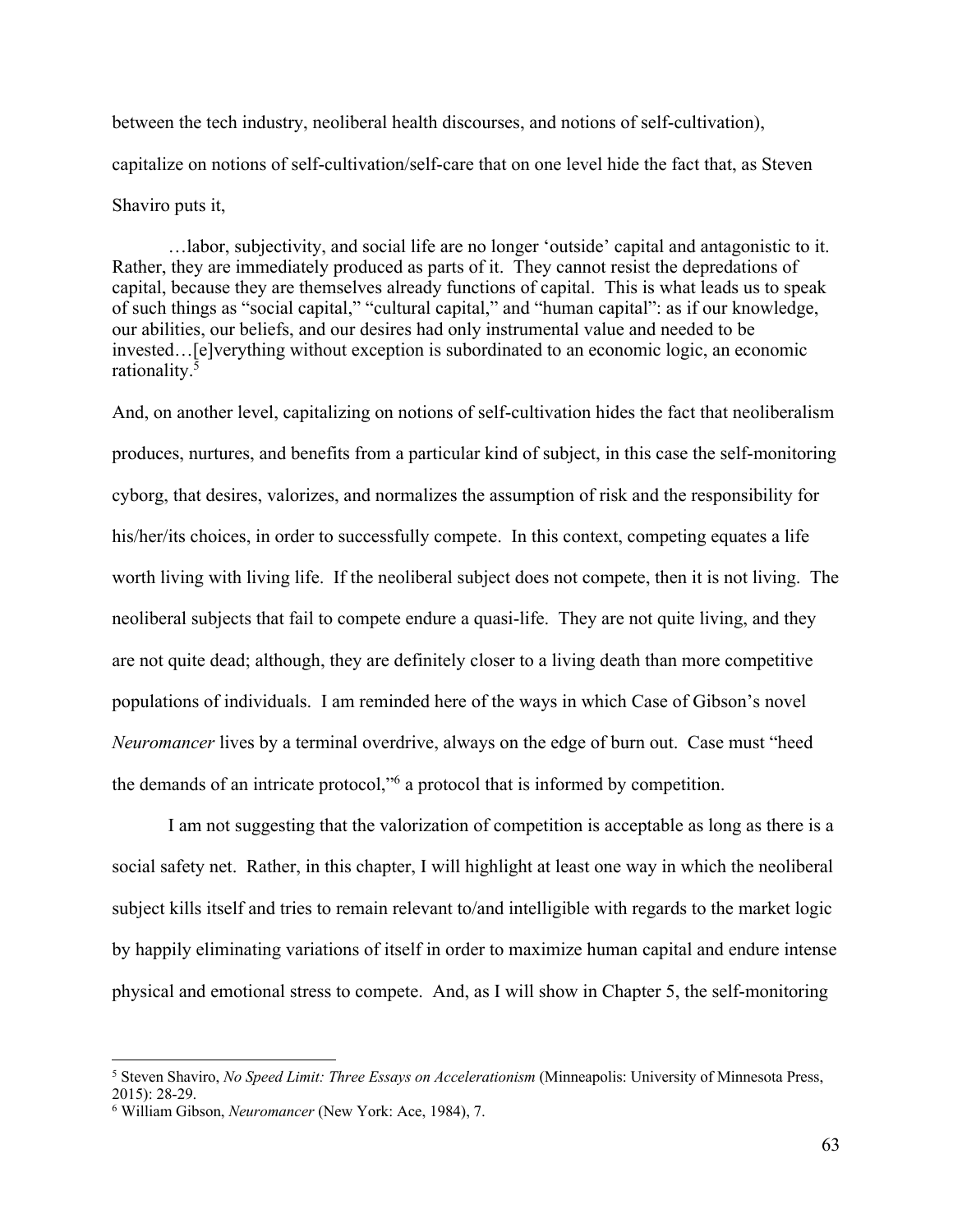cyborg is only the beginning in the game of intensification, since in order to compete even processes like self-monitoring and notions of self-cultivation do not go far enough; they must be intensified. Chapter 5 shows that the biohacker and self-mastery are ways in which we have intensified, or amplified, life to avoid burn out.

Neoliberal subjects accept risk and are always at risk. These neoliberal subjects, including the self-monitoring cyborg, are always at risk of burnout because they are subjectivized to live life intensely. As Jeffrey Nealon claims, neoliberalism functions, in part, through a logic of intensity.7 Robin James takes this logic of intensity further in her article "Loving the Alien." She argues that "[r]iding the crest of burnout is associated with privilege. Hegemony reproduces itself by distributing resources to privileged groups; thus, privileged people get to lead the most intense lives, lives of maximized (individual and social) investment and maximized return. Experientially, privilege means being so busy, overcommitted, and invested in your life that you're always at risk of hitting the point of diminishing returns."8 Even less privileged individuals are subjectivized to live life intensely (e.g. fitness tracking devices incite middle to lower-income individuals to intensify their assumption of risk and responsibility for their health choices in order to maximize their human capital). The problem is that they do not have the same level of resources as privileged groups, and thus, are more likely to hit the point of diminished returns. Self-monitoring encourages individuals to be highly invested in their life, to devote 24/7 to maximizing their human and social capital, and to continually live life at the edge of burn out. Most of us just do not have the resources to avoid burn out, to avoid a life of struggling to endure while living life by this logic of intensity. Populations of individuals are, as Huawaei puts it,  $9$  incited to" pursue their dreams," to be "people who are visionary

 <sup>7</sup> Jeffrey T. Nealon, *Post-Modernism or, The Cultural Logic of Just-in-Time Capitalism* (Stanford: Stanford University Press, 2012.)

<sup>8</sup> Robin James. "Loving the Alien," *The New Inquiry*, 2012, https://thenewinquiry.com/loving-the-alien/. 9 Huawei is a technology company that produces fitness trackers.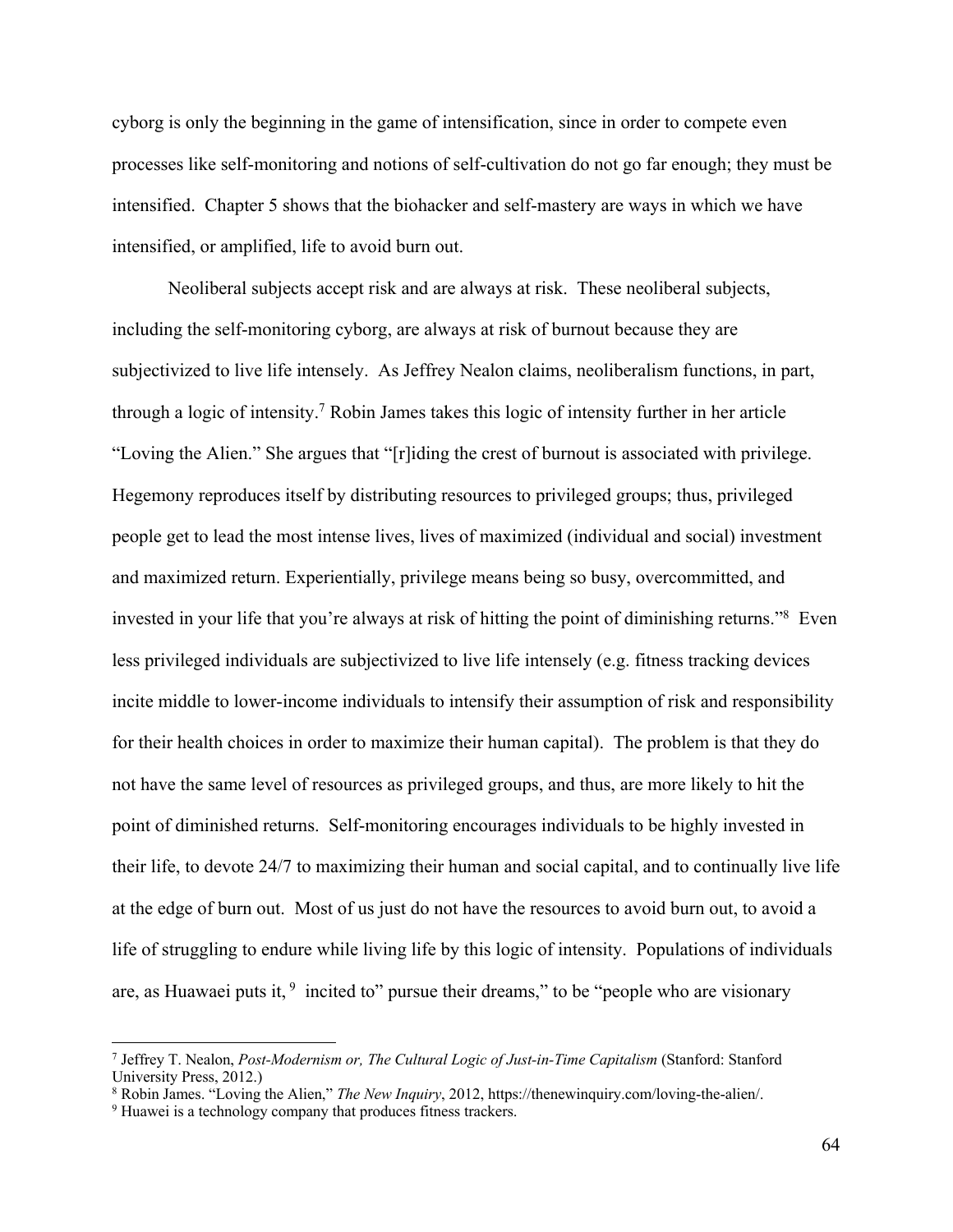challengers," to be "people who are proactive with a strong belief in striving to achieve their goals," to "[create] extraordinary experiences for people everywhere."10

I understand self-cultivation as practices that aim towards caring for the self as an end in itself, not necessarily as a means to compete and sell oneself on the market. Self-cultivation understood as caring for the self may include some of the same practices as self-monitoring cyborgs, including exercise, changing eating habits, and taking supplements. But the difference is that self-cultivation is not a function of capital. There may be no particular end game to acts of cultivating the self. Perhaps, cultivating/improving/flourishing are enough. In other words, exercise does not have to be a means to improve or flourish, but rather is itself improvement or flourishing. Self-cultivation is not necessarily dependent upon its instrumental value. Selfcultivation is something to "enjoy entirely for its own sake."11 What the self-monitoring cyborg does by monitoring its sleep, tracking its exercise and calorie intake, regulating and policing other individuals' monitoring/tracking/quantifying habits, exercising while collecting data, is not self-cultivation. Instead, its practices are functions of capital and neoliberalism under the guise of self-cultivation. By self-monitoring cyborg, I mean simply the individuals who join (sometimes temporarily and sometimes permanently) fitness/health tracking devices and applications to their body to "self-cultivate." I am not using cyborg to refer to a transgressive, radical, or liberatory ontology or subject here. In fact, it is just the opposite as there is nothing liberatory or transgressive about this modality of self-monitoring cyborganization.

The reality of the cyborg suggests that it does not exist outside of neoliberalism and its discourses/governmentalities. Rather, modern cyborg ontologies, like the self-monitoring cyborg, often function as strategies of governmentality, in this case neoliberal governmentality. Wearing a fitness tracker enables and incites the user to practice neoliberal subjectivity. In short,

 <sup>10</sup> "Mission Statement," *Huawei*, accessed on June 26, 2018, https://consumer.huawei.com/en/about-us/.

<sup>11</sup> Shaviro, *No Speed Limits*, 26.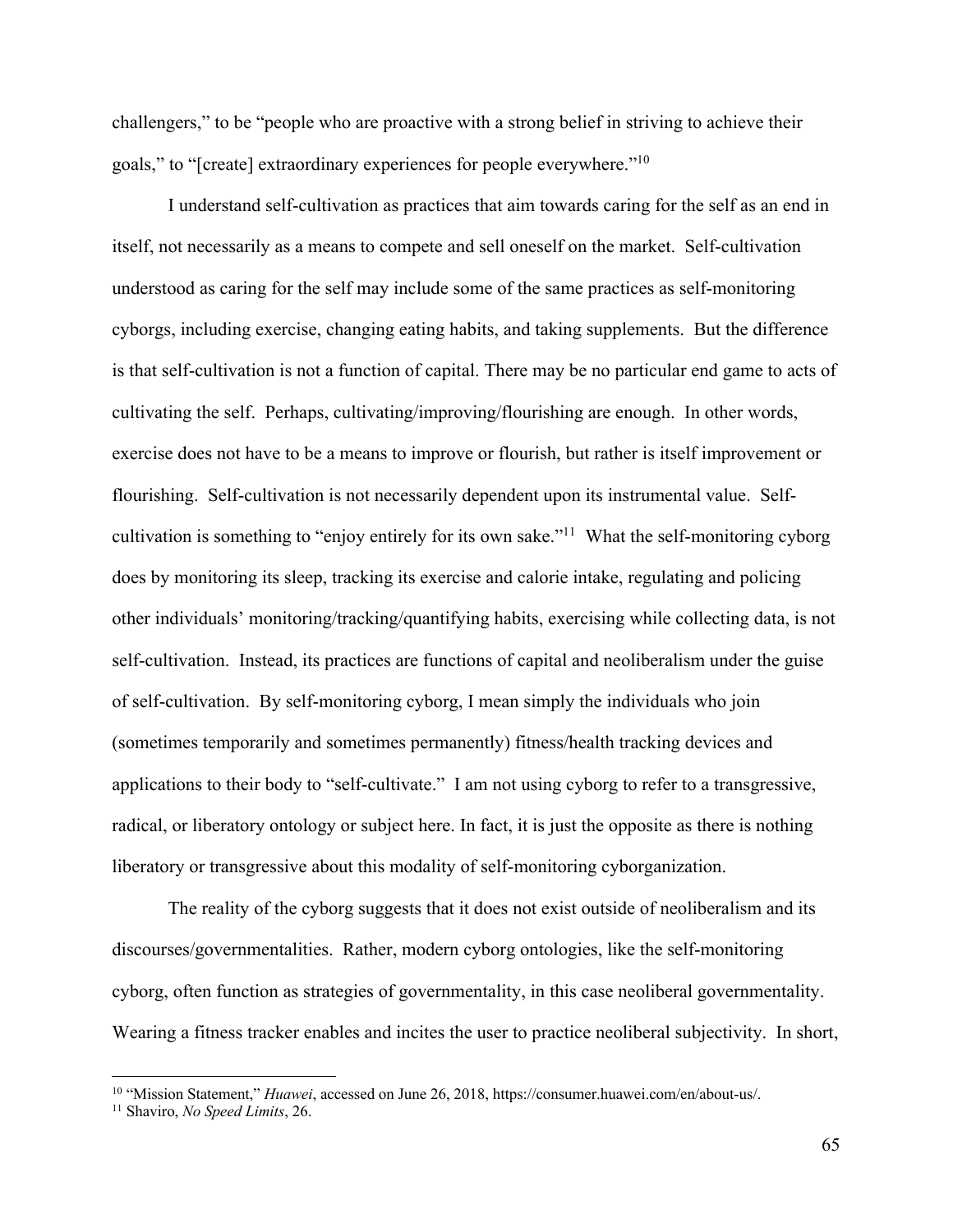neoliberal governmentality utilizes the normalizing medical discourses that lend fitness trackers authority over bodies to eliminate unwanted bodies, including obese bodies and sedentary bodies, since both of these bodies are incapable of effectively competing and selling themselves as capital in a market economy. Rather than offer the cyborg as a transgressive and potentially liberatory ontology, this chapter will suggest, instead, that the self-monitoring cyborg is both an apparatus of biopower and a strategy of neoliberal governmentality in that it re-inscribes bodies within neoliberal discourses. Haraway writes that "the cyborg is not subject to Foucault's biopolitics."<sup>12</sup> However, I argue that as a strategy of neoliberal governmentality the fitness tracking cyborg *is* a technique of biopower. That is, it offers a means for governmentality to govern life by eliminating unwanted bodies, and it allows subjects to govern themselves by furthering the quotidian practices of neoliberal subjectivity. Quotidian practices of a particular kind of neoliberal subject, in this case the self-monitoring cyborg (I will consider the biohacker in the final chapter), are aimed towards maximization and intensification. I will begin by offering a brief history of fitness trackers and reviewing popular techno discussions and recent studies of fitness trackers to show how the fitness tracking cyborg is an apparatus of neoliberal biopower. Specifically, this section will consider the neoliberal discourses and medical discourses on health and exercise that normalize/maximize bodies. Then I will offer an analysis of online Fitbit communities, including discussion boards and community groups, as concrete examples of how a fitness tracker is a strategy of neoliberal governmentality, and I will theorize how the self-monitoring cyborg lives intensely.

<sup>&</sup>lt;sup>12</sup> Donna Haraway, "A Cyborg Manifesto: Science, Technology, and Socialist-Feminism in the Late-Twentieth Century," *Simians, Cyborgs and Women: The Reinvention of Nature* (New York: Routledge, 1990), 163.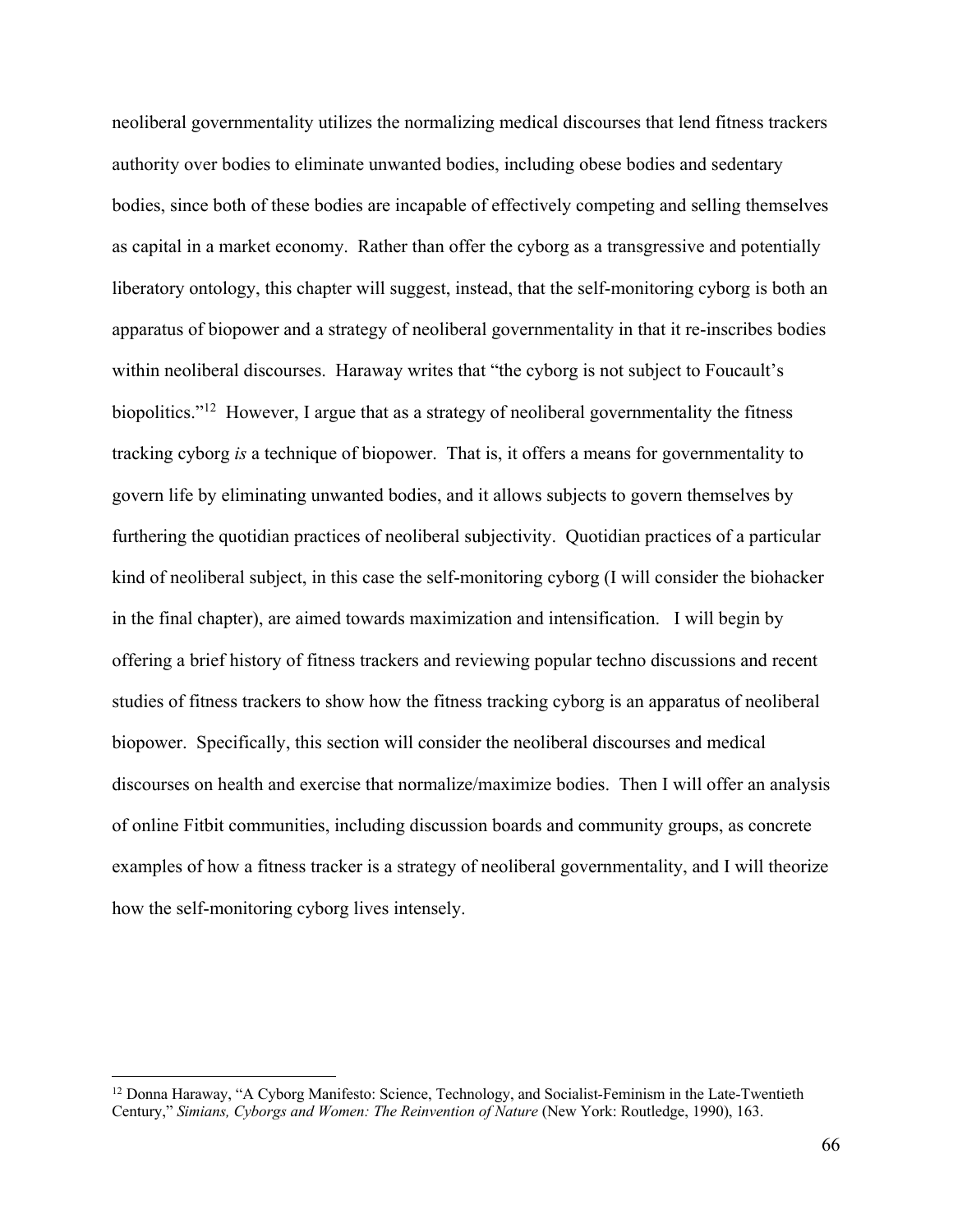### **2. An Analysis of Popular Techno Discourses**

Over the last decade, a new technology has emerged in the health and exercise market in response to a demand for self-regulatory and motivational mechanisms: the fitness tracker. A fitness tracker is a form of wearable technology that users can wear on their bodies partnered with application software in order to monitor their physiological progress as they move or exercise throughout their day. In their nascent form, fitness trackers were basic pedometers that users could attach to their clothing. These pedometers counted steps and the number of miles for individual users. Pedometers have transformed into more sophisticated wearable technologies that allow users to record, view, and share their information with the public. In their current form, fitness trackers can be worn on the wrist and around the waist in order to measure steps taken, miles walked or jogged, calories burned and consumed, hours slept successfully, stairs ascended, etc. Wearers can also monitor their daily water and food intake, along with their weight and heart rate in an application that functions on their smart devices and laptop computers.

In 2007, Gary Wolf and Kevin Kelly coined the phrase "quantified self" to refer to the growing capabilities humans had to monitor and collect data on themselves. In the past, researchers and consumer analysts collected and provided data to the public. However, after the production of wearable technologies and self-monitoring software, individuals could gain access to real-time information about their athletic and day-to-day physiological performance without the need for researchers or analysts to produce the data for them. In considering what fueled this still growing trend journalists often turn to an increase in data-tracking devices, suggesting the less advanced forms of data-recording processes were already there (journaling, diaries and spreadsheets) just waiting for a more efficient form of monitoring to appear on the market.

67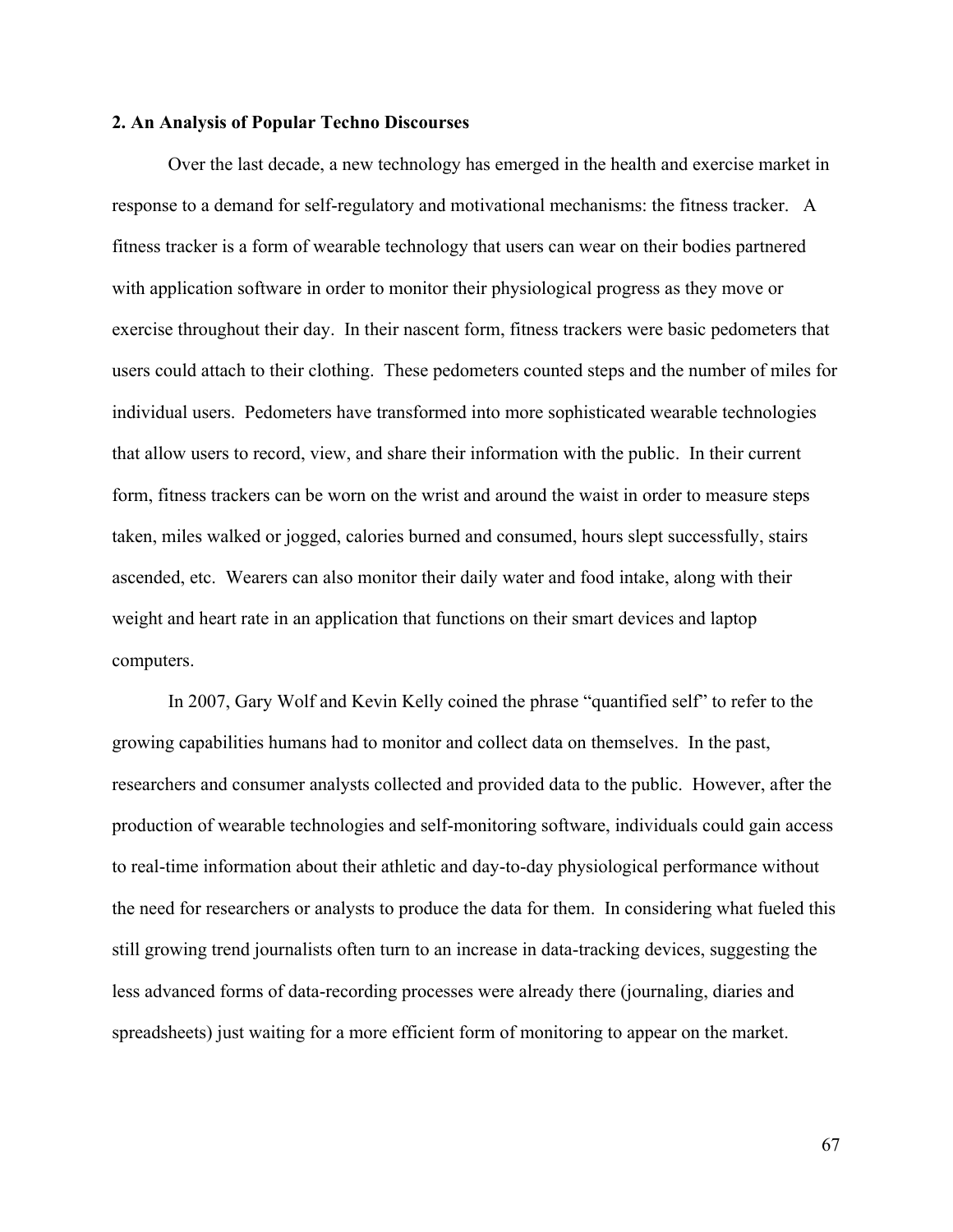Gary Wolf, a well-known writer for *Wired*, wrote in 2009, before the development of the most advanced fitness trackers, that his colleagues were,

finding clever ways to extract streams of numbers from ordinary human activities. A new culture of personal data was taking shape. The immediate cause of this trend was obvious: New tools had made self-tracking easier. In the past, the methods of quantitative assessment were laborious and arcane. You had to take measurements manually and record them in a log; you had to enter data into spreadsheets and perform operations using unfriendly software; you had to build graphs to tease understanding out of the numbers. Now much of the data-gathering can be automated, and the record-keeping and analysis can be delegated to a host of simple Web apps. <sup>13</sup>

Wolf does not offer a reason for why ordinary people would want to self-track. I want to suggest that this drive for self-tracking is motivated by a political economy of normalized bodies interested in the analysis of everyday activities. This economy of self-monitoring bodies is, as Foucault suggests in *The Birth of Biopolitics*, "the extension of economic analysis into a previously unexplored domain, and second, on the basis of this, the possibility of giving a strictly economic interpretation of a whole domain previously thought to be non-economic..."<sup>14</sup> The production of self-monitoring technologies answers the neoliberal demand for a way of making available information about human behavior that can be used to further competition.

Other tech-writers have looked to human nature as the cause of the rise of self-monitoring technologies. Ryan Holmes, a self-professed "serial entrepreneur" and popular tech-journalist, naturalizes self-monitoring in his suggestion that these new technologies appeal to human nature. He writes, "I think on the most basic level the movement taps into deep-seated human impulses—the quest for self-knowledge and self-improvement, with a touch of narcissism thrown in. By carefully tracking the metrics that define our physical lives, it's possible to identify trends, make adjustments and, in theory, get a bit better at whatever we're doing—from

 <sup>13</sup> Gary Wolf, "Know Thyself: Tracking Every Facet of Life, from Sleep to Mood to Pain, 24/7/365," *Wired*, June 22, 2009. http://archive.wired.com/medtech/health/magazine/17-07/lbnp\_knowthyself?currentPage=all. <sup>14</sup> Michel Foucault, "*The Birth of Biopolitics*," *Lectures at the College de France, 1978-1979* (New York: Palgrave

MacMillan, 2004), 219-223.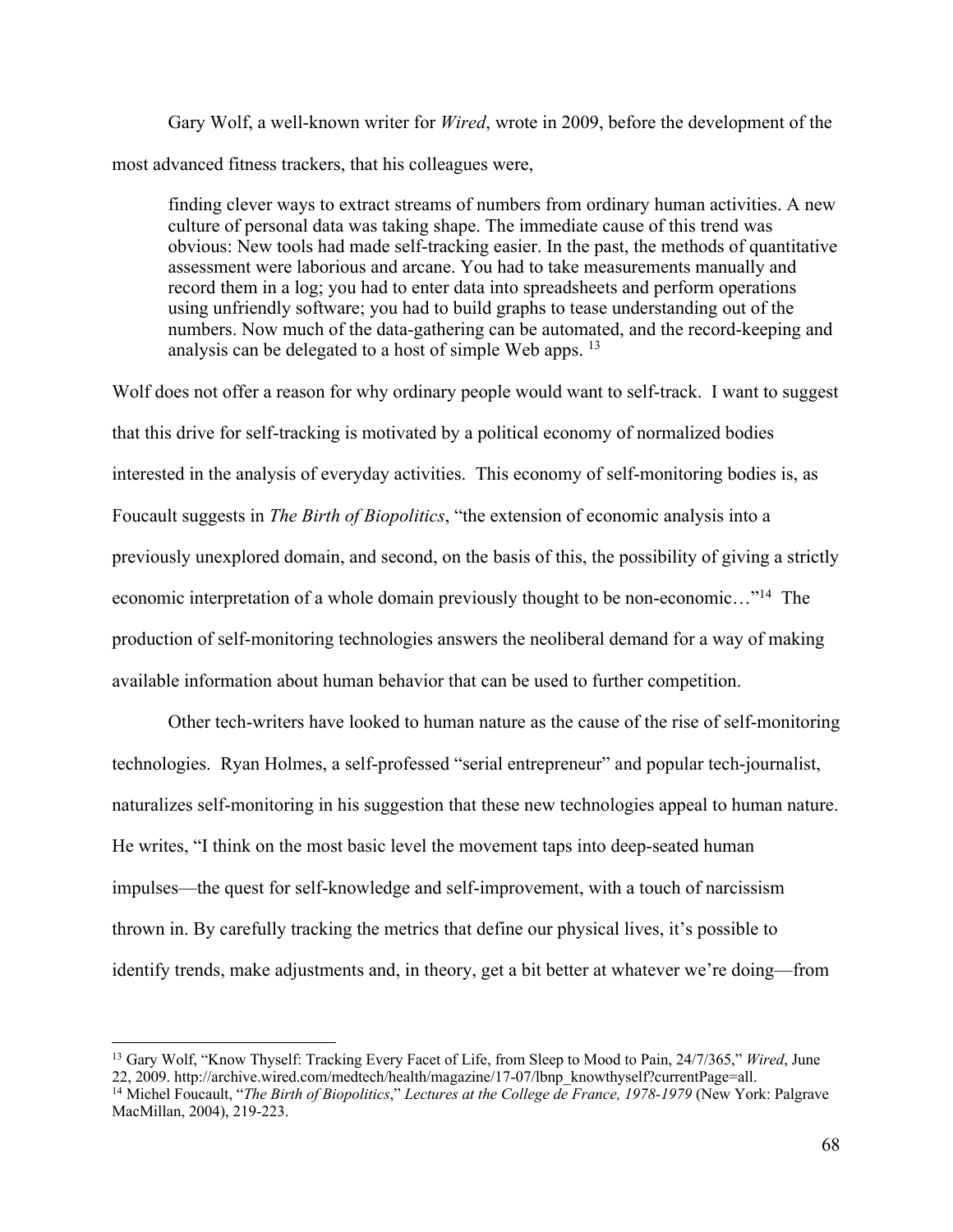running 10Ks to trying to get a good night's sleep."15 Holmes suggests that users are motivated by natural drives for self-monitoring. Normal and good people should be concerned with knowing and improving themselves, but they often do both towards the goal of bettering their competitive edge, not necessarily for the intrinsic value of self-knowledge.

Wolf and Holmes echo the thoughts of a number of tech-journalists; often they take for granted the science behind these fitness tracking devices, assuming it is only natural that individuals would want to take control of their health. Current self-monitoring devices like fitness trackers allow users to collect and share a vast amount of what would have been considered private information, perhaps only shared with a general practitioner, with the public via applications on their smart phone, social media, and in online communities. For Foucault, it is "no longer the analysis of the historical logic of processes; it is the analysis of the internal rationality, the strategic programming of individuals' activity…"16 Wolf and Holmes's analysis of self-monitoring technology cannot see the biopolitical agenda of the medical discourses behind the "science" of these devices. Rather than trace the appeal of this technology to convenience or human nature, we can look to a self-imposed social problem with improving human capital. The case can be made that the fitness tracker, as a type of self-monitoring device, works along the side of medical discourses to strategically program individuals' activities for self-improvement. Foucault contends that, "...as soon as society poses itself the problem of improvement of its human capital in general, it is inevitable that the problem of the control, screening, and improvement of the human capital of individuals, as a function of union and consequent reproduction, will become actual, or at any rate, called for."17 Neoliberalism has posed the problem of improvement in response to its abnormal and lazy bodies. The answer to

 <sup>15</sup> Ryan Holmes, "Do You Fitbit? Why Health Trackers Are So Hot Right Now," *Linked In*, July 9, 2014,

tps://www.linkedin.com/pulse/20140709164338-2967511-do-you-fitbit-why-health-trackers-are-so-hot-right-now.  $16$  Ibid., 223.

<sup>17</sup> Michel Foucault, "*The Birth of Biopolitics*," 228.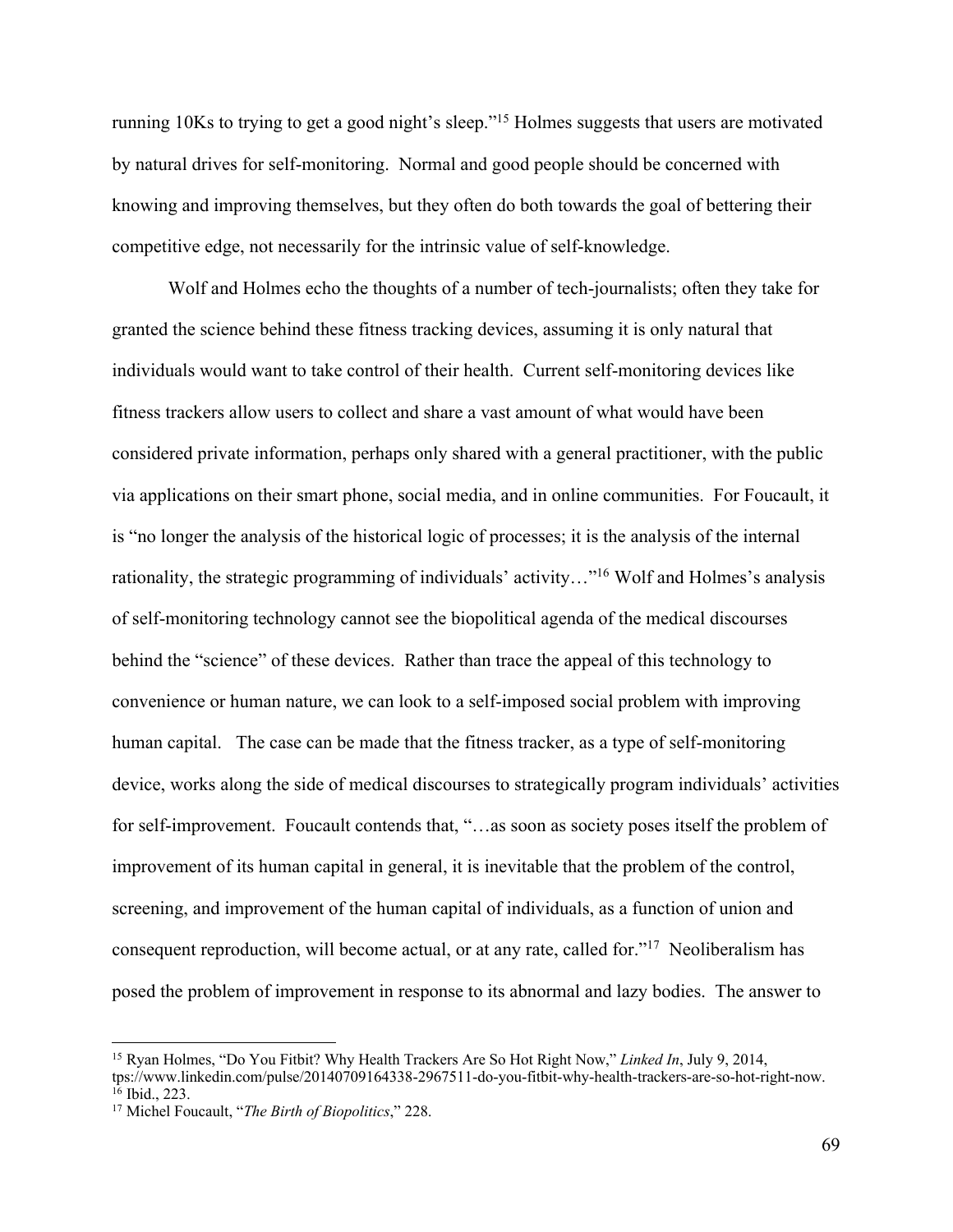this problem is the process of normalizing these bodies so that they can be productive and competitive. Hence, fitness trackers enable individuals to increase their entrepreneurial potentialities by multiplying their self-monitoring techniques. Users can turn a critical eye on their bodies, view the information their trackers report, and eliminate the unwanted parts through exercise, diet, or surgery.

After using a variety of fitness trackers in order to discover their effectiveness, techjournalist Albert Sun wrote: "[t]hese days, I've become keenly aware of how active I am and how active I need to be in order to feel healthy and energized. I don't need a monitor anymore. I'm tracking me."18 To a degree, fitness trackers act as a set of training wills for users to develop, or in some cases heighten, self-monitoring and self-improving habits. In some cases, once users take on the monitoring practices of the fitness tracking software, they continue to regulate their bodies as fitness tracking machines. If individuals do not have the benefit of "good genes," they can enhance their bodies by working hard and increasing their efficiency. They can internalize neoliberal values, such as responsibility, risk-assumption, hard work, and motivation. Fitness tracking devices are a form of anatomo-politics and biopolitics. Foucault examines both in "The Right of Death and Power Over Life"; he writes that one of these forms "centered on the body as a machine: its disciplining, the optimization of its capabilities, the extortion of its forces, the parallel increase of its usefulness and its docility, its integration into systems of efficient and economic controls, all this was ensured by the procedures of power that characterized the disciplines..."<sup>19</sup> Human users transform their bodies into more efficient machines when they join fitness trackers to their body. Through the use of fitness trackers, individuals discipline their

 <sup>18</sup> Albert Sun, "The Monitored Man," *The New York Times*, March 10, 2014,

http://well.blogs.nytimes.com/2014/03/10/the-monitored-man/.

<sup>19</sup> Michel Foucault, "The Right of Death and Power Over Life," in *The Foucault Reader*, trans. Paul Rabinow (New York: Pantheon, 1984), 262.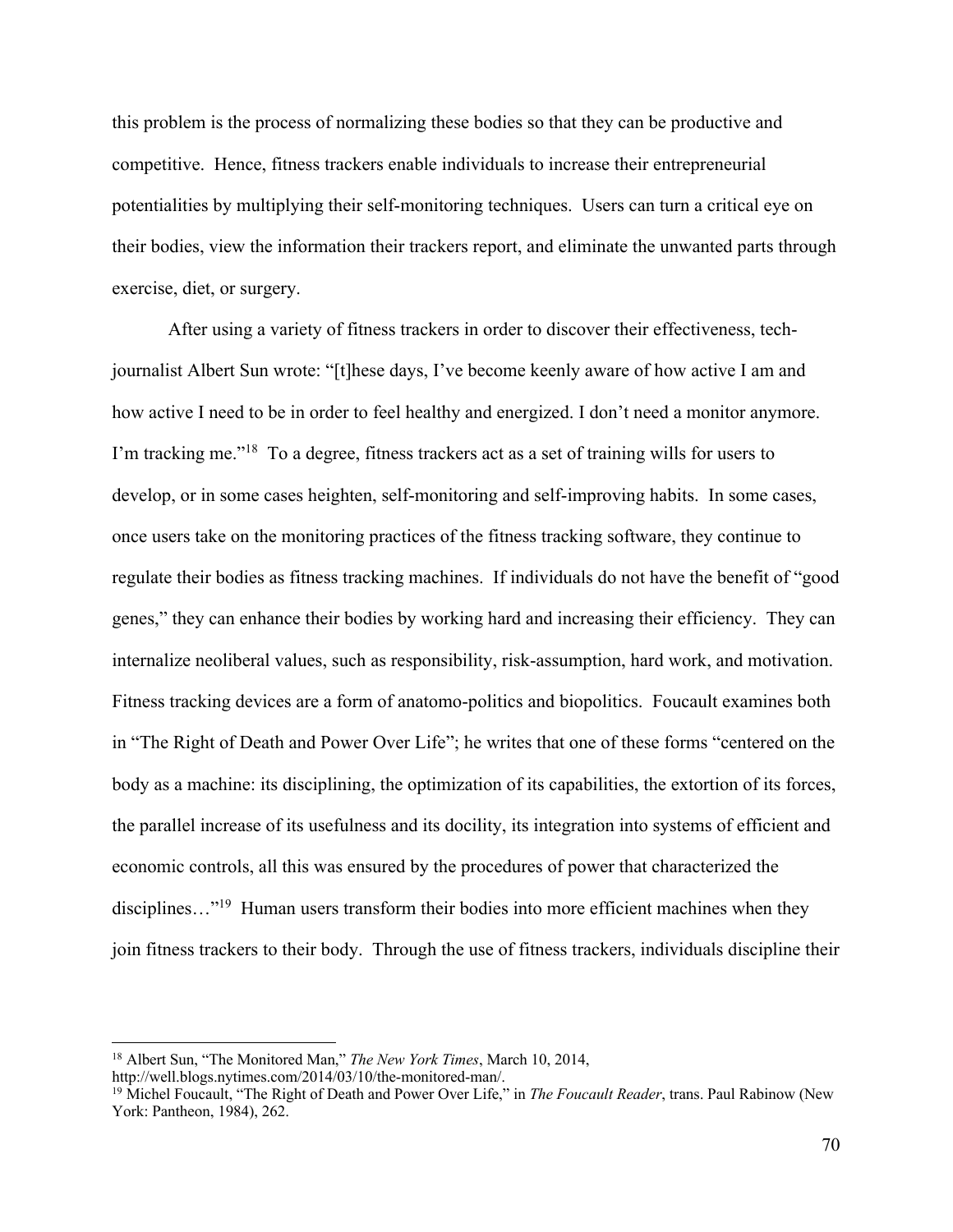bodies by monitoring their daily physiological information, and then by changing their behavior in order to produce better bodies.

The medical science behind fitness trackers helps regulate different populations of individuals. This regulatory power over life is, once again, what Foucault calls biopower. Biopower focuses on "the species body, the body imbued with the mechanics of life and serving as the basis of the biological processes: propagation, births and mortality, the level of health, life expectancy and longevity, with all the conditions that can cause these to vary."20 In 2011, *The Journal of Medicine and Science in Sports and Exercise* released their recommendations for increasing health, life expectancy, and longevity through exercise and physical fitness. According to the report, adults should exercise for thirty minutes, five days a week, including cardiorespiratory, muscular, flexibility, and neuromotor activities. This report makes it clear that healthy or, at least, healthy defined this way, should be the norm, and it advises health and exercise experts on ways to guide and motivate adults towards increased levels of activity.<sup>21</sup> It prescribes behavioral changes for the masses in order to make the population healthier overall. Biopower increases the authority of medical institutions as they observe, diagnose, treat, and prescribe the public. Out of the shift towards biopolitics, Foucault writes that "[a] 'medicoadministrative' knowledge begins to develop concerning society, its health and sickness, its conditions of life, housing, and habits…And there likewise constituted a politico-medical hold on a population hedged in by a whole series of prescriptions relating not only to disease but to general forms of existence and behavior…"22 The prescriptive report released by *The Journal of Medicine and Science in Sports and Exercise* answers the need for knowledge about bodies, and

 <sup>20</sup> Ibid., 262.

<sup>&</sup>lt;sup>21</sup> Carol Ewing Garber et.al, "Quantity and Quality of Exercise for Developing and Maintaining Cardiorespiratory, Musculoskeletal, and Neuromotor Fitness in Apparently Healthy Adults: Guidance for Prescribing Exercise," *The* 

<sup>&</sup>lt;sup>22</sup> Michel Foucault, "The Politics of Health in the Eighteenth Century," in *The Foucault Reader*, trans. Paul Rabinow (New York: Pantheon, 1984): 283.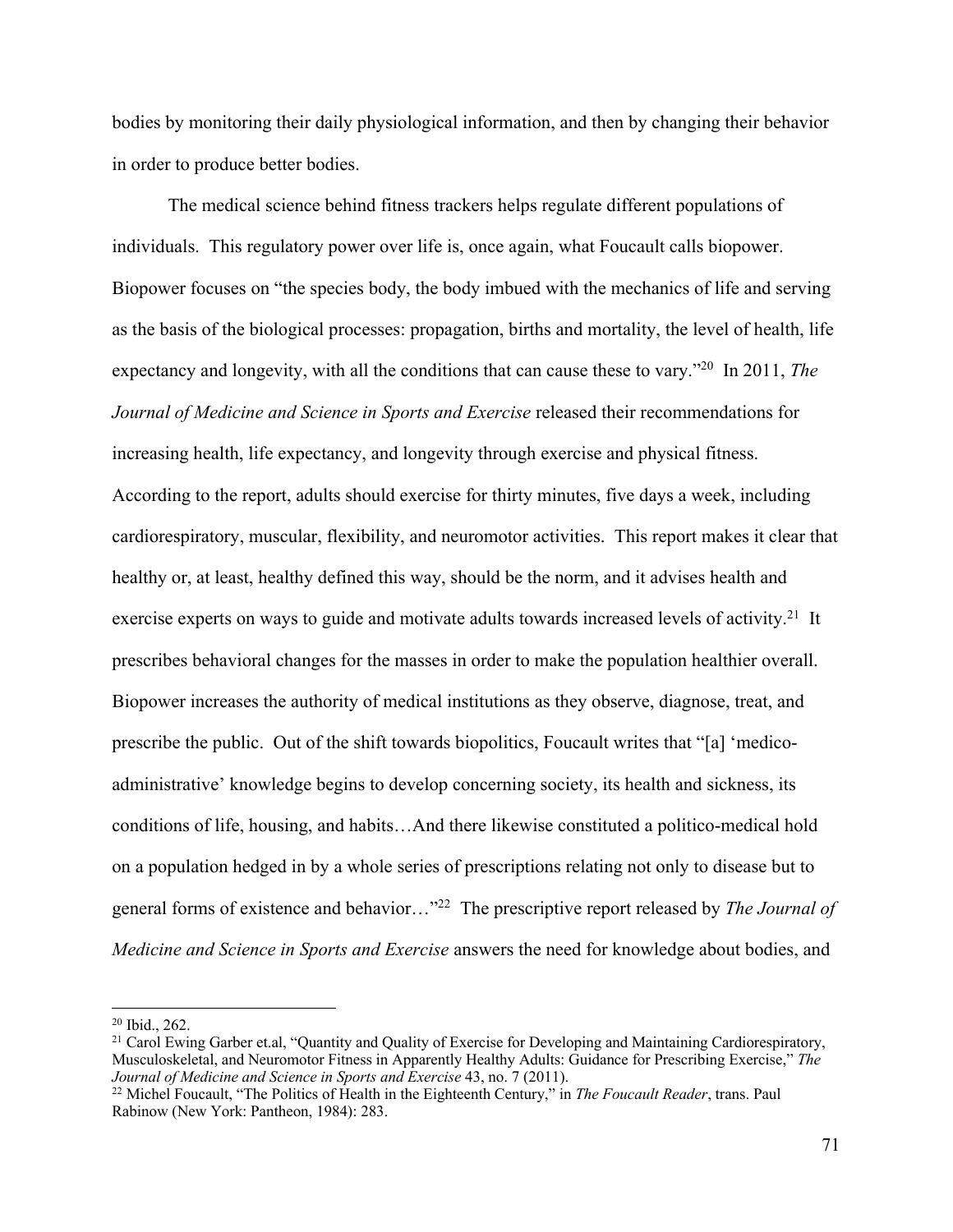it increases the hold medicine and health have over the population. Fitness trackers, selfmonitoring technologies, and medical reports work together as techniques of biopower; they function as a normalizing science where knowledge and power intensify each other.

Furthermore, the report appeals to the belief that, if individuals can just take responsibility for their bodies, they can overcome their genes, prolong their lives, and maximize their human capital. Foucault's "The Politics of Health in the Eighteenth Century" highlights the role health plays in political power, suggesting that "the emergence of the health and physical well-being of the population in general became one of the essential objectives of political power"<sup>23</sup> during the 18<sup>th</sup> century in Europe. Health became "at once the duty of each and the objective of all."24 From this point on, the public takes for granted the rationality behind using self-monitoring technology as though it is only "natural" that individuals would want to take control of bettering their bodies. Thus, using fitness trackers is both individualizing since it enables users to discipline their bodies and practice neoliberal subjectivity and "massifying" since it brings humans into the calculable matrix of a population.

Haraway suggests that "[m]odern medicine is also full of cyborgs, of couplings between organism and machine, each conceived as coded devices, in an intimacy and with a power that was not generated in the history of sexuality."<sup>25</sup> Medical discourses and neoliberalism work together in a tight "cluster of relations" to produce self-monitoring cyborgs that function as technologies of power. An individual does not necessarily transgress boundaries by connecting a fitness tracker to their body. Even in more extreme forms, the cyborg may still be a way to practice forms of being that perpetuate the metaphysics of dominant discourses and networks of

 <sup>23</sup> Ibid., 277.

<sup>24</sup> Ibid., 277.

<sup>25</sup> Haraway, "A Cyborg Manifesto," 150.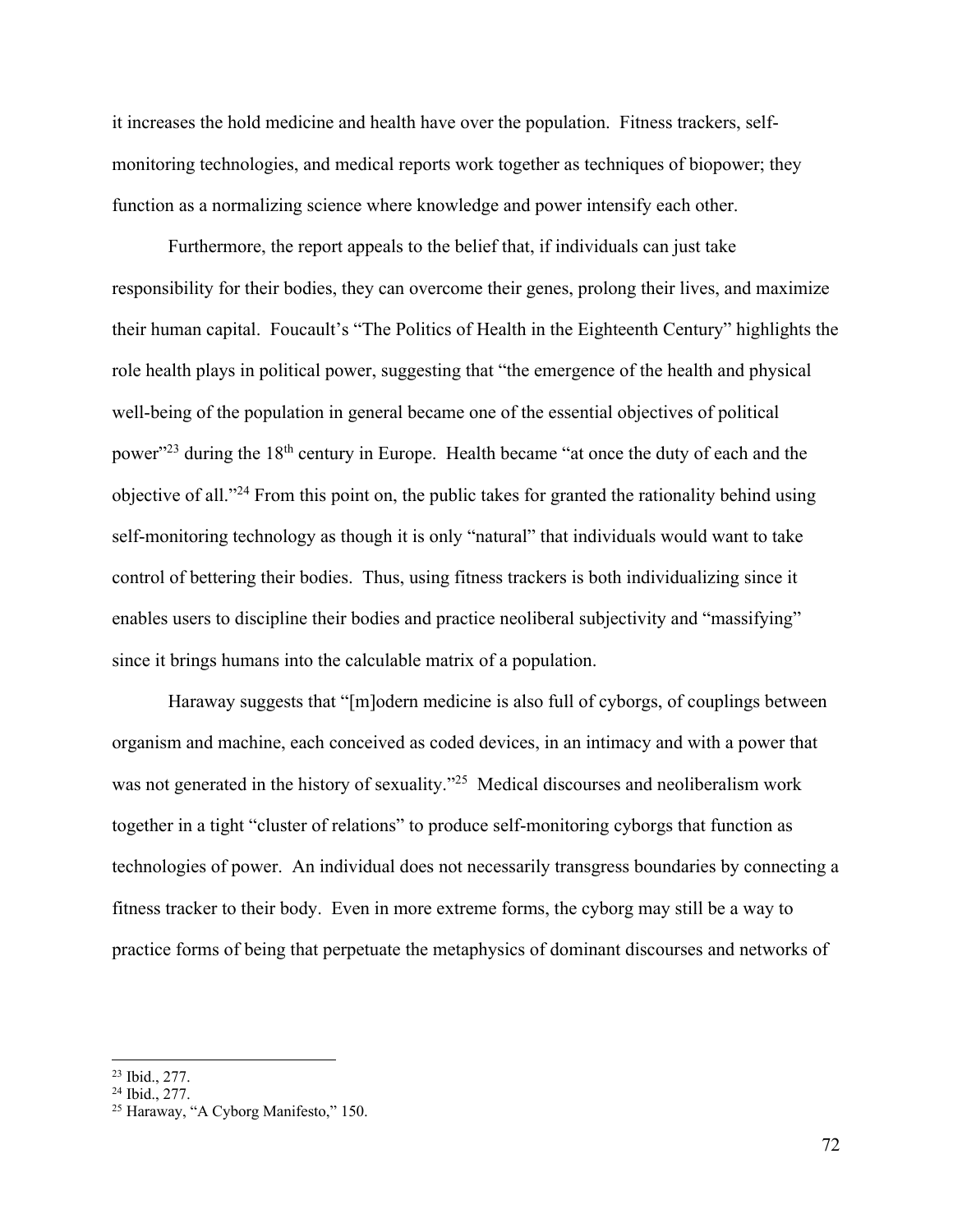power. Neoliberalism encourages subjects to alter their bodies if by doing so it increases the value of their human capital.

As citizens continue to regulate and cultivate their bodies, neoliberal governmentality's role in governing becomes hands off. Fit bodies are ideal because they do not require as much governing and because they are cheaper. Individuals think they are bettering themselves when they use fitness trackers on their own terms, that losing weight and exercise is a sign of their character and agency. But while they think and do so, they are making themselves better at selfsubjugation. Some users immediately derive pleasure from regulating, cultivating, and monitoring their bodies, and others experience pleasure over time.

The dominant neoliberal rhetoric surrounding fitness trackers portrays these devices as empowering, uplifting, motivational, essential, and life-changing. Corporate mission statements reveal an underlying desire to make the body more competitive in its ability to sell itself. These statements are in line with a neoliberal mode of living whereby the human is an entrepreneur of the self. For example, the Fitbit "Who We Are" statement reads: "We're a passionate team dedicated to health and fitness, who are building products that help transform people's lives. While health can be serious business, we feel it doesn't have to be. We believe you're more likely to reach your goals if you're encouraged to have fun, smile, and feel empowered along the way."<sup>26</sup> The suggestion here is that people want or need to be empowered and transformed, and that the Fitbit can do both. Fitbit users should also have fun and smile as they use their fitness tracking device. They are tapping into a health apparatus that leads people to believe they can and should have the power to transform their bodies. This statement shows that the makers of Fitbit are working to normalize a lifestyle surrounding the use of the Fitbit. The Fitbit website

 <sup>26</sup> "Who We Are," *Fitbit*, accessed June 25, 2018, https://www.fitbit.com/about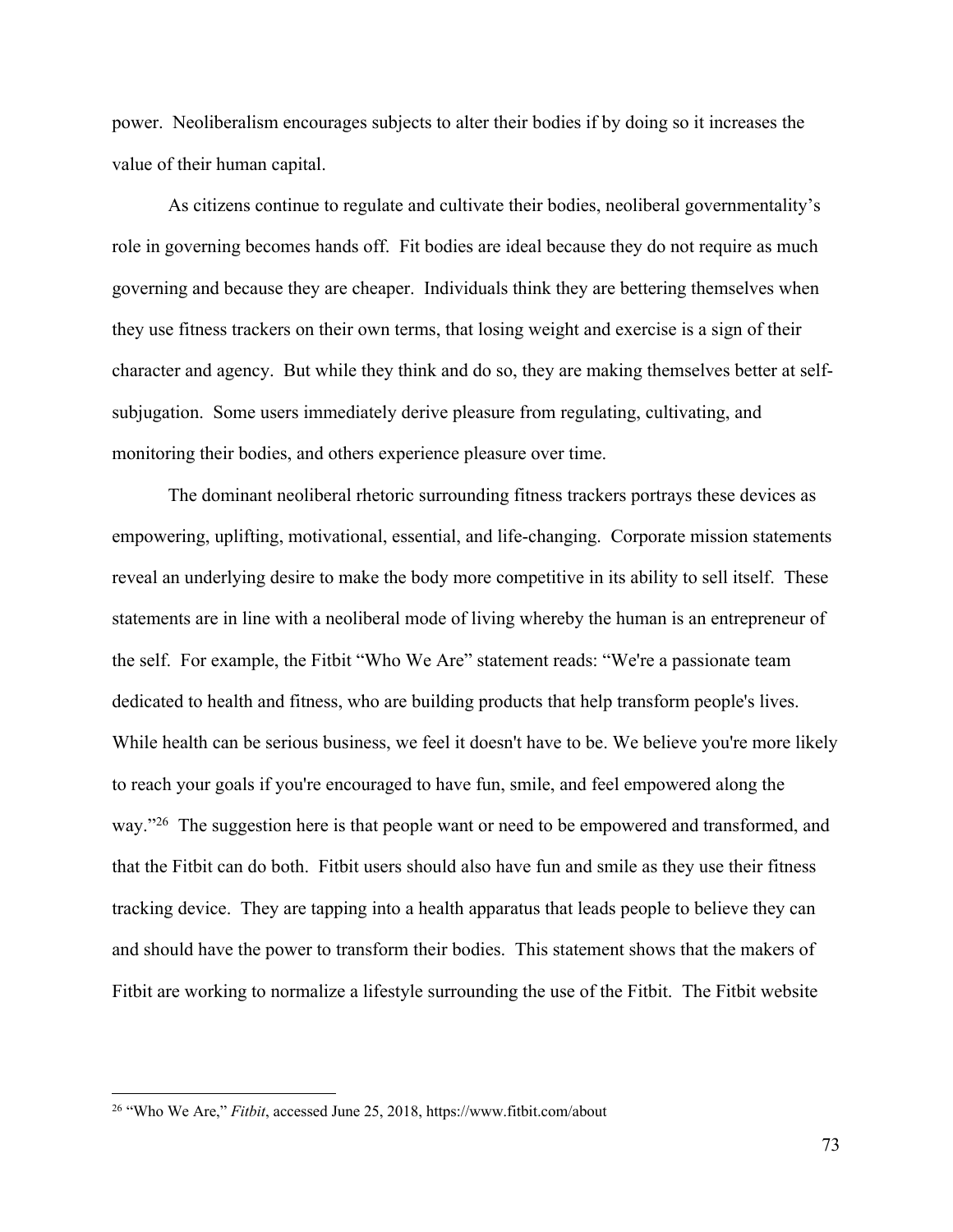includes pictures of the Fitbit team; all of the team members are smiling, which is consistent with the happy, having fun attitude that goes with Fitbit rhetoric.

The Fitbit mission is: "To empower and inspire you to live a healthier, more active life. We design products and experiences that fit seamlessly into your life so you can achieve your health and fitness goals, whatever they may be."<sup>27</sup> The Fitbit description statements promote a way of being that is in line with neoliberal narratives about motivation and hard work. Fitbit.inc claims that the Fitbit empowers its users. Yet it also regulates users through the expectations that are governed by health and medical fields about and for users. Thus, while it may seem as though Fitbit empowers users by providing them access to useful information that contributes to their overall health, I would suggest instead that the Fitbit simultaneously compels users to discipline their bodies and enables neoliberal governmentality to regulate populations. Foucault makes it clear in *The History of Sexuality: Volume I* that "…[p]ower is tolerable only on condition that it mask a substantial part of itself. Its success is proportioned to its ability to hide its own mechanisms."28 The Fitbit mission statements hide the underlying force relations that are at work on the body by couching them in the language of empowerment and transformation.

Similar to the makers of Fitbit, the Basis fitness tracker offers an entire page devoted to justifying the use of its fitness trackers. Basis offers a series of answers to the question "Why use fitness trackers?" as part of their mission statement. They begin with the following: "[w]hen it comes to getting fitter and healthier, knowledge is power. And a new breed of wrist-worn gadgets can tell you more about yourself than even you ever knew."29 What kind of power is Basis referring to? Perhaps it is individual power over the body; the power to discipline our bodies based on commonly accepted bodily norms. This statement implies that people should

 <sup>27</sup> "Mission Statement," *Fitbit*, accessed June 25, 2018, https://www.fitbit.com/about

<sup>28</sup> Michel Foucault, *The History of Sexuality: Volume 1* (New York: Vintages Books, 1990): 86.

<sup>29</sup> "Mission Statement," *Basis*, accessed May 4, 2015, https://www.mybasis.com/basis-fitness-tracker/.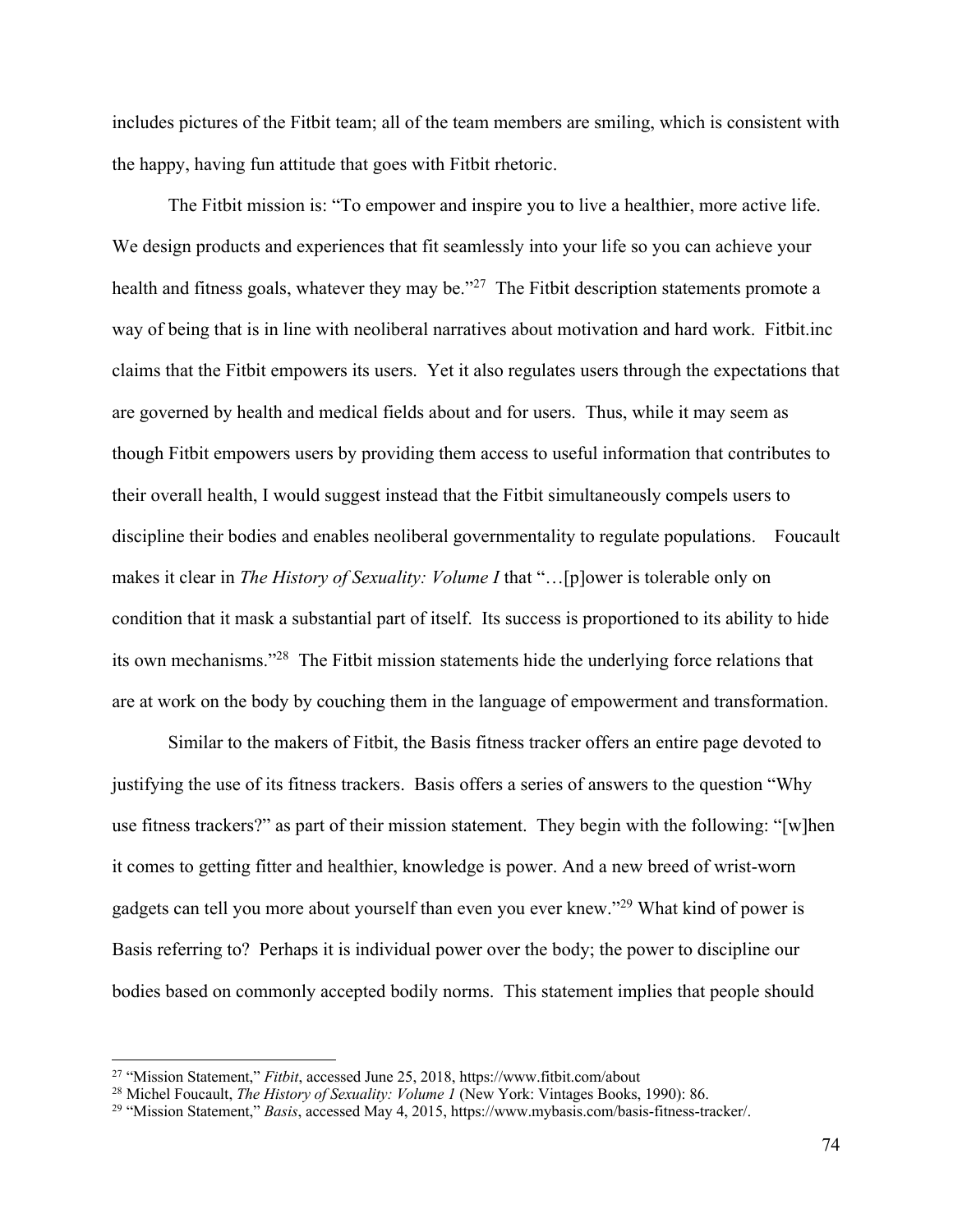want to know as much about their bodies as possible so that they can make sure that their body is normal and desired, rather than abnormal and unwanted. Here again, knowledge and power appear together, and they intensify each other. The will to knowledge about one's body enhances the technologies and techniques power has over the body. Individuals must seek out the abnormalities and ugliness of health that are part of self-disciplining their bodies. Fitness trackers can function, not only as a technology of the self, but also as a technology of health. Like the "oddities of sex..." that relied "on a technology of health and pathology," the Basis fitness tracker targets that which is "[i]mbedded in bodies, becoming deeply characteristic of individuals…"30

The Basis website offers a reason for why self-monitoring is so popular. They write "…[t]here's good research proving that simply keeping track of what we do can significantly improve our health. Self-tracking can actually make us follow a healthier diet, sleep better and exercise more– simply by letting us know the areas we need to improve and if we are actually improving them. Fitness trackers provide this feedback in real time."<sup>31</sup> It is unclear from this statement what motivates this will to knowledge about the health and pathologies of our bodies. Basis assumes that it is a good thing to provide a technology that can "make" people change their behavior. The implication once again is that the drive for self-improvement is natural, and that fitness trackers are simply accommodating human nature. According to Basis and Fitbit, fitness trackers are innocuous tools that help people achieve their natural drives to better themselves. However, I would suggest that the popularity of this technology of power has more to do with the complex interplay between neoliberal governmentality, medical discourses, and biopower.

 <sup>30</sup> Foucault, *The History of Sexuality*, 44.

<sup>31</sup> "Mission Statement," accessed May 4, 2015, https://www.mybasis.com/basis-fitness-tracker/. Basis no longer produces BasisPeak, its primary fitness tracker. While it now focuses on sleep tracker, its BasisPeak Mission statement is indicative of many of the corporate mission statements for fitness trackers.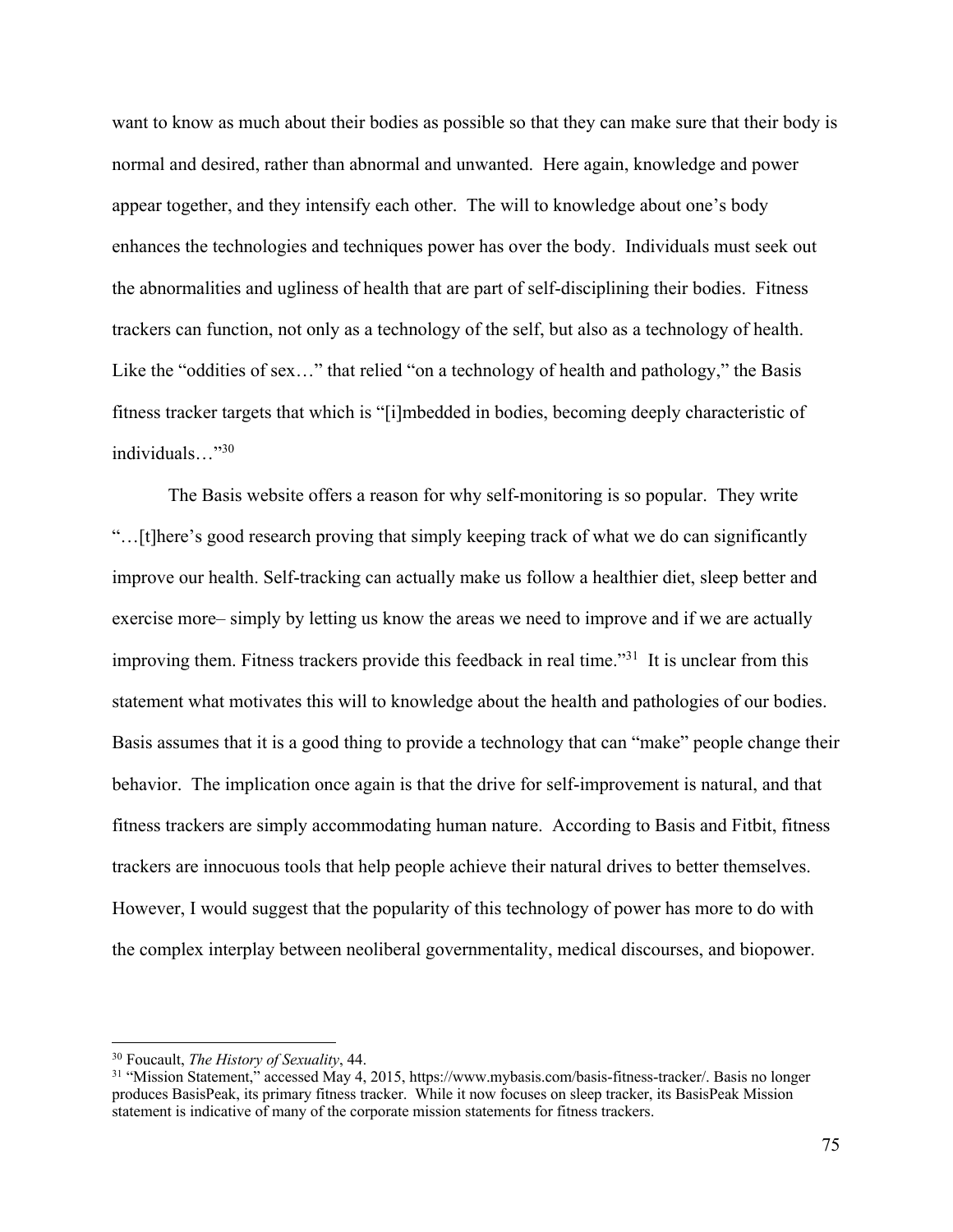Fitness trackers play a key part in the current political economy of normalized and normalizing bodies.

Basis also appeals to current studies on the benefits of fitness trackers. Their website goes on to state that "[s]tudies show that people who keep logs are the most successful at reaching their health, fitness and weight loss goals. And the more frequent and detailed the entries, the greater the success..."<sup>32</sup> Fitness trackers help people overcome the possibility for human error by keeping track of information better than individuals can. While studies suggest that people lose steam after several months of using fitness trackers, Basis shows that individuals can overcome this lack of motivation through competition. Competition aims to energize an internal rationality that strengthens through using fitness trackers. As an "enterprise unit" (an entrepreneur of the self), individuals need to be concerned with quality control. Thus, individuals monitoring their bodies in order to weed out their weaknesses can provide a better self-product. For Foucault, the neoliberal subject is "an entrepreneur, an entrepreneur of himself. Being for himself his own capital, being for himself his own producer, being for himself the source of [his] earnings."<sup>33</sup> Similar to owning a house, people must invest in up-keeping their bodies in order to get the best value when they sell themselves. According to Basis, studies "concluded that people can maintain the initial level of enthusiasm that monitoring brings by setting and regularly updating health and fitness "goals" to foster a healthy sense of competition. And today's fitness trackers do just that."<sup>34</sup> Basis draws its supporting evidence from reputable medical journals, such as *The New England Journal of Medicine*, *The American Journal of Preventive Medicine*, and *The Journal of Medicine and Science in Sports and Exercise,* to establish their credibility. Basis is capitalizing on the current demand for self-monitoring

 <sup>32</sup> Ibid.

<sup>33</sup> Foucault, "The Birth of Biopolitics," 226.

<sup>34</sup> "Mission Statement," https://www.mybasis.com/basis-fitness-tracker/.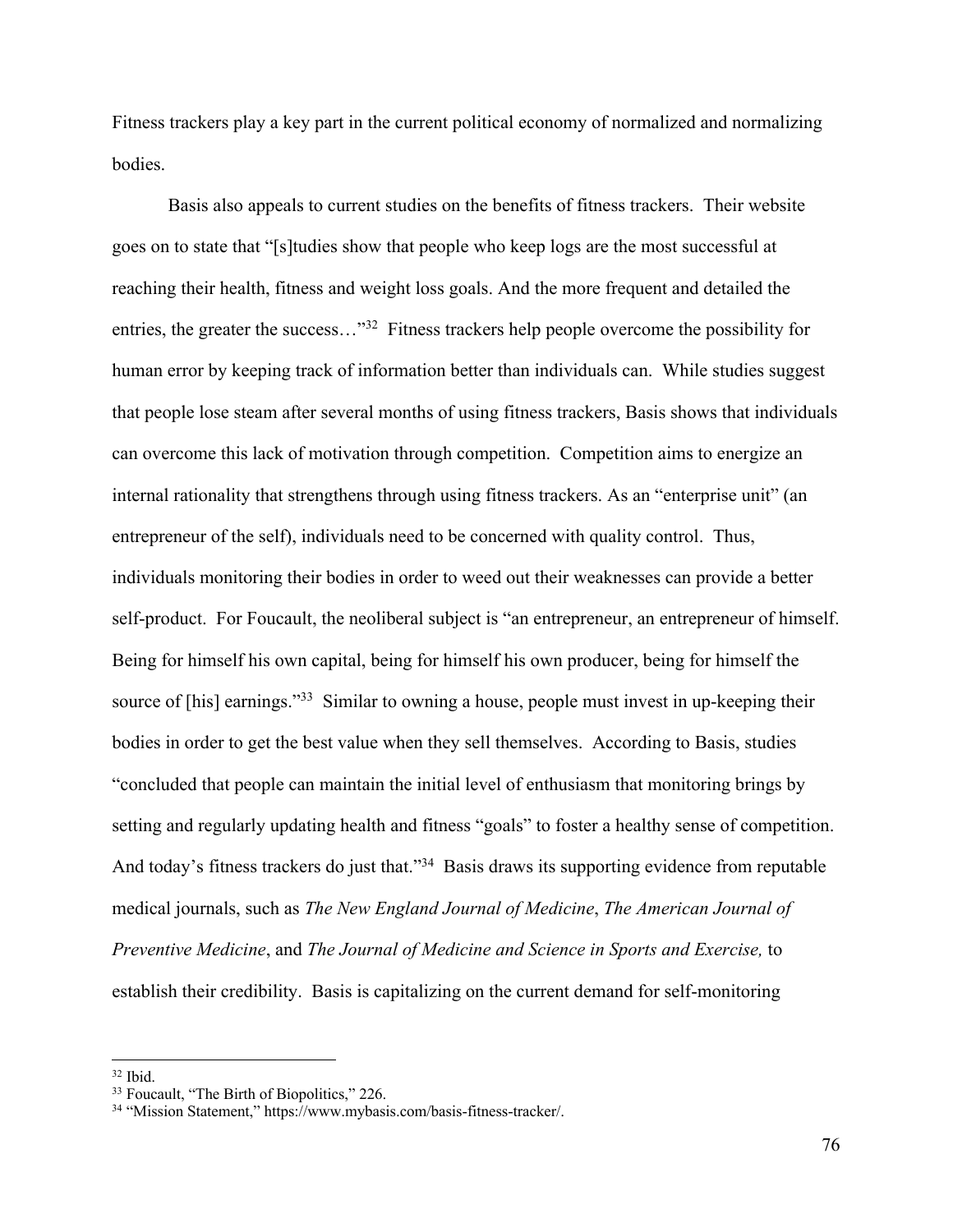technologies, while neoliberal governmentality is driving the demand for these devices, and medical discourses produce knowledges that naturalize and normalize the need for selfmonitoring. Neoliberalism must work to foster a reality where humans are driven by competition rather than exchange.

### **3. Neoliberal Subjectivities in Online Fitbit Communities**

Studies that have looked at the effectiveness of using fitness trackers show that individuals will continue to use these devices if they can engage in "healthy" competition and gain support from a community. Fitbit provides a blog, discussion board, and online Fitbit challenge communities to its users on its website. I analyze three popular discussion forums and two Fitbit challenge groups to illustrate how individual users of the Fitbit practice neoliberal subjectivity. To maintain the integrity of the original posts, I have left them unchanged. These online communities illustrate a strategy of neoliberal governmentality aimed at decreasing their productive governing role: self-care. Lemke contends that making "individual subjects 'responsible' (and also collectives, such as families, associations, etc.) entails shifting the responsibility for social risks such as illness, unemployment, poverty, etc. and for life in society into the domain for which the individual is responsible and transforming it into a problem of 'self-care.'"35 Thus, these ongoing discussions and groups in Fitbit's online community also provide a glimpse into the micro-political levels of neoliberal governmentality.

### *Discussion Forum 1*

The first discussion board I analyze is titled "The Financial Benefits of Using a Fitbit." This discussion board was started in 2014 by a new user of Fitbit. The user indicates that using

<sup>&</sup>lt;sup>35</sup> Thomas Lemke, "Foucault, Governmentality, Critique," presentation, The Rethinking Marxism Conference, (University of Amherst (MA), September 21024, 2000).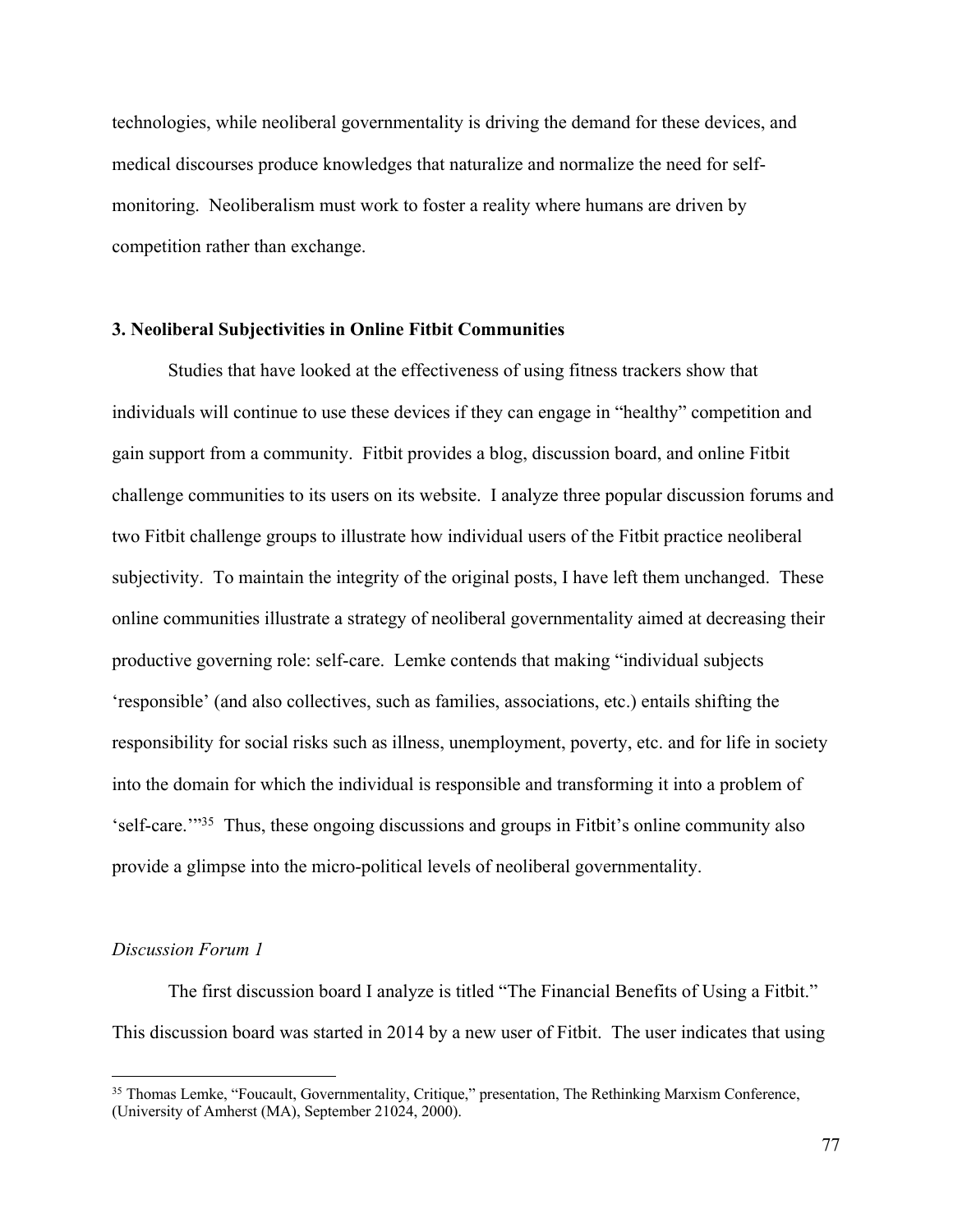his Fitbit Flex has saved him money, or at least will save him money, through the food log and calorie counter. I will refer to the first user as FB User 1, and subsequent users as FB User 2, FB User 3, and so on. FB User 1 provides a list of each way he thinks the Fitbit has saved him money: 1. He is eating only 1 square of an 8-ounce chocolate bar a day; he is eating less calories and fat and is saving 9 dollars a week. 2. He cut his wine intake from 1 to 2 per night to 1 glass every other night and he uses the Fitbit to help motivate him. 3. He eats less bread, including "expensive" baguettes. 4. He consumes less chips and pretzels. 5. He saves money on gas by walking to the store instead of driving. Then FB User 1 asks others to discuss how Fitbit has saved them money too.<sup>36</sup> His post implies that saving money is good, and it is good because it is a form of self-discipline. The Fitbit has helped FB User 1 better control and then eliminate unwanted habits. Not only is he saving money, but he is also reducing his food intake.

FB User 1 has taken it upon himself to decrease his spending and consumption, and he assumes that both of these behavioral changes are good for him and for other people. At the end of his post, he writes that "[a]ccepting [s]olutions is your way of passing your solution onto others and improving everybody's Fitbit."37 Here FB User 1 illustrates the neoliberal subject "who pursues his own interest, and whose interest is such that it converges spontaneously with the interest of others."38 FB User 1 believes that what is in his best interest is also in the best interest of others since it is only natural that everyone would want to better themselves through the practices of a particular kind of self-cultivation. His practices are understood as selfcultivation or self-care. But I would suggest that they are instead processes of capital since, as I indicated earlier in this chapter, everything has been subsumed under capital. What FB User 1 is

 <sup>36</sup> "The Financial Benefits of Using the Fitbit," accessed May 1, 2015, https://community.fitbit.com/t5/Share-Your-Story/financial-benefits-of-using-a-FitBit/td-p/389416/highlight/true 37 Ibid.

<sup>38</sup> Foucault, "*The Birth of Biopolitics*," 270.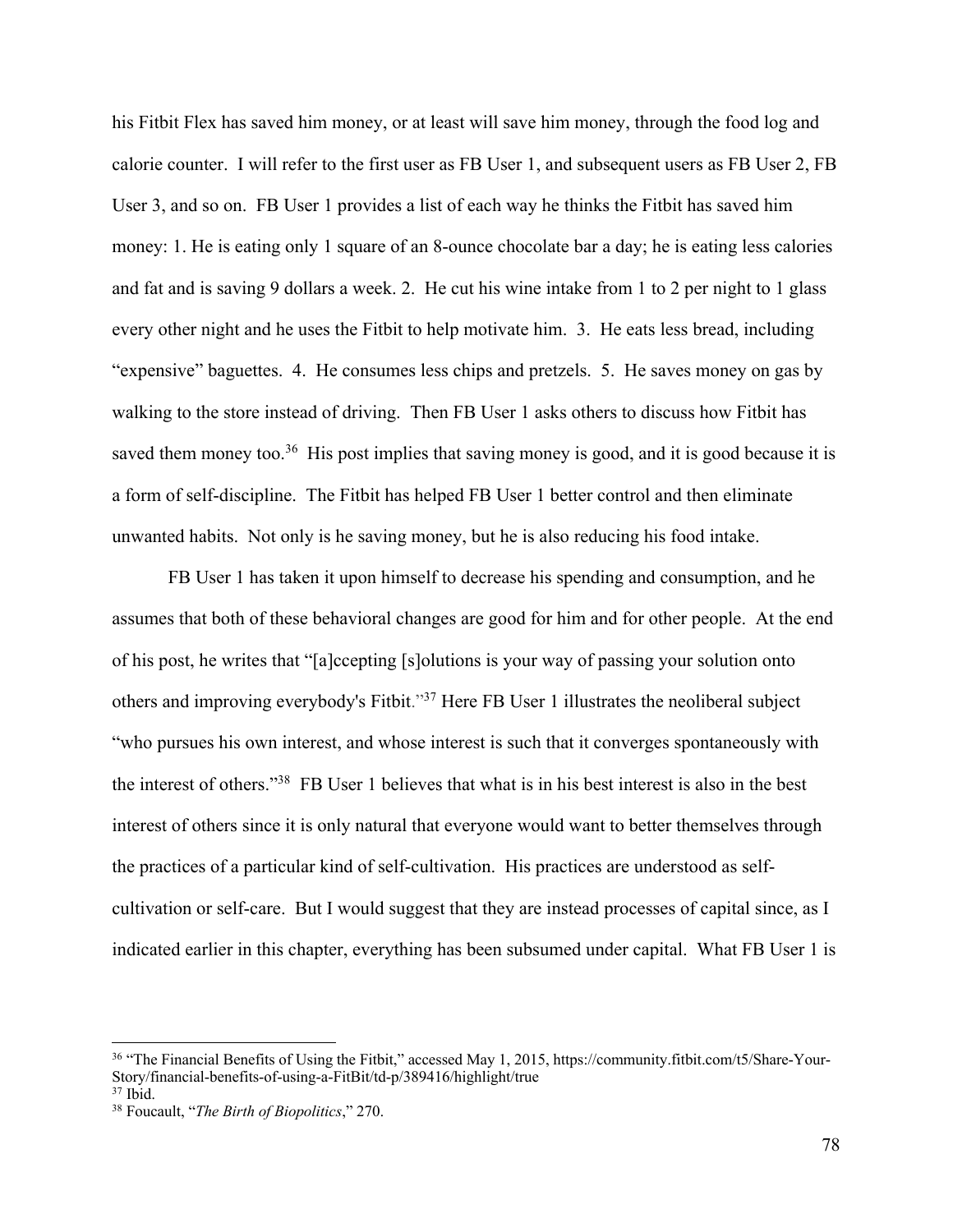doing is not really self-cultivation or self-care, since he is actually instrumentalizing the notion of the self in order to increase his competitive edge (fitter, happier, responsible).

FB User 2 points to another form of savings through health insurance. She writes that "[m]y health insurance company is giving me 10 loyalty points per day if I reach 10,000 steps. That works out to a \$20 gift card per year. Not a lot but better than nothing and when added to the other loyalty points earned for other stuff adds up."39 Health insurance capitalizes on her human data by offering her incentives to take control of her health through the Fitbit. The incentive intensifies her desire to produce knowledge about her body. FB User 2 goes on to write: "[w]hen I walk the last 2km to work instead of taking the train to outside the door I save on one zone train fare, that's 60c/trip. I'm more conscious of my food choices and eating less junk. I'm drinking black coffee provided by work instead of skinny lattes saving \$3.80 per day. I'm drinking more water to fill up that bottle icon and therefore not buying sugary drinks."<sup>40</sup> Similar to FB User 1's experience, her spending behavior has changed in tandem with her increased exercise. Well-rounded "self-care" involves not only taking care of the body through better eating and exercise, but also through wiser spending choices.

Other discussion threads address how much Fitbit users are saving by no longer eating fast food. For example, FB User 3 writes: "I now eat at home almost every night after seeing how much dinner time fast foods were making me go over my calories each night. I've saved at least \$20-\$40 a week and that's being conservative."<sup>41</sup> Her comment shows that the Fitbit appeals to an underlying desire to take responsibility for the problems individuals see in their behavior, and then to make changes. Medical discourses set the norms that drive these

 <sup>39</sup> "The Financial Benefits of Using the Fitbit," accessed May 1, 2015, https://community.fitbit.com/t5/Share-Your-Story/financial-benefits-of-using-a-FitBit/td-p/389416/highlight/true.

<sup>40</sup> "The Financial Benefits of Using the Fitbit," https://community.fitbit.com/t5/Share-Your-Story/financial-benefitsof-using-a-FitBit/td-p/389416/highlight/true.

 $41$  Ibid.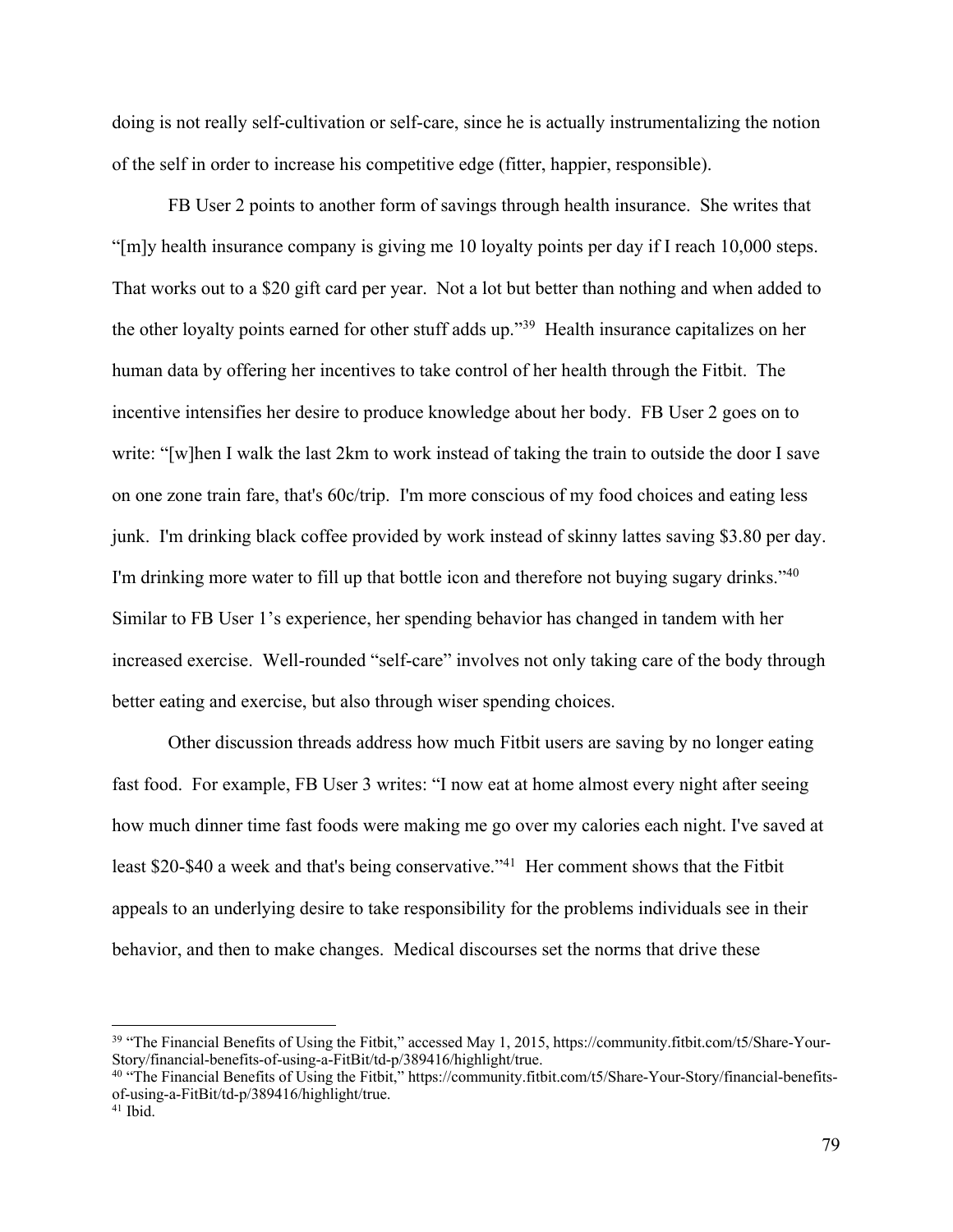individuals to turn a critical eye on their bodies, while neoliberalism has produced the template for an economic reality and a subject that governs itself. FB User 3 was initially driven to eat less fast food because doing so would help her reach her maximized body, but she recognizes over time how this change reduces her frivolous spending. As a good neoliberal subject, FB User 3 is invested in perfecting her human capital. She also indicates that she is teaching her son how to discipline himself; she writes that her favorite part of using the Fitbit is that "I'm teaching my son healthier habits by waiting to eat until we get home instead of grabbing fast food in a hurry. At two he's learning patience, discipline and he is trying new and healthy foods that most of the time he likes. I'm not lazy anymore…And I cook now (I have to be honest and say I was just lazy about that before but the calorie count on processed foods made that decision for me.) I am really so thankful for this fitbit!"<sup>42</sup> She sees accountability and self-discipline as signs of good character that she must instill in her son. For Foucault, "[t]he household is a unit of production in the same way as the classical firm."43 FB User 3 feels the need to decrease her costs so that she can increase her profit and production; if her son is disciplined and efficient her human capital can carry on through him, and he can, in time, increase his human capital too. She is in the process of transforming her unwanted body (obese and lazy) into a wanted body (thin and productive). Her thin and productive body will be more competitive, both in physical challenges and in market challenges.

FB User 3 is one among many who thank Fitbit. Neoliberalism has produced a reality where people do not resent the interference of power in their lives. Rather, they are grateful for and excited about how these technologies of power help them be better. They enjoy producing knowledge about their bodies, critically examining their bodies, and then maximizing them. She

<sup>42 &</sup>quot;The Financial Benefits of Using the Fitbit," https://community.fitbit.com/t5/Share-Your-Story/financial-benefitsof-using-a-FitBit/td-p/389416/highlight/true.

<sup>43</sup> Foucault, "*The Birth of Biopolitics*," 244.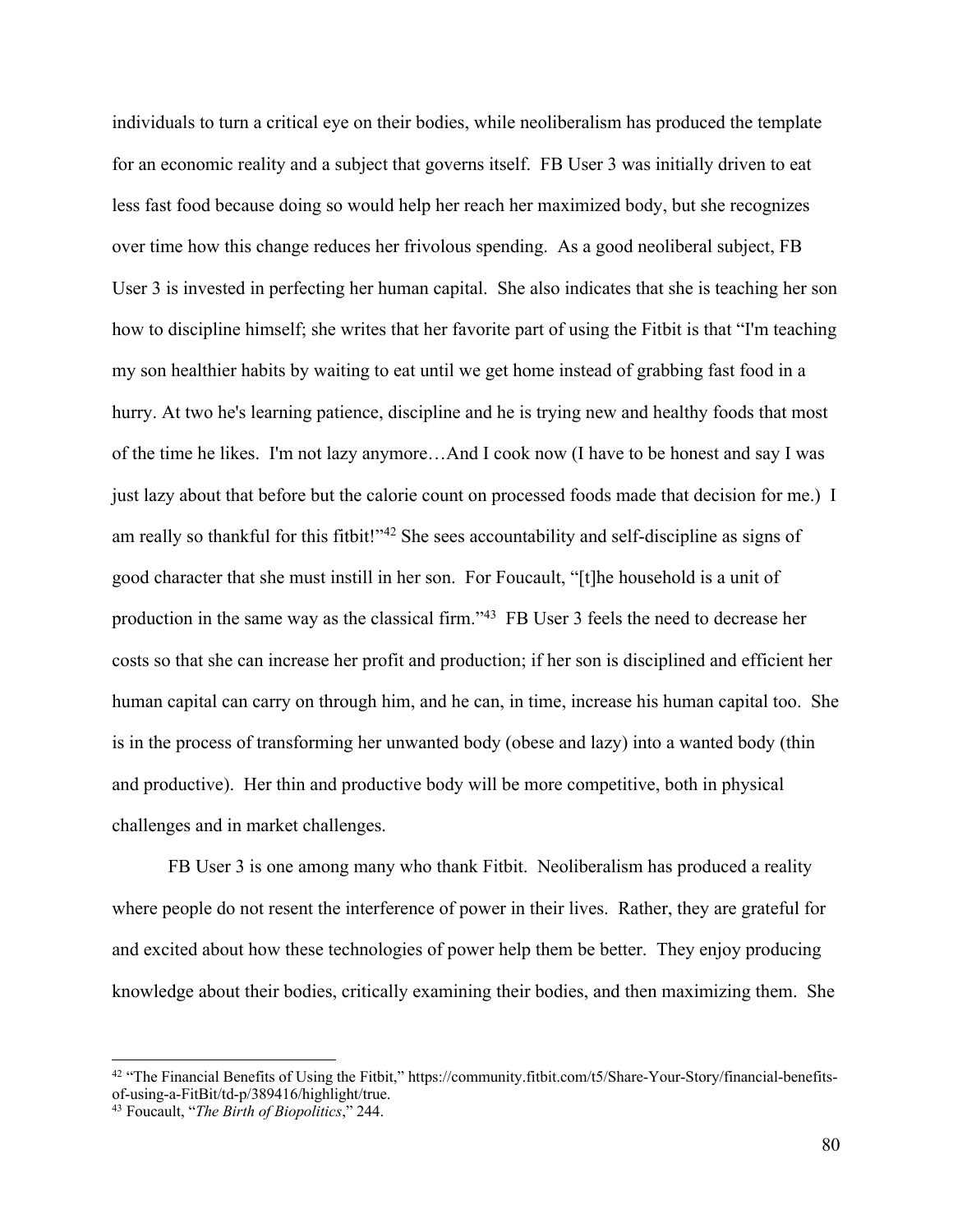writes that "I log anything I eat BEFORE I eat it so I can see if it's a wise choice or if I'm going to slowly return that item to the shelf, lol."44 Rather than voicing concern about the level of control this self-monitoring technology has over her, she finds it humorous that she will not eat something unless she has logged it into Fitbit's calorie tracker. Other people on the discussion board congratulate her on her self-disciplining accomplishments.

# *Discussion Forum 2*

Another popular discussion forum is titled "You know you're a Fitbit addict when..." The first post started in 2013. I will refer to the users as YF User 1, YF User 2, and YF User 3. YF User 1 writes that you are a Fitbit addict if "You pace the house to get to a particular figure before going to bed. You sit down when recharging as you don't want to 'waste' any steps. You park further away from the shops to gain extra steps."<sup>45</sup> There is a certain level of pride in her obsessive use of her Fitbit. A neoliberal subject is easily governable as long as means for selfgoverning exist. Her post reflects the pleasure Fitbit users experience in the individual choices they make to use the Fitbit. The neoliberal subject is a subject of interest, and in order to pursue their interests they must make choices. In fact, these individuals must pursue and maximize their own interests to the edge of the burn out, and in many cases, past burn out. According to Foucault, "you will see that the more they pursue their own interests the better things will be and you will have a general advantage which will be formed on the basis of the maximization of the interest of each. Not only may each pursue their own interest, they must pursue their own interest, and they must pursue it through and through by pushing it to the utmost…"46 The

 <sup>44</sup> "The Financial Benefits of Using the Fitbit, https://community.fitbit.com/t5/Share-Your-Story/financial-benefitsof-using-a-FitBit/td-p/389416/highlight/true.

<sup>45</sup> "You Know You're a Fitbit Addict When," accessed May 1, 2015, https://community.fitbit.com/t5/Share-Your-Story/You-know-you-re-a-Fitbit-addict-when/m-p/3773/highlight/true#M116.

<sup>46</sup> Foucault, "*The Birth of Biopolitics*," 275.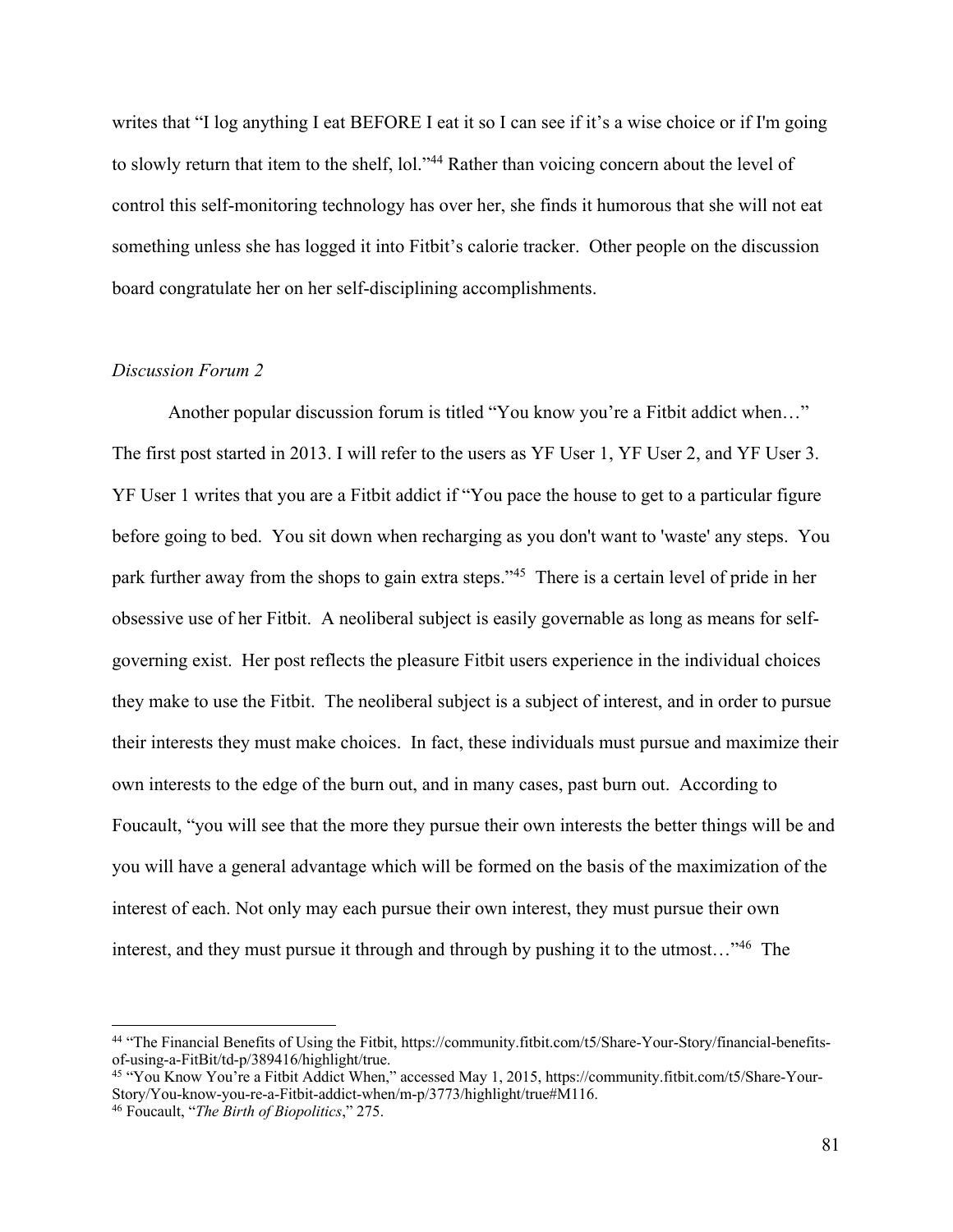playful nature of this discussion thread masks YF User 1's obsessive and intense pursuit of interest; neoliberal governmentality regulates her pursuit of interest through normalizing/maximizing discourses. It is in YF User 1's interest to be thin, fit, healthy, and highly disciplined, one could even say obsessively disciplined, in order to be a good entrepreneur of the self and to remain intelligible to neoliberal governmentalities.

She goes on to write in another post that "Yep, you're all definitely addicted! But hey, it's a good thing.... right? Mine stopped charging and was going flat within half an hour. I was getting worried. Got it replaced today and in the process lost 3 days of data but that's better than losing all my data - now that would be heartbreaking."<sup>47</sup> The implication here is that YF User 1's self is, in part, constructed by the knowledge she produces through self-monitoring technologies in the Fitbit. This knowledge production intensifies her sense of self, and it is clear that losing all of her data would be like losing part of herself.

YF User 2 encourages YF User 1 to continue her addictive behavior. She writes: "…you are so right. If there is a 12-step program for addicts, I don't want to even know about it. This is one addiction that I pray will stay in my life forever."48 YF User 2 identifies a form of addiction that will help her in the pursuit of her interests. She suggests that addiction could be justified or normalized if it helps someone pursue their interests. Another user voices disappointment in herself for failing to reach an addictive level of self-monitoring; she writes "Addiction! Real close! Trying to get 3,000,000 by December 31, 2013.  $\omega$  13,000 steps a day...didn't make yesterday 13K feel bad this morning."49 YF User 2 comforts this user by telling her not to give up, and not to feel bad, since she can reach an addictive level by just working harder. These Fitbit users regulate how others discipline and regulate their bodies too by not only sharing how

 <sup>47</sup> "You Know You're," https://community.fitbit.com/t5/Share-Your-Story/financial-benefits-of-using-a-FitBit/tdp/389416/highlight/true.

<sup>48</sup> Ibid.

<sup>49</sup> Ibid.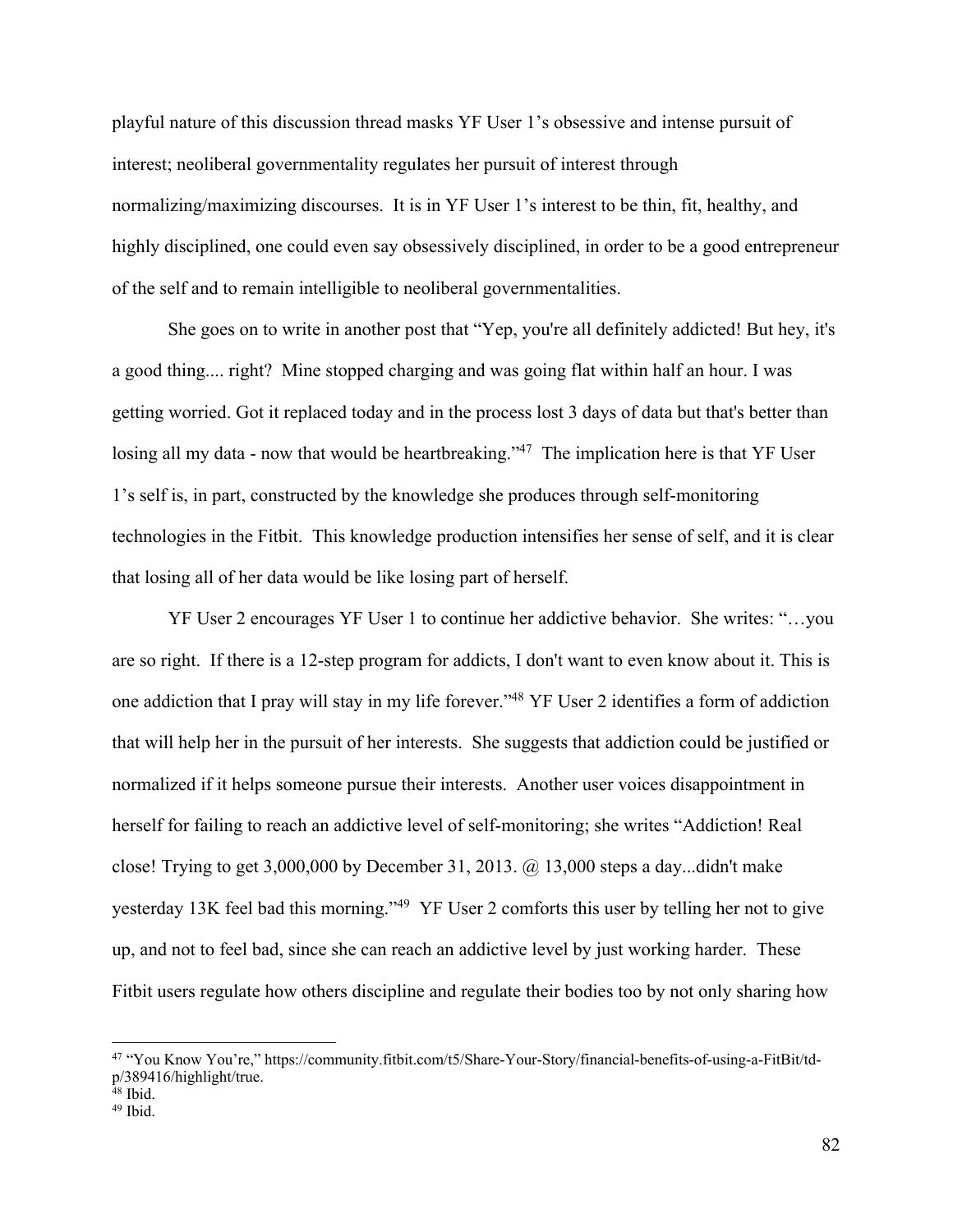they discipline and regulate their bodies, but also by offering words of encouragement for others to continue or increase their disciplining. People seek others to help them feel accountable for their actions.

A popular theme within a number of these discussion forums is competition. This theme is especially popular in the "You know you're a Fitbit addict when…" People compete with each other to prove they are more addicted to the Fitbit than others, while at the same time they provide support for others to become more addicted. YF User 3 writes: "I never take mine off except to bathe......I walk on the treadmill before it begins.....I walked up the escalator.....on a non-gym day, on a Saturday morning, I walk the mall three times to get over 6000 steps before breakfast......I'm competing with Lisa, Les, Dominique, and Maria in steps....I'm currently in 5th place."50 She has produced a lifestyle that involves thinking about the moving body throughout the day. Her thread indicates that she is continually moving in order to be better than her competitors. YF User 3 modifies her own behavior according to the micro forms of domination she has over her competitors and that they have over her. She is driven by a competitive egotism that, according to medical discourses, benefit her body and the bodies of her competing Fitbit users.

### *Discussion Forum 3*

The third discussion forum is titled "I am new to Fitbit and looking for some friends. Who would like to be partners in motivation?" FF User 1 started this forum in 2013 to find people to help her lose an additional forty pounds. She posts: "I am new to fitbit. I have lost 120 pounds in the past 2 years on my own and am now looking to lose the last 40 with support :-) Hoping to meet some great people with similar goals, because this last 40 is giving me a hard time and I do not want to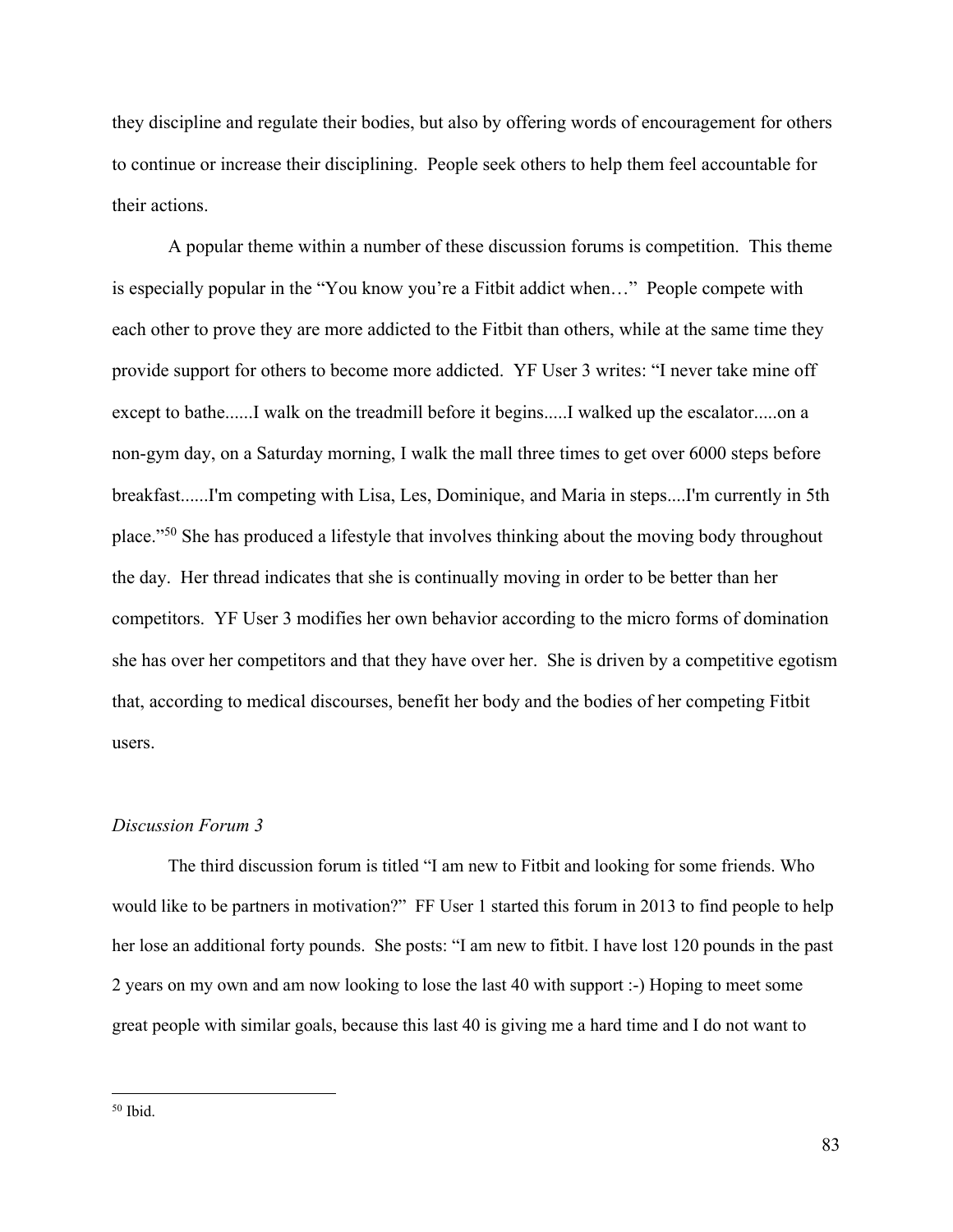become stagnant."<sup>51</sup> Some tech-journalists have argued that fitness trackers lead individuals out of their egoistic journey to a fitter self by bringing them closer to other users in communities. Gary Wolf suggests that "...self-tracking culture is not particularly individualistic. In fact, there is a strong tendency among self-trackers to share data and collaborate on new ways of using it…people following their baby's sleep pattern with Trixie Tracker can graph it against those of other children; women watching their menstrual cycle at MyMonthlyCycles can use online tools to match their chart with others'."52 However, I would argue that these fitness tracking communities function as a way for individuals to maximize themselves. Thus, they remain a tool for the individual to increase their human capital. FF User 1 turns to the Fitbit community for friends as a motivational tool. I question whether she is looking for a true communal connection and for meaningful friendships. Neoliberalism encourages individuals to invest in themselves, expect a profit from it, and be willing to accept the risks.<sup>53</sup> The Fitbit community can help FF User 1 invest in herself by offering a source of motivation and support. Seeking out a community for motivation and support is still an individualistic pursuit. In another post, FF User 1 writes: "I am always here for support. I found being accountable for meeting my goals to other Fitbit community people helps me. I just need more of that."<sup>54</sup> Her post is consistent with a theme in this particular thread: accountability. Neoliberalism capitalizes on the kind of moral person who recognizes when they are responsible for their actions and being thin is an outward sign that a person is moral because it shows that he or she has worked hard to normalize the body. Advocating accountability is a way to lead people to their ideal state of being: thin and

 <sup>51</sup> "I am new to Fitbit and looking for some friends. Who would like to be partners in motivation?" accessed May 1, 2015, https://community.fitbit.com/t5/Share-Your-Story/I-am-new-to-fitbit-and-am-looking-for-some-friends-Whowould/td-p/14729/highlight/true.

<sup>52</sup> Gary Wolf, "Know Thyself: Tracking Every Facet of Life, from Sleep to Mood to Pain, 24/7/365," *Wired* 

<sup>&</sup>lt;sup>53</sup> Foucault, "*The Birth of Biopolitics*," 252.

<sup>54</sup> "I am New to Fitbit," https://community.fitbit.com/t5/Share-Your-Story/I-am-new-to-fitbit-and-am-looking-forsome-friends-Who-would/td-p/14729/highlight/true.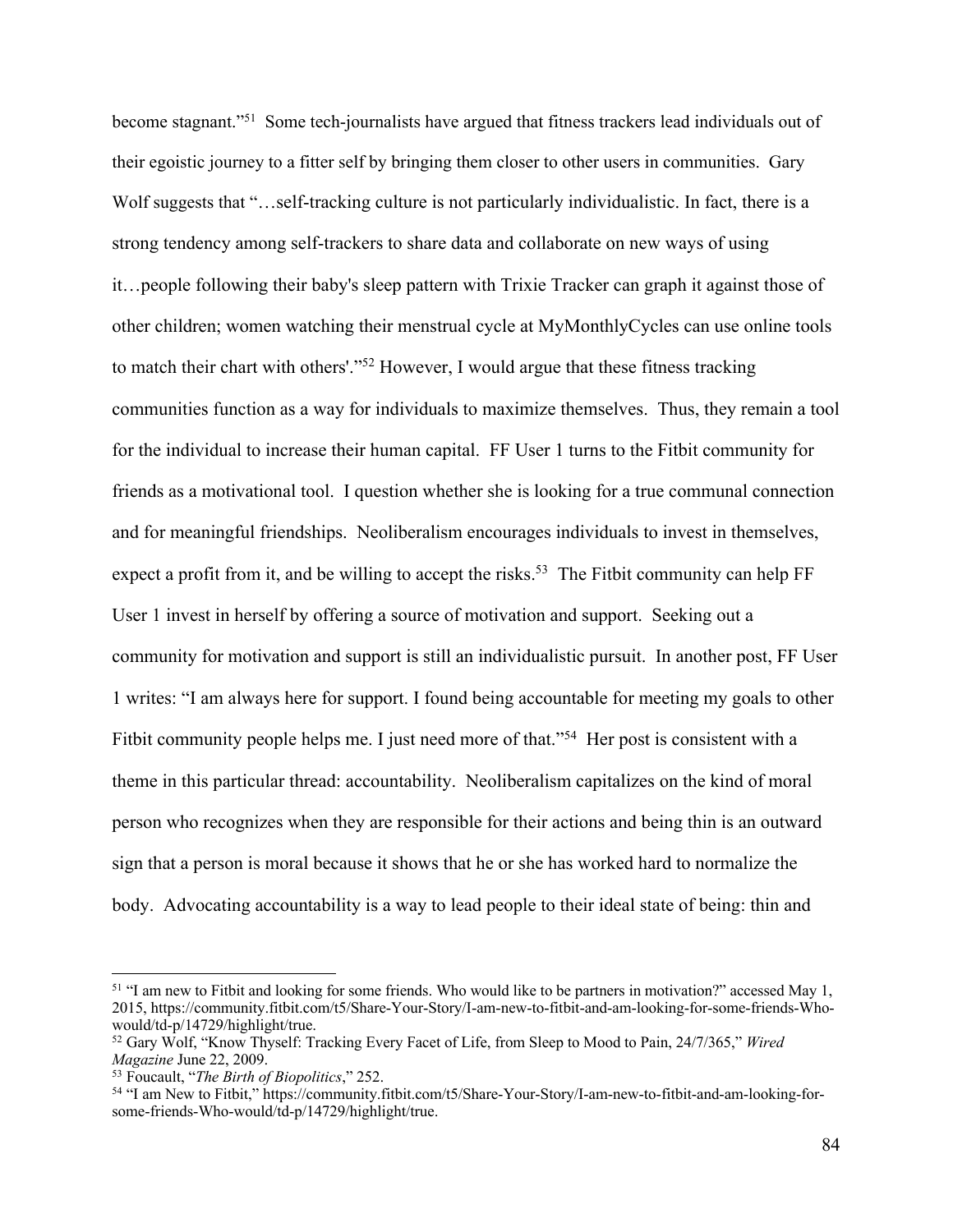moral. Fitbit users seek others to regulate each other, and then discipline their bodies in order to meet these regulatory expectations.

# *FitBit Challenge Groups*

Fitbit also provides its users access to online fitness challenge groups. Fitbit challenge groups bring individual users together in order to compete against group members in a number of intense physiological challenges. Once members join the group, their profile becomes available to their group members. This profile availability means, in some cases, that individuals can view their group members' knowledge production, which includes weight, steps taken, water consumed, types of daily exercise, food intake, when, how well, and how long a person slept, etc. In other words, the Fitbit application provides users 24/7 access to, not only their own "selfcultivating" experience, but also to their group member's 24/7 "self-cultivation." A person can make their information private; however, group members do consistently provide other group members access to their information.

The first Fitbit challenge group is titled "Step-up or Kicked Out!" I will refer to this group as Step-up Group. This group describes itself as follows: "Step Up or Kicked Out is a "boot" group. Get 84,000 steps/week (12K/day or better) by Friday at midnight or get kicked out for four weeks. No one wants to be kicked out, so this should motivate you to get those steps!! SuKo is also a challenge group. We run individual and team challenges to keep stepping fun not a chore. So Step Up and join SuKo!! Or get Kicked Out."55 Step-up Group's association with military language works to motivate group members through intimidation and exclusion. Its expectations are higher than the Fitbit daily challenge of ten thousand steps per day. Their website provides in a prominent place a daily running graph that includes all of the group

 <sup>55</sup> "Step Up or Kick Out," accessed May 1, 2015, https://www.fitbit.com/group/22R4DN.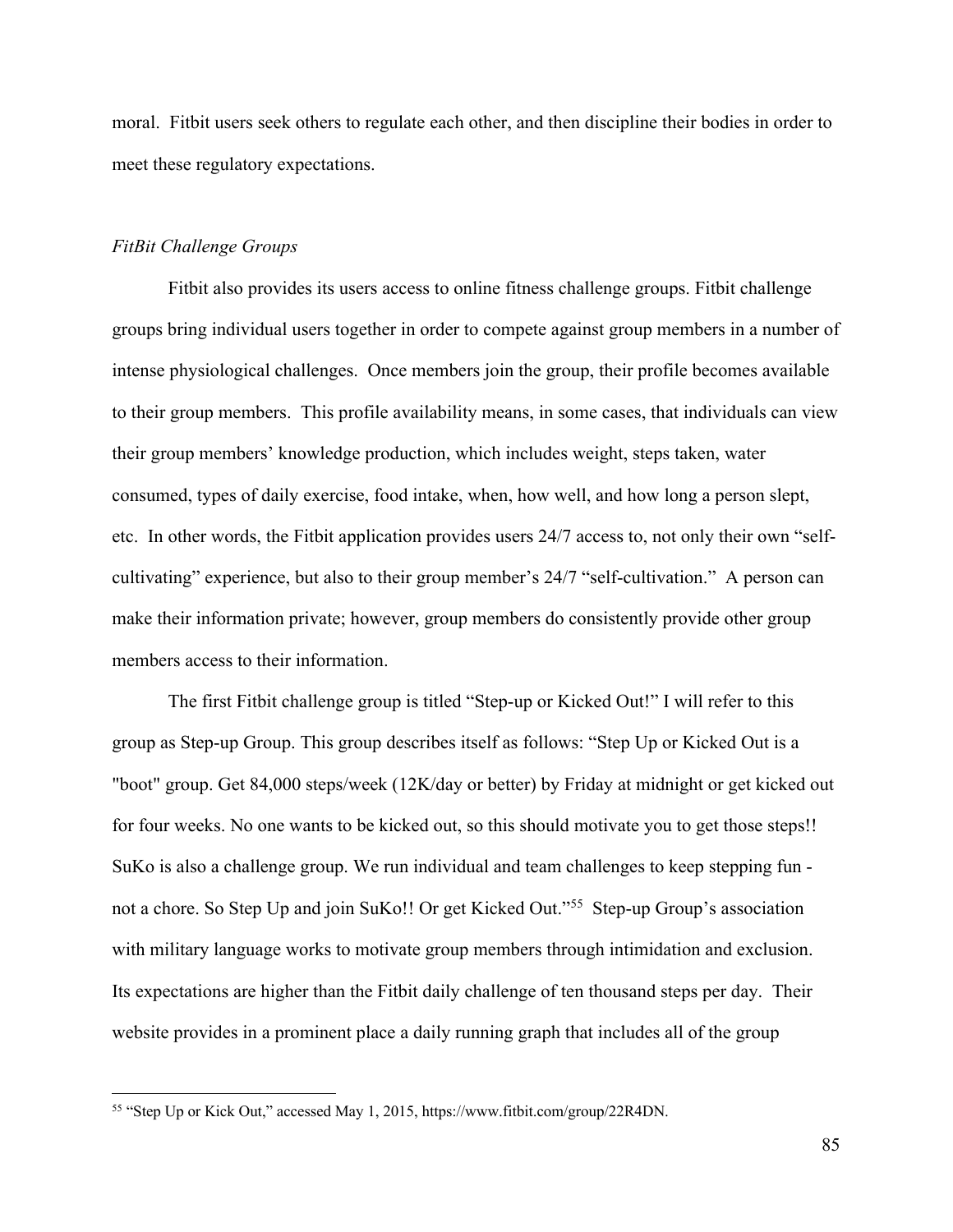members' performances. Only the names of the people in the top three places are listed; so if group members want to be recognized they have to be in the top three places. This group provides members a place where they can practice their neoliberal subjectivity: a subjectivity that, as I suggested above, lives intensely, always on the edge of burn out. Each member can hold each other accountable for bettering their bodies, while offering regulatory support, and showing their moral character by working hard to maximize their bodies.

Step-up Group members have made their information, including their body goal, calories burned, time exercised, weight and food intake, available to their fellow fitness challengers. They are driven to share the knowledge they gain through self-monitoring by a network of biopower. Foucault argues that "power relations materially penetrate the body in depth, without depending even on the mediation of the subject's own representations. If power takes hold on the body, this isn't through its having first to be interiorized in people's consciousness. There is a network or circuit of bio-power, or somato-power..."<sup>56</sup> The technologies of power that develop out of the intersection between medical discourses and neoliberalism have "penetrated the body" as Foucault suggests. Fitbit users feel compelled to take charge of their body because their way of being is open to normalizing and maximizing practices. Maximization is normal. Disciplining the body then appears to be part of human nature and a sign of good character, rather than a matter of subjectivization, subjugation, or even domination. Everyday practices of the individual produce an ontology that is easily governed within neoliberalism. When a person becomes a self-monitoring cyborg by joining a fitness tracker to their body, they are doing what is natural for a neoliberal subject: increasing their human capital by living intensely.

The title of the second Fitbit challenge group is "Zombie Apocalypse Survivors…," and it describes itself as follows: "MUST walk, run or crawl .....10,000 steps every day or be eaten

 <sup>56</sup> Michel Foucault, "The History of Sexuality," *Power/Knowledge* (New York: Vintage Books, 1980): 186.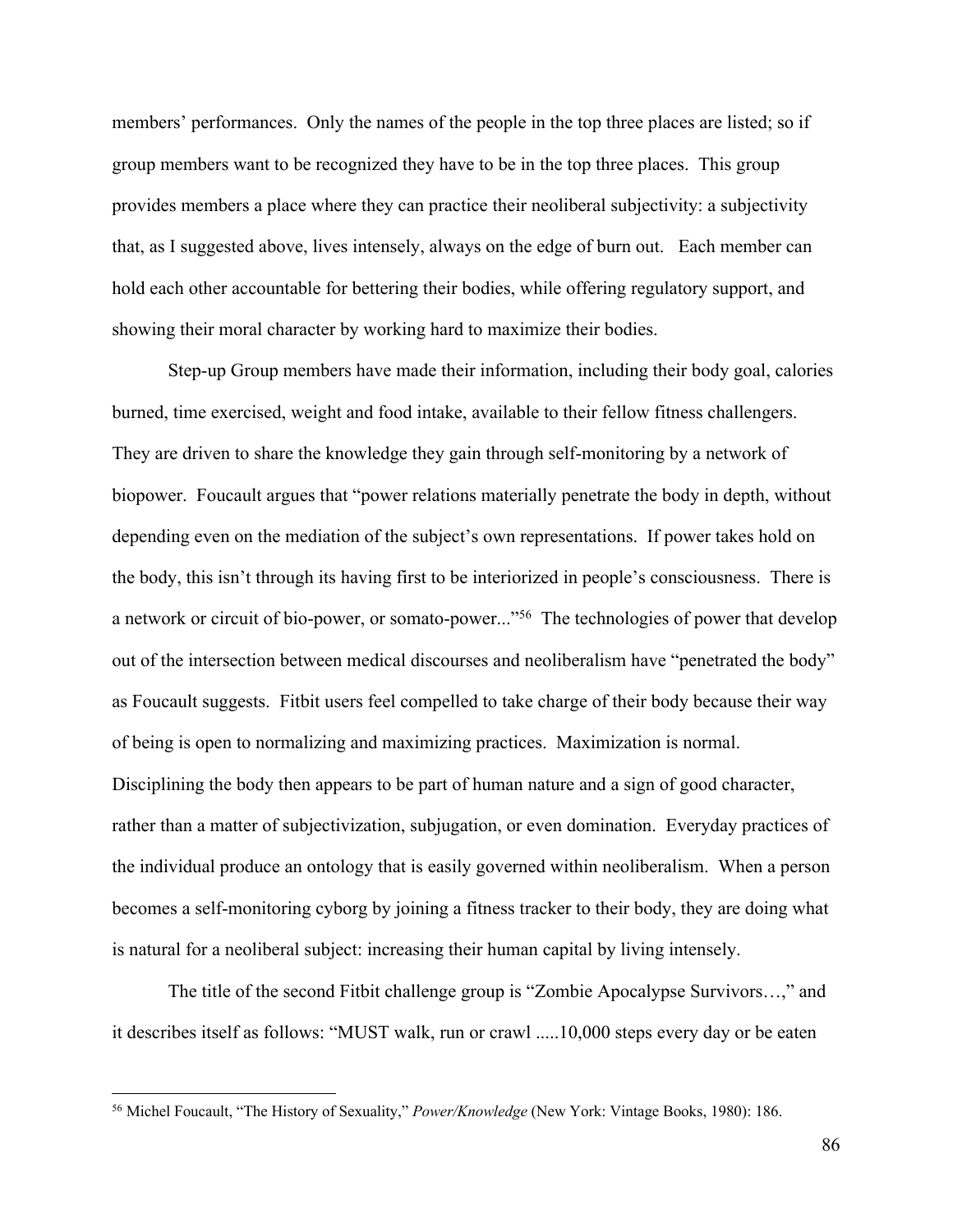alive by flesh craving undead!!! We will mourn, very briefly, the underachievers! Now MOVE!!"<sup>57</sup> Again, group members regulate how they all discipline their bodies by producing knowledge about their bodies and making it available. The suggestion that group members will be eaten by a zombie or become a zombie if they fail to walk or run enough appeals to their fear of failing to live on the edge of burn out. It is a fear of becoming part of a general economy of bodies without the ability to maximize one's human capital: a total loss of the neoliberal self if one should fail to walk enough.

These groups show the productive relationship between power and knowledge. In "The Body of the Condemned," Foucault points to this productive relationship; he argues,

[w]e should admit, rather, that power produces knowledge (and not simply by encouraging it because it serves power or by applying it because it is useful); that power and knowledge directly imply one another; that there is no power relation without the correlative constitution of a field of knowledge, nor any knowledge that does not presuppose and constitute at the same time power relations…the subject who knows, the objects to be known, and the modalities of knowledge must be regarded as so many effects of these fundamental implications of power-knowledge.<sup>58</sup>

Self-monitoring cyborgs produce a vast amount of knowledge on a daily basis, and this knowledge and power work together to continually make the neoliberal subject real. Fitbit users are both subjects of knowledge since they produce information about their bodies and objects of knowledge because it is their body that they are observing.

# **4. Conclusion: The Desperation Haunting "Self-Cultivation"**

Haraway calls for a refusal of an "anti-science/technology metaphysics" in order to reconstruct a reality that recognizes the social relations of science and technology and the connections and myriad forms of communication between persons. 59 For Haraway, the cyborg

 <sup>57</sup> "Zombie Apocalypse Survivors," accessed May 1, 2015, https://www.fitbit.com/group/224KLW.

<sup>58</sup> Michel Foucault, "The Body of the Condemned," in *Discipline and Punish: The Birth of the Prison*, trans. Alan

<sup>59</sup> Haraway, "A Cyborg Manifesto," 181.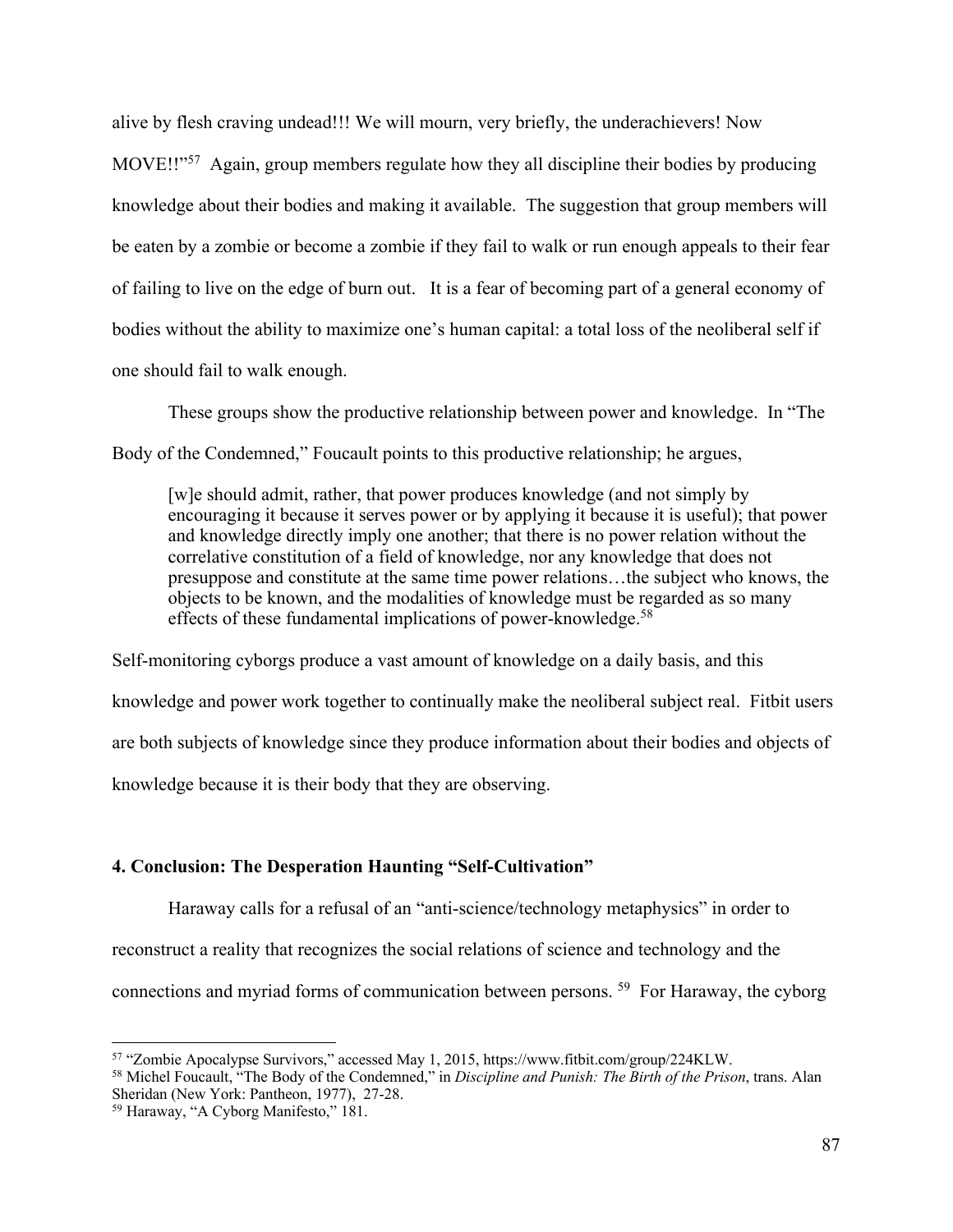would be the subject of this reality, and it would challenge the dualisms of dominant discourses. However, neoliberalism is not hostile to science, nor has it demonized technology. On the contrary, the fitness tracking cyborg represents a tight coupling between the normalizing sciences of medical discourses and neoliberalism. Neoliberal subjects embrace technology's ability to enhance their competitive edge. People develop intimate relationships with their selfmonitoring devices, suggesting that these devices become part of their being as they intensify their ability to practice a particular kind of subjectivity. As enhanced neoliberal subjects, selfmonitoring cyborgs perpetuate dualistic thinking by constantly focusing on normal/abnormal, moral/immoral, lazy/productive, and competitive/apathetic binaries.

In *No Speed Limit*, Shaviro argues that self-cultivation is unthinkable, perhaps unintelligible, in neoliberalism because it requires a "reflexive turning inward," which is for Shaviro "the opposite of self-branding, where I stylize myself in order to market myself, to be an entrepreneur of myself, and to increase the value of my 'human capital.'"<sup>60</sup> I am not so sure that unintelligibility is the right way to think about how notions of self-cultivation might function or persist within neoliberalism. Many of the tech companies that produce fitness trackers and fitness applications utilize notions of self-cultivation in tandem with ideas about living intensely. It is as though living intensely is a form of self-cultivation for these companies and for selfmonitoring cyborgs. This is, of course, not to suggest that living intensely as self-cultivation is actually self-cultivation since, as I argued earlier in this chapter, self-cultivation is not dependent on its instrumental value. It is about caring for the self for its own sake. Rather, neoliberal governmentalities, in tandem with nodes of power/knowledge, benefit from the persistence of notions of self-cultivation that hide the true nature of practices of self-care: namely that all aspects of life are now subsumed under capital, or that all aspects of life are now functions of

 <sup>60</sup> Shaviro, *No Speed Limits*, 51.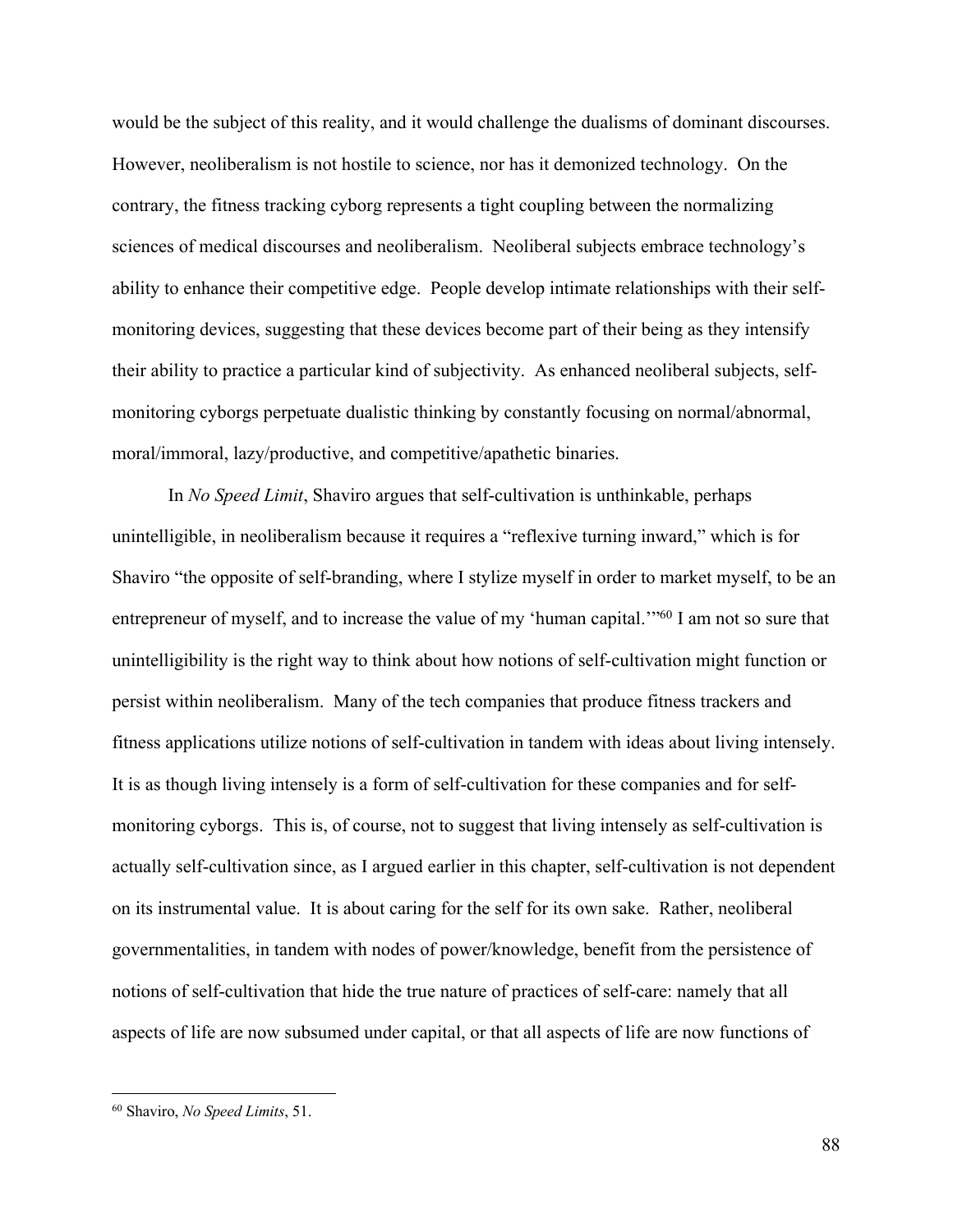capital/ism. People still think they are engaging in practices of self-cultivation when, in reality, they are engaging in the dissolution of the self, since they are in fact machinic functions of capitalism. This quasi-life of struggling to live intensely, to emulate the privileged, is not just a by-product of neoliberalism, as Crary may suggest. It is not something that comes as an unintended effect of neoliberalism, but rather is very much what the neoliberal subject is and does. This kind of subject is endlessly governable under neoliberalism and thrives under these conditions since it valorizes and desires the assumption of risk and the responsibility of its choices for successfully competing. When the neoliberal subject reaches burn out, it is only "natural" that it blames itself. Neoliberal quasi-life, a life that struggles to endure, and a life that is not quite living and not quite dead, is a notion that I take up in Chapter 3. In this next chapter, I consider how we might rethink biopower apart from its focus on "outright extinction,"61 and I examine the ways in which Foucault's analytic more so than Achille Mbembe's concept of necropolitics may help us to continue to make life strange under neoliberalism.

 <sup>61</sup> Kathryn Yusoff. "An Interview with Elizabeth Povinelli: Geontopower, Biopolitics and the Anthropocene," By Mathew Coleman and Kathryn Yusoff. *Theory, Culture & Societ*y 34, no. 2-3 (2017), 169-185.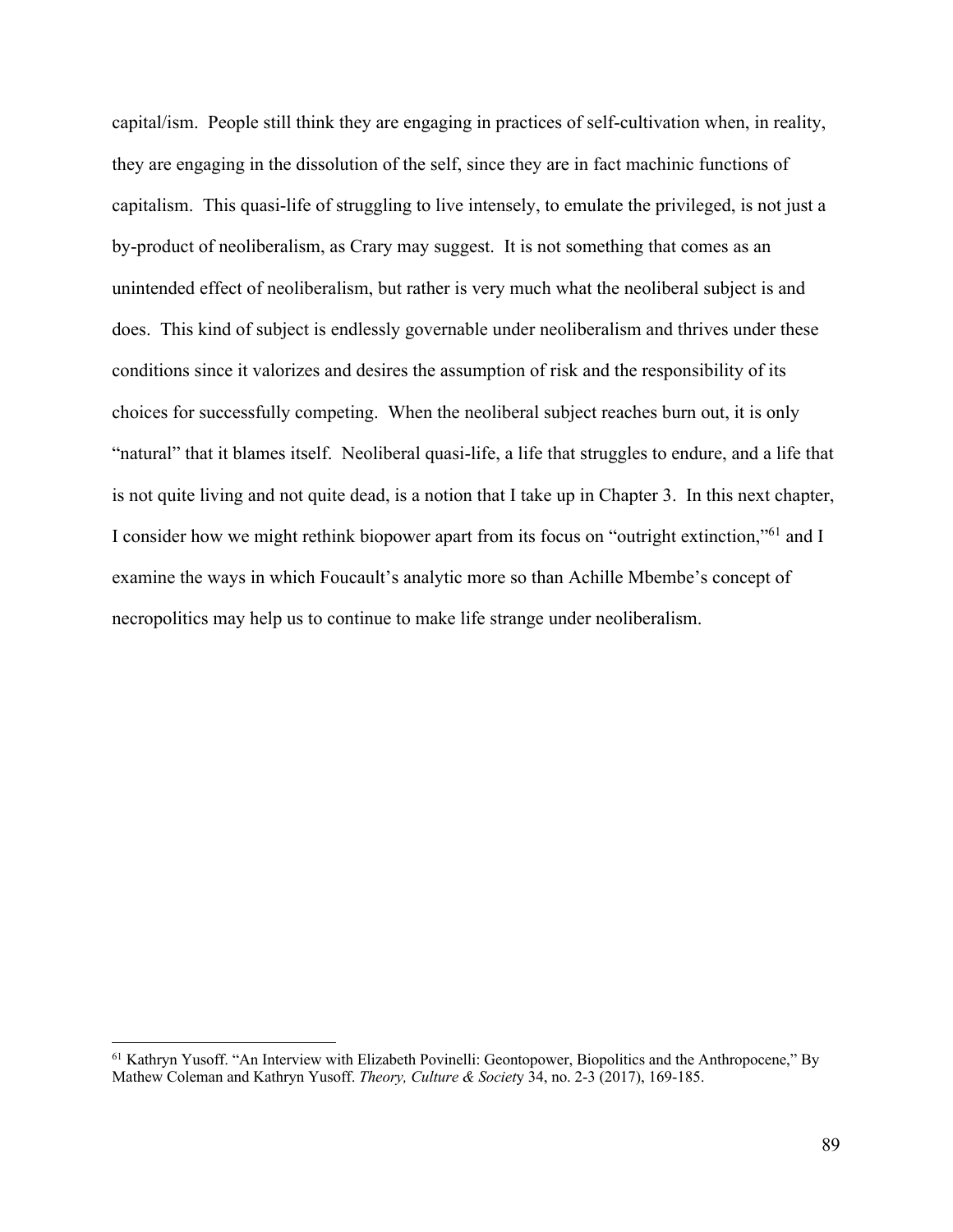### **Chapter Three**

# **Not a State of Exception: Weak State Killing as a Mode of Neoliberal Governmentality**

## **1. Introduction**

This chapter seeks to disentangle Foucault's work on biopolitics from Achille Mbembe's "Necropolitics." It argues that the "death making" of neoliberal governmentalities can still be understood in terms of Foucault's analytic. Foucault's biopolitics is often conflated with Mbembe's necropolitics (they both address genocide and concentration camps), even though Mbembe criticized Foucault's biopower for its inability to account for the ways spectacular modes of killing function. Thus, the goal of this chapter is, in part, to show that Foucault's biopolitics can do more than theorize a genealogy of biological racism and genocide. That is, under neoliberalism, biopolitics does not eliminate populations solely through the production of biological caesuras predicated on race, and this elimination process does not primarily operate through spectacular and large-scale death-making, as the murder function of the state. Rather, as I suggested in Chapter 1 and in the Introduction, neoliberal biopolitics functions, in part, through the marketization of space and generalized conditions of competition. And, as I suggested in Chapter 2, the self-monitoring cyborg is one example of the kinds of neoliberal subjects that compete to live, and if they fail to compete must endure a quasi-life, a life that is not quite living and not quite dead. Necropolitics' focus on spectacular killing may miss the kind of quasi-life that emerges out of neoliberal biopolitics and its marketized spaces. Necropolitics may miss the ways in which neoliberal subjects continually live on the edge of burn out and the ways in which we are all incited to live the most intense lives. In these marketized spaces, when populations of individuals fail to compete (they do not accurately assess risk, or they unsuccessfully maximize their human capital, or they are incapable of enduring or preventing chronic illnesses), it seems "natural" that they should deal with the consequences of their failure to compete. These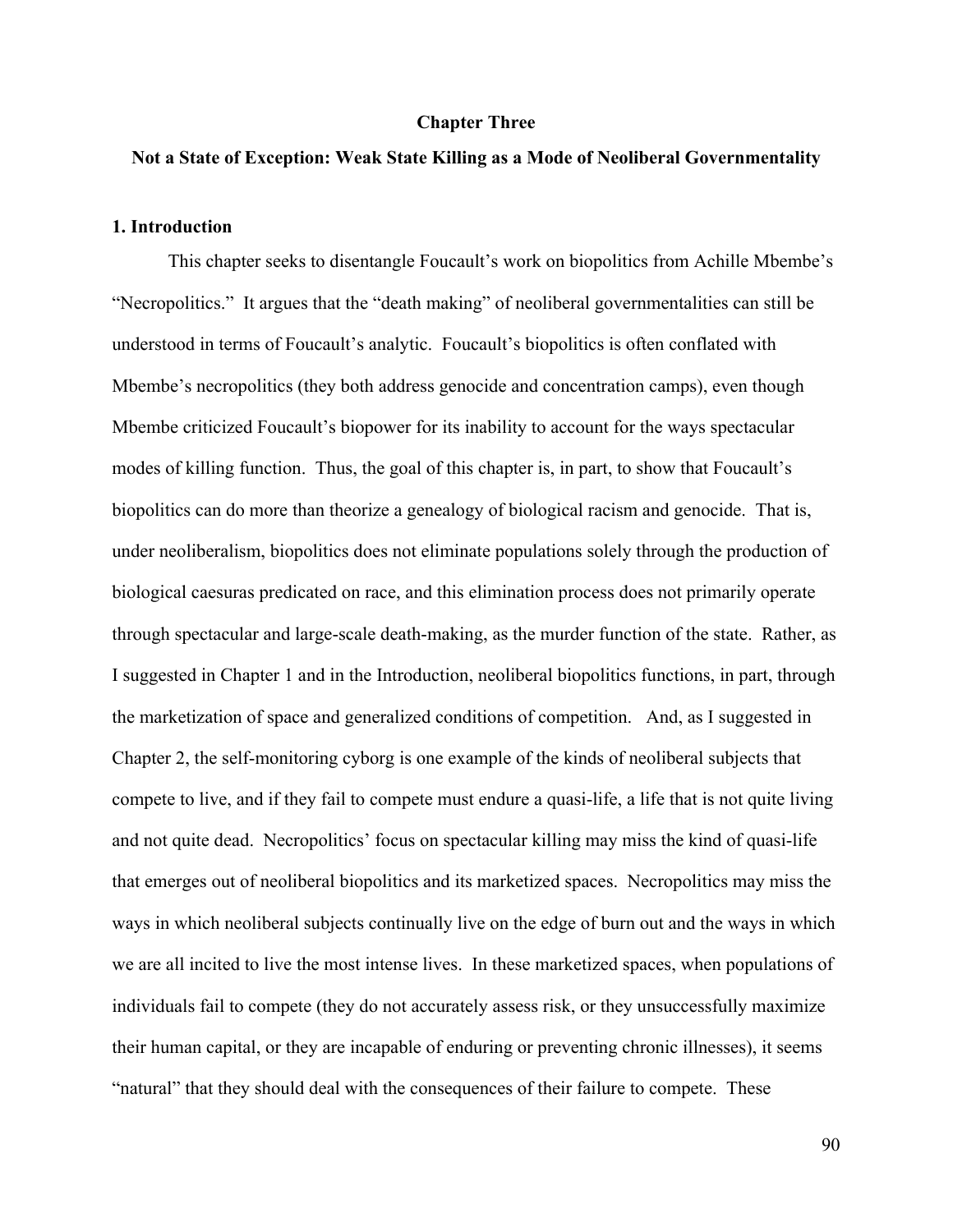consequences, whether they be slow-burning death from chronic illnesses, homelessness, physiological and emotional stress, etc., are understood as the responsibility and the fault of the individual, not of the state or a particular political/economic/social system. Thus, if part of the goal of this project is to highlight the ordinary/taken-for-granted deaths and death-making that permeate the marketized spaces of competition under neoliberalism, disentangling Foucault's biopolitics from necropolitics's focus on "engineered elimination"<sup>1</sup> is a necessary step. Biopolitics without its zero-sum focus may turn our attention to the subtle and deadly ways in which neoliberalism functions. My aim is not to defend Foucault or suggest that we must focus on ordinary deaths at the expense of spectacular modes of killing. Rather, the point is that deathmaking under neoliberalism exists within a spectrum (it is not spectacular death or ordinary death), and focusing on spectacular deaths, as necropolitics tends to do, often misses the other subtler modes of death-making that are very much a part of neoliberalism.

Mbembe poses several questions about the sufficiency of Foucault's "biopower" as an analytic for determining and interpreting contemporary examples of when the political uses murder to achieve its ends. Essentially, Mbembe is asking whether biopower can help us to account for the ways state forces and sub-state forces kill (whether it is during times of war, moments of resistance, or fighting against terrorism) the people they have deemed to be enemies. Mbembe's answer is that biopower is limited in what it can tell us about the ways modern sovereignty, the political, states, and sub-states subjugate life to the power of death. This subjugation of life to the power of death is what Mbembe calls necropolitics. Necropower, for Mbembe, describes the spatial and temporal ordering of contemporary colonial spaces, which involve territorial fragmentation, medieval siege warfare, and continual violence and killing.<sup>2</sup>

<sup>&</sup>lt;sup>1</sup> Karen Yusoff, "An Interview with Elizabeth Povinelli: Geontopower, Biopolitics and the Anthropocene," By Mathew Coleman and Kathryn Yusoff. *Theory, Culture & Societ*y 34, no. 2-3 (2017), 169-185.

<sup>2</sup> Achille Mbembe. "Necropolitics," *Public Culture* 15, no. 1 (2003): 26-29.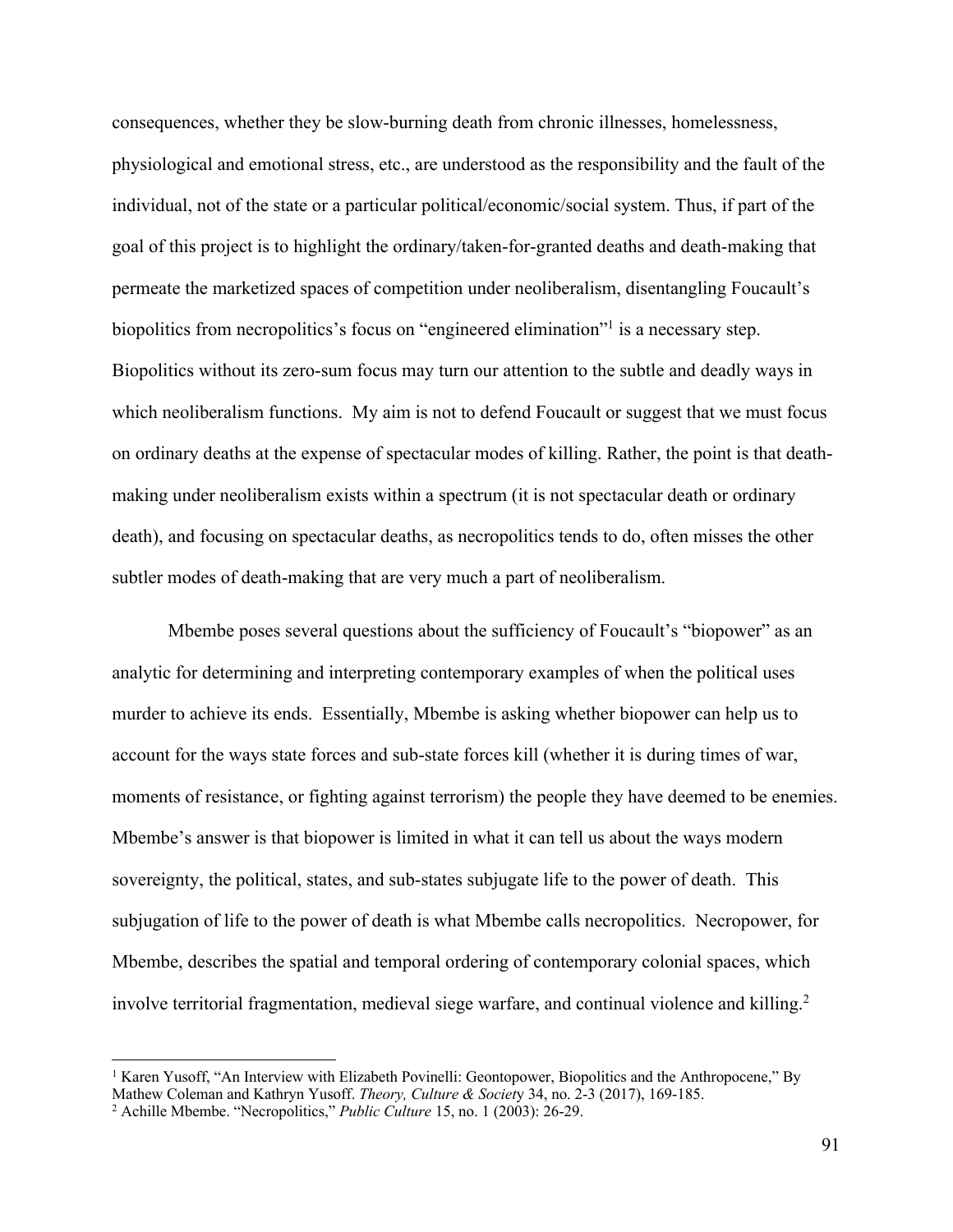Mbembe offers necropower and necropolitics as correctives to what he sees as biopower's inability to account for the irrational, excessively cruel, and spectacular forms of killing in the colonies.

Furthermore, Mbembe relates Foucault's biopower to the state of exception and the state of siege in order to show that biopower is insufficient for making sense of how the right to kill has normalized the state of exception and the relation of enmity. The suggestion here is that Foucault's biopower cannot account for the spatial and temporal logic of modern warfare, nor can it tell us about what Mbembe sees as the domination of a politics of death, and of spectacular death at that, in modern statehood. Mbembe implies that Foucault's notion of biopower cannot make sense of the connections between politics and death in systems that operate within a permanent state of emergency.3 According to Mbembe, death and power function under a different logic within the permanent state of emergency compared to the way they do within biopower.

Mbembe's essay "Necropolitics" was published in 2003, and it (along with Giorgio Agamben's and Roberto Esposito's writings, among others) has since been influential in shaping the way other scholars have interpreted the relationship between life and death in biopolitics. That is, biopolitics' "make live requirement" is understood as the flipside of spectacular modes of "letting die." Or, once again, biopolitics is an insufficient analytic for understanding strong state killing and states of exception. Necropolitics has been criticized for its inability to see beyond biopolitics' "zero point" (e.g. death).<sup>4</sup> However, if, as scholars of biopolitics argue, killing certain populations is a positive condition of biopower,<sup>5</sup> then biopower can still account

<sup>&</sup>lt;sup>3</sup> Mbembe, "Necropolitics," 16.

<sup>&</sup>lt;sup>4</sup> Yusoff, "An Interview with Elizabeth Povinelli," 169-185.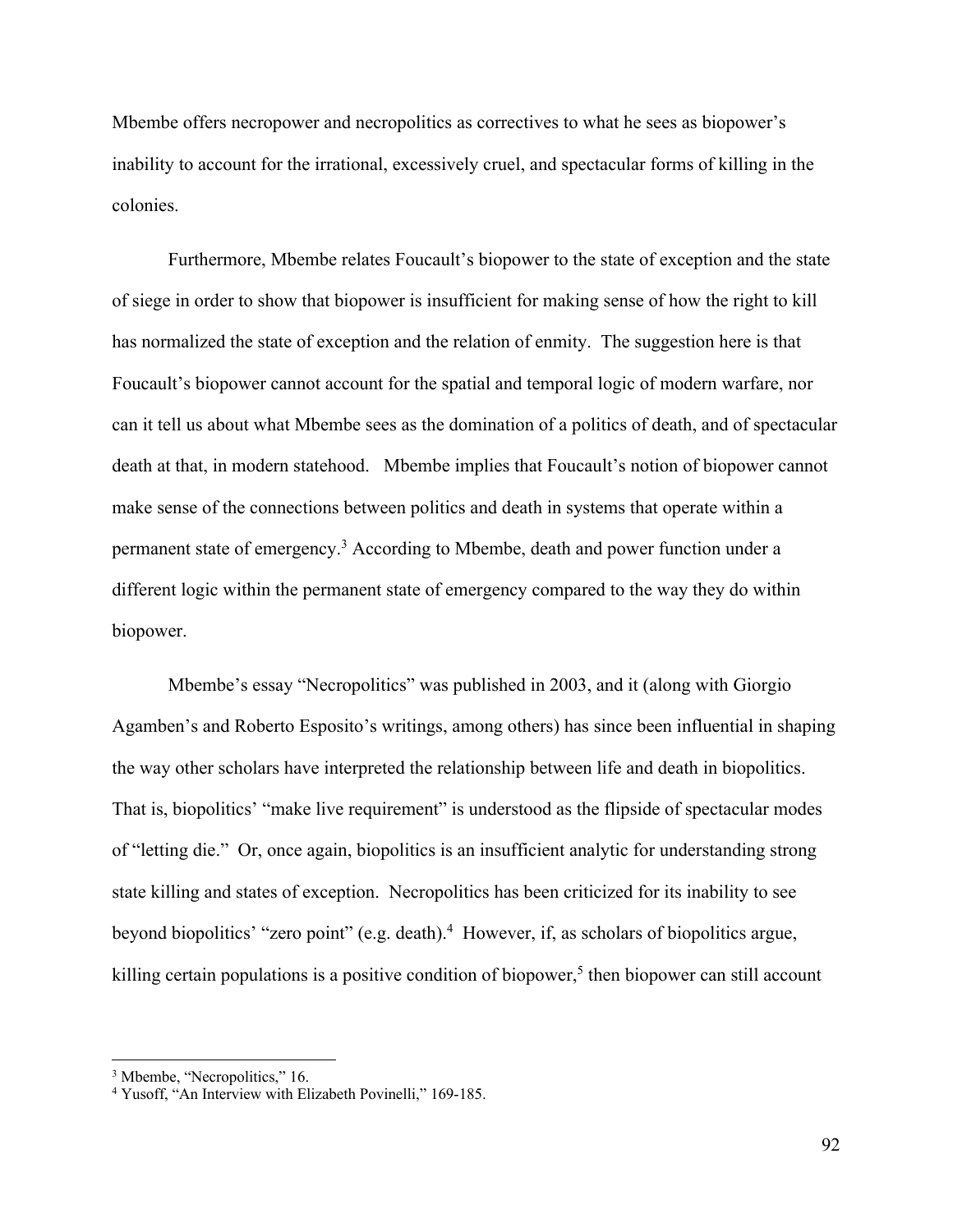for relations of enmity, modern warfare, and the irrational, excessively cruel, and spectacular forms of killing in colonies. More importantly, biopolitics is also no longer an insufficient analytic for understanding ordinary suffering as a mode of weak state killing. Unlike Mbembe, I suggest that biopower does not need a state of exception to justify killing, if by definition, biopower kills to make live certain populations. Thus, I wish to argue that we do not need a flipside or an addendum to biopower, such as necropolitics or thanatopolitics, $6 \text{ since biopower}$ can itself account for weak and strong modes of state killing.

Furthermore, while Mbembe has been useful for conceptualizing the spatio-temporality of "large-scale killings"7 and permanent extra-juridical killing, his necropolitics misses the paradoxical nature of biopower and overlooks the weak modes of state killing that capitalize on ordinary suffering under neoliberalism. In this chapter, I address a number of problems with Mbembe's understanding of sovereignty, with his definition of biopower, and with his understanding of the function of racism within biopower. His criticism of biopower is predicated upon a conflation of sovereignty with biopower, and it results from a misreading of Foucault's understanding of sovereignty. Mbembe's necropower, although useful in thinking about the creation of death-worlds in the context of contemporary forms of warfare, including colonial spaces, is thus limited in what it can offer to an analysis of the spatio-temporality of neoliberalism. Massive-scale killing and overt state killing are *not* the modus operandi of the biopolitics of neoliberal spatio-temporality. I begin this chapter with an analysis of Mbembe's definition of sovereignty and his conflation of sovereignty with biopower. Then, I address the problems with Mbembe's definition of biopower and with the way Mbembe uses Foucault's

 <sup>5</sup> Thomas Lemke, "The Risks of Security: Liberalism, Biopolitics, and Fear," in *The Government of Life Foucault, Biopolitics, and Neoliberalism*, eds. Vanessa Lemm and Miguel Vatter (New York: Fordham University Press, 2014), 68.<br><sup>6</sup> "Thanatopolitics" is the term preferred by Agamben. See Agamben, *Homo Sacer*.

<sup>&</sup>lt;sup>7</sup> Elizabeth Povinelli. *Economies of Abandonment: Social Belonging and Endurance in Late Liberalism*. (Durham: Duke University Press, 2011), 134.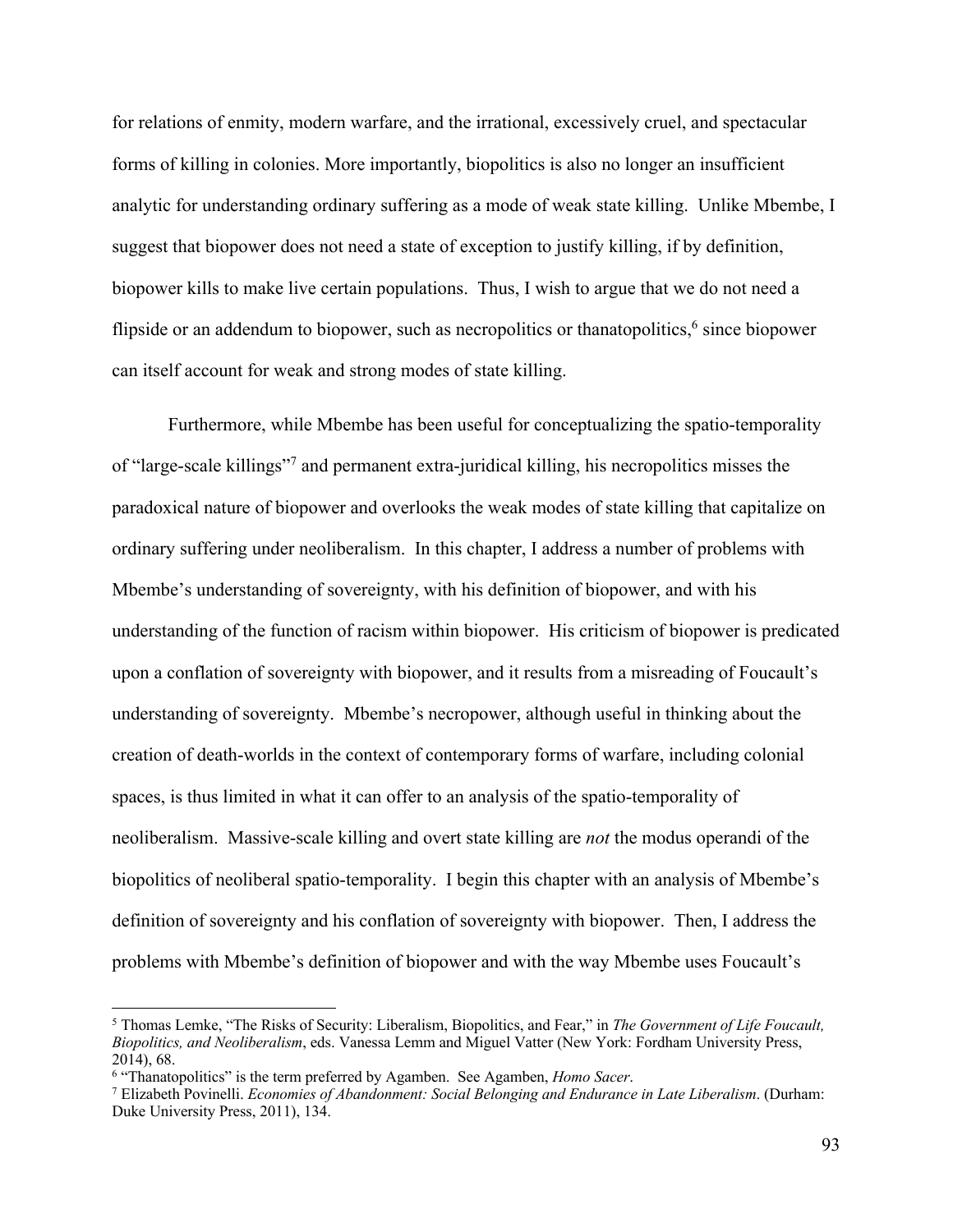definition of racism. Finally, I consider the weaknesses of Mbembe's necropolitics/necropower in making sense of the spatio-temporality of neoliberalism.

# **2. Sovereignty, Biopower, Racism**

Mbembe begins "Necropolitics" with the following point about sovereignty: "the ultimate expression of sovereignty resides, to a large degree, in the power and the capacity to dictate who may live and who must die…"8 He indicates in a footnote that his approach to the question of sovereignty builds on Foucault's notion of sovereignty from his lecture "*Society Must Be Defended*." However, Mbembe's assumption that the ultimate expression of sovereignty lies in its power and capacity to determine "who may live" and "who must die" is not entirely consistent with Foucault's critique of sovereignty. Foucault uses the phrases "what must live" and "what must die" when he answers the question "what is racism?" State racism is for Foucault a way for biopower to justify the right to kill by deciding who must die and who must live.<sup>9</sup> But state racism and sovereignty are not the same. I will return to this point below.

For Foucault, the "[s]overeign power's effect on life is exercised only when the sovereign can kill…It is the right to take life or let live."10 Mbembe's position that sovereignty dictates who may live suggests a more active form of power over living. Foucault's position is instead that sovereignty has an indirect power over living. Foucault writes that, "the right of life and death is a dissymmetrical one,"<sup>11</sup> with letting live meaning, in part, refraining from killing. But this is not a power based on "generating forces, making them grow, and making them live."12 The ultimate expression of sovereignty, an expression of its absolute power, would be through

 <sup>8</sup> Ibid., 11.

<sup>9</sup> Michel Foucault, "Society Must Be Defended," 255.

<sup>10</sup> Ibid., 240.

<sup>11</sup> Michel Foucault, "Right of Death and Power over Life," in *History of Sexuality, Volume I* (New York: Vintage, 1990), 135-136.

<sup>12</sup> Ibid., 136.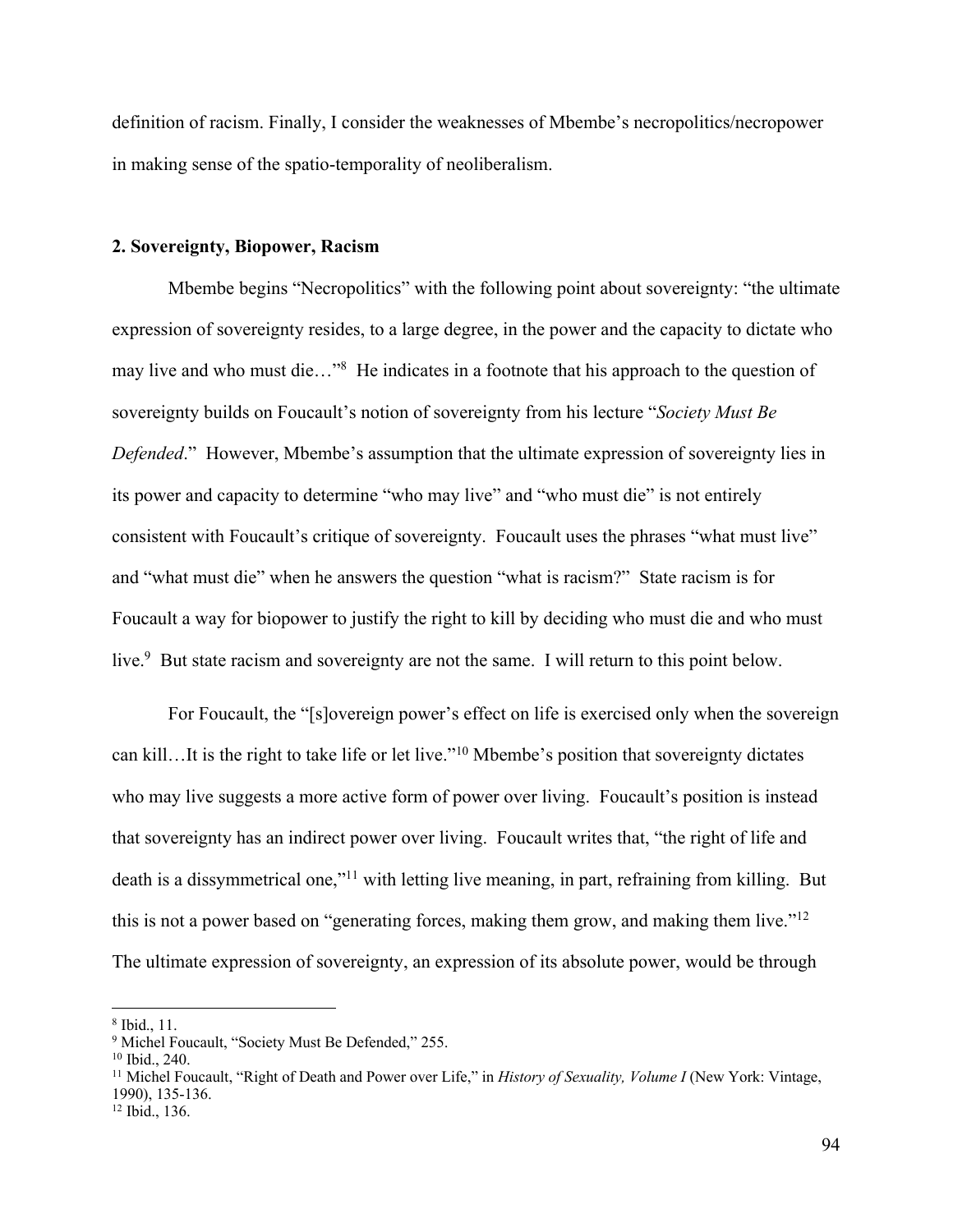the sovereign's right to kill, the right of the sword, and the right to put to death. According to Foucault, this "was the moment of the most obvious and most spectacular manifestation of the absolute power of the sovereign."13 To kill, then, does not necessarily constitute the limits of sovereignty, since it is largely through killing that the sovereign exercises its power.

At times, Mbembe simply conflates sovereignty with biopower. For example, Mbembe suggests that "to exercise sovereignty is to exercise control over mortality and to define life as the deployment and manifestation of power."14 Mbembe summarizes Foucault's biopower based on the terms he introduces at the beginning of his essay (the right to kill, to allow to live, or to expose to death), which is for Mbembe "that domain of life over which power has taken control."15 But in the case of Foucault, the right to kill and to allow to live refers to "sovereignty's old right," "the power of the sword," or the old sovereign's right to kill.<sup>16</sup> The mode/system of biopower introduces a paradox in its hold over life, which is that killing or the right to kill goes against the imperative to make live and to ensure the survival of a population. Biopower's emergence as a type of power does not mean that sovereign power completely disappears or that biopower is a new form of sovereignty. Mbembe's use of mortality and "life as the deployment and manifestation of power" are elements of biopower, not of sovereignty. Yet, Mbembe writes that to do one is to do the other. Mbembe's definition of sovereignty actually reads like Foucault's definition of biopower, and specifically like the beginning of Foucault's definition of racism. When Foucault refers to mortality in "*Society Must Be Defended*," he does so when explaining biopower. Biopower concerns itself with a number of processes, including mortality rates.

 $13$  Ibid., 248.<br> $14$  Mbembe, "Necropolitics," 12.

<sup>15</sup> Ibid., 12.

<sup>16</sup> Foucault, "*Society Must Be Defended*," 240.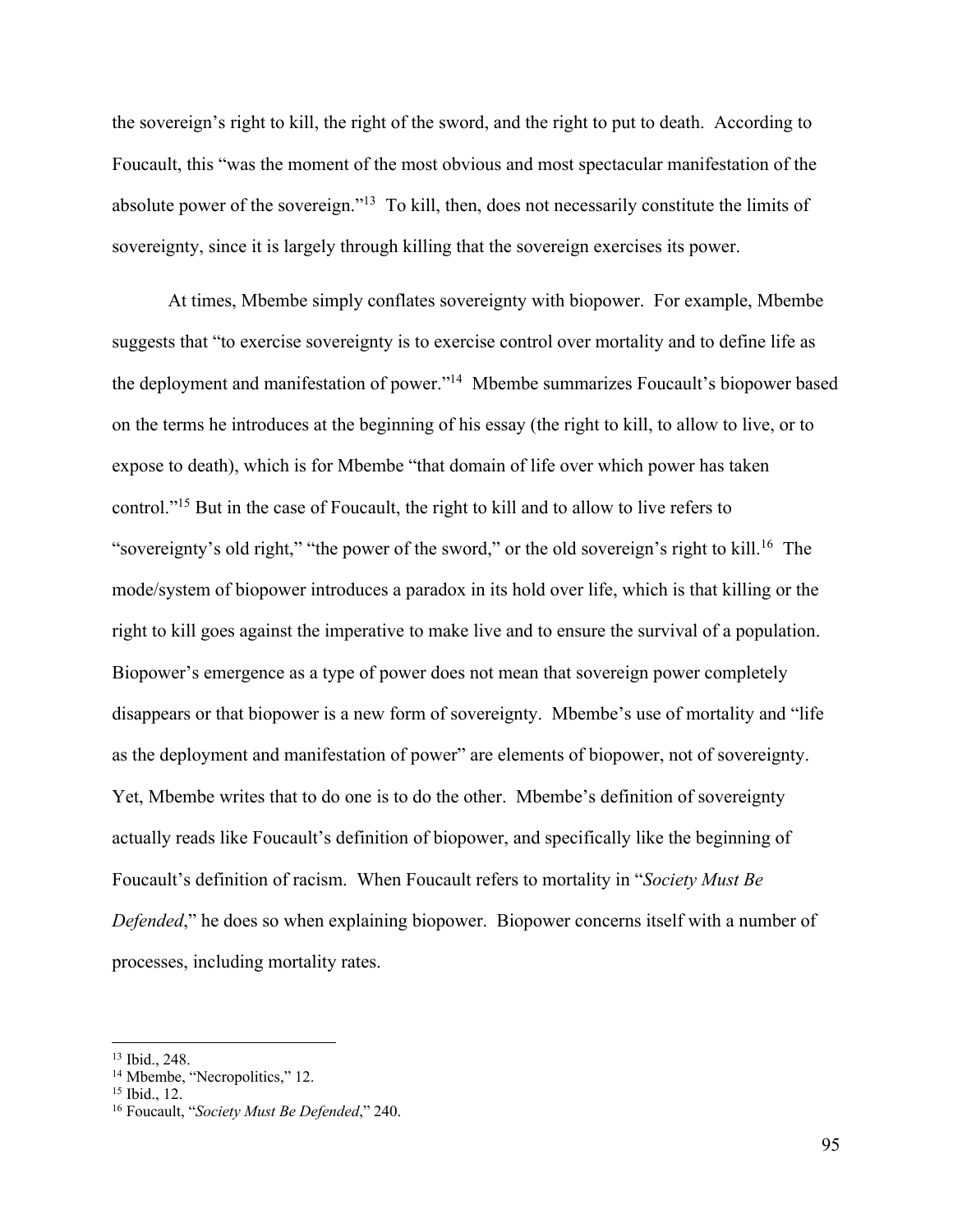Mbembe's definition of biopower (that domain of life over which power has taken control) is borrowed from Foucault's definition of racism. It is in this context that Foucault writes about "a break into the domain of life that is under power's control. "<sup>17</sup> Biopower is implied in this sentence but not succinctly defined. Foucault offers a more succinct, yet slightly different, definition of biopower in *The History of Sexuality, Volume I*. It is different from the definition he provides in "*Society Must Be Defended*" because it includes both anatomo-politics, which was previously understood within the context of disciplinary power, and biopolitics as a series of techniques of biopower. In *The History of Sexuality, Volume I*, Foucault writes that biopower developed in two forms that are not oppositional, but instead, are entangled so that they strengthen each other even though they may at times seem to be contradictory. Anatomopolitics is "centered on the body as a machine; its disciplining, the optimization of its capabilities, the extortion of its forces, the parallel increase of its usefulness and its docility, all this was ensured by the procedures of power that characterized the disciplines."18 It is also individualizing in that it is concerned with discipline at the level of the individual body. The other technique of biopower is biopolitics. Biopolitics is "focused on the species body, the body imbued with the mechanics of life and the serving as the basis of the biological process: propagation, births, mortality, the level of health, life expectancy and longevity."19 Biopolitics is massifying in that it is concerned with humans at the level of the population. Foucault writes in *The History of Sexuality, Volume I* that both of these techniques of power constitute biopower. Biopower's main purpose is "no longer to kill, but to invest life through and through."20 It is the power to "make" live and "let" die.21 Biopower's mode is regulatory, normalizing, and still

<sup>17</sup> Ibid., 254. 18 Foucault, *History of Sexuality*, 139. 19 Ibid., 139. 20 Ibid., 139.

<sup>21</sup> Foucault, "*Society Must Be Defended*," 240.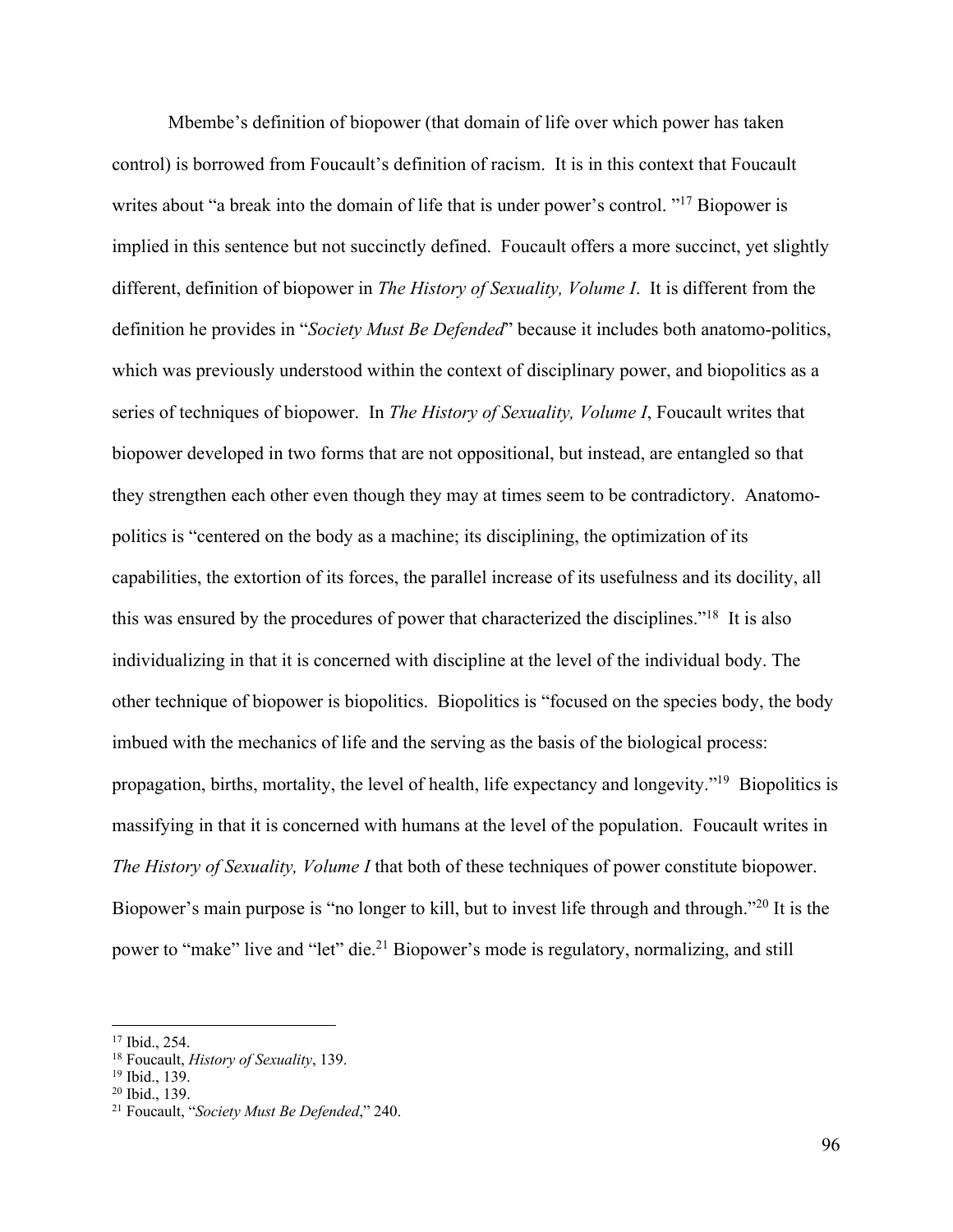disciplinary. Killing, then, becomes a way of cleansing and ensuring the health of certain populations, but it is not the right of the sovereign to kill.

Thus, Mbembe's definition of biopower and his reading of Foucault do not do justice to the complexity of and variations in Foucault's biopower. This may pose a problem for Mbembe's assessment of whether biopower can sufficiently account for contemporary forms of warfare. Mbembe writes that biopower functions through "dividing people into those who must live and those who must die,"22 and through the "subdivision of the population into subgroups, and the establishment of a biological caesura between the ones and the others."<sup>23</sup> Both of these processes of division once again refer primarily to what Foucault calls racism. According to Mbembe, racism is mostly a technology "aimed at permitting the exercise of biopower, 'that old sovereign right of death."<sup>24</sup> It is unclear what Mbembe means here. If he is suggesting that biopower is 'that old sovereign right of death," then this is another conflation of sovereignty with biopower. In "*Society Must Be Defended*," Foucault argues that one way a normalizing society or the power of normalization kills is through biological racism. However, Mbembe's definition of racism as it functions within biopower does not account for the second way racism functions. For Mbembe, the purpose of racism within biopower is to justify the right to kill and to establish a positive relation between life and death. On the other hand, for Foucault, within biopower, killing once again functions as a way to ensure that a population continues to live. That is, racism allows for the purification, health, and survival of one population by killing an inferior race, a degenerate race, or a dangerous race. The more the "good" race kills other inferior races, the healthier the good race becomes. This killing is then a biological relationship.<sup>25</sup> Thus, unlike

<sup>&</sup>lt;sup>22</sup> Mbembe, "Necropolitics," 17.<br><sup>23</sup> Ibid., 17.

 $24$  Ibid.

<sup>25</sup> Foucault, "*Society Must Be Defended*," 256.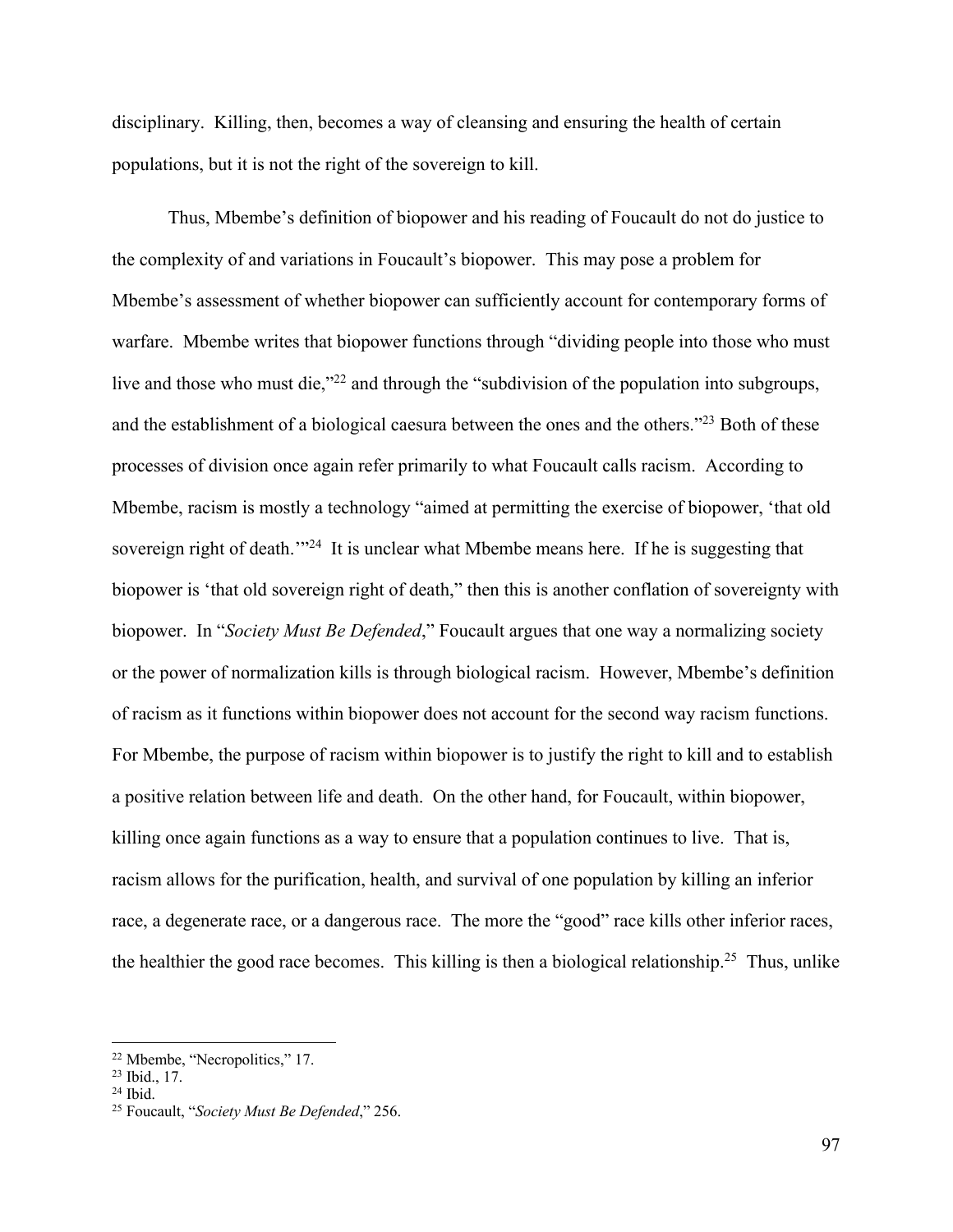what Mbembe seems to suggest, racism is not just about regulating the distribution of death and enabling the murder function of the state. This characterization reads too much like the old sovereign right to kill. Rather, racism is once again primarily about making a population healthier, purer, or more likely to live longer. Racism is instrumentalized by biopower as a mechanism designed to improve the health of a population. I have drawn attention to these ambiguities here in order to suggest that Mbembe's critique of biopower is located within a logic of sovereignty that misses the Foucaultian points about biopower. I further suggest that the logic of biopower can account for the modes of spectacular death that Mbembe addresses.

### **Mbembe's Assessment of Biopower**

Mbembe associates biopower with a rational and normative understanding of sovereignty, which limits how we can interpret the right to kill. This form of sovereignty misses the way contemporary forms of the right to kill have normalized the state of exception and the relation of enmity. The power that functions in this right to kill utilizes "exception, emergency, and a fictionalized notion of the enemy,"26 and Mbembe suggests that this power is not limited to state power. This extra note about state power is a reference to what Mbembe sees as a limitation of biopower in that it seems that, for him, it is exercised within/by the state. <sup>27</sup> It is clear to Mbembe that the sovereign right to kill and biopower are located within the functioning of the modern state, and thus are constitutive of state power primarily. For Mbembe, biopower and its ties to a sovereignty that works within the law cannot fully account for a politics of death within a state of emergency where the law is suspended. Mbembe draws a distinction between sovereignty that is dominated by reason and the norm and a modality of sovereignty that is dominated by states of exception, terror, and extermination. In other words, for Mbembe, more

 <sup>26</sup> Mbembe, "Necropolitics," 16.

<sup>27</sup> Ibid., 16.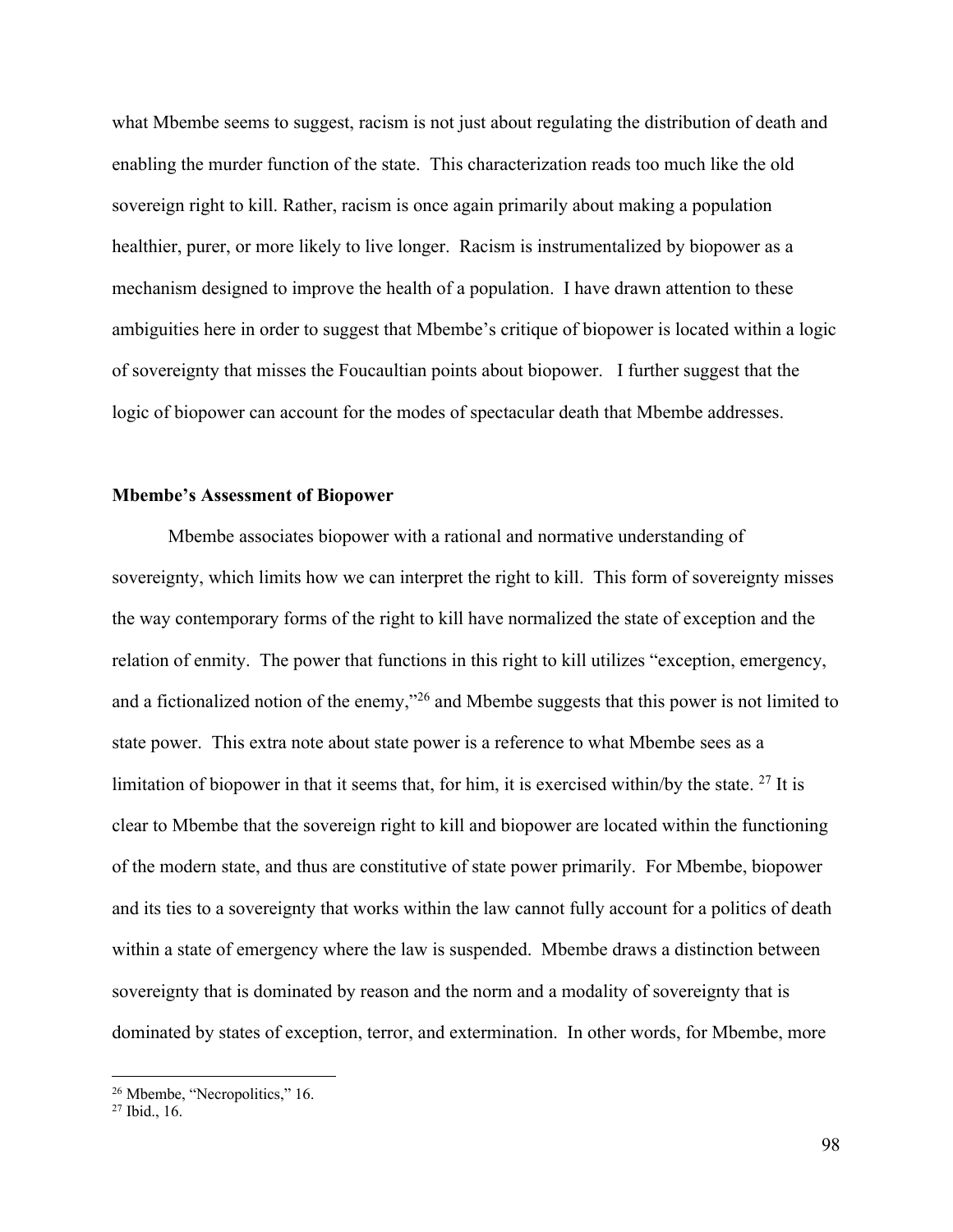recent political criticisms, including Foucault's, have differentiated politics from war whereas Mbembe wishes to "imagine politics as a form of war."<sup>28</sup> But, once again, Foucault characterizes biopower as a mode of power that does *not* function through state power. For Foucault, biopower points to the complexities of power relations as they function in and through bodies, populations, power/knowledge regimes, and governmentalities. In other words, biopower for Foucault is not entirely understood politically in terms of macro-relations. Biopower is not primarily about clear state actors or sub-state actors making live and letting die; it is not about top-down power.

Later, Mbembe argues that the Nazi regime is an example of one among many "early and late modern" conceptions of sovereignty. This again suggests that Foucault's biopower has been limited by its application to older forms of sovereignty, as well as by its consideration of the logic of modernity, which further is rooted in Western European history and partly attributable to Hobbes' perspective on sovereign power. In some cases, modernity/terror is expressed for Mbembe through an ancient "passion for blood" and "notions of justice and revenge."<sup>29</sup> In other moments, the killing of the enemy of the state is based on what Mbembe calls more "intimate, lurid, and leisurely forms of cruelty."30 And later Mbembe argues that any consideration for the ascendance of modern terror should address slavery. Slavery is, according to Mbembe, "one of the first instances of biopolitical experimentation."31 Mbembe is also critical of Foucault's genealogy of power because its acceptance of a normative form of sovereignty ignores the basic nature of sovereignty, which for Mbembe is a sovereignty that "consists fundamentally in the exercise of a power outside the law and where 'peace' is more likely to take on the face of a 'war

 <sup>28</sup> Mbembe, "Necropolitics," 12.

<sup>&</sup>lt;sup>29</sup> Ibid., 18.<br><sup>30</sup> Ibid., 19.

<sup>31</sup> Ibid., 21.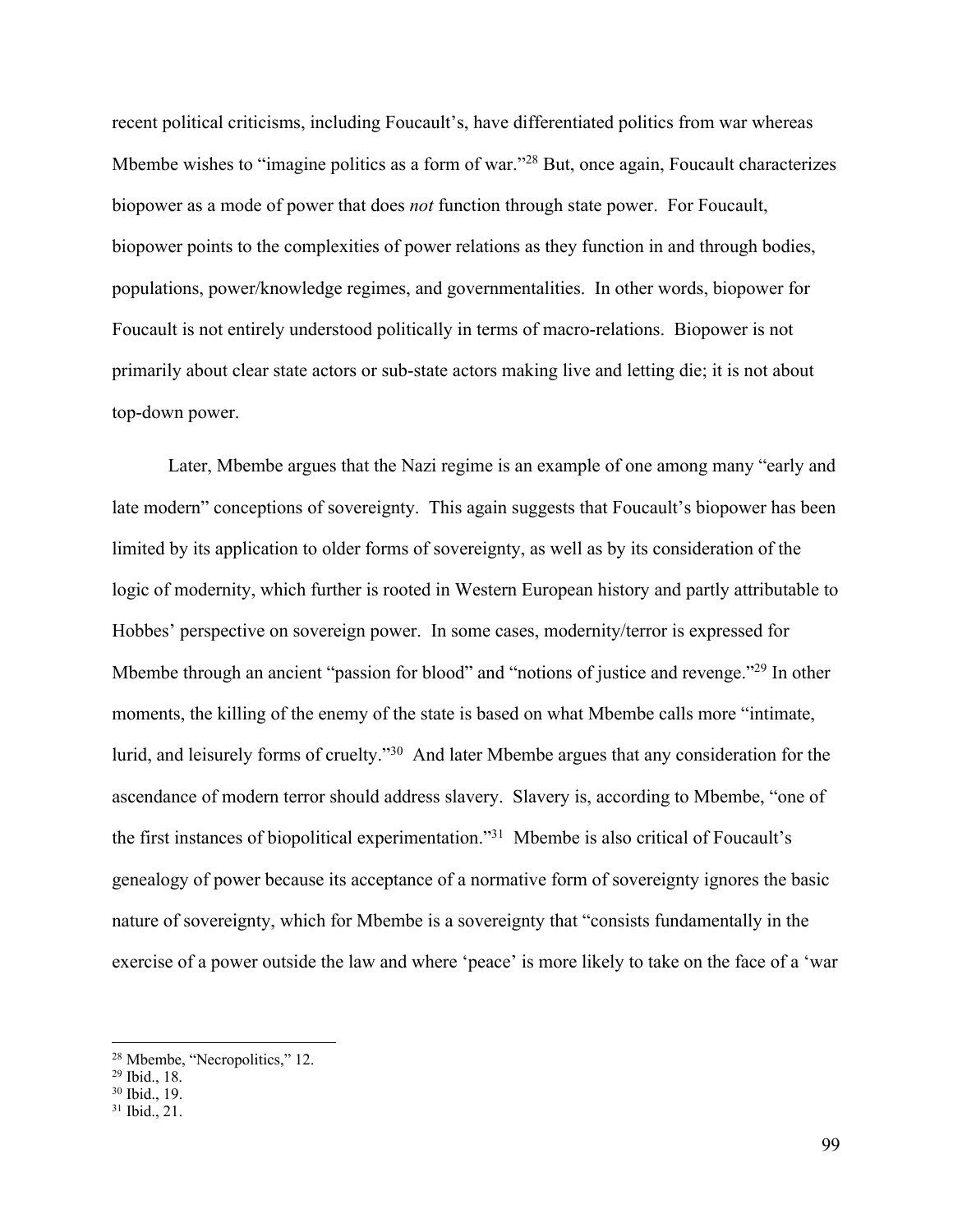without end.'"32 Foucault does briefly touch on biopower and colonization in "*Society Must Be Defended*." Racism offers a way to understand colonization as a confrontation understood in terms of evolutionism. According to Foucault, racism develops "with colonization…with colonizing genocide."33 But, for Mbembe, this does not sufficiently address the spatial and temporal realities of colonial towns, of sovereignty in colonial spaces, or of the way the right to kill may function in a permanent state of exception.

Mbembe is also concerned with how the sovereign exception subjectivizes individuals in colonial spaces. Since the colonies are spaces in the state of exception, law and order are suspended. The subject of sovereign exception is the savage. Savage life and animal life are similar to Agamben's bare life here in that they are recognized as the lives of "'natural' human beings who lack the specifically human character, the specifically human reality,"<sup>34</sup> and therefore are excluded from the law and can be killed with impunity. But where Agamben considers the Nazi camp as the "fundamental biopolitical paradigm of the West,"<sup>35</sup> Mbembe extends this analysis to an examination of contemporary colonial spaces. The sovereign right to kill in these colonial spaces "is not subject to any rule in the colonies," including legal and institutional rules. However, what Mbembe considers the sovereign right to kill in Foucault's biopower is still subject to the law. As Foucault suggests, after the emergence and function of biopolitics and anatomo-politics, sovereignty was integrated with a "juridical apparatus."36 Part of the problem with Mbembe's analysis of Foucault's biopower is that Mbembe conflates killing in biopower with the sovereign right to kill. Killing, whether it is strong or weak state killing, in modes of biopower does not need to be established by the logic of the law or rights. Rather, if, as I

 <sup>32</sup> Ibid., 23.

<sup>&</sup>lt;sup>33</sup> Foucault, "*Society Must Be Defended*," 257.<br><sup>34</sup> Mbembe, "Necropolitics," 24.

<sup>&</sup>lt;sup>35</sup> Giorgio Agamben, "Threshold," in *Homo Sacer: Sovereign Power and Bare Life*, trans. by Daniel Heller-Roazen (Stanford: Stanford University Press, 1998), 181.

<sup>&</sup>lt;sup>36</sup> Foucault, "*Society Must Be Defended*," 37.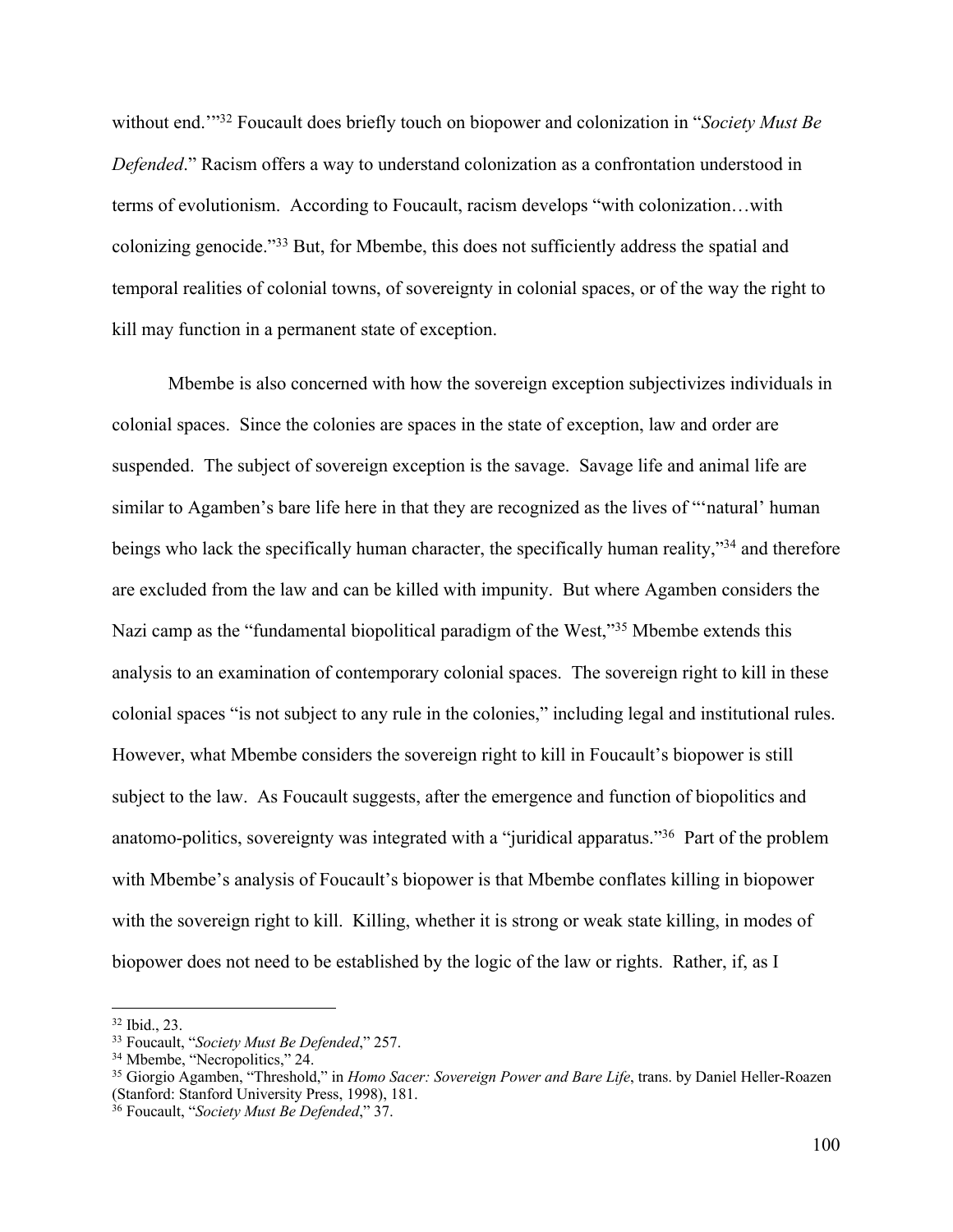suggested earlier, killing (including overt and subtle, as well as state and non-state, forms of killing) is a positive condition of biopower, then killing can function as a natural way of maintaining desired or even healthy populations. As I have been suggesting all along, neoliberalism needs and produces subjects that want insecurity, that want to live on the edge of burn out, that want to live the most intense lives. Insecurity, risk, intensified individualism, competing to live are forms of neoliberal biopolitics. It is, in part, through insecurity, risk, intensified individualism, and competing to live, etc. that neoliberalism functions, that it makes individuals live. Populations of individuals eliminate themselves from competitive populations of individuals (the desirable populations) or they willingly and even at times celebrate enduring the living conditions that neoliberalism produces. Neoliberalism does not necessarily need the law or sovereignty to kill or to eliminate undesirable populations.

# **3. Is Necropolitics Really About Sovereign Power?**

For Mbembe, the notion of necropolitics must be deployed because, according to him, necropolitics offers an analytic that can account for contemporary terror formations where irrational, excessively cruel, and spectacular forms of killing occur. Here, terror formations are the topographies of death-making that exist in a state of exception, a state of emergency, or a state of siege. These terror formations are based on complex interactions between biopower, the state of exception, and the state of siege. Mbembe's inclusion of the state of exception and the state of siege shows that he does not consider biopower sufficient in what it can explain about the sovereign right to kill in not only contemporary colonial spaces, but also in contemporary forms of resistance and terrorism. Before he offers a clearer definition of necropolitics, Mbembe examines the colony and the apartheid regime as precursory forms of necropolitical spaces. It is within the colonial world that we find "the first syntheses between massacre and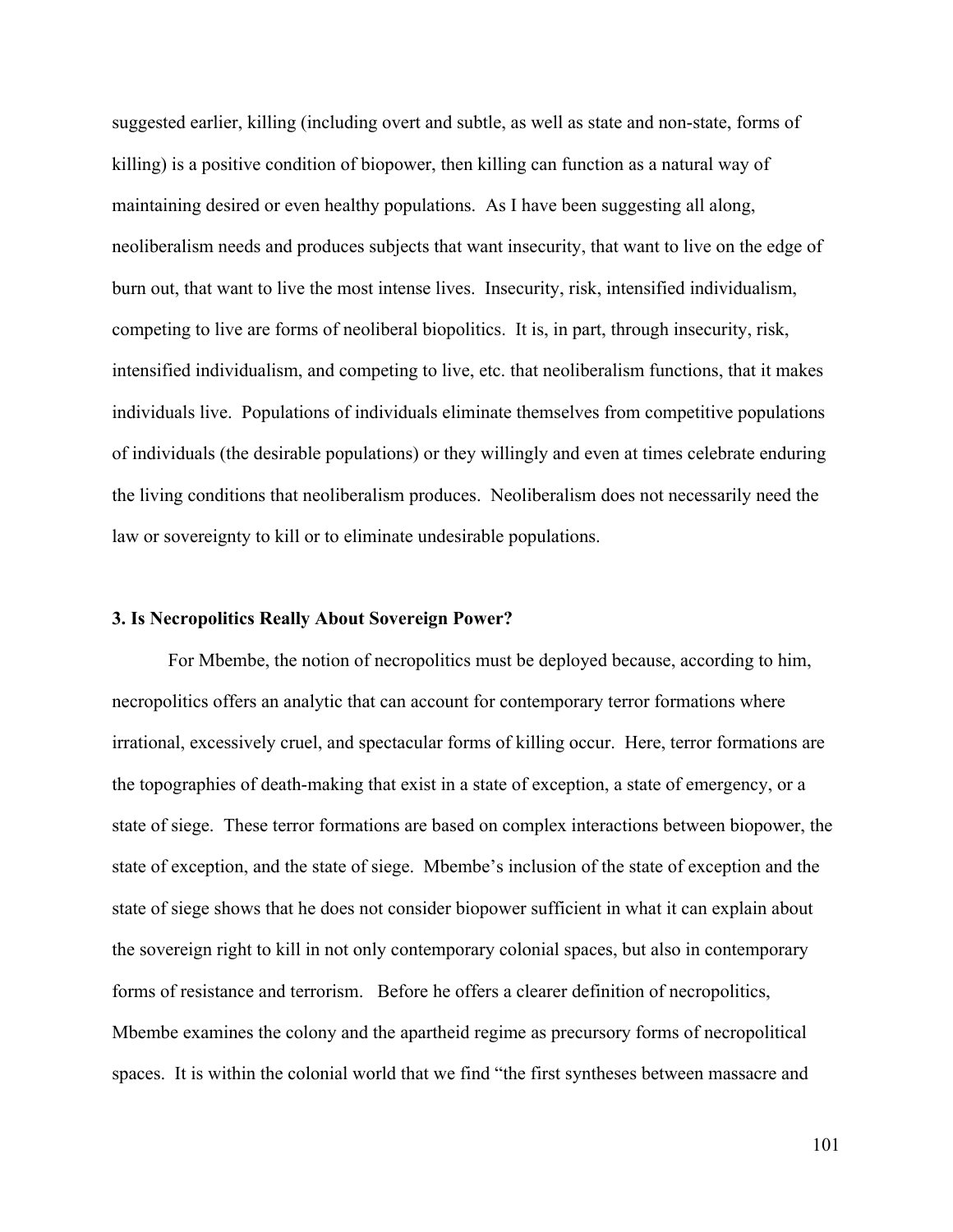bureaucracy, that incarnation of Western rationality."<sup>37</sup> Mbembe suggests that while Foucault does characterize war in the mode of biopower as the bloodiest yet, writing that "massacres have become vital,"38 he does not provide an analysis of the practical and material effects of war, nor does he grasp the particular character of the spatial and temporal formations of war. Mbembe's necropolitics recognizes that "wholesale slaughter" is no longer between two "civilized" states, but rather that it occurs within terror formations, such as the colony, apartheid, or contemporary modalities of colonial occupation. For Mbembe, necropolitics can account for the spatialization of colonial occupation in ways that perhaps biopower cannot. However, here again, Mbembe fails to do justice to Foucault's analysis of colonized spaces. Foucault examines the ways in which the spaces of the colonized and the spaces of the colonizer are co-productive. In "*Society Must Be Defended*," expanding upon Jean-Paul Sartre's "Preface" to Fanon's *The Wretched of the Earth*, <sup>39</sup> Foucault characterizes this co-productive relationship as a "boomerang effect," which highlights the ways the techniques of colonial militarism, such as modes of hyper surveillance and often forms of colonial violence, reverberated back into western urban discourses and security practices. This point suggests that Foucault was not only interested in western imperialism independent of its colonial practices; rather, Foucault was, in part, concerned with how securitization functioned as a technique of biopower. While Foucault does not consider some of the necropolitical practices Mbembe examines, this does not mean that biopower cannot account for these modes of massive scale state and substate killing. Again, Foucault's biopower is not limited to a particular form of sovereign power.

Although Foucault does not offer a detailed account of the spatialities of biopower in "*Society Must Be Defended*," he does consider the spatialization of disciplinary power within

102

 <sup>37</sup>Mbembe, "Necropolitics," 23. 38 Foucault, *History of Sexuality*, 137.

<sup>39</sup> Jean-Paul Sartre, preface to *The Wretched of the Earth* (New York: Grove Press, 1961), 7-34.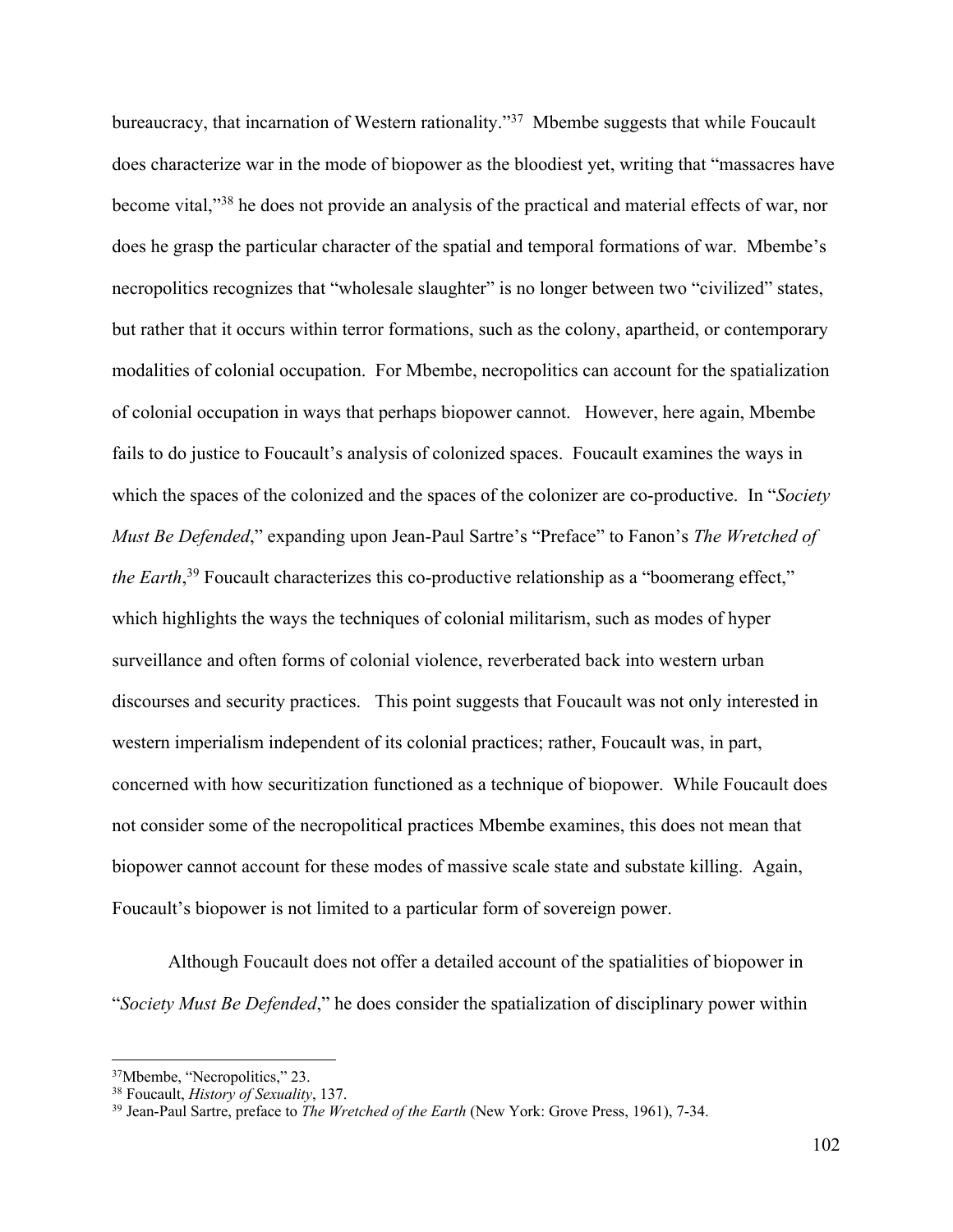urban spaces. The subject of disciplinary power is made into a subject, in part, through its relationship to, interactions with, and physical positioning within disciplinary spaces, such as barracks, prisons, mental hospitals, the doctor's office, and or even the home. If we consider anatomo-politics as part of biopower, then this disciplinary space does reflect a spatiality of biopower. Furthermore, Foucault makes the case in "*Society Must Be Defended*" that, as a technique of biopower, biopolitics does partly take its knowledge from "the effects of the environment."<sup>40</sup> Biopolitics is concerned with the problems that emerge out of humans living in certain spaces; that is, it accepts that humans affect their environment and that the environment has an effect on humans, and, as such, that mortality, birth rates, and the overall health of human populations are shaped by their environmental milieus. For Mbembe, biopolitics understands the relationship between humans and their physical environment only in terms of life and living, which allegedly cannot account for the politics of death around which colonial occupation is ordered. Here again, we see how such a reading of biopolitics is insufficient.

The town of colonial occupation is the epitome of how necropower works. Mbembe borrows from Fanon's description of the colonial township and from his understanding of colonial space. For Fanon, the colonizer sees the town as belonging to the colonized other. In the eyes of the colonizer, these towns are places with bad reputations, especially for sexual promiscuity, and they are populated by savages, degenerates, and criminals. Because of its ill repute and savage occupants, the fact of their birth, death, and quality of life do not matter.<sup>41</sup> The township is ordered in a way that allows the colonizer to define and dictate "who matters and who does not, and who is disposable and who is not."<sup>42</sup> Thus, the colonial township reflects

 <sup>40</sup> Foucault, "*Society Must Be Defended*," 245.

<sup>41</sup> Franz Fanon. *The Wretched of the Earth*, trans. C. Farrington (New York: Grove Weidenfield, 1991), 37.

<sup>42</sup> Mbembe, "Necropolitics," 27.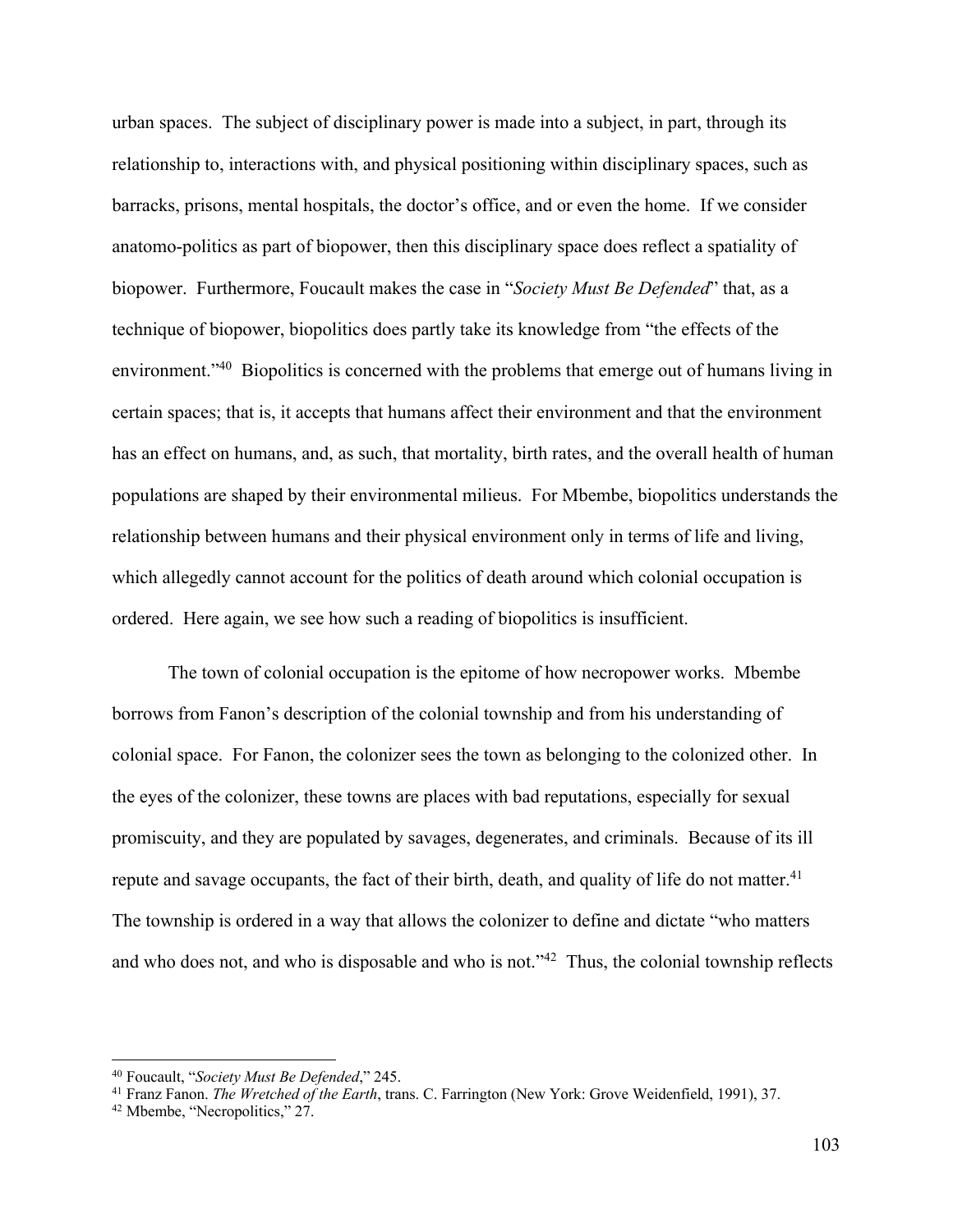the spatial ordering of necropower, and it shows a particular form of sovereignty. For Mbembe, this sovereignty does not align with the sovereign right to kill that intersects with biopower.

Mbembe further identifies necropower as a terror formation. According to Mbembe, contemporary forms of colonial occupation, or what Mbembe calls late-modern colonial occupation, are different from early-modern modalities of occupation because of a particular combination of the disciplinary, the biopolitical, and the necropolitical. Mbembe examines three dominant characteristics of necropower that he sees in the occupation of Gaza and the West Bank, which include territorial fragmentation, vertical sovereignty, and medieval siege warfare. Through necropower, these occupied spaces are transformed into a permanent state of siege, where individuals can be killed by anyone and civil order is destroyed. Killing does not recognize the difference between internal and external enemies. In addition to late-modern colonial occupation, Mbembe addresses necropower within contemporary warfare. He alludes to Foucault's assessment of war when he argues that contemporary wars can no longer be understood via Carl von Clausewitz's "instrumentalism." In "*Society Must Be Defended*," Foucault locates war within the state. He also analyses Clausewitz's position that war is a continuation of politics by other means, even though Foucault further clarifies that this thesis predates Clausewitz. Foucault follows this thesis to the development of the "army as institution," and to the idea of a society "traversed by the relations of war."43 Mbembe turns to these insights by Foucault to imply that Foucault's understanding of war and perhaps even of how biopower functions within war is limited. Mbembe writes that,

> an important feature of the age of global mobility is that military operations and the exercise of the right to kill are no longer the sole monopoly of states, and the 'regular army' is no longer the unique modality of carrying out these functions…Instead, a patchwork of overlapping and incomplete rights to rule emerges, inextricably superimposed and tangled, in which different de facto

 <sup>43</sup> Foucault, "*Society Must Be Defended*," 49.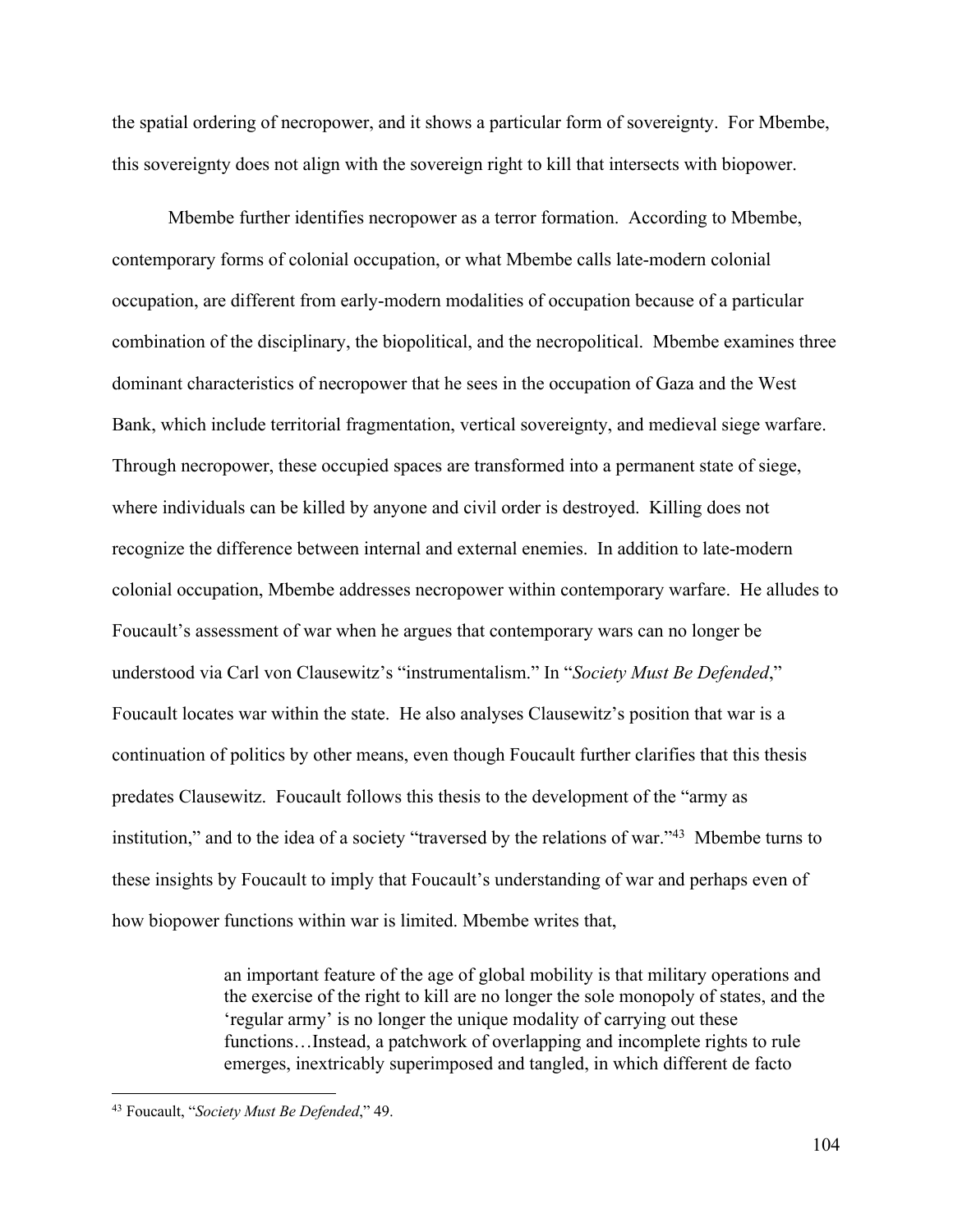juridical instances are geographically interwoven and plural allegiances, asymmetrical suzerainties, and enclaves abound.44

Mbembe uses Africa as an example of this age of global mobility, and he implies, that because biopower is too closely tied to the logic of state power, it cannot fully make sense of this new global order. Unlike biopower, for Mbembe, necropower can account for the role that killing and death play in global warfare because necropower considers the mobile nature of non- state military forces. For Mbembe, necropower can also recognize that the right to kill does not apply to a sovereign that is subject to its laws, but instead to forms of sovereignty that produce permanent exceptions to the laws.

In addition, Mbembe positions the emergence of an unprecedented form of governmentality within a new geography of the age of global mobility: the management of the multitudes. Population, as a political category in relation to the management of the multitudes, is different from population as a subject category of biopolitical governmentality. Foucault writes that he partly understands governmentality as "the ensemble formed by institutions, procedures, analyses and reflections, calculations, and tactics that allow the exercise of this very specific, albeit very complex, power that has the population as its target, political economy as its major form of knowledge, and apparatuses of security as its essential technical instrument."<sup>45</sup> For Foucault, population as a political category of biopolitical governmentality does not function outside of the state; it is intimately tied to the developments of liberalism, including late liberalism and neoliberalism. For Mbembe, the population in the governmentality of the multitudes is not biopower's target since it is concerned with making a population live. Unlike biopolitics, Mbembe argues, necropolitics can show that the political economy of some governmentalities is "less concerned with inscribing bodies within

<sup>&</sup>lt;sup>44</sup> Mbembe, "Necropolitics," 32.<br><sup>45</sup> Michel Foucault. *Security, Territory, Population, Lectures at the College De France, 1977-78*, translated by Graham Burchell. (New York: Palgrave MacMillan, 2009), 144.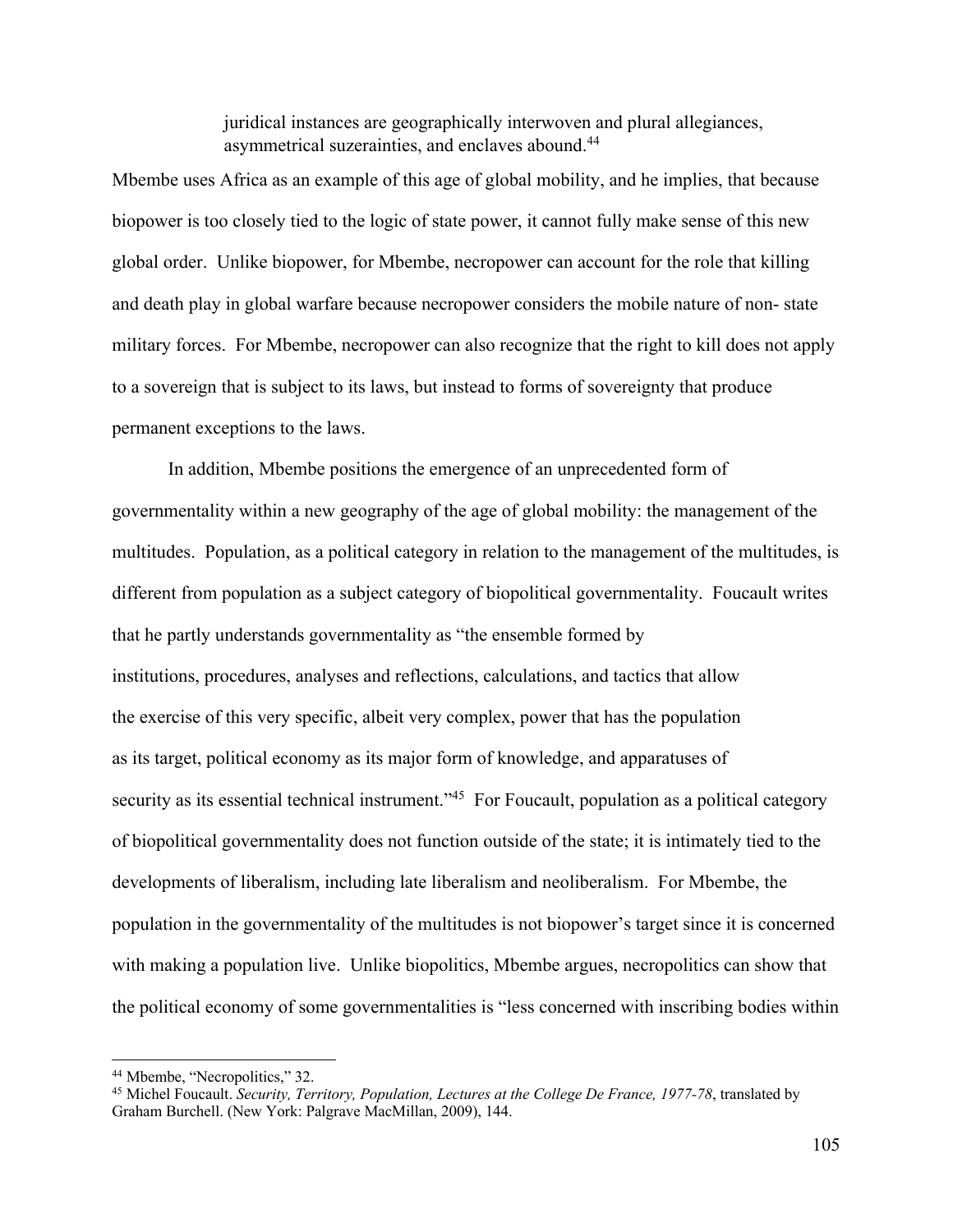disciplinary apparatuses as inscribing them, when the time comes, within the order of the maximal economy now represented as the 'massacre.'"46 There is a generalization of insecurity. The spaces of governmentality of the multitudes are camps and zones of exception. However, I would argue again here that while making live is biopower's primary aim, this does not occlude the necessity for killing within biopower in order to ensure that certain populations do live. Furthermore, the political economy that Mbembe describes in terms of necropolitics is very similar to the political economy of neoliberal biopolitics, since it is concerned with inscribing bodies within a maximal economy of competition.

# **The Spatio-Temporality of Neoliberalism: Povinelli, Foucault, Cacho, and Wacquant**

In this final section, I turn to the spatio-temporality of neoliberalism to show that Mbembe's necropolitics is limited in what it can tell us about the nature of death and suffering under conditions of competition. Again, my goal here is to disentangle Foucault's biopolitics from analyses of the politics of death, such as necropolitics and thanatopolitics, that focus on "outright extinction" in order to highlight the ways that biopolitics do capture ordinary suffering and seemingly ordinary dying. In a recent work, Elizabeth Povinelli has problematized studies that have placed biopolitics' focus on state-theory and on "biopolitically engineered elimination."47 For Povinelli, this focus on state engineered killing misses the modes of living that exist somewhere in between life and death (a life of struggling to exist).<sup>48</sup> While I agree with Povinelli's criticism of the zero point focus of many studies in biopolitics, I do not think that this means that biopolitics cannot account for ordinary suffering or that biopolitics cannot intersect with state-theory. Seemingly ordinary suffering (whether from chronic illness, depression, drug

<sup>&</sup>lt;sup>46</sup> Mbembe, "Necropolitics," 34.<br><sup>47</sup> Elizabeth Povinelli, "An Interview with Elizabeth Povinelli: Geontopower, Biopolitics and the Anthropocene," By Mathew Coleman and Kathryn Yusoff. *Theory, Culture & Societ*y 34, no. 2-3 (2017): 169-185. <sup>48</sup> Ibid., 170.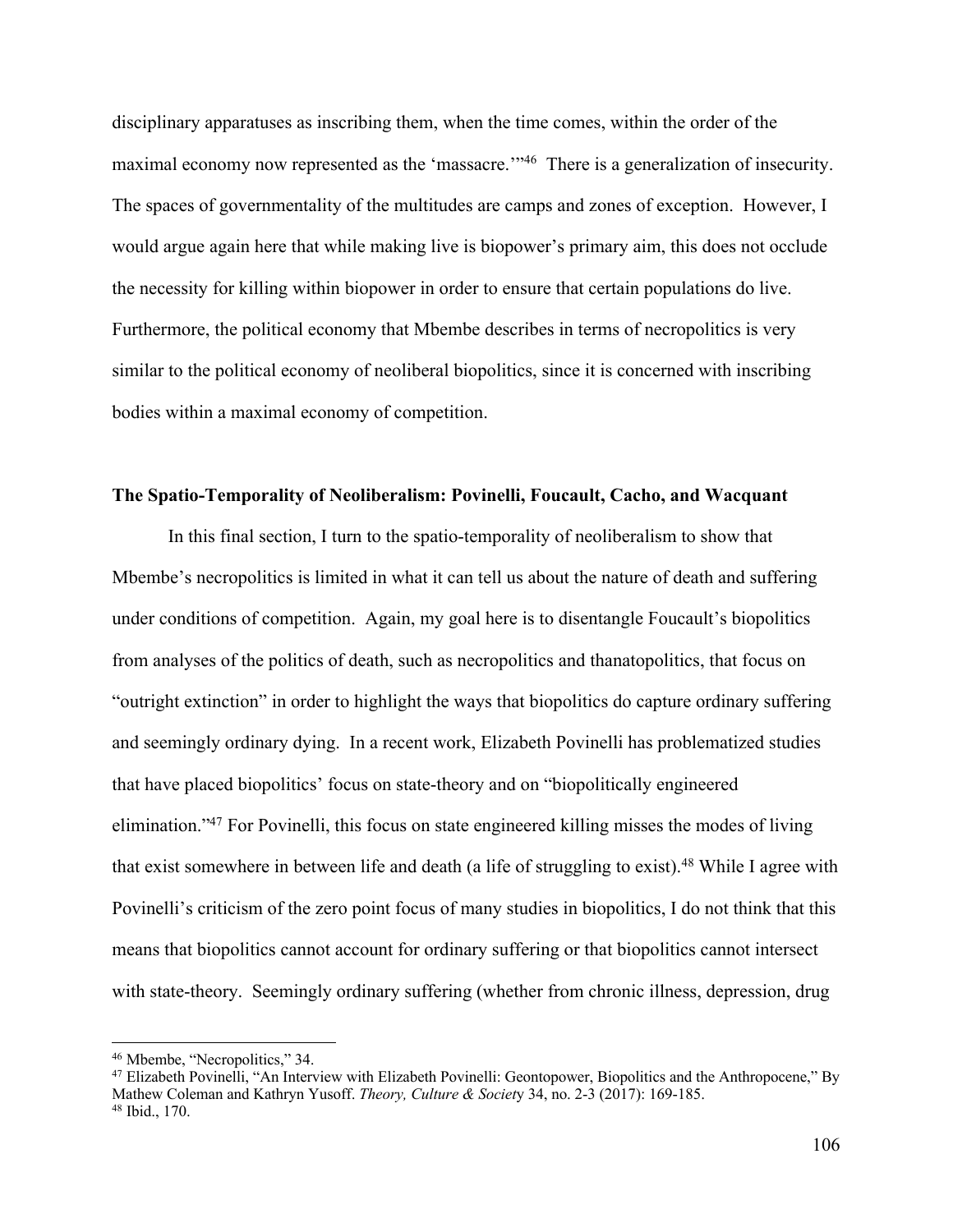addiction, or violence) is very much a target of governmentalities that are concerned with making some populations live, since part of the focus of biopolitical systems is to calculate and regulate mortality rates and maximize human capital. Thus, an analysis of neoliberal governmentalities and of some of their agents (including some state agents/agencies) can highlight some of the populations/individuals that these governmental rationalities value. In other words, sometimes, governmentalities as well as states do not kill populations through spectacular modes of killing or other overt forms of killing. Rather, "letting die" is key to contemporary governmentalities, and it can involve neglect, willful ignorance, responsibilization, or individualized risk-assessment. All of this produces a spatio-temporality whereby populations of individuals struggle to exist and often are held responsible for their own suffering.

In *Economies of Abandonment*, Povinelli's comments on Foucault's and Mbembe's critical theory of life and death. She writes that both Foucault's and Mbembe's perspectives have "focused our attention on large-scale killings."49 In "*Society Must Be Defended*," for example, Michel Foucault outlined the complex entanglements of sovereign, disciplinary, and biopolitical forms of power at play in the machinery of Nazi genocide. Achille Mbembe situated this industrialized European savagery in a history of African colonization, where colonists experimented with spectacles of irrational, excessive killing."50 But, once again, Mbembe's politics of death does not fully capture the spatio-temporality of neoliberalism because it is primarily concerned with death in excess in late-modern colonial occupation and in African colonization. The scope of Mbembe's necropolitics is too large-scale to recognize forms of generalized insecurity and modalities of ordinary suffering under neoliberalism. While Mbembe does not inscribe the right to kill within the state, he still continually seems to assign killing to a

 <sup>49</sup> Elizabeth Povinelli, *Economies of Abandonment,* <sup>134</sup>

<sup>50</sup> Ibid., 134.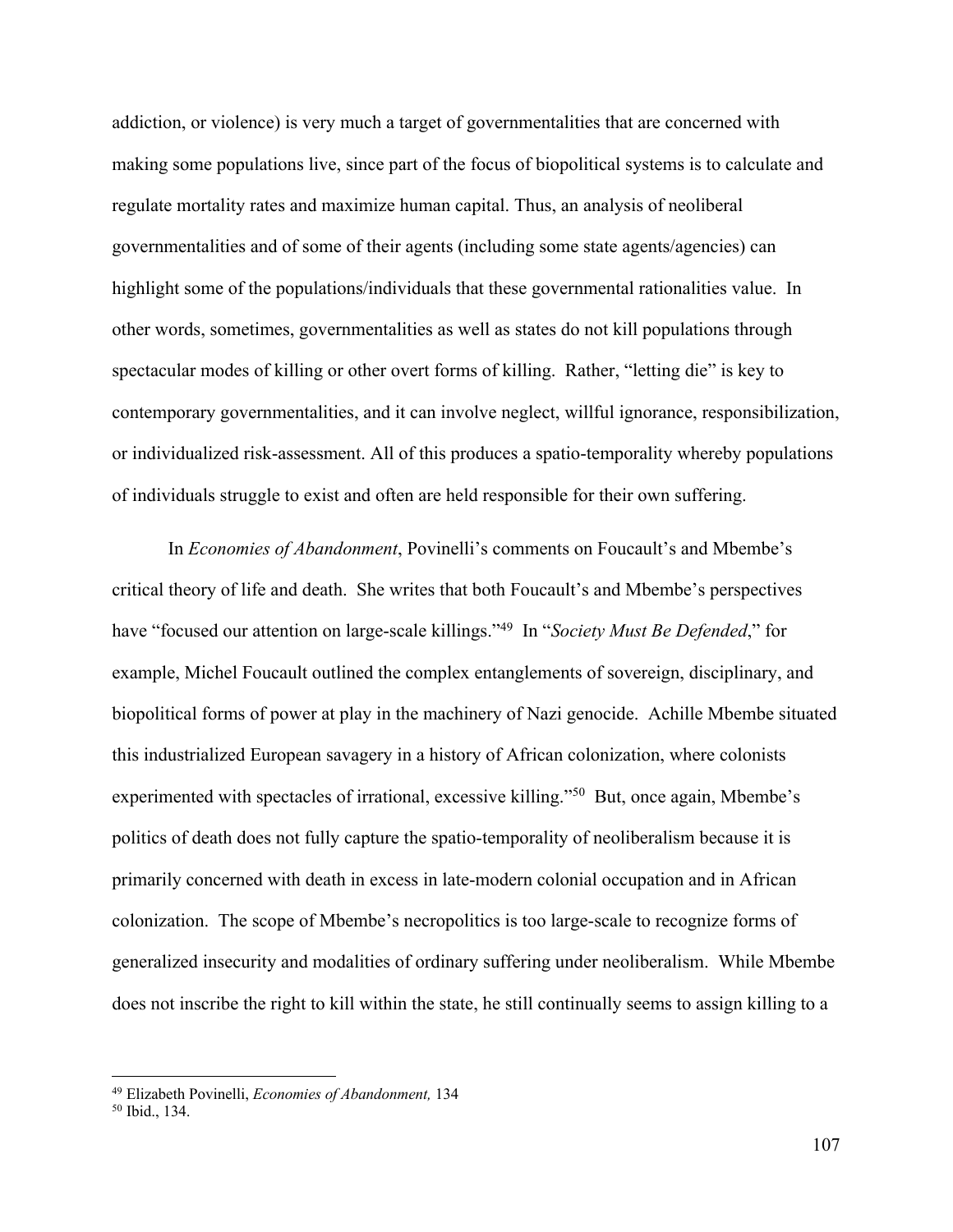clear actor or agent (often, an agent of power). But, it is often the case within neoliberalism that state killing hides behind neoliberal values and ideologies. Thus, it can be difficult to place blame on a particular state actor or to tackle the systemic causes of necropolitics by tracing them back to a central agent/agency. In this last section, I further address the limitations of Mbembe's necropolitics in relation to Povinelli's, Foucault's, Cacho's, and Wacquant's critical theories of life and death in neoliberalism. As I suggested earlier, part of the goal of this study overall, and the aim of this chapter in particular, is to disentangle biopolitics from necropolitics and its focus on "outright extinction" so that we do not miss the subtler forms of death-making that are so characteristic of neoliberalism. That is, the biopolitical is still very much part of the project of neoliberalism as it, independent of its spectacular modes of killing, is still very much about making populations of individuals live in particular ways.

Povinelli argues that "[n]eoliberalism works by colonizing the field of value—reducing all social values to one market value—exhausting alternative social projects by denying them sustenance."<sup>51</sup> Neoliberalism does more than reduce all social values to one market value. Value, whether social or human, is also determined by a logic of competition. This means that whatever helps individuals compete is good. This is consistent with Foucault's characterization of neoliberalism as extending an economic analysis into the non-economic sphere. Foucault once again writes in *The Birth of Biopolitics* that "…neo-liberalism seeks… to extend the rationality of the market, the schemas of analysis it offers and the decision-making criteria it suggests, to domains which are not exclusively or not primarily economic."<sup>52</sup> Thus, human value, social value, political value, and educational value (among other forms of valuation) are all subject to the rationality of the market and the logic of competition. For Povinelli, we can

 <sup>51</sup> Ibid.

<sup>52</sup> Michel Foucault. *The Birth of Biopolitics: Lectures at the College De France, 1978-79*, trans. Graham Burchell (New York: Palgrave MacMillan, 2008), 323.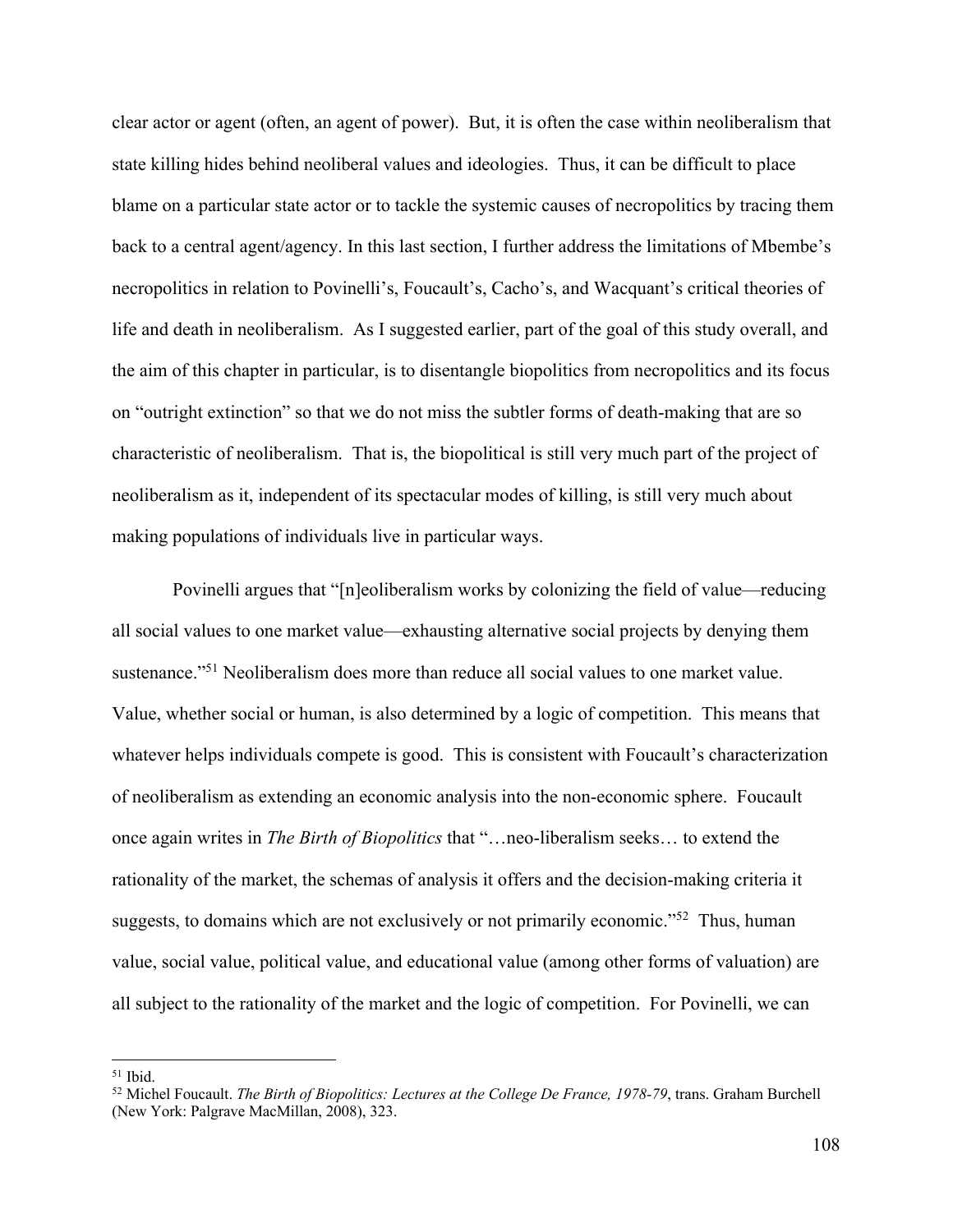understand the social distribution of death through the ways markets and state actors utilize eventfulness.<sup>53</sup> Unlike the spectacular events that unfold in Mbembe's critique of biopolitics and sovereign power, Povinelli is concerned with the uneventful everydayness of the slow deaths that some people experience. These people have for the most part been deemed less valuable by the market. She refers, for example, to a number of indigenous spaces in Australia, writing that "[i]ndigenous communities are often cruddy, corrosive, and uneventful. An agentless slow death characterizes their mode of lethality. Quiet deaths. Slow deaths. Rotting worlds. The everyday drifts toward death: one more drink, one more sore; a bad cold, bad food; a small pain in the chest. Any claim that these forms of decay matter can be referred back to the general condition of human life."54 These deaths seem "natural" to other populations looking in, but a neoliberal or late-liberal market value is actually what naturalizes these experiences and locates blame within the indigenous community itself.

Earlier in this chapter, I offered an analysis of Mbembe's definition of sovereignty in the context of Foucault's "*Society Must Be Defended*." I suggested that Mbembe conflates sovereign power with biopower in part because he does not clearly distinguish between sovereign power and how sovereignty functions within a mode of biopower. I want to argue, once again, that biopower does not replace sovereign power. Sovereignty and the sovereign right to kill prove insufficient in thinking about subtle forms of state killing, including generalized insecurity and ordinary suffering. But Foucault's biopower, with its focus on endemics, morbidity, and effects on the environment, can account for "slow death"55 as a neoliberal mode of state killing.

<sup>&</sup>lt;sup>53</sup> Povinelli, *Economies of Abandonment*, 134.<br><sup>54</sup> Ibid., 145.<br><sup>55</sup> Elizabeth Povinelli builds upon Lauren Berlant's phrase "slow death." According to Lauren Berlant, slow death is "the physical wearing out of a population and the deterioration of people in that population that is very nearly a defining condition of their experience and historical existence." See Laurent Berlant, "Slow Death (Sovereignty, Obesity, Lateral Agency)," *Critical Inquiry* 33 (2007): 754.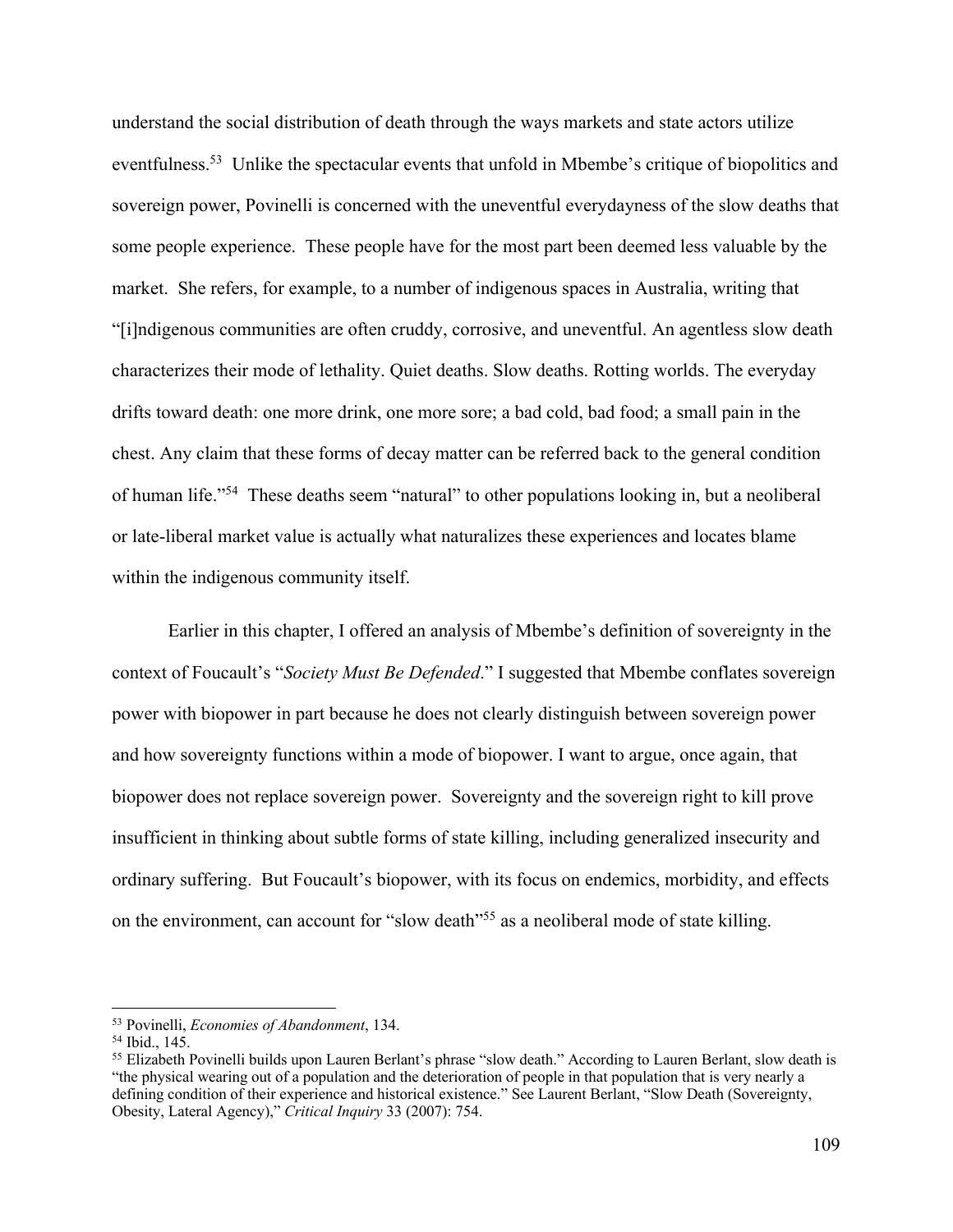Although slow death "occupies the temporalities of the endemic,"56 biopolitical governmentalities would consider these slow deaths natural and would work towards managing and perhaps eliminating these forms of slow death in order to ensure the health of the general population. Not only are slow deaths natural in the context of neoliberal biopolitics, but they are also understood through neoliberal values of individual responsibility and the assumption of risk. A study of the biopolitical can thus try to denaturalize forms of slow death by locating unequal death trajectories, limited mobility, and the dailiness of living in the conditions of competition as a consequence, and perhaps even as a given, of neoliberalism.

Biopolitics considers the forms of social existence that may be unique to neoliberalism in ways that necropolitics cannot. It is in considering forms of social existence that I depart from Mbembe's notion of necropower/necropolitics to argue that what Mbembe and others call necropolitics/thanatopolitis is indeed biopolitics. Mbembe argues that necropolitics accounts for the conditions that establish the "status of living dead."57 This is the point where necropower can still be useful in further concretizing certain forms of governmentality, shifting forms of statehood, and the spatio-temporality of sovereignty. For example, Mbembe examines shifts in the political economy in Africa, ultimately showing how these transformations involve urban militias, private armies, armies of regional lords, private security firms, and state armies,<sup>58</sup> and how these actors are trying to legitimize the right to kill and commit violence. Within this system, wealthier states can "lease armies to poor state[s],"59 and the war machine has emerged as a coercive, violent, and death dealing force. Mbembe explains that these "death-worlds" are the result of a complex relationship between internal, external, and transnational networks of

 <sup>56</sup> Lauren Berlant, "Slow Death," 756.

<sup>57</sup> Ibid., 40.

<sup>&</sup>lt;sup>58</sup> Mbembe, "Necropolitics," 32.<br><sup>59</sup> Ibid., 32.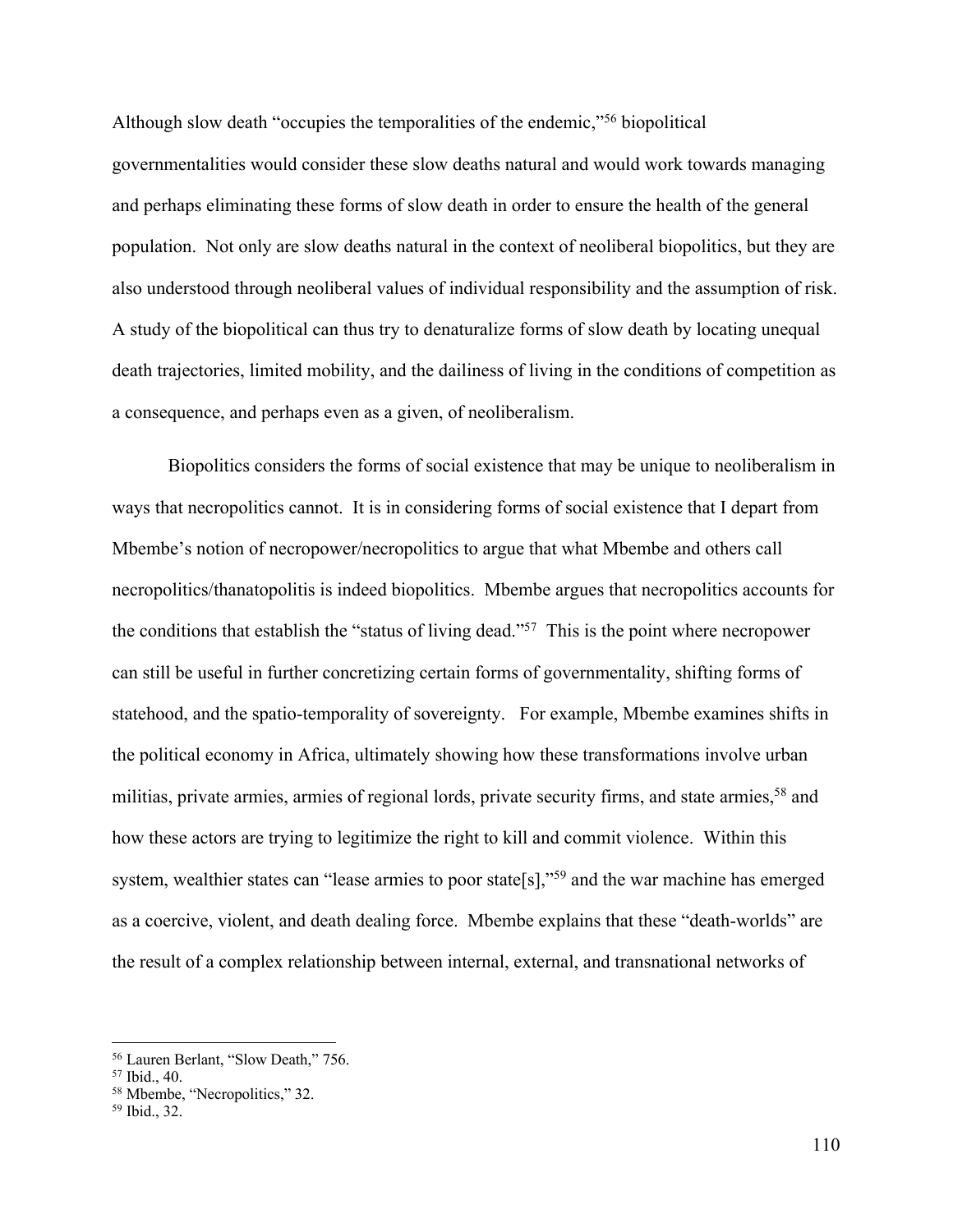power. He further contends that it is the presence of capital time that has transformed territories into economic enclaves that have become the "privileged spaces of war and death."60 The temporality of these "new geographies of resource extraction"61 illustrates the ways these war machines speed up and slow down the mobility of surrounding populations, both in prohibiting movement and in forcing displacement.

As a result of these processes, a new governmentality emerges that is more violent because it utilizes "technologies of destruction"62 that are "more tactile, more anatomical and sensorial."63 Moreover, this new governmentality produces conditions of generalized insecurity. While Mbembe does offer and examine concrete examples of the spatial and temporal nature of generalized insecurity, his understanding of generalized insecurity is connected to state and nonstate actors. In other words, Mbembe only articulates the condition of the living dead in the context of colonial occupation and its extensions, which are still dominated by large-scale killing. Ultimately, he offers a method for analyzing space and time in a logic of governing that remains dominated by overt forms of killing.

As I suggested above, Mbembe's focus on the logic of the massacre in colonial spaces, and Foucault's analysis of Nazi death camps, are often held as exemplars of the ways studies of biopolitics and their intersections with state-theory understand death making under neoliberalism and late-liberalism. Again, I argue that biopolitics has the capacity to consider more than overtly violent forms of killing. Rather than focus on large scale, militarized state, or sub-state killing that operates through the logic of the massacre, we can turn to critiques of neoliberal governmentalities, such as critiques of systems of valuation, critiques of criminalization of

 <sup>60</sup> Ibid., 33.

<sup>61</sup> Ibid., 34.

<sup>62</sup> Ibid., 34.

<sup>63</sup> Ibid., 34.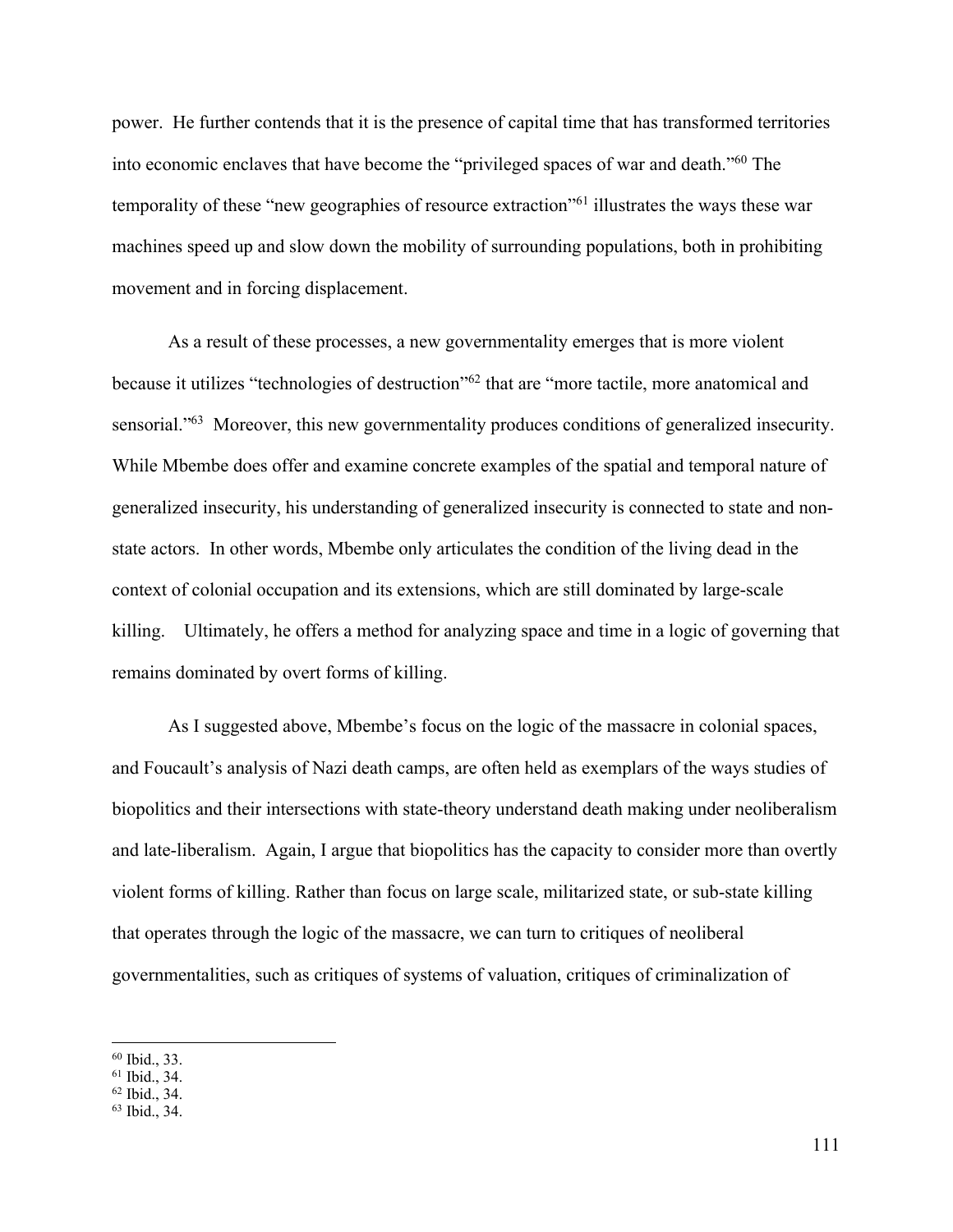surplus bodies, or critiques of neoliberal subjectivities, to only name a few, in order to highlight the less spectacular and taken-for-granted modalities of death-making (ordinary suffering and seemingly ordinary deaths) within biopolitical systems. These critiques may do a better job of taking into account the ordinary suffering and generalized insecurity that are the modus operandi of neoliberal biopolitics.

Lisa Marie Cacho offers one way of understanding forms of death making and social existence in the context of neoliberal biopolitics. Her concepts of "ineligible for personhood,"<sup>64</sup> or "rightless, living nonbeings,"65 or even her own understanding of "social death,"66 can make sense of some of the social existences within the spatio-temporality of neoliberal biopolitics. Cacho considers the outcomes of discourses and governmentalities that produce and regulate neoliberal values/morality. To be considered human, to be valued as a human, and to be recognized by the legal citizen as human, criminalized populations must earn their human status. Not everyone is encompassed within the assumption of inalienable rights since, if certain groups of people must earn their human status or right to become human, then their rights and humanity are never a given.67

Furthermore, in tandem with the neoliberal values of individual responsibility and the assumption of risk, forms of morality are also "legally inflicted."68 Good moral character is, in part, associated with following the law, which means that, if certain groups of people are

 <sup>64</sup> Lisa Mari Cacho, *Social Death: Racialized Rightlessness and the Criminalization of the Unprotected* (New York: New York University Press, 2012), 6.

 $65$  Ibid., 6

<sup>&</sup>lt;sup>66</sup> Ibid.<br><sup>67</sup> In Chapter 1, I showed that cyborganization in cyberpunk can remind us that human status is not a given. The genre strategies of cyberpunk, such as amplification and cyborganization, are not only ways in which neoliberalism constructs and maintains its reality within the narrative realm of cyberpunk science fiction novels, but they also play a generative role in the production of "real" neoliberal values, neoliberal discourses, and neoliberal subjects. Cyberpunk, with its political ambiguity about the liberal humanist tradition, its examination of what kinds of life are proper to a particular political system and economic system, and its dramatization and visualization of the spatiotemporalities of neoliberalism, offers us a kind of biopolitics. <sup>68</sup> Ibid., 4.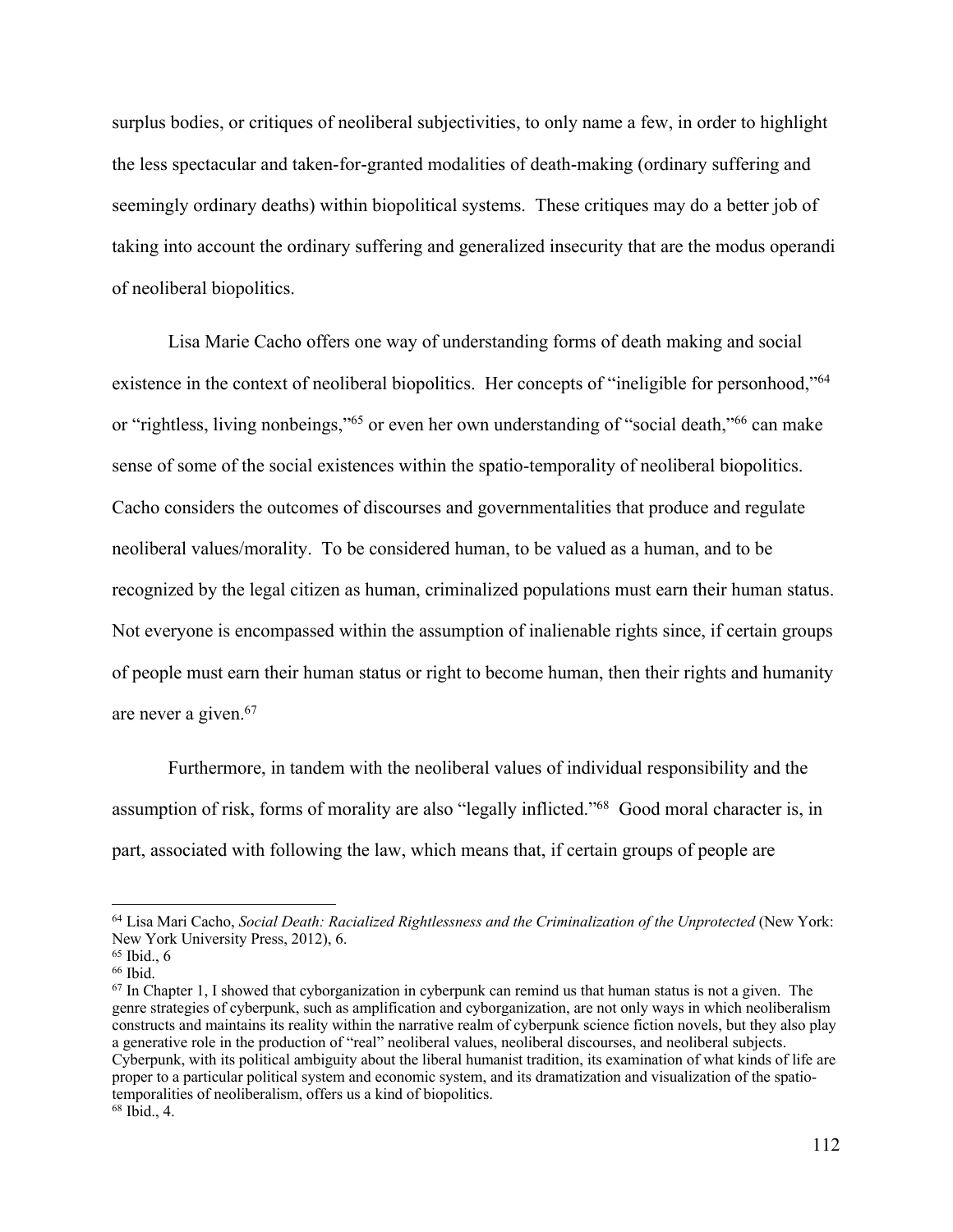permanently criminalized, then they can never be understood as "moral or deserving."69 For Cacho, "to be criminalized is to be prevented from being law-abiding…people who occupy legally vulnerable and criminalized statuses are not just excluded from justice; criminalized populations and the places where they live form the foundation of the U.S. legal system, imagined to be the reason why a punitive (in)justice system exists."70 She goes on to write that these criminalized statuses are "always already the object and target of law…"71 Cacho recognizes a relationship between a person's legal status/personhood and the space they inhabit. This relationship is complex in several ways. First, it points to how criminalization often forces bodies into certain spaces of living death.<sup>72</sup> Second, a person's body and location in spaces like the inner city or the global South signal their ineligibility for personhood.<sup>73</sup> Thus, racism produces spaces where people are made permanently vulnerable by global capitalism and neoliberalism. Racism makes possible a state of rightlessness and the criminalization of people who are unprotected by the law, which is similar to the way racism functions for Foucault in biopolitics (i.e., racism normalizes and justifies the death of unwanted populations). But this racism and its state of rightlessness are positive conditions of biopower too. It is not a state of exception that must be induced to justify killing or insecurity, but it is instead a condition that ensures the healthy living of certain populations (to the detriment of others). Healthy living often equates successful competition and the maximization of human capital. Cacho shows that, working along with the law, neoliberalism produces spaces of social death, where the people who do not matter must struggle to live. Thus, Cacho's social death and her analysis of racism

<sup>69</sup> Ibid., 4.<br> $70 \text{ Ibid., } 5.$ <br> $71 \text{ Ibid., } 5.$ 

<sup>72</sup> In Chapter 1, I showed that cyberpunk dramatizes and visualizes this complex relationship between an individual's human status and the spaces these individuals live in (e.g. criminalized replicants and their movement through insecure and dangerous parts of Los Angeles). 73 Ibid., 6.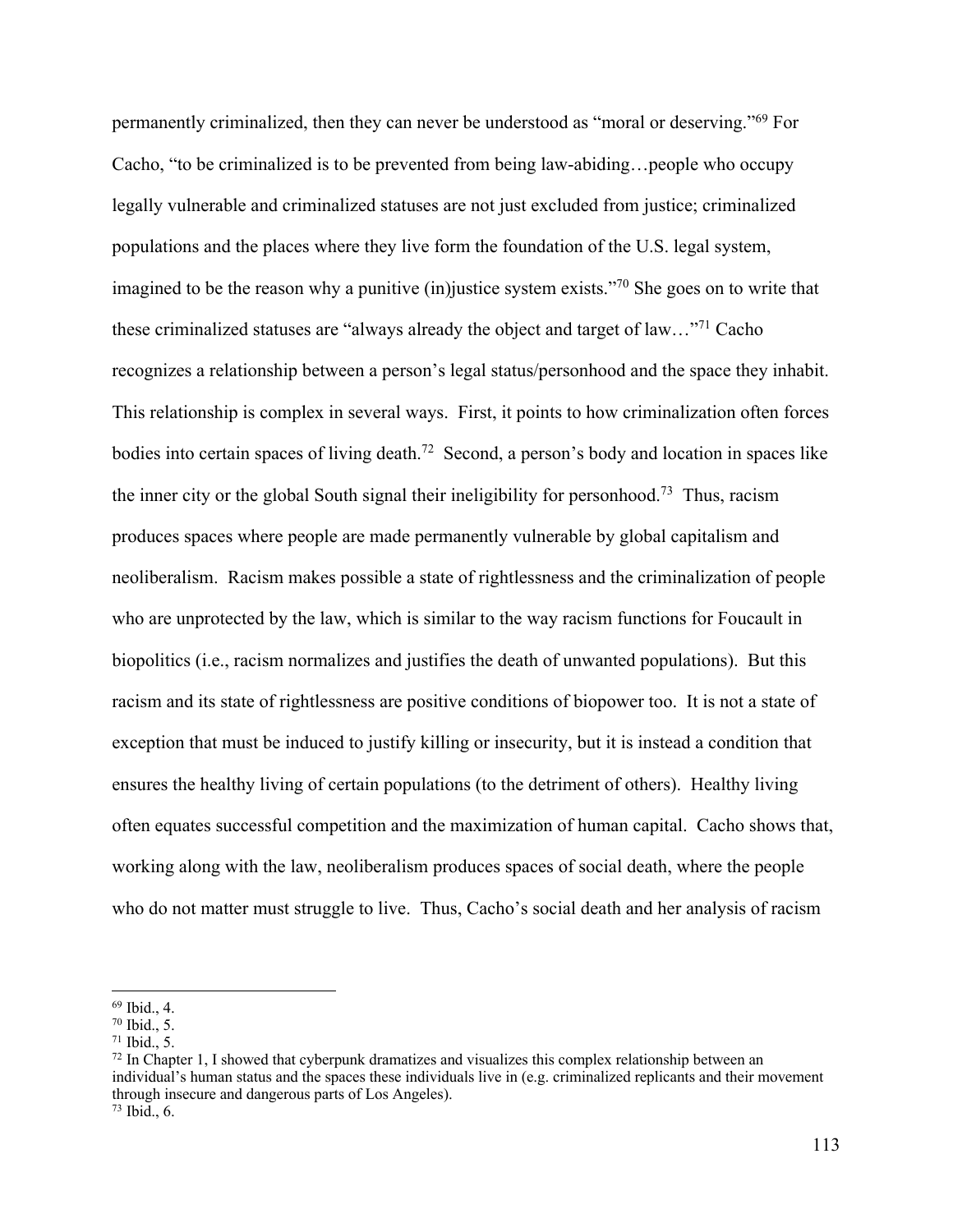can be useful in thinking about the spatio-temporality of neoliberalism in ways that Mbembe's necropower cannot. Using social death to analyze the value systems of neoliberalism can denaturalize certain spaces and their conditions as just the reality and results of unmotivated, criminal, and undeserving peoples.

Loïc Wacquant adds to these conceptualizations of the ways neoliberal biopolitics eliminates dangerous/threatening populations in his book *Punishing the Poor: The Neoliberal Government of Social Insecurity*. Neoliberalism's pull back of social welfare and its increase of insecure work, such as contract work, as well as its support and further development of the punitive system, all work together to produce social insecurity. As Wacquant suggests, the "reinforcement and extension of the punitive apparatus"<sup>74</sup> in inner cities and urban peripheries, along with precarious work and weaker social protection, produces social insecurity. Neoliberal values of individual responsibility also contribute to the social insecurity Wacquant critiques.<sup>75</sup> Social insecurity, primarily the punitive mechanism, functions as a way to address potential threats to the good life of the normative/competitive population. And, I would add here that the social insecurity Wacquant and Cacho theorize is not only applicable to criminalized and poor populations. But, rather as I argued in Chapter 2, even middle-class populations of individuals, and as I will show in Chapter 5 wealthy populations, valorize and live by intensified notions of individual responsibility as seen through the self-monitoring cyborg and the biohacker.

Biopolitics, in Wacquant's analysis, does not function in terms of overt state killing as it does for Mbembe. Rather, through the neoliberal state strategy of penalization, a number of undesirable and threatening populations (e.g., segments of a population of individuals that fail to compete) are deemed noncitizens and are effectively banished from the good population (e.g.,

 <sup>74</sup> Loïc Wacquant. *Punishing the Poor: The Neoliberal Government of Social Insecurity* (Durham: Duke University Press, 2009), 5.

<sup>75</sup> Ibid., 5.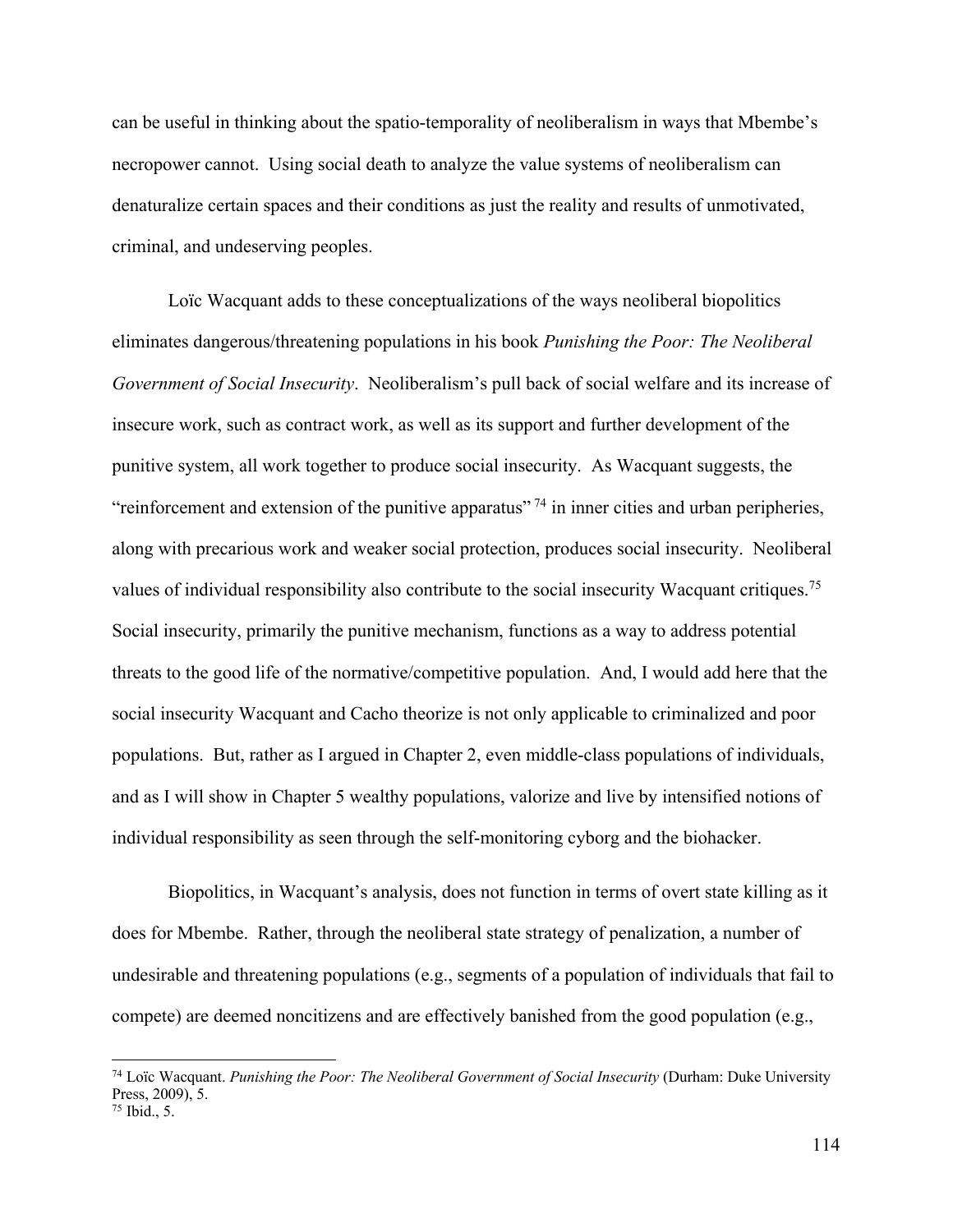segments of a population of individuals that successfully compete). For example, Wacquant writes that, through penalization, "the urban nomad is labeled as a delinquent (through a municipal ordinance outlawing panhandling or lying down on the sidewalk, for instance) and finds himself treated as such; and he ceases to pertain to homelessness as soon as he is put behind bars."<sup>76</sup> Moreover, Wacquant's social insecurity may be better positioned to make sense of neoliberal spatial restructuring and "urban dislocations."77 Also, Wacquant's social insecurity is more useful in considering the spatio-temporality of neoliberalism because it can highlight its biopolitical workings. Specifically, it highlights the proliferation of new power/knowledge regimes that can manage populations as determined by the conditions of competition.<sup>78</sup>

# **4. Conclusion**

In this chapter, I have shown that Mbembe argues that Foucault's biopower cannot account for the permanent states of exception and states of siege that make up the spatial and temporal ordering of contemporary colonial occupation or of the governmentality of the management of the multitudes. Furthermore, for Mbembe, the sovereign right to kill is not bound by its own laws within these colonial spaces. I have also argued that Mbembe's focus on spectacular and excessive forms of killing may not help us much to make sense of the spatiotemporality of neoliberalism, and that perhaps we do not need much of an addendum to Foucault's biopolitics to theorize neoliberal governmentalities. If biopolitics can consider the spatio-temporality of neoliberalism, then it can consider ordinary suffering, generalized insecurity, and other forms of death making that neoliberalism relies on.

 $^{76}$  Ibid., xxi.<br> $^{77}$  Ibid., xxi.<br> $^{78}$  Ibid., 31.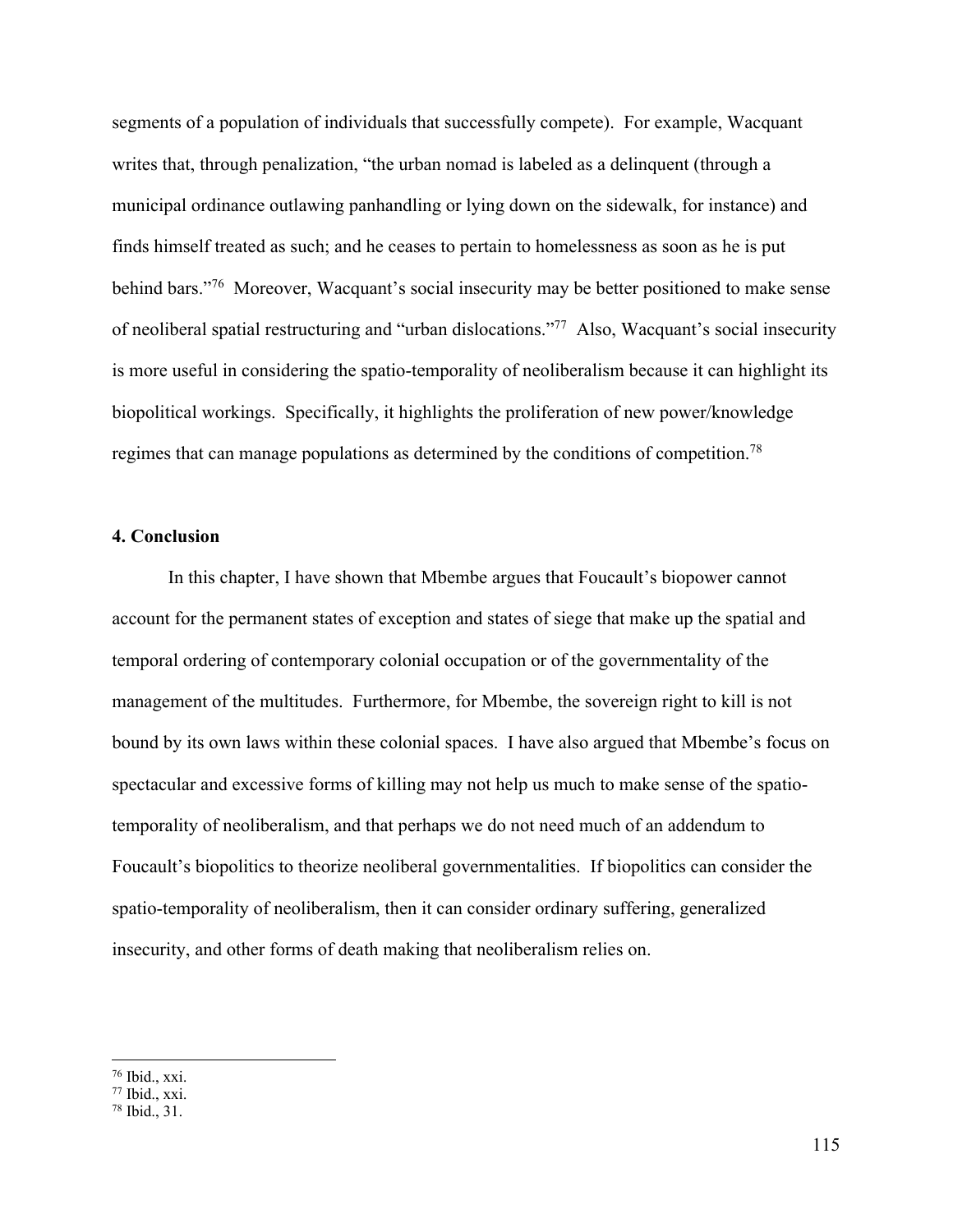As I have suggested in previous chapters, death and killing are positive conditions of biopolitics. The sovereign does not need to suspend the law in order to eliminate certain populations. In fact, as I write in the Introduction, it can appear as though neoliberal governmentality governs without governing as it spreads its subjectivity. The state does not always do the killing or letting die. Rather, in Chapter 1 and Chapter 2, I have highlighted the ways in which neoliberal biopolitics can ensure the health of some populations through the production, regulation, and management of neoliberal subjectivities that accept, and, in some instances, celebrate an individualism that assumes risk and responsibility for successfully competing. Competing is equated with a life worth living, often with living life. Once again, if the neoliberal subject is not competing, it is not living. Neoliberal subjects that fail to compete or struggle to compete must endure a quasi-life, not quite living and not quite dead, but certainly closer to a living death than more successful populations of individuals.

This is, of course, not to suggest that valorizing competition is acceptable as long as there is a social safety net. Rather, the aim is to point to the ways the individual, as a neoliberal subject, slowly kills itself (smoking, drug abuse, obesity) under the guise of "choice," happily eliminates versions of itself in order to maximize human capital (the quantified-self regulates itself and other individuals to eradicate fat bodies, as we saw in Chapter 2), and willingly endures severe physiological and psychological stress in order to compete. At the same time, I do not mean to suggest here that "willingly" refers to any necessary form of volition, since it is often the case that the neoliberal subject does not have much choice but to compete even though it often thinks of itself as a free individual. The next chapter will continue to problematize neoliberal and biopolitical configurations by making strange the neoliberal governmentalities that permeate cyberpunk city spaces. It will highlight the interplay between these governmentalities, certain discourses, and nodes of knowledge-power that produce and manage the conditions of

116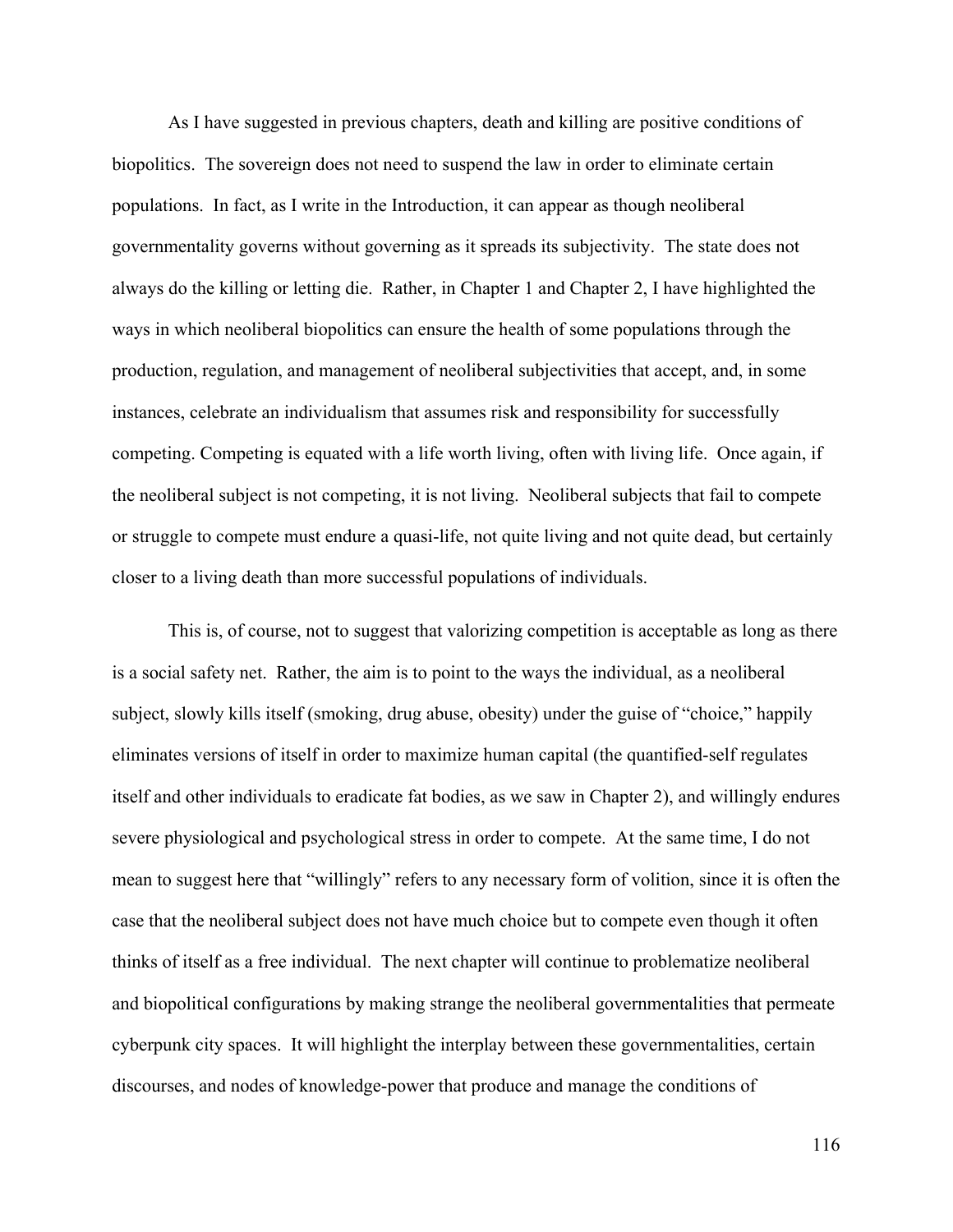competition. Chapter 4 will also bring special attention to the spatio-temporality of neoliberalism, or what I call necro-temporality, as it thinks politically about the neoliberal subjects that navigate these cyberpunk spaces.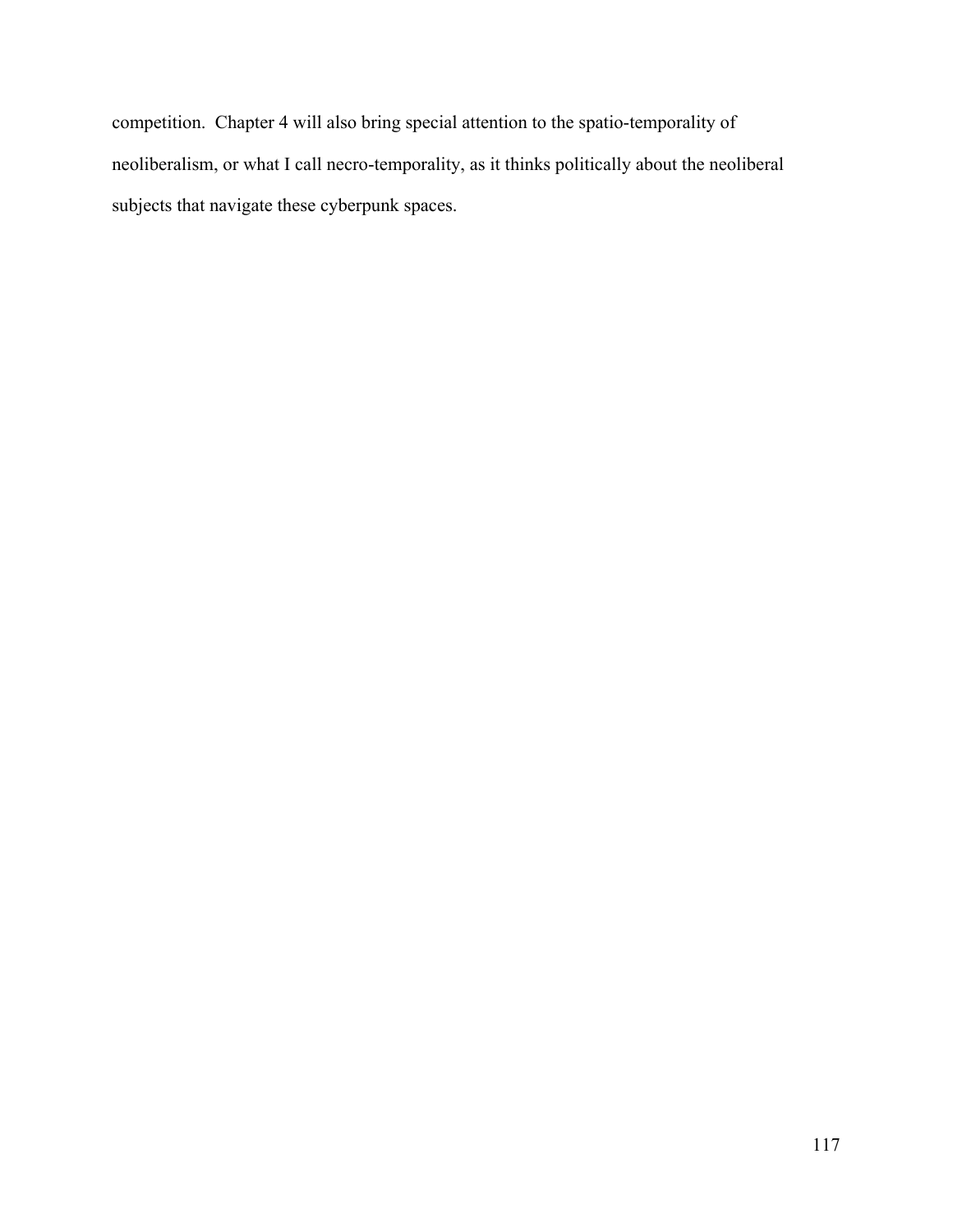#### **Chapter Four**

#### **Thinking the Biopolitical: Cyberpunk Necroscapes and Necro-temporality in** *Blade Runner*

"'[T]heory' and 'science fiction' have a privileged relationship. Both of these sorts of writing seek to grasp the social world not by representing it mimetically but by performing a kind of 'cognitive estrangement' upon it…, so that the structures and assumptions that we take for granted, and that undergird our own social reality, may be seen in their full contingency and historicity….Timeless time-characterized by the negation of duration, the replacement of regular working hours by flextime and just-in-time production, and the overall denial of mortality, is not an originary formation, but only the secondary consequence of a deeper mutation: the overall subordination of time to space."- Steven Shaviro<sup>1</sup>

"Far from focusing on biopower or biopolitics, Foucault abandons this direction of his thought. He suggests – contrary to so much of the theorizing that has been done in his name in the years since his death – that we cannot understand contemporary society in terms of the supposed postulation of "life" as a target and focus of power. We need to follow the proliferation of market logic instead."- Steven Shaviro2

# **1. Introduction**

In many ways, this chapter is a continuation of the argument developed in Chapter 1.

Among other things, this chapter builds upon this project's attempts to move beyond representation as a method for analyzing literature and film. Again, in this project, I do not wish to offer readings of films, in this case cyberpunk films, that act simply as evidence for the existence of a postmodern condition, late-capitalism, or even the forms of competition that I suggest are very much a reality of neoliberalism. I am not trying to diagnose our current conditions, nor do I want to offer readings of cyberpunk films that reaffirm this diagnosis. Instead of focusing on cyberpunk novels as I did in Chapter 1, in this chapter, I perform a kind of "cognitive estrangement" with structures and assumptions, namely with the spatial and temporal conditions of competition and the assumption of risk, that undergird, as Steven Shaviro suggests, our social reality, particularly as these structures, assumptions, and social realities are performed by film, in this case, the cyberpunk film *Blade Runner*. Like Shaviro, I accept that films "…are

<sup>&</sup>lt;sup>1</sup> Steven Shaviro, preface to *Connected: Or What It Means to Live in the Network Society* (Minneapolis: University of Minnesota Press, 2003), x, 130-131. 2 Steven Shaviro, "The 'Bitter Necessity' of Debt: Neoliberal Finance and the Society of Control," *Concentric:* 

*Literacy & Cultural Studies* 37, no. 1 (2010): 7.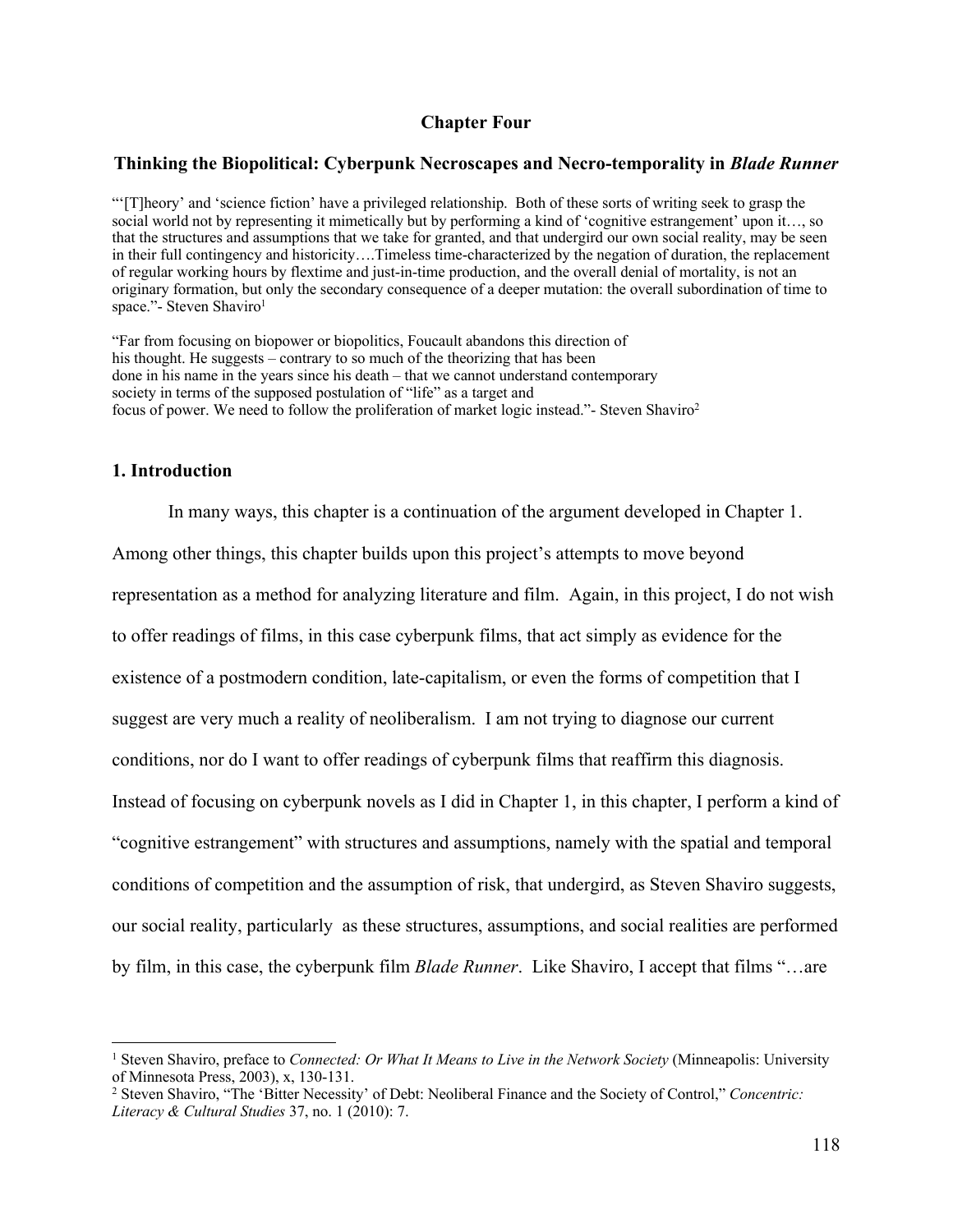also productive, in the sense that they do not *represent* social processes, so much as they participate actively in these processes, and help to constitute them."3 But, rather than call this form of defamiliarization a mapping of affective and information flows, as Shaviro does in his later work, *Post-Cinematic Affect*, I stick with his earlier use of Carl Freedman's term "cognitive estrangement," a term that Freedman himself borrows from Darko Suvin.<sup>4</sup> "Mapping the flows of affect" often applies to spaces that are occupied by the populations that compete in ways that are more intelligible, and thus, more valued by neoliberal governmentalities that are aimed at nurturing and inciting competition. I suggest in this chapter that "cognitive estrangement" can make strange conventionally held notions about how we ought to live our life and make intelligible less valued populations as they compete to live in the spatio-temporality of neoliberalism.5

Shaviro's "Mapping the flows of affect" is too similar to Jameson's "cognitive mapping," in the sense that both assume that within the spaces of the present (Shaviro borrows Augé's concept of non-place and, for Jameson, it is postmodern hyperspace) the individual has lost the ability to locate "itself, to organize its immediate surroundings perceptually, and cognitively to map its position in a mappable external world."6 Thus, the goal for Jameson, and it seems for Shaviro in *Post-Cinematic Affect* too, is to produce an "aesthetic of cognitive mapping" whereby the individual subject can gain "a heightened sense of its place in the global system…" and "...begin to grasp our positioning as individual subjects..."<sup>7</sup> I agree that maps are not just representations of space, and that maps are "tools for negotiating, and intervening in space."<sup>8</sup>

 <sup>3</sup> Steven Shaviro, "Post-Cinematic Affect: On Grace Jones, Boarding Gate and Southland Tales," *Film-Philosophy*. 14, no. 1 (2010): 6.

<sup>4</sup> Darko Suvin. *Metamorphoses of Science Fiction* (New Haven: Yale University Press, 1979). 5 Shaviro, "Connected," x.

<sup>6</sup> Fredric Jameson, "Postmodernism or the Cultural Logic of Late Capitalism," *The Anti-Aesthetic* (Washington: Bay Press, 1983): 44.

<sup>7</sup> Ibid., 44, 54.

<sup>8</sup> Shaviro, "Post-Cinematic Affect," 7.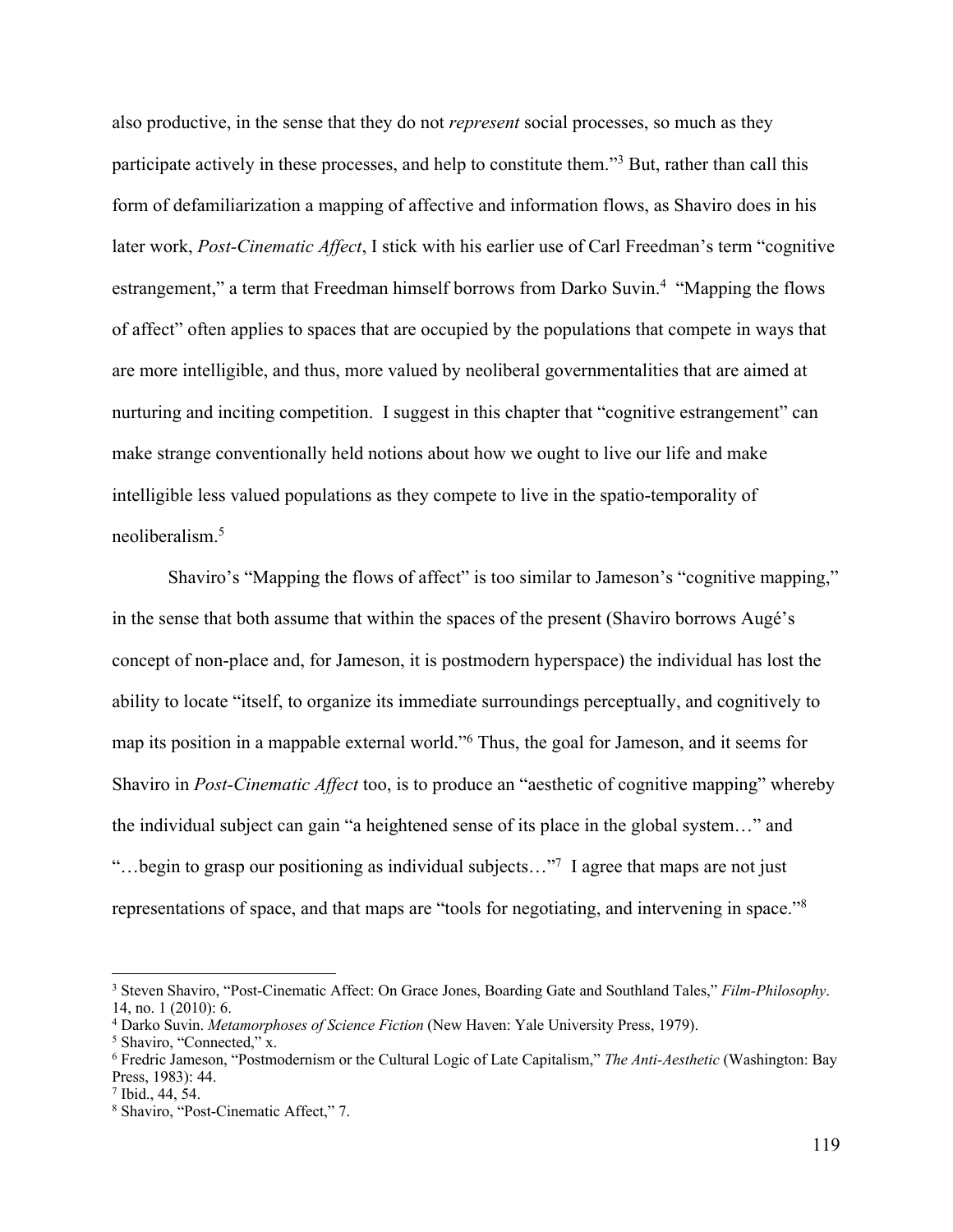But I think that the act of mapping is also caught up in a history of imperial and colonial domination.<sup>9</sup> Jameson and Shaviro seem to accept the act of mapping uncritically. There is no consideration for who has traditionally done the mapping over space and people. The goal in performing this cognitive estrangement or defamiliarization with the spatio-temporality of neoliberalism, in part, is to make the boundary between science fiction and our current conditions (Donna Haraway suggests that this boundary is an "optical illusion"10) less distinct, less concrete, and less taken-for-granted. By making this boundary less concrete, I hope to, again, as I tried to suggest in Chapter 1, make fictive/strange the social/economic status-quo, and thus open the possibility for seeing beyond the conditions of competition.

I associate mapping the flows of affect and information with privileged populations because I think that this mapping captures the movement of populations that have human capital, especially those populations of individuals that have the resources to live intensely and to continually maximize their human and social capital. Shaviro writes that the spaces of neoliberalism elicit a sense of transience. Borrowing from Marc Augé's notion of non-places and Gilles Deleuze's any-space-whatevers, Shaviro characterizes these spaces as sleek and anonymous.11 According to Augé, non-places are "a world where people are born in the clinic and die in hospital, where transit points and temporary abodes are proliferating under luxurious or inhuman conditions…where a dense network of means of transport which are also inhabited spaces is developing; where the habitué of supermarkets, slot machines and credit cards communicates wordlessly, through gestures, with an abstract, unmediated commerce; a world thus surrendered to solitary individuality, to the fleeting, the temporary and ephemeral."12 I agree

 <sup>9</sup> Edward Said, *Orientalism* (New York: Vintage Books, 1979).

<sup>10</sup> Donna Haraway, "A Cyborg Manifesto: Science, Technology, and Socialist-Feminism in the Late-Twentieth Century," *Simians, Cyborgs and Women: The Reinvention of Nature* (New York: Routledge, 1990): 149. <sup>11</sup> Steven Shaviro, "Post-Cinematic Affect," 42.

<sup>12</sup> Marc Augé, *Non-places: Introduction to an Anthropology of Supermodernity*, trans. John Howe (London: Verso, 1995), 78.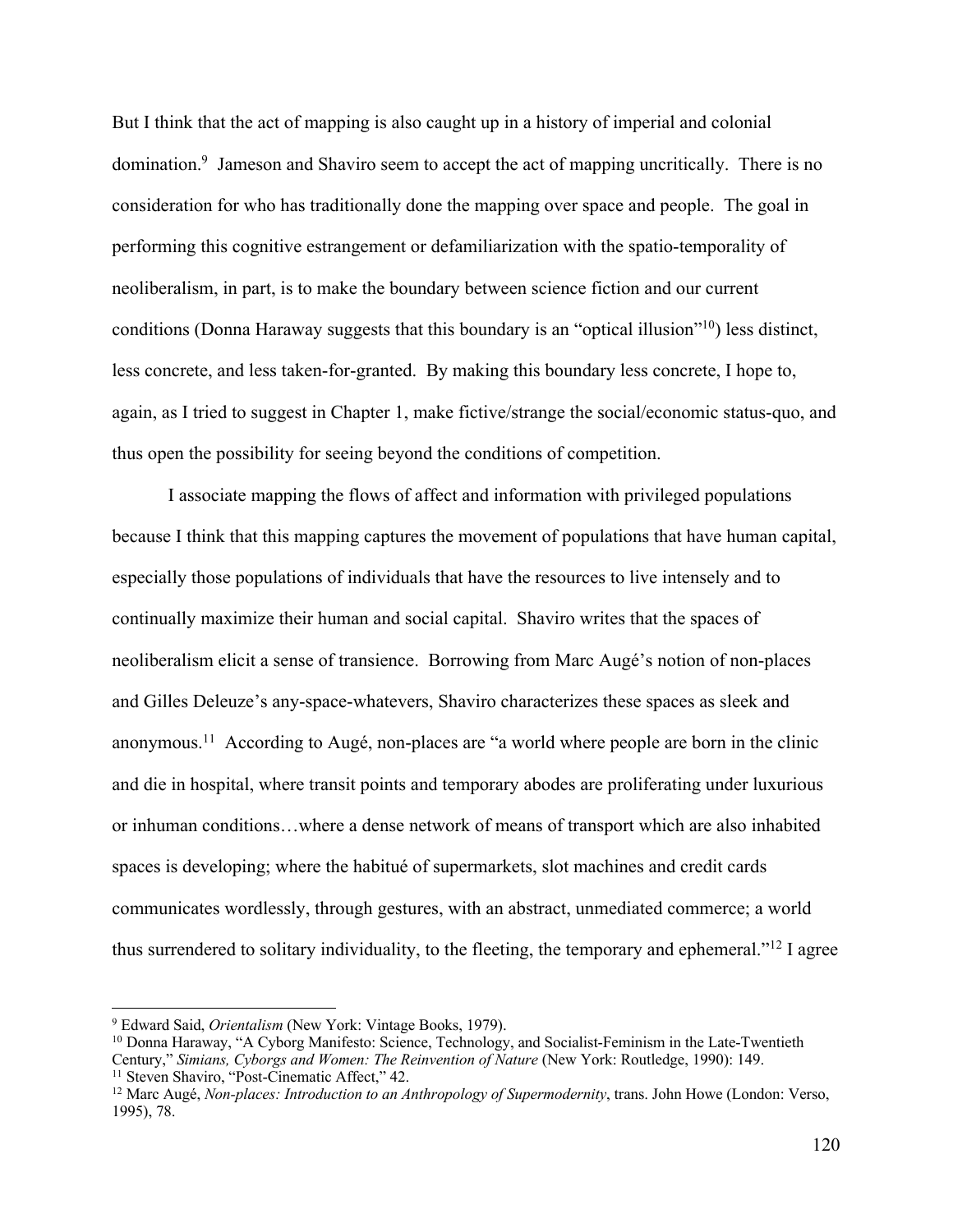that the non-places/any-space-whatevers/sleek, anonymous spaces that Augé, Deleuze, and Shaviro consider are part of the spaces that emerge as a result of the conditions of competition and the society of control that thrive in the context of neoliberalism and its governmentalities. But I do not think that these notions fully capture the ways some populations without human capital or with less human capital must encounter and move through these non-places or anyspace-whatevers. There is a problematic assumption here that individuals without human capital or with less human capital can actually move through these non-places, including hotels, clubs, gyms, supermarkets, malls, and suburbs, to only name a few, and thus acquire the credit cards they need to move as swiftly as the information that flows through these spaces. Moreover, these spatial theories do not fully capture the spatio-temporalities of neoliberalism and its governmentalities. While it is true that these populations with no or less human capital often surrender to the temporary/transient nature of the non-place, it is not for the same reasons as the populations with human capital, since the suggestion is that more competitive populations move quickly through and stay in these non-places temporarily because they now move, think, and live like the information that flows through these networked spaces, and not because their living in/occupation of these spaces is illegal, unwanted, or eliminated.

Shaviro suggests that these non-places often play a bigger role in some films than the bodies that navigate these spaces and its flows of affect. He focuses specifically on the film *Boarding Gate*. 13 However, his point about the more "active role" that non-places play in some films is applicable to most cyberpunk films, since it is often the case that these films, including *Blade Runner*, take place within an all-encompassing mega-city and its ever-expanding uniformity. Often, a problem with analyses of cyberpunk films, especially in the case of *Blade Runner*, is that they treat these non-places almost as though they are characters in a film, and the

 <sup>13</sup> *Boarding Gate* is a 2007 French film, directed by Olivier Assayas. The film follows a femme-fatale as she tracks a couple in Hong Kong. It is set largely within airports and high-end hotels and apartments.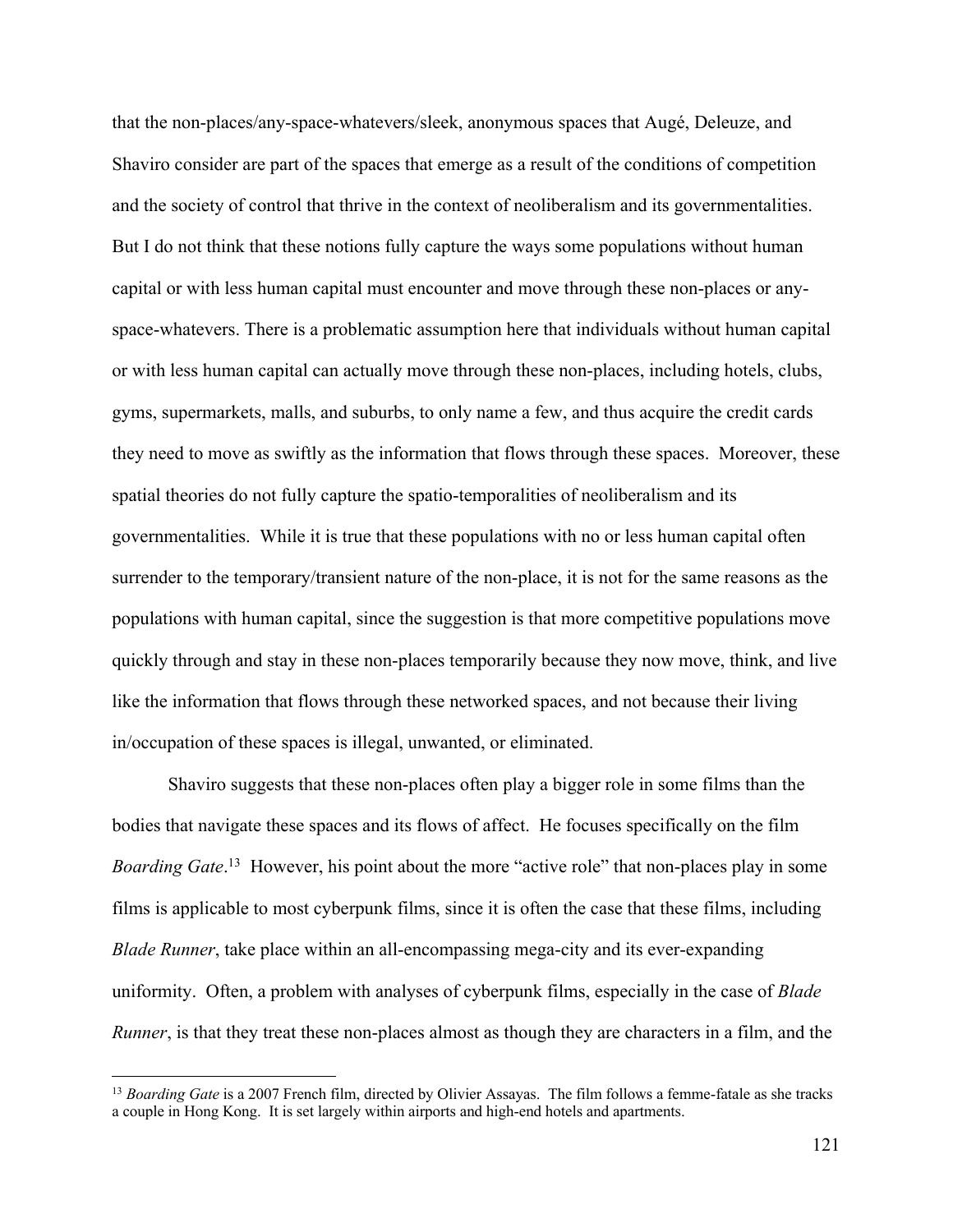populations that move through these non-places at times become the background for or secondary accessories to these non-places. The fear in these analyses, which often borrow from Jameson's critique of the cultural logic of late-capitalism, is that time and the self have become subordinate to space. This becomes a space that is, on the one hand non-representable, and yet, on the other hand, according to these analyses (I am thinking in particular of Harvey's and Bruno's respective analyses of *Blade Runner*, since they are especially influential on the way later critiques looked at cyberpunk films), film can aptly represent this postmodern spatial logic, that is both the non-place and part of the logic of late-capitalism. Cyberpunk films are then no more than a mirror image of the real. Thus, what the cyberpunk film might do (for example, actively produce and participate in neoliberal governmentalities and its subjectivities, make strange the conditions of competition and neoliberal values, and/or frame the ways in which hyperobjects are made intelligible), sometimes in spite of itself, is ignored or foreclosed.

In this chapter, I work against the time of the non-place/any-space-whatever, the network society, the society of control, and schizophrenic temporality that Augé, Manuel Castells, Deleuze, Shaviro, and Jameson, among others, characterize as time-less time. The suggestion again and again is that the "spatial logic of the database" or the spatial logic of the digital/virtual has replaced that of narrative (be it literature or film time), cyclical time, or clock-time.<sup>14</sup> Or, in the case of Deleuze's "Postscript on the Society of Control," the society of control has replaced the society of discipline, and while Deleuze does not use the term "time-less time," it seems to be applicable to the flexible, transient, rapid, and free-floating spaces of the society of control. But, I am not convinced that these attempts at making a hyperobject (e.g., massively distributed financial/digital networks) intelligible or at diagnosing the space and time of the present fully

<sup>&</sup>lt;sup>14</sup> Shaviro, "Connected," 130.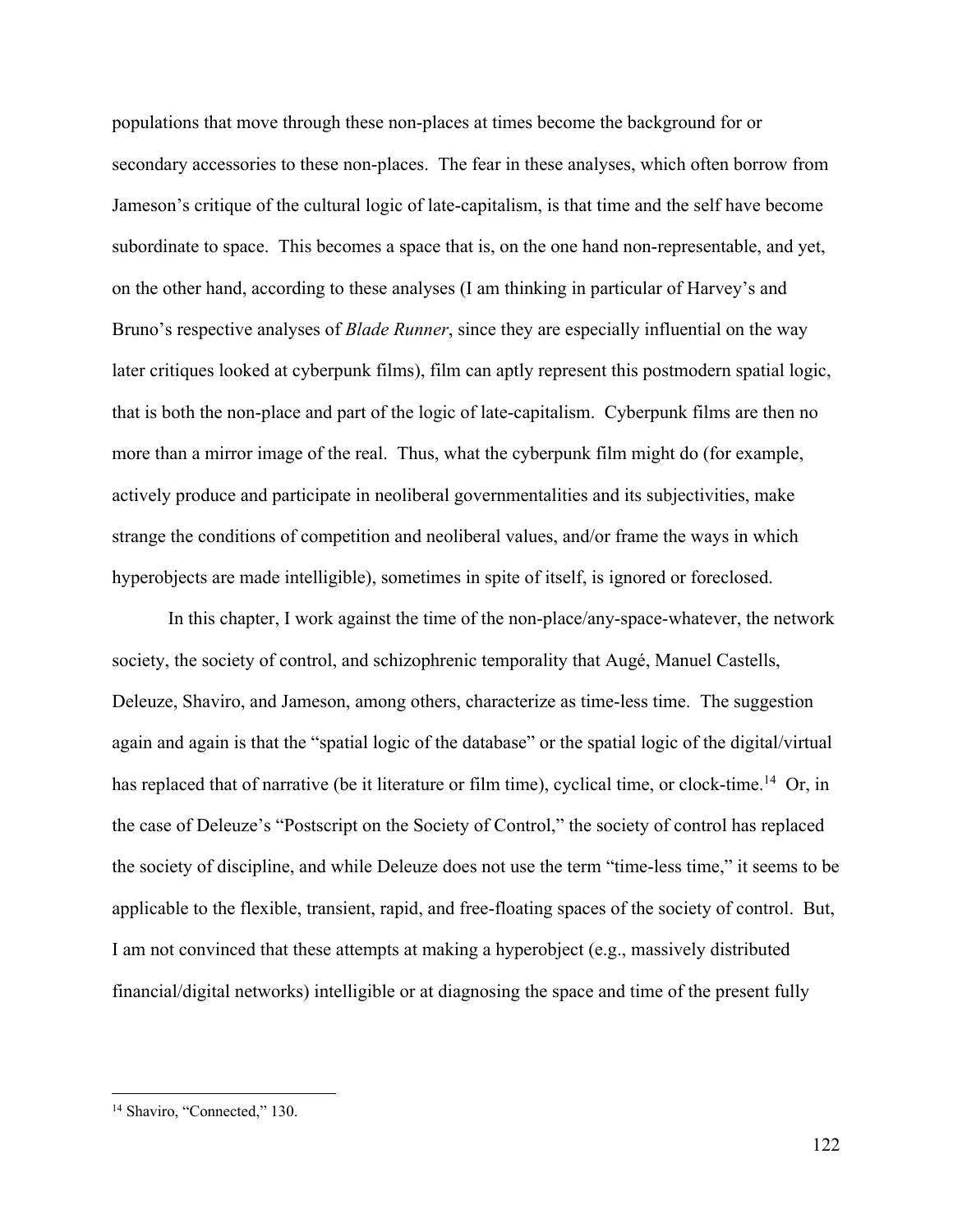appreciate the spatio-temporality of the conditions of competition and its governmentalities for several reasons.

First, time-less time suggests that duration, including the duration of a person's life, how long someone works, how long someone exercises, how long a person occupies a certain space, and so on, is no longer possible or important. There still are other political/social/economic/ethical systems and practices that exist along with and that even further neoliberalism and that still encourage populations of individuals to spend a certain amount of time working, living, sleeping, exercising, etc. Even if thirty minutes of exercise, eight hours of work, or twelve hours of living can all fall under 24/7 labor time<sup>15</sup> (it is all work time geared towards maximizing human capital), duration and calculability are still very much a part of the ways individuals and governmentalities produce and manage subjectivities. The nodes of powerknowledge, including neoliberal health and the medical industry, and even governmentalities that cultivate the conditions of competition (e.g., marketization of space, the assumption of risk, the intensification of the responsibilized-self, and the logic of intensity) continue to play a role in the production, management, and control of space. As we saw in Chapter 2, duration and the quantification of time are both a part of these governmentalities and nodes of power-knowledge, since a good neoliberal subject, which includes the self-monitoring cyborg, must have ways to calculate the degree to which they have maximized their human capital.

Second, time-less time points to the loss of "the notion of the life-cycle,"<sup>16</sup> which I would argue misses the fact that neoliberalism and biopolitics reinforce each other. The society of control has not necessarily replaced the society of discipline. "Replace" may be too strong a term here. Unlike Deleuze and Shaviro, I suggest that the society of control exists along with

 <sup>15</sup> Jonathan Crary, *24/7: Late Capitalism and the Ends of Sleep* (London: Verso, 2013).

<sup>16</sup> Manuel Castells, *The Rise of the Network Society, Vol. 1 of The Information Age: Economy, Society, and Culture* (Malden: Blackwell, 2000), 476.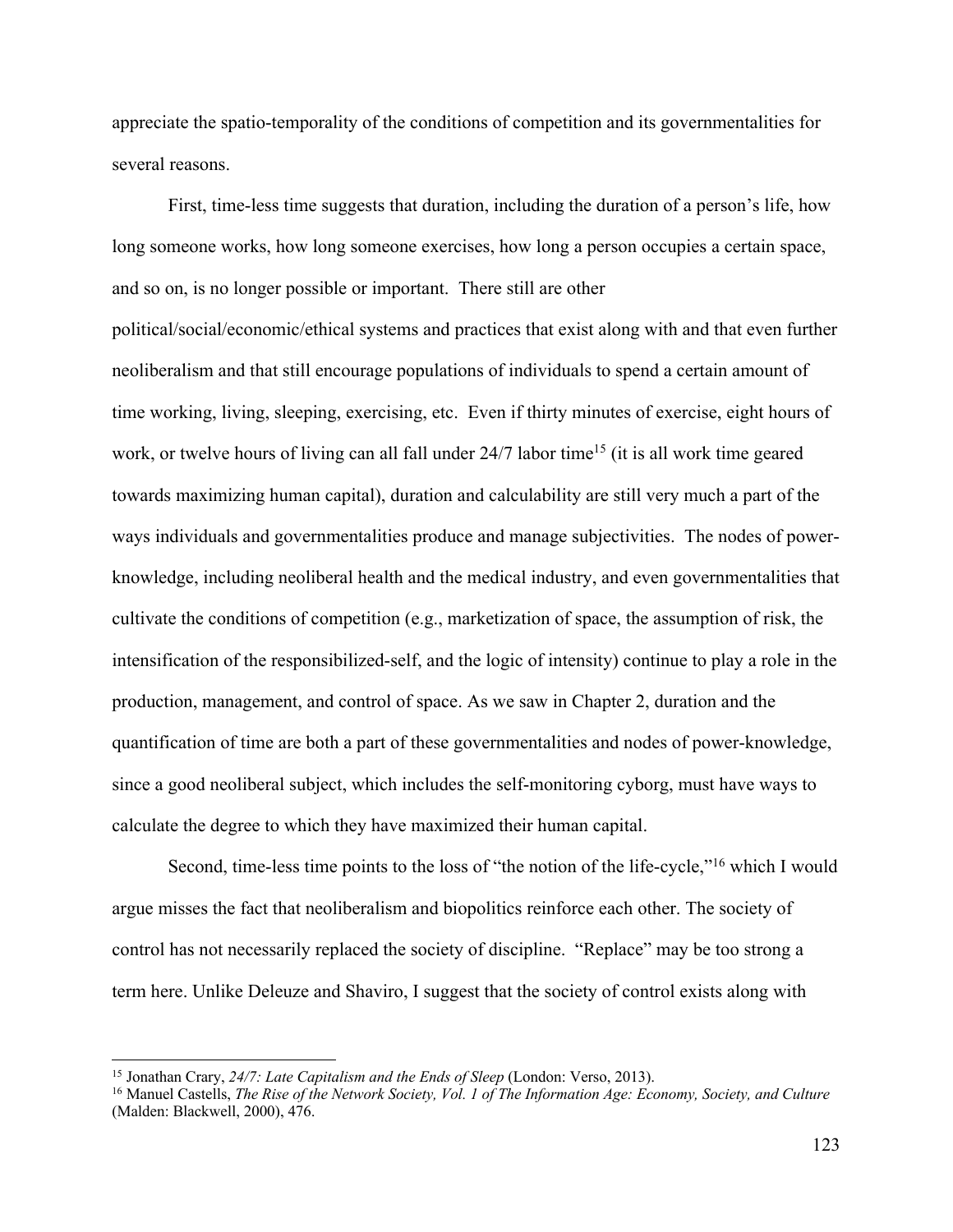discipline, biopower, sovereignty, etc. The emergence of one form of power does not mean the end of an older form of power. That is, biopower does not replace sovereign power or disciplinary power. As Foucault suggests, the law (sovereign power) does not disappear or fade away. Rather it is shaped, produced, and managed by other forms of power that exist along with it, including biopower, disciplinary power, and control.<sup>17</sup> Thus, the spatio-temporality of the society of control, I argue, is still shaped by neoliberal biopolitics, its governmentalities, and nodes of power-knowledge, including health discourses, the privatization of the penal system (which, according to Deleuze, in the society of control, is on its way out), the fitness industry, predictive technologies, and so on. Biopolitics is still very much a part of the present. It is not, as Shaviro suggests, that Foucault tells us to "follow the proliferation of market logic"<sup>18</sup> instead of biopolitics/biopower, as though the proliferation of market logic were antithetical to biopolitics or that it would replace biopolitics. Rather, the logic of the market is, in part, how biopower/biopolitics functions. It is through economic rationality that biopolitics calculates aleatory events, manages life, and defines the forms of life that are subject to, intelligible for, and subjectivized by neoliberalism. Neoliberalism and biopolitics both thrive under and through an economization of the social/political/biological, and they accommodate and perpetuate each other.

And, third, the part of timeless-time that denies mortality, as Shaviro and Castells suggest time-less time does, once again, might account for the ways some privileged populations move through and live in non-places and other neoliberal spaces. That is, the logic of intensity, transhumanism, and biohacking, to only name a few, reflects a general disdain for death as a failure to compete successfully, and thus, to live a good life. But a denial of mortality may only account for the ways some populations of individuals subjectivize themselves as they encounter

 <sup>17</sup> Michel Foucault, *The History of Sexuality: Volume 1* (New York: Vintages Books, 1990).

<sup>18</sup> Steven Shaviro, "The 'Bitter Necessity' of Debt," 7.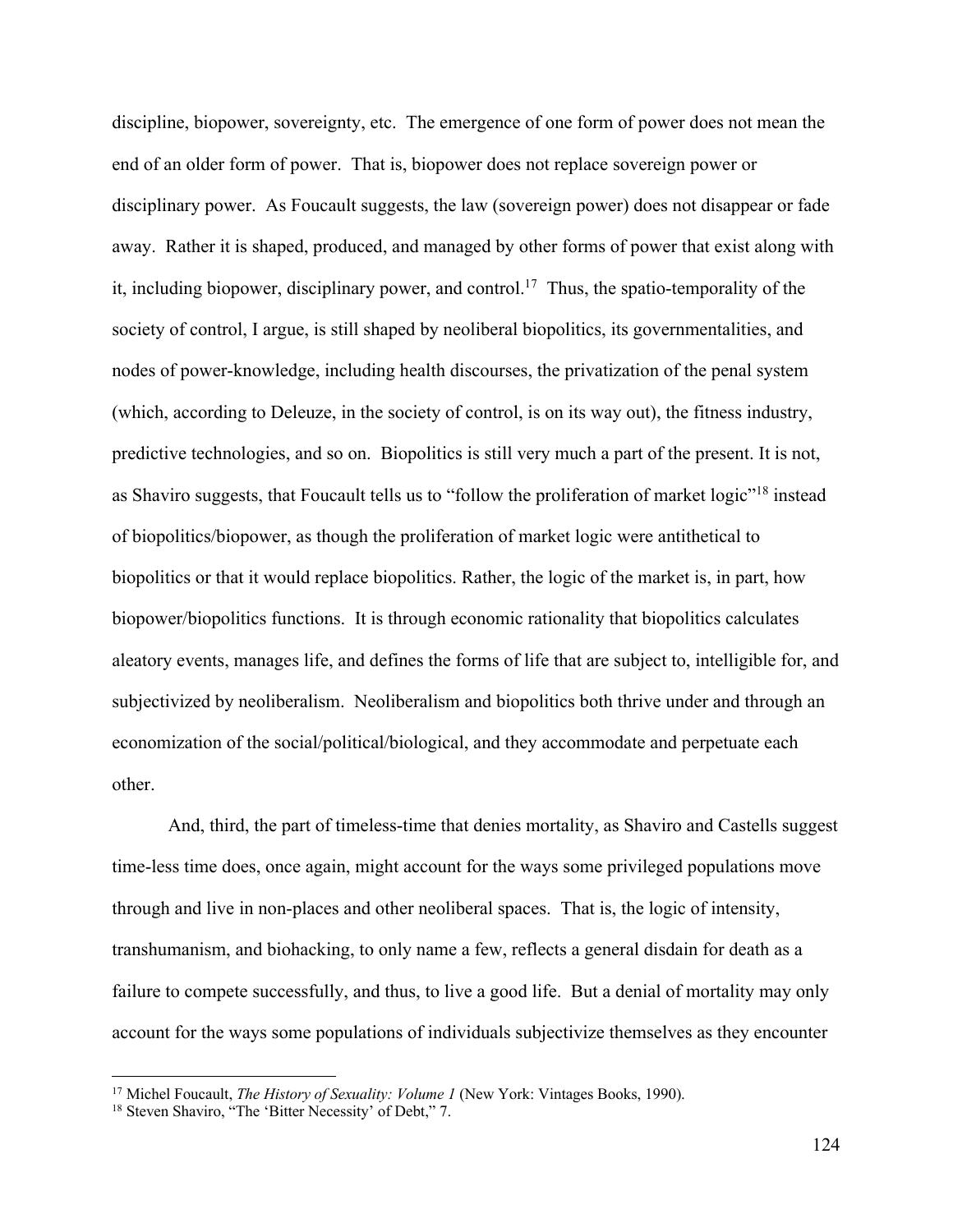the spatio-temporality of neoliberalism and its conditions of competition. From the beginning of this study, I have suggested that the spaces and temporalities of neoliberalism are necrotic. People are generally more insecure as they intensify their acceptance of risk and responsibility for maximizing their human capital and avoiding burn out, but clearly, some populations have less resources, less money, less/no capital, and thus struggle or fail to compete within the marketized spaces of the present. They then must endure a quasi-life since, as I argued in Chapter 3, competition is equated with living.

In this chapter, I elaborate on what I consider to be the necrotic time of neoliberalism, or what I call necro-temporality, as a way to work against the notion of time-less time, and as part of the cognitive-estrangement I will perform on the cyberpunk film, *Blade Runner*. I perform a cognitive estrangement from the dominant neoliberal notions about how we ought to live our lives that *Blade Runner* normalizes as I disentangle *Blade Runner* from Jameson's cognitive mapping and from Bruno's postmodern aesthetics. For many cultural critics, the city of cyberpunk is thoroughly postmodern. These critics draw from Jameson's essays "Postmodernism, or the Cultural Logic of Late Capitalism" and "Postmodernism and Consumer Society" to argue that, like the cyberpunk city, the postmodern condition is characterized by a spatial pastiche, schizophrenic temporality, fragmented subjectivity, simulation, and a waning of affect. Jameson's postmodern aesthetics can be traced through the majority of the scholarship on *Blade Runner*. For example, Bruno's essay "Ramble City: Postmodernism and Blade Runner" is an early and often discussed work that applies Jameson's postmodern aesthetics to *Blade Runner*.

Bruno writes that *Blade Runner* is a "metaphor of the postmodern condition."19 As I pointed out in the Introduction, Bruno analyzes the architectural aesthetics of the film through Jameson's understanding of the postmodern condition. She expands upon Jameson's notion of

 <sup>19</sup> Giuliana Bruno, "Ramble City: Postmodernism and 'Blade Runner,'" *October* 41, (1987): 62.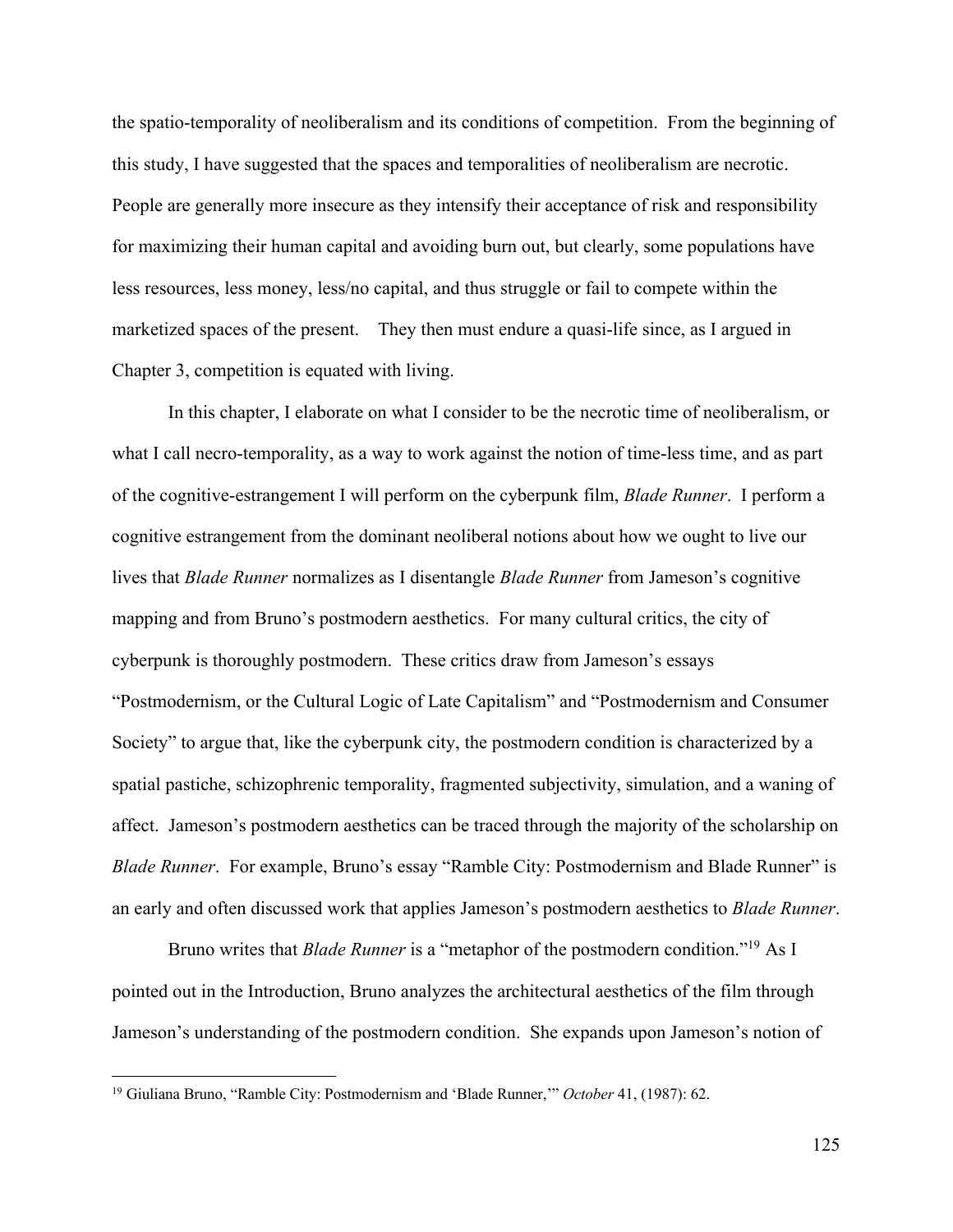spatial pastiche, suggesting as Jameson does, that pastiche holds a privileged position in studying postmodern aesthetics. However, Bruno's focus on the film's architecture ignores the micropolitical encounters that occur within the city. In other words, bodies disappear in Bruno's analysis of postmodern aesthetics. Rather than examine the systemic causes of the necrotic material conditions of Scott's city, she views them as aesthetic markers of postmodernism.

According to Jameson, contemporary theory destabilizes the subject by questioning its legitimacy. The destabilized or fragmented subject is not an autonomous individual, and thus poses a problem for expression, since styles are dependent on the notion of an "individual monad."<sup>20</sup> Postmodernism replaces the modern subject with a new one that signals the end of "…the bourgeois ego or monad…of style, in the sense of the unique and the personal," and it liberates the postmodern subject from "expression and feelings or emotions, not merely a liberation from anxiety, but a liberation from every other kind of feeling as well, *since* there is no longer a self present to do the feeling."<sup>21</sup> Within the context of Jameson's postindustrial aesthetics, *Blade Runner* explores this postmodern subjectivity, in part through its representation and examination of memory, emotions, and self-hood, suggesting that the modern subject, with its ability to feel and remember, defines what it means to be human, as opposed to the postmodern subject. Bruno's analysis reflects a thread in film theory, including Jameson's "Postmodernism, or the Cultural Logic of Late Capitalism" and "Postmodernism and Consumer Society" and David Harvey's *The Condition of Postmodernity*, that often ignores the ways neoliberal governmentalities construct ontological categories in relation to urban spaces and the ways in which individual subjects shape their subjectivity in relation to these governmentalities.

 <sup>20</sup> Fredric Jameson, "Postmodernism or the Cultural Logic of Late Capitalism," *The Anti-Aesthetic* (Washington: Bay Press, 1983): 63.

<sup>21</sup> Ibid., 63.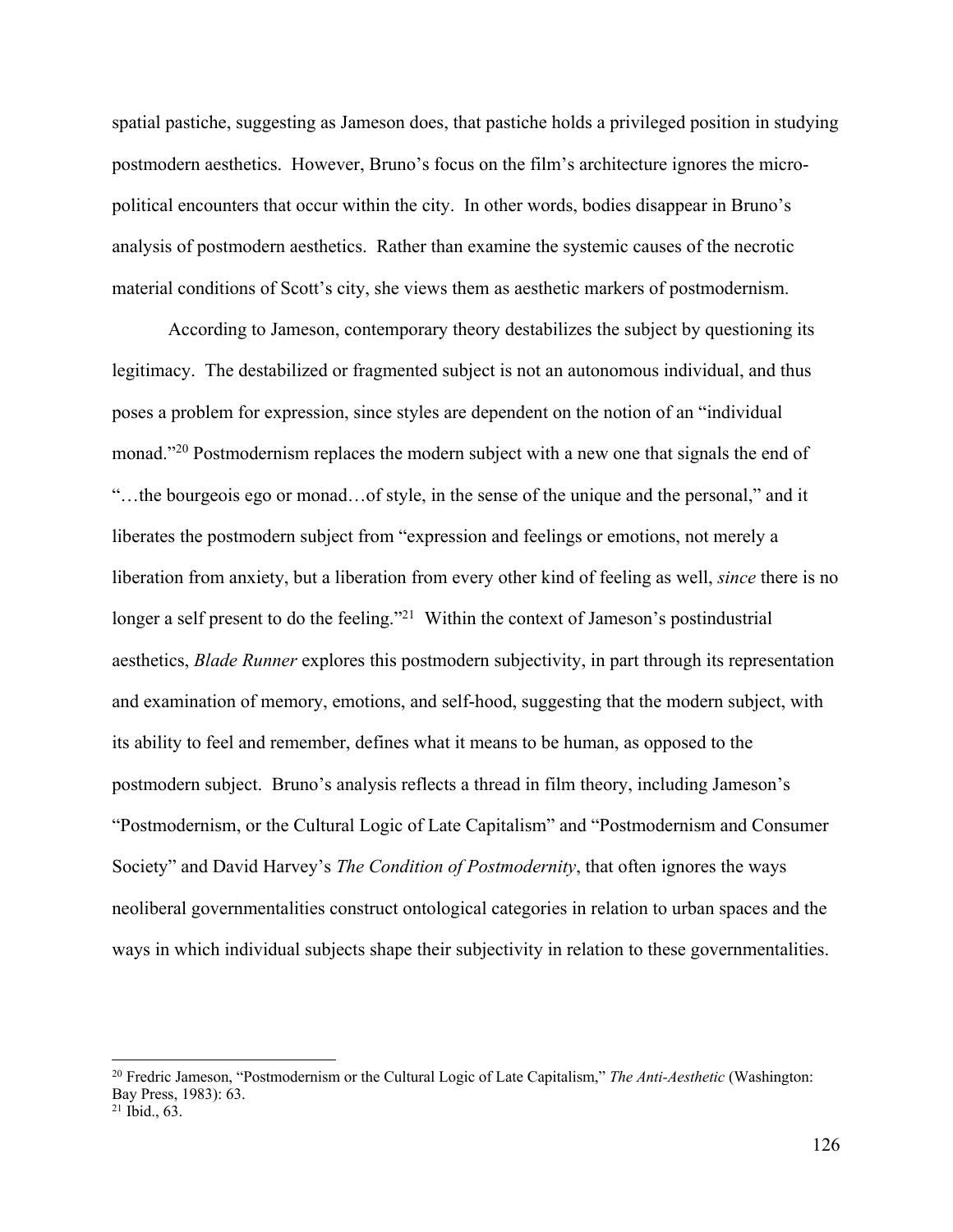Instead of reading *Blade Runner* within a postmodern aesthetics or as a mirror image of the real, I depart from a postmodern aesthetic analysis of the replicants' sense of time, relation to space, fragmented subjectivity, and a waning affectivity, to argue instead that what seem like markers of postmodern aesthetics (e.g., schizophrenic temporality and spatial pastiche), of timeless time, or of non-places, are instead the ways in which Scott's film perpetuates a logic of intensity. And, I suggest that this logic of intensity, as a condition of neoliberalism, is part of what produces necro-temporality. As I indicated above, I work against the notion that the time of the non-place, the any-space-whatevers, the network society, and schizophrenic temporality fully captures the time of neoliberalism. I will do this, in part, by offering a cognitive estrangement of the spatio-temporalities of the conditions of competition and the logic of intensity in *Blade Runner*. Through this cognitive estrangement, what *Blade Runner* does as an active producer and participant in neoliberal governmentalities and its subjectivities will be brought to light. This, of course, is not to suggest that Jameson, Bruno, and Harvey, among others, are wrong in their reading of Scott's *Blade Runner* as a mirror image of the real or as a reflection or confirmation of postmodern conditions. Rather, my point, is that films, in this case *Blade Runner*, can do more than confirm theoretical diagnoses of postmodernism or other systemic problems.

I want to suggest here, that despite its ambivalent politics, *Blade Runner* actively produces and participates in neoliberal governmentalities by contributing to the normalization of individualized risk assumption and responsibility. The world of *Blade Runner* is one where populations of individuals cannot and should not rely on systemic support. Replicants along with other humans must rely on themselves to survive and endure the depravations of neoliberal capitalism. The Tyrell Corporation incites replicants and humans to live intensely, to embrace the dangers of neoliberalism in order to live brightly (to burn brightly), to live on the edge of

127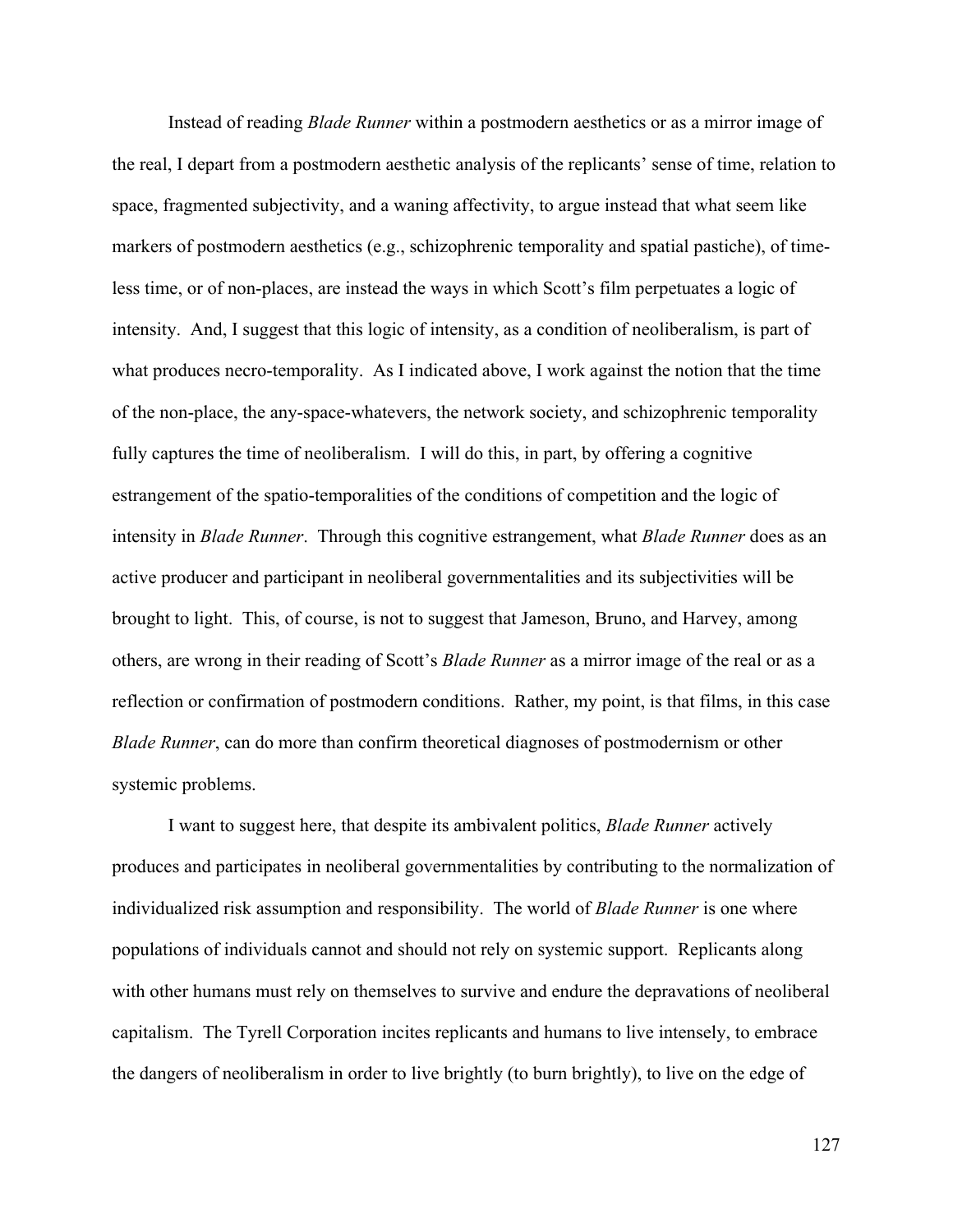burn out, in a world that has already burned out. Deckard has no idea if Rachel will live past a four-year life span, but this insecurity only makes his life more intense, only incites him to embrace every moment of life as though he and Rachel may die tomorrow. And, of course, neoliberalism benefits from this intensification of living, an intensification of "seize the day," since the neoliberal subjects who "seize the day" will not necessarily see the depravations of neoliberalism and its capitalism as a problem. That is, these depravations, whether it is environmental destruction, increased poverty, isolation, abandonment, Social Darwinism, etc., become challenges to proudly overcome, and overcoming becomes an indicator of a person's value, character, and resilience. *Blade Runner* thus appeals to and perpetuates notions of individualism, freedom, and risk that are consistent with neoliberalism. It does not simply reflect the cultural and political conditions of its time. *Blade Runner* reminds individuals that the corporate state provides no safety net and that the state ought not to provide a safety net because it is corrupt and inefficient and because it limits freedoms. Instead, *Blade Runner* incites individuals to "seize the day," to accept the risks of life, to take care of themselves because no one else will (the state certainly will not). The point for the film *Blade Runner* is not that the political and economic systems are horrific, but rather that even in the face of neoliberal depravations there is hope (e.g., the human can maintain some semblance of its humanity and there is beauty even in hell). In other words, *Blade Runner* tells us that we must remain resilient.

Cognitive estrangement then is about the ways in which we think about film. It is thinking politically about films in a way that recognizes how they actively produce and participate in the cultural, economic, social, and political systems within which they exist. In this case, I am thinking politically about *Blade Runner* in a way that moves against the grain, that is to say, that makes the notion of living life to the fullest, of seizing the day, strange by suggesting that this attitude towards how we live our life reflects a kind of necro-temporality.

128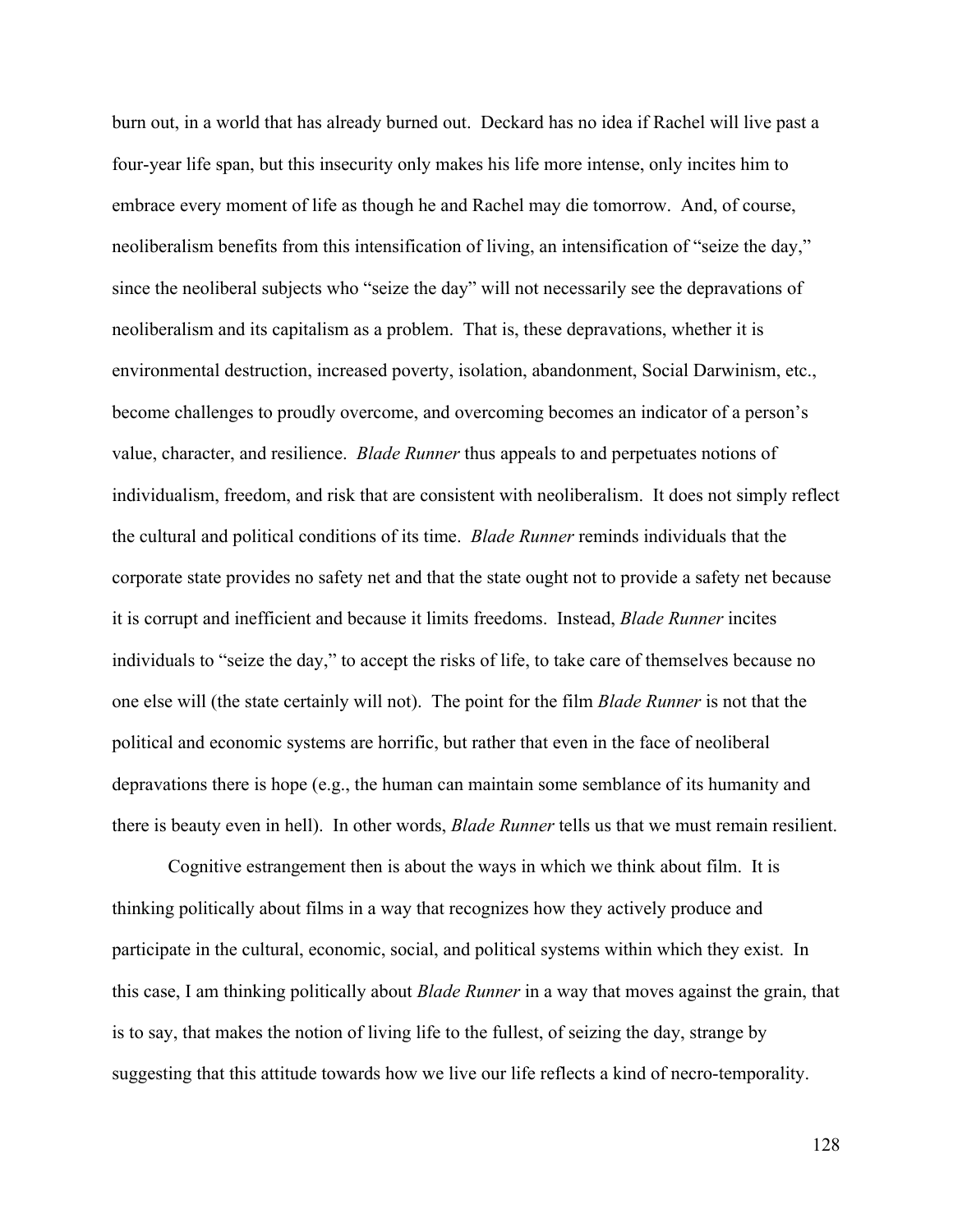Making strange here is another way to make neoliberalism unfamiliar. In other words, I am making strange "living life to the fullest" and "seizing the day," advice to live life that are traditionally thought of as admirable, good, a sign of individuality, etc., by suggesting that these notions are in fact part of a logic of intensity that is very much a condition of neoliberalism. Wanting to live life intensely is imminently governable for neoliberal governmentalities. *Blade Runner* offers a visual refashioning of neoliberal governmentalities that points to the ways these governmentalities cultivate and "make real" competition, the logic of intensity, and risk. Thus, thinking about cyberpunk cities in terms of necro-temporality can "generate ways to think 'the political<sup>222</sup> that remain aware of the necrotic conditions that many bodies face in cityscapes.

### **A Brief Return to Mbembe: Necroscapes and Necro-temporality**

Achille Mbembe defines necropower as the modern state's ability to reduce human life to its bare or instrumental forms in order to materially destroy human bodies. Necropolitics is the subjugation of life to the power of death. Mbembe is largely concerned with the ways "weapons are deployed in the interest of maximum destruction of persons and the creation of *deathworlds*."23 I extend this interest in the destruction of persons and creation of death worlds into an analysis of urban design. And, as I argued in Chapter 3, the destruction of persons and creation of death worlds is not antithetical to biopolitics. Killing and letting die are both positive conditions of biopower. Biopower kills in order to make some populations live. It may not always be so clear that a state is doing the killing. For Mbembe, necroscapes are spaces (sometimes cities) that are designed to capitalize on this reduction of human life to its bare forms by destroying unwanted bodies. Through urban design, securitization, terror, state violence, surveillance, and the production of vulnerable bodies, necroscapes kill certain bodies.

 <sup>22</sup> Ibid., 4.

<sup>23</sup> Achille Mbembe, "Necropolitics," *Public Culture* 15, no. 1 (2003): 40.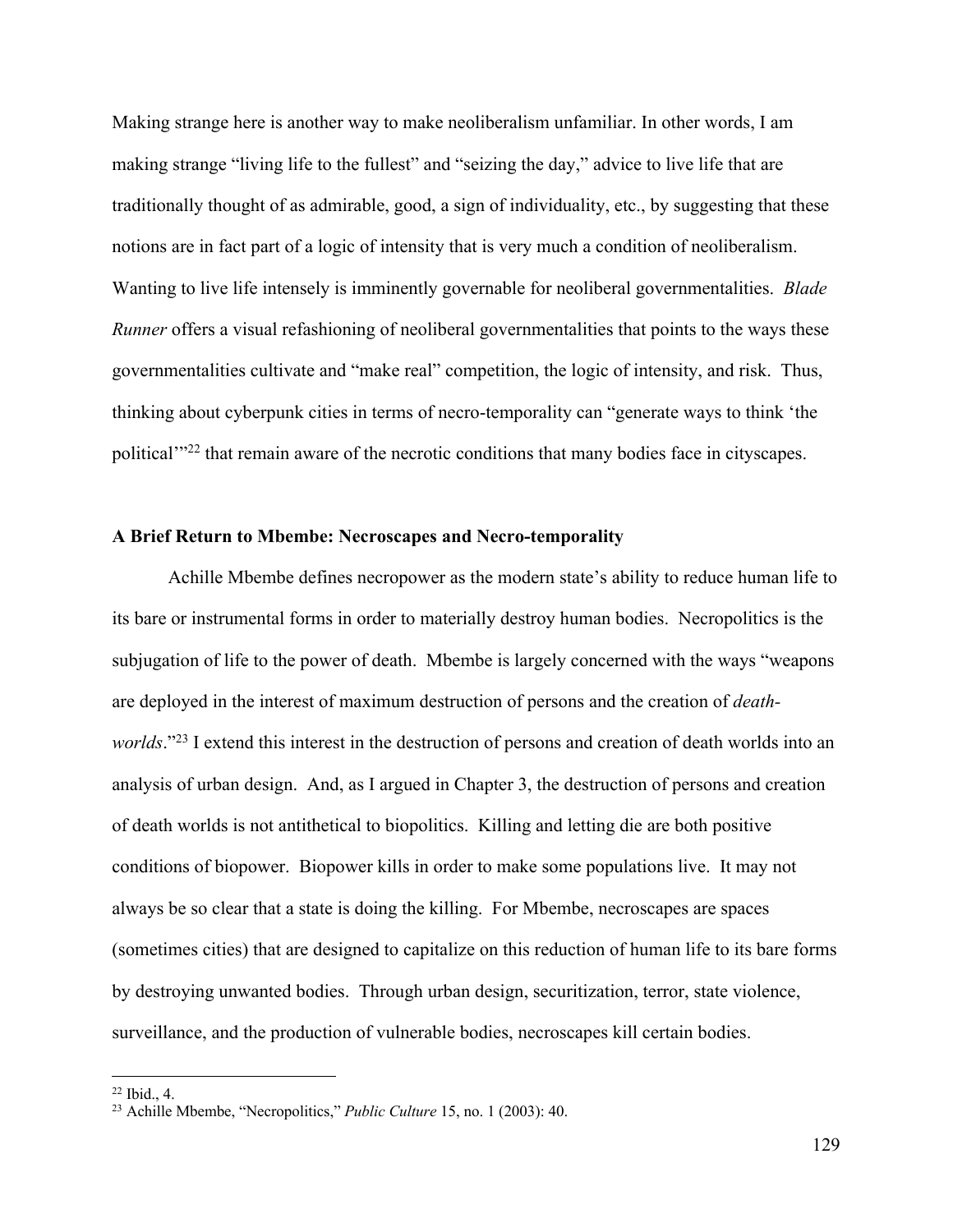Necroscapes let bodies die by restricting access to health care, food, water and other resources. These cities use these subtle and overt ways of killing unwanted bodies. For the purpose of this chapter, I amend Mbembe's conception of the necroscape to suggest, instead, that necroscapes are not only cities but also spaces over which the conditions of competition (including the marketization of space), the logic of intensity, and risk have spread.

Mbembe is not explicit about the nature of time in necroscapes. He writes about different temporalities in necroscapes that produce life as "a form of death-in-life." Borrowing from Giorgio Agamben's *Homo Sacer*<sup>24</sup> and Carl Schmidt's state of exception,<sup>25</sup> Mbembe understands the modern state's ability to deny political subjectivity, reduce life to bare life, and exclude these bodies from the "normal state of law" as setting the conditions for and in necroscapes. He sees plantation temporality, apartheid temporality, and colonial temporality as three key manifestations of the state of exception and as precursors to necroscapes. His understanding of certain bodies in necroscapes is that they are a kind of living dead; these bodies are from birth subject to the state's power to let die or kill.

I use necro-temporality as a way to describe and problematize the temporalities and spatialities of neoliberalism and its governmentalities. I am especially concerned with the spatiotemporalities of the conditions of competition, which I consider to be a key dimension of neoliberalism, as an example of necro-temporality. As I argued in the Introduction to this study, nodes of knowledge-power work in tandem with the law, the logic of competition, and often a new military urbanism to produce and control necroscapes and necrotemporalities. Within necroscapes, risk and responsibility, among other effects, are intensified, and the populations of individuals that move through and live in these necroscapes are always potential threats to

 <sup>24</sup> Giorgio Agamben, *Homo Sacer: Sovereign Power and Bare Life.* translated by Daniel Heller-Roazen*, (*Stanford: Stanford University Press, 1998).

<sup>25</sup> Carl Schmitt, *Dictatorship* (Malden, MA: Polity Press, 2014).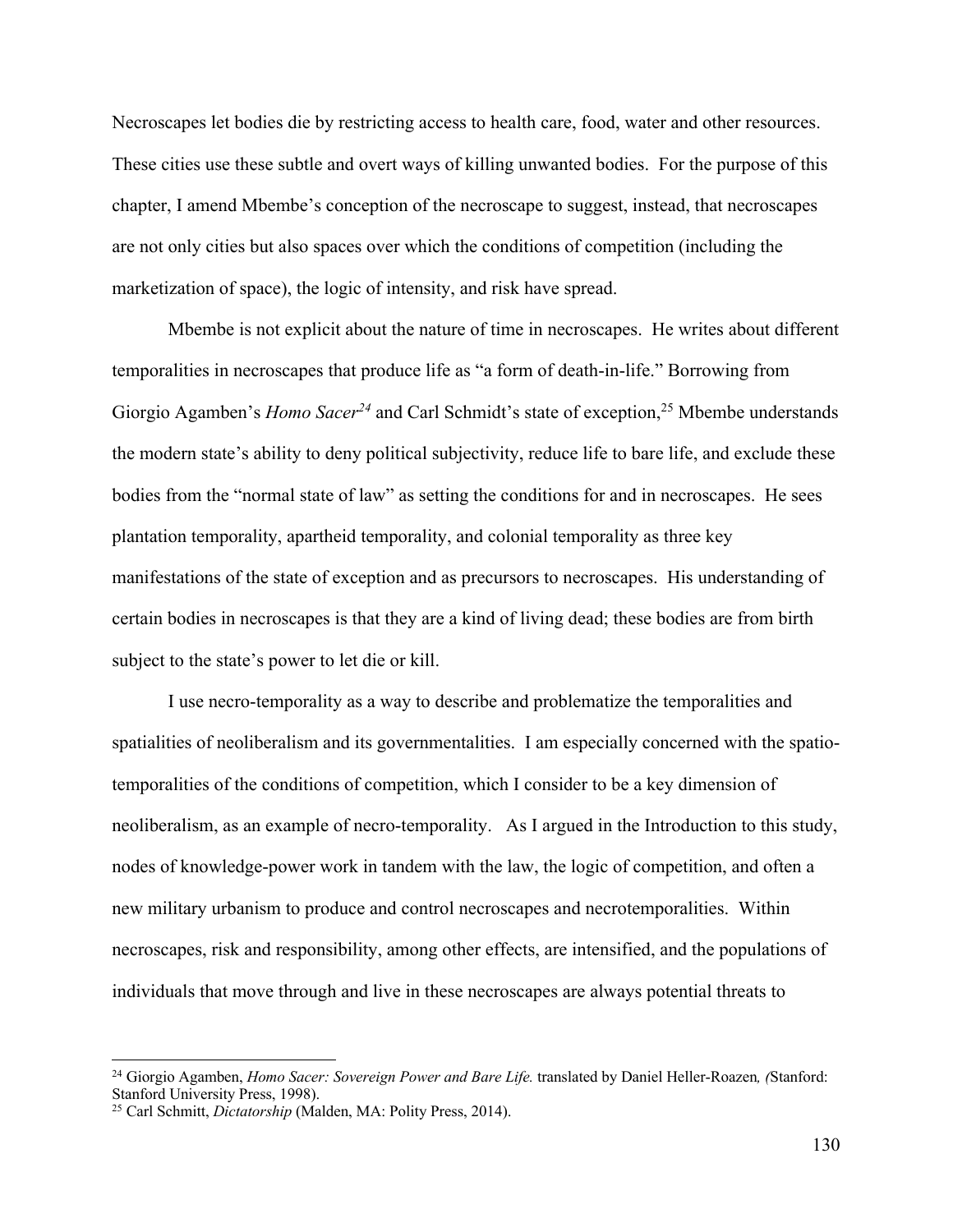market competition. Necroscapes are marketized spaces where populations of individuals become at once targets of and threats to competition. If these populations of individuals want to move and live freely within necroscapes, they must prove their competitive worth.26

I understand necro-temporality as a kind of time produced by neoliberalism. In Chapter 3, I made the case that killing and letting die certain populations are not conditional upon suspending the law or reducing individuals to bare life. This is true for necro-temporality as well; it is not dependent upon the suspension of law or bare life, since again, the death of some populations, whether through spectacular state killing or more subtle forms of letting die, is a positive condition of biopolitics. Under neoliberalism, necro-temporality is a precarious state of existing in time whereby individuals are insecure and the responsibility they have for their own insecurity is intensified. Furthermore, necro-temporality is also about certain forms of death/dying caused by stress and insecurity, and yet these deaths are understood as a result of weak neoliberal character/values and/or as a failure to compete, and thus, these deaths are just a "natural" part of the human condition. Necro-temporality, then, is a biopolitical technique for neoliberal governmentalities to regulate and manage death (how it is defined, treated, and dealt with). It makes it easier to dismiss or ignore the death of some populations as natural, inevitable, unsolvable, or as a failure in character. Necro-temporality points to the ways power makes some populations vulnerable to death and exploitation by limiting time in certain spaces, by forcing continual mobility, increasing time in toxic, violent, and surveilled spaces, and by justifying these necro-temporal policies through racism, neoliberal morality, the logic of intensity, and the naturalization of the free market and competition.

 <sup>26</sup> Mbembe, 17.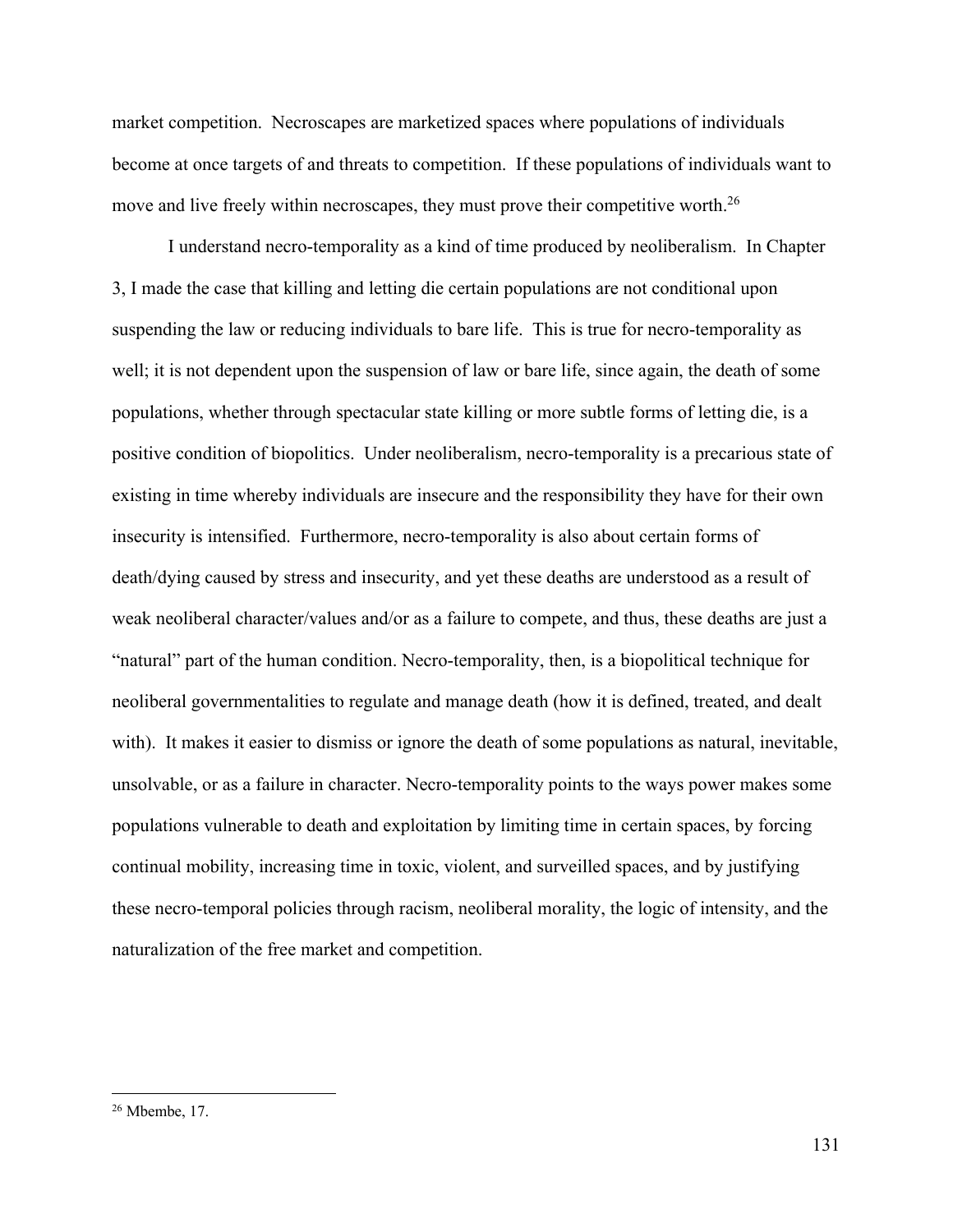## **2. Schizophrenic Temporality and Blade Runner**

Jameson and Bruno draw their insights from a Lacanian understanding of temporality. Lacan argues that temporality is connected to a linguistic order whereby language constructs an understanding of past, present, future, and memory.<sup>27</sup> In order to have a history or be a part of history, subjects must be able to participate within a linguistic order that allows them to construct a linear narrative of time. Bruno writes: "…the experience of temporality and its representation are an effect of language. It is the very structure of language that allows us to know temporality as we do and to represent it as a linear development…[H]istorical continuity is…dependent upon language acquisition."<sup>28</sup> The suggestion here is that the replicants, genetically engineered humans in *Blade Runner*, must enter the dominant symbolic order to have a past, present, and future, and because they fail to enter this symbolic order, they represent a "new form of temporality, that of schizophrenic vertigo."29 The failure on their part to integrate into the symbolic order represents the fragmentation of subjectivity in postmodern reality. For Jameson and Bruno, replicants are incapable of historical continuity because they do not have a centered subjectivity that works within a linguistic order. Thus, they are stuck within a perpetual present, or in what Jameson calls "a series of pure and unrelated presents in time."30 Jameson makes the case that identity "…is itself the effect of a certain temporal unification of past and future with the present before me."31 In the context of Jameson's postmodern condition, the replicants, then, do not have a personal identity, at least not one that the state recognizes or even values, nor do they have subjectivity. The power to unify the past and future with a present allows some populations to write history and exclude other bodies from this history.

<sup>27</sup> Jacques Lacan. *Écrits: A Selection*, trans. by Bruce Fink (New York: W. W. Norton and Company, 2004). 28 Bruno, "Rambling City," 70.

<sup>29</sup> Ibid., 69.

<sup>30</sup> Jameson, "Postmodernism," 72.

<sup>31</sup> Ibid., 72.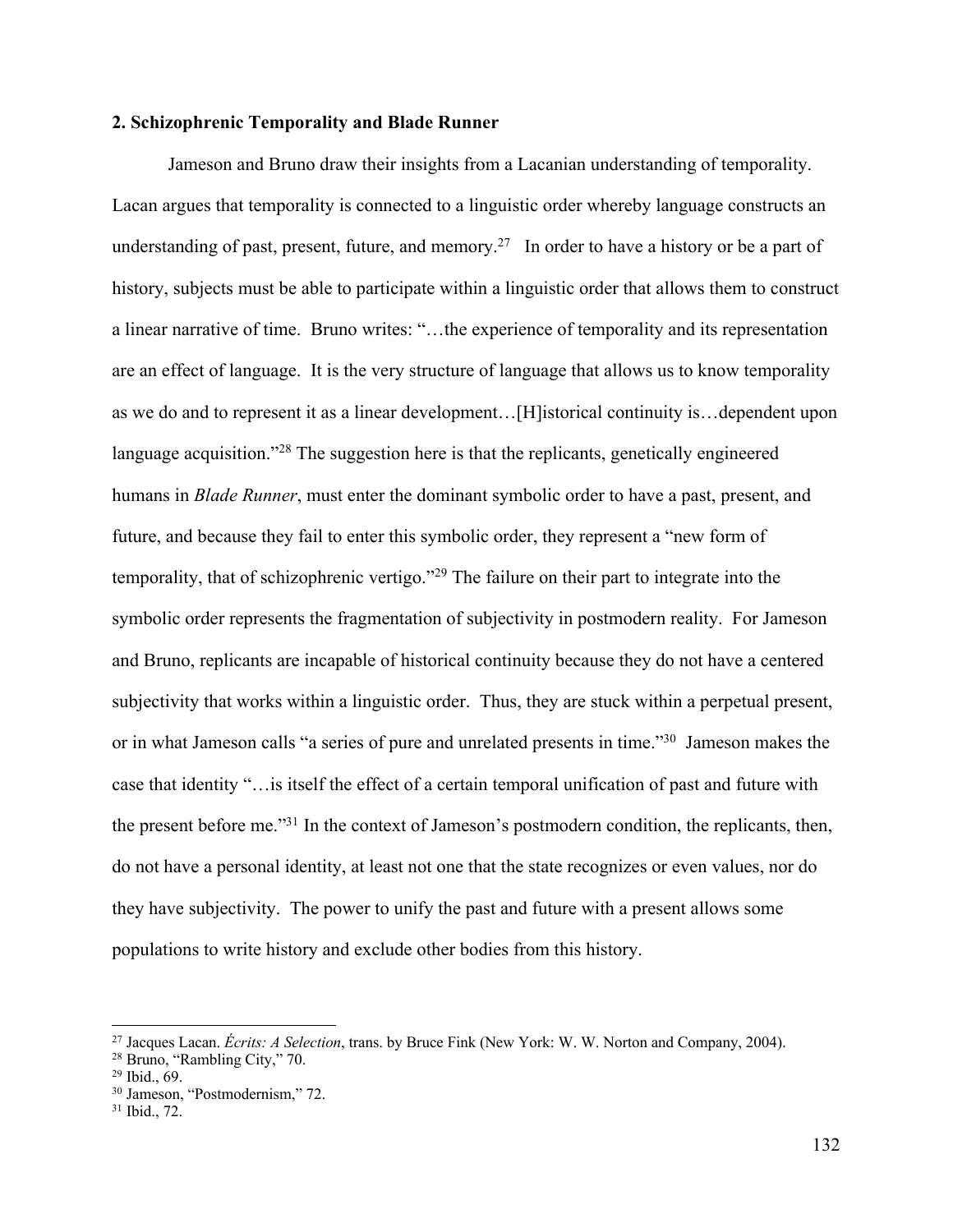Yet, it is unclear exactly how the replicants fail to enter the dominant symbolic order. Bruno characterizes the replicants as simulacra and suggests that their simulative condition leads to their inability to participate in the dominant symbolic order. I question whether, as Bruno argues, the "narrative 'invention' of the replicants is almost a literalization of Baudrillard's theory of postmodernism as the age of simulacra and simulation."32 It is not that the replicants simulate human emotions, sexuality, memory, or pain. Rather, as genetically enhanced humans, they have developed emotions, sexualities, and memories as a different race or species. At the end of his life, Roy Batty, a "replicant," meditates on his existence when he tells Rick Deckard, a blade runner, that "I've seen things you people wouldn't believe. Attacked ships on fire on the shoulders of Orion. I watched C-beams glitter in the dark near the Tannhauser gate. All those moments will be lost in time...like tears in the rain...Time to die."<sup>33</sup> Batty recognizes that replicants are different; this difference is clear when he references humans as "you people," differentiating replicants' experience of pain, enslavement, and beauty from that of humans. Replicants may look human, but their perfect forms, increased strength, high endurance, and reflective eyes are clear indicators of their more than human status. He locates his life within a grand narrative that clearly has a rich understanding of and place in time; even though, he recognizes that, once he dies, his life will be forgotten by humans. Their use of romantic poetry and discussions about complex biomechanics, along with a clear sense of their history, suggest that it is not a failure on their part to enter the symbolic order.

Bruno writes that "[r]eplicants are condemned to a life composed only of a present tense: they have neither past nor memory."34 Yet Roy Batty shares some of his memories with Deckard, indicating that he has a past, that he remembers his past, and that it is the collective

 <sup>32</sup> Bruno, "Rambling City," 67.

<sup>33</sup> Ridley Scott, *Blade Runner*, performed by Rutger Hauer (1982; Burbank; Warner Brothers), Streaming Video.

<sup>&</sup>lt;sup>34</sup> Bruno, "Rambling City," 70.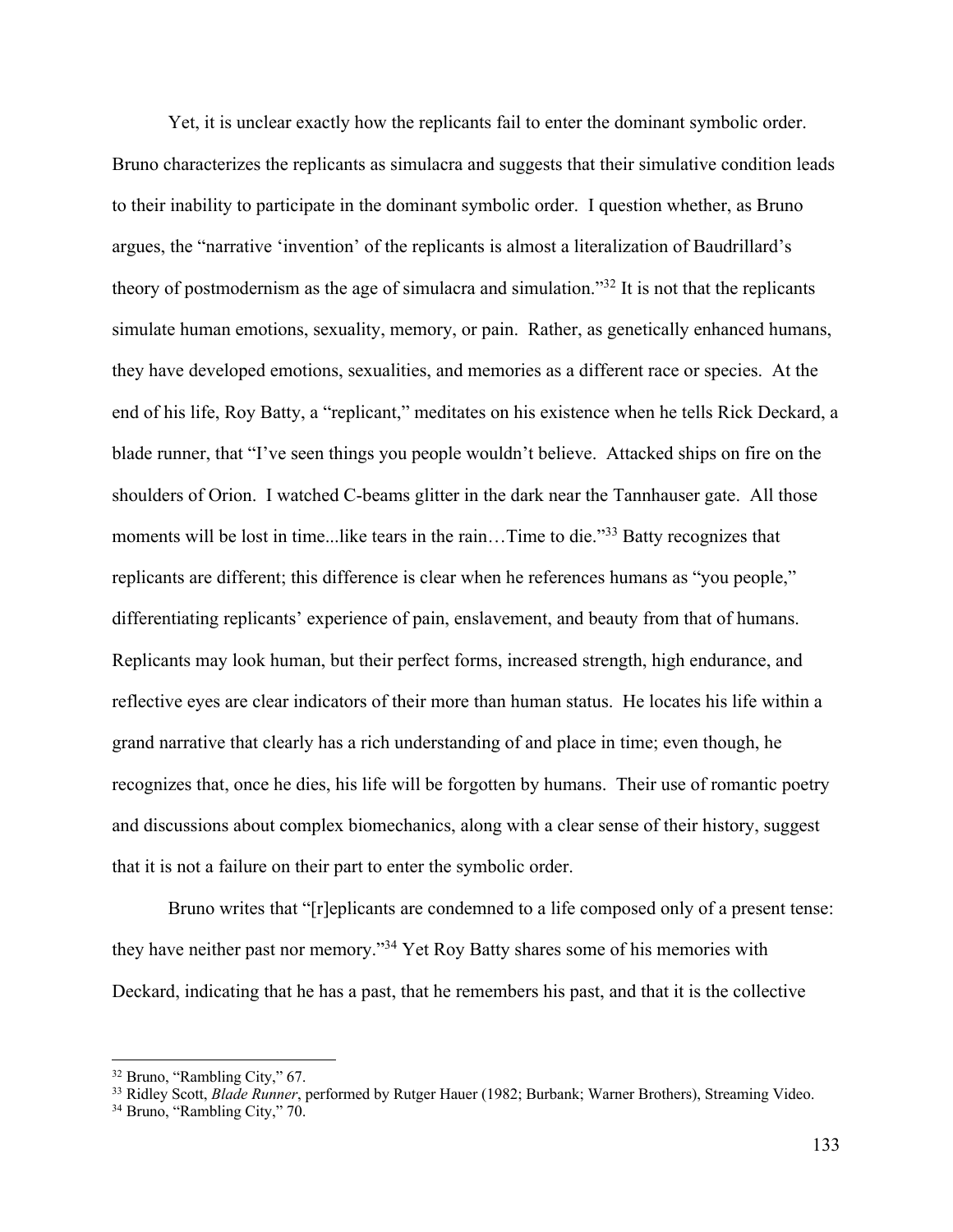replicant past that has driven them back to earth to seek an extended life. Bruno goes on to write: "[t]heir assurance of a future relies on the possibility of acquiring a past. In their attempt at establishing a temporally persistent identity, the replicants search for their origins. They want to know who 'conceived' them, and they investigate their identity and the link to their makers."35 Roy and his cohort return to earth in order to acquire a future. They know that the Tyrell Corporation engineered their bodies so that they would live for only four years. Replicants endure horrific violence and likely death in order to demand extended life from their makers. Their future is not dependent on acquiring a past as they already have one; rather, the future for replicants is unsure because of the neoliberal biopolitics of the Tyrell Corporation. To suggest they have no past, as Bruno does, and the Tyrell Corporation and blade runners do, ignores their enslavement and perpetuates a temporality that justifies their death: a necro-temporality.

Bruno's analysis of *Blade Runner* places the film firmly within a depoliticized postmodern aesthetics. She later writes: "[r]eplicants represent themselves as a candle that burns faster but brighter and claim to have seen more things with their eyes…than anybody else."36 Instead, it is Eldon Tyrell, their maker, who characterizes replicants as brightly burning candles, when he tells Batty, "the light that burns half as long, burns twice as bright…You're quite a prize…Revel in your time."37 This exclamation justifies a logic of intensity: the implication here is that Roy should appreciate the fact that he lived the epitome of an intense life. If the replicants are simulacra, they are in fact simulacra of the perfect neoliberal individual that lives intensely to the point of burn out and then has the good grace to eliminate its surplus body from the population. Of course, Roy Batty and his cohort problematize their role as the perfect neoliberal individual when they resist having the good grace to accept their early death (their elimination

 <sup>35</sup> Ibid., 71.

<sup>36</sup> Ibid., 70.

<sup>37</sup> Scott, *Blade Runner.*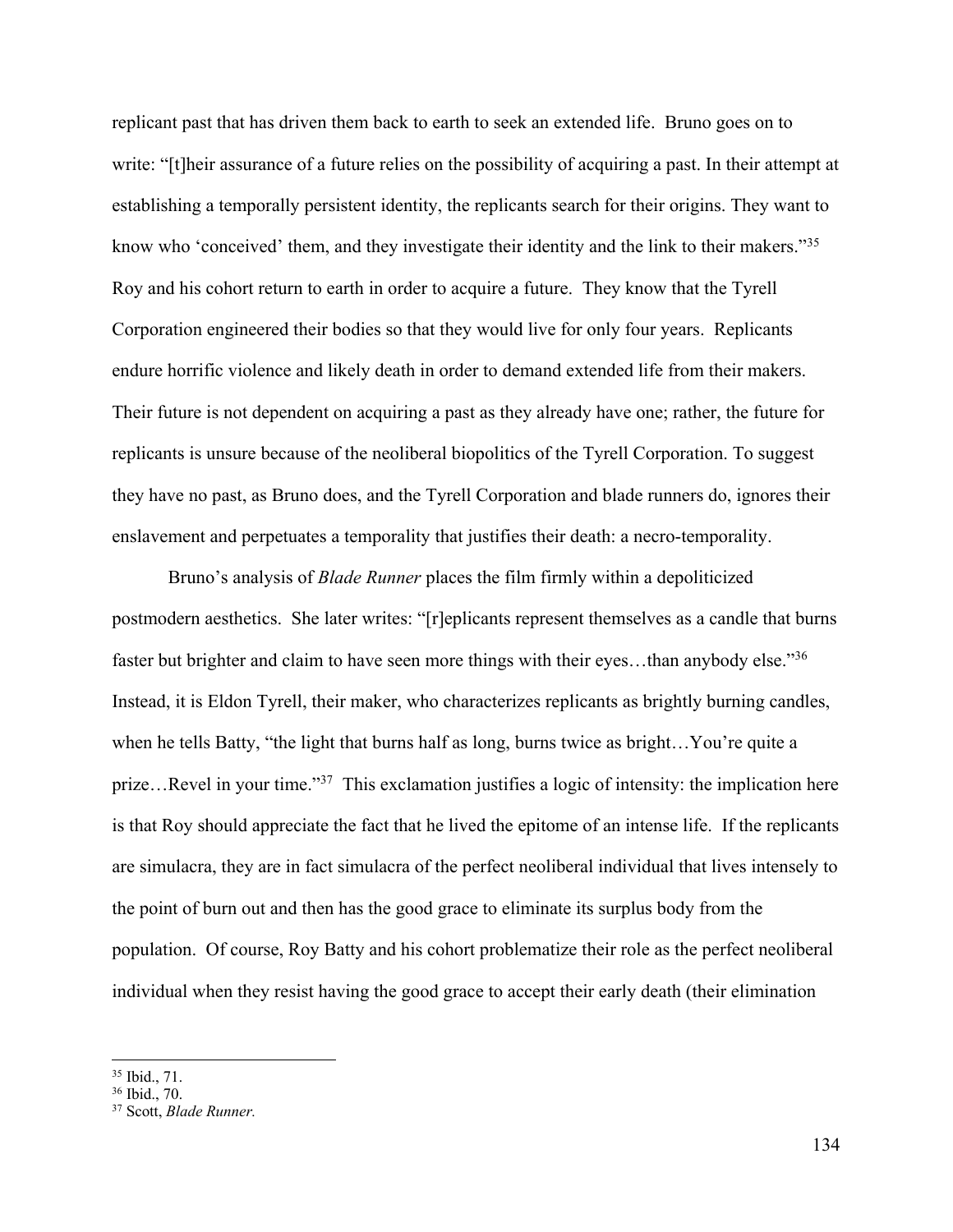from the population when they reach burn out). Replicants do not see themselves as short lived yet intensely alive beings. They wish to extend their life rather than accept their fate. Humans (or the neoliberal order), on the other hand, produce replicant temporality (neoliberal necrotemporality) as short and intense in order to justify their enslavement, murder, and morphology. In fact, the term "replicant" already inscribes their being within a temporal narrative that reaffirms the superiority of humans (or neoliberalism) as the authentic and dominant paradigm. Again, as I suggested above, the point is not necessarily that Bruno is wrong, but that *Blade Runner* can do more than passively reflect the postmodern conditions of its time and reaffirm Jameson's and Bruno's reading. *Blade Runner* is much more productive than what Bruno's theory of representation suggests.

## **3. Necro-temporality and Blade Runner**

The ways power forces in *Blade Runner* exclude replicants from history, limit time, force continual movement, and increase time in toxic, violent, and surveilled areas are all examples of necro-temporality. Bruno's analysis misses what Mbembe makes clear: in the context of the system that propagates their enslavement (off-world colonies), "the humanity of the slave [replicant] appears as the perfect figure of a shadow."38 Replicants are shadows, not because of an inability to enter a symbolic order, but because of their vulnerability as slaves, runaways, and rebels. As slaves in off world colonies, replicants do not exist outside of their role as property. Their labor plays a part in aiding (at least some) humans minimize the time they spend in hard labor. The Tyrell Corporation treats replicants as though they do not exist, "except as a mere tool" in order to maintain their status as free labor. The corporate state in *Blade Runner* produces a racist narrative that places replicants into a less than human subgroup. This narrative

 <sup>38</sup> Mbembe, "Necropolitics," 21.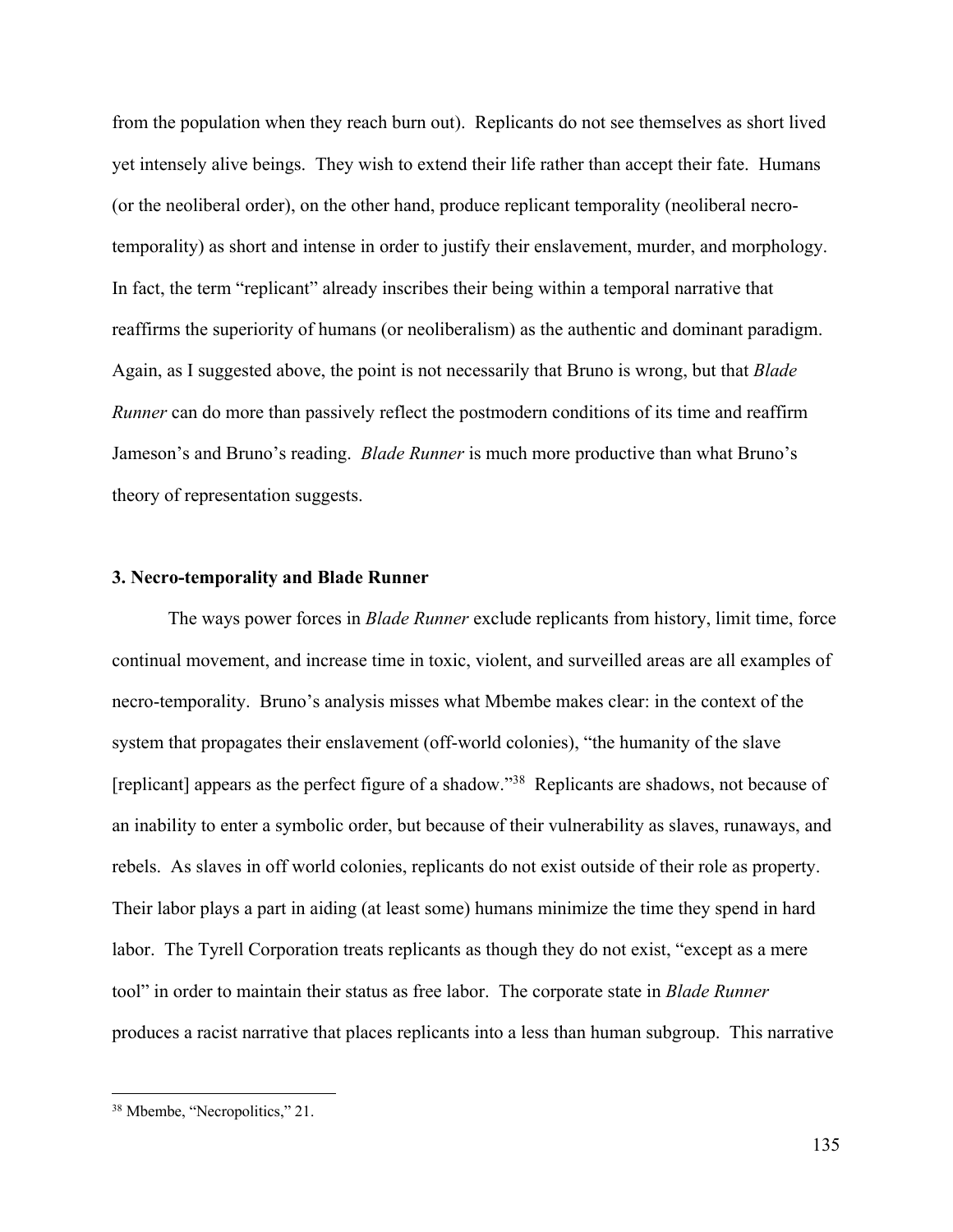understands replicants as incapable of memory, emotions, and identity, thus making them unable to participate in history. Their less than human status combined with their exclusion from human history makes it easier for the corporate state to regulate how replicants experience time. Time for replicants is regulated by the dominant race/corporate state.

One way the dominant race regulates time is through laws that restrict how much time replicants spend on earth. During the opening credits, the audience is informed that, after a bloody mutiny, replicants were "declared illegal on earth." Returning to earth is punishable by death, which is known as "retirement," not execution. Thus, replicants are not allowed to spend any time on earth. This law is an example of the extreme anti-immigration policies often deployed by neoliberal governmentalities. By making the return to earth punishable by death, earth becomes a place where security forces can hunt and kill any illegal immigrants (replicants). No one is willing to help them because security forces and the Tyrell Corporation use racism to convince the public that replicants are unfeeling, dangerous, and predatory. And, the marketized spaces that naturalize competition ensure that replicants (populations without or with little human capital) are blamed for their failure to compete. Even if a replicant could manage to evade a blade runner, it would not live past a four-year life span, as Roy exemplifies. There would never be too many illegal replicants to compete for jobs and resources.

Security forces, in part, understand the social order as divided between the little people and those who kill. The police chief exemplifies this power over life when he says to Deckard, "[y]ou know the score pal, if you're not a cop you're little people."<sup>39</sup> The implication here is that if you are not a cop, you are powerless. Later, Deckard reflects on his condition as a soon to be out of retirement blade runner, "I'd quit because I'd had a belly full of killing…But I'd rather be a killer than a victim."<sup>40</sup> Thus, time and space are divided between the people who seemingly

 <sup>39</sup> Scott, *Blade Runner*.

 $40$  Ibid.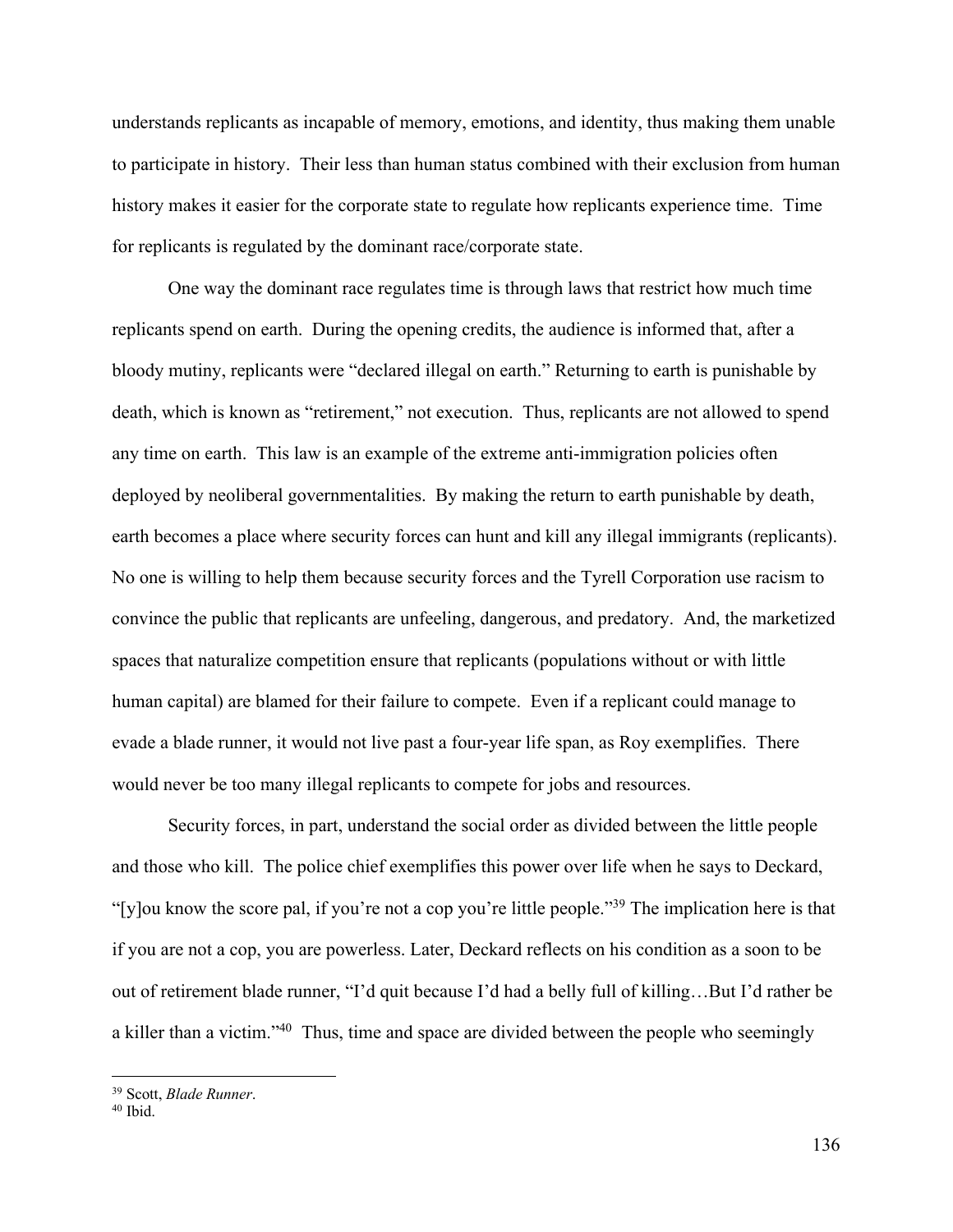have power over them and the people who are subject to necro-temporality. I use "seemingly" as a reminder that all populations are subject to necro-temporality under neoliberalism, but necrotemporality remains differentially experienced.

Their illegal status limits the amount of time replicants can spend in one place. They must remain mobile in order to avoid being killed by blade runners. Replicants are not the only populations of individuals that are exploited, hunted, or made insecure within the spaces of *Blade Runner*. But replicants' limited life span forces them to move quickly through the levels of the city in order to find a way to live longer. Replicants, like the other unwanted populations of *Blade Runner*, hide in the shadows, work in the bowels of the Tyrell Corporation, endure exploitative conditions, and temporarily inhabit spaces for sleep and sustenance. The constant movement from place to place on earth makes replicants an invisible population; no one sees them because they hide and move in darkness. But while the film in some ways does highlight the problems of illegal immigration, the illegal immigrants remain white. Thus, I would suggest that the film also reinforces the notion that we ought to be more sympathetic to white suffering, or that white suffering is the epitome of human suffering. It is not just that the film reflects this attitude, but rather, that it performs and perpetuates this attitude as a work of art. *Blade Runner* suggests that we ought to care more about the white individuals in the film, and the hope that comes out of white suffering can be redemptive and beautiful. The non-white populations that populate the streets of *Blade Runner*'s Los Angeles barely share screen time.

Necro-temporality is also the time spent in toxic, violent, and surveilled spaces. While replicants move in and out of different areas, most of the spaces they move through or avoid death in are exposed to acidic rain and carcinogenic pollution. The sky is frequently dark from fumes and industrial waste, and the streets, alleys, hotels, and abandoned apartments show signs of advanced decay, suggesting poor structural integrity. They spend too much time in darkened

137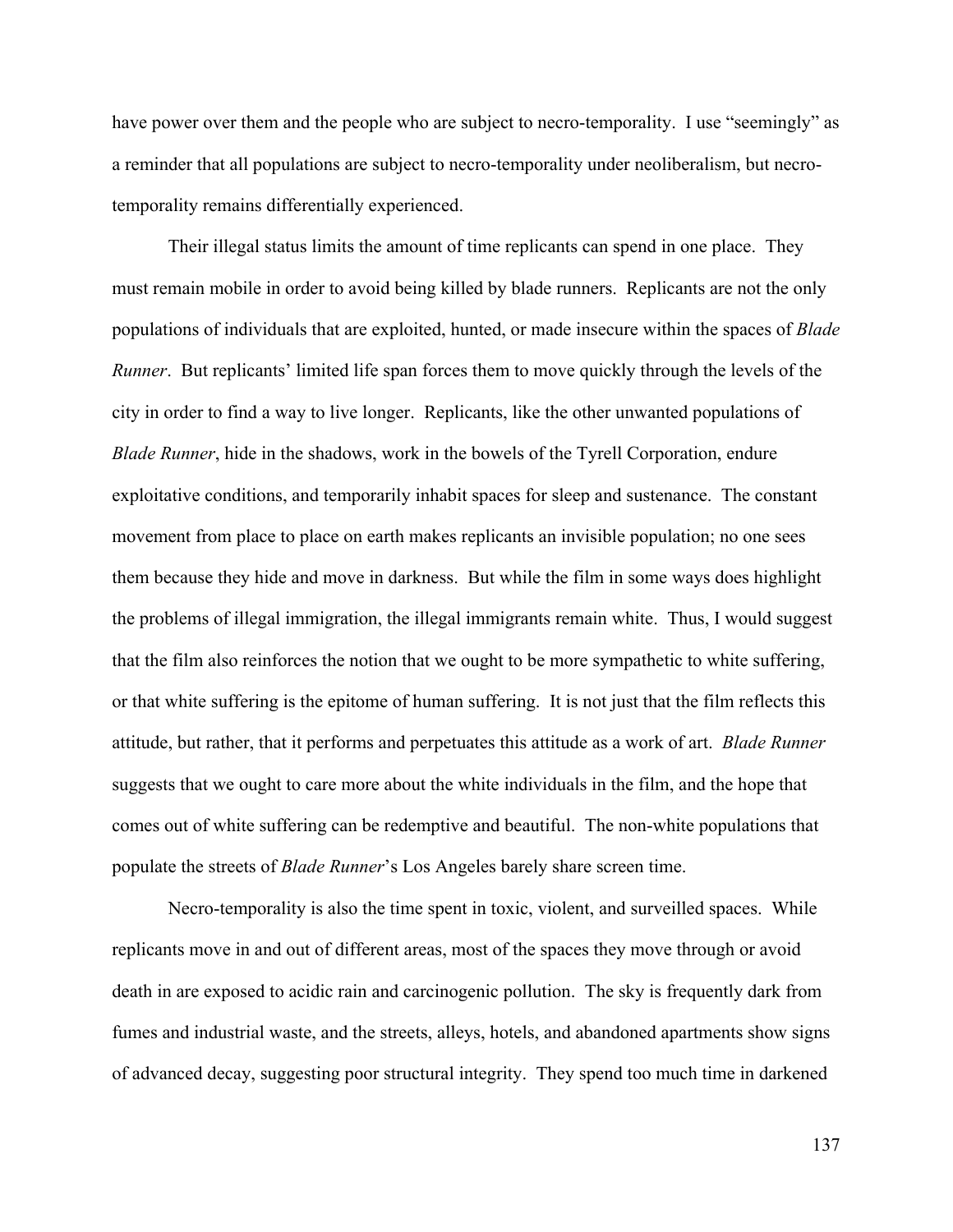alleys and abandoned apartments. These abandoned areas are also surveilled by corporations, which force the replicants to seek space between garbage cans or under garbage to hide. Like the remaining population on earth, replicants do not contribute to the booming economy of off-world colonies, and thus, the management and preservation of their life is not important.

Necro-temporality refers to the kind of time that emerges out of the logic of intensity behind neoliberalism. As I suggested above, *Blade Runner* incites its audience to live intensely through its message of hope. There is hope in the ability to remain resilient (e.g. to find love, redemption, and life even in horrific environmental conditions). The film's notion of hope is tied to the ability to take risks (Deckard risks the ire of the Tyrell Corporation and of other blade runners by not killing Rachel) and to accept the responsibilities that come with these risks. *Blade Runner* suggests that making these choices is what makes us human. The rhetoric of resilience in the film, then, reinforces the insecure conditions of neoliberal competition. These insecure conditions of neoliberal competition require individuals that want to live intensely because these individuals will not place blame on systems and governmentalities. Thus, these intense individuals thrive in insecure and potentially deadly conditions. Necro-temporality denotes the time of living intensely that is so integral to neoliberalism.

#### **4. Spatial Pastiche and Blade Runner**

For Jameson, pastiche is a defining trait of the postmodern condition. Pastiche is a consequence of "the disappearance of the individual subject." Pastiche is what happens when there are fewer examples of personal style. Pastiche mimics the past, but without humor. Jameson writes: "Pastiche is, like parody, the imitation of a peculiar mask, speech in a dead language: but it is a neutral practice of such mimicry…devoid of any laughter…Pastiche is thus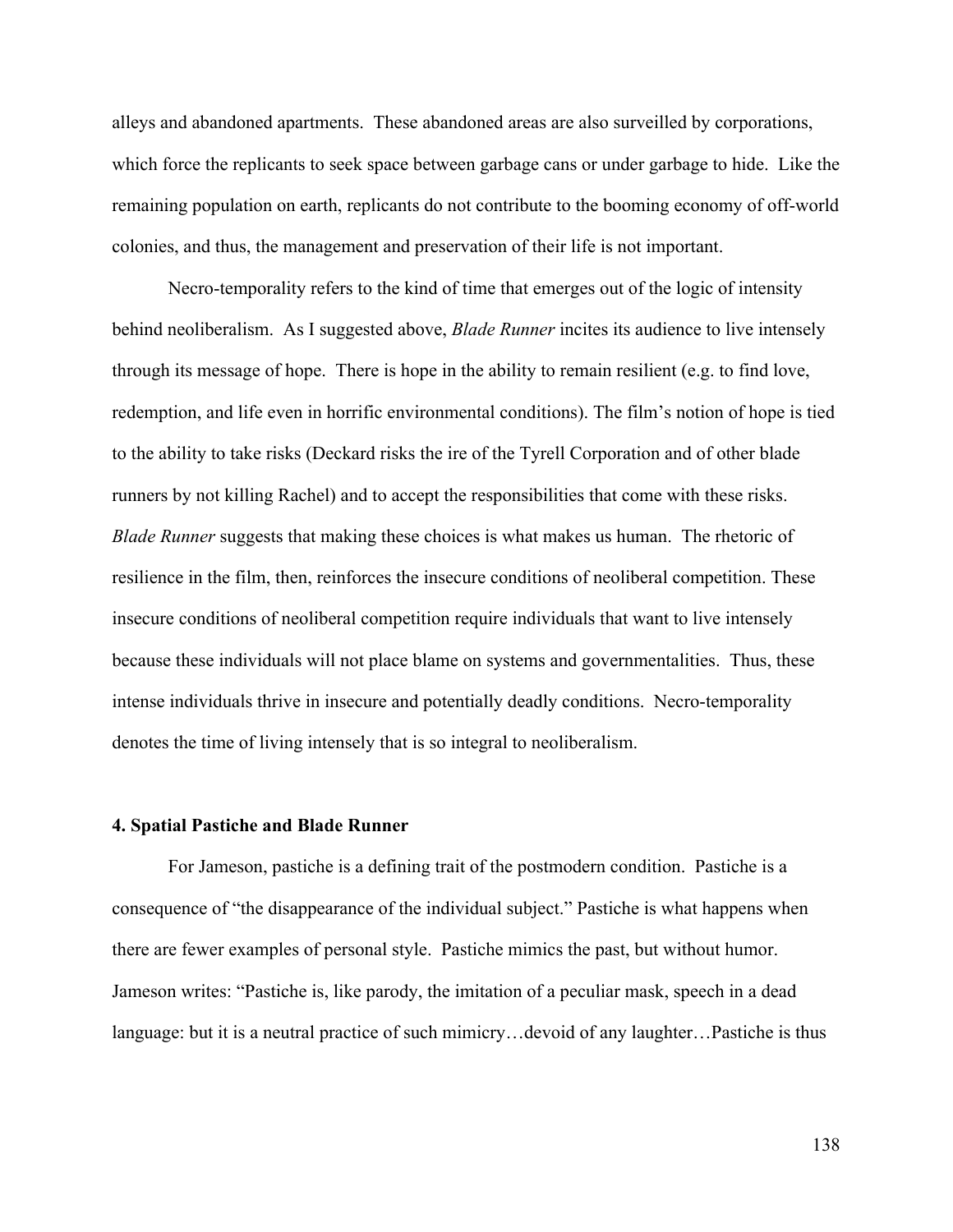blank parody...<sup>"41</sup> In the postmodern condition, cities become like museums in the sense that architecture becomes both preservative and derivative of the past. Architects use historicism to describe "the complacent eclecticism of postmodern architecture, which randomly and without principle but with gusto cannibalizes all the architectural styles of the past and combines them in overstimulating ensembles."42 According to Jameson, historicism and nostalgia are both examples of pastiche.

Pastiche is also what Bruno, in her application of Jameson's postmodern aesthetics, calls an "aesthetic of quotations" that imitates dead styles.<sup>43</sup> Bruno uses pastiche as a model for analyzing *Blade Runner*'s architectural aesthetics. She finds in the film an aesthetic of decay that understands the city in terms of its disorder, disintegration, and pollution. The "idealized, aseptic technological order" of modernism with its skyscrapers, uber-modernity, and rationality is by and large absent in *Blade Runner*. Bruno describes bodily encounters with space as an artist or narrator setting or establishing the mood of a landscape or set. Toxic rain "completes the ambience" of postmodern decay, and its persistent falling "veil[s] the landscape of the city, further obscuring the neobaroque lighting."<sup>44</sup> Bruno's analysis examines the visual aesthetics of how *Blade Runner* represents a postmodern city and its postindustrial conditions. She looks for artistic markers, such as setting the mood, lighting, shadowing, and fashion. Bodies are less important than the spaces within which they exist. For example, she writes that it is "by garbage that Pris awaits J.S. Sebastian. A deserted neighborhood in decay is where Deckard goes…In an abandoned, deteriorating building, J.S. Sebastian lives…,"45 thus suggesting that the bodies are mere decoration for the scenes of postmodern decay, disintegration, and waste. In Bruno's

<sup>&</sup>lt;sup>41</sup> Jameson, "Postmodernism," 17.<br><sup>42</sup> Ibid., 65.

<sup>43</sup> Ibid., 66.

<sup>44</sup> Bruno, "Rambling City," 62.

<sup>45</sup> Ibid., 64.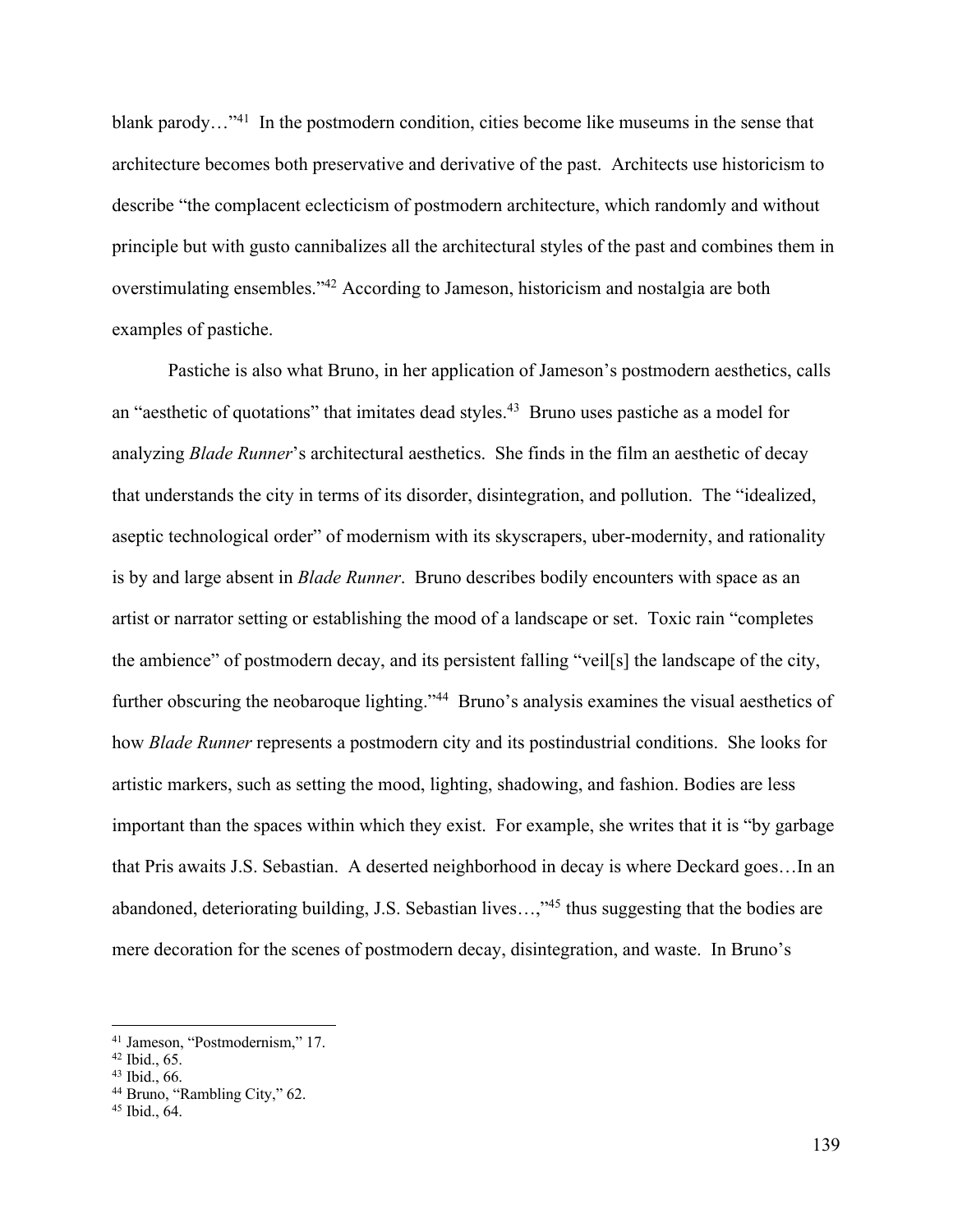analysis, Pris and Zhora, along with women in the background, are "model[s] of the postindustrial fashion, the height of exhibition and recycling."46 As representations of an aesthetic of recycling, another postmodern aesthetic, bodies are reduced to modeling fashion or wearable art.

Bruno's reading of *Blade Runner* perpetuates what Elizabeth Mahoney calls the "illusion of a depoliticized 'soft' postmodern landscape…"that "… in fact veils persistent and very real oppressive ideologies…beneath the façade of 'whimsy and pastiche' of the post-modern city, lie entrenched narratives of sexual difference."<sup>47</sup> While I would replace "entrenched narratives of sexual difference" with the conditions of competition, I think that Mahoney's critique of readings of postmodern aesthetics applies to Bruno's analysis.

## **5. The Cyberpunk City as a Necroscape**

In this last section, I return to cognitive estrangement to think about the ways in which *Blade Runner's* visual fashioning of a future Los Angeles furthers neoliberal resilience. *Blade Runner*'s visual fashioning of the cyberpunk city perpetuates notions of self-reliance and in some cases valorizes an intensified individualism. The city in *Blade Runner* is seemingly designed to support individual choice, freedom, and competition (all of which are considered positive by neoliberalism and many neoliberal subjects). But it has accelerated competition (visually we see the consequences of nurturing competition for competition's sake) to such a degree that individuals expect no support. They devalue and reject support, and if there are a few individuals who actually expect intervention (the replicants), they are eliminated from the population. *Blade Runner*'s Los Angeles is a necroscape because the power forces of this future

 <sup>46</sup> Ibid., 63.

<sup>47</sup> Elizabeth Mahoney, "'The People in Parentheses': Space under pressure in the post-modern city," in *The Cinematic City*, ed. David B. Clarke (New York: Routledge, 1997), 171.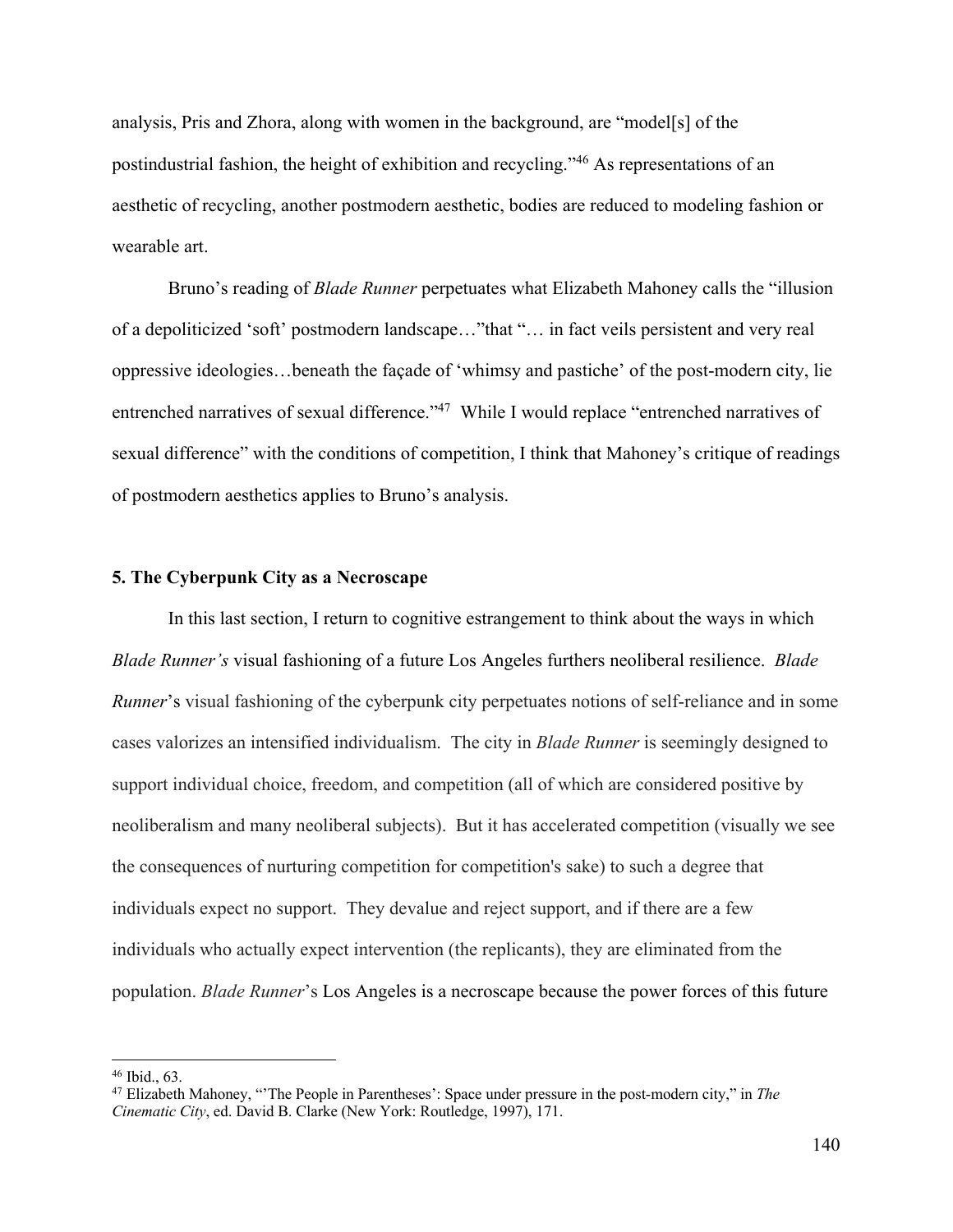city capitalize on the conditions of competition to both overtly and subtly kill unwanted bodies. The corporate state and its security apparatus, along with neoliberal governmental rationalities, marketize space. This means that all parts of the city are devoted to some form of competition, to the game of competing and self-entrepreneurship. In order to have free access to this space, populations must have human capital, and the will and resources to maximize this capital. Necro-temporality functions along with precarious urban design, state violence, and racism, all of which are part of the conditions of competition needed to ensure that some populations are more likely to live a quasi-life (fail to compete). Encounters between bodies, spaces, and power put some populations in a perpetual state of vulnerability, making replicants, and in many cases, the common masses of remaining humans, easier to exploit, kill, or let die. And, in a space where individuals expect no support and do not desire support, these individuals will not necessarily see these necroscapes as spaces of insecurity and death. Under conditions of competition for competition's sake, death will appear accidental, unavoidable, or as a matter of individual failure, but in reality, it is a result of living in toxic, insecure, and highly stressful spaces. It is no accident that the city is designed in such a way so as to keep illegal, racialized, and other unwanted bodies in insecure and toxic spaces. Living in insecure and toxic spaces makes the need for remaining resilient and for valuing resilience all the more necessary and all the more "natural." Thus, through making strange, through performing a cognitive estrangement with individual choice, freedom, and competition (notions that neoliberalism suggests have always been the way things are under neoliberalism), part of the goal here is to make it more difficult for neoliberalism to further its reality, and for neoliberalism to suggest that things have always been this way.

The corporate state in *Blade Runner* (and, I would suggest, neoliberalism in general) needs precarious urban design. One reason for this is that a failing urban environment combined

141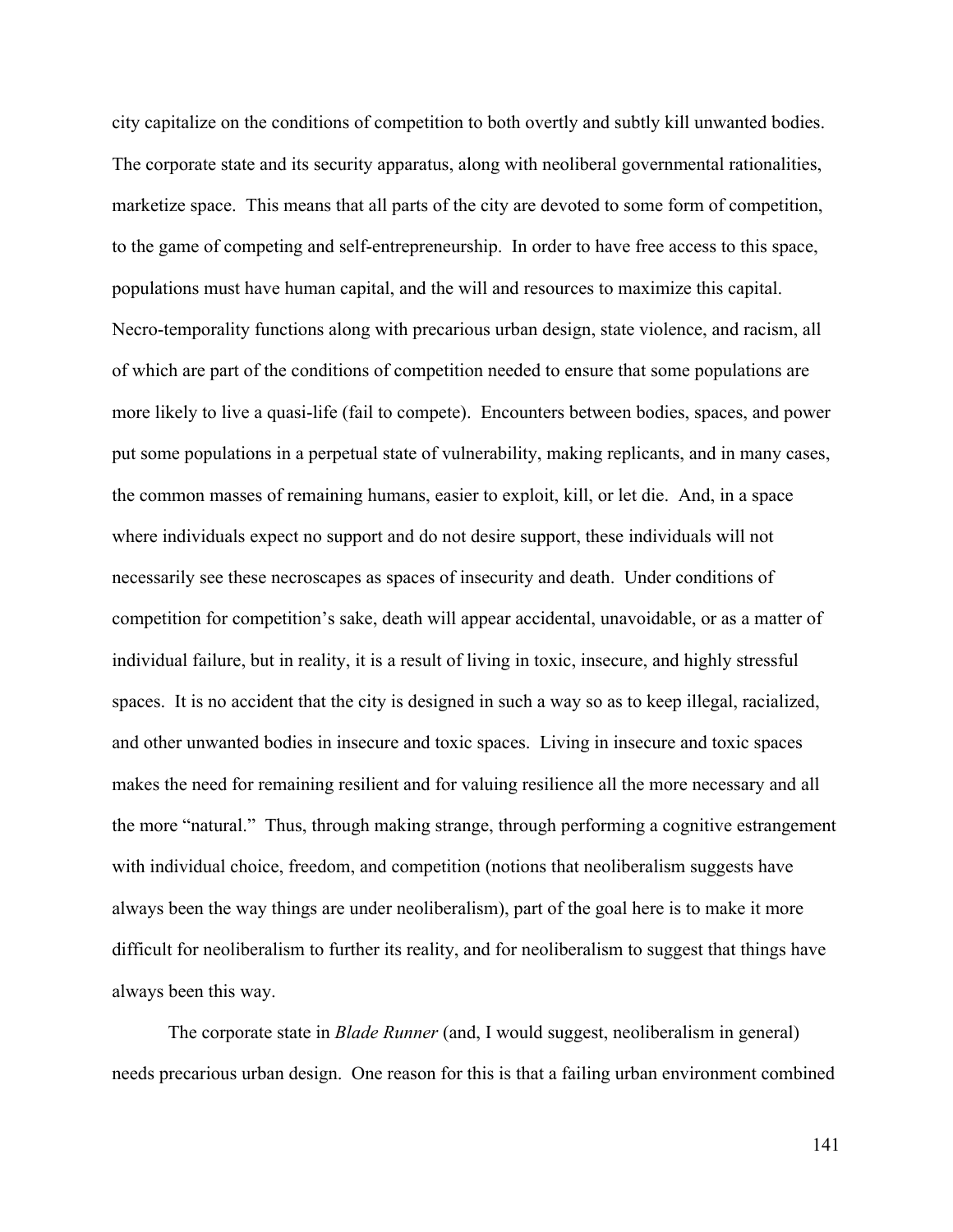with a deresponsibilized state and neoliberal values, such as self-reliance, resilience, and possessive individualism, helps to make these notions necessary. As I suggested above, the individuals, such as the replicants, who resist total self-resilience, who resist devaluing and rejecting support, are eliminated from the population. *Blade Runner* shows this game of elimination, which is really a game of competition to see who will survive, through "the politics of verticality."48 The higher a body is in the city, the more security and power it has over bodies on the ground, and the more likely it is to win in the game of survival. This verticality allows blade runners and other security forces to surveil the population from above, and clearly this gives blade runners an advantage in hunting illegal replicants. Living above ground also allows more competitive populations to avoid exposure to environmental toxins. For example, one scene in *Blade Runner* shows the computer inside a cop car purify its internal atmosphere as it increases its elevation. Blade runners are given special status in Los Angeles so that even a nonwhite blade runner like Gaff, a hybrid combination of different races, can avoid the streets. At one point, Deckard is shown looking over the city from the balcony of his high-rise apartment building, signaling his willingness to play the deadly game of competition, to do more to maximize his human capital, although this does not mean that if he fails to do his job (to compete successfully) he will be any more secure than replicants. Even blade runners must remain resilient and self-reliant if they wish to survive.

Individuals with low human capital are marked by earth status or street status, pointing to their economic, social, and genetic inferiority. They have no or very little human capital. J.F. Sebastian, a genetic designer for the Tyrell Corporation, informs Pris, a replicant, that he has Methuselah Syndrome, and later states, "My glands. They grow old too fast…I couldn't pass the

 <sup>48</sup> Eyal Weizman, "Introduction to The Politics of Verticality," *Open Democracy: Free Thinking for the World*, April 23, 2002, https://www.opendemocracy.net/ecology-politicsverticality/article 801.jsp.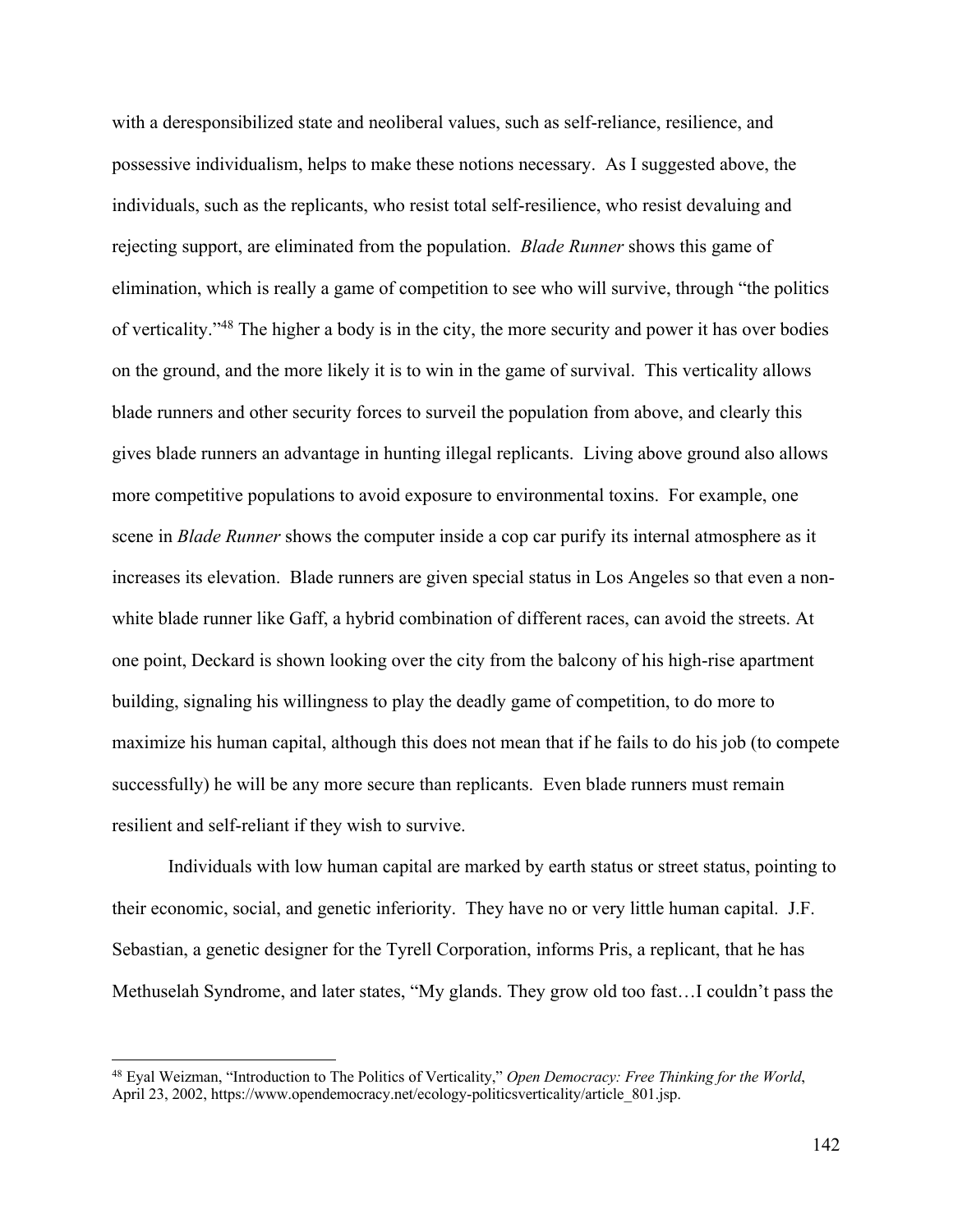medical exam."49 Off world colonies can eliminate unwanted bodies through genetic testing. Many of the remaining humans are old, non-white, or hedonistic white bodies. Rather than focus on making earth safer for the remaining humans, the corporate state has allowed large areas of Los Angeles to decay further. There is no need to engage in urban redesign because this insecurity makes neoliberal resilience necessary. Neoliberalism needs resilient and selfsufficient subjects and thus produces and relies on conditions that make resilience and selfsufficiency necessary.

Within the cyberpunk necroscape of Scott's *Blade Runner*, replicants dwell in insecure buildings, like J.S. Sebastian's abandoned apartment. Their insecure status makes replicants vulnerable to death by blade runners. Deckard enters Sebastian's abandoned apartment silently and without any barriers to his entrance. These spaces are not invaded since they cannot own property or lay claim to territory. Deckard then hunts for his prey in darkness and in silence. However, buildings like the Tyrell Corporation's Mayan headquarters are managed by computer security systems that monitor and exclude bodies. Employees and guests can enter elevators, but they cannot go above a certain level in the building without permission from Eldon Tyrell himself. Roy only manages to get to the top floor by manipulating a current employee and outplaying Tyrell in chess. Leon, another replicant, enters the Tyrell Corporation, but in the waste disposal department, which is located in the bowels of the building. *Blade Runner*'s spatial presentation of über self-reliant individuals (the replicants) fighting to enter highly securitized buildings perpetuates narratives about corporate power and class struggles that valorize individualism. In the case of *Blade Runner*, however, this does not suggest that we ought to critique the system that makes these necrotic conditions necessary. *Blade Runner* does not intimate that individuals should advocate for a better state or a better system. Instead, it

 <sup>49</sup> Scott, *Blade Runner*.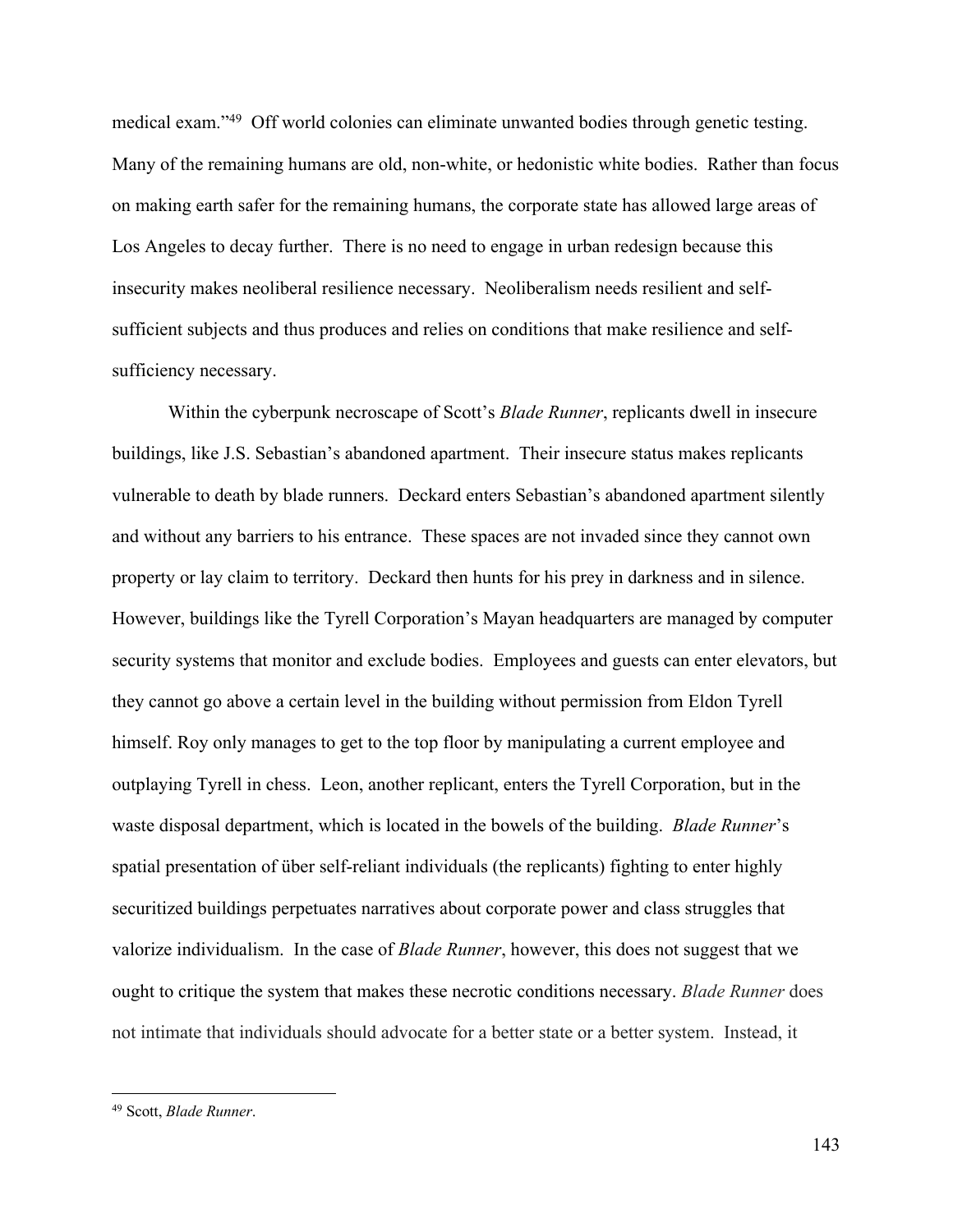suggests that we should be a better individual. It is on us, as individuals, to live better, to want to live better in horrific conditions, or to be more resilient.

As a necroscape, the cyberpunk city also makes visible the ways in which state power kills and lets bodies die through city structures. Mike Davis, in his critique of *Blade Runner*, writes that it is derivative of Fritz Lang's 1927 film *Metropolis*. For Davis, Scott's film "captures ethno-centric anxieties about poly-glottism run amok,"50 but it misses the real problems Los Angeles faces because it fails to capture the "spatial tendencies" of this modern city. The real spatial tendencies of Los Angeles are to securitize sectors, build upwards, and surveil, all of which serve the purpose of making some populations live. According to Davis, there are more technologically sophisticated high-rise buildings, more securitized, walled off neighborhoods, and more surveilled areas for the purpose of protecting some populations and making others vulnerable. However, his characterization of *Blade Runner* also misses how its corporate state, rather than invest in fixing current social conditions or decaying infrastructure, has turned to building upwards, securitizing buildings with advanced security systems, and surveilling large portions of the city, thus leaving racialized and illegal populations to dwell in the streets. Similar to the spatial apartheid that Davis aptly describes in his analysis of the real Los Angeles, individuals with more human capital in *Blade Runner* secure themselves, while allowing unwanted bodies to die in less secure spaces or be killed by security forces and while advocating for these conditions as a way to foster competition.

 <sup>50</sup> Mike Davis, "Beyond Blade Runner: Urban Control The Ecology of Fear," *Mediamatic Magazine*, 2009, http://www.mediamatic.net/6147/en/beyond-blade-runner-urban-control-1.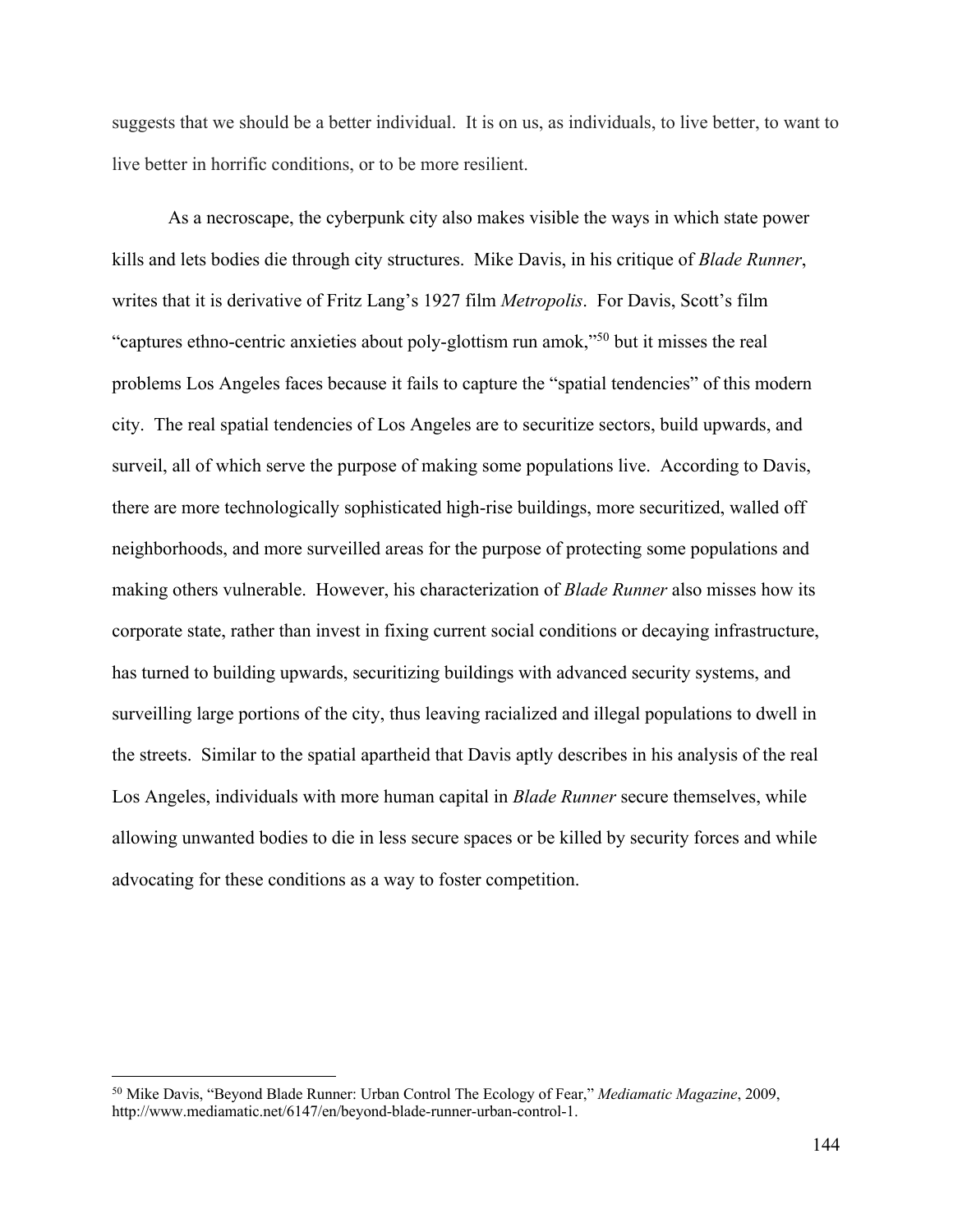## **6. Conclusion**

This chapter has shifted the focus away from the postmodern aesthetics of the city in *Blade Runner* and, instead, it has problematized the ways in which the temporalities and spatialities of neoliberalism have been defined (time-less time, schizophrenic temporality, and non-places) by showing that these notions capture only part of the critical possibility of the film. I have shown that Jameson's and Bruno's respective analyses of *Blade Runner* ignore the productive possibilities of a film like *Blade Runner*. I have advocated for a politically sensitive reading, not only of *Blade Runner*, but of cyberpunk as a genre. In addition, I have offered necro-temporality, necro-scapes, and cognitive estrangement as tools for examining the ways neoliberal governmentalities make bodies vulnerable in cities through the cultivation of the spatio-temporalities of competition and the logic of intensity and self-reliance. This chapter has offered a way to think biopolitically about the cyberpunk film, *Blade Runner*. It is a way of thinking that makes the boundaries between science fiction and our neoliberal present less distinct, less concrete, and less taken-for-granted by highlighting the co-productive relationship between science fiction films and neoliberalism. Thinking biopolitically as a mode of cognitive estrangement means that we are able to consider the ways in which films produce and perpetuate the necrotic conditions of neoliberalism where living is defined as competing and dying is defined as a failure to compete or to remain resilient. This thinking biopolitically is the cognitive estrangement I advocated for above, since cognitive estrangement is a performance or process that seeks to make strange/fictive the social and economic status-quo. Cognitive estrangement, then, in the study, works towards making it more difficult for neoliberalism to function through its construction of reality as just the way things are and have always been. In the next chapter, I follow this temporal and spatial thread as I consider the possibilities of seeing beyond capitalism and I problematize the utopic vision of accelerationism. I highlight the necrotic conditions that

145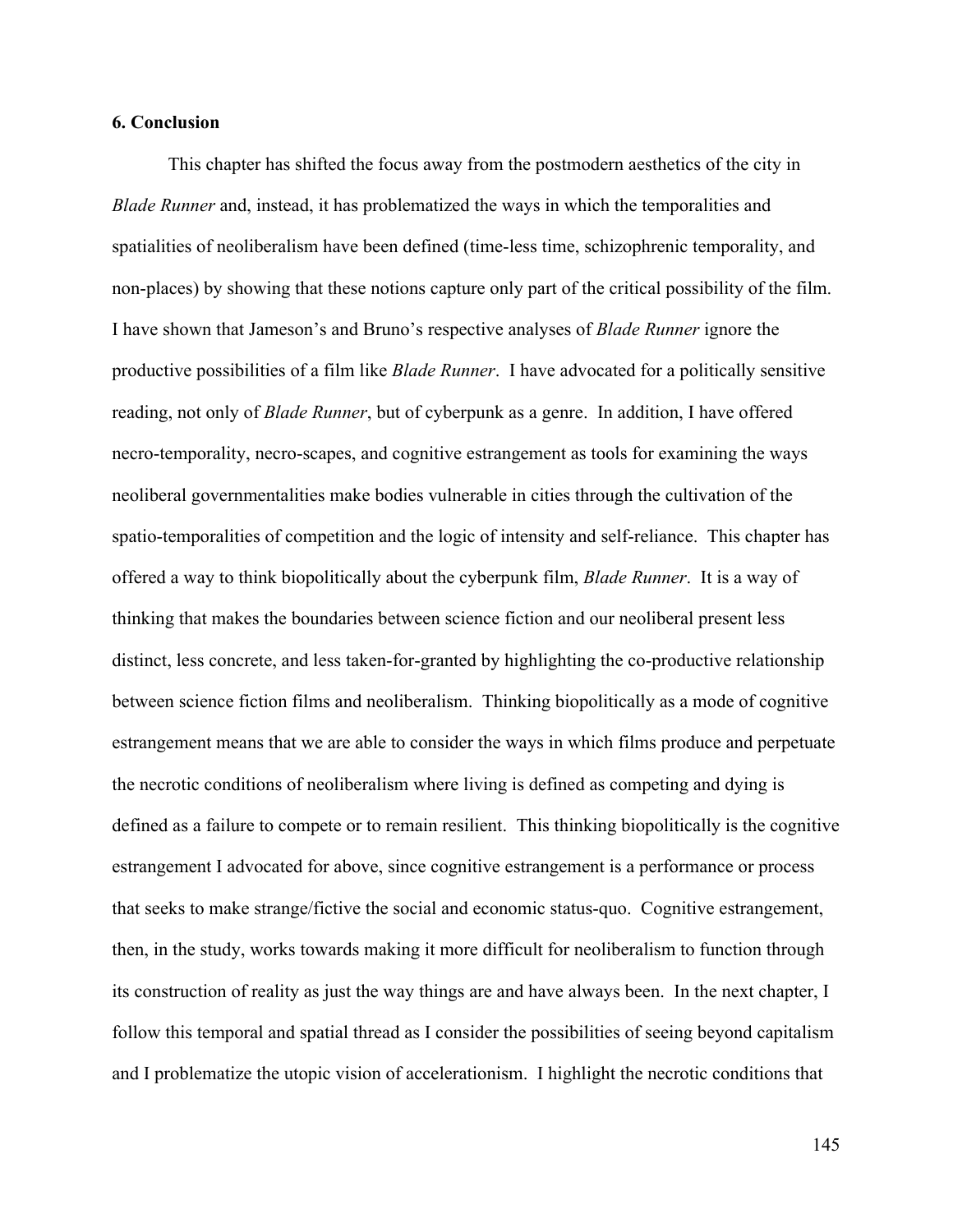underpin accelerationism, and I return to the figure of the cyborg as I examine the discourses of biohacking and the notion of the biohacker as an accelerationist/neoliberal subject.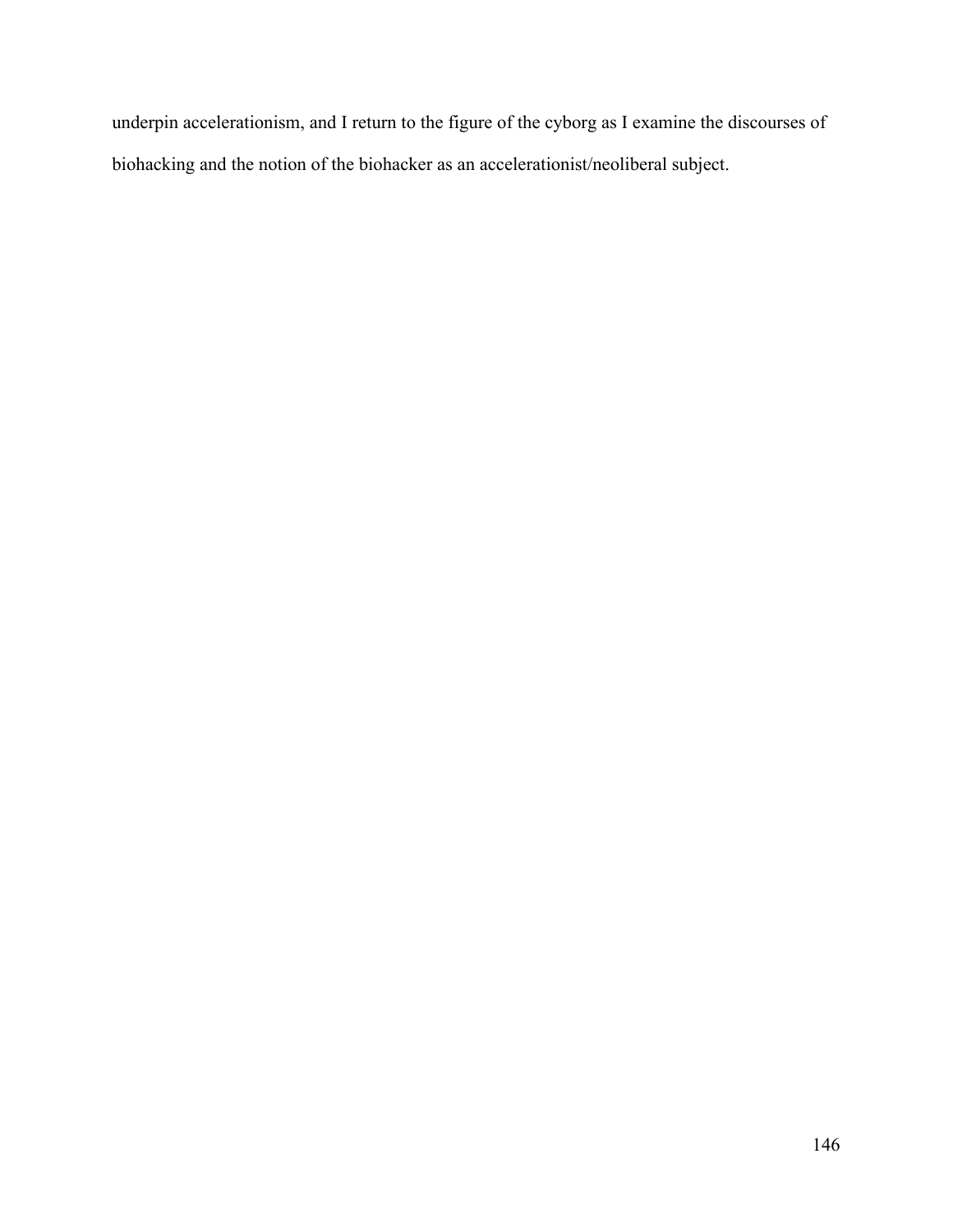## **Chapter Five**

## **Bulletproof Neoliberals: Reframing Accelerationism and the Biohacker Within the Logic of Intensity and Resilience**

*But in a secondary, existential sense, predatory capital is the basic fact of our existence, and we can only survive by becoming, in turn parasitic upon it…Both materially and affectively, they develop an ethos of abundance, generosity, and self-cultivation, even in the face of terror and dispossession. This is, finally, what we must learn to accelerate. – Steven Shaviro*<sup>1</sup>

*Machinic revolution must therefore go in the opposite direction to socialistic regulation; pressing towards ever more uninhibited marketization of the processes that are tearing down the social field, 'still further' with 'the movement of the market, of decoding and deterritorialization' and 'one can never go far enough in the direction of deterritorialization: you haven't seen anything yet.'- Nick Land2*

*We declare that only a Promethean politics of maximal mastery over society and its environment is capable of either dealing with global problems or achieving victory over capital…What must be coupled to such complex systems analysis is a new form of action: improvisatory and capable of executing a design through a practice which works with the contingencies it discovers only in the course of its acting, in a politics of geosocial artistry and cunning rationality.- Alex Williams and Nick Srnicek3*

## **1. Introduction**

In their accelerationist manifesto "#Accelerate: Manifesto for an Accelerationist

Politics," Alex Williams and Nick Srnicek argue that we need to intensify the kind of human subject inherited from the Enlightenment: the human subject that masters itself and that masters nature. I use "intensify" here because I think Williams and Srnicek display an unreflexive neoliberal attitude towards self-mastery (a kind of uber-master), and they both align this selfmastery with a hacker ethic that is comfortable with complexity, artistry, and cunning, which is itself, an intensification of the "Promethean politics of maximal mastery."4 Williams and Srnicek offer their accelerationist politics as an alternative to what they see as a failure in leftist politics to bring about the end of capitalism. <sup>5</sup> This is, of course, not new or unusual for

 <sup>1</sup> Steven Shaviro, *No Speed Limit: Three Essays on Accelerationism* (Minneapolis: University of Minnesota Press, 2014), 58, 60.

<sup>2</sup> Nick Land, "Machinic Desire," in *Fanged Noumena: Collected Writings 1982-2007*, ed. by Robin Mackay and Ray Brassier (Falmouth, UK: Urbanomic, 2011), 480.

<sup>3</sup> Alex Williams and Nick Srnicek, "#Accelerate: Manifesto for an Accelerationist Politics," in *#Accelerate#: The Accelerationist Reader*, ed. by Robin Mackay and Armen Avanessian (Falmouth, UK: Urbanomics, 2014), 360-361. 4 Ibid., 361.

<sup>5</sup> Ibid.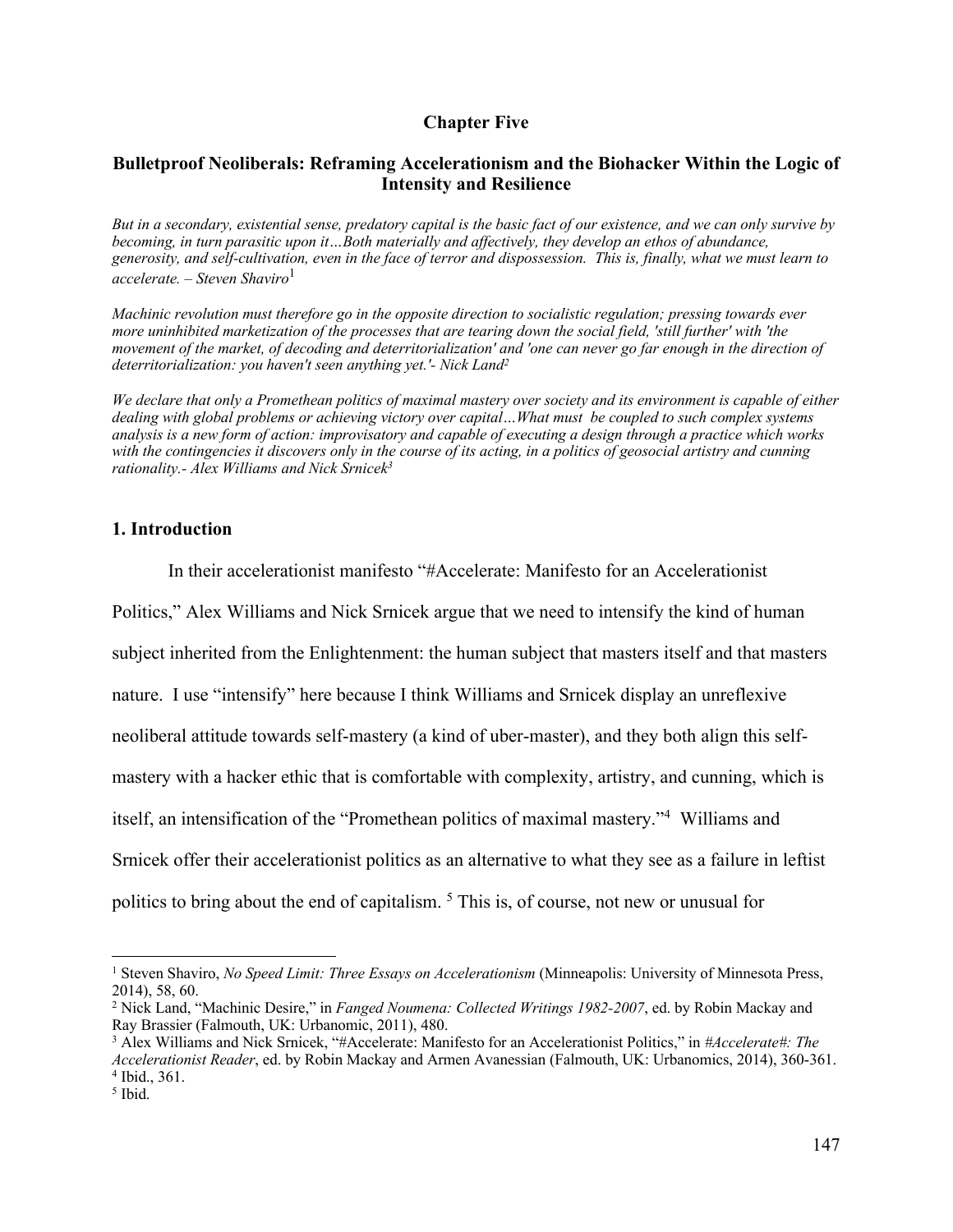accelerationism, and neither are, I would suggest, the problems with the "alternative" politics Williams and Srnicek offer. That is, accelerationism is in its numerous forms at best an unsatisfactory alternative to leftist politics and at worst a perpetuation of neoliberal resilience, as well as a push for a form of competition for competition's sake. I will return to this point later.

In this chapter, I suggest that the biohacker is the accelerationist subject Williams and Srnicek advocate for, and I argue that this accelerationist subject is, in the end, a neoliberal subject, like the self-monitoring cyborg, that fits easily within the conditions of competition. This chapter is, in part, an extension of Chapter 2. Like Chapter 2, I examine a concrete example of the cyberpunk subjectivities that I introduced in Chapter 1, but I focus here on the biohacker. Similar to the self-monitoring cyborg, the biohacker is subjectivized to live intensely and accept risk. The biohacker in its numerous forms reflects an underlying pure neoliberalism at work within accelerationism and its neoliberal governmentalities. I want to suggest here that, far from being an alternative to leftist politics, accelerationism may further the goals of neoliberalism in its desire to accelerate to a purified market space. The more recent forms of accelerationism, whether it be Nick Land's cyberpunk accelerationism or Williams and Srnicek's Promethean Mastery, are driven, I argue, by neoliberal notions of the individual, competition, and technology that, in the end, while perhaps not intended, further what I think is the ultimate goal of neoliberalism at its purest: to compete without limits, and in a manner whereby the only rules are those that protect competition. I want to push this point further to suggest that neoliberal accelerationism is another way of expressing a need for becoming more resilient in order to face the insecurities, the precarities, and the deprivations of neoliberalism. Neoliberalism is in many ways accelerative both in its abstractions and in its everyday material conditions. I am skeptical of the utopian possibilities of a "pure market accelerated out of capitalism altogether."<sup>6</sup> In the

 <sup>6</sup> Benjamin Noys, *Malign Velocities: Accelerationism and Capitalism* (Winchester, UK: Zero Books, 2014), 55.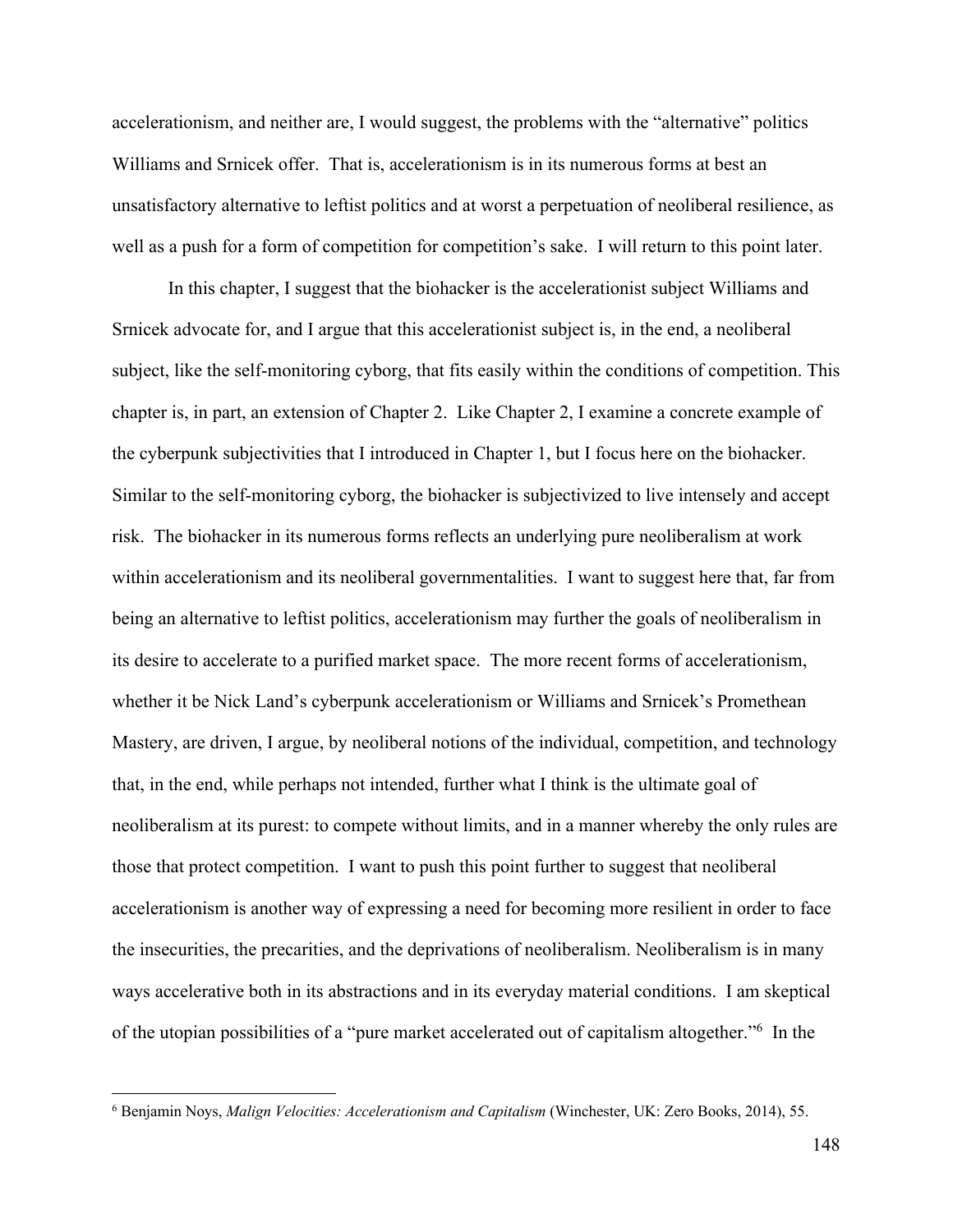context of neoliberalism, this pure market beyond capitalism, which is a highly decoded and deterritorialized space, would not eliminate the competition for competition's sake that I am suggesting is part of neoliberal accelerationism.

The notions of self-mastery and resilience that permeate biohacker discourses suggest that as long as neoliberal governmentalities incite competition, whether through creative destruction, the compression of the present, urban design, 24/7 labor time, etc., subjects like the biohacker will live intensely in order to compete. In other words, the accelerationist politics that Williams and Srnicek offer remains a neoliberal politics. As a neoliberal subject, the biohacker hides the ways in which neoliberalism can govern without governing. That is, accelerationism's notions of self-mastery and resilience, similar to the notions of self-cultivation I examined in Chapter 2, reflect the kind of subjectivities (e.g., the possessive individual, the responsibilizedself, the risk-assessing individual, the resilient individual, the individual that lives intensely) that govern themselves according to the logics of competition and intensity. These subjects want to compete; they want to accept risk; they want to maximize their human capital. Its desire to maximize its human capital (e.g., to master and enhance the self, to overcome uncertainty and calculate risk, to conquer death, to endure the challenges of living in neoliberal capitalism, and to be exceptional/better than "normal" individuals), the fact that it has human capital, makes the biohacker/accelerationist imminently governable within neoliberalism.

Why not stop at an analysis of the self-monitoring cyborg, as offered in Chapter 2? What is different about the biohacker? To answer these questions, I want to emphasize a theme that runs through this study: living intensely/the logic of intensity. The biohacker is an intensification of the self-monitoring cyborg. The self-monitoring cyborg and the biohacker are not synonymous, but they do share similar practices, technologies, and discourses. They both join data technologies like the fitness tracker to their bodies to enhance their human capital.

149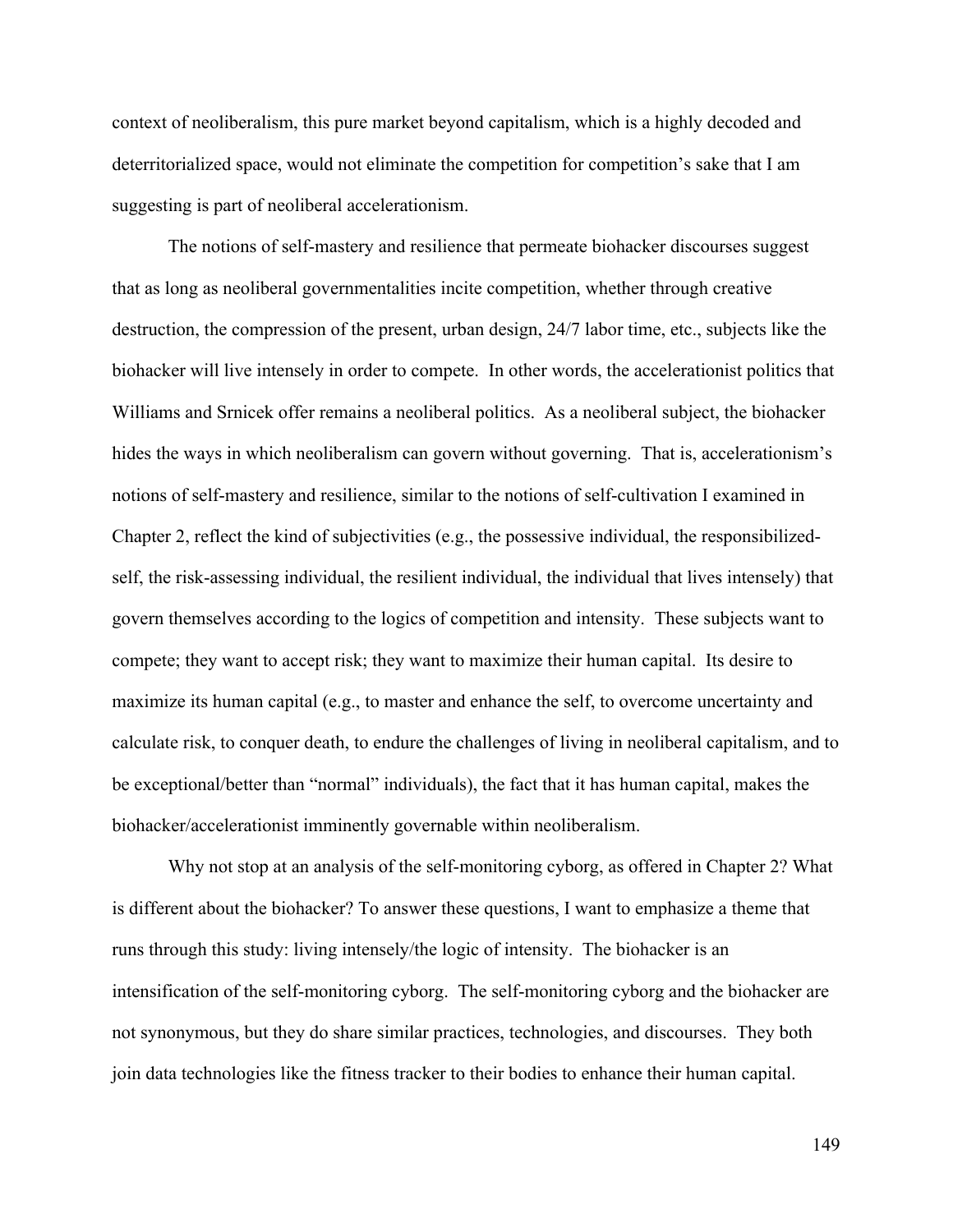They both use fitness apps and communities to regulate their bodies and other bodies to maximize their human capital. They are both neoliberal subjects, although, as I will suggest in this chapter, in different ways. They both instrumentalize "self-cultivation." In the case of the biohacker, I would suggest it is "self-mastery" that is being cultivated in order to increase human capital. I think the distinction is important here because mastery again points to an intensification of cultivation. Mastery suggests a level of control, perhaps even a domination of the self, that cultivation does not. Biohackers often go beyond joining self-monitoring technologies to the body in order to master or enhance the self and the body, whether it is through permanently connecting a silicon transponder chip to a nerve, attaching magnets to the fingertips, taking nootropics, or injecting their own bone marrow into the body to create a youthful vigor.<sup>7</sup>

Thus, problematizing biohackers can highlight an intensification of biopolitical governmentalities and subjectivities under neoliberalism. This is not to suggest that these biopolitical governmentalities and subjectivities are not neoliberal governmentalities and subjectivities: they are both neoliberal and biopolitical, or perhaps neoliberal governmentalities are biopolitical governmentalities. Biohackers as neoliberal/biopolitical subjects compete to live. The life proper to neoliberalism, the life that is imminently governable/intelligible, is the life that competes to live (as we saw in previous chapters). Many biohackers embody the selfentrepreneur, and as such, subject aleatory events to calculability. That is, they turn the unknowability of the future into risk, and risk can be calculated in ways that unknowability cannot.8 Biohackers often do the work of making live. They are often focused on maximizing their health, strength, biological age, and other forms of physiological performance, ultimately in

 <sup>7</sup> Ben Popper, "Cyborg America: Inside the Strange New World of Basement Body Hackers," *The Verge*, August 18, 2012, https://www.theverge.com/2012/8/8/3177438/cyborg-america-biohackers-grinders-body-hackers.

<sup>8</sup> Shaviro, *No Speed Limits*, 11.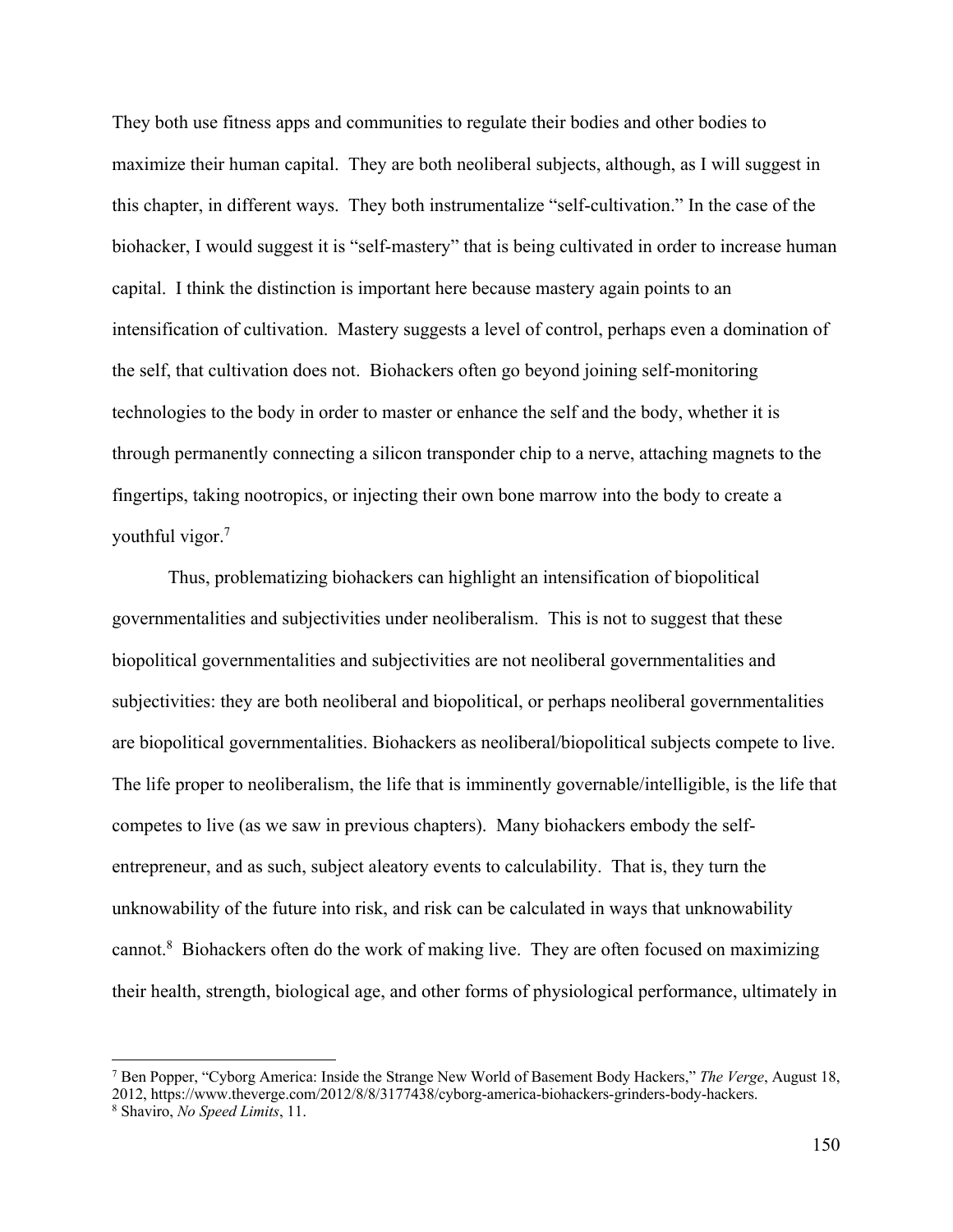order to compete. But this intensified focus on themselves also requires an individualized rationality that is always aware of the effects of living in particular environments and conditions. In some ways, they embody a neoliberal biopolitics.

This chapter will consider two different types of biohackers: DIYbio-hackers and bulletproof biohackers. DIYbio biohackers advocate for and practice do-it-yourself genetic modification of humans and nonhumans, and some like Aaron Traywick advocate for and produce vaccinations, anti-biotics, and other medical treatments independent of large pharmaceutical companies.9 By contrast, bulletproof biohackers often call for and practice taking control over human functionality/biology, often with the goal of slowing the ageing process and maximizing overall performance (e.g., using nutrition to enhance human biology, taking nootropics to enhance neural functioning, utilizing gene therapy, etc.). This is not to say that there are no overlaps among these two categories. These biohackers are all neoliberal subjects. As neoliberal subjects, DIYbio-hackers and bulletproof biohackers practice a subjectivity that is primarily focused on cultivating their self. Again, they are interested in maximizing human capital, although this is especially the case for the biohacker. "Human enhancement" is just another way of describing human capital. I define biohackers as possessive individuals who embrace the responsibilized-self and the assumption of risk, and thus are often willing to take high risks (e.g., inject an untested herpes virus in front of a live audience, perform a fecal transplant, and perform other medical procedures without anesthesia) to maximize their human capital. And, as neoliberal subjects, biohackers are interested in becoming more resilient through human enhancement. This theme of resilience highlights the biohacker's, in its different forms, response to the conditions of competition within which biohackers compete to live and struggle to compete. By "compete to live," I mean that some biohackers, especially bulletproof

151

 <sup>9</sup> Popper, "Cyborg America."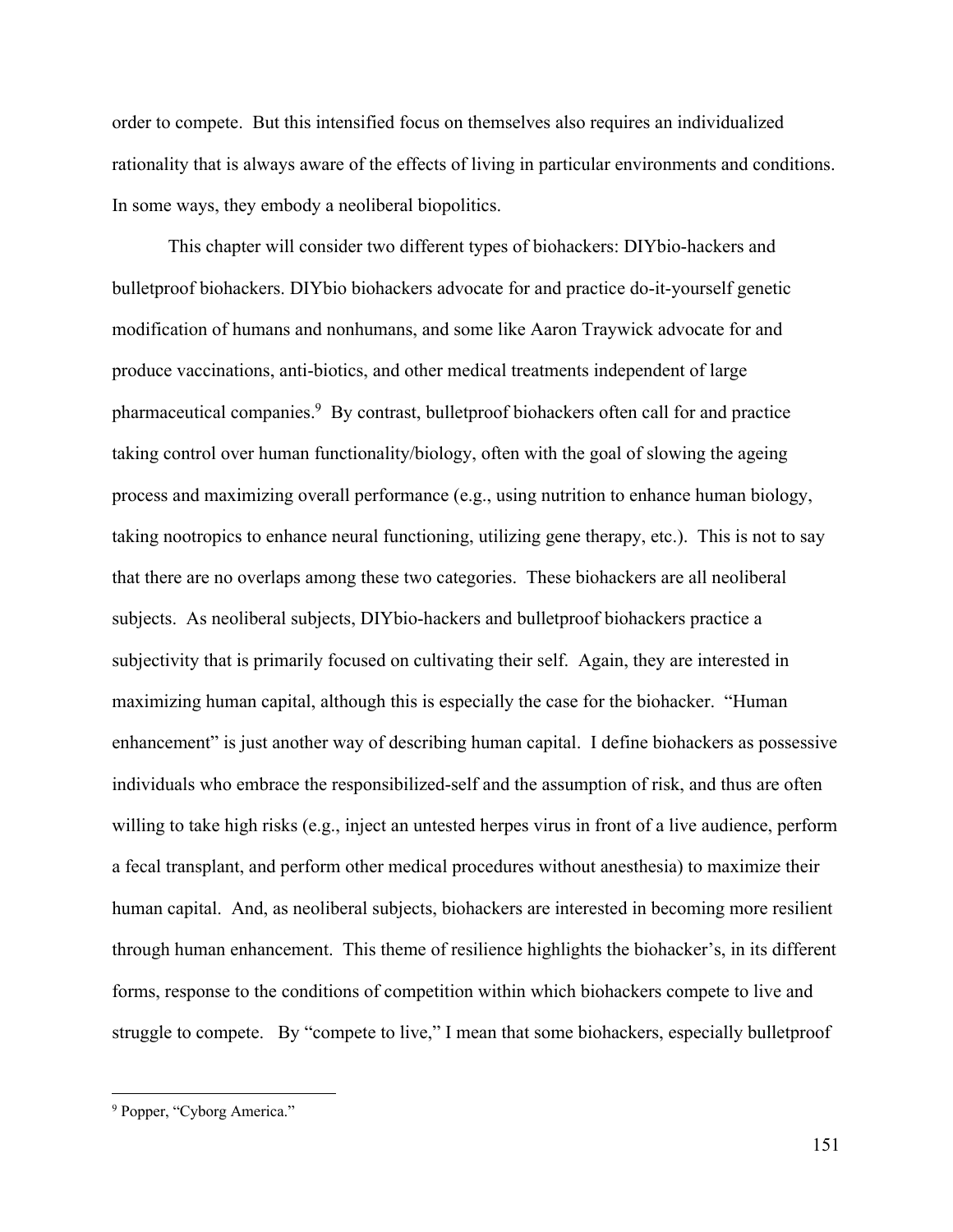biohacker, are already "living" since they often have more human capital (they are wealthy and have access to more resources) than DIYbio-hackers, and thus, they can compete more easily. I have argued in previous chapters that competing is equated with living under neoliberalism.

As this chapter unfolds, I show that the biohacker is an acceleration of the selfmonitoring cyborg, which is perhaps yet another form of intensification. Earlier in this introduction, I pointed to some of the potential problems with accelerationism. The first section of this chapter explores some of the dominant accelerationists and their critiques. It suggests that accelerationism is, in the end, not a satisfactory answer to the left's failure to bring an end to capitalism, and that accelerationism offers some potentially problematic alternatives too (e.g., it is a form of neoliberal resilience). This section argues that the more recent accelerationist thinkers are, in the end, neoliberal theorists advocating for neoliberal conditions (e.g. competition and living life intensely) and for becoming more resilient. The second section analyzes biohacker discourses, including Dave Asprey's *BulletProof* website and its videos, and popular science and technology online magazine articles (*The Verge* and *H+ Magazine*, among others) about the biohacker, to argue that biohackers are driven by neoliberal accelerationism and that they are indeed neoliberal subjects. These individuals live intensely as they compete to live. Even though the biohacker's goal is to extend the life of the self, essentially to avoid death so that they can continue to compete, ironically, the biohacker's life is often like Roy Batty's short, yet intense life in *Blade Runner*. It is a life/light "that burns half as long, burns twice as bright."<sup>10</sup> And like Eldon Tyrell, the creator of replicants (see Chapter 4), there are neoliberal discourses (health, self-mastery/cultivation, the logic of intensity) that regularly remind biohackers that they are... "quite a prize..." and that they should "...[r]evel in your time."<sup>11</sup> As neoliberal subjects, biohackers maximize their resilience (their ability to endure the depravations

 <sup>10</sup> Ridley Scott, *Blade Runner*, performed by Joe Turkel (1982; Los Angeles: Warner Brothers, 2007), DVD.

<sup>11</sup> Scott, *Blade Runner.*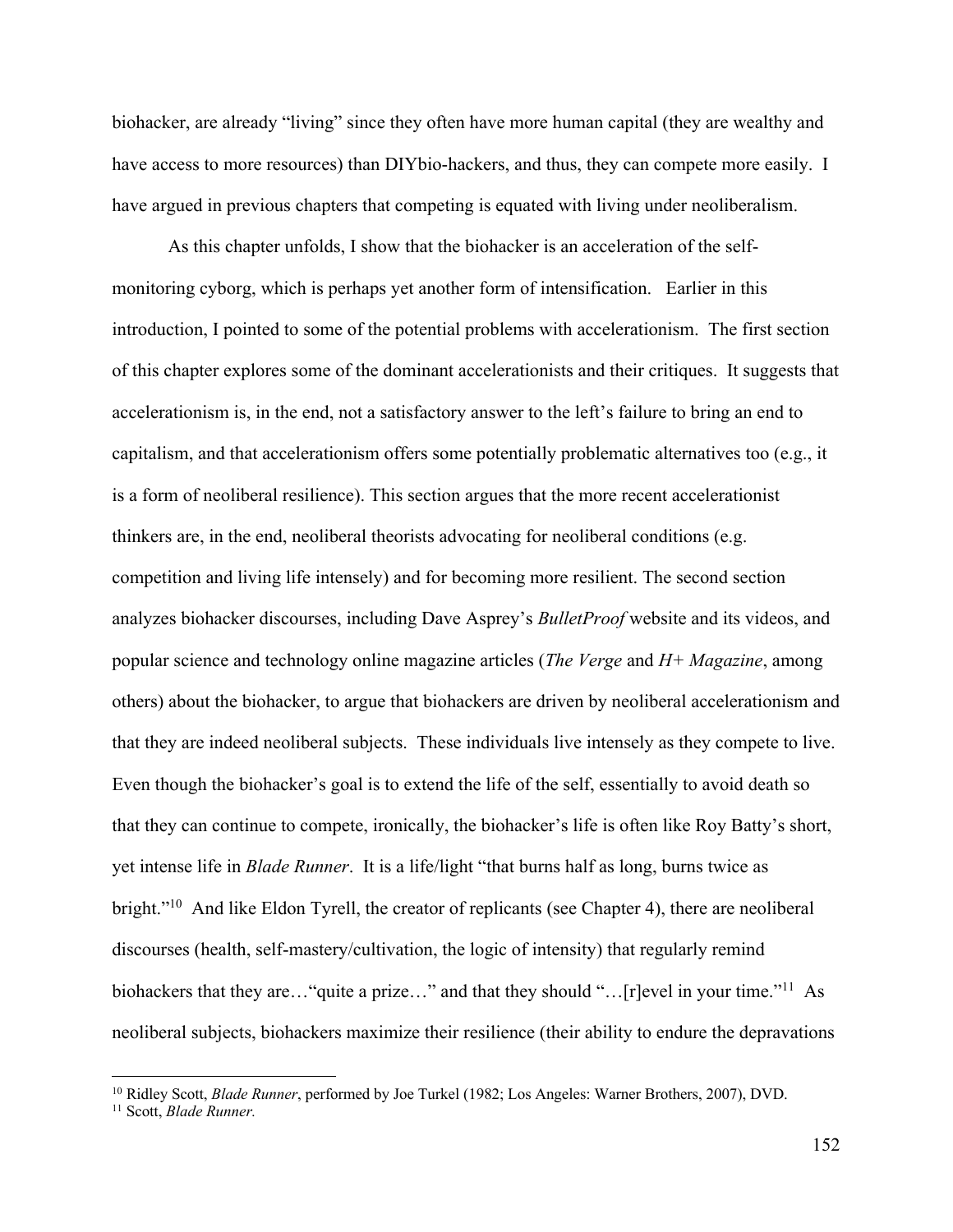of neoliberalism) the more intensely they live, since living intensely, whether it is self-practicing risky medical procedures, utilizing ever changing and unregulated body enhancements, or always adapting to the continually increasing speed of finance capitalism, allows individuals to make the most of their ability to compete. Yet, as I have argued throughout this study, we are all made more insecure under neoliberalism.

#### **2. An Analysis of Neoliberal Accelerationism**

Accelerationism is, at a basic level, a position that holds the view that, in order to move out of capitalism, we must go through it.12 As Steven Shaviro puts it, for accelerationism to get out of capitalism, "we need to drain it to the dregs, push it to its most extreme point, follow it into its furthest and strangest consequences…the hope driving accelerationism is that, in fully expressing the potentialities of capitalism, we will be able to exhaust it and thereby open up access to something beyond it."13 However, I suggest that this notion of accelerationism is not exactly what we are working with when it comes to neoliberal accelerationism. I define neoliberal accelerationism as the view that we must speed up capitalism in all of its capacities in order to get to a state of competition for competition's sake. The economization of the social, which is essentially an extension of economic thinking and practices into all parts of life, ensures that, even if this form of accelerationism were to exhaust capitalism and move past it, individuals would still live their lives as neoliberal subjects, as subjects that compete to live, as subjects that understand themselves in economic terms. Neoliberal accelerationism shows that it is not enough to speed up the processes of capitalism, since competition for competition's sake does not need capitalism to function. Neoliberalism's notion of competition currently seems to align well with finance capitalism, but it does not have to.

<sup>12</sup> Shaviro, *No Speed Limits*, 2. 13 Ibid., 3.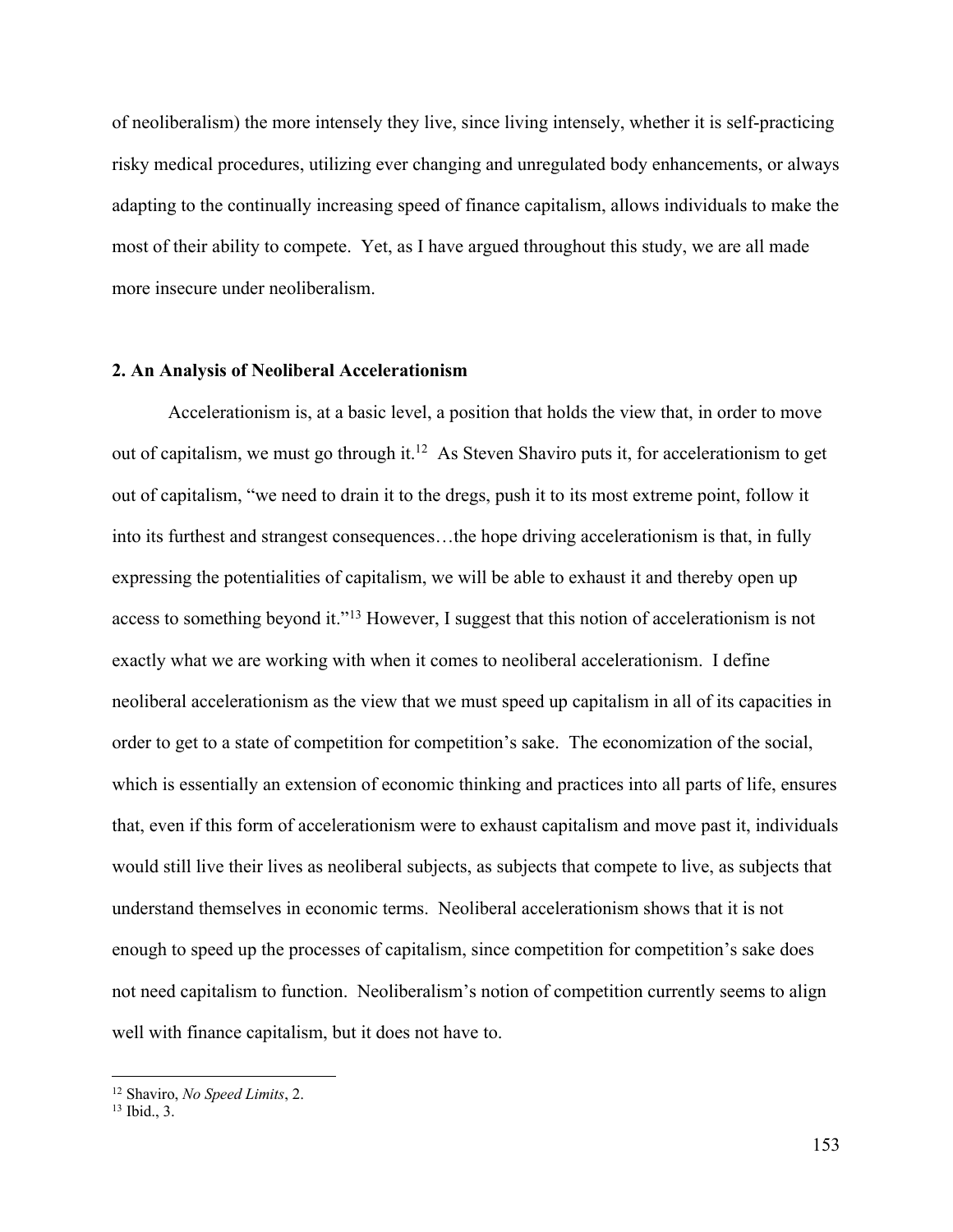This section weaves in and out of two more recent forms of accelerationism (cyber accelerationism and promethean mastery) and their critiques, including Shaviro's and Noys's respective works on accelerationism, to highlight what I suggested above are the shortcomings of accelerationism, namely that it is at best an unsatisfactory answer to the Left's failure to end capitalism, and at worst, a form of "Deleuzian Thatcherism."14 I then problematize Shaviro's accelerationist aesthetics by arguing that Shaviro is ultimately advocating for a form of neoliberal resilience. This section argues that accelerationism as a philosophy, political project, and even aesthetic perspective is a form of neoliberal resilience discourse, and that what appears to be other forms of accelerationism either serve the end goal of neoliberal accelerationism or are forms of neoliberal accelerationism.

## **Cyber-accelerationism**

I want to begin with Shaviro's examination of Nick Land's version of accelerationism. Shaviro is correct to remain skeptical of the post-capitalist potentialities of Land's cyber accelerationism. He writes that Land's cyber accelerationism could just as easily end up as "a horrific intensification of 'actually existing' capitalist relations."<sup>15</sup> I would argue that this horrific intensification is, in fact, applicable to capitalist relations as they function within neoliberalism. Intensification informs neoliberal governmentalities. Intensification is a neoliberal governmentality, and it is an everyday form of neoliberal subjectivization (neoliberal subjects must live intensely and further must see living intensely as a virtue). Written in the 1990s, Land's accelerationism calls for the dissolution of the human through an integration with the technologies that have advanced within an information/finance capitalism. Land writes in

<sup>&</sup>lt;sup>14</sup> This is the idea that cyber accelerationism's critique of the state as holding individuals back from accelerating to a point beyond capitalism parallels the permanent neoliberal critique of the state. I elaborate on this point later. <sup>15</sup> Ibid., 20.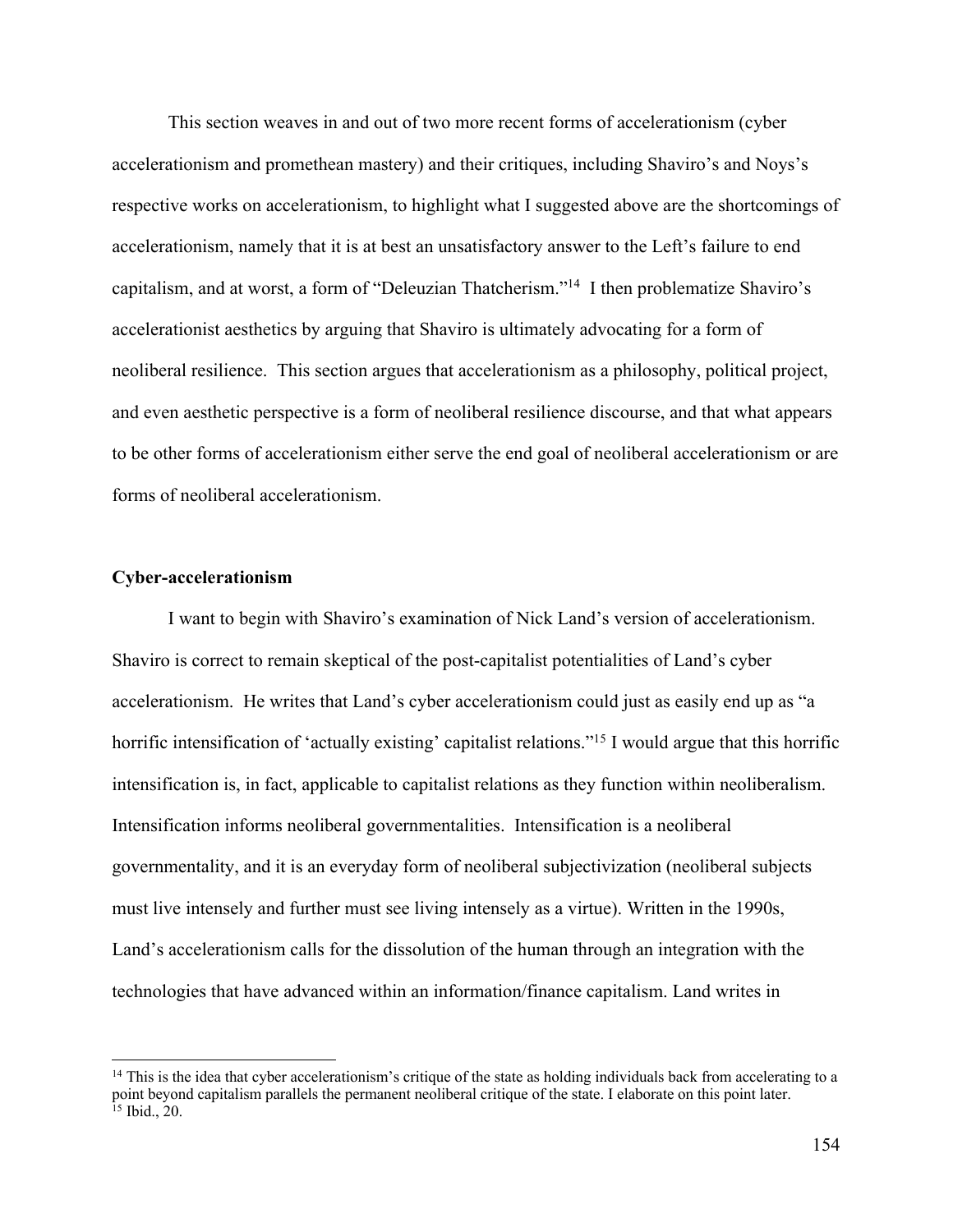"Machinic Desire" that the "Machinic revolution must therefore go in the opposite direction to socialistic regulation; pressing towards ever more uninhibited marketization of the processes that are tearing down the social field, 'still further' with 'the movement of the market, of decoding and deterritorialization' and 'one can never go far enough in the direction of deterritorialization: you haven't seen anything yet."<sup>16</sup> Land intensifies Gilles Deleuze and Félix Guattari's form of accelerationism.17 According to Shaviro, Land's accelerationism argues that the violent and alien nature of capitalism, its destructive and inhuman forces, should be embraced as a vital force that, if allowed to reach its full potential, would dissolve the human ego and lead to an absolute deterritorialization,<sup>18</sup> which is for Land, a form of liberation.<sup>19</sup>

Land's cyber accelerationism, which was also part of the Cybernetic Culture Research Unit  $(CCRU)$ ,<sup>20</sup> claims that the full development of capitalism, its ability to be fully realized, was hampered by regulative policies that were often promoted by leftist politics. According to Land, the Left failed to end capitalism because its reactions to late capitalism did not allow its contradictions and capabilities to fully develop, and thus, to move beyond real subsumption. As Noys21 makes clear in his book, *Malign Velocities*, a critique of accelerationism and its different manifestations, Land's accelerationist theory also aligned with what Foucault characterized as neoliberalism's permanent critique of the state. In *Malign Velocities*, Noys writes that Land's

<sup>17</sup> Noys in *Malign Velocities* and Shaviro in *No Speed Limit* characterize Deleuze and Guattari's claim that "…perhaps the flows are not yet deterritorialized enough, not decoded enough, from the viewpoint of a theory and practice of highly schizophrenic character. Not to withdraw from the process, but to go further…the truth is that we haven't seen anything yet," as a form of accelerationism that shaped what accelerationism has become in the last 28 years. See Gilles Deleuze and Félix Guattari, *Anti-Oedipus*, trans. Robert Hurley, Mark Seem, and Helen R. Lane (Minneapolis, MN: University of Minnesota Press, 1983). 239-40.<br><sup>18</sup> Gilles Deleuze and Félix Guattari, *Anti-Oedipus*, Translated by Robert Hurley, Mark Seem, and Helen R. Lane.

<sup>&</sup>lt;sup>16</sup> Land, "Machinic Desire," 480.

<sup>(</sup>Minneapolis, MN: University of Minnesota Press, 1983).<br><sup>19</sup> Ibid., 14.

<sup>&</sup>lt;sup>20</sup> The CCRU was a transdisciplinary student run collective. It was founded in 1995 and was associated with the University of Warwick's philosophy department. 21 Noys is credited with having coined the term accelerationism in his 2010 book *The Persistence of the Negative*;

See Benjamin Noys, *The Persistence of the Negative: A Critique of Contemporary Continental* Theory (Edinburgh: Edinburg University Press, 2010).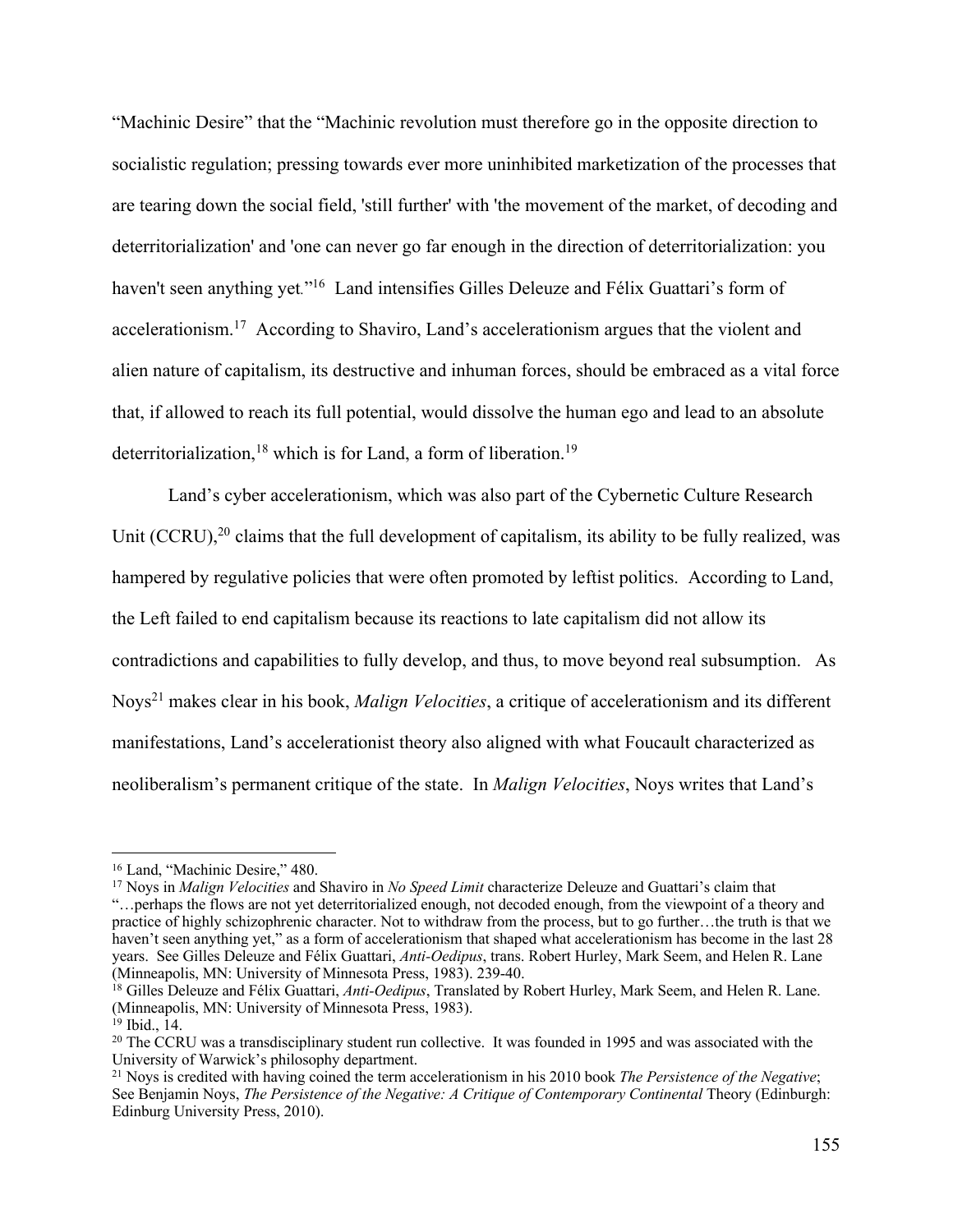accelerationism, "despite its radicalized anti-humanism and inhuman immersive promise of capitalism exploding its own limits…,"22 shares similarities with what are still current neoliberal claims, particularly "that capitalism wasn't really allowed to follow through."23 Later in the text, Noys goes further to suggest that this accelerationism argues that "the acceleration of capitalism was held back by State spending and State regulation,"24 and that "[i]t was a 'left' failure of nerve to go all the way to capitalism (and not all the way to the left…), that leaves us in the situation we find ourselves in."<sup>25</sup> For Land, this dissolution would alleviate some of the problems that have emerged and will continue to emerge out of replacing human labor with machine labor.

While I think that Land's cyber accelerationism emerged out of neoliberal conditions, I am hesitant to call it neoliberal accelerationism, at least in the way that I define it. As I suggested above, Land's criticism of the ways the state regulates capitalism aligns with neoliberalism's permanent critique of the state. Foucault writes in "*The Birth of Biopolitics*" that what develops under American neoliberalism is a kind of "economic positivism; a permanent criticism of governmental policy."26 This is not quite the same kind of critique that emerges out of liberalism and its support of small government and minimum state interference. For liberalism, this continued criticism of big government stems from the belief that individuals are rational and should be left to themselves as autonomous, rational actors, particularly to make the kinds of rational decisions they may make in a market economy. Liberalism also assumes that competition is natural, and thus a state does not need to interfere with capitalism since the belief is that rational individuals will always regulate themselves.

 <sup>22</sup> Benjamin Noys, *Malign Velocities*, 56.

<sup>23</sup> Ibid., 56.

 $^{24}$  Ibid., 56.<br> $^{25}$  Ibid., 56.

<sup>&</sup>lt;sup>26</sup> Michel Foucault, "The Birth of Biopolitics," *Lectures at the College de France, 1978-1979* (New York: Palgrave MacMillan, 2004), 247.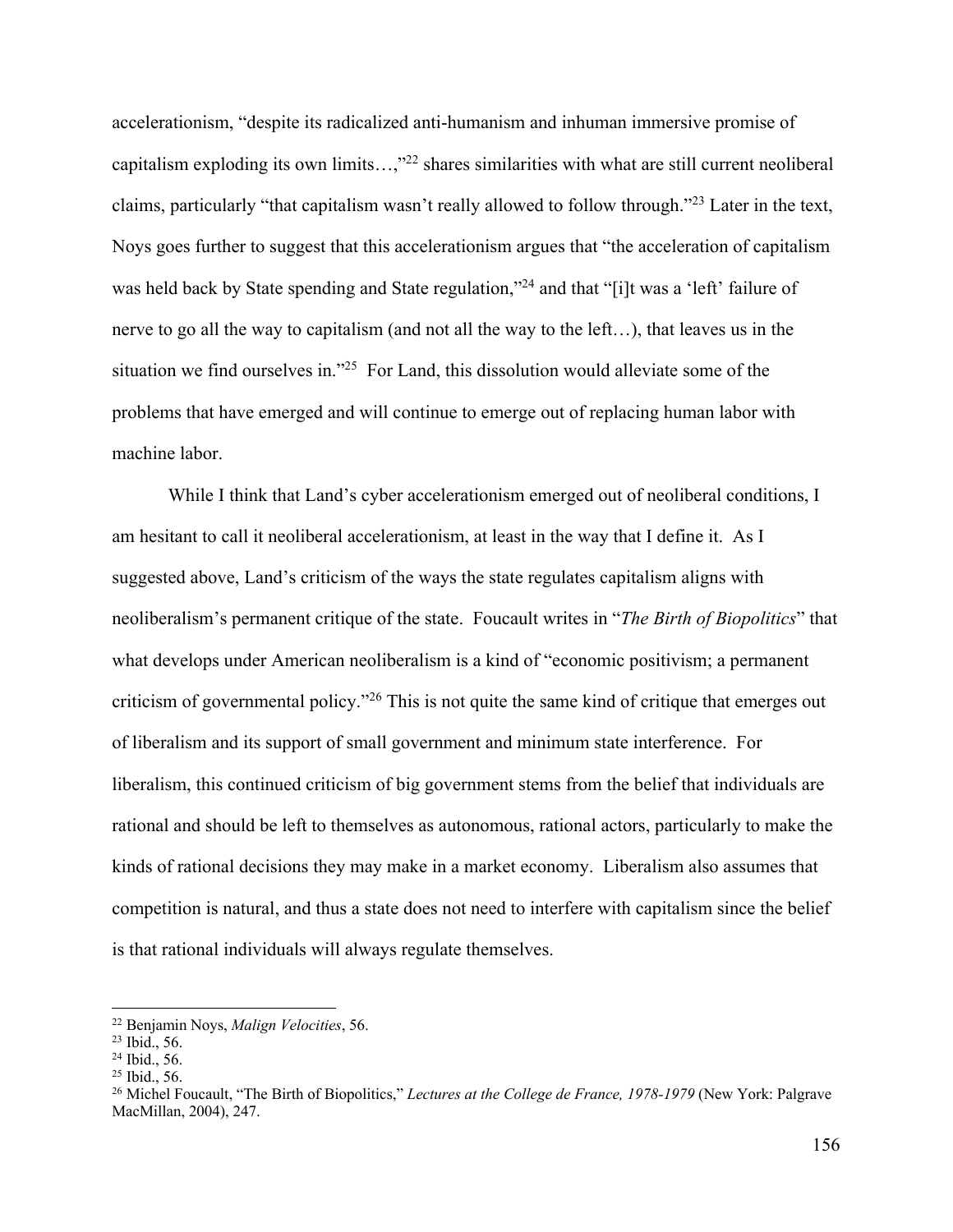Neoliberalism, however, does not assume that competition is natural. In fact, as Foucault makes clear, neoliberalism believes that competition is not natural at all. Thus, a state, even a powerful state, is justified for neoliberalism if it is needed to nurture and protect the necessary conditions for competition. Neoliberalism understands all state action in market terms. This means that, as Foucault puts it, "it involves anchoring and justifying a permanent political criticism of political and governmental action. It involves scrutinizing every action of the public authorities in terms of the game of supply and demand, in terms of efficiency with regard to the particular elements of this game, and in terms of the cost of intervention by the public authorities in the field of the market…the cynicism of a market criticism opposed to the action of public authorities."27 Neoliberalism needs the state in order to protect competition. And, yet, at the same time, it is permanently engaged in a critique of the state. Neoliberal governmentalities, then, deresponsibilize the state's involvement with non-market concerns, and intensify individualism through responsibilization, risk-assessment, self-entrepreneurship, and so on.

Land's criticism of the state's unnecessary constraints on capitalism- the fact that, because of the state, capitalism was kept from reaching its own ends- aligns with this neoliberal critique of the state. For Land, the state is part of the "meat suit" that is holding individuals back from accelerating to a point beyond capitalism, to a point beyond the human even. This is what Noys calls Land's cyber accelerationism's "Deleuzian Thatcherism." 28 This means that, on the one hand, Land's cyber accelerationism is an expansion of Deleuze and Guattari's accelerative intensification of capitalism's deterritorialization and decoding. Land explicitly draws from Deleuze and Guattari's work in *Anti-Oedipus* when he writes that "you haven't seen anything yet" in terms of going still further towards "absolute deterritorialization."<sup>29</sup> On the other hand,

<sup>27</sup> Ibid., 246. 28 Noys, *Malign Velocities*, xi, 56. 29 Ibid., 2.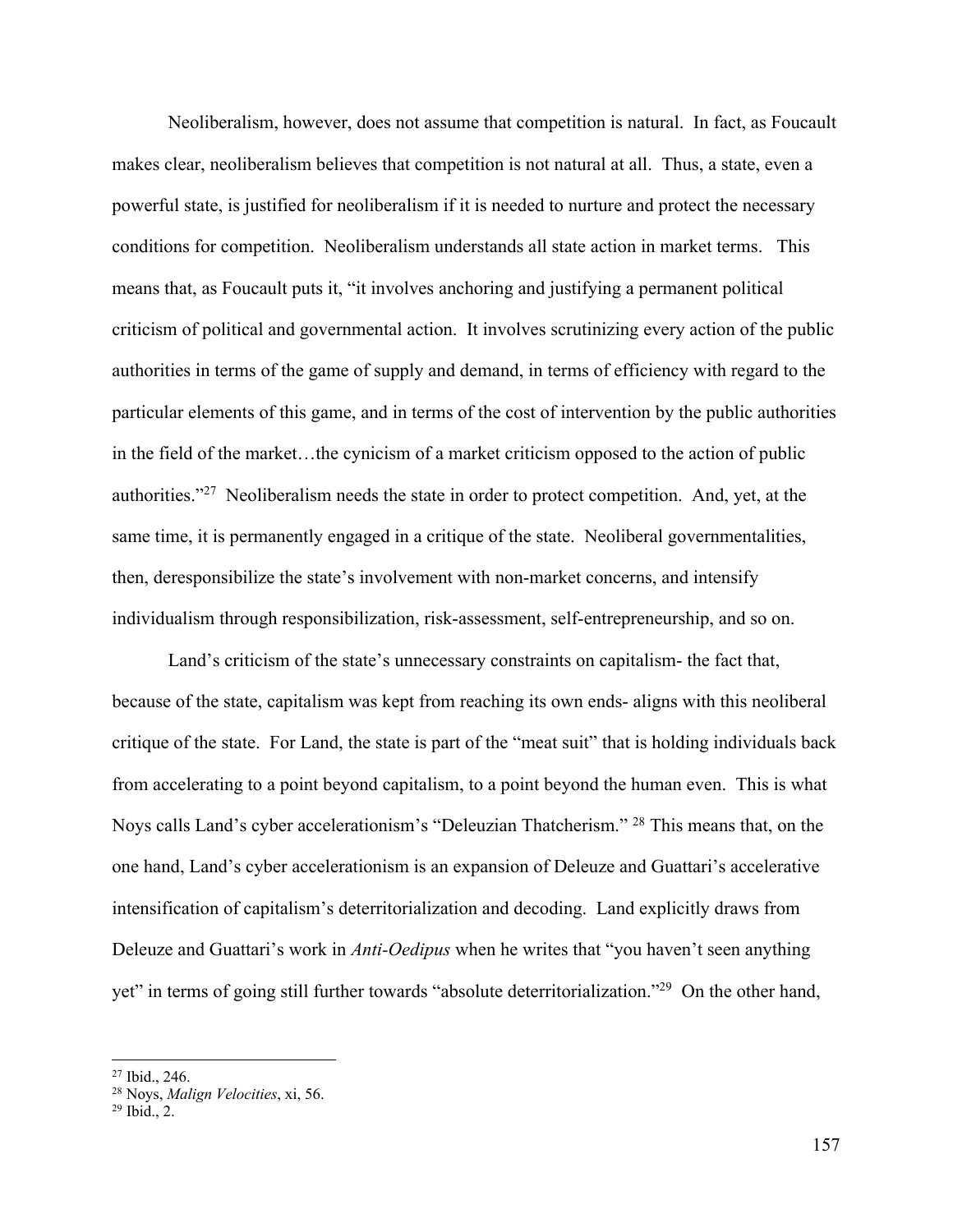his cyber accelerationism reproduces neoliberalism's permanent critique of the state,  $30$  and neoliberal governmentalities.

There are more problems with Land's accelerationism that need to be considered here. Land's accelerationism ignores the utopian fantasy of neoliberalism, and as hinted at above, it misses the ways in which neoliberalism can function without capitalism. The utopian fantasy of neoliberalism is, as I have already indicated, a deterritorialized competition for competition's sake, where the only rules are those that protect and perpetuate competition, where no one (human or not) is beholden to anyone else, and where the ultimate goal is to be "the last man standing."31 I am not convinced that this fantasy is necessarily a capitalist one (Shaviro suggests that it is a purified state of capitalist accumulation,  $32$  and Noys believes that it is pure drive and accumulation<sup>33</sup>). Part of the goal of neoliberalism, its governmentalities, and its biopolitics is to subjectivize populations of individuals in such a way that individuals end up subjectivizing themselves as intensified, responsibilized, risk assessing, and possessive individuals who want to maximize their human capital in order to compete. These individuals do not necessarily want state interference except for where it may be needed to nurture and protect competition. The state, even a corporate state, could disappear and still these neoliberally subjectivized individuals would continue to compete, since it is not only what they ought to do, but it is what they "by nature" do.

Furthermore, competition is not necessarily instrumentalized to further capital accumulation. Individuals sell themselves because that is what individuals do. Selling the self and competing with others are now part of being in the world. Under real subsumption, they

 <sup>30</sup> I accept Foucault's definition of the state as "nothing else but the mobile effect of a regime of multiple governmentalities." Michel Foucault, "*The Birth of Biopolitics*," 77. 31 Shaviro, *No Speed Limits*, 23. 32 Ibid., 23.

<sup>33</sup> Noys, *Malign Velocities*, 52.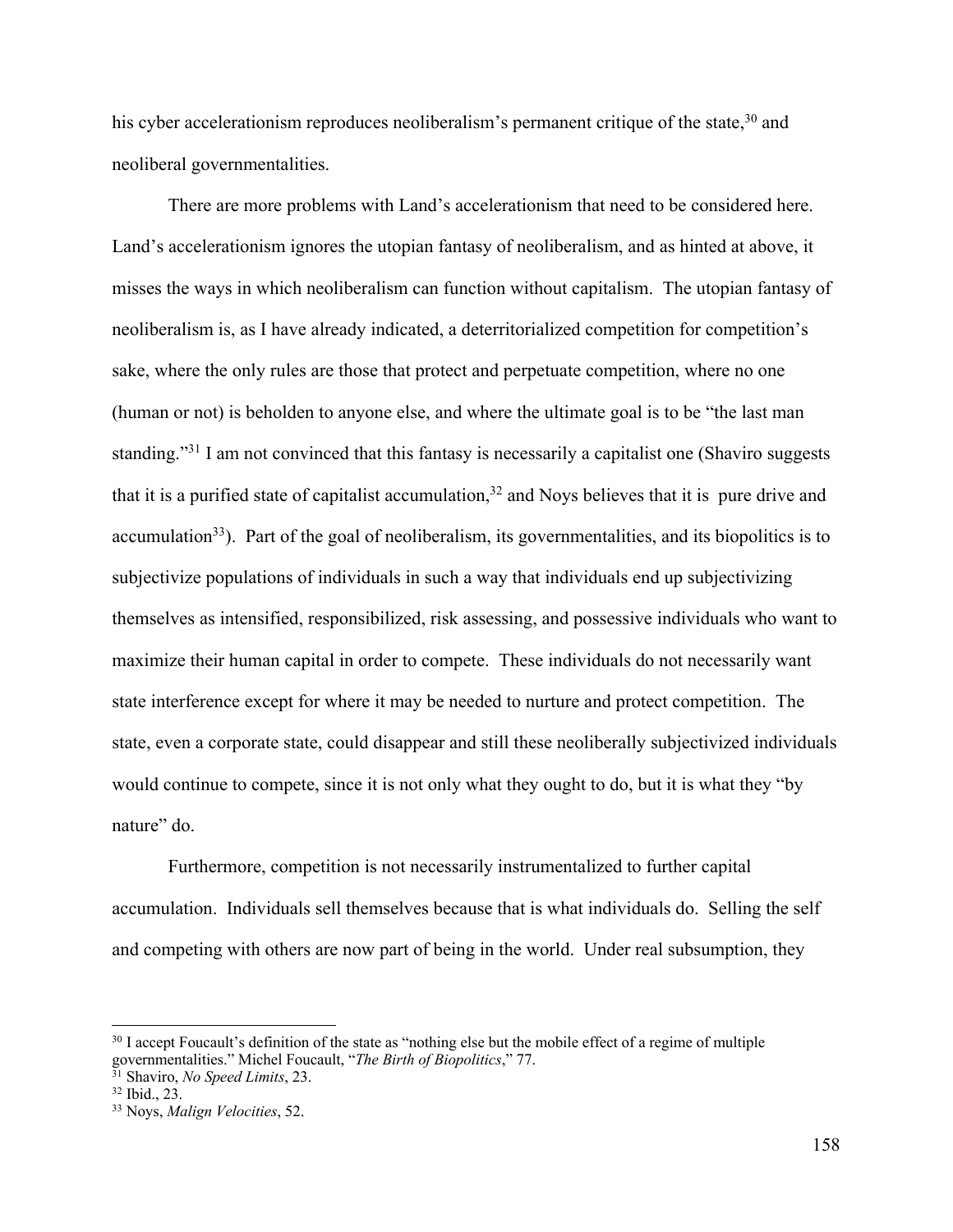may serve capitalism. But, if we were to accelerate beyond capitalism, we would still be left with neoliberal ontologies/subjects that live by competing. Thus, the utopian goal of neoliberalism to compete for competition's sake could continue even in the absence of capitalism. Land writes in "Machinic Desire" that we must accelerate "towards ever more uninhibited marketization of the processes that are tearing down the social field."<sup>34</sup> As Noys makes clear, Land is advocating for a "purified capitalism,"35 one that "would traverse to a pure market accelerated out of capitalism altogether."<sup>36</sup> I question whether a purified capitalism would really accelerate out of capitalism, since I think what we have seen, thus far, is a nightmarish intensification of capitalist relations. And, whether Land intends it or not, his cyber accelerationism could just as easily accelerate neoliberal accelerationism since this pure market could simply be a space and time where and when individuals compete for the sake of competing. Perhaps, Land's cyber accelerationism is, in the end, a kind of neoliberal accelerationism, or at the very least, Land's theory serves the accelerative ends of neoliberal accelerationism.

## **Promethean Mastery**

In a different vein, Alex Williams and Nick Srnicek's *Manifesto for an Accelerationist Politics* is also a form of neoliberal accelerationism. Written in 2013, Williams and Srnicek argue that we need to distinguish between speed and acceleration. The distinction they draw here is not entirely convincing. They suggest that we can identify speed as that which describes what has happened and is happening under neoliberal capitalism, and that acceleration would

 <sup>34</sup> Land, "Machinic Desire," 480.

<sup>35</sup> Noys, *Malign Velocities*, 55. 36 Ibid., 55.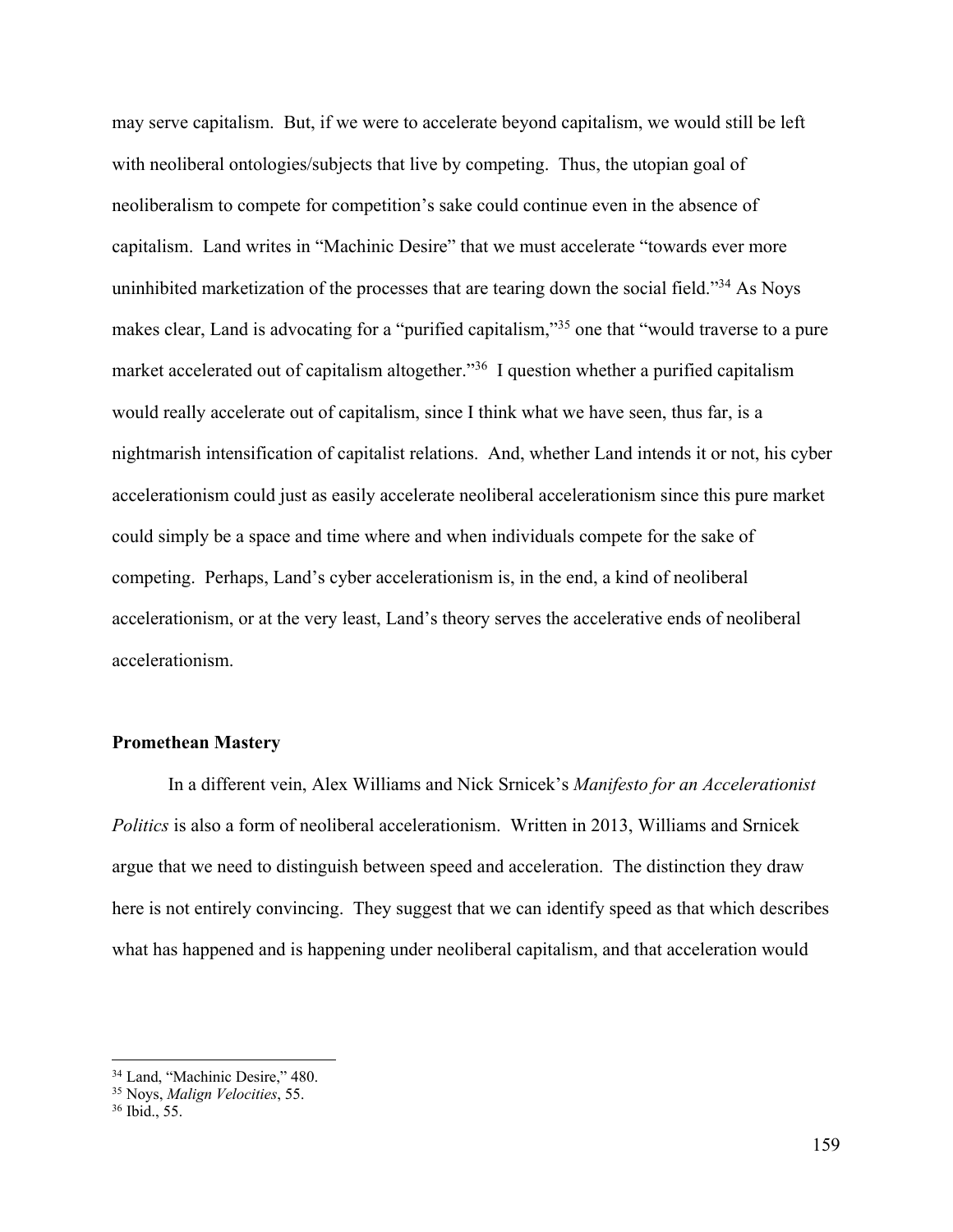describe a mastered control over the ways technology and human life would develop.<sup>37</sup> That is, under neoliberal capitalism, and they also seem to suggest under neoliberalism more generally, we "experience only the increasing speed of a local horizon, a simple brain-dead onrush..."<sup>38</sup> Capitalism, then, establishes the parameters within which we experience the speed up of time. The suggestion here is that we have no meaningful control over the way in which our lives develop in terms of time and space. For Williams and Srnicek, the solution is what they characterize as an acceleration of a "Promethean politics of maximal mastery over society and its environment."<sup>39</sup> This acceleration is not the same as speed for Williams and Srnicek, since to accelerate, here, implies a level of intentionality and agency that does not exist with the speed of capitalism. Williams and Srnicek also distinguish between the mastery they advocate and an Enlightenment mastery they characterize as outdated and inefficient in its ability to produce any "serious scientific understanding."40

Instead, they argue for a true, a real, an über self-mastery/mastery over nature. They claim that we need to produce a new, more complex mode of mastery that will use probability, a cunning rationality, geosocial artistry, and abductive experimentation<sup>41</sup> in order to produce the best ways of dealing with complexity. According to Williams and Srnicek, this self-mastery will produce the artistry, imagination, and vision necessary for a technological development that, if freed from capitalism, will help lead humankind to a post-capitalist society. But they are also careful to point out that they are not pushing for a techno-utopian vision, since they both argue that we need to accelerate technological development because it is "needed to win social

 <sup>37</sup> Alex Williams and Nick Srnicek "#Accelerate: Manifesto for An Accelerationist Politics," in *#Accelerate#: The Accelerationist Reader* (Windsor, UK: Urbanomic, 2014), 352. 38 Ibid., 352.

<sup>39</sup> Ibid., 360.

<sup>40</sup> Ibid., 361.

<sup>41</sup> Ibid., 361.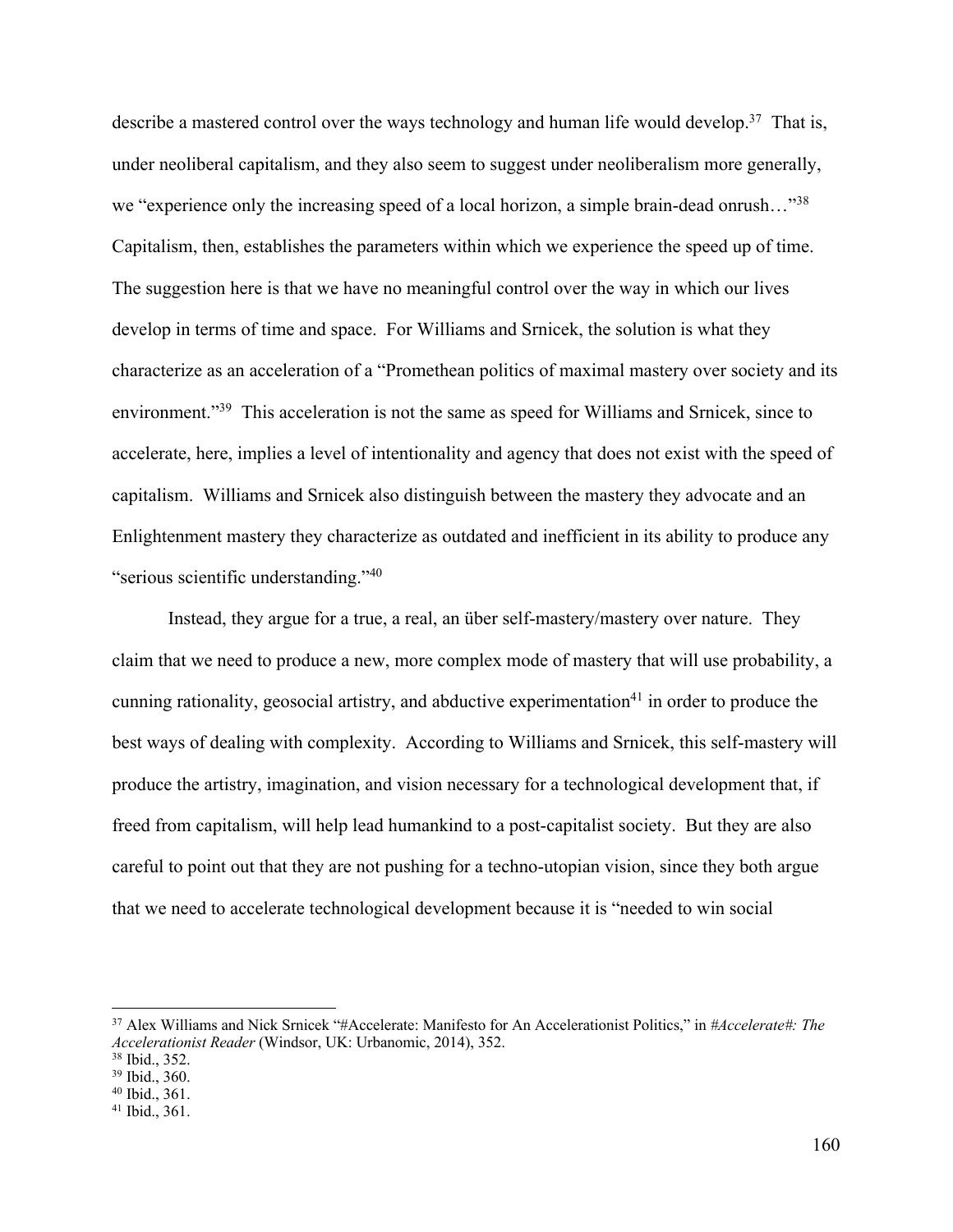conflict."42 The assumption they make here is that, if we were to disentangle technology from capitalism, it would no longer be produced with its current built-in limitations, which includes built-in obsolescence. Thus, they want to complete what they call the "Enlightenment project of self-criticism and self-mastery," a project that they argue will lead us to "an alternative modernity that neoliberalism is inherently unable to generate.<sup>343</sup> I want to push back on the notion that neoliberalism is inherently incapable of generating this alternative modernity that Williams and Srnicek call for.

Williams and Srnicek conflate neoliberalism with late-capitalism, suggesting at times that they are either one and the same, or that they are both driven by the same goal (real subsumption). The neoliberalism and the kind of "alternative modernity" Williams and Srnicek are hoping for are not mutually exclusive. It may be the case that the kind of modernity they are advocating is antithetical to late-capitalism, but I would suggest that neoliberalism is responsible for the kind of intensified individualism that is, in part, driving Williams and Srnicek's accelerationism. The need to "win," to "be more decisive," "to quantify," to "be more cunning," to "be more creative," and to "maximize mastery" points to an underlying desire to compete and be competitive. It is as though Williams and Srnicek themselves are competing against other leftist political projects to see who will end capitalism first. Williams and Srnicek earnestly claim that "quantification is not an evil to be eliminated, but a tool to be used in the most effective manner possible. Economic modeling is---simply put—a necessity for making intelligible a complex world."44 Their push to economize the social and capitalize on this economization actually does the work of neoliberalism even as they see themselves working against it. While they may not intend it, Williams and Srnicek are, in the end, promoting

 $42$  Ibid., 356.<br> $43$  Ibid., 362.<br> $44$  Ibid., 356.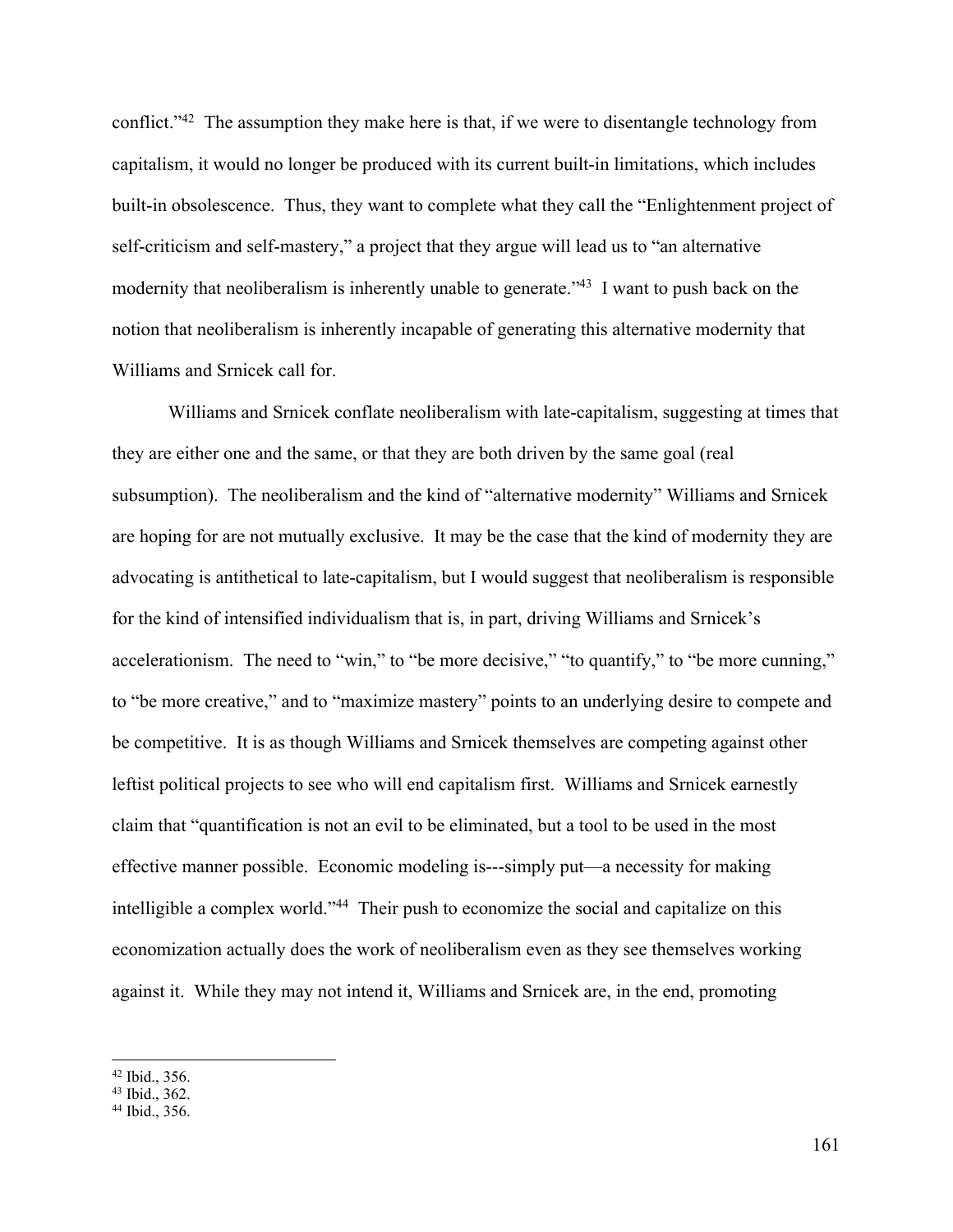neoliberal accelerationism. The subject that is doing their version of accelerationism is a neoliberal subject. Theirs is a neoliberal attempt to disrupt neoliberalism and capitalism, but one that in the end may further the end game of neoliberal accelerationism as a space and time of pure competition.

#### **Accelerationist Aesthetics as a Form of Resilience**

Shaviro does not see this "horrific intensification" as a reason to let go of accelerationism as a radical alternative to capitalism. Instead, he suggests that there is a middle ground to be found somewhere between Noys's negative critique of accelerationism and a full support of its efficacy. According to Shaviro, we should consider an accelerationist aesthetics before we can produce an effective accelerationist political project.45 Still, Shaviro's aesthetic accelerationism perpetuates neoliberal discourses on resilience and the neoliberal governmentalities that incite, make valuable, and make necessary resilience and living intensely. A neoliberal subject that lives intensely is more resilient and is better at thriving, and in fact wants to thrive, in intensified conditions of competition.

I want to briefly return to Eldon Tyrell's advice to his prodigal son, Roy Batty, introduced above. Tyrell tells Roy that he is "quite a prize" and that he should "[r]evel in [his] time." I think this bit of "wisdom" precisely highlights neoliberal accelerationist positions on resilience and living intensely, and an examination of these positions can point to some underlying problems with the alternatives that accelerationism tries to offer. From Tyrell's perspective (after all, Tyrell is a type of neoliberal governmentality and power), Roy should feel lucky that he has the physical, emotional, and mental abilities to live intensely, always at the edge of burn out. In other words, according to Tyrell's neoliberal accelerationism, Roy ought to

162

 <sup>45</sup> Shaviro, *No Speed Limits*, 20-21.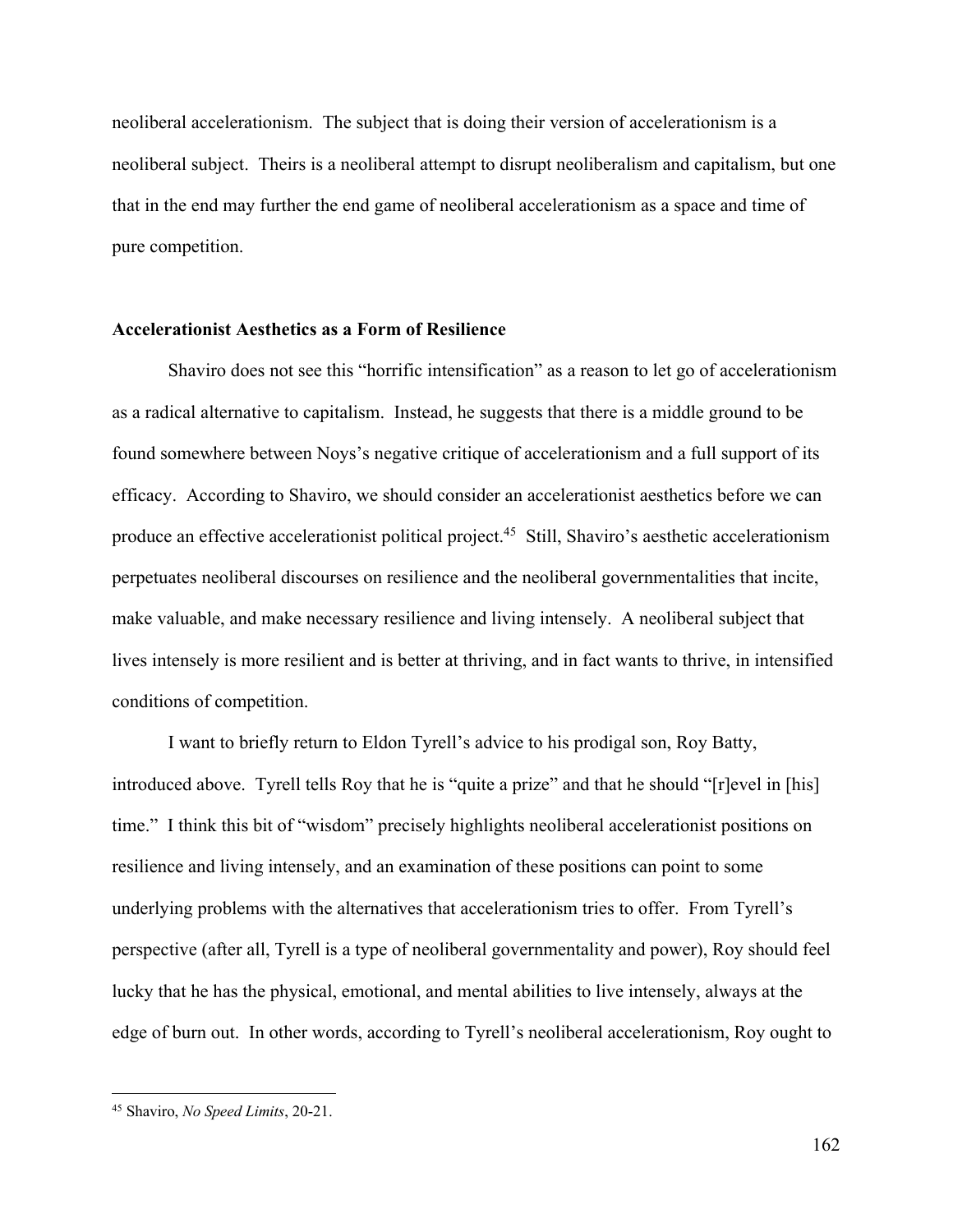feel good about his natural abilities to remain resilient in the conditions of competition, and I am suggesting here that living intensely is a mode of resilience. That is, living intensely means that, as individuals engage in this intensification process, they maximize their abilities to survive/compete successfully in neoliberalism.

Resilience is, on one level, a virtue, seemingly independent of any particular economic, political, or social system: a virtue that, within neoliberalism and its accelerationism, Roy Batty ought to embrace.46 On another level, resilience is a necessity for survival. Tyrell incites Roy to continue to live as intensely as possible, since this is really the only way Batty and his cohort can endure the depravations of neoliberalism. Living intensely as Roy does (he has "attacked ships on fire off the shoulder of Orion…watched C-beams glitter in the dark near the Tannhauser gate"47), and as many biohackers do, justifies the horrific conditions, in the case of Roy, and the insecure conditions, in the case of biohackers. That is, in the context of neoliberalism/accelerationism, the fact that Roy is a slave or that biohackers must always compete to live is treated as an experience that makes individuals more resilient, more competitive, just in general *more* of everything. It is not seen as a systemic problem. Their suffering is not suffering but is instead a sign of endurance and of gaining a competitive edge under neoliberalism.

Shaviro's aesthetic accelerationism thus echoes Tyrell's neoliberal resilience. In his book *No Speed Limits*, Shaviro argues that an aesthetic accelerationism may counter neoliberal capitalism's tendency to subsume any form of transgression or resistance by returning us to a post-capitalist aesthetic disinterest. He examines what he considers to be examples of accelerationist aesthetics, which for Shaviro primarily includes different works of science fiction.

 <sup>46</sup> See Brad Evans and Julian Reid, *Resilient Life: The Art of Living Dangerously* (Cambridge, UK: Polity Press, 2014); and David Chandler and Julian Reid, *The Neoliberal Subject: Resilience, Adaptation and Vulnerability* (Lanham, MD: Rowman and Littlefield, 2016).

<sup>47</sup> Scott, *Blade Runner*.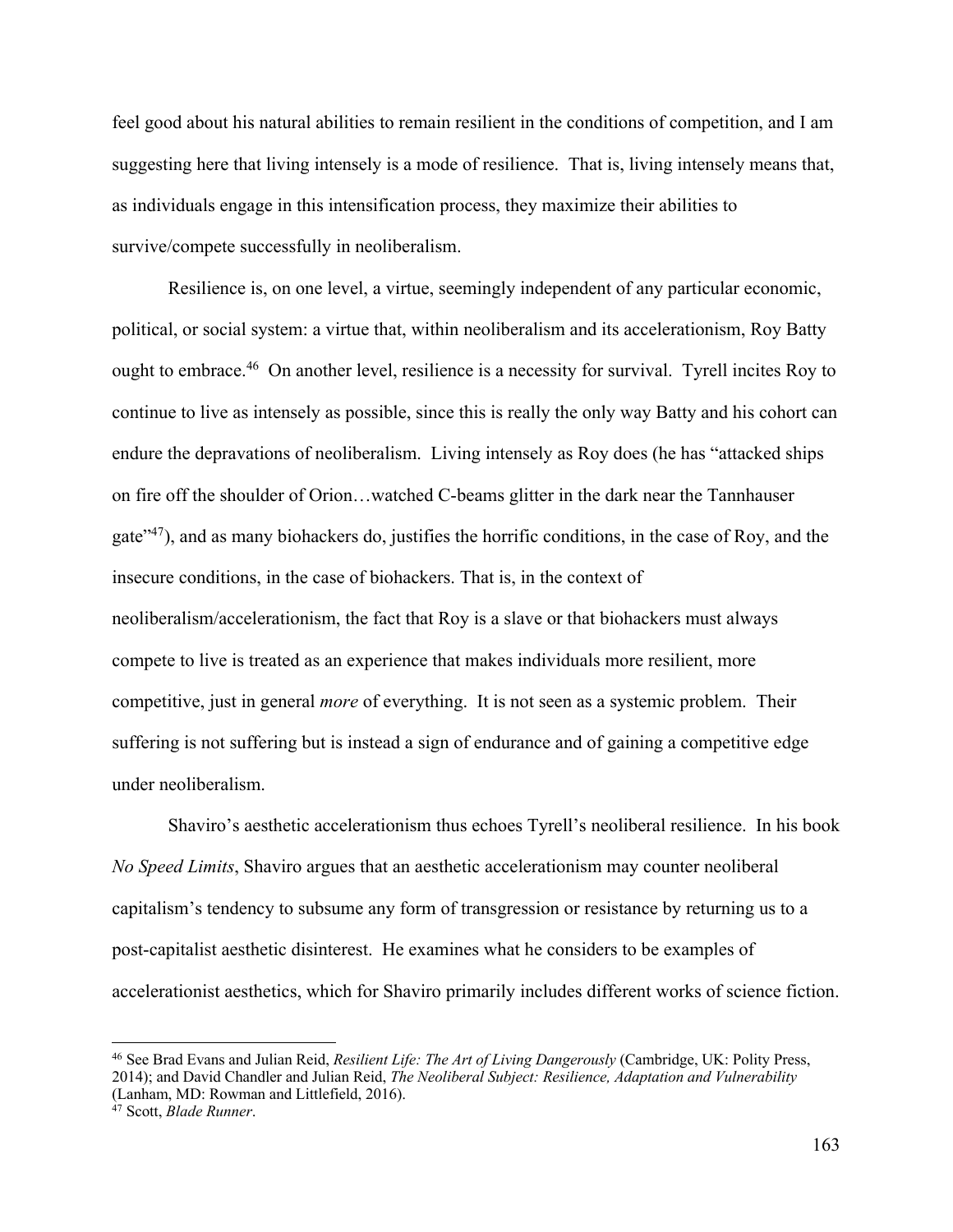These accelerationist works themselves "provide a gloss on a situation that is already irreparable."48 They "revel in the sleaze and exploitation that they so eagerly put on display. Thanks to their enlightened cynicism…they do not offer us the false hope that piling on the worst that neoliberal capitalism has to offer will somehow help to lead us beyond it."49 Aesthetic accelerationism is, as Shaviro makes clear, capitalist realism,<sup>50</sup> since it fully embraces the fact that it assumes that there is no way out of capitalism, or that capitalism is our only option.<sup>51</sup> The point, it seems, for Shaviro, is that if we follow these "postures" we may find ourselves in a postcapitalist position of disinterest or detachment, although he is not quite clear on how this would work. Perhaps, at best what Shaviro offers us with his aesthetic accelerationism is a kind of "satisfaction and relief"<sup>52</sup> that we have "finally hit bottom, finally realized the worst."<sup>53</sup>

Later in his text, he argues that we need to accelerate an ethos of surplus and selfcultivation, since they are both an essential part of getting us to a post-capitalist society. But Shaviro is not clear on how we would disentangle self-cultivation from real subsumption under capitalism, nor is he clear on how we can move the aesthetic reflection of aesthetic accelerationism beyond "satisfaction [with] and relief"<sup>54</sup> at reaching rock bottom. Thus, Shaviro takes us on an accelerationist aesthetic trip that, in the end, suggests that we must learn to "live on in the face" of the depravations of neoliberalism and capitalism, with the hope perhaps of "finding a bounty" in times of scarcity.<sup>55</sup> He writes at one point that Paul Di Filippo's science fiction short story "Phylogenesis"56 provides a way for us to adapt to capitalism and its monstrosities. A little later, he writes that, "[w]hen 'There is No Alternative'—when it no longer

<sup>48</sup> Shaviro, *No Speed Limits*, 37.<br><sup>49</sup> Ibid., 35-36.<br><sup>50</sup> Mark Fisher, *Capitalist Realism: Is There No Alternative?* (Hants: Zero Books, 2009).<br><sup>51</sup> Shaviro, *No Speed Limits*, 39.<br><sup>52</sup> Ibid., 35.<br><sup>53</sup> Ibid., 35.

<sup>&</sup>lt;sup>54</sup> Ibid., 35.<br><sup>55</sup> Ibid., 56.

<sup>&</sup>lt;sup>56</sup> Paul Di Filippo, "Phylogenesis," in *Babylon Sisters and Other Posthumans* (Canton, OH: Prime Books, 2002).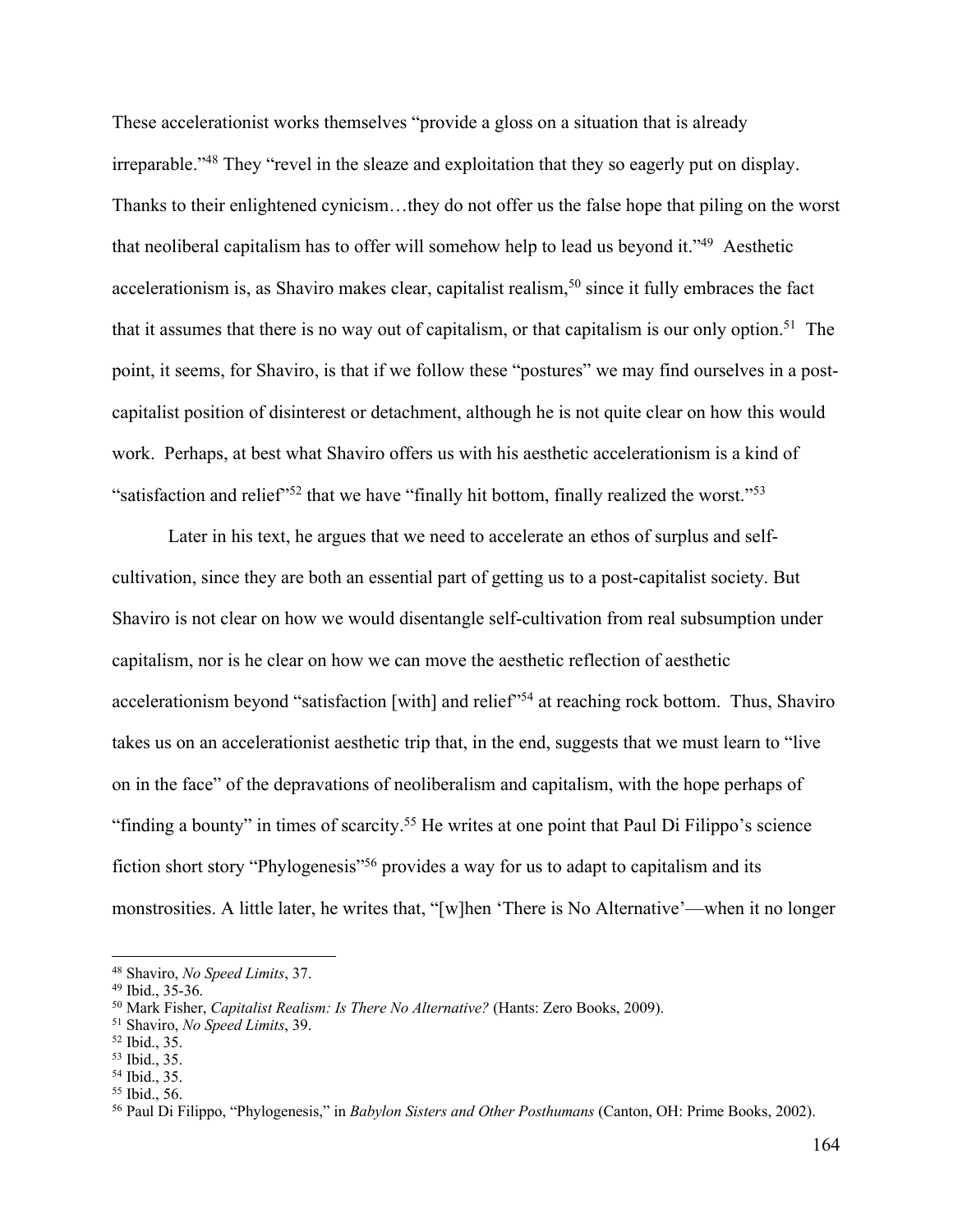seems possible for us to defeat the monstrous invasion, or even to imagine things otherwise, this parasitic inversion is the best that we can do."57 The parasitic inversion he is referring to here allows the humans of Di Filippo's world to remain resilient and endure the struggle of life. By feeding off the parasitic system that nearly destroys them, they learn how to survive.

Shaviro's position here is that humans must learn to be parasites on the body capital; we must learn how to mimic neoliberal capitalism. This is of course forgetting the fact that we already mimic capitalism as neoliberal subjects since very little escapes the economization of the social that Foucault speaks of in "The Birth of Biopolitics." Shaviro concludes that, like the neohumans in Di Filippo's short story, we need to learn how to make the most of our lives. Despite the insecurities and depravations that we face, Shaviro suggests that we need to accelerate an "ethos of abundance, generosity, and self-cultivation."58 What alternative does Shaviro really offer us here? Shaviro's accelerationism is, in the end, another form of neoliberal resilience. In this final section of this chapter, I examine the biohacker as the parasite on the body capital that Shaviro encourages us to be. Biohackers mimic neoliberal capitalism (quantification, maximization, intensification, etc.). As neoliberal subjects, biohackers are making themselves better at surviving the horrors of neoliberalism and capitalism.

#### **3. An Analysis of Biohacker Discourses**

Over the past twenty years, the notion of the biohacker has become more and more popular. In 1998, Kevin Warwick, Deputy Vice-Chancellor of Research at Coventry University, began what some consider an early phase of the biohacker, his Project Cyborg.<sup>59</sup> Warwick, under anesthetics (not all biohackers have access to anesthetics), had a silicon chip responder

<sup>&</sup>lt;sup>57</sup> Ibid., 59.<br><sup>58</sup> Ibid., 60.<br><sup>59</sup> Kevin Warwick, "Project Cyborg 1.0," *Kevin Warwick*, accessed on November 6, 2018, http://www.kevinwarwick.com/project-cyborg-1-0/.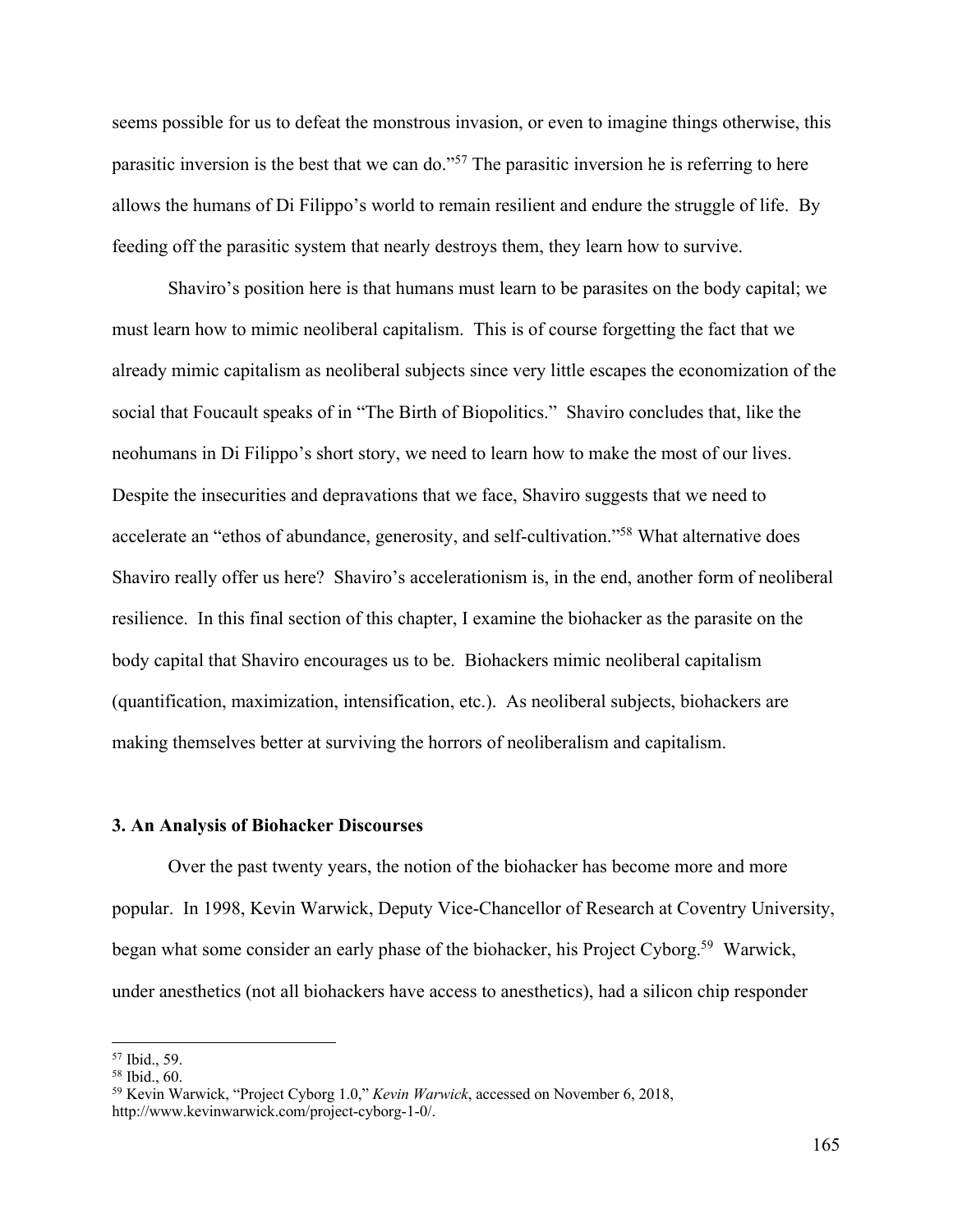implanted in the nerves of his left arm. That Warwick is sometimes called a biohacker, sometimes called a transhumanist, and at other times called a cyborg or even a post-humanist, points to perhaps what is, on some level, a lack of clarity and of a consistent definition/understanding about these terms and concepts. For the sake of my argument here, I accept the term biohacker since I think this word more clearly points to the ways in which DIYbiohackers and bulletproof biohackers are both neoliberal subjects. That is, various biohackers reflect the ways in which neoliberal subjects are accelerationists, and thus an analysis of biohacker discourses can further enlighten the critical reflection on neoliberal accelerationism. Biohackers are, in the end, making themselves more adept at competing. In this section, I analyze a number of biohacker discourses to illustrate how the biohacker is a neoliberal accelerationist and to show that living intensely as a form of resilience is tightly wound with neoliberal accelerationist subjectivity.

#### *The Bulletproof Neoliberal as Biohacker*

The first type of biohacker discourse that I analyze here is about the biohacker that has emerged along with neoliberal health and neoliberal resilience. Neoliberal health has individualized health by placing the responsibility on individuals, sometimes family units and/or communities, to prevent health problems and maximize bodily performances. At the same time, notions of self-mastery and self-cultivation still permeate tech companies that have produced quantitative data technologies, such as self-monitoring applications and wearable technologies (see again the argument in Chapter 2). I suggest here that the biohacker has accelerated notions of self-cultivation to an intensified point of self-mastery. The word biohacker combines the act of hacking with human biology, which refers to figuring out creative, experimental, and new ways of fixing and mastering human biology. I focus in particular in this section on Dave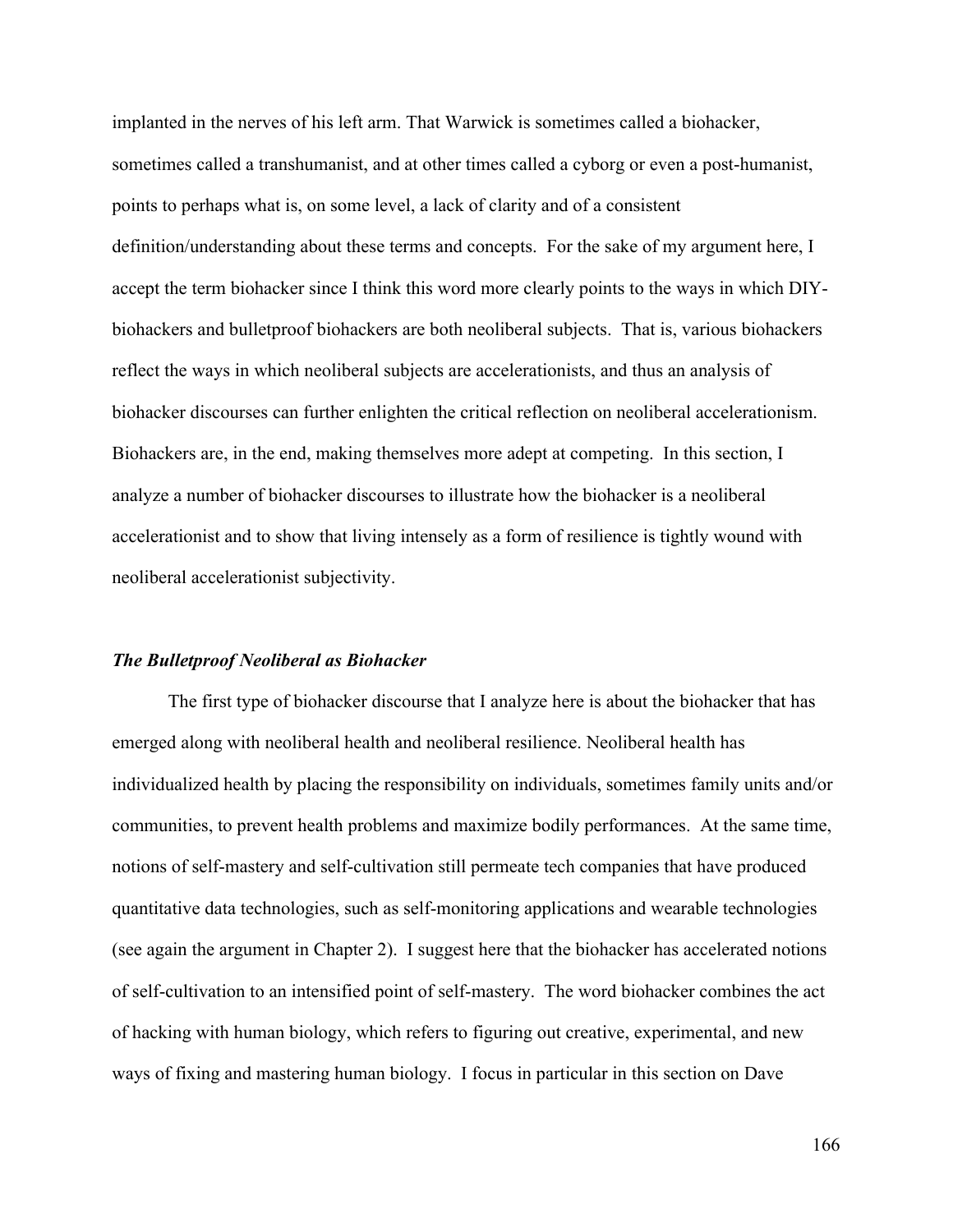Asprey because he embodies the neoliberal biohacker. He is the highly privileged, neoliberal subject, living on the edge of burn out, but who also has the resources to avoid burn out. Because his Bulletproof company offers numerous examples of neoliberal accelerationism, including an accelerationist/neoliberal resilience and a promethean self-mastery, his case is particularly instructive.

On the Bulletproof Blog, Asprey has a page that provides a brief statement about his life leading up to Bulletproof. The bio-statement indicates that Asprey has spent twenty years and one million dollars, thus far, to "hack his own biology."60 That he has spent twenty years and one million dollars hacking his own biology lends his claims about biohacking, and even that biohacking is a science, some authority. But this time and money also highlight a level of persistence that is ideal for continually maximizing human capital, and, thus, for remaining competitive. We learn, for example, that Asprey lost 100 pounds "without counting calories or excessive exercise,"<sup>61</sup> something "normal" people have to do in order to lose weight, which is one among many ways to maximize human capital. Not only did Asprey more efficiently lose weight, but he also "used techniques to upgrade his brain and lift his IQ by twenty points...,"<sup>62</sup> and he "lowered his biological age while learning to sleep more efficiently in less time."63 We also learn that, through these biohacks, Asprey has become "a better entrepreneur, better husband, and a better father.<sup>"64</sup> In general, according to this bio-statement, it is clear that Asprey is better than most people, and he is better at being better. What might "seem impossible" for most people has become an everyday practice for Dave Asprey. He believes that biohacking is good, and he needs no motivation for maximizing his human capital. While notions of self-

 <sup>60</sup> Dave Asprey, "Dave Asprey, Founder and CEO of Bulletproof," accessed September 17, 2018. https://blog.bulletproof.com/about-dave-asprey/.

 $61$  Ibid.

<sup>62</sup> Ibid.

 $63$  Ibid.

<sup>64</sup> Ibid.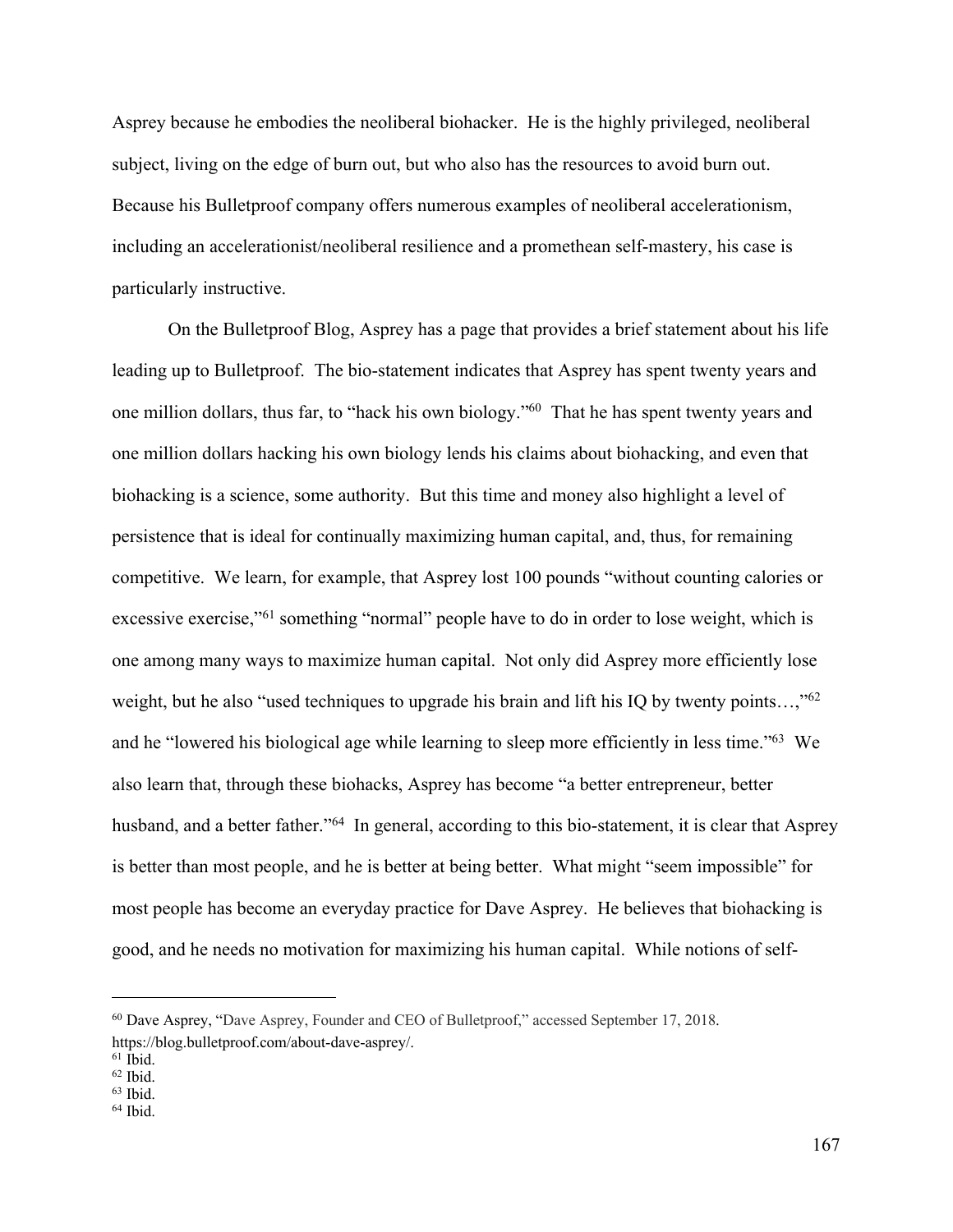cultivation may haunt Asprey's bio-statement and some of his videos, to call what he does, what he advocates for, or what he is self-cultivation would miss the ways in which pre-capitalist notions like self-cultivation are actually forms of mis-direction under real subsumption. Notions like self-cultivation take our attention away, turn our focus to other directions, or hide the ways in which Asprey's biohacking accelerates/intensifies self-cultivation to the point of self-mastery. This self-mastery is a kind of neoliberal and capitalist domination and production of the self that, for the most part, serves the purposes of neoliberal capitalism. Asprey's biohacking is an expression of one way in which the neoliberal subject subjectivizes itself.

Further down, Asprey's bio-statement tells us that his Bulletproof company can offer people different ways to take control of and improve their biochemistry that will help avoid "burning out, getting sick, and allowing stress to control your decisions."65 Asprey may not overtly appeal to wealthier populations, but it is clear that the maximization practices he proposes for avoiding burn out require more resources than most populations of individuals can afford. He is speaking to a small, privileged audience. Asprey's "avoiding burnout" points to the logic of intensity that permeates many of the biohacker discourses, including those I examine throughout this section. In order to endure the depravations of neoliberalism and capitalism, individuals must become more resilient by, in this case, learning to live life intensely. If we think of life as an intense ride, then the nightmares of neoliberalism and capitalism become just another part of that intense ride, part of just the way things are, part of that which makes life exciting. Asprey's biohacker, then, can meet the challenges of the game of life that is competition by continually and obsessively performing at the highest levels, being better at everything, and upgrading their "performance in every aspect of life."<sup>66</sup> Being better at everything is the new normal of neoliberalism. Of course, Asprey, and others with his resources,

 $65$  Ibid.<br> $66$  Ibid.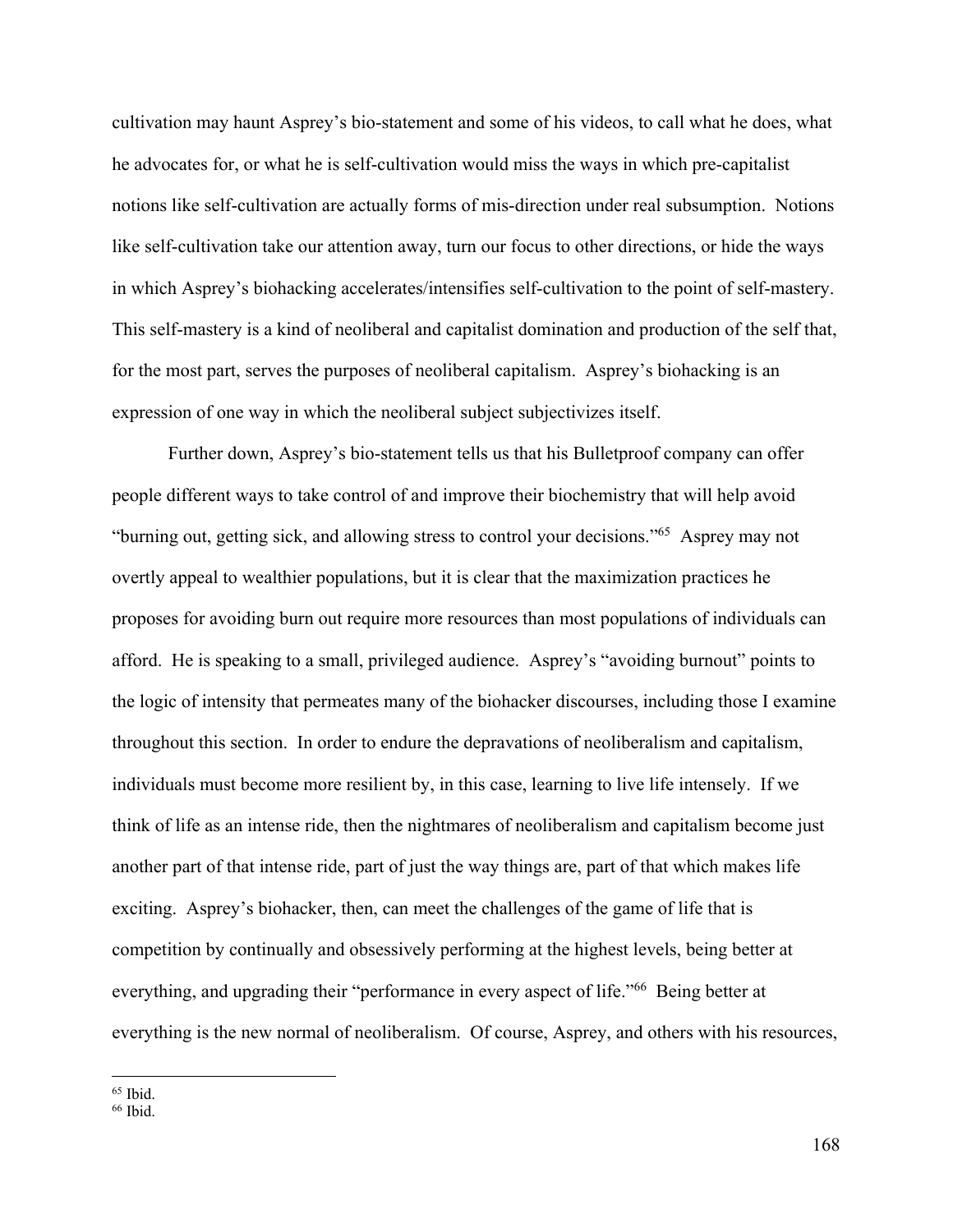do not have to actually "endure" the depravations of neoliberalism and capitalism because their resources allow them to avoid having to endure or struggle through life. As long as he has these resources, he can actually avoid burnout while still living the most intense and the best life.

In an "About Us" video on his Bulletproof site, Asprey provides the back story to the name Bulletproof. Asprey tells viewers that,

bulletproof isn't about being physically bulletproof. It is about being highly resilient. Who is bulletproof, Superman is bulletproof. That is what we all aspire to be, that is what we all have inside of us. We are humans of steal. We have a story in our head that doesn't give us credit. Everyone inside is like superman, but there are biological blocks to that. You literally are your own superhero. And that is why bulletproof is called bulletproof. Because we all want limitless strength and energy and we all want to be resilient so that we have the ability to handle whatever comes our way.<sup>67</sup>

Asprey claims that it is not about being physically bulletproof in the beginning of the video, but then when he describes what bulletproof means, being physically bulletproof does seem to be a part of the equation. He assumes that we all want to be like Superman in our desire to have limitless strength and energy. Here, he is regulating himself and he is participating in the regulation of others. It is clear that, for Asprey, there is a need for resilience. I believe that this need actually emerges out of the depravations of neoliberalism and capitalism. Asprey is answering this neoliberal call for resilience by inciting a desire for limitless strength and energy in order to become more resilient. Again, we must live more intensely (intensify strength, intensify energy, intensify mental performance, etc.) in order to become more resilient. Through this bulletproof biohacker discourse, there is a need to accelerate to a point of self-mastery that will enable subjects to live intensely, and thus to become more resilient, in the face of neoliberalism and its conditions of competition.

 <sup>67</sup> Dave Asprey, "The Story Behind the Name: Bulletproof," accessed September 17, 2018. https://www.bulletproof.com/pages/about-us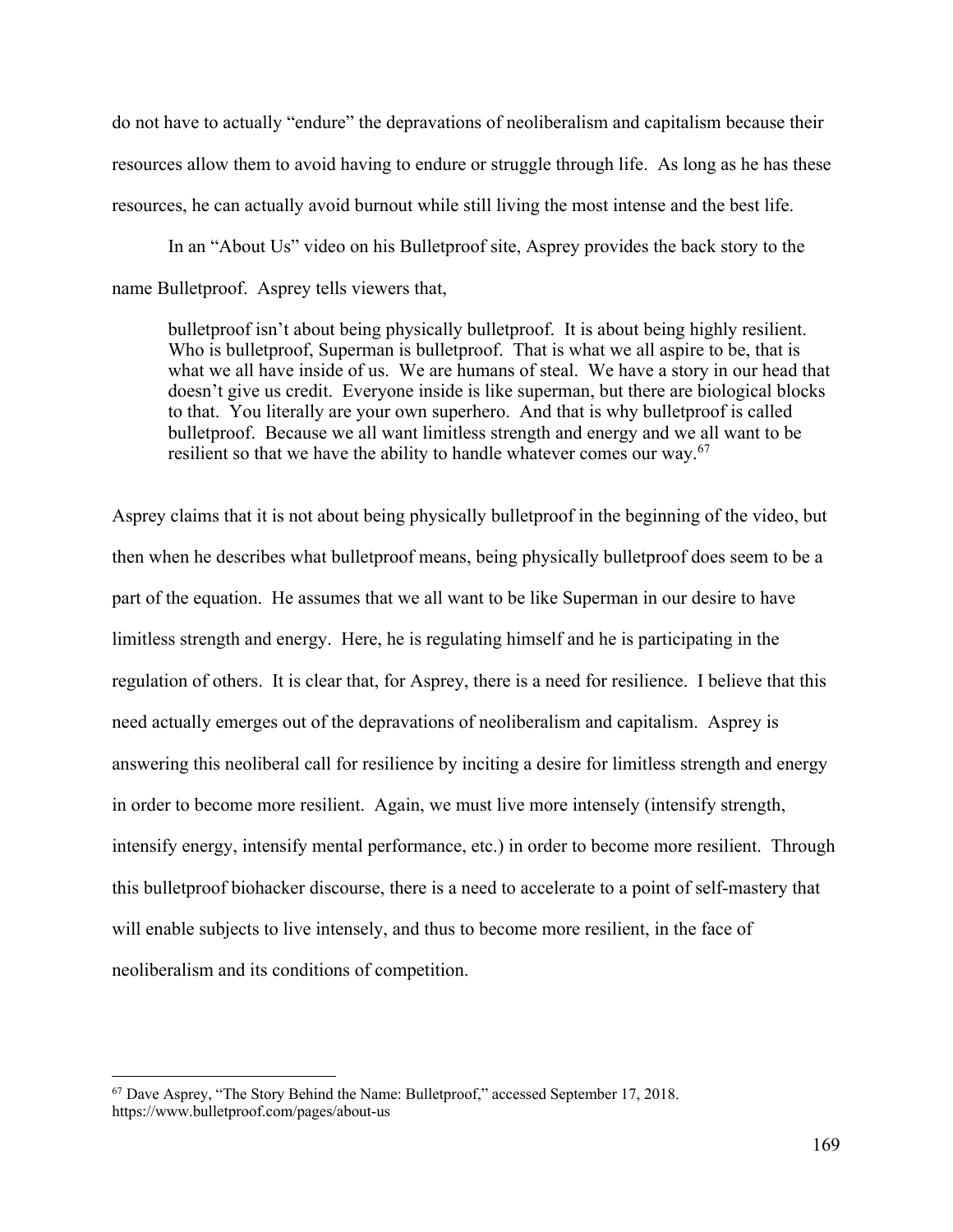# *The DIY-biohacker and its Accelerationism*

As indicated above, another type of biohacker is the DIY-biohacker. This do-it-yourself biohacker is concerned with opening the ability to use creative experimentation on and manipulation of genes, both human and nonhuman, to the public. Anyone, for example, can buy a CRISPR kit<sup>68</sup> and use it at home to edit human and nonhuman genetic codes. In this section, I examine several articles that focus on a well-known DIY-biohacker named Josiah Zayner to, first, highlight the ways in which this form of biohacking is also neoliberal accelerationism, and, second, to make the case that this mode of biohacking is also about neoliberal resilience. Interspersed through this analysis of Zayner's DIY-biohacking are a few other articles and insights on DIY-biohackers.

Much of the accelerationist literature either diagnoses the present as a speeding up of time and compression of space, or it already accepts this speeding up of time and compression of space as conditions of neoliberal capitalism. Moreover, it argues that we need to push this acceleration even further to get to some kind of post-capitalist world. Of course, as I have suggested already, the post-capitalist world these literatures want to accelerate to will not necessarily be free of neoliberalism. The DIY-biohacker seems to sit somewhere in the latter camp of accelerationists. Alex Lash, in an article in *Exome* titled "No Self-Editing: Biohacker Josiah Zayner Can't Stop Living Out Loud,"69 writes that "biohackers like Josiah Zayner think the world is moving too slowly."70 This attitude is reminiscent of Williams and Srnicek's Accelerationist Manifesto, since it is also coupled with the belief that more people should have

 <sup>68</sup> CRISPR stands for Clustered Regularly Interspaced Short Palindromic Repeats. It is a type of gene editing technology; see "Genetics Home Reference," *U.S. National Library of Medicine*, accessed January 15, 2019, https://ghr.nlm.nih.gov/primer/genomicresearch/genomeediting

<sup>&</sup>lt;sup>69</sup> Exome is part of Xconomy, an online news source devoted to the "exponential economy."

<sup>70</sup> Alex Lash, "No Self-Editing: Biohacker Josiah Zayner Can't Stop Living Out Loud," *Exome* (2018):

https://www.xconomy.com/san-francisco/2018/03/13/no-self-editing-biohacker-josiah-zayner-cant-stop-living-outloud/.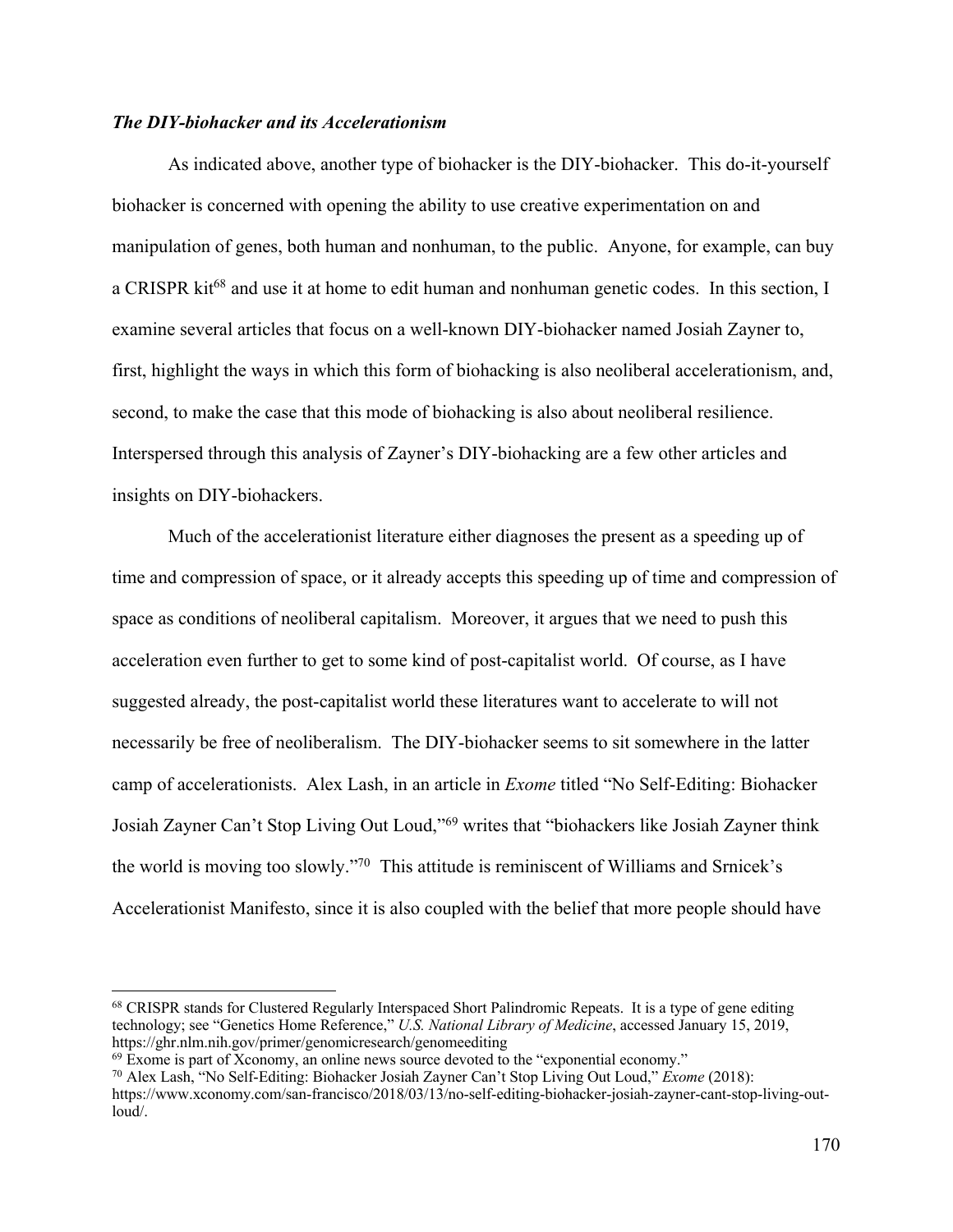access to technology or develop the technology in order to act upon their world, and further that this technology needs to be decoupled from capitalism. In other words, DIY-biohackers like Zayner are calling for a kind of "promethean politics of maximal mastery,"<sup>71</sup> as well as a kind of self-mastery and creative, playful mastery over nature.

Lash goes on to write that Zayner and others are "pushing the boundaries of do-ityourself gene editing, for medicine, for exploration, and for fun, through home CRISPR kits and audacious displays of self-experimentation."72 This characterization of the DIY-biohacker movement can turn our attention to a recent public moment when Zayner injected himself live at a conference in 2017 with DNA coding that was supposed to "enhance his muscles."73 Soon after this live injection, Aaron Traywick, another DIY-biohacker, and recently deceased CEO of Ascendance Biomedical, injected himself on a livestream with an untested and unregulated herpes vaccine. Another biohacker for Ascendance Biomedical, Tristan Roberts, injected himself with an untested gene therapy treatment for HIV, and this was after he had stopped an FDA regulated treatment.74

In an article on his experience, Roberts expresses the belief that we are moving too slowly in our treatment of diseases. Roberts states that "we may be risk takers but we're not stupid..."75 Later, after he started to experience possible side effects, he indicates that he is "fricking terrified it might be the plasmid..."76 Yet, despite the risks, Roberts still wants to engage in these experiments. He wants to take risks. The willingness to take risks seems to be one way in which we can speed up the production of treatments. I want to suggest here that

<sup>&</sup>lt;sup>71</sup> Williams and Srniceck, "Accelerate," 360.<br> $72$  Lash, "No Self-Editing," 2018.

<sup>73</sup> Sarah Zhang, "A Biohacker Regrets Publicly Injecting Himself With CRISPR," *The Atlantic*, February 20, 2018, https://www.theatlantic.com/science/archive/2018/02/biohacking-stunts-crispr/553511/.

<sup>74</sup> Jessica Lussenhop, "Why I Injected Myself with an Untested Gene Therapy," *BBC News*, November 21, 2017, https://www.bbc.com/news/world-us-canada-41990981.

 $75$  Ibid.

<sup>76</sup> Ibid.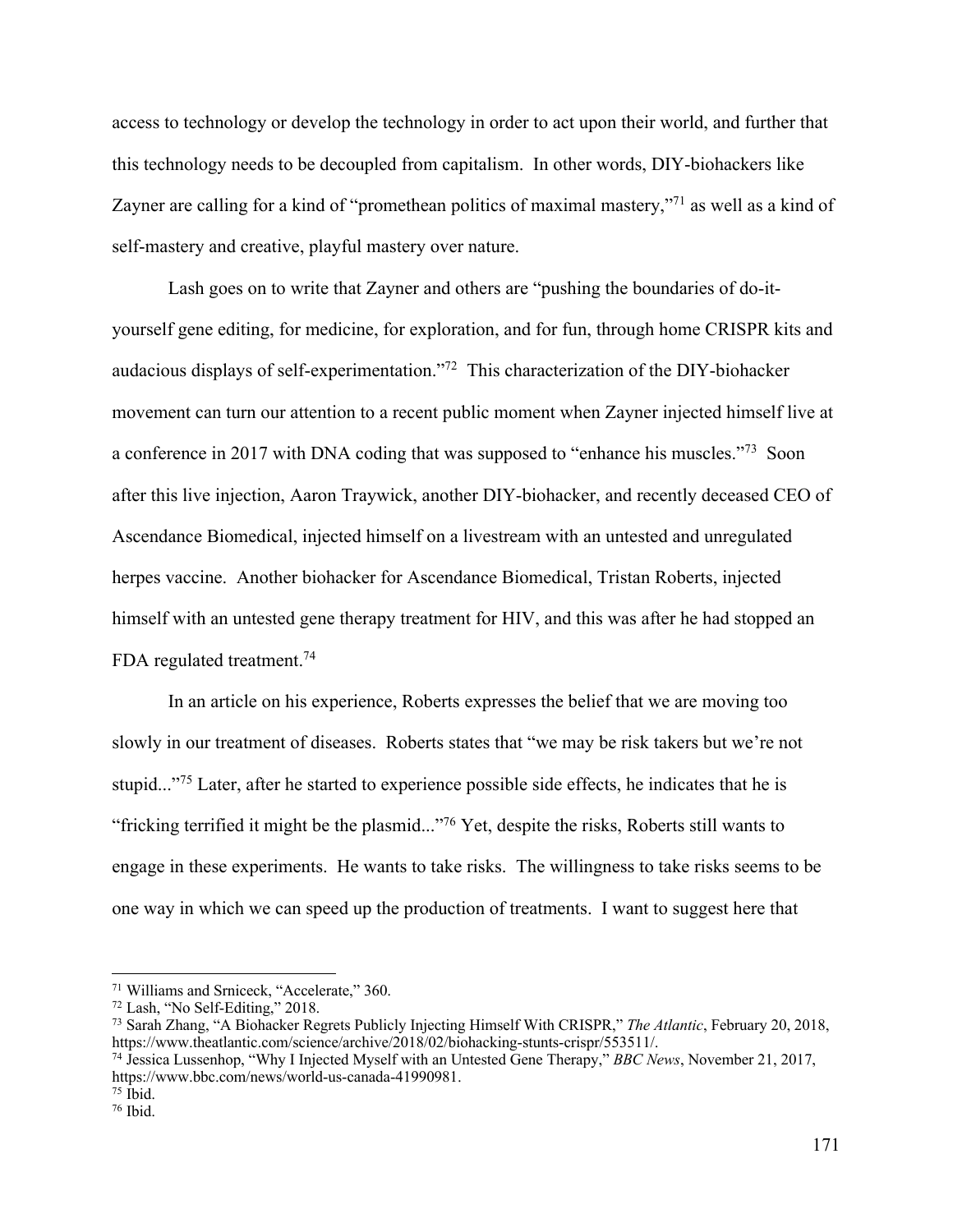Roberts' desire to take risks is indicative of his neoliberal subjectivity. Zayner, Traywick, and Roberts are all examples of a neoliberal accelerationist subject. They are all driven by an obsessive desire to be the first one to produce a treatment, to compete with each other, and they are driven by a desire to live intensely through the assumption of risk and by taking risks (they assume an intensified risk), and they in many ways treat life as an intense ride. The belief that they ought to live intensely makes the risks they take in order to innovate seem independent of any particular system like neoliberalism. Their neoliberal subjectivity assumes that living is just naturally intense, dangerous, and precarious, and thus, that we ought to revel in our time, to speed-up innovation, creativity, experimentation to excess, though this accelerationism is not necessarily seen as excess since it is the norm of the logic of intensity.

In their "Accelerationist Manifesto," Williams and Srnicek work at describing the maximal mastery that is necessary to move to post-capitalism. Their description combines words like "improvisatory, creative, artistry" with words like "contingencies, executing, acting, cunning, and rationality" that are reminiscent of the ways in which biohackers describe their work, goals, rationales, and processes. As I have made clear, DIY-biohackers express a sense of urgency in their use of and production of technology and of the types of treatments, cures, and enhancements that may result from what they consider highly innovative, creative, exciting, and fun processes. Similar to Williams and Srnicek, DIY-biohackers want to decouple the capacities of technologies, specifically gene therapy technologies, from what they consider to be the restrictions of capitalism. In fact, DIY-biohacking as part of corporate endeavors often raises suspicions about whether what is being done is indeed DIY-biohacking.

In an interview published in February 2018 in *The Atlantic*, Zayner, who holds a Ph.D in biochemistry and biophysics, questions whether Traywick's livestreamed injection of the untested, unregulated herpes vaccination was an authentic form of DIY-biohacking. He

172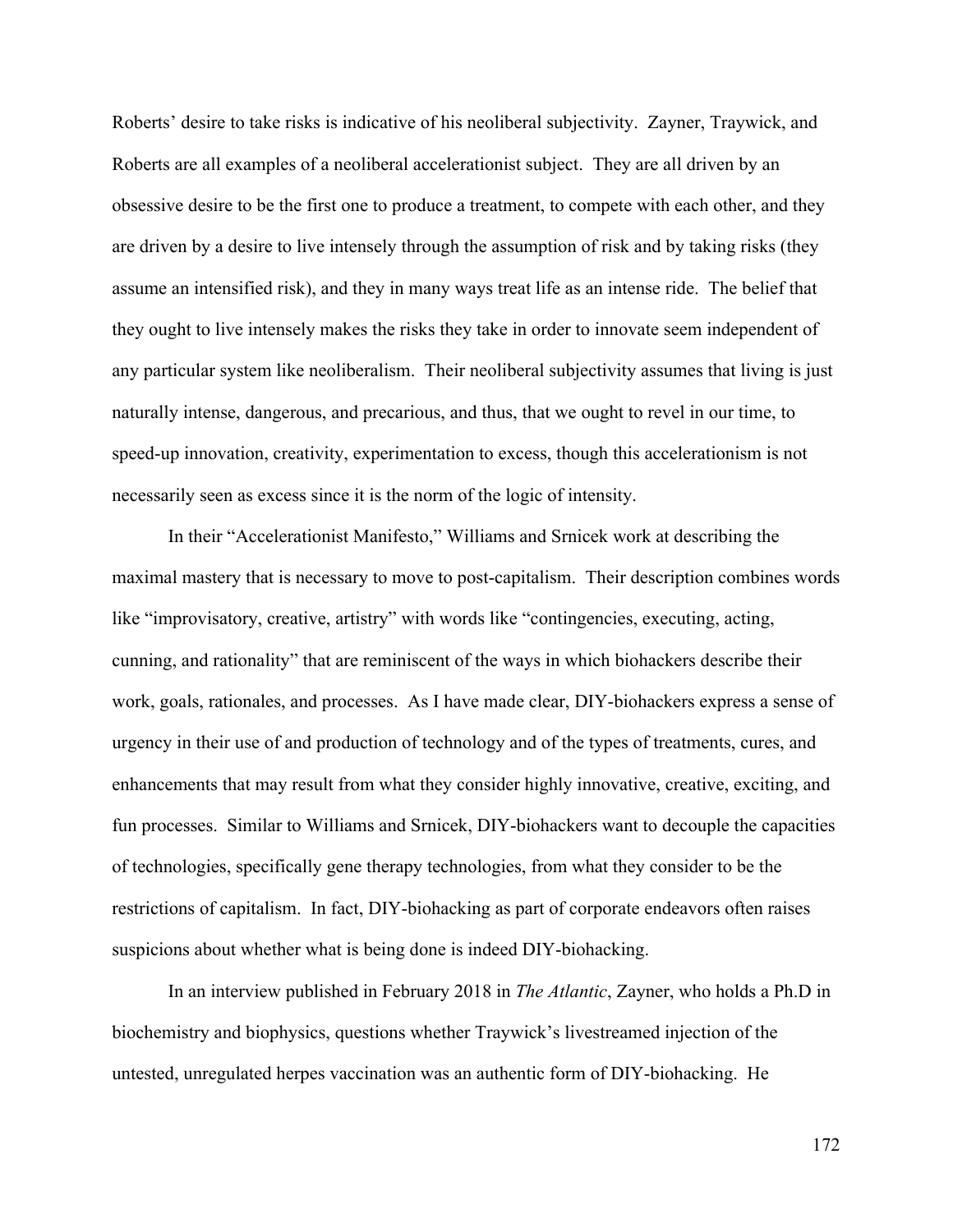characterizes what Traywick does as potentially sketchy, and he questions why Traywick sought out biohackers instead of "medical professionals, like a legitimate person would if you were trying to do some sort of legitimate research in gene therapies…"77 Later, Zayner states that it "seems really strange and sketchy that someone [Traywick] would avoid legitimate researchers."78 Zayner clearly sees a difference between what he does as a DIY-biohacker and what Traywick did as the CEO of Ascendance. Still, I am not so sure the distinction between the two is as clear as Zayner would like it to be.

Following this point, the interviewer Sarah Zhang suggests that they discuss the difference between biohackers and professional scientists. Zhang's distinction is that biohacking is "doing things that are hard or impossible to do inside the system…[t]hings like body augmentation or longevity research—things that the National Institutes of Health is uninterested in funding…" Zayner agrees with this characterization, and then they both suggest that what Traywick did was not DIY-biohacking because he was doing work that "lots of professional scientists are in fact working on under more regulation."<sup>79</sup> One of Zayner's more recent DIYbiohacking experiments was a fecal transplant, which is a procedure that is currently funded, performed by "legitimate" medical professionals, and highly regulated by the FDA.

What then is the difference between what Zayner did in performing his own fecal transplant outside of regulated laboratories (it was reported on in an article in *The Verge*) <sup>80</sup> and when Traywick livestreamed his injection of an untested herpes virus? Both are procedures that quite a few medical professionals are working on under regulation. Zayner suggests that part of the difference is that he is a social activist. When he livestreams his gene therapy injections or

 <sup>77</sup> Sarah Zhang, "A Biohacker Regrets Publicly Injecting Himself with CRISPR," *The Atlantic*, February 20, 2018. https://www.theatlantic.com/science/archive/2018/02/biohacking-stunts-crispr/553511/.

<sup>78</sup> Ibid.

<sup>79</sup> Ibid.

<sup>80</sup> Arielle Duhaime-Ross, "A Bitter Pill," *The Verge*, February 4, 2016,

https://www.theverge.com/2016/5/4/11581994/fmt-fecal-matter-transplant-josiah-zayner-microbiome-ibs-c-diff.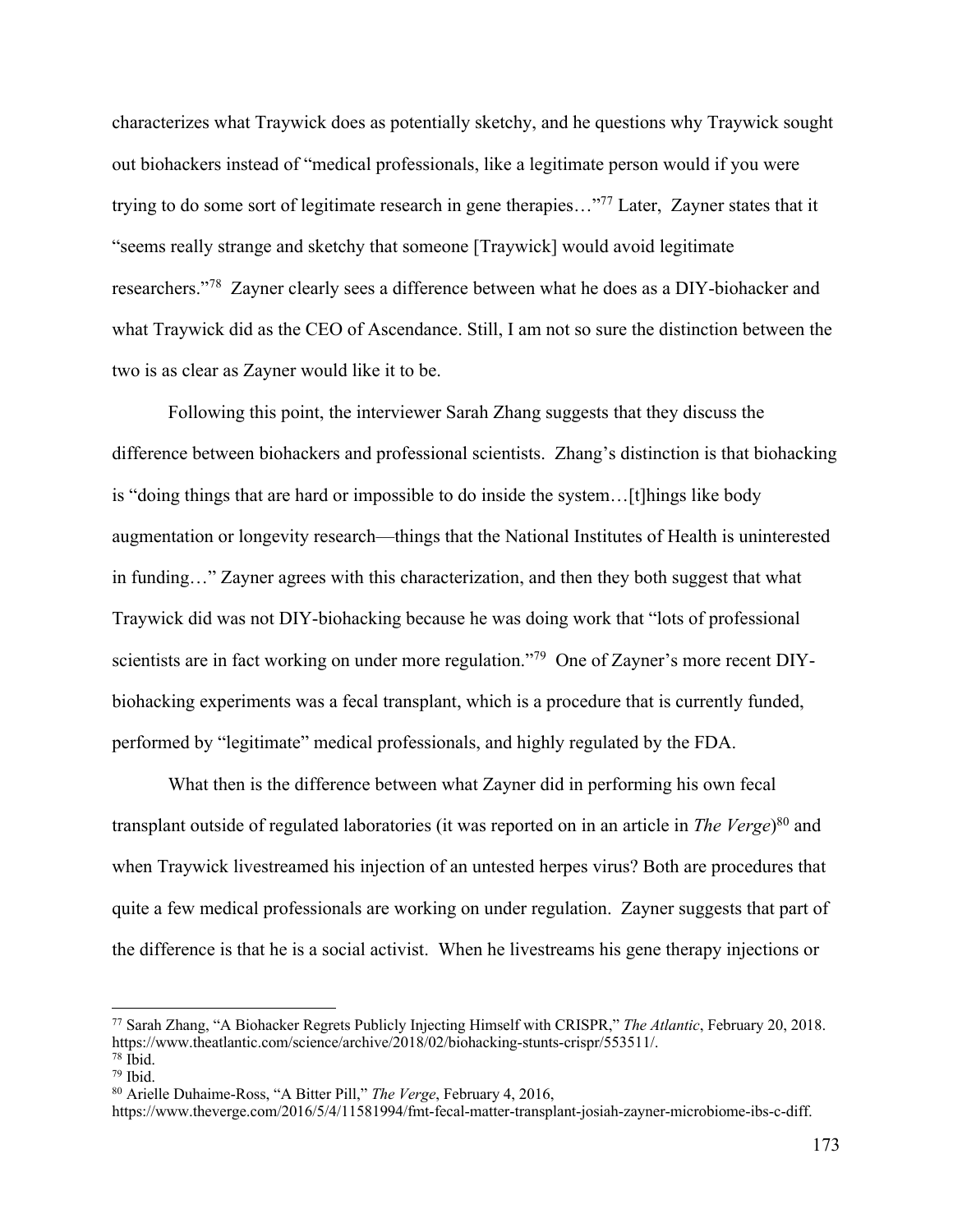opens his experiments to journalists, he views these moments as ways to "make people think," as ways to normalize biohacking, as ways to encourage people to "play around" with gene therapy and other accelerative technologies. But, again, his language, his attitude, his persona, and his practices, in many ways, overlap with Traywick's justifications for calling what he does biohacking, and these overlaps suggest that Traywick's corporation was indeed doing DIYbiohacking.

Both wish to make cures and medical knowledge available to the public faster/earlier than they are usually made available (to make them immediately available). Both encourage creative play. Both want to push people to develop more and faster. Both are CEOs of corporations that encourage biohacking and that do biohacking. And both assume that this acceleration of knowledge production will motivate competition.<sup>81</sup> The DIY-biohacker's anticapitalist ethos does not mean that DIY-biohackers are resistant to neoliberalism or that they offer an alternative political, ethical, social, or cultural project to neoliberalism. To the contrary, as I have been suggesting throughout this chapter, the DIY-biohacker is a neoliberal subject: a neoliberal accelerationist. Like Williams and Srnicek, they want to eliminate the "limitations imposed by capitalist society" for the purpose, I would argue, of accelerating competition. Once again, this is a competition that is decoupled from capitalism, and that, as such, pushes uninhibited innovation, which in turn pushes competition further.

# **5. Conclusion: Parasites on the Body Capital?**

I want to end briefly by returning to Shaviro's aesthetic accelerationism. According to Shaviro, accelerationist art, which includes science fiction, and I would add cyber punk science fiction here, intensifies "the horrors of contemporary capitalism."82 Through this intensification,

 $81$  Ibid.

<sup>82</sup> Shaviro, *No Speed Limits*, 35.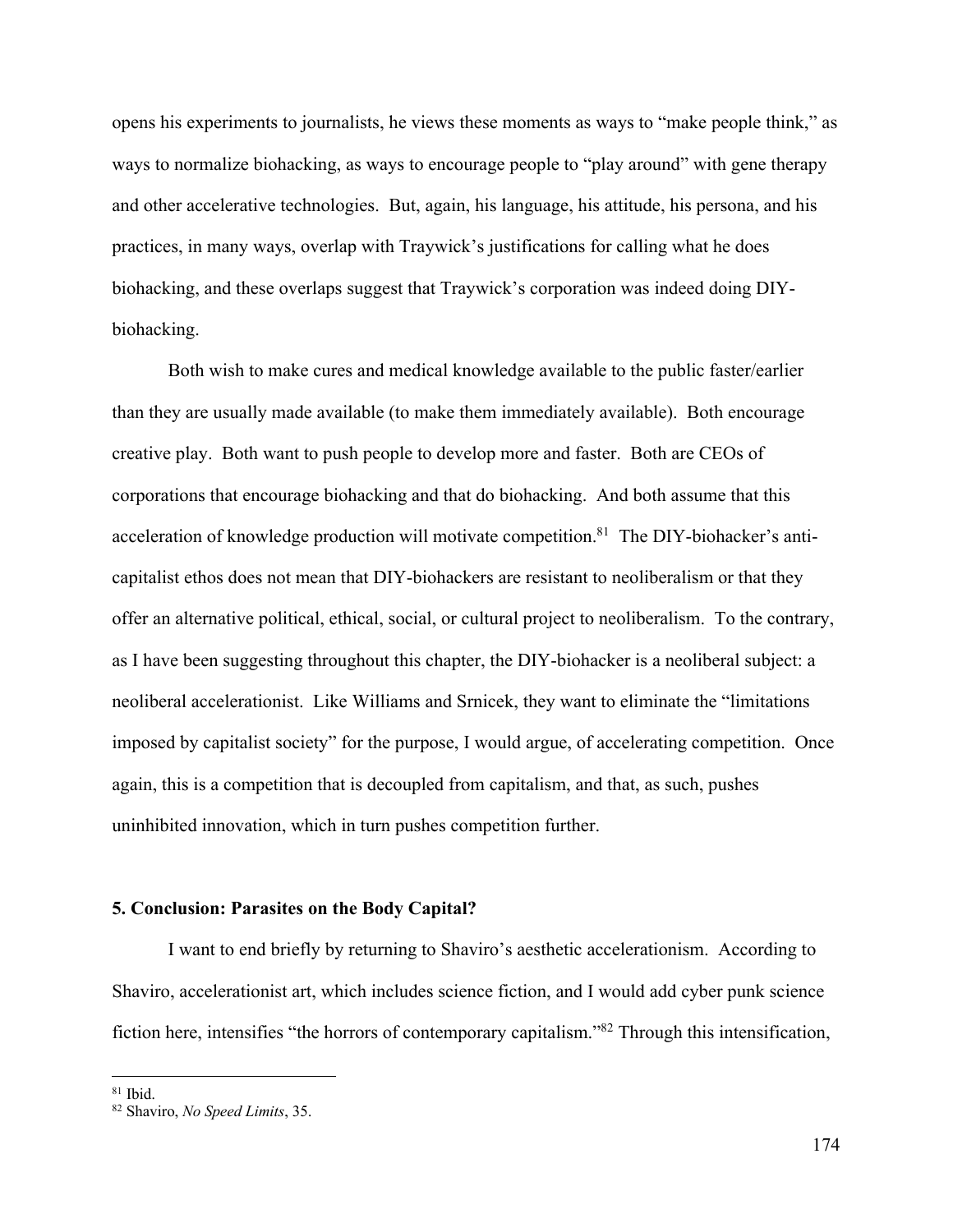accelerationist art provides us with a "kind of satisfaction and relief"<sup>83</sup> in its recognition that we can go no lower, that things cannot get any worse. Shaviro makes the case that this recognition of hitting rock bottom allows for a kind of detachment from the neoliberal present. For Shaviro, this detachment from the neoliberal present opens the door for laughter, for the ability to revel in hitting rock bottom, for a kind of realism that remains aware of itself. And all of this can lead us to an aesthetic that is outside of capitalism, or that is at least disinterested.<sup>84</sup> He goes on to write that any accelerationism worthy of being called accelerationism should contain an "ethos of surplus and self-cultivation."<sup>85</sup> I am not convinced that accelerationism, which draws from the systems (neoliberalism and capitalism) it wishes to accelerate out of, can draw upon or produce an ethos of surplus and self-cultivation, at least not the kind of ethos of surplus and selfcultivation Shaviro is pushing for. There may be an ethos of surplus here, but it functions as a way to remain resilient under neoliberalism. Instead of learning to live with less, let us make life a challenge, let us think of life as a game of competition, where we must take on the challenge of competing and of living intensely in order to remain competitive, and then we can learn to live with more and with being better, more/better strength, more/better intelligence, more/better life, more/better everything, so that we always remain ahead of the game of competition. This is the ethos of surplus under neoliberalism.

I remain skeptical that we can derive any viable political project from the logic of intensification that drives accelerationism. Aesthetic accelerationism does not really offer a detachment or distance from the neoliberal present. Or, if it does, it would be a detachment only for a privileged few. If anything, accelerationism's complicity, reveling, and lack of outrage in the depravations of neoliberalism reflect a fully immersed acceptance of living intensely. Of

 $83$  Ibid., 35.<br> $84$  Ibid., 40.<br> $85$  Ibid., 55.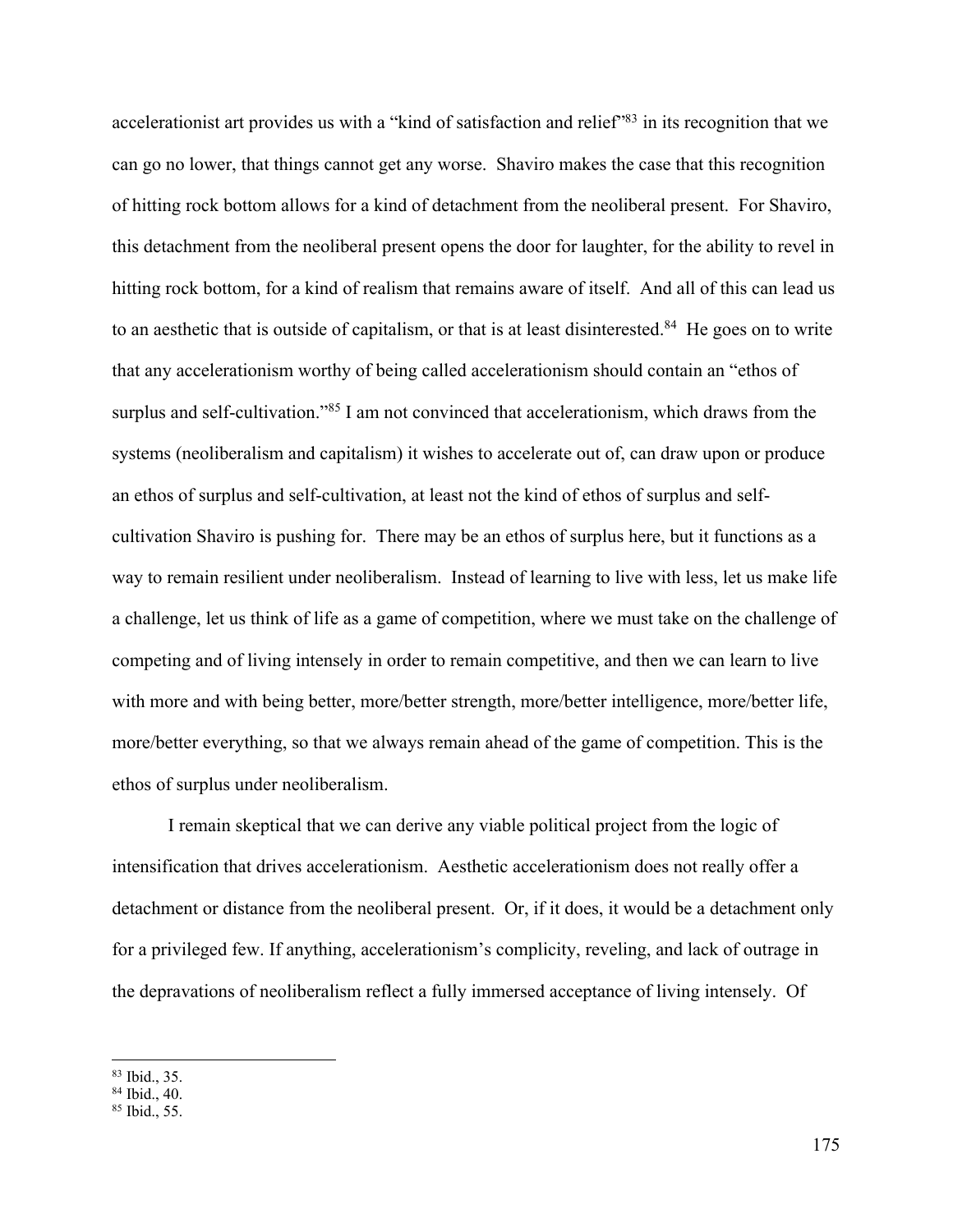course, the neoliberal subjects of accelerationist works are complicit. Of course, they revel in their time. Of course, they lack outrage. They do not see the depravations of neoliberalism and often of capitalism as depravations at all, since a "normal" life is a life that is intense, dangerous, and precarious. These depravations of neoliberalism and neoliberal capitalism, whether it is the desolation of the environment, of work, or of the body, are just the way things are. And thus, living intensely enables a kind of resilience that makes these depravations endurable, and sometimes even exciting or pleasurable. Biohackers gain endless pleasure out of living intensely.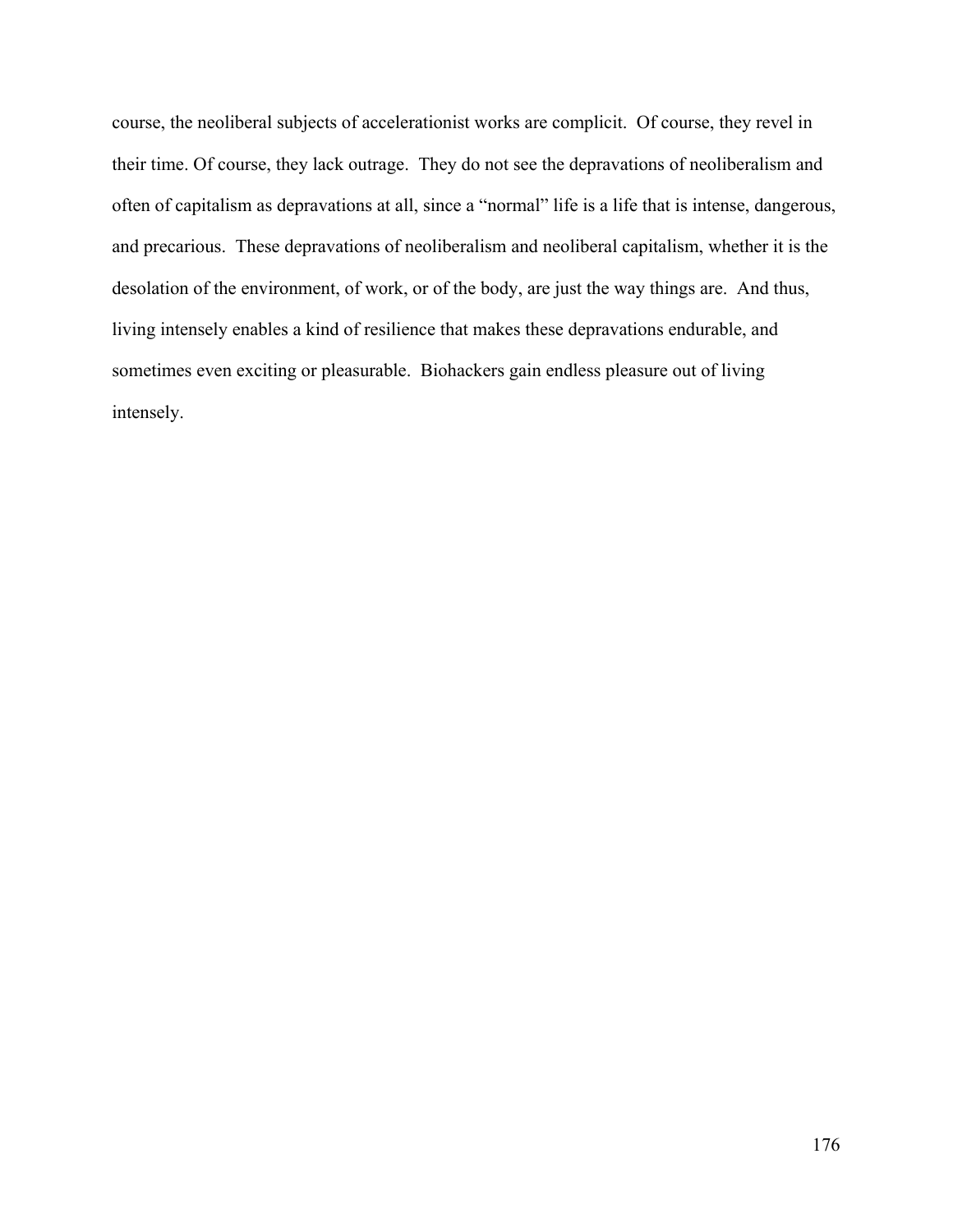### **Chapter Six**

# **Conclusion: Defamiliarizing Neoliberalism Through Cyberpunk Science Fiction**

What does it mean to suggest that cyberpunk science fiction is accelerationist art? It may mean that it "intensifies the horrors of contemporary capitalism."1 And that, by reading and thinking about cyberpunk, we derive satisfaction and relief<sup>2</sup> through its ability to help us see that things cannot get any worse than they already are. For Shaviro, this recognition of hitting rock bottom allows for a kind of detachment from the current neoliberal reality that may allow us to think outside of capitalism, or for an "ethos of surplus and self-cultivation," as he puts it, that would help induce an aesthetic that is beyond capitalism. As I suggested in Chapter 5, this study remains skeptical of the critical post-capitalist possibilities of accelerationism and of accelerationist art like cyberpunk. The ethos of surplus and self-cultivation that Shaviro considers is instead a way to remain resilient in the face of neoliberalism and its horrors. The ethos of surplus and self-cultivation abides by a logic of intensity, and this ethos is a form of neoliberal resilience. The logic of intensity as a form of neoliberal resilience, whether it is found in the cyberpunk's amplification, in the self-monitoring cyborg's living on the edge of burn out, or in the biohacker's living intensely, has been traced throughout this study. In this final section, I return to some of the core considerations of this study. First, I look back at the ways in which I defamiliarized neoliberalism's reality construction. I then briefly consider how this study rethinks biopolitics in its neoliberal form. And, finally, in this conclusion, I return to thinking about the logic of intensity as a form of neoliberal resilience as it weaves through the narrative flow of this study. Here, I briefly revisit necro-temporality and necroscapes as the time and space(s) of the logic of intensity and neoliberal resilience.

<sup>&</sup>lt;sup>1</sup> Steven Shaviro, *No Speed Limits*, 35.<br><sup>2</sup> Ibid., 35.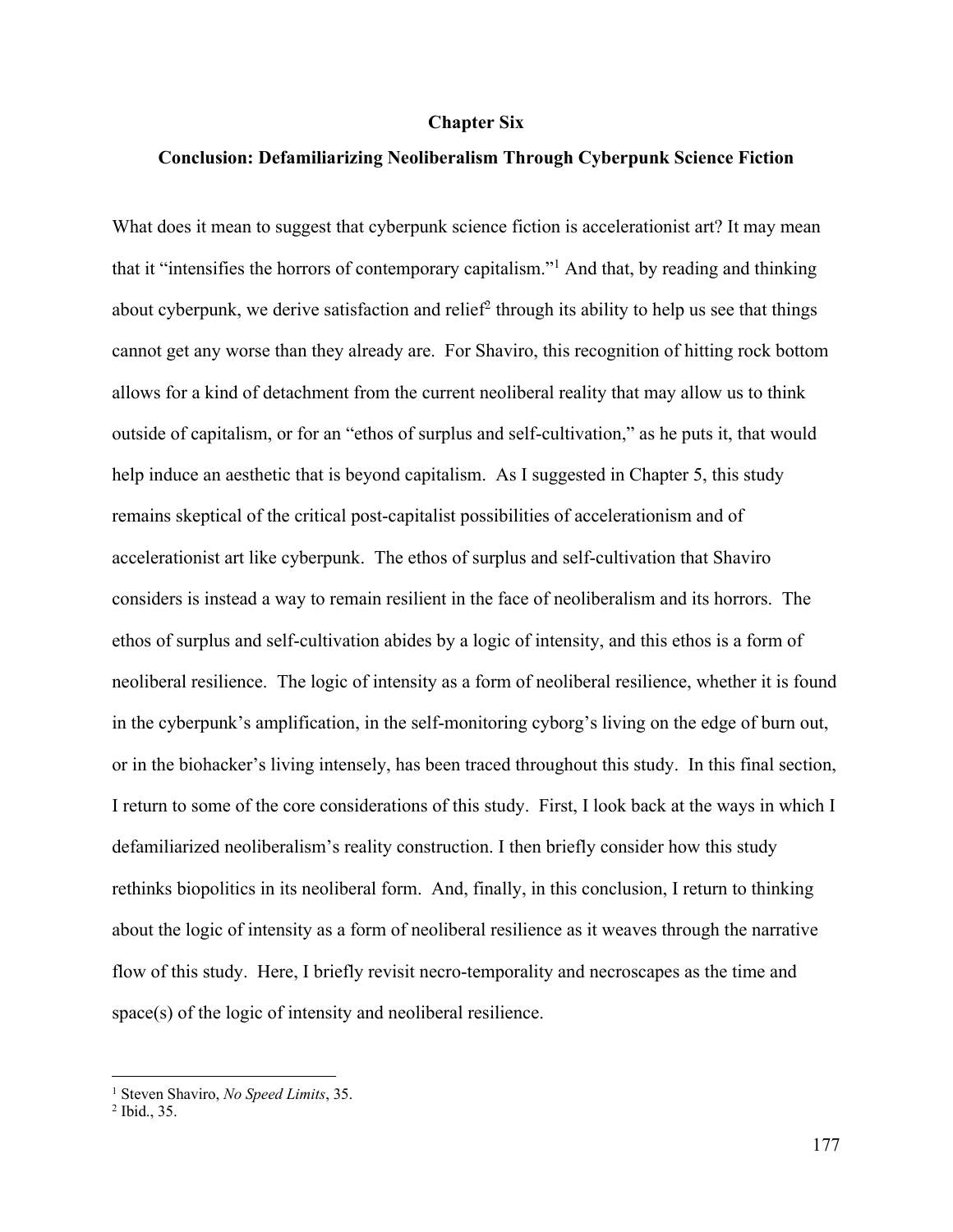### **Defamiliarizing Neoliberalism's Reality Construction**

As I indicated in the Introduction, this study aims at making it more difficult for neoliberalism to produce and nurture a reality that "already exists." In other words, this study makes strange and thinks strangely about neoliberal values, governmental rationalities, and modes of knowledge production that are often assumed to be just the way things are. Making strange, thinking strangely, or cognitive estrangement are all forms of defamiliarization. This study has defamiliarized neoliberalism's reality construction through its simultaneous engagement with cyberpunk science fiction and neoliberalism. This is not to suggest that I have only engaged with neoliberal science or that neoliberalism is only fictive through the kinds of science it offers. Rather, I have juxtaposed cyberpunk science fiction with neoliberalism in order to generate epistemological interferences that make it harder to ignore neoliberalism's narrative and its contingent qualities. I use the term "juxtapose" here to mean, in part, that thinking about cyberpunk and neoliberalism in the same space, at the same time, and, at time, in the same way, can force readers to see both a work of literature and a systemic reality in a different light. Through my use of "juxtapose," I wish to imply that a certain level of violence is being done to cyberpunk and neoliberalism. I have violated the assumed differences or boundaries between a work of art in the form of cyberpunk and some of the systemic conditions of the present, namely neoliberalism and capitalism.

Thus, as I have argued throughout this study, rather than think about cyberpunk as a work of art that functions as a mirror image of the real (the real here is often the postmodern condition of late-capitalism), this study has looked at the co-productive relationship between cyberpunk and neoliberalism. That is, I have emphasized what cyberpunk might do, often in spite of itself, such as when it produces or engages in neoliberal governmental rationalities and subjectivities, when it helps to defamiliarize neoliberal values and the conditions of competition, and/or when it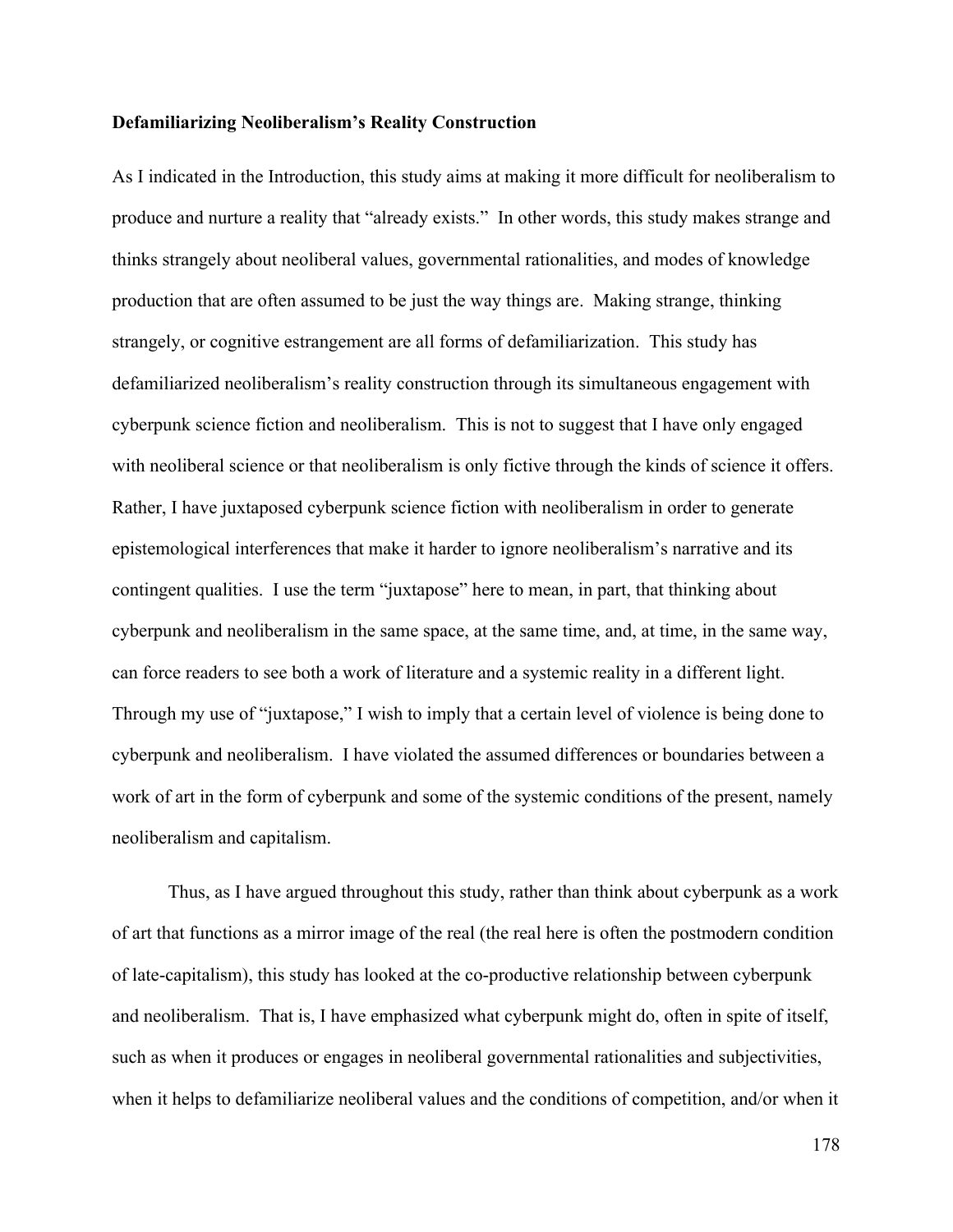frames how or whether we comprehend hyperobjects of late-capitalism. Unlike much of the foundational literature on cyberpunk, I have worked here against the notion that cyberpunk serves as evidence of the fact that Jameson's, Harvey's, and Bruno's (among others) respective diagnoses about the spatial and temporal conditions of late capitalism are real. Again, I think that such an intervention is important because, rather than working towards diagnosing or reflecting on the present, this study has done more than describe the postmodern condition and lament the loss of a self rooted in instrumental rationality. Instead, if we think that cyberpunk is a productive force in neoliberalism, that it furthers neoliberal reality, or simply that cyberpunk is neoliberalism or does neoliberalism, in part, through amplification and cyborganization, then the historical, social, political, and economic contingencies of neoliberalism can become more critically apparent.

The suggestion here is that neoliberalism is also cyberpunk. In other words, by violating the assumed boundaries between literary genres, in this case cyberpunk, and neoliberal truths, we can reveal the narratives of neoliberalism that associate good character with individual responsibility and rational risk assessment, that naturalize the entrepreneurial self, that deresponsibilize state agents, and that, at the same time, highlight underlying necrotic conditions that foster these narratives. This means that the everyday self-monitoring practices of a cyberpunk/neoliberal subjectivity like the self-monitoring cyborg are not about self-cultivation, rational individualism, or choice. Nor are the everyday biohacking practices of a cyberpunk/neoliberal subjectivity like the biohacker about self-mastery, living intensely, or a doit-yourself ethos. Instead, once again, this study has sought to make strange these seemingly benign discourses, rationalities, and subjectivities in order to highlight the role they play in neoliberalism's ability to perpetuate itself. Neoliberalism, like biopolitics, functions through the

179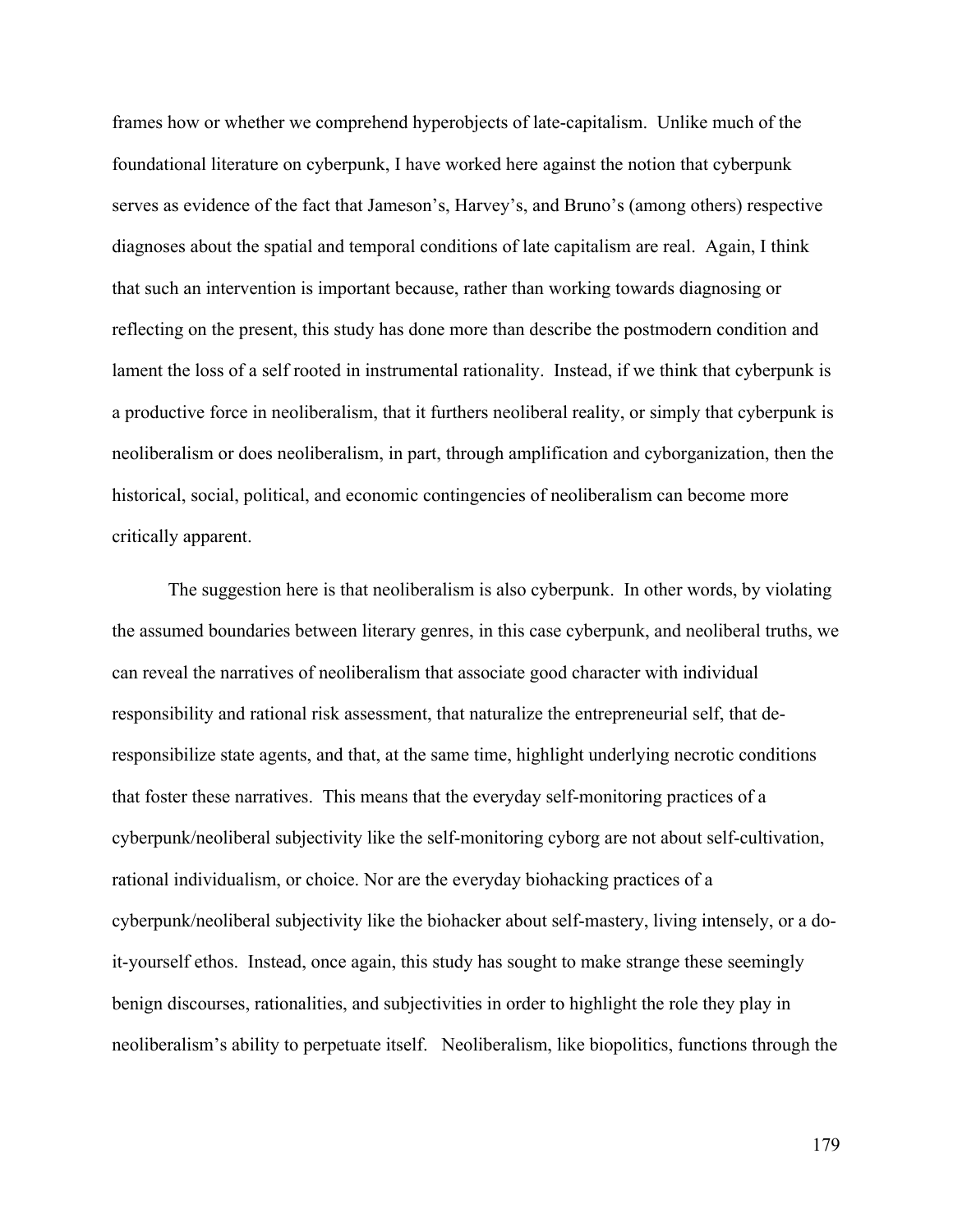elimination of individuals and groups that pose a threat to the proliferation of healthy populations. But, for neoliberalism, healthy means competitive, resilient, and intense.

# **Neoliberal Biopolitics and Necro-temporality**

The way I have theorized biopolitics in this study, as I have argued in previous chapters, is in part a response to Elizabeth Povinelli's intervention in the literature on biopolitics. In an interview about her book *Geontologies: A Requiem to Late Liberalism*, Povinelli argues that the theorization of biopolitics has been too focused on spectacular death and biological racism, and that this zero-sum focus misses ordinary suffering and the common deaths that are the result of the kinds of enduring and suffering she conceptualizes. For Povinelli, then, biopolitics is insufficient to help us to understand the ways that power functions in late liberalism.<sup>3</sup> This study has offered a theorization of biopolitics that apprehends death in terms of ordinariness, and it has argued that biopolitics can still offer us insights into the ways in which neoliberalism functions and constructs its reality. As I have suggested through the previous chapters, the ways in which power functions within biopower is intensified in the context of neoliberalism. Biopolitics defines and controls life through an integration of economic calculation and economic rationalities, which I think still makes it a useful analytic for understanding how some neoliberal governmental rationalities function. After all, under neoliberal conditions, populations of individuals become intelligible through economic calculation.

I push back against Povinelli's notion that biopolitics is defined by "outright extinction" rather than "perseverance, endurance, effort, and precarious survival."4 Perseverance, endurance, effort, and even precarious survival describe the kinds of resilience that are made

<sup>&</sup>lt;sup>3</sup> Elizabeth Povinelli, interview by Mathew Coleman and Kathryn Yusoff, 170.

<sup>4</sup> Ibid., 170.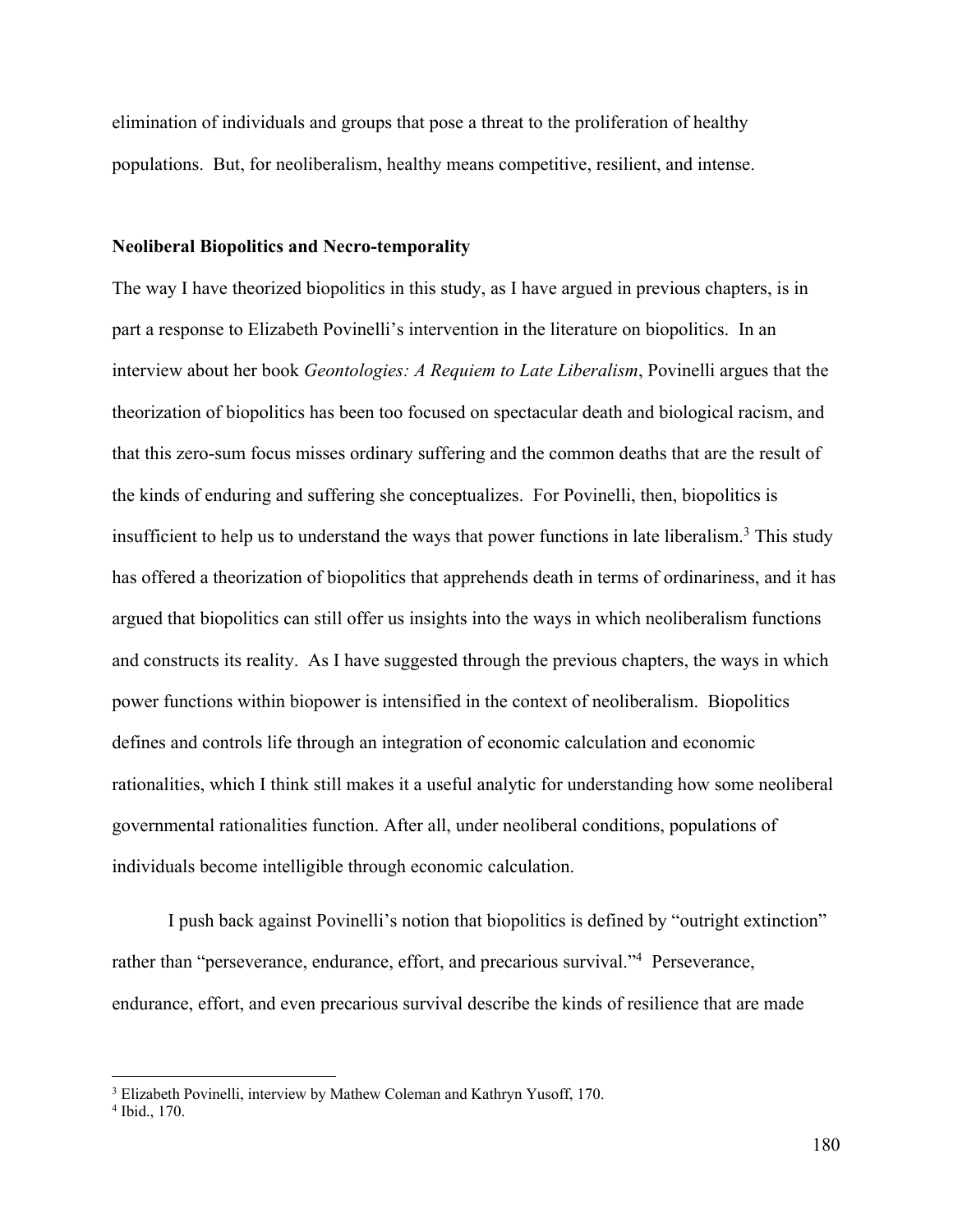necessary by and under neoliberalism. With resilience, subjects can compete and seek to live the most intense lives as they work without benefits and security, maximize their human capital, and embrace flexible work. The space and time of neoliberalism are necrotic, in part because of a hostility towards the social and political ontologies that do not produce and nurture a logic of competition. Neoliberal governmental rationalities perpetuate and maintain competition and then de-responsibilize their role in producing these conditions. Necro-temporality accounts for the ways in which the time and space of neoliberalism is necrotic. Since neoliberalism intensifies responsibility, individuals are more and more on their own, while, at the same time, they have no other option but to embrace this neoliberal reality. Necro-temporality and necroscapes describe but also problematize the temporalities and spatialities that a generalized mode of existence defined by competition with others has made possible. In this study, I have understood necro-temporality as the condition of insecurity and, further, of being responsible for one's insecurity, as the naturalization of dying from endemic illnesses caused by living on the edge of burn out (living intensely), and crucially as a time when neoliberal subjects embrace notions like "living life to the fullest" or "seizing the day" as forms of resilience. Necrotemporality is a biopolitical technique for neoliberal governmentalities to manage and control how we define or treat death, and deal with individuals with less human capital. In the end, necro-temporality makes it easier for state agents, governmental rationalities, institutions under neoliberalism, in other words, for neoliberal hegemony, to dismiss, ignore, and rationalize the death of some populations as natural, inevitable, unsolvable, or as a failure of character. Necrotemporality is thus neoliberal time. It is the time that has emerged out of the logic of intensity and competition, both of which are key to neoliberalism. Under necro-temporality, individuals want to live intensely, and they seek to thrive in risky and deadly conditions. The notion that all time is work time is a product of necro-temporality. Necro-temporality is a time of living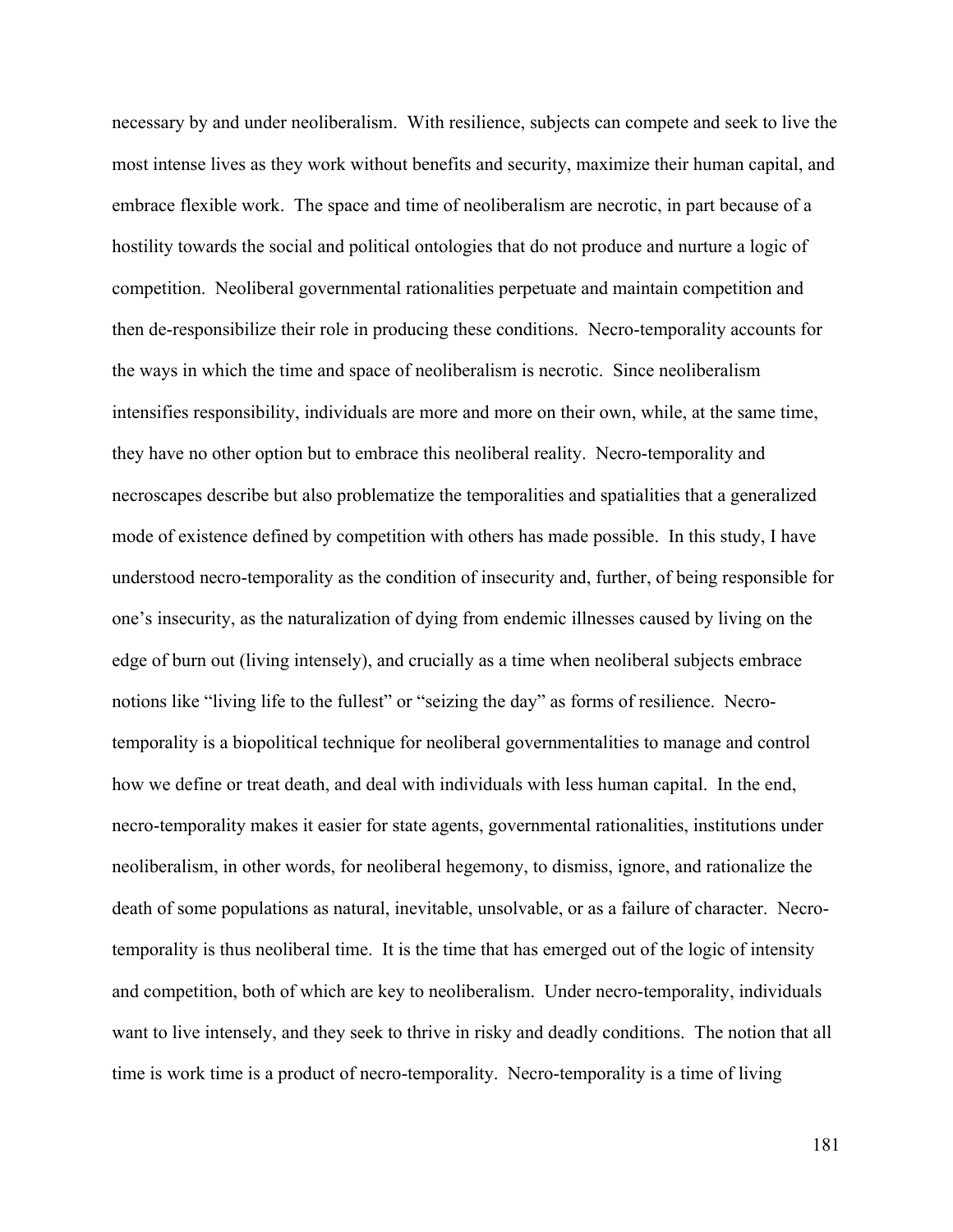intensely that is foundational to neoliberalism. Neoliberal subjects like the self-monitoring cyborg and the biohacker, at varying degrees, are subject to necro-temporality as they live always on the edge of burnout. Likewise, there are plenty of individuals who must endure a life of living beyond burnout.

### **A Final Word on Necropolitics**

The goal of my attempt at disentangling Michel Foucault's biopolitics from Achille Mbembe's necropolitics, as I have done in Chapter 3, has not been to diminish Mbembe's and other postcolonial contributions to contemporary studies of biopolitics. I do not doubt that Foucault's biopolitics is in some ways limited in what it can tell us about the temporalities, spatialities, and the nature of death and destruction in colonial and post-colonial spaces, as many have argued. But my aim has been different. It has been to create a conceptual bridge between biopolitics and necropolitics, and in particular to suggest that, since killing is a positive condition of biopolitics, biopolitics does not necessarily need an addendum or a corrective. In other words, as I have shown in much of this study (and not only in Chapter 3), we may not need necropolitics as a way to describe what biopolitics can or cannot tell us about power and death-making since what I have suggested throughout this study is that biopower, by its very definition, kills in order to make live. We thus can conceptualize killing or death-making as existing along a spectrum (it is not always spectacular, and it is not always ordinary either). The kind of death-making that I have considered in this study is not direct though. Sometimes, it is indirect. Often, it does not appear as death-making: it is the product of a death-producing system, but it cannot always easily or directly be traced back to this particular system. It is through disentangling biopolitics from necropolitics that I have shown, first, that theorizing biopolitics need not be defined by "outright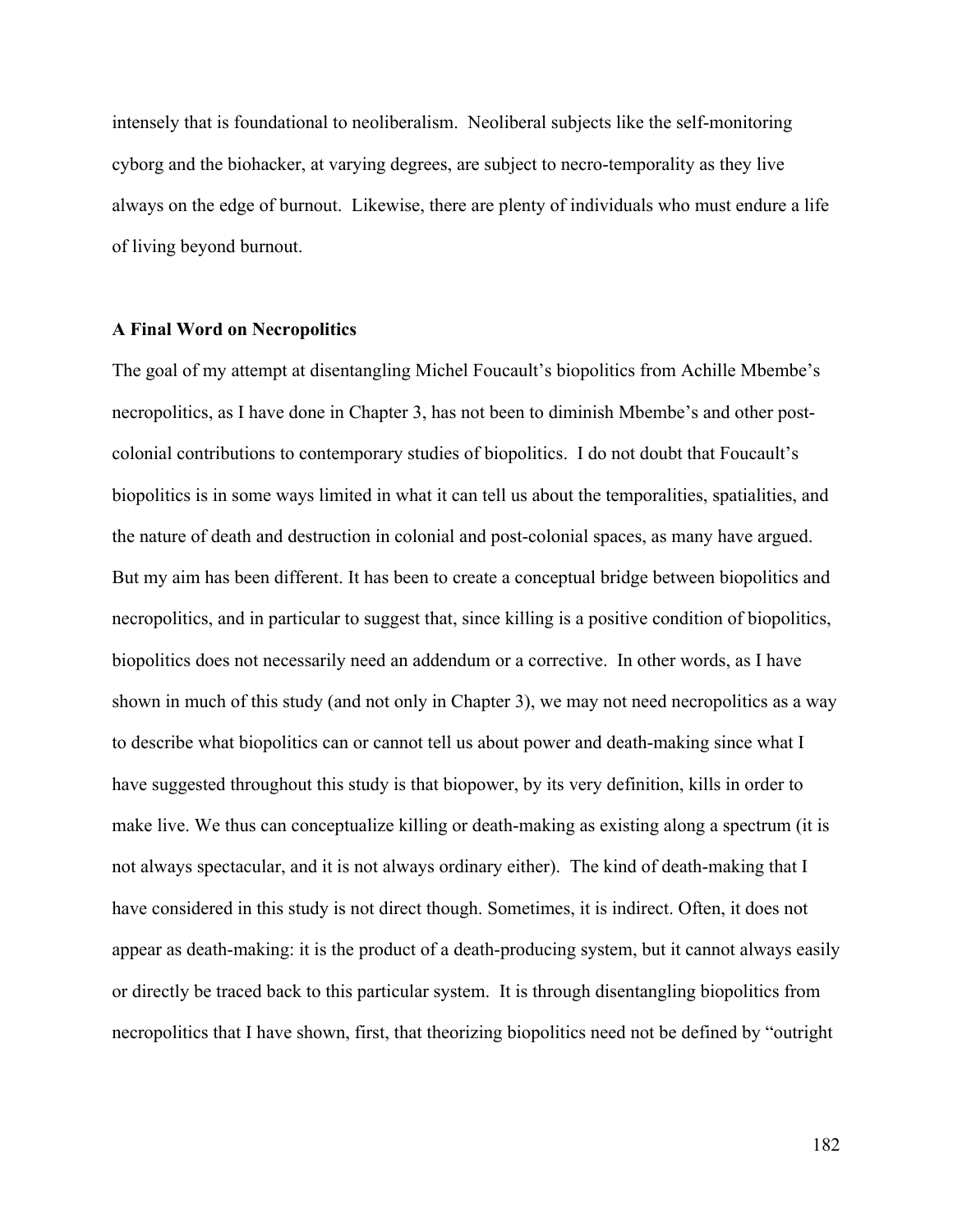extinction," and, second, that death-making operates as a spectrum within Foucault's biopolitics framework.

This further clarification about the relation between necropolitics and biopolitics in this study opens up a way to briefly reflect on future research considerations as they relate to and spring from this project. It is possible that thinking about the logics of intensification, resilience, competition, and neoliberal biopolitics can be traced to an even more extreme point with regards to living and dying than biohackers such as Dave Asprey and Josiah Zayner have. I am thinking here, in particular, about current iterations of techno-libertarianism, especially the technolibertarianism and apocalyptic capitalist realism espoused by James Dale Davidson and Lord William Rees-Mogg in their 1997 book *The Sovereign Individual: How to Survive and Thrive During the Collapse of the Welfare State*, and by the Silicon Valley tech elite, including people like Peter Thiel, Marc Andreessen, and Balaji Srinivasan, that this book influenced. A possible next step would be to examine the importance of an underlying accelerationism at work behind the apocalyptic techno-libertarian discourse produced by these thinkers and tech elites. Such an examination could not only consider the death-making that this apocalyptic discourse makes possible, but also would pursue the work of defamiliarizing certain notions that we take for granted as good character traits or as morally correct behavior (e.g., the responsibilized self, the competitive individual as a good in itself, the market as just, taking on life risks as morally just, understanding a request for help as a sign of laziness or parasitical, connecting human worth to their level of human capital) under generalized conditions of neoliberalism. Through a simultaneous engagement with apocalyptic accelerationist science fiction (for example, Richard K. Morgan's novel *Market Forces*, the film *Death Race*, and the television series *Blood Drive*) and techno-libertarianism, a continued mobilization of the theoretical tools employed in the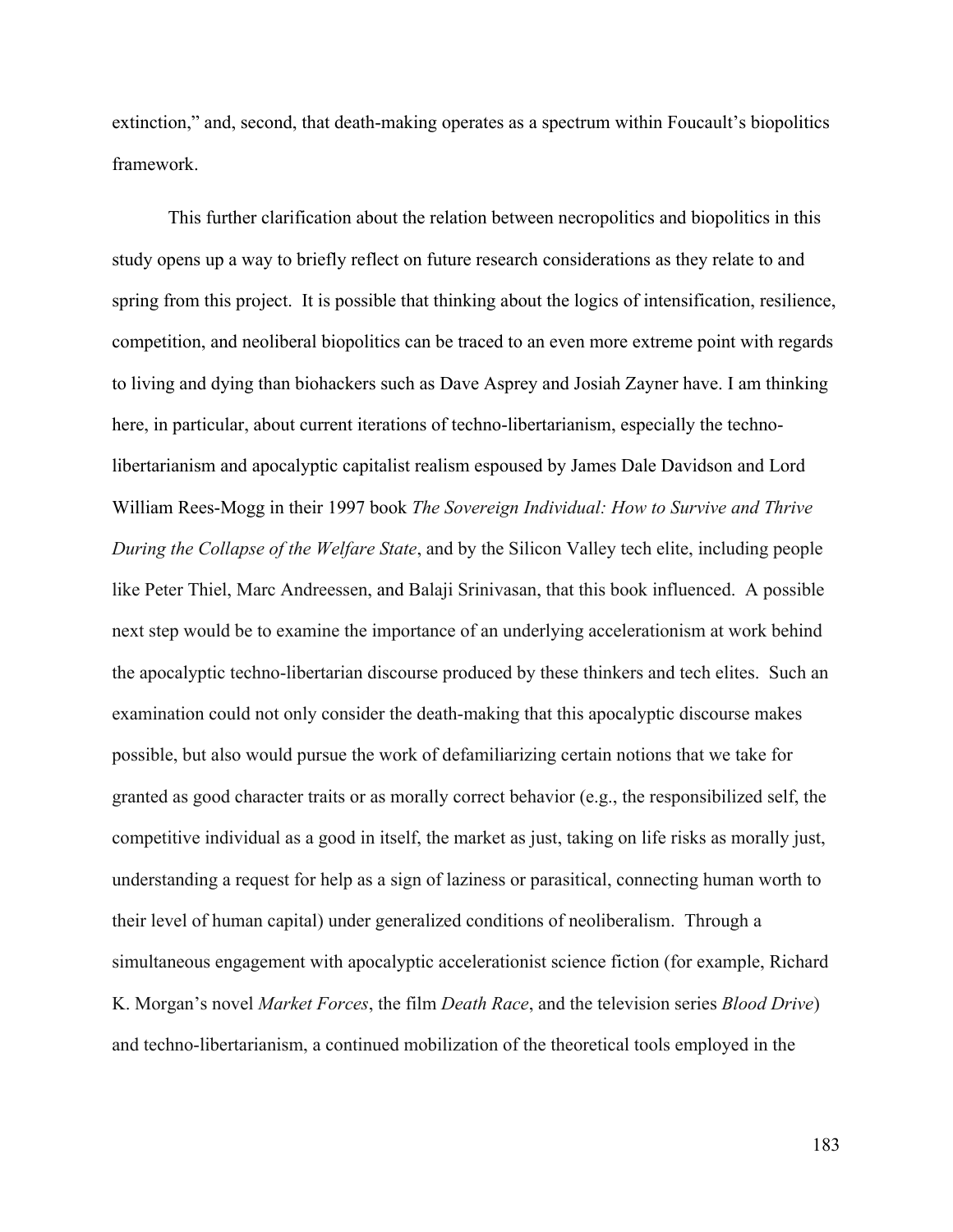present study could push further the notion that neoliberalism requires individuals that desire and wish to thrive in what essentially are anti-human and anti-life conditions.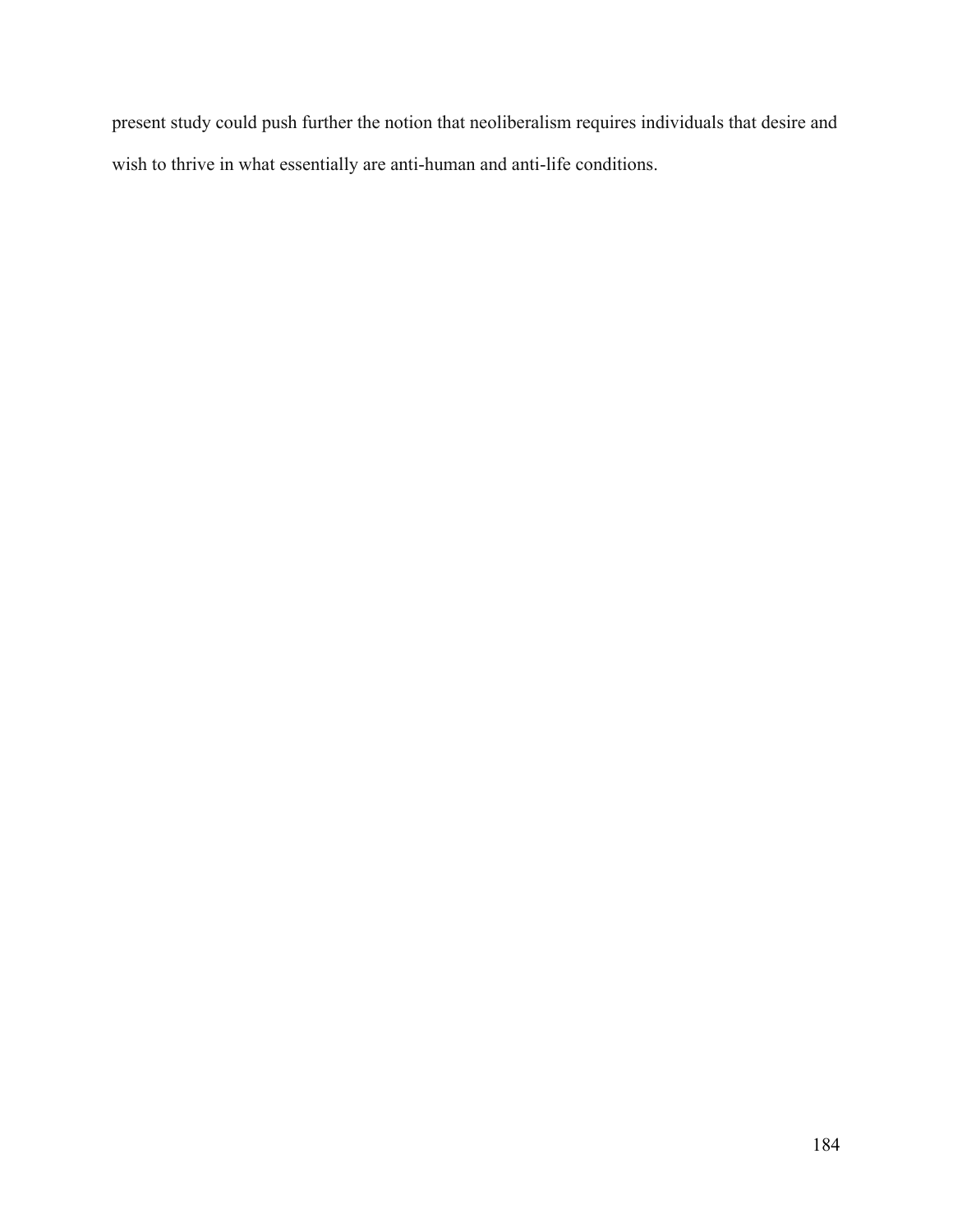#### **Bibliography**

- Agamben, Giorgio. *Homo Sacer: Sovereign Power and Bare Life*, translated by Daniel Heller-Roazen (Stanford: Stanford University Press, 1998).
- Amable, Bruno. "Morals and politics in the ideology of neo-liberalism," *Socio-Economic Review* 9 (2011), 7.
- Asprey, Dave. "The Story Behind the Name: Bulletproof, accessed September 17, 2018. https://www.bulletproof.com/pages/about-us
- ---., "Dave Asprey, Founder and CEO of Bulletproof," accessed September 17, 2018. https://blog.bulletproof.com/about-dave-asprey/.
- Augé, Marc. *Non-places: Introduction to an Anthropology of Supermodernity*, Translated by John Howe, London: Verso, 1995.
- Berlant, Lauren. "Slow Death (Sovereignty, Obesity, Lateral Agency)." *Critical Inquiry* 33

(2007): 754-780.

- Bhabbha, Homi K. "'Race,' Time and the Revision of Modernity," *The Oxford Literary Review* 13, no. 1-2 (1991), 193-219.
- Boyer, M. Christine. *Cybercities: Visual Perception in the Age of Electronic Communication*. New York: Princeton Architectural Press, 1996.
- Bruno, Giuliana. "Ramble City: Postmodernism and 'Blade Runner,'" *October* 41, 1987: 62.
- Bukatman, Scott. "Cyberspace," in *The Cybercultures Reader*, ed. David Bell and Barbara M. Kennedy (New York: Routledge, 2000).
- Butler, Judith. "Precarious Life, Grievable Life," in *Frames of War: When is Life Grievable?* New York: Verso, 2009.
- Cacho, Lisa Marie. *Social Death: Racialized Rightlessness and the Criminalization of the Unprotected*. New York: New York University Press, 2012.
- Casarino, Cesare. "Philopoesis: A Theoretico-Methodological Manifesto" *Boundary 2* 29, no. 1 (2002): 71-105.
- Castells, Manuel. *The Rise of the Network Society, Vol. 1 of The Information Age: Economy, Society, and Culture*. Malden: Blackwell, 2000.
- Césaire, Aimé. Discourse on Colonialism, trans. Joan Pinkham, New York: Monthly Review Press, 1972.
- Chandler, David and Julian Reid. *The Neoliberal Subject: Resilience, Adaptation and Vulnerability*, Lanham, MD: Rowman and Littlefield, 2016.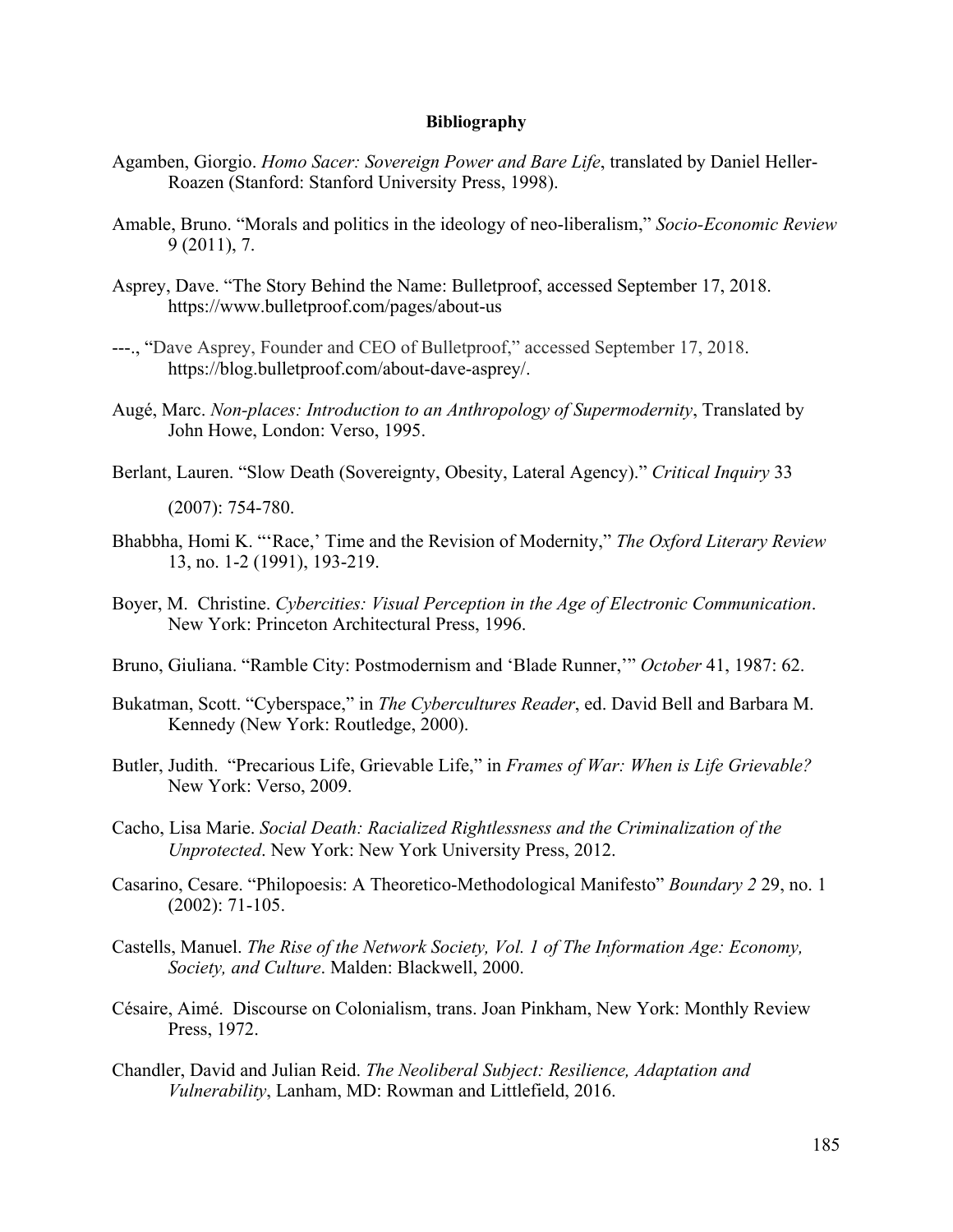Crary, Jonathan. *24/7: Late Capitalism and the Ends of Sleep*. London: Verso, 2013.

- Csicsery-Ronay, Istvan. "Cyberpunk and Neuromanticism," *Mississippi Review* 16, no. 2/3 (1988), 266.
- Cooper, Melinda. "Life beyond the Limits," in *Life as Surplus: Biotechnology and Capitalism in the Neoliberal Era*, Seattle: University of Washington Press.
- Davis, Mike. *City of Quartz* (New York: Vintage, 1992).

---. "Beyond Blade Runner: Urban Control and The Ecology of Fear," *Mediamatic Magazine*, 2009, http://www.mediamatic.net/6147/en/beyond-blade-runner-urban-control-1.

- Debrix, François and Alexander Barder, *Beyond Biopolitics: Theory, Violence, and Horror in World Politics* New York: Routledge, 2012.
- Deleuze, Giles. *Cinema 2* trans. by Hugh Tomlinson and Robert Galeta Minneapolis: University of Minnesota Press, 1989.
- Deleuze, Gilles and Félix Guattari, *Anti-Oedipus*, Translated by Robert Hurley, Mark Seem, and Helen R. Lane. Minneapolis, MN: University of Minnesota Press, 1983.
- ---., "Postscript on the Societies of Control," *October* 59 (1992).
- Di Filippo, Paul. "Phylogenesis," in *Babylon Sisters and Other Posthumans*, Canton, OH: Prime Books, 2002.
- Duhaime-Ross, Ariell. "A Bitter Pill," *The Verge*, February 4, 2016, https://www.theverge.com/2016/5/4/11581994/fmt-fecal-matter-transplant-josiah-zaynermicrobiome-ibs-c-diff.
- Evans, Brad and Julian Reid. *Resilient Life: The Art of Living Dangerously,* Cambridge, UK: Polity Press, 2014.
- Fanon, Franz. *The Wretched of the Earth*. translated by C. Farrington. New York: Grove Weidenfield, 1991.
- Foucault, Michel, "The Right of Death and Power Over Life," in *History of Sexuality,* in *The Foucault Reader*, New York: Pantheon, 1984.

---., "The Birth of Biopolitics," in *Lectures at the College De France, 1978-79*, translated by Graham Burchell, New York: Palgrave MacMillan, 2008.

---., *Society Must Be Defended: Lectures at the Collège de France*, 1975-6 New York: Picador, 2003.

---., "The Body of the Condemned," In *Discipline and Punish: The Birth of the Prison*, trans. Alan Sheridan. New York: Pantheon, 1977.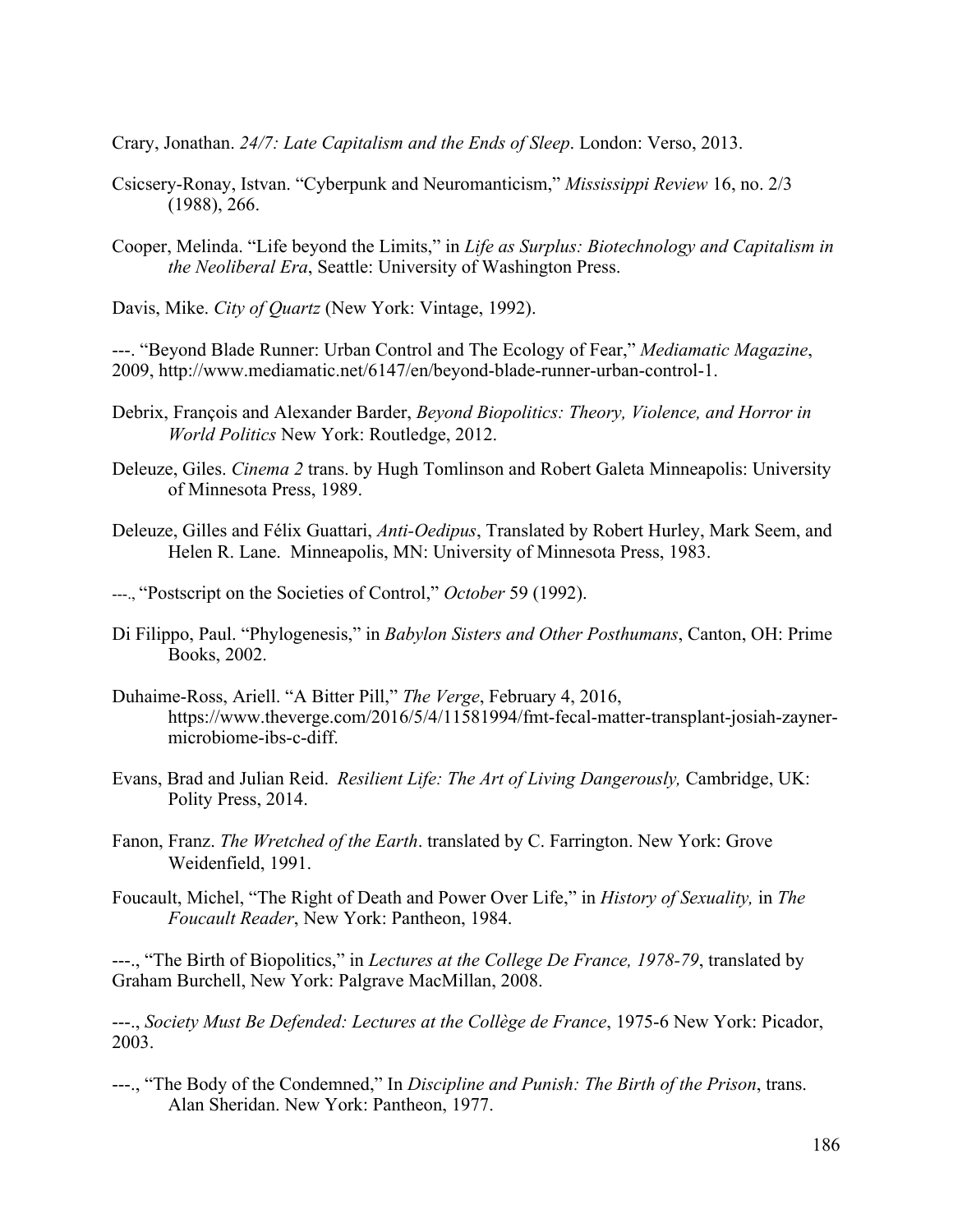- ---., *The History of Sexuality*. New York: Vintage Books, 1990.
- ---., "The History of Sexuality," *Power/Knowledge*. New York: Vintage Books, 1980.
- ---., "The Politics of Health in the Eighteenth Century," In *The Foucault Reader*. Translated by Paul Rabinow. New York: Pantheon, 1984.
- Garber, Carol Ewing et. al. "Quantity and Quality of Exercise for Developing and Maintaining Cardiorespiratory, Musculoskeletal, and Neuromotor Fitness in Apparently Healthy Adults: Guidance for Prescribing Exercise," *The Journal of Medicine and Science in Sports and Exercise* 43, no. 7 (2011).
- Gibson, William. *Neuromancer*, New York: Ace, 1984.
- Graham, Stephen. *Cities Under Siege: The New Military Urbanism* London: Verso, 2010.
- "Financial Benefits of Using the Fitbit," Accessed May 1, 2015, https://community.fitbit.com/t5/Share-Your-Story/financial-benefits-of-using-a-FitBit/tdp/389416/highlight/true.
- Haraway, Donna. "A Cyborg Manifesto: Science, Technology, and Socialist-Feminism in the Late-Twentieth Century," *Simians, Cyborgs and Women: The Reinvention of Nature*. New York: Routledge, 1990.
- Harvey, David. "Part III: The Experience of Space and Time," in *The Condition of Postmodernity: An Enquiry into the Origins of Cultural Change* Cambridge, Massachusetts: Blackwell, 1989.
- Hardt, Michael. "The Global Society of Control," *Discourse* 20, no. 3 (1998).
- Holland, Sharon. *Raising the Dead: Readings of Death and (Black) Subjectivity,* Durham: Duke University Press, 2000.
- Holmes, Ryan. "Do You Fitbit? Why Health Trackers Are So Hot Right Now," *Linked In*, July 9, 2014, tps://www.linkedin.com/pulse/20140709164338-2967511-do-you-fitbit-whyhealth-trackers-are-so-hot-right-now.
- Hull, Gordon. "Biopolitics Is Not (Primarily) About Life: On Biopolitics, Neoliberalism, and Families," *The Journal of Speculative Philosophy* 27, no. 3 (2013).
- Jameson, Fredric. *Postmodernism, Or, The Cultural Logic of Late Capitalism* Durham: Duke University Press, 1991.
- ---., "Postmodernism or the Cultural Logic of Late Capitalism," *The Anti-Aesthetic*. Washington: Bay Press, 1983.
- ---., "Progress versus Utopia, or, Can We Imagine the Future?" *Archaeologies of the Future: The Desire Called Utopia and Other Science Fictions*, London: Verso, 2005.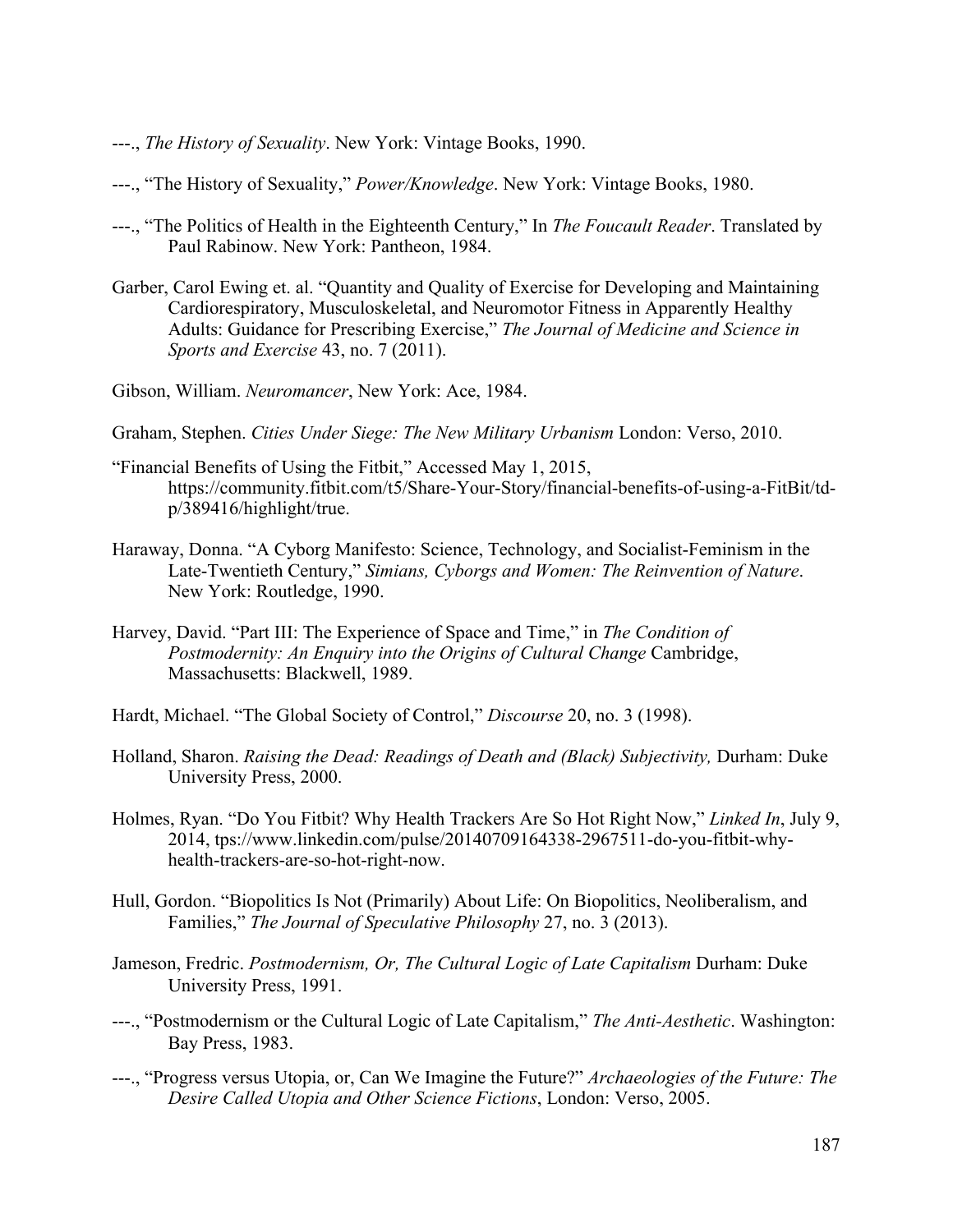- Lacan, Jacques. *Écrit: A Selection*, Translated by Bruce Fink. New York: W. W. Norton and Company, 2004.
- Land, Nick. "Machinic Desire," in Fanged Noumena: Collected Writings 1982-2007, ed. by Robin Mackay and Ray Brassier. Falmouth, UK: Urbanomic, 2011.
- Lash, Alex. "No Self-Editing: Biohacker Josiah Zayner Can't Stop Living Out Loud," *Exome* (2018): https://www.xconomy.com/san-francisco/2018/03/13/no-self-editing-biohackerjosiah-zayner-cant-stop-living-out-loud/
- Lemke, Thomas. "The Risks of Security: Liberalism, Biopolitics, and Fear," in *The Government of Life Foucault, Biopolitics, and Neoliberalism*, Eds. Vanessa Lemm and Miguel Vatter New York: Fordham University Press, 2014, 68.
- ---., "The Co-Existence of Cyborgs, Humachines and Environments in Postmodernity: Getting Over the End of Nature," In *The CyberCities Reader*, edited by Stephen Graham, New York: Routledge, 2004.
- ---., "Foucault, Governmentality, Critique," (presentation, The Rethinking Marxism Conference, University of Amherst (MA), September 21-24, 2000).
- Lorey, Isabell, *State of Insecurity: Government of the Precarious* New York: Verso, 2015.
- Luke, Tim. "Liberal Society and Cyborg Subjectivity: The Politics of Environments, Bodies and Nature," *Alternatives: Global, Local, Political* 21, no. 1 (1996), 8.
- ---., "At the end of Nature: cyborgs, 'humachines,' and environments of postmodernity," in *Environment and Planning A*, 29 (1997).
- ---., "The Co-Existence of Cyborgs, Humachines and Environments in Postmodernity: Getting Over the End of Nature," In The CyberCities Reader, edited by Stephen Graham, New York: Routledge, 2004.
- Lussenhop, Jessica. "Why I Injected Myself with an Untested Gene Therapy," *BBC News*, November 21, 2017, https://www.bbc.com/news/world-us-canada-41990981.
- Mahoney, Elizabeth. "'The People in Parentheses': Space under pressure in the post-modern city," in *The Cinematic City*, edited by David B. Clarke, 171. New York: Routledge, 1997.
- Mbembe, Achille, "Necropolitics," *Public Culture* 15, no. 1 (2003): 40.
- McCaffery, Larry, et.al. "Cyberpunk Forum/Symposium," *Mississippi Review* 16, no. 2 (University of Southern Mississippi, 1988), 27.
- ---., "The Desert of the Real: The Cyberpunk Controversy," *Mississippi Review* 16.2/3 (University of Southern Mississippi, 1988).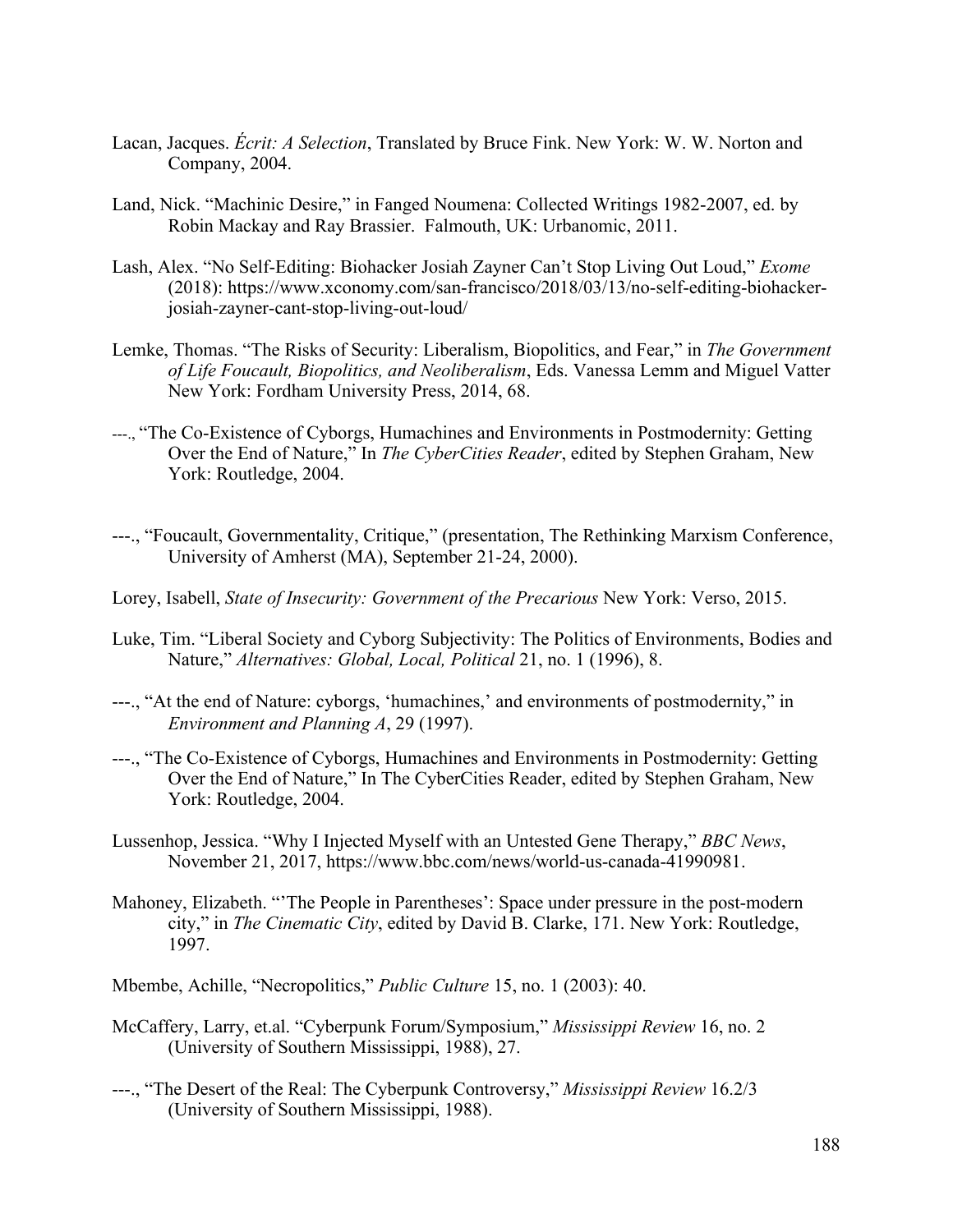"Mission Statement," *Basis*, Accessed May 4, 2015, https://www.mybasis.com/basis-fitnesstracker/.

"Mission Statement," *Fitbit*, Accessed May 1, 2015, https://www.fitbit.com/about.

- "Mission Statement," *Huawei*, Accessed on June 26, 2018, https://consumer.huawei.com/en/about-us/.
- Morgan, Richard. *Altered Carbon*. New York: Del Rey, 2002.
- Nealon, Jeffrey T., *Post-Modernism or, The Cultural Logic of Just-in-Time Capitalism*, Stanford: Stanford University Press, 2012.
- Noys, Benjamin. *Malign Velocities: Accelerationism and Capitalism*. Winchester, UK: Zero Books, 2014.
- Ong, Aihwa. *Neoliberalism as Exception: Mutations in Citizenship and Sovereignty,* Durham: Duke University Press, 2006.
- Popper, Ben. "Cyborg America: Inside the Strange New World of Basement Body Hackers," *The Verge*, August 18, 2012. https://www.theverge.com/2012/8/8/3177438/cyborg-americabiohackers-grinders-body-hackers.
- Povinelli, Elizabeth. *Economies of Abandonment: Social Belonging and Endurance in Late Liberalism* (Durham: Duke University Press, 2011).
- ---., "An Interview with Elizabeth Povinelli: Geontopower, Biopolitics and the Anthropocene," By Mathew Coleman and Kathryn Yusoff. *Theory, Culture & Societ*y 34, no. 2-3 (2017), 169-185.
- ---., *Geontologies: A Requiem to Late Liberalism* Durham: Duke University Press, 2016.
- Rancière, Jacques, "Thinking between disciplines: an aesthetics of knowledge," PARRHESIA 2 (2006).
- Said, Edward. *Orientalism.* New York: Vintage Books, 1979.
- Sartre, Jean-Paul. Introduction to *The Wretched of the Earth*, 7-34. New York: Grove Press, 1961.
- Scott, Ridley. *Blade Runner*, performed by Joe Turkel (1982; Los Angeles: Warner Brothers, 2007), DVD.
- Shapiro, Michael. "Introduction: geophilosophy, aesthetics, and the city" in *The Time of the City: Politics, philosophy and genre* (New York: Routledge, 2010).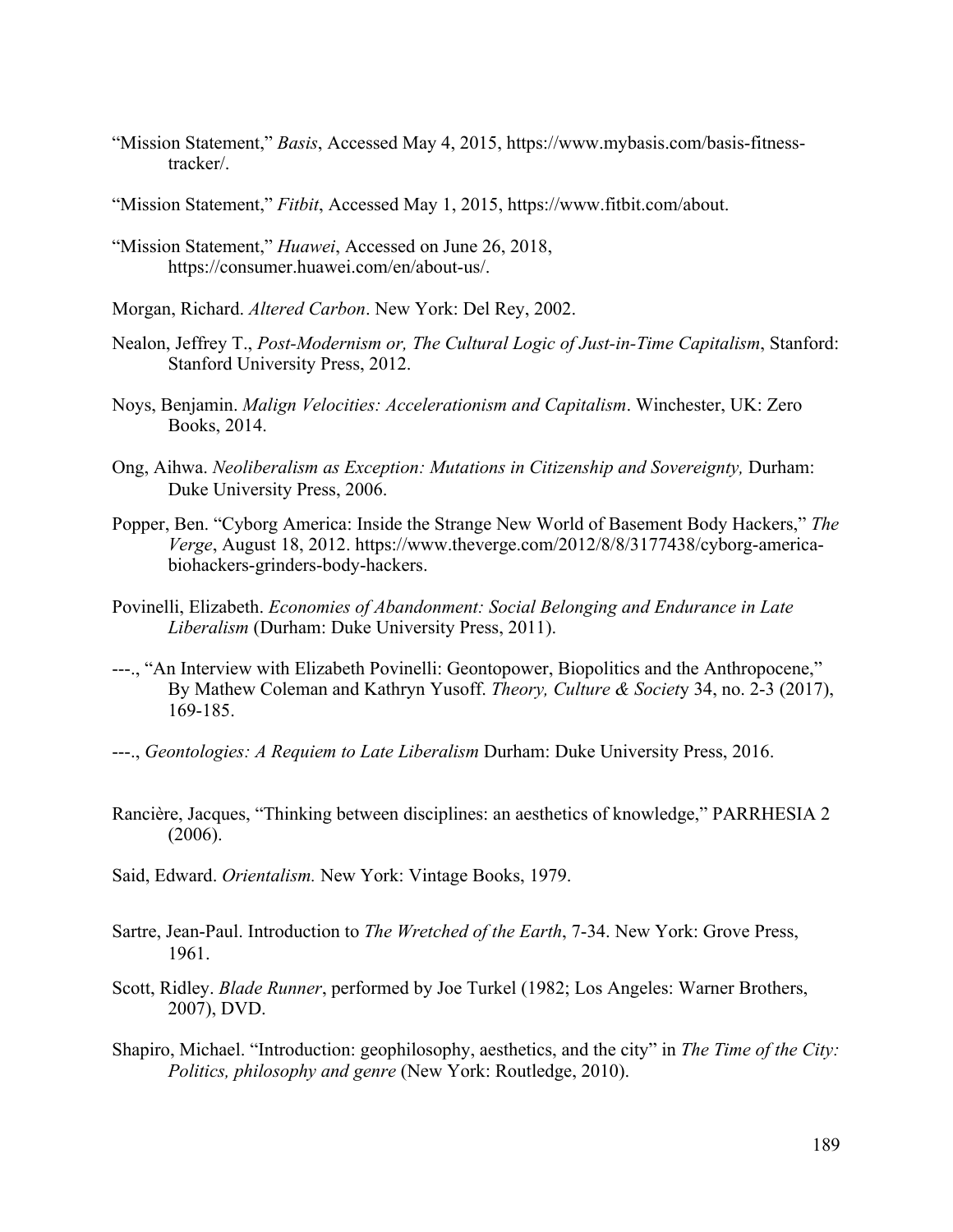- ---., "The now time(s) of the global city: Displacing Hegel's geopolitical narrative," *The Time of the City: Politics, philosophy and genre*. New York: Rutledge, 2010, 25-45.
- ---., "Zones of Justice," in *Studies in Trans-Disciplinary Method*. New York: Routledge, 2013, 73.
- Schmitt, Carl. *Dictatorship* (Malden: Polity Press, 2014).
- Shaviro, Steven. *No Speed Limit: Three Essays on Accelerationism*. Minneapolis: University of Minnesota Press, 2014.
- ---., "The 'Bitter Necessity' of Debt: Neoliberal Finance and the Society of Control," *Concentric: Literacy & Cultural Studies* 37, no. 1 (2010): 7.
- ---., preface to *Connected: Or What It Means to Live in the Network Society*. Minneapolis: University of Minnesota Press, 2003.
- ---., "Post-Cinematic Affect: On Grace Jones, Boarding Gate and Southland Tales," *Film-Philosophy* 14, no. 1 (2010): 6.
- Soja, Edward. "Simcities: Restructuring the Urban Imaginary," in *Postmetropolis: Critical Studies of Cities and Regions* (Oxford: Blackwell, 2000).
- ---, "Preface," in *Postmodern Geographies: The Reassertion of Space in Critical Social Theory*. (London: Verso, 1989).

"Step Up or Kick Out," Accessed May 1, 2015, https://www.fitbit.com/group/22R4DN.

Stephenson, Neal. *Snow Crash*, New York: Bantam, 1992.

- Sun, Albert. "The Monitored Man," *The New York Times*. March 10, 2014. http://well.blogs.nytimes.com/2014/03/10/the-monitored-man/.
- Suvin, Darko. *Metamorphoses of Science Fiction.* New Haven: Yale University Press, 1979.
- Wacquant, Loïc. *Punishing the Poor: The Neoliberal Government of Social Insecurity*, Durham: Duke University Press, 2009.
- Warwick, Kevin. "Project Cyborg 1.0," *Kevin Warwick*, accessed on November 6, 2018, http://www.kevinwarwick.com/project-cyborg-1-0/.
- Weizman, Eyal. "Introduction to The Politics of Verticality," *Open Democracy: Free Thinking for the World*, April 23, 2002, https://www.opendemocracy.net/ecologypoliticsverticality/article\_801.jsp.
- Williams, Alex and Nick Srnicek. "#Accelerate: Manifesto for An Accelerationist Politics, in *#Accelerate#: The Accelerationist Reader*. Windsor, UK: Urbanomic, 2014.

"Who We Are," Fitbit, Accessed May 1, 2015, https://www.fitbit.com/about.